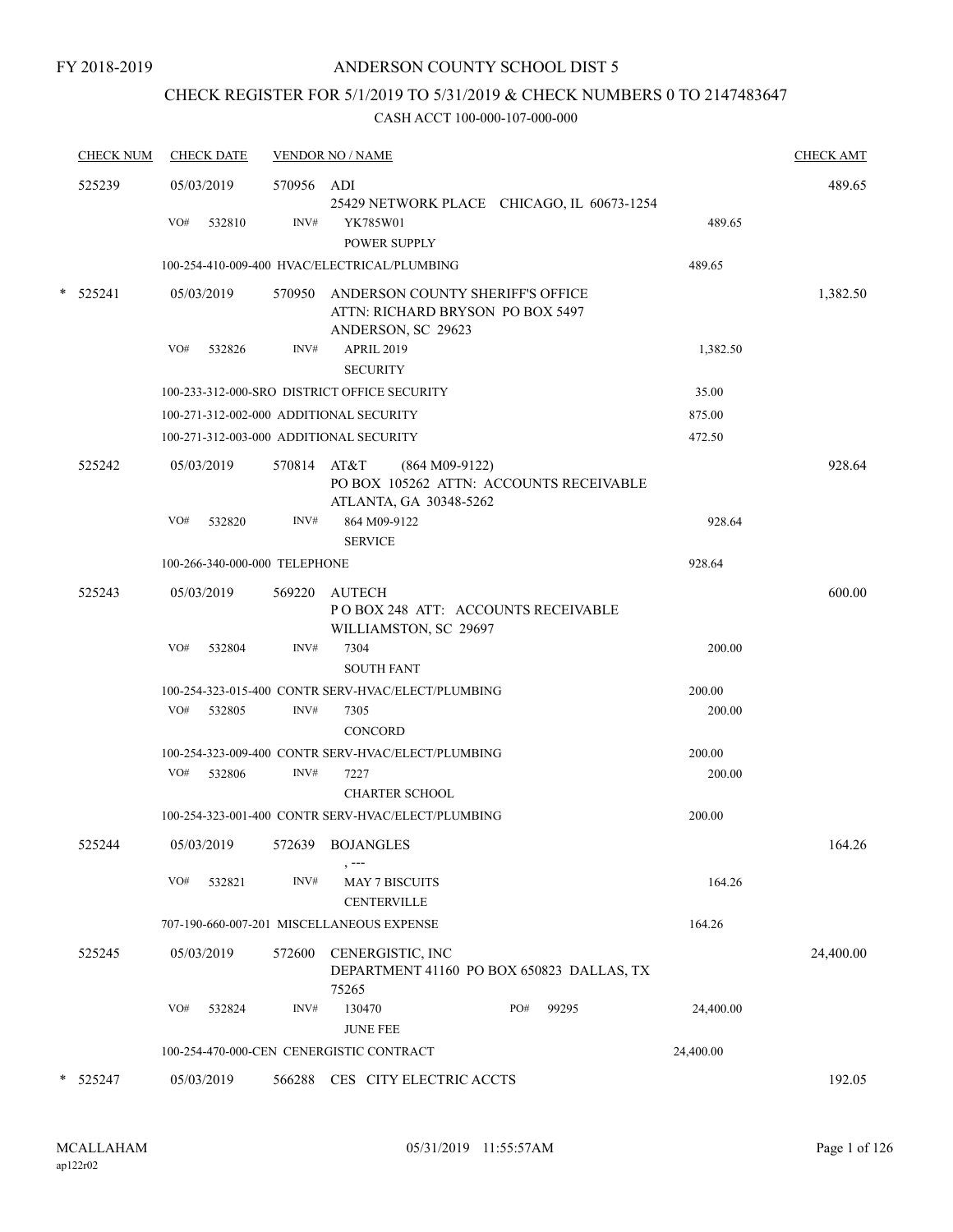## CHECK REGISTER FOR 5/1/2019 TO 5/31/2019 & CHECK NUMBERS 0 TO 2147483647

| <b>CHECK NUM</b> |     | <b>CHECK DATE</b>                 |        | <b>VENDOR NO / NAME</b>                                                               |     |       |           | <b>CHECK AMT</b> |
|------------------|-----|-----------------------------------|--------|---------------------------------------------------------------------------------------|-----|-------|-----------|------------------|
|                  |     |                                   |        | P.O. BOX 71465 ATT: ACCOUNTS RECEIVABLE<br>NORTH CHARLESTON, SC 29415                 |     |       |           |                  |
|                  | VO# | 532801                            | INV#   | 144618                                                                                |     |       | 154.49    |                  |
|                  |     |                                   |        | <b>SUPPLIES</b>                                                                       |     |       |           |                  |
|                  |     | 100-254-410-000-400 HVAC SUPPLIES |        |                                                                                       |     |       | 154.49    |                  |
|                  | VO# | 532802                            | INV#   | 144505                                                                                |     |       | 37.56     |                  |
|                  |     |                                   |        | <b>SUPPLIES</b>                                                                       |     |       |           |                  |
|                  |     | 100-254-410-010-000 SUPPLIES      |        |                                                                                       |     |       | 37.56     |                  |
| 525248           |     | 05/03/2019                        |        | 570581 CITY OF ANDERSON POLICE DEPT<br>401 SOUTH MAIN ST ANDERSON, SC 29624           |     |       |           | 203.36           |
|                  | VO# | 532825                            | INV#   | $4/25 - 4/25/19$                                                                      |     |       | 203.36    |                  |
|                  |     |                                   |        | <b>SECURITY</b>                                                                       |     |       |           |                  |
|                  |     |                                   |        | 100-181-312-023-000 PURCHASED SERVICES                                                |     |       | 203.36    |                  |
| 525249           |     | 05/03/2019                        |        | 571748 COLONIAL LIFE<br>PREMIUM PROCESSING PO BOX 903 COLUMBIA,<br>SC 29202-0903      |     |       |           | 7,876.14         |
|                  | VO# | 532828                            | INV#   | APRIL 2019<br>E4041711                                                                |     |       | 7,876.14  |                  |
|                  |     |                                   |        | 100-000-469-000-000 LIFE INSURANCE PAYABLE                                            |     |       | 7,876.14  |                  |
| 525250           |     | 05/03/2019                        |        | 565685 CORNER BAGEL SHOP                                                              |     |       |           | 101.56           |
|                  |     |                                   |        | 715 EAST GREENVILLE STREET ANDERSON, SC<br>29621                                      |     |       |           |                  |
|                  | VO# | 532832                            | INV#   | 1231                                                                                  |     |       | 101.56    |                  |
|                  |     |                                   |        | <b>BOX LUNCHES</b>                                                                    |     |       |           |                  |
|                  |     |                                   |        | 100-221-410-000-000 SUPPLIES AND MATERIALS                                            |     |       | 101.56    |                  |
| 525251           |     | 05/03/2019                        | 198651 | DELL MARKETING LP<br>PO BOX 534118 ATT: ACCOUNTS RECEIVABLE<br>ATLANTA, GA 30353-4118 |     |       |           | 422.65           |
|                  | VO# | 532833                            | INV#   | 10312015849<br><b>MONITORS</b>                                                        | PO# | 10654 | 385.20    |                  |
|                  |     |                                   |        | 100-221-445-000-000 TECHNOLOGY SUPPLIES                                               |     |       | 385.20    |                  |
|                  | VO# | 532835                            | INV#   | 10312388975<br><b>ADAPTER</b>                                                         | PO# | 10659 | 37.45     |                  |
|                  |     |                                   |        | 100-266-314-000-000 REPAIRS TO EQUIPMENT                                              |     |       | 37.45     |                  |
| 525252           |     | 05/03/2019                        | 211302 | <b>DUKE ENERGY</b>                                                                    |     |       |           | 27,591.24        |
|                  | VO# | 532831                            | INV#   | PO BOX 70516 CHARLOTTE, NC 28272-0516<br>4/22/19<br><b>ELECTRICITY</b>                |     |       | 27,591.24 |                  |
|                  |     |                                   |        | 100-254-470-000-000 ENERGY-ELECTRICITY & WATER                                        |     |       | 53.54     |                  |
|                  |     |                                   |        | 100-254-470-000-000 ENERGY-ELECTRICITY & WATER                                        |     |       | 3,779.36  |                  |
|                  |     |                                   |        | 100-254-470-001-000 ENERGY-ELECTRICITY & WATER                                        |     |       | 61.44     |                  |
|                  |     |                                   |        | 100-254-470-003-000 ENERGY-ELECTRICITY & WATER                                        |     |       | 16,304.00 |                  |
|                  |     |                                   |        | 100-254-470-009-000 ENERGY-ELECTRICITY & WATER                                        |     |       | 4,090.97  |                  |
|                  |     |                                   |        | 100-254-470-012-000 ENERGY-ELECTRICITY & WATER                                        |     |       | 21.95     |                  |
|                  |     |                                   |        |                                                                                       |     |       |           |                  |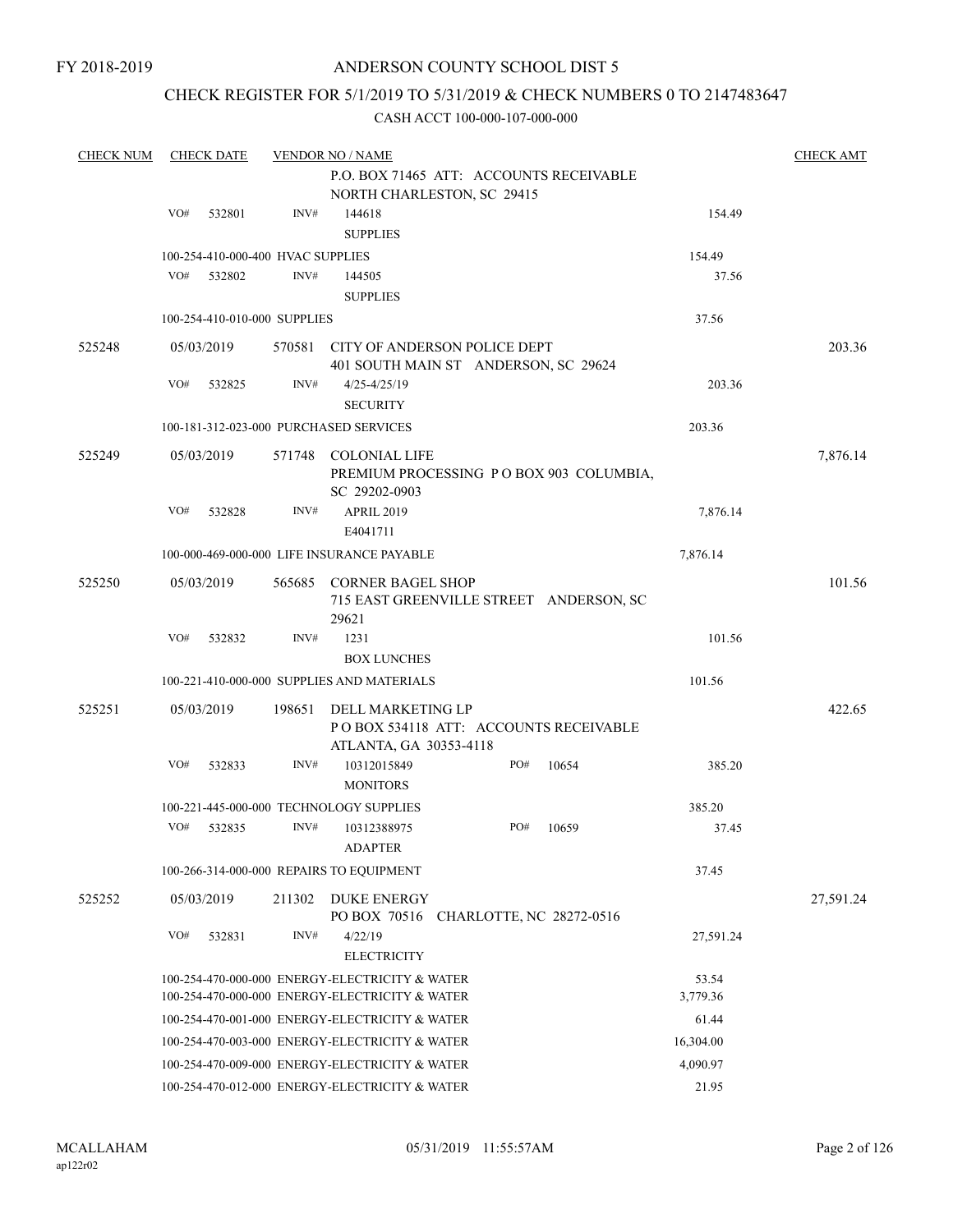## CHECK REGISTER FOR 5/1/2019 TO 5/31/2019 & CHECK NUMBERS 0 TO 2147483647

| <b>CHECK NUM</b> |            | <b>CHECK DATE</b> |        | <b>VENDOR NO / NAME</b>                                                              |     |       |           | <b>CHECK AMT</b> |
|------------------|------------|-------------------|--------|--------------------------------------------------------------------------------------|-----|-------|-----------|------------------|
|                  |            |                   |        | 100-254-470-015-000 ENERGY-ELECTRICITY & WATER                                       |     |       | 42.21     |                  |
|                  |            |                   |        | 100-254-470-016-000 ENERGY-ELECTRICITY & WATER                                       |     |       | 22.06     |                  |
|                  |            |                   |        | 100-254-470-018-000 ENERGY-ELECTRICITY & WATER                                       |     |       | 3,177.20  |                  |
|                  |            |                   |        | 100-254-470-019-000 ENERGY-ELECTRICITY & WATER                                       |     |       | 38.51     |                  |
| 525253           | 05/03/2019 |                   | 570098 | EARTH'S BIRTHDAY PROJECT<br>POBOX 1536 ATT: ACCOUNTS RECEIVABLE                      |     |       |           | 183.95           |
|                  | VO#        | 532823            | INV#   | SANTA FE, NM 87504-1536<br><b>ORDER 2521</b><br><b>WEST MARKET</b>                   |     |       | 183.95    |                  |
|                  |            |                   |        | 718-271-660-018-201 MISCELLANEOUS EXPENSE                                            |     |       | 183.95    |                  |
| 525254           | 05/03/2019 |                   | 563495 | ELECTRIC CITY UTILITIES<br>CITY OF ANDERSON 601 SOUTH MAIN ST<br>ANDERSON, SC 29624  |     |       |           | 5,487.09         |
|                  | VO#        | 532829            | INV#   | 4/28/19<br><b>WATER/SEWER</b>                                                        |     |       | 5,487.09  |                  |
|                  |            |                   |        | 100-254-470-000-000 ENERGY-ELECTRICITY & WATER                                       |     |       | 195.43    |                  |
|                  |            |                   |        | 100-254-470-003-000 ENERGY-ELECTRICITY & WATER                                       |     |       | 3,058.79  |                  |
|                  |            |                   |        | 100-254-470-007-000 ENERGY-ELECTRICITY & WATER                                       |     |       | 1,279.92  |                  |
|                  |            |                   |        | 100-254-470-019-000 ENERGY-ELECTRICITY & WATER                                       |     |       | 940.95    |                  |
|                  |            |                   |        | 100-254-470-031-000 ENERGY-ELECTRICITY/WATER                                         |     |       | 12.00     |                  |
| 525255           | 05/03/2019 |                   | 179840 | ENCORE TECHNOLOGY GROUP LLC<br>DEPT 720017 P.O. BOX 1335 CHARLOTTE, NC<br>28201-1335 |     |       |           | 101,314.34       |
|                  | VO#        | 532837            | INV#   | 141441<br><b>ORDER #9224</b>                                                         | PO# | 10380 | 58,148.35 |                  |
|                  |            |                   |        | 515-253-520-031-CAR CAREER CENTER                                                    |     |       | 58,148.35 |                  |
|                  | VO#        | 532839            | INV#   | 141239<br><b>ORDER #9181</b>                                                         | PO# | 10287 | 43,165.99 |                  |
|                  |            |                   |        | 515-253-520-031-CAR CAREER CENTER                                                    |     |       | 43,165.99 |                  |
| 525256           | 05/03/2019 |                   | 573931 | ENTERPRISE LEASING COMPANY<br>PO BOX 100243 ATLANTA, GA 30384-0243                   |     |       |           | 482.95           |
|                  |            | VO# 532840        | INV#   | 20688192<br>APRIL 2-3                                                                |     |       | 41.92     |                  |
|                  |            |                   |        | 329-271-312-001-000 PUPIL ACTIVITY/ FIELD TRIPS- WBL                                 |     |       | 41.92     |                  |
|                  | VO#        | 532841            | INV#   | 20688192<br><b>MAR 26 - APRIL 3</b>                                                  |     |       | 441.03    |                  |
|                  |            |                   |        | 267-264-333-000-RR3 TRIPS-RECRUITE HQ TEACHERS                                       |     |       | 441.03    |                  |
| 525257           | 05/03/2019 |                   |        | 575950 FOSTER, LINDSEY**<br>403 CANEBRAKE DRIVE ANDERSON, SC 29621                   |     |       |           | 200.00           |
|                  | VO#        | 532756            | INV#   | <b>MARCH 11-12</b><br><b>SERVICES</b>                                                |     |       | 200.00    |                  |
|                  |            |                   |        | 100-221-312-000-000 PURCHASED SERVICES                                               |     |       | 200.00    |                  |
| 525258           | 05/03/2019 |                   |        | 249700 GLENN PLUMBING COMPANY, INC                                                   |     |       |           | 351.77           |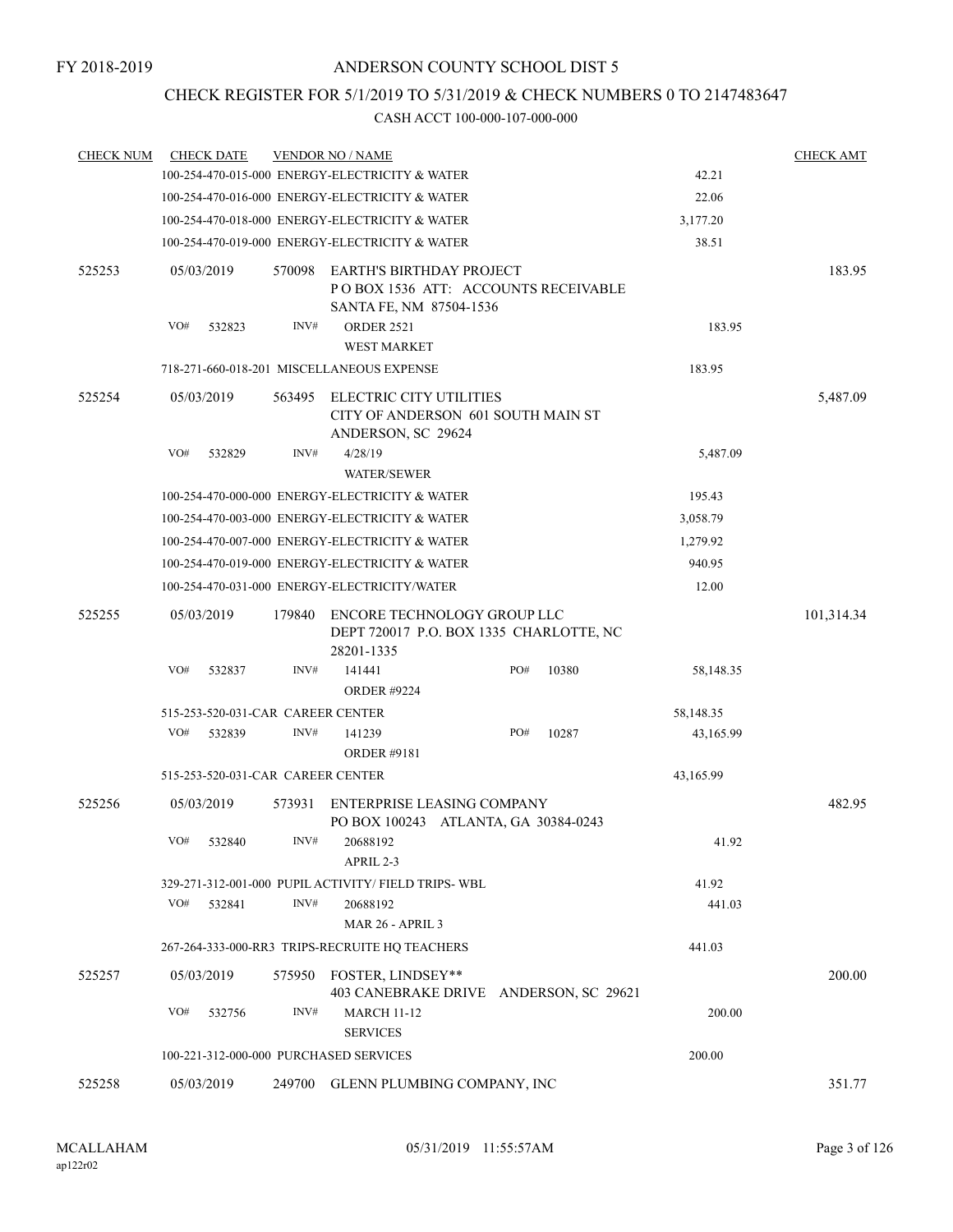## CHECK REGISTER FOR 5/1/2019 TO 5/31/2019 & CHECK NUMBERS 0 TO 2147483647

| <b>CHECK NUM</b> |     | <b>CHECK DATE</b>    |                              | <b>VENDOR NO / NAME</b>                                                                          |     |       |           | <b>CHECK AMT</b> |
|------------------|-----|----------------------|------------------------------|--------------------------------------------------------------------------------------------------|-----|-------|-----------|------------------|
|                  |     |                      |                              | 481 EAST WHITNER STREET ATT: ACCOUNTS<br>RECEIVABLE ANDERSON, SC 29624                           |     |       |           |                  |
|                  | VO# | 532785               | INV#                         | 319325<br><b>MCLEES</b>                                                                          |     |       | 351.77    |                  |
|                  |     |                      |                              | 100-254-323-008-400 CONTR SERV-HVAC/ELECT/PLUMBING                                               |     |       | 351.77    |                  |
| $*$ 525261       |     | 05/03/2019           |                              | 571944 HONORS GRADUATION<br>50 CHURCH STREET AMERICAN FORK, UT 84003                             |     |       |           | 174.78           |
|                  | VO# | 532855               | INV#                         | 136421,129518<br><b>HONOR CORDS</b>                                                              |     |       | 174.78    |                  |
|                  |     |                      |                              | 701-271-660-001-823 COSMETOLOGY EXPENSE                                                          |     |       | 115.93    |                  |
|                  |     |                      |                              | 701-271-660-001-860 ALLIED HEALTH EXPENSE                                                        |     |       | 58.85     |                  |
| $*$ 525263       |     | 05/03/2019           |                              | 575785 JOHNSON, JOANNA**<br>1505 ANDERSON ST BELTON, SC 29627                                    |     |       |           | 381.25           |
|                  | VO# | 532869               | INV#                         | <b>APRIL 22-25</b><br><b>ST JOSEPHS</b>                                                          |     |       | 381.25    |                  |
|                  |     |                      |                              | 201-413-312-000-SJC PS- ST.JOSEPH'S CATHOLIC                                                     |     |       | 381.25    |                  |
| 525264           |     | 05/03/2019           | 299410                       | <b>JONES SCHOOL SUPPLY</b><br>PO BOX 7008 COLUMBIA, SC 29202                                     |     |       |           | 2,201.75         |
|                  | VO# | 532870               | INV#                         | 1674012<br>CUST #036838                                                                          |     |       | 2,140.32  |                  |
|                  |     |                      | 100-112-410-012-000 SUPPLIES |                                                                                                  |     |       | 2,140.32  |                  |
|                  | VO# | 532871               | INV#                         | 1673431<br>CUST #002706                                                                          |     |       | 61.43     |                  |
|                  |     |                      |                              | 707-190-660-007-201 MISCELLANEOUS EXPENSE                                                        |     |       | 61.43     |                  |
| 525265           | VO# | 05/03/2019<br>532812 | INV#                         | 572402 EMPLOYEE VENDOR<br>2018-2019                                                              |     |       | 275.21    | 275.21           |
|                  |     |                      |                              | <b>ADEPT</b>                                                                                     |     |       | 275.21    |                  |
|                  |     |                      |                              | 302-223-312-000-000 PURCHASED SERVICES                                                           |     |       |           |                  |
| 525266           | VO# | 05/03/2019           | INV#                         | 575549 McDONALD ENTERPRISES<br>7120 B BOARD RIVER ROAD IRMO, SC 29063<br>18081-2F                | PO# | 99585 |           | 5,979.20         |
|                  |     | 532851               |                              | TL HANNA                                                                                         |     |       | 5,979.20  |                  |
|                  |     |                      |                              | 505-253-520-002-000 AUDITORIUM - TLH                                                             |     |       | 5,979.20  |                  |
| 525267           |     | 05/03/2019           |                              | 574358 MONSTER TECHNOLOGY, LLC<br>8726 S. SEPULVEDA BLVD SUITE D #B-152 LOS<br>ANGELES, CA 90045 |     |       |           | 210.00           |
|                  | VO# | 532880               | INV#                         | IMS 1695<br><b>TONER</b>                                                                         |     |       | 210.00    |                  |
|                  |     |                      | 100-112-410-011-000 SUPPLIES |                                                                                                  |     |       | 210.00    |                  |
| 525268           |     | 05/03/2019           | 366700                       | MUTUAL OF OMAHA<br>PO BOX 2147 OMAHA, NE 68103-2147                                              |     |       |           | 26,426.24        |
|                  | VO# | 532881               | INV#                         | MAY 2019<br>#G00018B5                                                                            |     |       | 26,426.24 |                  |
|                  |     |                      |                              | 100-000-450-000-000 MISC. DEDUCTIONS                                                             |     |       | 8,234.24  |                  |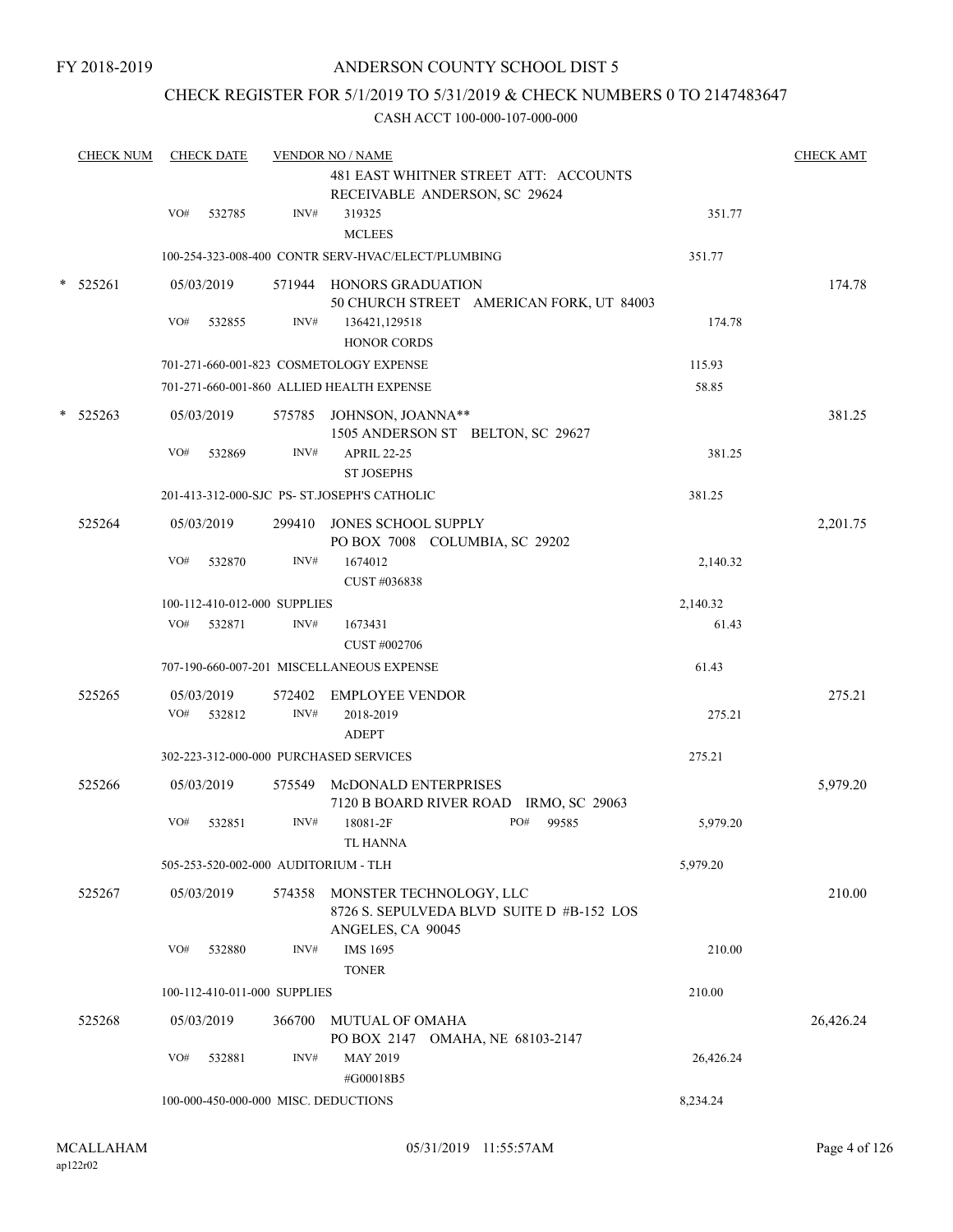## CHECK REGISTER FOR 5/1/2019 TO 5/31/2019 & CHECK NUMBERS 0 TO 2147483647

| <b>CHECK NUM</b> | <b>CHECK DATE</b>                         |        | <b>VENDOR NO / NAME</b>                                                                               |           | <b>CHECK AMT</b> |
|------------------|-------------------------------------------|--------|-------------------------------------------------------------------------------------------------------|-----------|------------------|
|                  | 100-000-456-000-000 INSURANCE PAYABLE     |        |                                                                                                       | 18,192.00 |                  |
| 525269           | 05/03/2019                                | 570395 | NETWORK CONTROLS & ELECTRIC, INC<br>136 JOHNS ROAD ATT: ACCOUNTS RECEIVABLE<br><b>GREER, SC 29650</b> |           | 4,921.73         |
|                  | VO#<br>532882                             | INV#   | 23043<br>TL HANNA                                                                                     | 769.32    |                  |
|                  | 100-266-314-002-000 REPAIRS TO EQUIPMENT  |        |                                                                                                       | 769.32    |                  |
|                  | VO#<br>532883                             | INV#   | PO#<br>22939,22940<br>10203<br><b>TL HANNA</b>                                                        | 4,152.41  |                  |
|                  | 397-258-410-000-000 RADIOS/CAMERAS        |        |                                                                                                       | 3,089.21  |                  |
|                  | 397-258-410-000-000 RADIOS/CAMERAS        |        |                                                                                                       | 1,063.20  |                  |
| 525270           | 05/03/2019                                | 389900 | OFFICE DEPOT<br>POBOX 1413 CHARLOTTE, NC 28201-1413                                                   |           | 585.29           |
|                  | VO#<br>532779                             | INV#   | 2292914415<br><b>SUPPLIES</b>                                                                         | 25.87     |                  |
|                  |                                           |        | 100-254-410-000-055 OFFICE SUPPLIES & FURNITURE                                                       | 25.87     |                  |
|                  | VO#<br>532884                             | INV#   | 301542540001<br><b>SUPPLIES</b>                                                                       | 299.60    |                  |
|                  |                                           |        |                                                                                                       |           |                  |
|                  | VO#                                       | INV#   | 201-112-410-012-000 SUPPLIES AND MATERIALS                                                            | 299.60    |                  |
|                  | 532885                                    |        | 295098736001<br><b>SUPPLIES</b>                                                                       | 146.00    |                  |
|                  | 326-112-410-000-000 SCIENCE KITS SUPPLIES |        |                                                                                                       | 146.00    |                  |
|                  | VO#<br>532886                             | INV#   | 301492715001<br><b>SUPPLIES</b>                                                                       | 113.82    |                  |
|                  | 100-221-445-000-000 TECHNOLOGY SUPPLIES   |        |                                                                                                       | 113.82    |                  |
| 525271           | 05/03/2019                                | 397270 | PAPA JOHN'S PIZZA<br>401 VARDRY STREET GREENVILLE, SC 29601                                           |           | 335.40           |
|                  | VO#<br>532887                             | INV#   | <b>MAY 7 PIZZA</b><br><b>MCCANTS</b>                                                                  | 335.40    |                  |
|                  |                                           |        | 705-271-660-005-645 ENGINEERING CLUB EXPENSE                                                          | 335.40    |                  |
| 525272           | 05/03/2019                                | 407900 | PICKENS CONSTRUCTION, INC<br>PO BOX 5135 ANDERSON, SC 29623-5135                                      |           | 450.00           |
|                  | VO#<br>532777                             | INV#   | 2397<br><b>MCCANTS</b>                                                                                | 450.00    |                  |
|                  | 100-254-323-005-001 CONTRACTED SERVICES   |        |                                                                                                       | 450.00    |                  |
| 525273           | 05/03/2019                                | 568036 | PIEDMONT NATURAL GAS<br>PO BOX 1246 CHARLOTTE, NC 28201-1246                                          |           | 3,901.20         |
|                  | VO#<br>532834                             | INV#   | 4/23/19<br><b>NATURAL GAS</b>                                                                         | 3,901.20  |                  |
|                  | 100-254-472-002-000 ENERGY-GAS            |        |                                                                                                       | 1,466.76  |                  |
|                  | 100-254-472-009-000 ENERGY-GAS            |        |                                                                                                       | 137.83    |                  |
|                  | 100-254-472-013-000 ENERGY-GAS            |        |                                                                                                       | 243.39    |                  |
|                  | 100-254-472-019-000 ENERGY-GAS            |        |                                                                                                       | 757.26    |                  |
|                  | 100-254-472-020-000 ENERGY-GAS            |        |                                                                                                       | 450.06    |                  |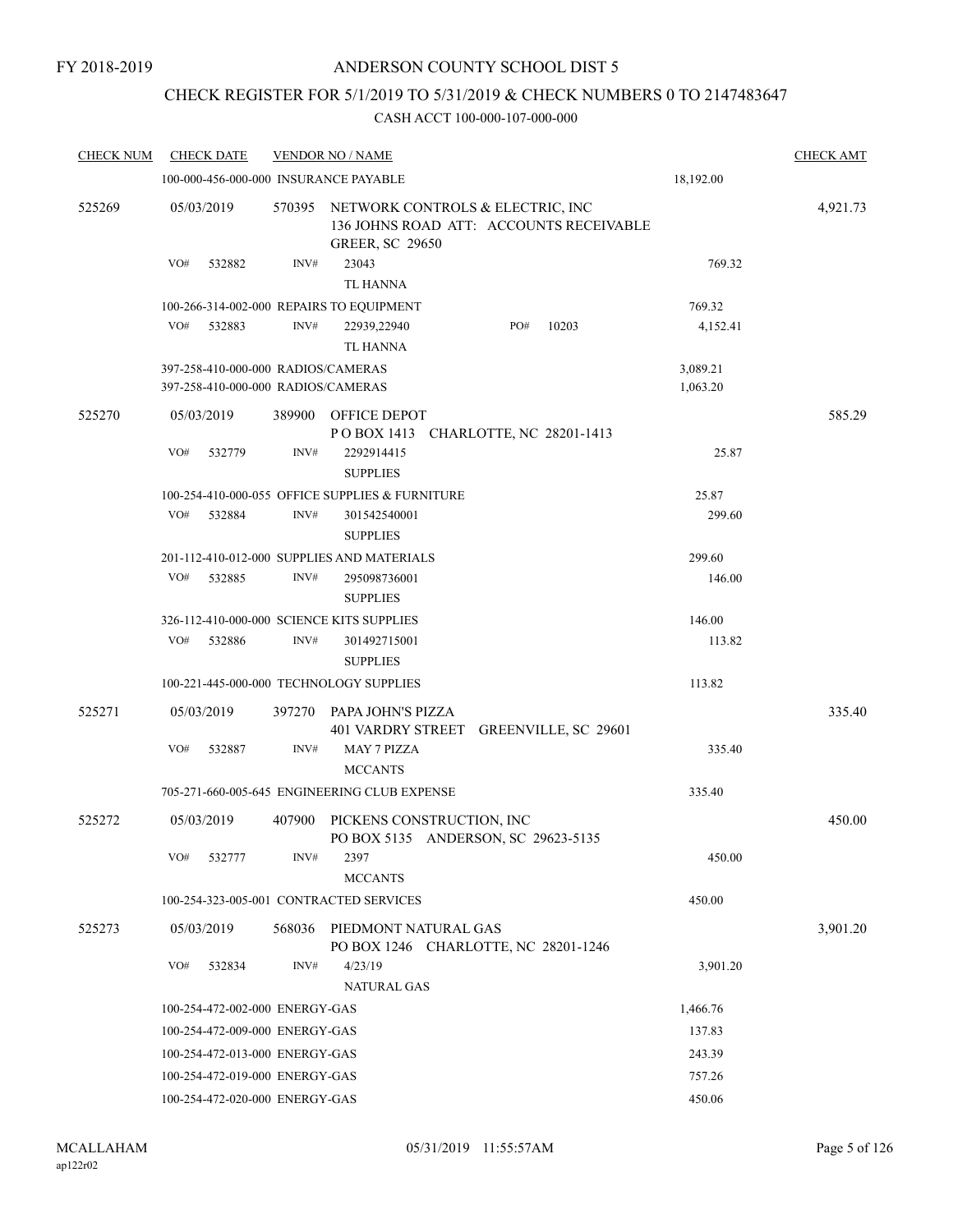### FY 2018-2019

## ANDERSON COUNTY SCHOOL DIST 5

## CHECK REGISTER FOR 5/1/2019 TO 5/31/2019 & CHECK NUMBERS 0 TO 2147483647

| <u>CHECK NUM</u> |     | <b>CHECK DATE</b> |                            | <b>VENDOR NO / NAME</b>                          |                                                                                                              |     |          |                | <b>CHECK AMT</b> |
|------------------|-----|-------------------|----------------------------|--------------------------------------------------|--------------------------------------------------------------------------------------------------------------|-----|----------|----------------|------------------|
|                  |     |                   | 600-256-470-002-000 ENERGY |                                                  |                                                                                                              |     |          | 90.22          |                  |
|                  |     |                   | 600-256-470-009-000 ENERGY |                                                  |                                                                                                              |     |          | 437.93         |                  |
|                  |     |                   | 600-256-470-017-000 ENERGY |                                                  |                                                                                                              |     |          | 173.76         |                  |
|                  |     |                   | 600-256-470-019-000 ENERGY |                                                  |                                                                                                              |     |          | 143.99         |                  |
| 525274           |     | 05/03/2019        |                            | 571652 PROSOURCE LLC                             |                                                                                                              |     |          |                | 123.17           |
|                  | VO# | 532776            | INV#                       | S2071517<br><b>SUPPLIES</b>                      | P.O. BOX 5339 GREENVILLE, SC 29606                                                                           |     |          | 123.17         |                  |
|                  |     |                   |                            | 100-254-410-012-400 HVAC/ELECTRICAL/PLUMBING     |                                                                                                              |     |          | 123.17         |                  |
|                  |     |                   |                            |                                                  |                                                                                                              |     |          |                |                  |
| * 525277         |     | 05/03/2019        |                            | 575073 ROBERTS, BRADLEY^^<br>29687               | 325 MAGNOLIA MEADOW LANE TAYLORS, SC                                                                         |     |          |                | 375.00           |
|                  | VO# | 532889            | INV#                       | 4740                                             |                                                                                                              |     |          | 375.00         |                  |
|                  |     |                   |                            | MCLEES ELEM                                      |                                                                                                              |     |          |                |                  |
|                  |     |                   |                            | 708-271-660-008-360 SCHOOL STORE/COUNCIL EXPENSE |                                                                                                              |     |          | 375.00         |                  |
| 525278           |     | 05/03/2019        |                            | 567525 ROWLAND MECHANICAL                        | 4035 HWY 24 ANDERSON, SC 29626                                                                               |     |          |                | 5,364.29         |
|                  | VO# | 532890            | INV#                       | 9261                                             |                                                                                                              | PO# | 99095    | 314.92         |                  |
|                  |     |                   |                            | <b>FORD VAN</b>                                  |                                                                                                              |     |          |                |                  |
|                  |     |                   |                            |                                                  | 100-255-323-000-ACT ACTIVITY BUS CONTRACTED SERVICES                                                         |     |          | 314.92         |                  |
|                  | VO# | 532891            | INV#                       | 9246-9260                                        |                                                                                                              | PO# | 99095    | 5,049.37       |                  |
|                  |     |                   |                            | <b>BUS REPAIRS</b>                               |                                                                                                              |     |          |                |                  |
|                  |     |                   |                            |                                                  | 100-255-323-000-ACT ACTIVITY BUS CONTRACTED SERVICES                                                         |     |          | 98.32          |                  |
|                  |     |                   |                            |                                                  | 100-255-323-000-ACT ACTIVITY BUS CONTRACTED SERVICES                                                         |     |          | 801.07         |                  |
|                  |     |                   |                            |                                                  | 100-255-323-000-ACT ACTIVITY BUS CONTRACTED SERVICES                                                         |     |          | 46.00          |                  |
|                  |     |                   |                            |                                                  | 100-255-323-000-ACT ACTIVITY BUS CONTRACTED SERVICES                                                         |     |          | 141.16         |                  |
|                  |     |                   |                            |                                                  | 100-255-323-000-ACT ACTIVITY BUS CONTRACTED SERVICES                                                         |     |          | 90.99          |                  |
|                  |     |                   |                            |                                                  | 100-255-323-000-ACT ACTIVITY BUS CONTRACTED SERVICES                                                         |     |          | 90.99          |                  |
|                  |     |                   |                            |                                                  | 100-255-323-000-ACT ACTIVITY BUS CONTRACTED SERVICES                                                         |     |          | 275.57         |                  |
|                  |     |                   |                            |                                                  | 100-255-323-000-ACT ACTIVITY BUS CONTRACTED SERVICES                                                         |     |          | 575.00         |                  |
|                  |     |                   |                            |                                                  | 100-255-323-000-ACT ACTIVITY BUS CONTRACTED SERVICES                                                         |     |          | 98.32          |                  |
|                  |     |                   |                            |                                                  | 100-255-323-000-ACT ACTIVITY BUS CONTRACTED SERVICES                                                         |     |          | 328.05         |                  |
|                  |     |                   |                            |                                                  | 100-255-323-000-ACT ACTIVITY BUS CONTRACTED SERVICES                                                         |     |          | 255.00         |                  |
|                  |     |                   |                            |                                                  | 100-255-323-000-ACT ACTIVITY BUS CONTRACTED SERVICES                                                         |     |          | 1,219.56       |                  |
|                  |     |                   |                            |                                                  | 100-255-323-000-ACT ACTIVITY BUS CONTRACTED SERVICES<br>100-255-323-000-ACT ACTIVITY BUS CONTRACTED SERVICES |     |          | 58.29<br>46.00 |                  |
|                  |     |                   |                            |                                                  | 100-255-323-000-ACT ACTIVITY BUS CONTRACTED SERVICES                                                         |     |          | 925.05         |                  |
|                  |     |                   |                            |                                                  |                                                                                                              |     |          |                |                  |
| 525279           |     | 05/03/2019        | 448513                     |                                                  | SC DEPT OF EDUC/TRANSPORTATION<br>1429 SENATE STREET ROOM 1100<br>BUILDING COLUMBIA, SC 29201                |     | RUTLEDGE |                | 416.91           |
|                  | VO# | 532842            | INV#                       | 2754 & 5755                                      |                                                                                                              |     |          | 416.91         |                  |
|                  |     |                   |                            | <b>REPAIRS</b>                                   |                                                                                                              |     |          |                |                  |
|                  |     |                   |                            | 100-255-323-000-000 CONTRACTED SERVICES          |                                                                                                              |     |          | 416.91         |                  |
| 525280           |     | 05/03/2019        | 570059                     |                                                  | <b>SHARP BUSINESS SYSTEMS</b>                                                                                |     |          |                | 1,420.62         |
|                  |     |                   |                            | 75312-1216                                       | DEPT 1216 PO BOX 121216 DALLAS, TX                                                                           |     |          |                |                  |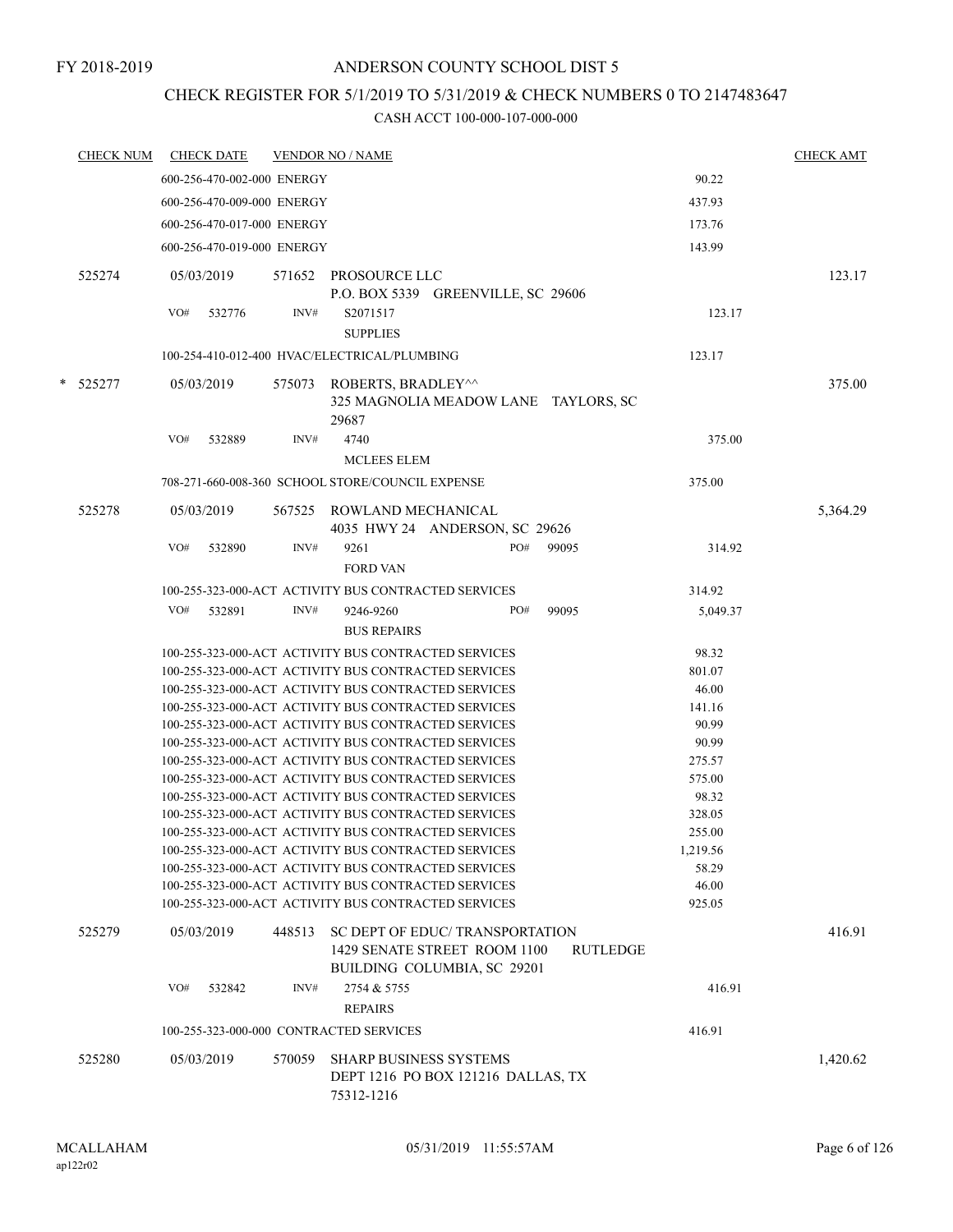## CHECK REGISTER FOR 5/1/2019 TO 5/31/2019 & CHECK NUMBERS 0 TO 2147483647

| VO#<br>INV#<br>532843<br>9001416663<br>9000693884<br>100-255-323-000-000 CONTRACTED SERVICES<br>100-255-323-000-000 CONTRACTED SERVICES<br>100-255-323-000-000 CONTRACTED SERVICES<br>VO# 532845<br>INV#<br>9001868492<br><b>COPIER</b><br>201-112-490-010-000 COPIER COST<br>VO#<br>532846<br>INV#<br>9001878563<br><b>COPIER</b><br>201-113-490-006-000 COPIER COST | 286.04<br>163.35<br>110.26<br>12.43<br>745.68<br>745.68<br>388.90<br>388.90<br>6220 BUSH RIVER ROAD COLUMBIA, SC 29212<br>288.74<br>288.74<br>PO# 10713<br>675.00 | 288.74<br>675.00 |
|-----------------------------------------------------------------------------------------------------------------------------------------------------------------------------------------------------------------------------------------------------------------------------------------------------------------------------------------------------------------------|-------------------------------------------------------------------------------------------------------------------------------------------------------------------|------------------|
|                                                                                                                                                                                                                                                                                                                                                                       |                                                                                                                                                                   |                  |
|                                                                                                                                                                                                                                                                                                                                                                       |                                                                                                                                                                   |                  |
|                                                                                                                                                                                                                                                                                                                                                                       |                                                                                                                                                                   |                  |
|                                                                                                                                                                                                                                                                                                                                                                       |                                                                                                                                                                   |                  |
|                                                                                                                                                                                                                                                                                                                                                                       |                                                                                                                                                                   |                  |
|                                                                                                                                                                                                                                                                                                                                                                       |                                                                                                                                                                   |                  |
|                                                                                                                                                                                                                                                                                                                                                                       |                                                                                                                                                                   |                  |
|                                                                                                                                                                                                                                                                                                                                                                       |                                                                                                                                                                   |                  |
|                                                                                                                                                                                                                                                                                                                                                                       |                                                                                                                                                                   |                  |
|                                                                                                                                                                                                                                                                                                                                                                       |                                                                                                                                                                   |                  |
| 525281<br>05/03/2019<br>571007<br>SIMPLIFIED OFFICE SYSTEMS                                                                                                                                                                                                                                                                                                           |                                                                                                                                                                   |                  |
| INV#<br>VO#<br>532847<br>190408-0019<br><b>COPIER</b>                                                                                                                                                                                                                                                                                                                 |                                                                                                                                                                   |                  |
| 201-112-490-019-000 COPIER COST                                                                                                                                                                                                                                                                                                                                       |                                                                                                                                                                   |                  |
| * 525283<br>564974 SONEFELT, TIMOTHY**<br>05/03/2019<br>POBOX 4260 ANDERSON, SC 29622                                                                                                                                                                                                                                                                                 |                                                                                                                                                                   |                  |
| INV#<br>VO#<br>20190508-1222-5672<br>532848<br><b>CALHOUN</b>                                                                                                                                                                                                                                                                                                         |                                                                                                                                                                   |                  |
| 201-112-312-014-000 CONTRACTED SERVICES/ AUTHOR                                                                                                                                                                                                                                                                                                                       | 675.00                                                                                                                                                            |                  |
| 525284<br>05/03/2019<br>569589<br><b>SREB</b><br>GA 30318-5776                                                                                                                                                                                                                                                                                                        | 592 TENTH ST, NW ATTN: JAMES LEW ATLANTA,                                                                                                                         | 7,260.00         |
| VO#<br>532852<br>INV#<br>2018190135-2<br>2018190135-3                                                                                                                                                                                                                                                                                                                 | PO#<br>99486<br>7,260.00                                                                                                                                          |                  |
| 267-224-312-000-P19 CONTRACTED-MATH/ SREB                                                                                                                                                                                                                                                                                                                             | 7,260.00                                                                                                                                                          |                  |
| 525285<br><b>SUNBELT RENTALS</b><br>05/03/2019<br>573161                                                                                                                                                                                                                                                                                                              | 1700 PEARMAN DAIRY RD. ANDERSON, SC 29625                                                                                                                         | 164.29           |
| INV#<br>VO#<br>532770<br>88390937<br><b>HARD HATS</b>                                                                                                                                                                                                                                                                                                                 | 164.29                                                                                                                                                            |                  |
| 100-254-410-000-001 MAINT. SUPPLIES-STRUCTURES                                                                                                                                                                                                                                                                                                                        | 164.29                                                                                                                                                            |                  |
| 525286<br>05/03/2019<br><b>SUPPLYWORKS</b><br>572995<br>PO BOX 742604                                                                                                                                                                                                                                                                                                 | ATLANTA, GA 30374-2604                                                                                                                                            | 11,248.36        |
| VO#<br>532769<br>INV#<br>486994221<br><b>SUPPLIES</b>                                                                                                                                                                                                                                                                                                                 | 980.64                                                                                                                                                            |                  |
| 515-253-540-031-CAR EQUIPMENT                                                                                                                                                                                                                                                                                                                                         | 980.64                                                                                                                                                            |                  |
| VO#<br>532853<br>INV#<br>489630202<br><b>SUPPLIES</b>                                                                                                                                                                                                                                                                                                                 | PO#<br>2,610.80<br>10660                                                                                                                                          |                  |
| 100-000-170-000-000 WAREHOUSE INVENTORY                                                                                                                                                                                                                                                                                                                               | 2,610.80                                                                                                                                                          |                  |
| VO#<br>INV#                                                                                                                                                                                                                                                                                                                                                           | PO#<br>10609<br>7,656.92                                                                                                                                          |                  |
| 532854<br>489630194<br><b>SUPPLIES</b>                                                                                                                                                                                                                                                                                                                                |                                                                                                                                                                   |                  |
| 100-000-170-000-000 WAREHOUSE INVENTORY                                                                                                                                                                                                                                                                                                                               | 7,656.92                                                                                                                                                          |                  |
| 525287<br>05/03/2019<br>575405<br>TC EDUCATIONAL CONSULTING LLC                                                                                                                                                                                                                                                                                                       |                                                                                                                                                                   | 1,000.00         |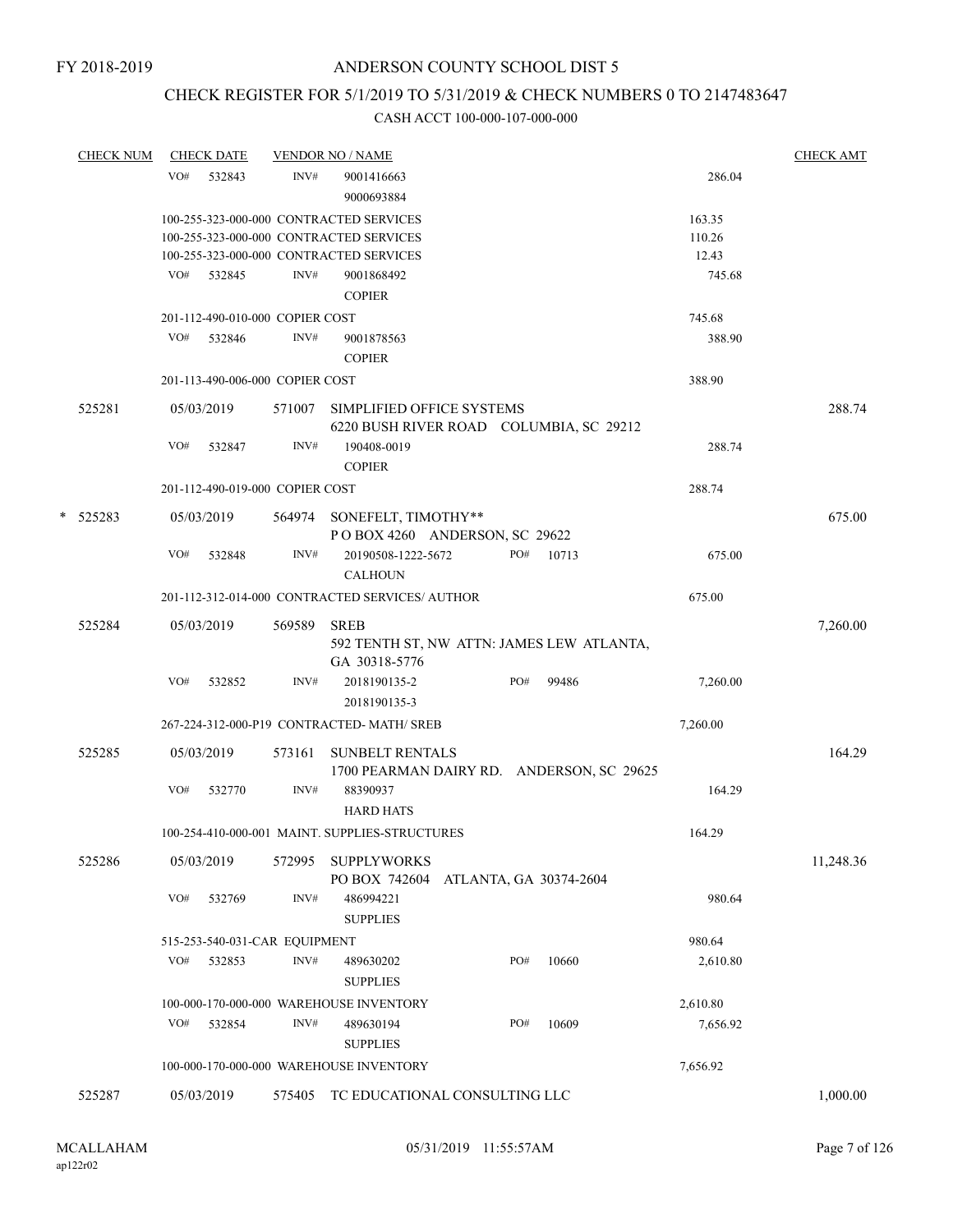## CHECK REGISTER FOR 5/1/2019 TO 5/31/2019 & CHECK NUMBERS 0 TO 2147483647

| <b>CHECK NUM</b> | <b>CHECK DATE</b>                      |        | <b>VENDOR NO / NAME</b>                                                 |          | <b>CHECK AMT</b> |
|------------------|----------------------------------------|--------|-------------------------------------------------------------------------|----------|------------------|
|                  |                                        |        | 219 COUNTRY GLEN LANE PELZER, SC 29669                                  |          |                  |
|                  | VO#<br>532856                          | INV#   | PO#<br>10286<br>4/1 & 4/24/19<br>CONSULTING                             | 1,000.00 |                  |
|                  |                                        |        | 210-224-312-007-PD5 CONSULTANTS-SC STANDARDS                            | 1,000.00 |                  |
| 525288           | 05/03/2019                             | 573274 | THE DIOCESE OF SC<br>2810 SEABROOK ISLAND RD. JOHNS ISLAND, SC<br>29455 |          | 1,575.00         |
|                  | VO#<br>532858                          | INV#   | <b>CALHOUN</b><br><b>DEPOSIT</b>                                        | 1,575.00 |                  |
|                  |                                        |        | 714-271-660-014-355 FIELD TRIPS GRADE 5 EXPENSE                         | 1,575.00 |                  |
| 525289           | 05/03/2019                             | 497150 | TL HANNA HIGH SCHOOL<br>2600 HWY 81 NORTH ANDERSON, SC 29621            |          | 1,000.00         |
|                  | VO#<br>532860                          | INV#   | <b>GOLD TOURNAMENT</b><br><b>REGISTRATION</b>                           | 1,000.00 |                  |
|                  |                                        |        | 100-390-410-000-000 SUPPLIES AND MATERIALS                              | 1,000.00 |                  |
| 525290           | 05/03/2019                             | 563537 | TUORILA, ARMI**<br>316 TARLETON RD ANDERSON, SC 29626                   |          | 2,400.00         |
|                  | VO#<br>532862                          | INV#   | 529867<br>W. MARKET MURAL                                               | 2,400.00 |                  |
|                  | 397-139-410-018-000 CDEP EXPENDITURES  |        |                                                                         | 2,400.00 |                  |
| 525291           | 05/03/2019                             | 573815 | UNITED REFRIGERATION, INC<br>PO BOX 740703 ATLANTA, GA 30374-0703       |          | 1,024.10         |
|                  | VO#<br>532763                          | INV#   | 67395646<br><b>REPAIR PARTS</b>                                         | 435.60   |                  |
|                  |                                        |        | 100-254-410-002-400 HVAC/ELECTRICAL/PLUMBING                            | 435.60   |                  |
|                  | VO#<br>532764                          | INV#   | 67395435<br><b>FILTERS</b>                                              | 316.77   |                  |
|                  |                                        |        | 100-254-410-014-400 HVAC/ELECTRICAL/PLUMBING                            | 316.77   |                  |
|                  | VO#<br>532765                          | INV#   | 67430192<br><b>REPAIR PARTS</b>                                         | 186.57   |                  |
|                  |                                        |        | 100-254-410-021-400 HVAC/ELECTRICAL/PLUMBING                            | 186.57   |                  |
|                  | VO#<br>532766                          | INV#   | 67405414<br><b>SUPPLIES</b>                                             | 57.63    |                  |
|                  |                                        |        | 100-254-410-000-001 MAINT. SUPPLIES-STRUCTURES                          | 57.63    |                  |
|                  | VO#<br>532767                          | INV#   | 67433528<br><b>REPAIR PARTS</b>                                         | 27.53    |                  |
|                  |                                        |        | 100-254-410-012-400 HVAC/ELECTRICAL/PLUMBING                            | 27.53    |                  |
| 525292           | 05/03/2019                             |        | 575949 VICKERS, KELLSEY**<br>423 ALLISON CIRCLE ANDERSON, SC 29625      |          | 200.00           |
|                  | VO#<br>532755                          | INV#   | MARCH 4-6<br><b>SERVICES</b>                                            | 200.00   |                  |
|                  | 100-221-312-000-000 PURCHASED SERVICES |        |                                                                         | 200.00   |                  |
| 525293           | 05/03/2019                             | 524353 | WAL-MART COMMUNITY/GEMB                                                 |          | 650.36           |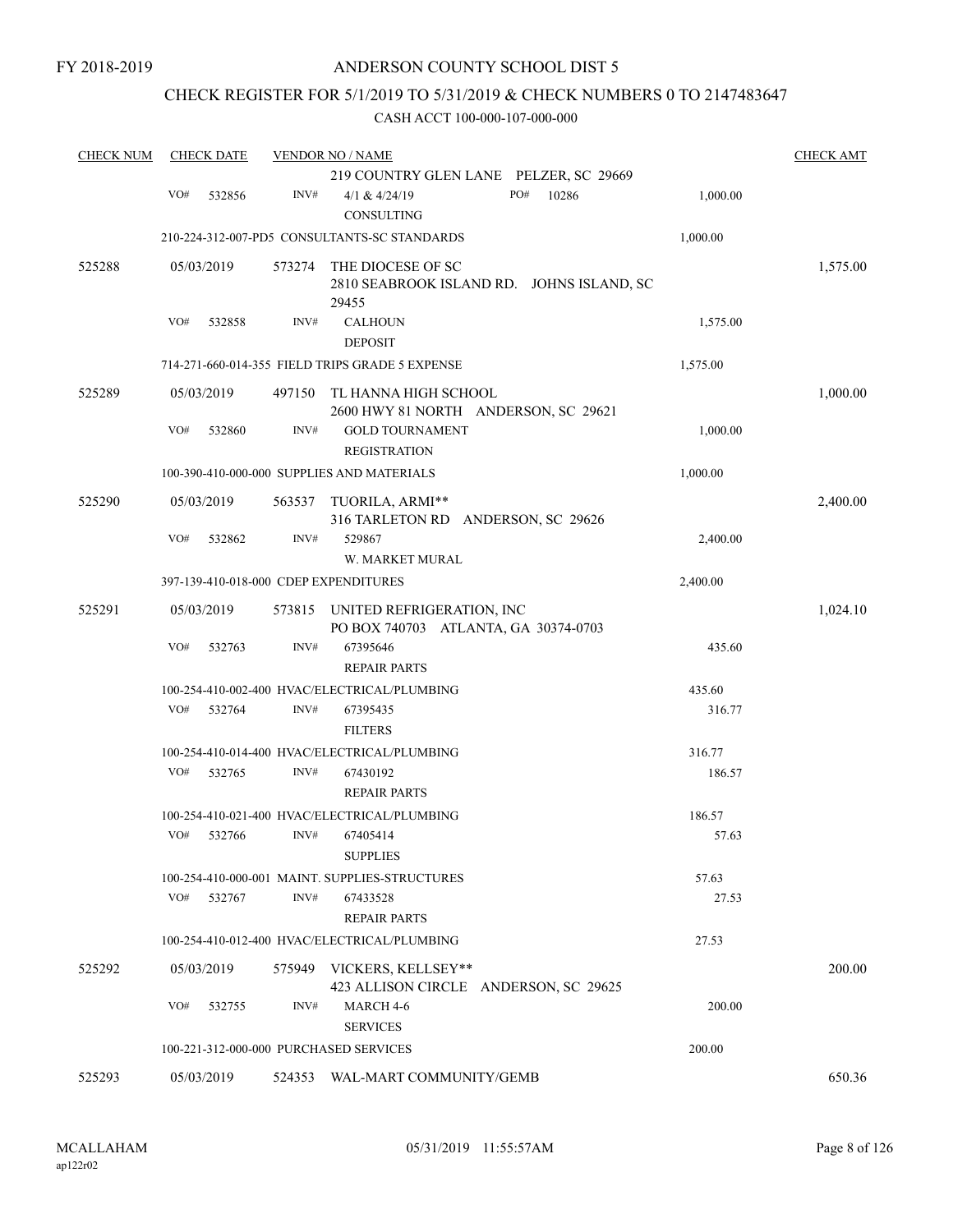FY 2018-2019

## ANDERSON COUNTY SCHOOL DIST 5

## CHECK REGISTER FOR 5/1/2019 TO 5/31/2019 & CHECK NUMBERS 0 TO 2147483647

| <b>CHECK NUM</b> |     | <b>CHECK DATE</b> |                                   | <b>VENDOR NO / NAME</b>                                                                               |          | <b>CHECK AMT</b> |
|------------------|-----|-------------------|-----------------------------------|-------------------------------------------------------------------------------------------------------|----------|------------------|
|                  |     |                   |                                   | POBOX 530934 ATT: ACCOUNTS RECEIVABLE<br>ATLANTA, GA 30353-0934                                       |          |                  |
|                  | VO# | 532866            | INV#                              | 3719                                                                                                  | 650.36   |                  |
|                  |     |                   |                                   | NEVITT FOREST                                                                                         |          |                  |
|                  |     |                   |                                   | 712-271-660-012-310 RUNNING CLUB EXPENSE                                                              | 14.10    |                  |
|                  |     |                   |                                   | 712-271-660-012-324 POSTIVE BEHAVIOR I.S. EXPENSE                                                     | 636.26   |                  |
| 525294           |     | 05/03/2019        | 524353                            | WAL-MART COMMUNITY/GEMB<br>PO BOX 530934 ATT: ACCOUNTS RECEIVABLE                                     |          | 388.44           |
|                  | VO# | 532864            | INV#                              | ATLANTA, GA 30353-0934<br>3784<br><b>VARENNES</b>                                                     | 388.44   |                  |
|                  |     |                   |                                   | 716-271-660-016-201 MISCELLANEOUS EXPENSE                                                             | 388.44   |                  |
|                  |     |                   |                                   |                                                                                                       |          |                  |
| 525295           |     | 05/03/2019        |                                   | 569972 WILLIAM DUNCAN<br>221 SAVANNAH DRIVE ANDERSON, SC 29621                                        |          | 168.05           |
|                  | VO# | 532753            | INV#                              | <b>TL HANNA</b><br><b>LUNCH MENU</b>                                                                  | 168.05   |                  |
|                  |     |                   |                                   | 600-000-474-002-000 REVENUES COLLECTED IN ADVANCE                                                     | 168.05   |                  |
| * 525297         |     | 05/07/2019        | 574476                            | ALLEN, ADELL^^<br>ANOINTED HANDS CATERING 208 LOBLOLLY<br>DRIVE ANDERSON, SC 29625                    |          | 150.00           |
|                  | VO# | 532934            | INV#                              | FOR MAY 9TH<br><b>NURSES LUNCHEON</b>                                                                 | 150.00   |                  |
|                  |     |                   |                                   | 100-213-410-000-000 SUPPLIES AND MATERIALS                                                            | 150.00   |                  |
| * 525299         |     | 05/07/2019        | 568723                            | <b>CASIE</b><br>1165 NORTHCHASE PARKWAY SE, SUITE 220 ATT:                                            |          | 4,280.00         |
|                  | VO# | 532936            | INV#                              | ACCOUNTS RECEIVABLE MARIETTA, GA 30067<br>PO#<br><b>VENDOR 80397</b><br>10657<br><b>REGISTRATIONS</b> | 4,280.00 |                  |
|                  |     |                   | 267-224-333-009-PD4 TRIPS- IB     |                                                                                                       | 4,280.00 |                  |
|                  |     |                   |                                   |                                                                                                       |          |                  |
| $*$ 525301       |     | 05/07/2019        | 569437                            | CHASTAIN, DENNIS L<br>CHASTAIN'S HEATING & AIR 3553 KEYS STREET<br>ANDERSON, SC 29624                 |          | 195.00           |
|                  | VO# | 532938            | INV#                              | 732552<br><b>RENTAL</b>                                                                               | 195.00   |                  |
|                  |     |                   |                                   | 100-255-323-000-000 CONTRACTED SERVICES                                                               | 195.00   |                  |
| $*$ 525303       |     | 05/07/2019        |                                   | 573645 DANCE MAKERS, INC<br>PO BOX 1836 CHARLESTON, SC 29402                                          |          | 7,300.00         |
|                  | VO# | 532940            | INV#                              | <b>MARCH 29-31</b><br><b>SOUTHWOOD</b>                                                                | 7,300.00 |                  |
|                  |     |                   | 721-190-660-021-607 DANCE EXPENSE |                                                                                                       | 7,300.00 |                  |
| 525304           |     | 05/07/2019        | 572743                            | DECKER EQUIPMENT<br>215 SOUTH SERMAN ST VASSAR, MI 48768-8802                                         |          | 385.99           |
|                  | VO# | 532966            | INV#                              | PO#<br>10483<br>ORD 288936A<br>VARENNES ELEM                                                          | 385.99   |                  |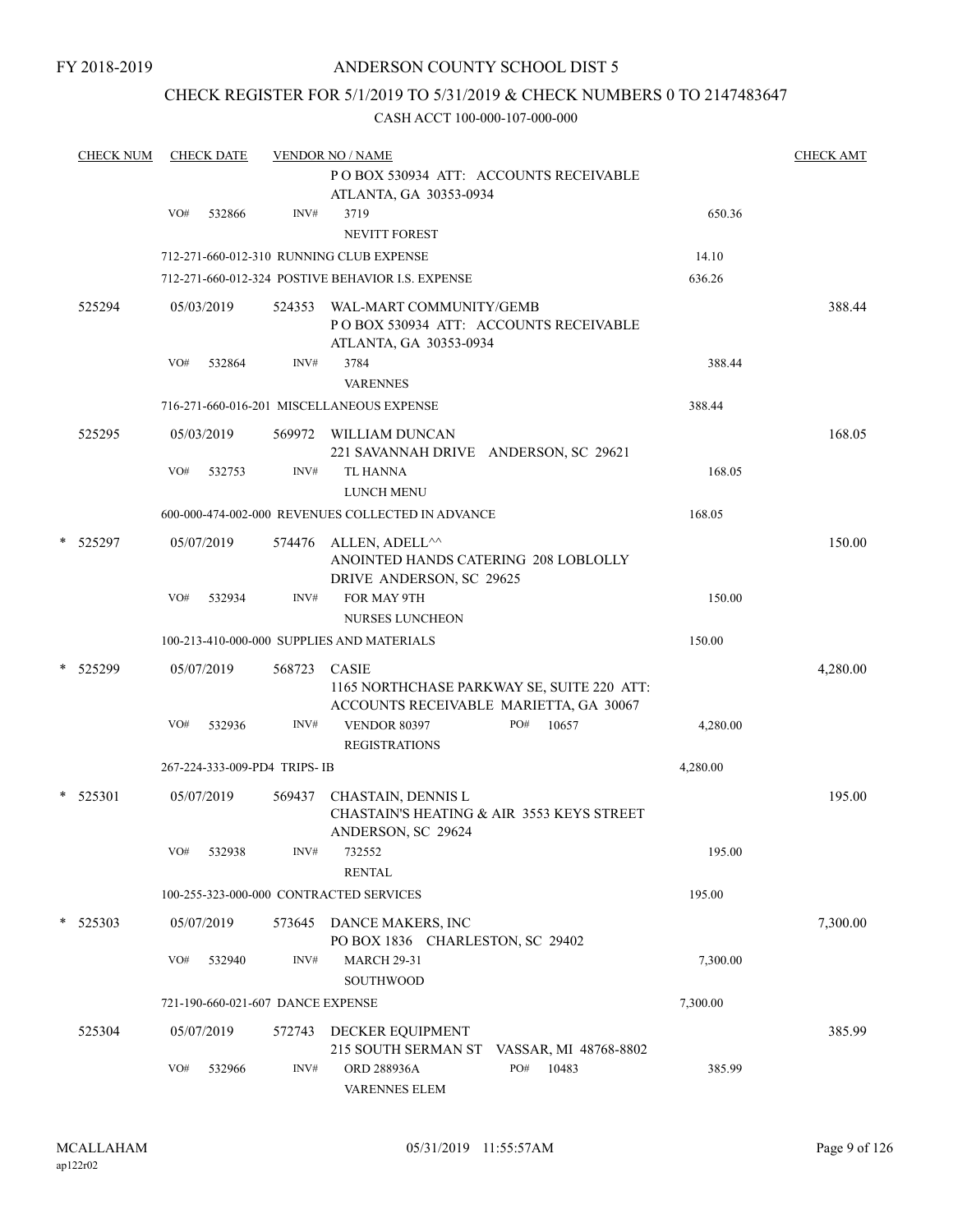## CHECK REGISTER FOR 5/1/2019 TO 5/31/2019 & CHECK NUMBERS 0 TO 2147483647

|   | <b>CHECK NUM</b> |     | <b>CHECK DATE</b> |                                   | <b>VENDOR NO / NAME</b><br>100-233-410-016-FUR LOBBY FURNITURE                                     | 385.99     | <b>CHECK AMT</b> |
|---|------------------|-----|-------------------|-----------------------------------|----------------------------------------------------------------------------------------------------|------------|------------------|
|   | 525305           |     | 05/07/2019        |                                   | 202625 DILLARD'S TROPHY SHOPPE<br>116 EAST SHOCKLEY FERRY RD ANDERSON, SC<br>29624                 |            | 419.44           |
|   |                  | VO# | 532941            | INV#                              | 143154<br><b>TL HANNA</b>                                                                          | 419.44     |                  |
|   |                  |     |                   |                                   | 100-114-410-002-VEN SUPPLY-ADDT'L FOR LOST VENDING                                                 | 419.44     |                  |
|   | * 525307         |     | 05/07/2019        |                                   | 569839 DOMINO'S PIZZA<br>1006 N. MAIN STREET ANDERSON, SC 29621                                    |            | 245.90           |
|   |                  | VO# | 532942            | INV#                              | APRIL 6 & 13<br><b>GLENVIEW MS</b>                                                                 | 245.90     |                  |
|   |                  |     |                   | 338-221-410-020-EAR SUPPLIES      |                                                                                                    | 245.90     |                  |
|   | * 525309         |     | 05/07/2019        |                                   | 575439 EVENT RENTALS<br>529 CAMSON RD ANDERSON, SC 29625                                           |            | 149.80           |
|   |                  | VO# | 532944            | INV#                              | 351664<br><b>WESTSIDE HS</b>                                                                       | 149.80     |                  |
|   |                  |     |                   |                                   | 100-114-410-003-VEN SUPPLY-ADDT'L FOR LOST VENDING                                                 | 149.80     |                  |
|   | 525310           |     | 05/07/2019        |                                   | 575951 EVERT, COURTNEY**<br>SIGN GYPSIES ANDERSON/CLEMSON 4 VISTA<br>ROSE COURT ANDERSON, SC 29621 |            | 125.00           |
|   |                  | VO# | 532945            | INV#                              | 20<br><b>NORTH POINTE</b>                                                                          | 125.00     |                  |
|   |                  |     |                   |                                   | 713-271-660-013-201 MISCELLANEOUS EXPENSE                                                          | 125.00     |                  |
|   | 525311           |     | 05/07/2019        | 252100                            | <b>GRACE'S COFFEE HOUSE AND RESTAURANT</b><br>1510 NORTH MURRAY AVENUE ATT: ACCOUNTS               |            | 347.44           |
|   |                  | VO# | 532948            | INV#                              | RECEIVABLE ANDERSON, SC 29625<br><b>SANDWICH TRAYS</b><br><b>HOMELAND PARK</b>                     | 347.44     |                  |
|   |                  |     |                   |                                   | 711-271-660-011-201 MISCELLANEOUS EXPENSE                                                          | 347.44     |                  |
| * | 525313           |     | 05/07/2019        |                                   | 574572 HG REYNOLDS COMPANY INC<br>113 CONTRACT DRIVE AIKEN, SC 29801                               |            | 954,780.65       |
|   |                  | VO# | 532949            | INV#                              | APP <sub>23</sub><br>PROJ #5-5124                                                                  | 954,780.65 |                  |
|   |                  |     |                   | 515-253-520-031-CAR CAREER CENTER |                                                                                                    | 954,780.65 |                  |
|   | 525314           |     | 05/07/2019        |                                   | 575952 ISOM, JAZMAN**<br>PO BOX 2081 ANDERSON, SC 29622                                            |            | 500.00           |
|   |                  | VO# | 532932            | INV#                              | 102-05-2019<br><b>TLH CHEER</b>                                                                    | 500.00     |                  |
|   |                  |     |                   |                                   | 100-271-312-002-000 ADDITIONAL SECURITY                                                            | 500.00     |                  |
|   | 525315           |     | 05/07/2019        | 299410                            | JONES SCHOOL SUPPLY<br>PO BOX 7008 COLUMBIA, SC 29202                                              |            | 1,375.75         |
|   |                  | VO# | 532951            | INV#                              | 1676583<br>NEVITT FOREST                                                                           | 1,108.80   |                  |
|   |                  |     |                   | 100-111-410-012-000 SUPPLIES      |                                                                                                    | 1,108.80   |                  |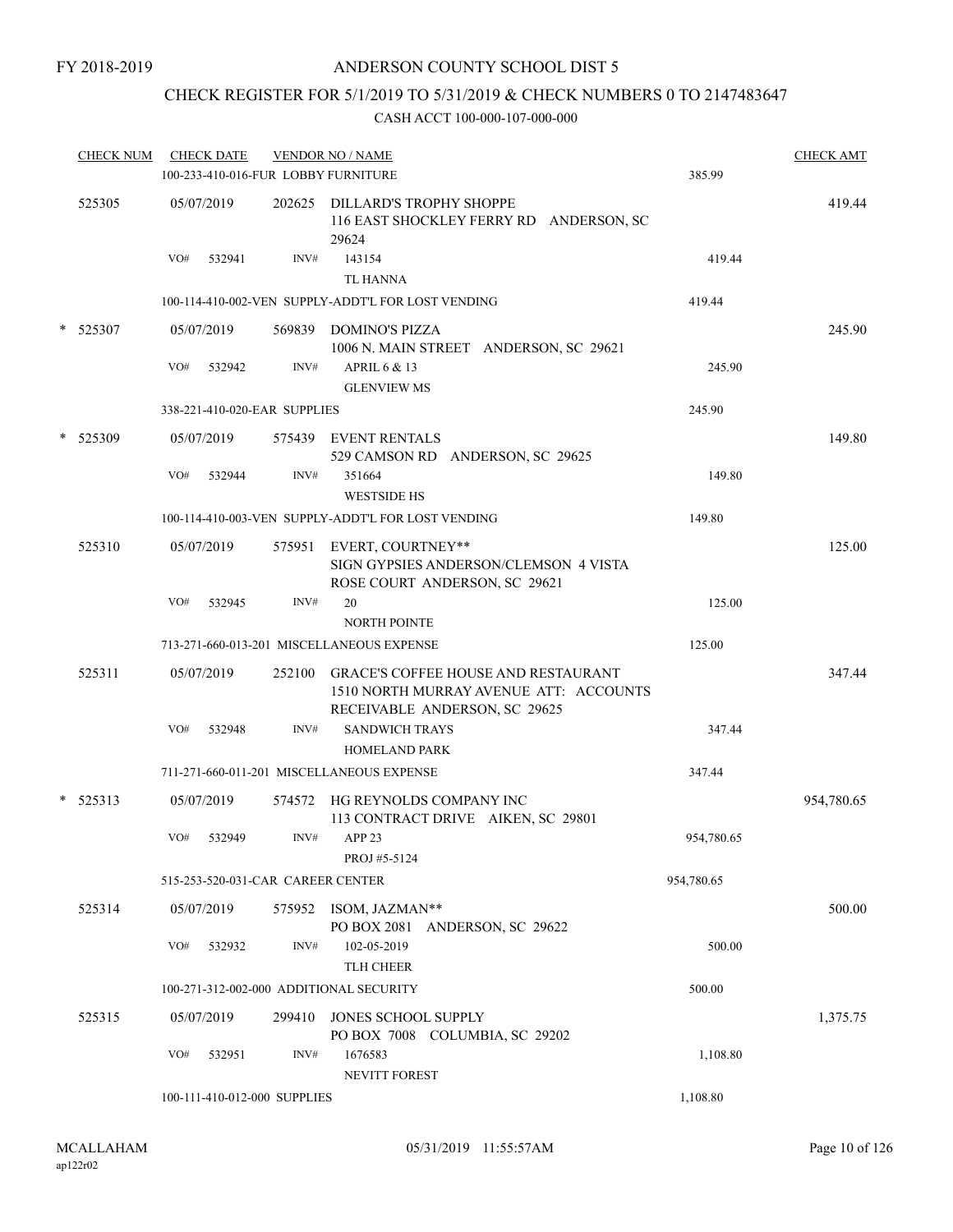## CHECK REGISTER FOR 5/1/2019 TO 5/31/2019 & CHECK NUMBERS 0 TO 2147483647

|   | <b>CHECK NUM</b> |     | <b>CHECK DATE</b> |                                   | <b>VENDOR NO / NAME</b>                                                                                     |     |       |            | <b>CHECK AMT</b> |
|---|------------------|-----|-------------------|-----------------------------------|-------------------------------------------------------------------------------------------------------------|-----|-------|------------|------------------|
|   |                  | VO# | 532952            | INV#                              | 1660726<br><b>CONCORD ELEM</b>                                                                              |     |       | 266.95     |                  |
|   |                  |     |                   |                                   | 709-271-660-009-201 MISCELLANEOUS EXPENSE                                                                   |     |       | 266.95     |                  |
|   | 525317           |     | 05/07/2019        | 564353                            | LAZER CONSTRUCTION COMPANY INC<br>POBOX 5103 ATT: ACCOUNTS RECEIVABLE<br>ANDERSON, SC 29623                 |     |       |            | 313,240.10       |
|   |                  | VO# | 532955            | INV#                              | APP 7318-12<br><b>TL HANNA</b>                                                                              |     |       | 198,318.11 |                  |
|   |                  |     |                   |                                   | 505-271-540-002-BSC BASEBALL&SOFTBALL COMPLEX                                                               |     |       | 198,318.11 |                  |
|   |                  | VO# | 532956            | INV#                              | APP 7418-12<br><b>WESTSIDE</b>                                                                              |     |       | 114,921.99 |                  |
|   |                  |     |                   |                                   | 505-271-540-003-BSC BASEBALL&SOFTBALL COMPLEX                                                               |     |       | 114,921.99 |                  |
|   | 525318           |     | 05/07/2019        |                                   | 575953 MAULDIN, NICKOLAS**<br>614 BOOKER ST ANDERSON, SC 29624                                              |     |       |            | 200.00           |
|   |                  | VO# | 532931            | INV#                              | 100<br><b>ROBERT ANDERSON</b>                                                                               |     |       | 200.00     |                  |
|   |                  |     |                   | 706-271-660-006-607 DANCE EXPENSE |                                                                                                             |     |       | 200.00     |                  |
|   | 525320           |     | 05/07/2019        | 382750                            | NEW FOUNDATIONS CHILDREN & FAM SVCS INC<br>2300 STANDRIDGE ROAD ATT: DONNA<br>HARRINGTON ANDERSON, SC 29625 |     |       |            | 4,313.49         |
|   |                  | VO# | 532958            | INV#                              | 1657<br><b>MARCH 2019</b>                                                                                   | PO# | 10665 | 4,313.49   |                  |
|   |                  |     |                   |                                   | 221-113-312-000-NFH ADMIN COORD/VOC FACIL/TUTORS                                                            |     |       | 4,313.49   |                  |
|   | 525323           |     | 05/07/2019        |                                   | 573746 PUBLIC CONSULTING GROUP<br>PO BOX 845308 BOSTON, MA 02284-5308                                       |     |       |            | 7,771.35         |
|   |                  | VO# | 532960            | INV#                              | 193773<br>PROJ 566.19                                                                                       | PO# | 10695 | 7,771.35   |                  |
|   |                  |     |                   |                                   | 283-126-312-000-000 CONTRACTED SERVICES                                                                     |     |       | 7,771.35   |                  |
|   | 525324           |     | 05/07/2019        | 574640                            | SATTERWHITE, CLIFTON^^<br>307 GALLAGHER TRACE EASLEY, SC 29642                                              |     |       |            | 400.00           |
|   |                  | VO# | 532928            | INV#                              | <b>APRIL 2019</b><br>TLH TRACK MEETS                                                                        |     |       | 400.00     |                  |
|   |                  |     |                   |                                   | 100-271-312-002-000 ADDITIONAL SECURITY                                                                     |     |       | 400.00     |                  |
|   | 525325           |     | 05/07/2019        | 463650                            | SCHOOL NURSE SUPPLY, INC<br>POBOX 68968 ATT: ACCOUNTS RECEIVABLE<br>SCHAUMBURG, IL 60168                    |     |       |            | 1,034.10         |
|   |                  | VO# | 532968            | INV#                              | 0732955<br><b>CPR HANDBOOKS</b>                                                                             | PO# | 10568 | 1,034.10   |                  |
|   |                  |     |                   |                                   | 100-213-410-000-000 SUPPLIES AND MATERIALS                                                                  |     |       | 1,034.10   |                  |
| * | 525327           |     | 05/07/2019        | 570674                            | SC STATE DEPT OF EDUCATION<br>RUTLEDGE SUITE 808 1429 SENATE STREET<br>COLUMBIA, SC 29201                   |     |       |            | 2,042.76         |
|   |                  | VO# | 532962            | INV#                              | 2018-2019<br>MEDICAID CLAIMING                                                                              |     |       | 2,042.76   |                  |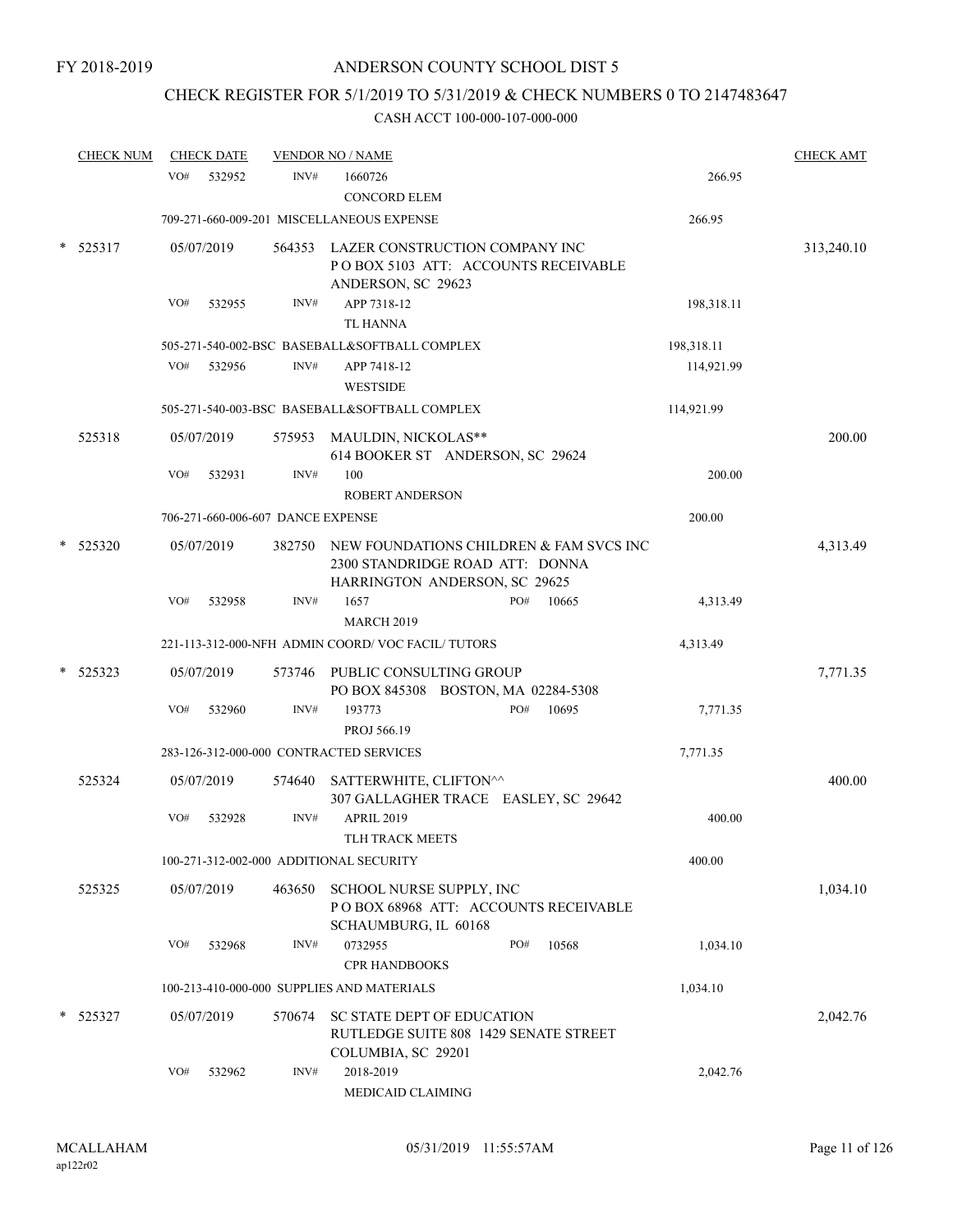## CHECK REGISTER FOR 5/1/2019 TO 5/31/2019 & CHECK NUMBERS 0 TO 2147483647

| CHECK NUM CHECK DATE |     |                                    |      | <b>VENDOR NO / NAME</b>                                                           |          | <b>CHECK AMT</b> |
|----------------------|-----|------------------------------------|------|-----------------------------------------------------------------------------------|----------|------------------|
|                      |     |                                    |      | 283-414-720-000-000 MEDICAID PYMNTS TO SDE                                        | 2,042.76 |                  |
| 525328               |     | 05/07/2019                         |      | 570059 SHARP BUSINESS SYSTEMS<br>DEPT 1216 PO BOX 121216 DALLAS, TX<br>75312-1216 |          | 394.41           |
|                      |     | VO# 532970                         | INV# | <b>ACCT 719219</b><br>NEW PROSPECT                                                | 38.52    |                  |
|                      |     | 201-112-490-010-000 COPIER COST    |      |                                                                                   | 12.84    |                  |
|                      |     | 201-112-490-010-000 COPIER COST    |      |                                                                                   | 12.84    |                  |
|                      |     | 201-112-490-010-000 COPIER COST    |      |                                                                                   | 12.84    |                  |
|                      |     | VO# 532971                         | INV# | 9001900927<br><b>COPIES</b>                                                       | 88.01    |                  |
|                      |     |                                    |      | 201-112-490-016-000 OTHER/COPIER COST                                             | 88.01    |                  |
|                      |     | VO# 532972                         | INV# | 9001903587<br><b>COPIES</b>                                                       | 50.95    |                  |
|                      |     | 201-112-490-019-000 COPIER COST    |      |                                                                                   | 50.95    |                  |
|                      |     | VO# 532973                         | INV# | 9001899227                                                                        | 169.49   |                  |
|                      |     |                                    |      | <b>COPIES</b>                                                                     |          |                  |
|                      |     | 100-112-410-007-000 SUPPLIES       |      |                                                                                   | 169.49   |                  |
|                      |     | VO# 532974                         | INV# | 9001903592                                                                        | 47.44    |                  |
|                      |     |                                    |      | <b>COPIES</b>                                                                     |          |                  |
|                      |     | 713-271-660-013-362 COPIER EXPENSE |      |                                                                                   | 47.44    |                  |
| $*$ 525331           |     | 05/07/2019                         |      | 564974 SONEFELT, TIMOTHY**<br>POBOX 4260 ANDERSON, SC 29622                       |          | 675.00           |
|                      | VO# | 532989                             | INV# | 1219-5670<br><b>NORTH POINTE</b>                                                  | 675.00   |                  |
|                      |     |                                    |      | 713-271-660-013-201 MISCELLANEOUS EXPENSE                                         | 675.00   |                  |
| 525332               |     | 05/07/2019                         |      | 564836 SPIRIT TELECOM<br>PO BOX 603030 ATT: ACCOUNTS RECEIVABLE                   |          | 122.64           |
|                      |     |                                    |      | CHARLOTTE, NC 28260-3030                                                          |          |                  |
|                      |     | VO# 532977                         | INV# | 1512174<br>PHONE SERVICE                                                          | 122.64   |                  |
|                      |     | 100-266-340-000-000 TELEPHONE      |      |                                                                                   | 3.08     |                  |
|                      |     | 100-266-340-000-000 TELEPHONE      |      |                                                                                   | 0.77     |                  |
|                      |     | 100-266-340-000-000 TELEPHONE      |      |                                                                                   | 43.59    |                  |
|                      |     | 100-266-340-001-000 TELEPHONE      |      |                                                                                   | 8.14     |                  |
|                      |     | 100-266-340-002-000 TELEPHONE      |      |                                                                                   | 9.36     |                  |
|                      |     | 100-266-340-003-000 TELEPHONE      |      |                                                                                   | 18.49    |                  |
|                      |     | 100-266-340-005-000 TELEPHONE      |      |                                                                                   | 0.15     |                  |
|                      |     | 100-266-340-007-000 TELEPHONE      |      |                                                                                   | 3.35     |                  |
|                      |     | 100-266-340-008-000 TELEPHONE      |      |                                                                                   | 2.11     |                  |
|                      |     | 100-266-340-009-000 TELEPHONE      |      |                                                                                   | 4.56     |                  |
|                      |     | 100-266-340-010-000 TELEPHONE      |      |                                                                                   | 2.49     |                  |
|                      |     | 100-266-340-011-000 TELEPHONE      |      |                                                                                   | 3.63     |                  |
|                      |     | 100-266-340-012-000 TELEPHONE      |      |                                                                                   | 3.48     |                  |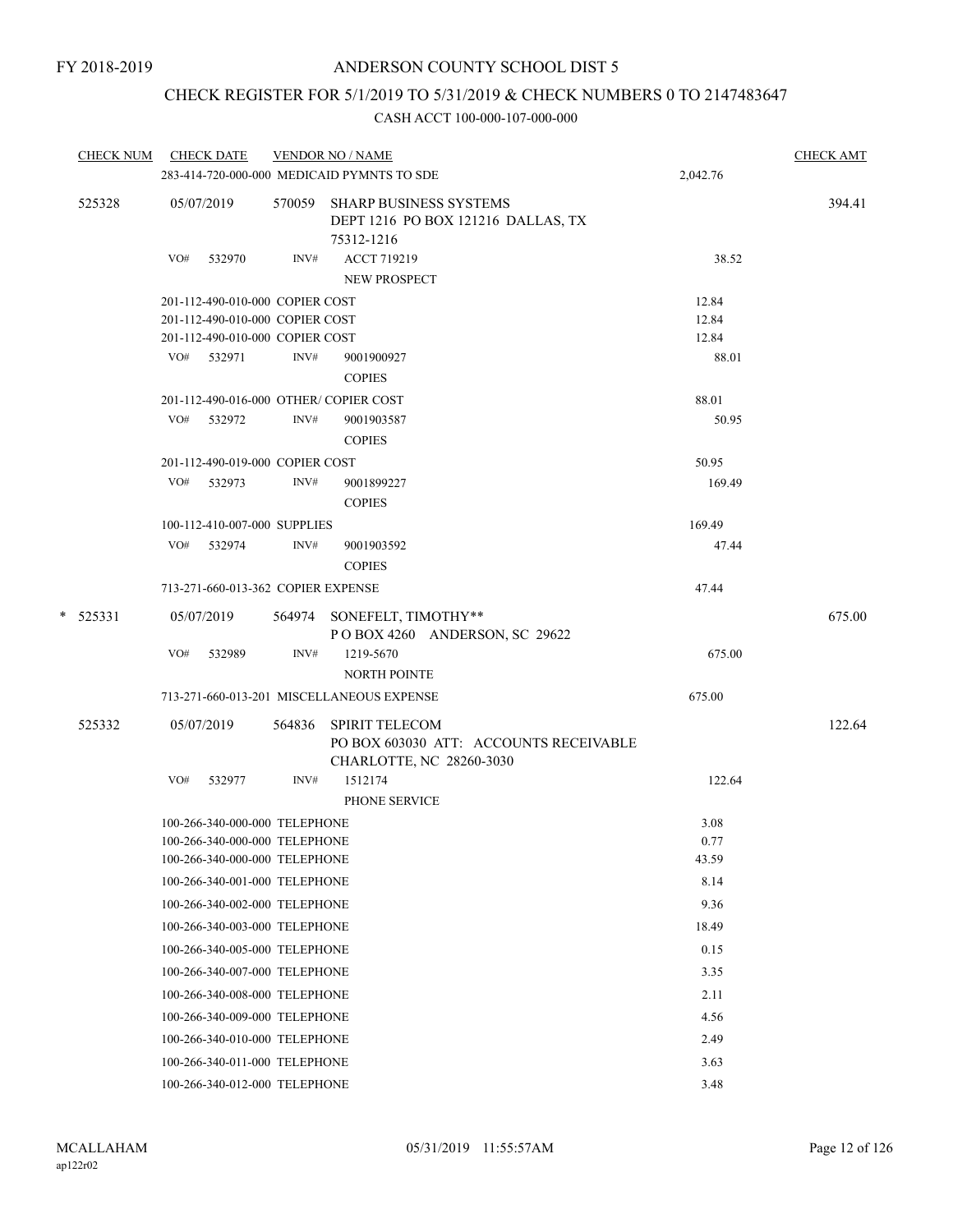## CHECK REGISTER FOR 5/1/2019 TO 5/31/2019 & CHECK NUMBERS 0 TO 2147483647

|   | <b>CHECK NUM</b> |     | <b>CHECK DATE</b>                   |                | <b>VENDOR NO / NAME</b>                                                                               |          | <b>CHECK AMT</b> |
|---|------------------|-----|-------------------------------------|----------------|-------------------------------------------------------------------------------------------------------|----------|------------------|
|   |                  |     | 100-266-340-014-000 TELEPHONE       |                |                                                                                                       | 2.53     |                  |
|   |                  |     | 100-266-340-015-000 TELEPHONE       |                |                                                                                                       | 2.67     |                  |
|   |                  |     | 100-266-340-016-000 TELEPHONE       |                |                                                                                                       | 3.25     |                  |
|   |                  |     | 100-266-340-017-000 TELEPHONE       |                |                                                                                                       | 4.94     |                  |
|   |                  |     | 100-266-340-019-000 TELEPHONE       |                |                                                                                                       | 4.49     |                  |
|   |                  |     | 100-266-340-021-000 TELEPHONE       |                |                                                                                                       | 1.48     |                  |
|   |                  |     | 124-266-340-024-000 TELEPHONE       |                |                                                                                                       | 0.08     |                  |
|   | 525333           |     | 05/07/2019                          | 572932         | <b>SWEET TOOTH CAFE'</b><br>1016 E. SHOCKLEY FERRY RD ANDERSON, SC<br>29624                           |          | 450.00           |
|   |                  | VO# | 532978                              | INV#           | 439104<br><b>SOUTHWOOD</b>                                                                            | 450.00   |                  |
|   |                  |     |                                     |                | 721-190-660-021-502 STUDENT GOV/COUNCIL EXPENSE                                                       | 450.00   |                  |
| * | 525335           |     | 05/07/2019                          | 575405         | TC EDUCATIONAL CONSULTING LLC<br>219 COUNTRY GLEN LANE PELZER, SC 29669                               |          | 1,500.00         |
|   |                  | VO# | 532979                              | $\text{INV}\#$ | <b>APRIL 4,5,10</b><br>PO#<br>99687<br><b>VARENNES ELEM</b>                                           | 1,500.00 |                  |
|   |                  |     | 201-224-312-016-000 PD CONSULTANT   |                |                                                                                                       | 1,500.00 |                  |
|   | 525336           |     | 05/07/2019                          | 563611         | THE GREENVILLE ZOO<br>150 CLEVELAND PARK DRIVE GREENVILLE, SC<br>29601                                |          | 537.25           |
|   |                  | VO# | 532980                              | INV#           | FOR MAY 9TH<br><b>CALHOUN ELEM</b>                                                                    | 537.25   |                  |
|   |                  |     |                                     |                | 714-271-660-014-350 FIELD TRIPS KINDERGARTEN EXPENSE                                                  | 537.25   |                  |
|   | 525337           |     | 05/07/2019                          | 575056         | WALKER, MONICA^^<br>I LOVE LUCY'S HOMECOOKING CATERING SERVI<br>311 ST PAUL STREET ANDERSON, SC 29624 |          | 1,560.00         |
|   |                  | VO# | 532981                              | INV#           | 109<br><b>ROBERT ANDERSON</b>                                                                         | 1,560.00 |                  |
|   |                  |     |                                     |                | 706-271-660-006-411 MISCELLANEOUS EXPENSE                                                             | 1,560.00 |                  |
|   | 525338           |     | 05/07/2019                          | 524353         | WAL-MART COMMUNITY/GEMB<br>POBOX 530934 ATT: ACCOUNTS RECEIVABLE<br>ATLANTA, GA 30353-0934            |          | 352.77           |
|   |                  | VO# | 532983                              | INV#           | 2017 8480<br><b>MCCANTS</b>                                                                           | 352.77   |                  |
|   |                  |     | 705-271-660-005-429 FACULTY EXPENSE |                |                                                                                                       | 73.70    |                  |
|   |                  |     |                                     |                | 705-271-660-005-593 FIELD TRIPS-MISC. EXPENSE                                                         | 136.34   |                  |
|   |                  |     |                                     |                | 705-271-660-005-602 BETA CLUB EXPENSE                                                                 | 142.73   |                  |
|   | 525339           |     | 05/07/2019                          | 524353         | WAL-MART COMMUNITY/GEMB<br>POBOX 530934 ATT: ACCOUNTS RECEIVABLE<br>ATLANTA, GA 30353-0934            |          | 476.72           |
|   |                  | VO# | 532982                              | INV#           | 3034 4069<br>WHITEHALL ELEM                                                                           | 476.72   |                  |
|   |                  |     |                                     |                | 201-188-410-019-000 SUPPLIES- PARENTING                                                               | 476.72   |                  |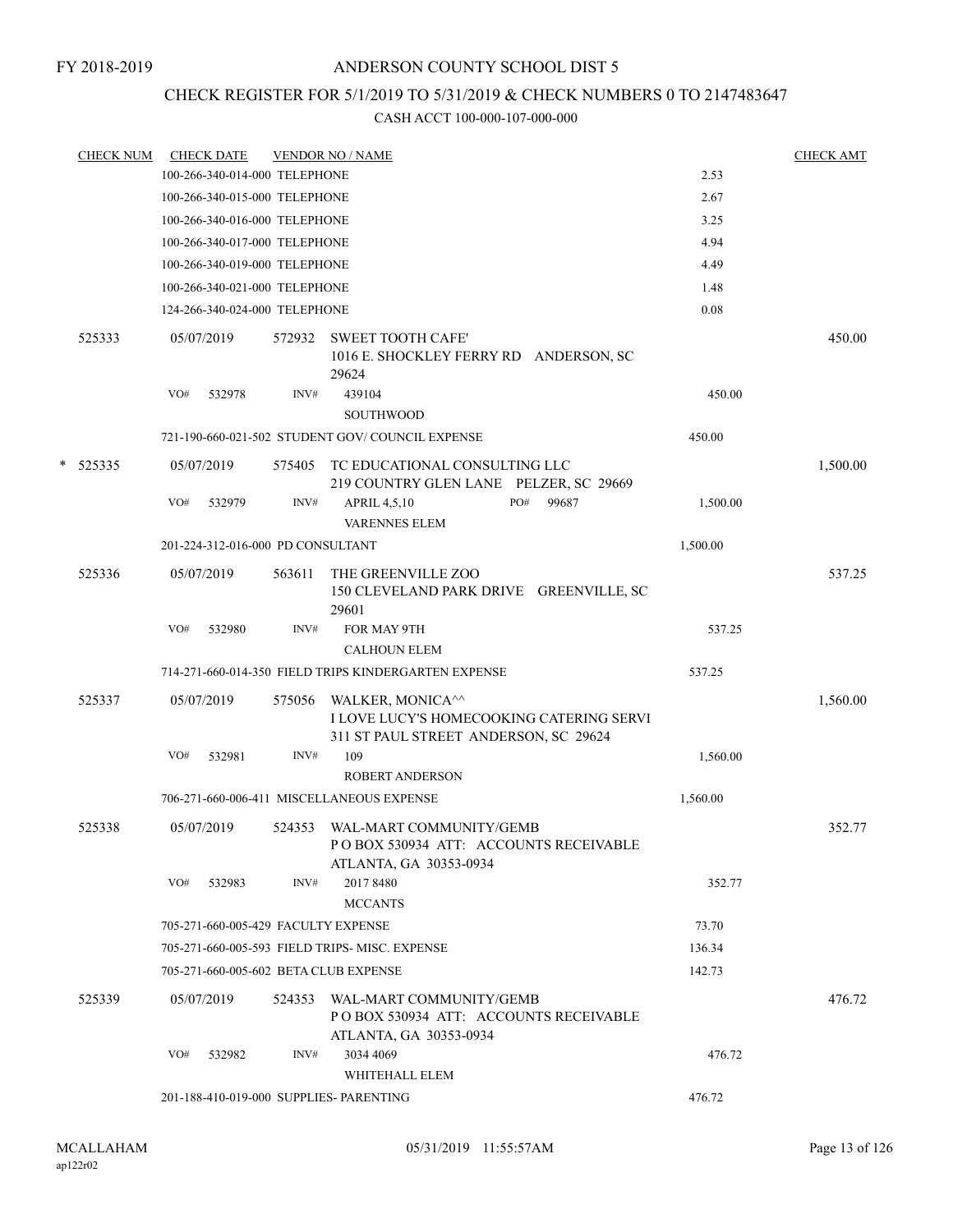FY 2018-2019

## ANDERSON COUNTY SCHOOL DIST 5

## CHECK REGISTER FOR 5/1/2019 TO 5/31/2019 & CHECK NUMBERS 0 TO 2147483647

|        | <b>CHECK NUM</b> | <b>CHECK DATE</b>                      |        | <b>VENDOR NO / NAME</b>                                                                      |          | <b>CHECK AMT</b> |
|--------|------------------|----------------------------------------|--------|----------------------------------------------------------------------------------------------|----------|------------------|
| $\ast$ | 525341           | 05/07/2019                             | 528800 | WENGER CORPORATION<br>NW 7896 PO BOX 1450 MINNEAPOLIS, MN<br>55485-7896                      |          | 1,417.75         |
|        |                  | VO#<br>532984                          | INV#   | PO#<br>761650<br>10241<br><b>CARGO CART</b>                                                  | 1,387.79 |                  |
|        |                  | 100-233-410-002-FUR FURNITURE          |        |                                                                                              | 1,387.79 |                  |
|        |                  | VO#<br>532985                          | INV#   | 747753<br><b>SHELF</b>                                                                       | 29.96    |                  |
|        |                  | 100-113-410-020-000 SUPPLIES           |        |                                                                                              | 29.96    |                  |
|        | 525342           | 05/07/2019                             |        | 569972 WILLIAM FARMER<br>349 KNOLLWOOD DR ANDERSON, SC 29625                                 |          | 130.00           |
|        |                  | VO#<br>532899                          | INV#   | <b>FIELD TRIP</b><br><b>REFUND</b>                                                           | 130.00   |                  |
|        |                  | 721-190-660-021-637 BAND MS/HS EXPENSE |        |                                                                                              | 130.00   |                  |
|        | 525343           | 05/07/2019                             |        | 575518 WIN LLC<br>149 WESTPORT DR COLUMBIA, SC 29223                                         |          | 375.00           |
|        |                  | VO#<br>532986                          | INV#   | 1113<br><b>ROBERT ANDERSON</b>                                                               | 375.00   |                  |
|        |                  |                                        |        | 706-271-660-006-419 LIBRARY FINES EXPENSE                                                    | 375.00   |                  |
|        | $*$ 525345       | 05/07/2019                             |        | 540615 WORTHINGTON DIRECT<br>PO BOX 140038 ATT: ACCOUNTS RECEIVABLE<br>DALLAS, TX 75214-0038 |          | 715.48           |
|        |                  | VO#<br>532987                          | INV#   | 333551AND002<br><b>NEW PROSPECT</b>                                                          | 715.48   |                  |
|        |                  |                                        |        | 100-112-410-010-INQ INQUIRY BASED LEARNING                                                   | 715.48   |                  |
| $\ast$ | 525347           | 05/10/2019                             | 574476 | ALLEN, ADELL^^<br>ANOINTED HANDS CATERING 208 LOBLOLLY<br>DRIVE ANDERSON, SC 29625           |          | 825.00           |
|        |                  | VO#<br>533140                          | INV#   | 1214<br><b>SOUTH FANT</b>                                                                    | 262.50   |                  |
|        |                  |                                        |        | 715-271-660-015-201 MISCELLANEOUS EXPENSE                                                    | 262.50   |                  |
|        |                  | VO#<br>533141                          | INV#   | 1213<br><b>NEVITT FOREST</b>                                                                 | 562.50   |                  |
|        |                  |                                        |        | 712-271-660-012-201 MISCELLANEOUS EXPENSE                                                    | 562.50   |                  |
|        | 525348           | 05/10/2019                             | 110960 | ANDERSON AREA YMCA<br>201 EAST REED ROAD ANDERSON, SC 29621                                  |          | 420.00           |
|        |                  | VO#<br>533173                          | INV#   | <b>TICKETS</b><br><b>TASTE OF ANDERSON</b>                                                   | 420.00   |                  |
|        |                  |                                        |        | 100-390-410-000-000 SUPPLIES AND MATERIALS                                                   | 280.00   |                  |
|        |                  |                                        |        | 100-390-410-000-000 SUPPLIES AND MATERIALS                                                   | 140.00   |                  |
|        | 525349           | 05/10/2019                             | 570950 | ANDERSON COUNTY SHERIFF'S OFFICE<br>ATTN: RICHARD BRYSON PO BOX 5497<br>ANDERSON, SC 29623   |          | 1,522.50         |
|        |                  | VO#<br>533176                          | INV#   | APR 6-MAY 4                                                                                  | 1,522.50 |                  |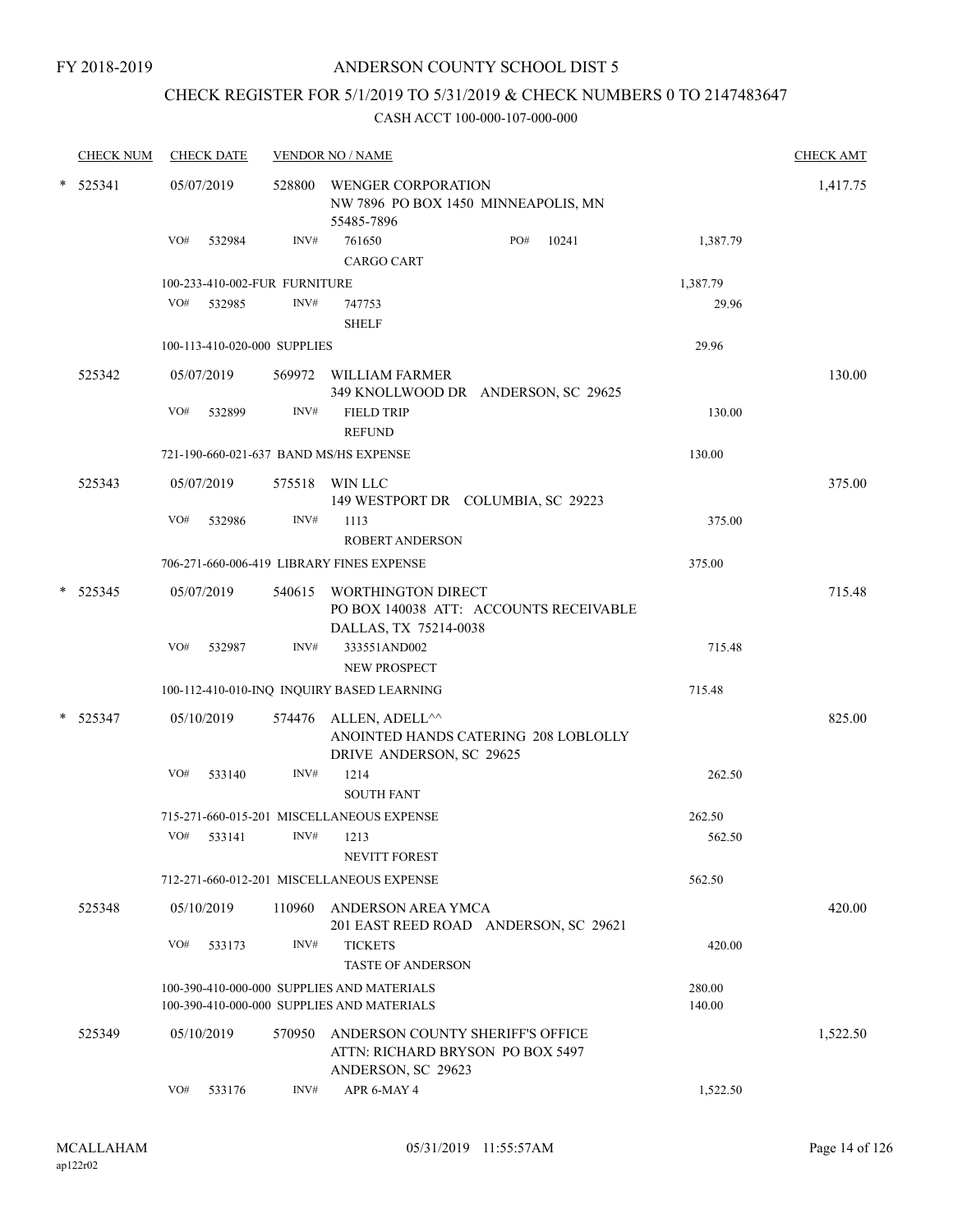## CHECK REGISTER FOR 5/1/2019 TO 5/31/2019 & CHECK NUMBERS 0 TO 2147483647

| <b>CHECK NUM</b> | <b>CHECK DATE</b>                 |        | <b>VENDOR NO / NAME</b>                                                        |     |       |          | <b>CHECK AMT</b> |
|------------------|-----------------------------------|--------|--------------------------------------------------------------------------------|-----|-------|----------|------------------|
|                  |                                   |        | <b>SECURITY</b>                                                                |     |       |          |                  |
|                  |                                   |        | 100-271-312-002-000 ADDITIONAL SECURITY                                        |     |       | 420.00   |                  |
|                  |                                   |        | 100-271-312-003-000 ADDITIONAL SECURITY                                        |     |       | 472.50   |                  |
|                  |                                   |        | 338-175-130-020-EAR BAS/SUMMER STIPENDS                                        |     |       | 525.00   |                  |
|                  |                                   |        | 718-271-660-018-201 MISCELLANEOUS EXPENSE                                      |     |       | 105.00   |                  |
| 525350           | 05/10/2019                        | 568170 | ANDERSON UNIVERSITY<br>316 BOULEVARD ANDERSON, SC 29621                        |     |       |          | 991.14           |
|                  | VO#<br>533069                     | INV#   | 2289 MAY 3<br><b>MCCANTS GIRL THING</b>                                        |     |       | 991.14   |                  |
|                  |                                   |        | 900-113-410-000-027 IGT SUPPLIES/BANQUET                                       |     |       | 991.14   |                  |
| 525351           | 05/10/2019                        | 572113 | BULL'S EYE BRANDS, INC.<br>P.O. BOX 638286 CINCINNATI, OH 45263-8286           |     |       |          | 13,832.86        |
|                  | VO#<br>533071                     | INV#   | <b>APRIL 2019</b><br><b>TL HANNA</b>                                           | PO# | 99503 | 5,218.57 |                  |
|                  | 600-256-410-002-000 SUPPLIES      |        |                                                                                |     |       | 698.45   |                  |
|                  | 600-256-460-002-000 FOOD          |        |                                                                                |     |       | 4,520.12 |                  |
|                  | VO#<br>533072                     | INV#   | <b>APRIL 2019</b><br><b>GLENVIEW</b>                                           | PO# | 99507 | 1,984.80 |                  |
|                  | 600-256-410-020-000 SUPPLIES      |        |                                                                                |     |       | 288.61   |                  |
|                  | 600-256-460-020-000 FOOD          |        |                                                                                |     |       | 1,696.19 |                  |
|                  | VO#<br>533073                     | INV#   | <b>APRIL 2019</b><br><b>ROBERT ANDERSON</b>                                    | PO# | 99506 | 1,327.18 |                  |
|                  | 600-256-410-006-000 SUPPLIES      |        |                                                                                |     |       | 164.92   |                  |
|                  | 600-256-460-006-000 FOOD          |        |                                                                                |     |       | 1,162.26 |                  |
|                  | VO#<br>533074                     | INV#   | <b>APRIL 2019</b><br><b>MCCANTS</b>                                            | PO# | 99505 | 2,744.75 |                  |
|                  | 600-256-410-005-000 SUPPLIES      |        |                                                                                |     |       | 494.76   |                  |
|                  | 600-256-460-005-000 FOOD          |        |                                                                                |     |       | 2,249.99 |                  |
|                  | VO#<br>533075                     | INV#   | <b>APRIL 2019</b><br><b>WESTSIDE</b>                                           | PO# | 99504 | 2,557.56 |                  |
|                  | 600-256-410-003-000 SUPPLIES      |        |                                                                                |     |       | 412.30   |                  |
|                  | 600-256-460-003-000 FOOD          |        |                                                                                |     |       | 2,145.26 |                  |
| 525352           | 05/10/2019                        | 575497 | CAPITAL LIGHTING & SUPPLY, LLC<br>PO BOX 404749 ATLANTA, GA 30384              |     |       |          | 283.12           |
|                  | VO#<br>532992                     | INV#   | S035675570<br><b>REPAIR PARTS</b>                                              |     |       | 261.42   |                  |
|                  | 100-254-410-000-400 HVAC SUPPLIES |        |                                                                                |     |       | 261.42   |                  |
|                  | VO#<br>532993                     | INV#   | S036546192<br><b>SUPPLIES</b>                                                  |     |       | 21.70    |                  |
|                  |                                   |        | 100-254-410-000-001 MAINT, SUPPLIES-STRUCTURES                                 |     |       | 21.70    |                  |
| $*$ 525355       | 05/10/2019                        | 167800 | CHICK-FIL-A<br>3725 CLEMSON BOULEVARD ATT: MARY<br>STEPHENS ANDERSON, SC 29625 |     |       |          | 206.39           |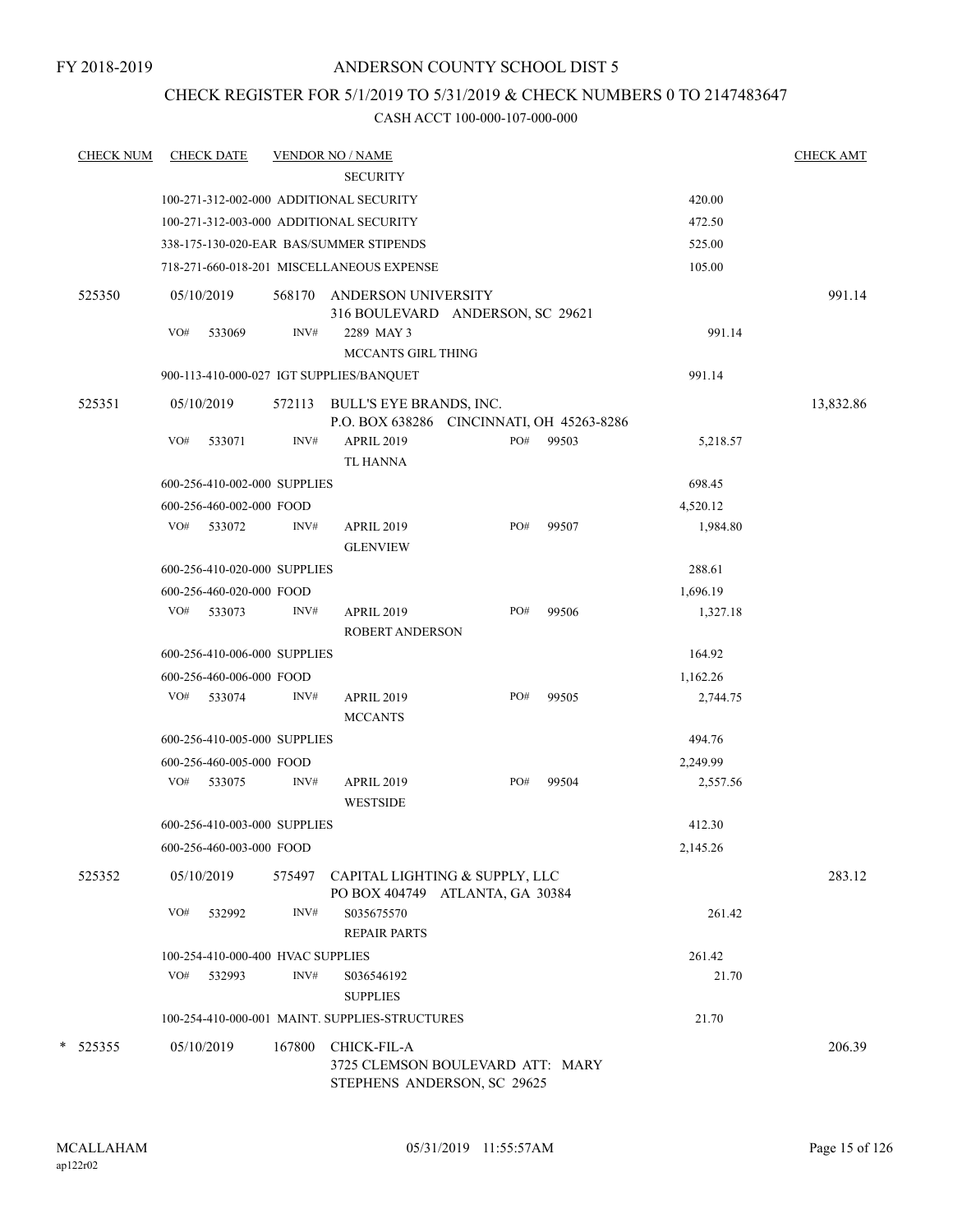# CHECK REGISTER FOR 5/1/2019 TO 5/31/2019 & CHECK NUMBERS 0 TO 2147483647

|   | <b>CHECK NUM</b> |     | <b>CHECK DATE</b> |                              | <b>VENDOR NO / NAME</b>                                                                                  |                 | <b>CHECK AMT</b> |
|---|------------------|-----|-------------------|------------------------------|----------------------------------------------------------------------------------------------------------|-----------------|------------------|
|   |                  | VO# | 533142            | INV#                         | FOR MAY 1ST<br><b>NEW PROSPECT</b>                                                                       | 206.39          |                  |
|   |                  |     |                   |                              | 710-271-660-010-201 MISCELLANEOUS EXPENSE                                                                | 206.39          |                  |
|   | 525356           |     | 05/10/2019        |                              | 570581 CITY OF ANDERSON POLICE DEPT<br>401 SOUTH MAIN ST ANDERSON, SC 29624                              |                 | 203.36           |
|   |                  | VO# | 533175            | INV#                         | <b>ADULT ED</b><br><b>SECURITY</b>                                                                       | 203.36          |                  |
|   |                  |     |                   |                              | 100-181-312-023-000 PURCHASED SERVICES                                                                   | 203.36          |                  |
|   | 525357           |     | 05/10/2019        | 565685                       | <b>CORNER BAGEL SHOP</b><br>715 EAST GREENVILLE STREET ANDERSON, SC<br>29621                             |                 | 151.43           |
|   |                  | VO# | 533076            | INV#                         | 1235<br><b>GLENVIEW</b>                                                                                  | 151.43          |                  |
|   |                  |     |                   |                              | 100-113-410-020-VEN SUPPLY-ADDT'L FOR LOST VENDING<br>100-113-410-020-VEN SUPPLY-ADDT'L FOR LOST VENDING | 131.43<br>20.00 |                  |
| * | 525359           |     | 05/10/2019        |                              | 567489 DE LAGE LANDEN<br>POBOX 41602 PHILADELPHIA, PA 19101-1602                                         |                 | 402.00           |
|   |                  | VO# | 533078            | INV#                         | 1587474<br>CUST#1193872                                                                                  | 402.00          |                  |
|   |                  |     |                   | 100-112-410-007-000 SUPPLIES |                                                                                                          | 201.00          |                  |
|   |                  |     |                   | 100-113-410-007-000 SUPPLIES |                                                                                                          | 201.00          |                  |
|   | 525360           |     | 05/10/2019        | 198651                       | DELL MARKETING LP<br>PO BOX 534118 ATT: ACCOUNTS RECEIVABLE<br>ATLANTA, GA 30353-4118                    |                 | 213.43           |
|   |                  | VO# | 533144            | INV#                         | 10312388983<br>PO#<br>10653<br><b>TONER</b>                                                              | 213.43          |                  |
|   |                  |     |                   |                              | 871-113-410-000-000 SUPPLIES AND MATERIALS                                                               | 213.43          |                  |
|   | 525361           |     | 05/10/2019        | 573378                       | DIAMOND T PROMOTIONAL GEAR<br>PO BOX 125 FAIR PLAY, SC 29643                                             |                 | 1,054.70         |
|   |                  | VO# | 533145            | INV#                         | 19410<br><b>WESTSIDE HS</b>                                                                              | 1,054.70        |                  |
|   |                  |     |                   | 100-115-410-003-000 SUPPLIES |                                                                                                          | 1,054.70        |                  |
| * | 525363           |     | 05/10/2019        | 211302                       | <b>DUKE ENERGY</b><br>PO BOX 70516<br>CHARLOTTE, NC 28272-0516                                           |                 | 68,678.09        |
|   |                  | VO# | 533178            | INV#                         | <b>DUE 5/17</b><br><b>UTILITIES</b>                                                                      | 68,678.09       |                  |
|   |                  |     |                   |                              | 100-254-470-002-000 ENERGY-ELECTRICITY & WATER                                                           | 18,285.23       |                  |
|   |                  |     |                   |                              | 100-254-470-005-000 ENERGY-ELECTRICITY & WATER                                                           | 7,697.11        |                  |
|   |                  |     |                   |                              | 100-254-470-006-000 ENERGY-ELECTRICITY & WATER                                                           | 13,805.53       |                  |
|   |                  |     |                   |                              | 100-254-470-008-000 ENERGY-ELECTRICITY & WATER                                                           | 6,345.90        |                  |
|   |                  |     |                   |                              | 100-254-470-011-000 ENERGY-ELECTRICITY & WATER                                                           | 3,568.05        |                  |
|   |                  |     |                   |                              | 100-254-470-012-000 ENERGY-ELECTRICITY & WATER                                                           | 4,996.33        |                  |
|   |                  |     |                   |                              | 100-254-470-014-000 ENERGY-ELECTRICITY & WATER                                                           | 5,299.11        |                  |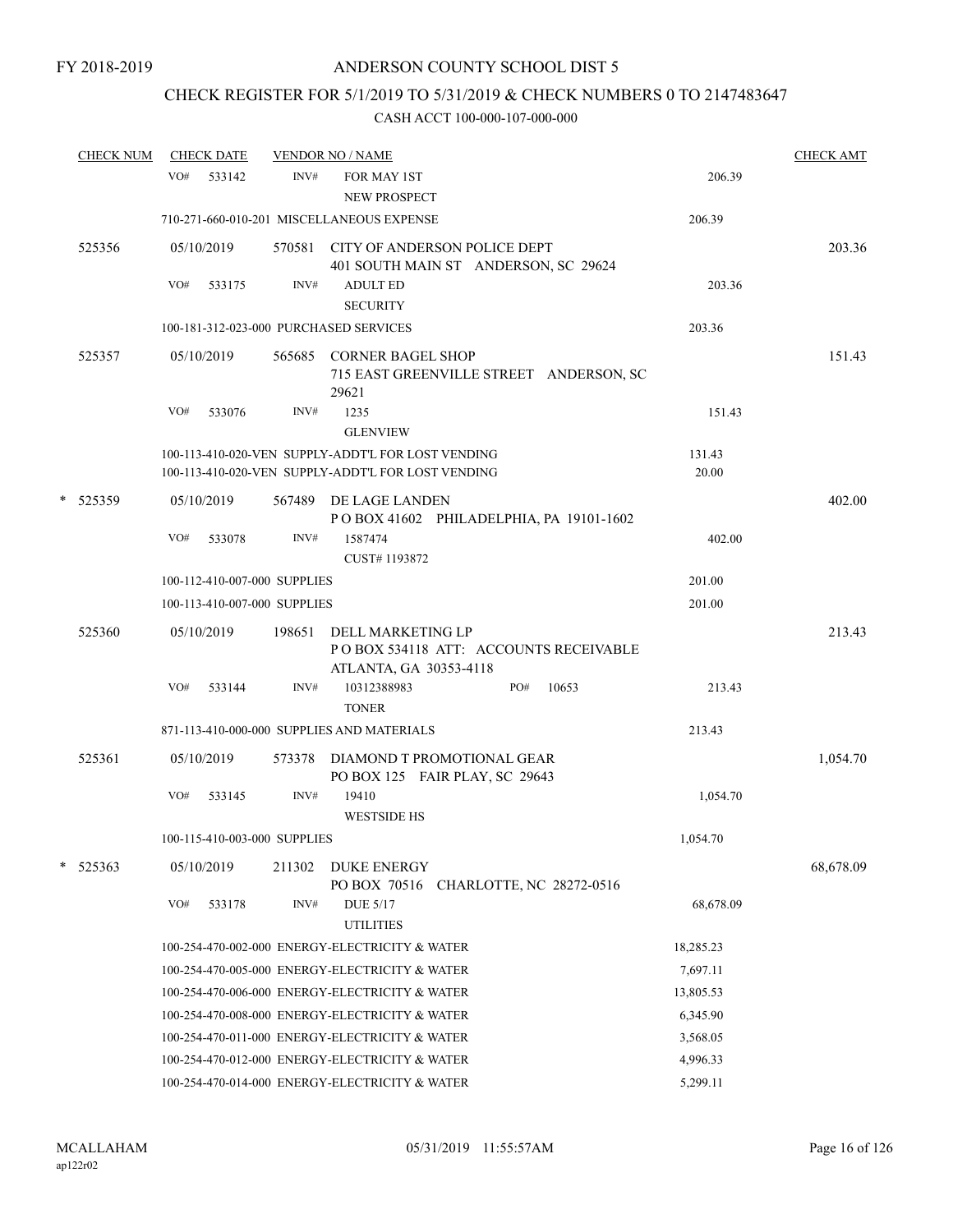## CHECK REGISTER FOR 5/1/2019 TO 5/31/2019 & CHECK NUMBERS 0 TO 2147483647

| <b>CHECK NUM</b> | <b>CHECK DATE</b>                       |        | <b>VENDOR NO / NAME</b>                                                                               |     |        |           | <b>CHECK AMT</b> |
|------------------|-----------------------------------------|--------|-------------------------------------------------------------------------------------------------------|-----|--------|-----------|------------------|
|                  | 100-254-470-014-THR UTILITIES - THEATRE |        |                                                                                                       |     |        | 1,982.53  |                  |
|                  |                                         |        | 100-254-470-021-000 ENERGY-ELECTRICITY & WATER                                                        |     |        | 6,698.30  |                  |
| 525364           | 05/10/2019                              |        | 570823 EASTSIDE TRANSPORTATION SERVICES<br>2311 AIRPORT ROAD GREER, SC 29650                          |     |        |           | 440.00           |
|                  | VO#<br>533080                           | INV#   | <b>RSV# 91653HRL</b><br><b>GLENVIEW MS</b>                                                            |     | 440.00 |           |                  |
|                  | 720-271-660-020-601 BAND CLUB EXPENSE   |        |                                                                                                       |     |        | 150.00    |                  |
|                  |                                         |        | 720-271-660-020-604 CHORUS CLUB EXPENSE                                                               |     |        | 145.00    |                  |
|                  |                                         |        | 720-271-660-020-616 STRINGS/ ORCHESTRA EXPENSE                                                        |     |        | 145.00    |                  |
| 525365           | 05/10/2019                              |        | 575439 EVENT RENTALS<br>529 CAMSON RD ANDERSON, SC 29625                                              |     |        |           | 541.42           |
|                  | VO#<br>533146                           | INV#   | ORD# 633585<br>ROBERT ANDERSON                                                                        |     |        | 541.42    |                  |
|                  |                                         |        | 706-271-660-006-586 FIELD TRIPS- GR.7 EXPENSE                                                         |     |        | 541.42    |                  |
| 525366           | 05/10/2019                              | 575956 | FIRST WAY FUND RAISING GROUP INC<br>ABC FUNDRAISING 27285 LAS RAMBLAS #210<br>MISSION VIEJO, CA 92691 |     |        |           | 2,111.60         |
|                  | VO#<br>533147                           | INV#   | 363663<br><b>ROBERT ANDERSON</b>                                                                      |     |        | 2,111.60  |                  |
|                  | 706-271-660-006-674 FOOTBALL EXPENSE    |        |                                                                                                       |     |        | 2,111.60  |                  |
| 525367           | 05/10/2019                              | 517300 | FURMAN UNIVERSITY<br>3300 POINSETT HWY GREENVILLE, SC 29613                                           |     |        |           | 1,844.70         |
|                  | VO#<br>533151                           | INV#   | 4810                                                                                                  | PO# | 10761  | 1,844.70  |                  |
|                  |                                         |        | <b>MEMBERSHIP FEES</b>                                                                                |     |        |           |                  |
|                  | 100-221-312-000-000 PURCHASED SERVICES  |        |                                                                                                       |     |        | 1,844.70  |                  |
| 525368           | 05/10/2019                              | 249700 | GLENN PLUMBING COMPANY, INC<br>481 EAST WHITNER STREET ATT: ACCOUNTS<br>RECEIVABLE ANDERSON, SC 29624 |     |        |           | 21,315.00        |
|                  | VO#<br>533005                           | INV#   | 0419288<br>TL HANNA                                                                                   |     |        | 1,340.00  |                  |
|                  |                                         |        | 100-254-323-002-400 CONTR SERV-HVAC/ELECT/PLUMBING                                                    |     |        | 1,340.00  |                  |
|                  | VO# 533084                              |        | $INV#$ 0419287<br><b>CENTERVILLE</b>                                                                  | PO# | 10632  | 19,975.00 |                  |
|                  |                                         |        | 600-256-540-007-000 EQUIPMENT-EXPENDABLE                                                              |     |        | 19,975.00 |                  |
| 525369           | 05/10/2019                              | 254200 | <b>GREENE FINNEY, LLP</b><br>800 E. WASHINGTON STREET SUITE D<br>GREENVILLE, SC 29601                 |     |        |           | 18,900.00        |
|                  | VO#<br>533152                           | INV#   | 16587<br>2019 AUDIT                                                                                   | PO# | 10747  | 5,000.00  |                  |
|                  | 100-231-318-000-000 AUDIT SERVICES      |        |                                                                                                       |     |        | 5,000.00  |                  |
|                  | VO#<br>533153                           | INV#   | 16588<br>PUPIL ACTIVITY                                                                               | PO# | 10746  | 13,900.00 |                  |
|                  | 100-231-318-000-000 AUDIT SERVICES      |        |                                                                                                       |     |        | 13,900.00 |                  |
| 525370           | 05/10/2019                              |        | 573097 HEALTHMASTER                                                                                   |     |        |           | 2,580.84         |
|                  |                                         |        |                                                                                                       |     |        |           |                  |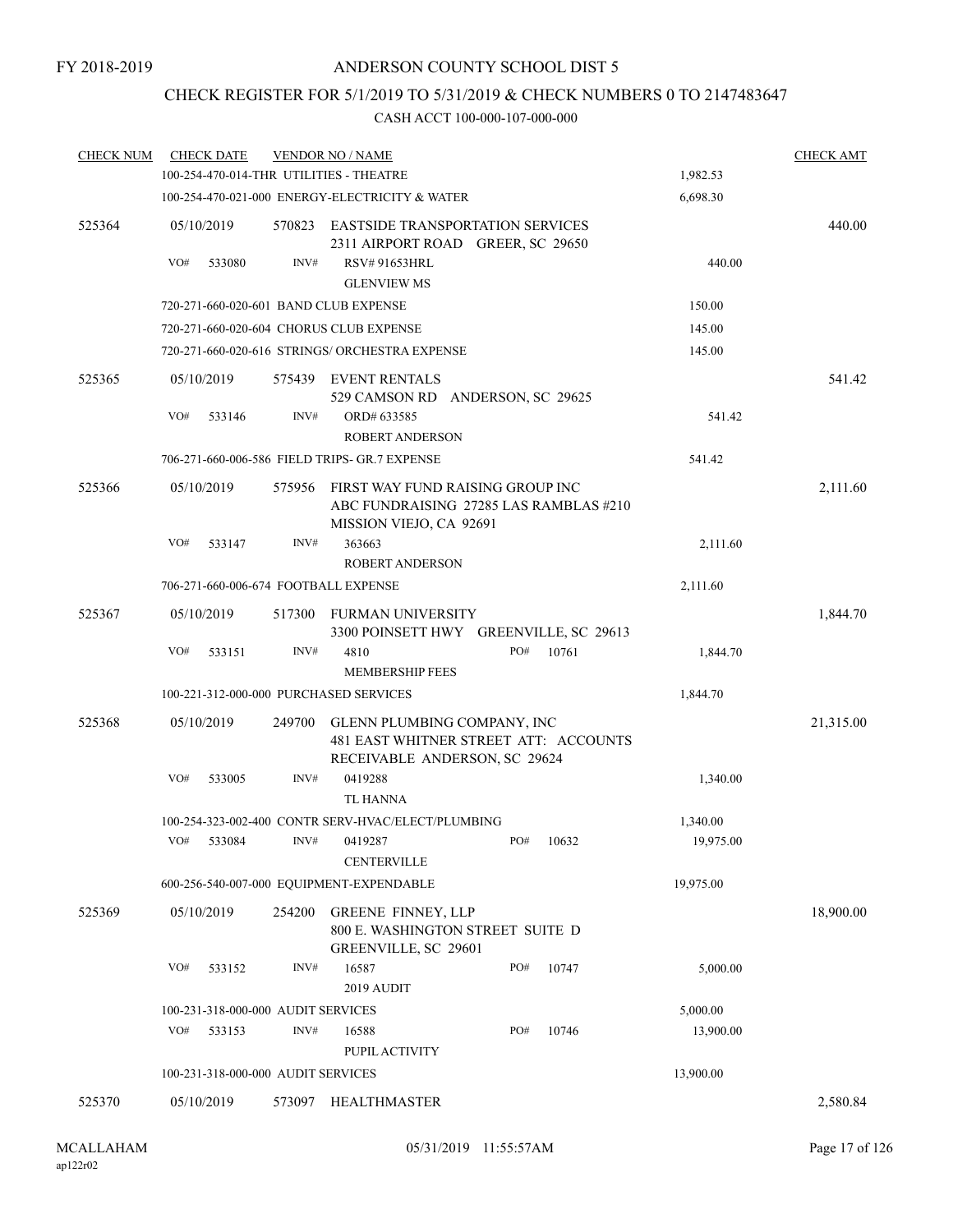FY 2018-2019

## ANDERSON COUNTY SCHOOL DIST 5

## CHECK REGISTER FOR 5/1/2019 TO 5/31/2019 & CHECK NUMBERS 0 TO 2147483647

| <b>CHECK NUM</b> |     | <b>CHECK DATE</b>        |                                   | <b>VENDOR NO / NAME</b>                          |                                          |           | <b>CHECK AMT</b> |
|------------------|-----|--------------------------|-----------------------------------|--------------------------------------------------|------------------------------------------|-----------|------------------|
|                  |     |                          |                                   |                                                  | 2655 OAKLEY PARK RD. SUITE 100 WALLED    |           |                  |
|                  |     |                          |                                   | LAKE, MI 48390-1645                              |                                          |           |                  |
|                  | VO# | 533154                   | INV#                              | 0022374                                          | PO#<br>99283                             | 2,580.84  |                  |
|                  |     |                          |                                   | <b>CLAIMS FEE</b>                                |                                          |           |                  |
|                  |     |                          |                                   | 283-213-316-000-000 HEALTHMASTER DATA PROCESSING |                                          | 2,580.84  |                  |
| 525371           |     | 05/10/2019               |                                   | 567695 HOLIDAY INN EXPRESS                       |                                          |           | 736.00           |
|                  |     |                          |                                   |                                                  | 2 TANGLEWOOD DRIVE ATT: RESERVATIONS     |           |                  |
|                  |     |                          |                                   | HILTON HEAD, SC 29928                            |                                          |           |                  |
|                  | VO# | 533113                   | INV#                              | CONF#43503030                                    |                                          | 736.00    |                  |
|                  |     |                          |                                   | <b>J. VENDETTE</b>                               |                                          |           |                  |
|                  |     |                          |                                   | 100-224-333-000-000 TRIPS/CONFERENCES            |                                          | 736.00    |                  |
| 525372           |     | 05/10/2019               | 575957                            | KELLY COLLISION                                  |                                          |           | 1,382.00         |
|                  |     |                          |                                   |                                                  | 120 KELLY RD ANDERSON, SC 29625          |           |                  |
|                  | VO# | 533156                   | INV#                              | <b>CHEVY VAN</b>                                 |                                          | 1,382.00  |                  |
|                  |     |                          |                                   | <b>REPAIR</b>                                    |                                          |           |                  |
|                  |     |                          |                                   | 100-254-412-000-001 TRUCK SERVICE - MAINTENANCE  |                                          | 1,382.00  |                  |
| 525373           |     | 05/10/2019               | 320795                            |                                                  | LESLEY COURTS AND PAVING, INC            |           | 2,400.00         |
|                  |     |                          |                                   |                                                  | 3104 OLD WILLIAMSTON ROAD ATT: ACCOUNTS  |           |                  |
|                  |     |                          |                                   |                                                  | RECEIVABLE ANDERSON, SC 29621            |           |                  |
|                  | VO# | 533009                   | INV#                              | 3541                                             |                                          | 2,400.00  |                  |
|                  |     |                          |                                   | <b>CONCORD ELEM</b>                              |                                          |           |                  |
|                  |     |                          | 100-254-323-009-LOT PARKING LOT   |                                                  |                                          | 2,400.00  |                  |
| 525374           |     | 05/10/2019               |                                   | 575955 LEWIS, JALEN**                            |                                          |           | 400.00           |
|                  |     |                          |                                   |                                                  | 108 SHERMAN COURT EXT PIEDMONT, SC 29673 |           |                  |
|                  | VO# | 533063                   | INV#                              | APRIL 1-6                                        |                                          | 400.00    |                  |
|                  |     |                          |                                   | <b>TLH BAND</b>                                  |                                          |           |                  |
|                  |     |                          | 100-114-410-002-001 BAND SUPPLIES |                                                  |                                          | 400.00    |                  |
| 525375           |     | 05/10/2019               | 565692                            |                                                  | LIGHTHOUSE CARE OF AUGUSTA               |           | 1,395.00         |
|                  |     |                          |                                   |                                                  | 3100 PERIMETER PARKWAY AUGUSTA, GA 30909 |           |                  |
|                  | VO# | 533088                   | INV#                              | 24-2019-1                                        |                                          | 1,395.00  |                  |
|                  |     |                          |                                   | <b>ALVAREZ</b>                                   |                                          |           |                  |
|                  |     |                          |                                   | 100-145-312-000-000 PURCHASED SERVICES           |                                          | 1,395.00  |                  |
| 525376           |     | 05/10/2019               | 568647                            | MANSFIELD OIL COMPANY                            | PO BOX 733706 DALLAS, TX 75373-3706      |           | 3,838.32         |
|                  | VO# | 533089                   | INV#                              | SQLCD510592                                      |                                          | 3,838.32  |                  |
|                  |     |                          |                                   | <b>FUEL</b>                                      |                                          |           |                  |
|                  |     |                          | 100-255-411-000-000 GASOLINE      |                                                  |                                          | 171.36    |                  |
|                  |     | 100-266-411-000-000 FUEL |                                   |                                                  |                                          | 3,579.28  |                  |
|                  |     |                          | 600-256-690-000-000 OTHER OBJECTS |                                                  |                                          | 87.68     |                  |
| 525377           |     | 05/10/2019               | 574354                            | METEOR EDUCATION LLC                             |                                          |           | 88,519.05        |
|                  |     |                          |                                   |                                                  | PO BOX 535519 ATLANTA, GA 30353-5519     |           |                  |
|                  | VO# | 533158                   | INV#                              | 99913                                            | PO#<br>10039                             | 88,519.05 |                  |
|                  |     |                          |                                   | PROJECT 60125                                    |                                          |           |                  |
|                  |     |                          |                                   | 600-256-541-005-000 EQUIPMENT-NON EXPENDABLE     |                                          | 88,519.05 |                  |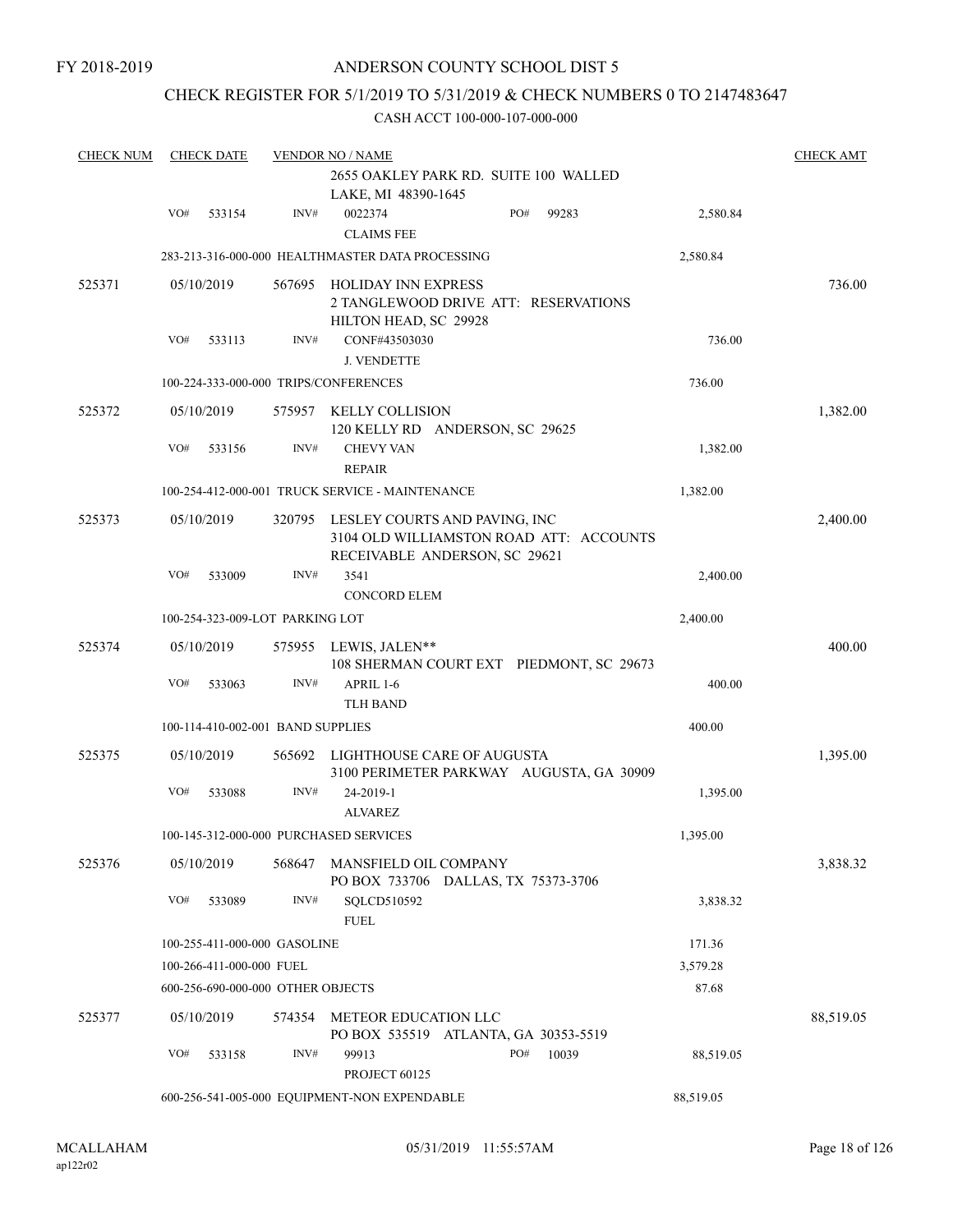## CHECK REGISTER FOR 5/1/2019 TO 5/31/2019 & CHECK NUMBERS 0 TO 2147483647

| <b>CHECK NUM</b> | <b>CHECK DATE</b>                                        |                                 | <b>VENDOR NO / NAME</b>                                                                                 |  |              |  |          | <b>CHECK AMT</b> |
|------------------|----------------------------------------------------------|---------------------------------|---------------------------------------------------------------------------------------------------------|--|--------------|--|----------|------------------|
| 525378           | 05/10/2019                                               | 574714 NC3                      | NATIONAL COALITION OF CERTIFICATION CENT<br>PO BOX 580802 PLEASANT PRAIRE, WI 53158                     |  |              |  |          | 695.00           |
|                  | VO#<br>533092                                            | INV#                            | 2673<br>TTT36 TORQUE                                                                                    |  |              |  | 695.00   |                  |
|                  |                                                          |                                 | 328-115-312-001-0CO PURCHASED SERVICES (C/O)                                                            |  |              |  | 695.00   |                  |
| * 525382         | 05/10/2019                                               | 568036                          | PIEDMONT NATURAL GAS                                                                                    |  |              |  |          | 3,019.45         |
|                  |                                                          |                                 | PO BOX 1246 CHARLOTTE, NC 28201-1246                                                                    |  |              |  |          |                  |
|                  | VO#<br>533177                                            | INV#                            | <b>DUE 5/21</b><br><b>UTILITIES</b>                                                                     |  |              |  | 3,019.45 |                  |
|                  |                                                          | 100-254-472-000-000 ENERGY-GAS  |                                                                                                         |  |              |  | 100.13   |                  |
|                  |                                                          | 100-254-472-001-000 ENERGY-GAS  |                                                                                                         |  |              |  | 995.32   |                  |
|                  |                                                          | 100-254-472-005-000 ENERGY-GAS  |                                                                                                         |  |              |  | 29.34    |                  |
|                  |                                                          | 100-254-472-011-000 ENERGY-GAS  |                                                                                                         |  |              |  | 33.06    |                  |
|                  |                                                          | 100-254-472-012-000 ENERGY-GAS  |                                                                                                         |  |              |  | 142.45   |                  |
|                  |                                                          | 100-254-472-015-000 ENERGY-GAS  |                                                                                                         |  |              |  | 274.51   |                  |
|                  |                                                          | 100-254-472-016-000 ENERGY-GAS  |                                                                                                         |  |              |  | 455.92   |                  |
|                  |                                                          | 100-254-472-021-000 ENERGY- GAS |                                                                                                         |  |              |  | 234.87   |                  |
|                  |                                                          | 600-256-470-011-000 ENERGY      |                                                                                                         |  |              |  | 172.30   |                  |
|                  |                                                          | 600-256-470-012-000 ENERGY      |                                                                                                         |  |              |  | 146.29   |                  |
|                  |                                                          | 600-256-470-015-000 ENERGY      |                                                                                                         |  |              |  | 118.07   |                  |
|                  |                                                          | 600-256-470-016-000 ENERGY      |                                                                                                         |  |              |  | 154.73   |                  |
|                  |                                                          | 600-256-470-021-000 ENERGY      |                                                                                                         |  |              |  | 162.46   |                  |
| 525383           | 05/10/2019                                               | 575917                          | QEP INC, PROFESSIONAL BOOKS<br>PO BOX 864964 PLANO, TX 75086-4964                                       |  |              |  |          | 1,003.00         |
|                  | VO#<br>533095                                            | INV#                            | 35421<br><b>MCLEES ELEM</b>                                                                             |  | PO#<br>10637 |  | 1,003.00 |                  |
|                  |                                                          |                                 | 267-224-410-008-PD5 SUPPLIES-SC STANDARDS                                                               |  |              |  | 958.00   |                  |
|                  |                                                          |                                 | 267-224-410-008-PD5 SUPPLIES-SC STANDARDS                                                               |  |              |  | 45.00    |                  |
| 525384           | 05/10/2019                                               | 573501                          | QUALITY CARE PRESSURE CLEANING<br>210 SPRINGSIDE CIRCLE ANDERSON, SC 29625                              |  |              |  |          | 600.00           |
|                  | VO#<br>533162                                            | INV#                            | 5357                                                                                                    |  | PO#<br>99127 |  | 600.00   |                  |
|                  |                                                          |                                 | PARKING LOT                                                                                             |  |              |  |          |                  |
|                  |                                                          |                                 | 100-255-323-000-000 CONTRACTED SERVICES                                                                 |  |              |  | 600.00   |                  |
| 525385           | 05/10/2019                                               | 569778                          | <b>RAPID LUBE OF ANDERSON</b><br>1704 PEARMAN DAIRY ROAD ATT: ACCOUNTS<br>RECEIVABLE ANDERSON, SC 29625 |  |              |  |          | 182.39           |
|                  | VO#<br>533013                                            | INV#                            | 57728<br><b>OIL CHANGE</b>                                                                              |  |              |  | 42.95    |                  |
|                  | 42.95<br>100-254-412-000-001 TRUCK SERVICE - MAINTENANCE |                                 |                                                                                                         |  |              |  |          |                  |
|                  | VO# 533014                                               | INV#                            | 58365<br>OIL CHANGE                                                                                     |  |              |  | 42.95    |                  |
|                  |                                                          |                                 | 100-254-412-000-001 TRUCK SERVICE - MAINTENANCE                                                         |  |              |  | 42.95    |                  |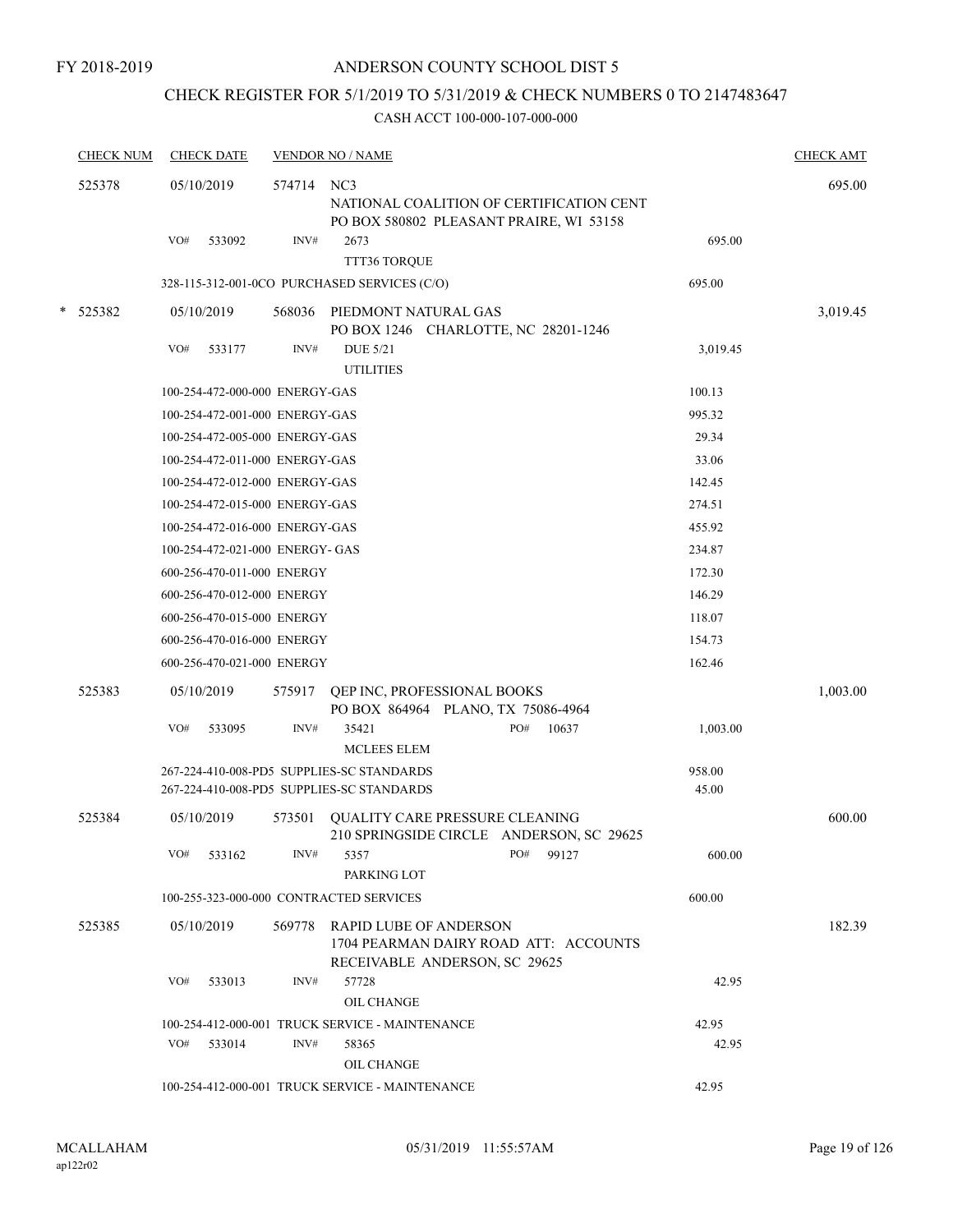## CHECK REGISTER FOR 5/1/2019 TO 5/31/2019 & CHECK NUMBERS 0 TO 2147483647

|   | <b>CHECK NUM</b> |     | <b>CHECK DATE</b>            |                              | <b>VENDOR NO / NAME</b>                                                                                      |     |                           |                   | <b>CHECK AMT</b> |
|---|------------------|-----|------------------------------|------------------------------|--------------------------------------------------------------------------------------------------------------|-----|---------------------------|-------------------|------------------|
|   |                  | VO# | 533015                       | INV#                         | 58551<br><b>OIL CHANGE</b>                                                                                   |     |                           | 96.49             |                  |
|   |                  |     |                              |                              | 100-254-412-000-001 TRUCK SERVICE - MAINTENANCE                                                              |     |                           | 96.49             |                  |
|   | 525386           |     | 05/10/2019                   | 431095                       | REALLY GOOD STUFF, INC<br>PO BOX 1111 ATT: ACCOUNTS RECEIVABLE<br>SHELTON, CT 06484-1110                     |     |                           |                   | 321.89           |
|   |                  | VO# | 533096                       | INV#                         | 6858869<br>ACCT#8935890                                                                                      | PO# | 10616                     | 321.89            |                  |
|   |                  |     |                              |                              | 100-221-410-000-000 SUPPLIES AND MATERIALS                                                                   |     |                           | 321.89            |                  |
| * | 525388           |     | 05/10/2019                   | 573390                       | <b>RESCARE HOMECARE</b><br>PO BOX 2797 VALDOSTA, GA 31604-2797                                               |     |                           |                   | 235.12           |
|   |                  | VO# | 533163                       | INV#                         | 7606300105186<br>APRIL 5-12                                                                                  | PO# | 99684                     | 235.12            |                  |
|   |                  |     |                              |                              | 203-215-313-000-000 O&M/ PT/ ESL SERVICES                                                                    |     |                           | 235.12            |                  |
|   | 525389           |     | 05/10/2019                   | 565485                       | RESOURCES FOR EDUCATORS                                                                                      |     |                           |                   | 748.00           |
|   |                  |     |                              |                              | P O BOX 97293                                                                                                |     | WASHINGTON, DC 20077-9911 |                   |                  |
|   |                  | VO# | 533098                       | INV#                         | 2605250R5<br>2605261R5                                                                                       | PO# | 10729                     | 748.00            |                  |
|   |                  |     | 201-112-410-019-000 Supplies |                              |                                                                                                              |     |                           | 374.00            |                  |
|   |                  |     | 201-112-410-019-000 Supplies |                              |                                                                                                              |     |                           | 374.00            |                  |
|   | 525390           |     | 05/10/2019                   | 567525                       | ROWLAND MECHANICAL<br>4035 HWY 24 ANDERSON, SC 29626                                                         |     |                           |                   | 3,383.82         |
|   |                  | VO# | 533185                       | INV#                         | 9263-9274                                                                                                    |     |                           | 3,383.82          |                  |
|   |                  |     |                              |                              | <b>BUS REPAIRS</b>                                                                                           |     |                           |                   |                  |
|   |                  |     |                              |                              | 100-255-323-000-ACT ACTIVITY BUS CONTRACTED SERVICES                                                         |     |                           | 575.00            |                  |
|   |                  |     |                              |                              | 100-255-323-000-ACT ACTIVITY BUS CONTRACTED SERVICES                                                         |     |                           | 128.06            |                  |
|   |                  |     |                              |                              | 100-255-323-000-ACT ACTIVITY BUS CONTRACTED SERVICES                                                         |     |                           | 69.00             |                  |
|   |                  |     |                              |                              | 100-255-323-000-ACT ACTIVITY BUS CONTRACTED SERVICES                                                         |     |                           | 83.66             |                  |
|   |                  |     |                              |                              | 100-255-323-000-ACT ACTIVITY BUS CONTRACTED SERVICES                                                         |     |                           | 90.99             |                  |
|   |                  |     |                              |                              | 100-255-323-000-ACT ACTIVITY BUS CONTRACTED SERVICES                                                         |     |                           | 90.99             |                  |
|   |                  |     |                              |                              | 100-255-323-000-ACT ACTIVITY BUS CONTRACTED SERVICES                                                         |     |                           | 167.32            |                  |
|   |                  |     |                              |                              | 100-255-323-000-ACT ACTIVITY BUS CONTRACTED SERVICES                                                         |     |                           | 255.00            |                  |
|   |                  |     |                              |                              | 100-255-323-000-ACT ACTIVITY BUS CONTRACTED SERVICES                                                         |     |                           | 1,518.75          |                  |
|   |                  |     |                              |                              | 100-255-323-000-ACT ACTIVITY BUS CONTRACTED SERVICES<br>100-255-323-000-ACT ACTIVITY BUS CONTRACTED SERVICES |     |                           | 197.50            |                  |
|   |                  |     |                              |                              | 100-255-323-000-ACT ACTIVITY BUS CONTRACTED SERVICES                                                         |     |                           | 46.00<br>70.56    |                  |
|   |                  |     |                              |                              | 100-255-323-000-ACT ACTIVITY BUS CONTRACTED SERVICES                                                         |     |                           | 90.99             |                  |
|   | 525391           |     | 05/10/2019                   | 570059                       | <b>SHARP BUSINESS SYSTEMS</b><br>DEPT 1216 PO BOX 121216 DALLAS, TX<br>75312-1216                            |     |                           |                   | 4,325.57         |
|   |                  | VO# | 533016                       | INV#                         | 9001880102<br><b>COPIES</b>                                                                                  |     |                           | 30.12             |                  |
|   |                  |     |                              |                              |                                                                                                              |     |                           |                   |                  |
|   |                  | VO# | 533100                       | INV#                         | 100-254-410-000-055 OFFICE SUPPLIES & FURNITURE<br>9001909938                                                | PO# | 99373                     | 30.12<br>2,760.45 |                  |
|   |                  |     |                              |                              | 9001912807                                                                                                   |     |                           |                   |                  |
|   |                  |     |                              | 100-114-410-002-000 SUPPLIES |                                                                                                              |     |                           | 2,499.22          |                  |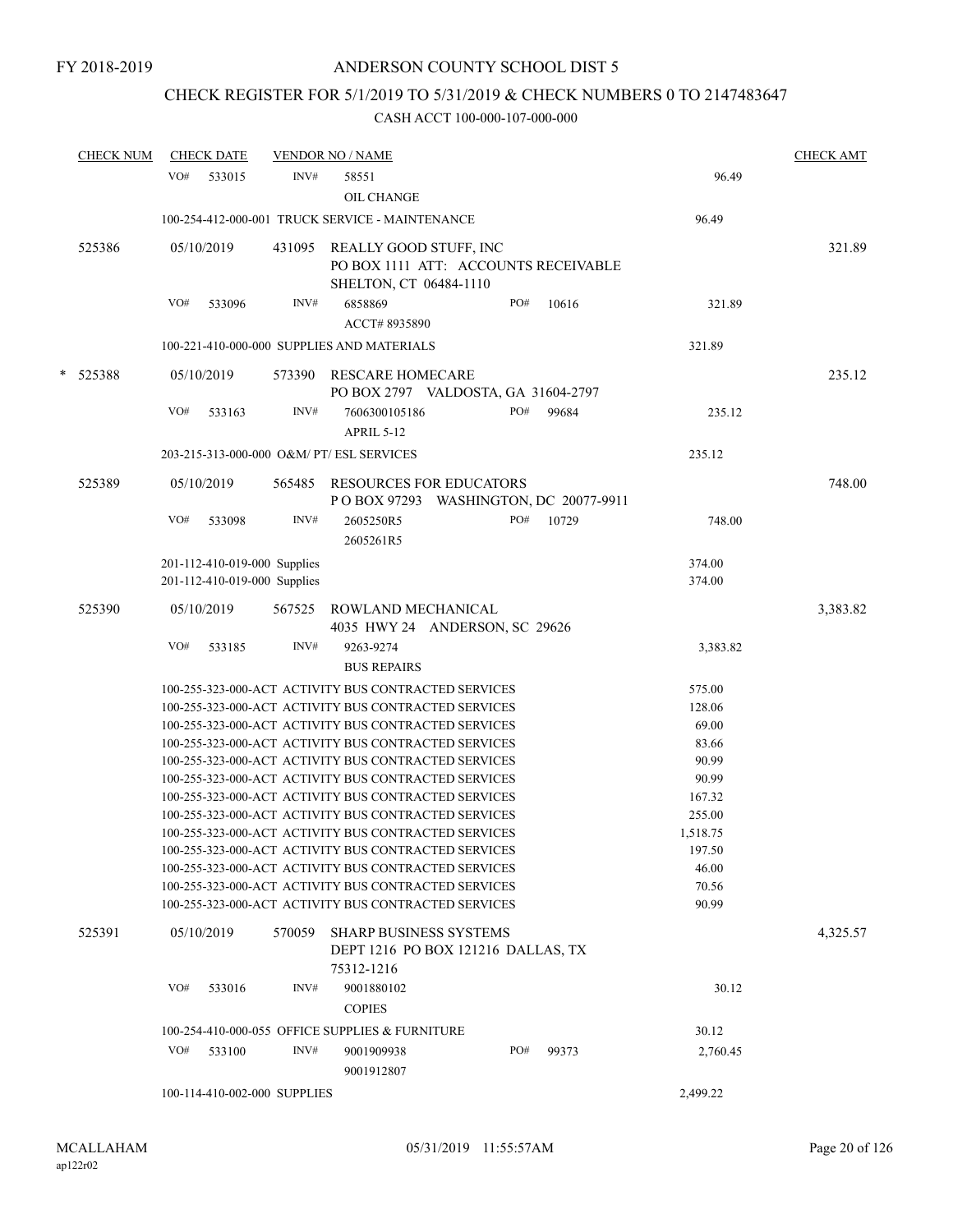## CHECK REGISTER FOR 5/1/2019 TO 5/31/2019 & CHECK NUMBERS 0 TO 2147483647

| <b>CHECK NUM</b> |     | <b>CHECK DATE</b>                 |        | <b>VENDOR NO / NAME</b>                                      |          | <b>CHECK AMT</b> |
|------------------|-----|-----------------------------------|--------|--------------------------------------------------------------|----------|------------------|
|                  |     | 100-114-410-002-000 SUPPLIES      |        |                                                              | 261.23   |                  |
|                  | VO# | 533101                            | INV#   | 9001906095                                                   | 600.89   |                  |
|                  |     |                                   |        | <b>COPIES</b>                                                |          |                  |
|                  |     |                                   |        | 100-252-360-000-000 PRINTING AND BINDING                     | 600.89   |                  |
|                  | VO# | 533165                            | INV#   | 9001912707                                                   | 65.29    |                  |
|                  |     |                                   |        | <b>COPIES</b>                                                |          |                  |
|                  |     |                                   |        |                                                              |          |                  |
|                  |     |                                   |        | 100-255-323-000-000 CONTRACTED SERVICES                      | 65.29    |                  |
|                  | VO# | 533166                            | INV#   | 9001917948                                                   | 131.31   |                  |
|                  |     |                                   |        | 9001917947                                                   |          |                  |
|                  |     |                                   |        | 715-271-660-015-201 MISCELLANEOUS EXPENSE                    | 15.55    |                  |
|                  |     |                                   |        | 715-271-660-015-201 MISCELLANEOUS EXPENSE                    | 115.76   |                  |
|                  | VO# | 533167                            | INV#   | 9001917938                                                   | 737.51   |                  |
|                  |     |                                   |        | <b>COPIES</b>                                                |          |                  |
|                  |     | 100-115-410-003-000 SUPPLIES      |        |                                                              | 737.51   |                  |
| * 525393         |     | 05/10/2019                        |        | 574710 SOLIANT HEALTH                                        |          | 1,950.00         |
|                  |     |                                   |        | DEPT. CH 14430 PALATINE, IL 60055-4330                       |          |                  |
|                  | VO# | 533168                            | INV#   | PO#<br>99577<br>10468628                                     | 1,950.00 |                  |
|                  |     |                                   |        | <b>APRIL 23-26</b>                                           |          |                  |
|                  |     |                                   |        | 100-126-312-006-000 PURCHASED SERVICES                       | 650.00   |                  |
|                  |     |                                   |        |                                                              |          |                  |
|                  |     |                                   |        | 100-126-312-008-000 PURCHASED SERVICES                       | 650.00   |                  |
|                  |     |                                   |        | 100-126-312-010-000 PURCHASED SERVICES                       | 650.00   |                  |
| * 525395         |     | 05/10/2019                        |        | 573288 STAYANOFF, KENDALL^^<br>200 BOGGS RD BELTON, SC 29627 |          | 380.00           |
|                  | VO# | 533060                            | INV#   | $3/25 - 4/6$                                                 | 380.00   |                  |
|                  |     |                                   |        | <b>TLH BAND</b>                                              |          |                  |
|                  |     | 100-114-410-002-001 BAND SUPPLIES |        |                                                              | 380.00   |                  |
|                  |     |                                   |        |                                                              |          |                  |
| 525396           |     | 05/10/2019                        |        | 573988 STONEMAN, TYLER^^                                     |          | 135.00           |
|                  |     |                                   |        | 303 SASSAFRAS DRIVE EASLEY, SC 29642                         |          |                  |
|                  | VO# | 533062                            | INV#   | <b>MARCH 18-19</b>                                           | 135.00   |                  |
|                  |     |                                   |        | <b>TLH BAND</b>                                              |          |                  |
|                  |     | 100-114-410-002-001 BAND SUPPLIES |        |                                                              | 135.00   |                  |
| 525397           |     | 05/10/2019                        |        | 575489 SULLIVAN, ISAIAH^^                                    |          | 490.00           |
|                  |     |                                   |        | 2 FLINTLOCK COURT GREENVILLE, SC 29611                       |          |                  |
|                  | VO# | 533061                            | INV#   | $3/25 - 4/6$                                                 | 490.00   |                  |
|                  |     |                                   |        | <b>TLH BAND</b>                                              |          |                  |
|                  |     | 100-114-410-002-001 BAND SUPPLIES |        |                                                              | 490.00   |                  |
| 525398           |     | 05/10/2019                        | 566284 | <b>TEACHER DIRECT</b>                                        |          | 355.00           |
|                  |     |                                   |        | POBOX 12063 ATT: ACCOUNTS RECEIVABLE                         |          |                  |
|                  |     |                                   |        | BIRMINGHAM, AL 35202                                         |          |                  |
|                  | VO# | 533103                            | INV#   | 2019/9658/55<br>PO#<br>10618                                 | 355.00   |                  |
|                  |     |                                   |        | CUST# 400937074                                              |          |                  |
|                  |     |                                   |        | 201-112-410-014-000 SUPPLIES AND MATERIALS                   | 355.00   |                  |
|                  |     |                                   |        |                                                              |          |                  |
| * 525400         |     | 05/10/2019                        | 572122 | THE ELECTRIC CITY NEWS                                       |          | 325.00           |
|                  |     |                                   |        | POBOX 1015 ANDERSON, SC 29622                                |          |                  |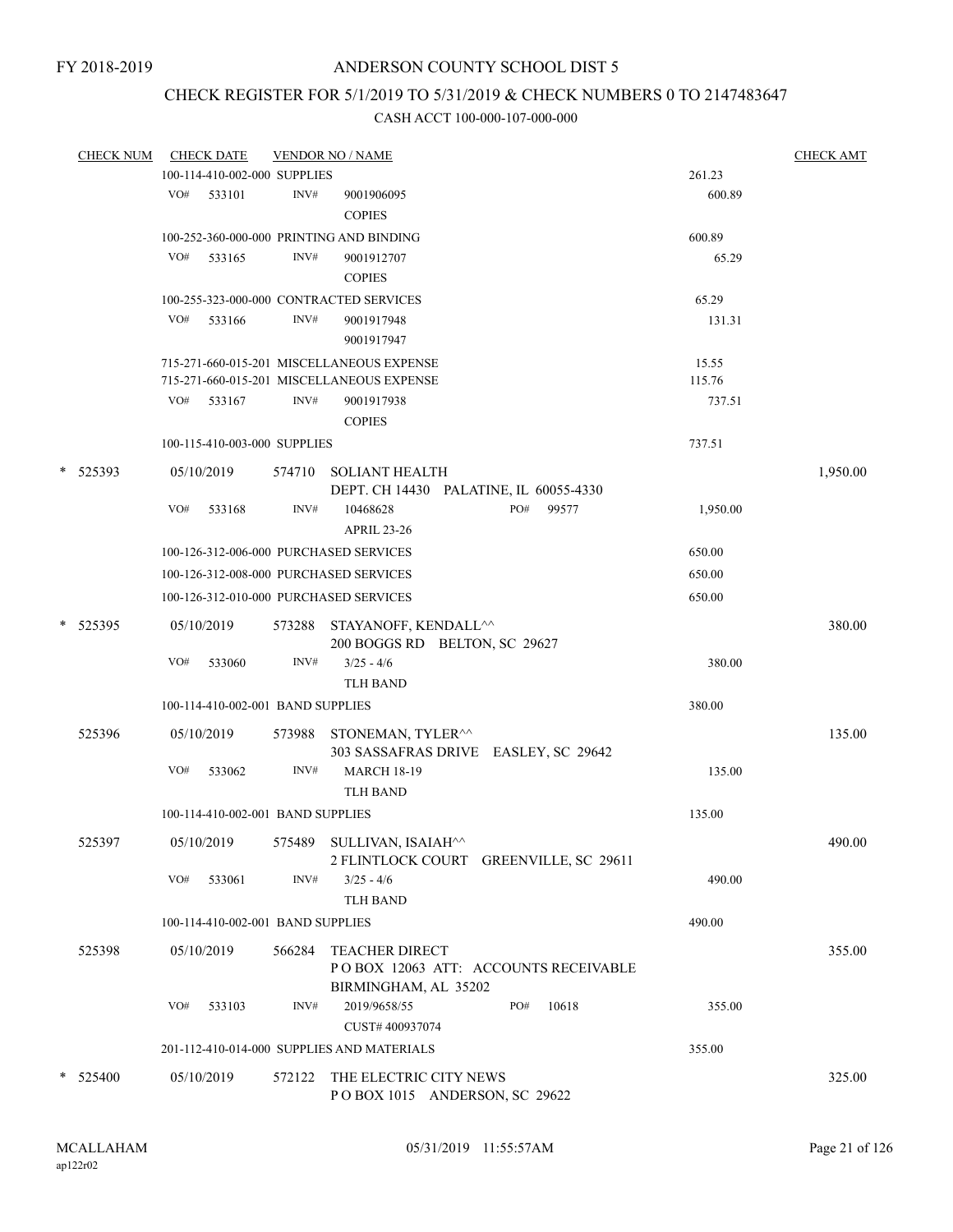## CHECK REGISTER FOR 5/1/2019 TO 5/31/2019 & CHECK NUMBERS 0 TO 2147483647

| <b>CHECK NUM</b> | <b>CHECK DATE</b> |                                     | <b>VENDOR NO / NAME</b>                                    |                                                                          |           | <b>CHECK AMT</b> |
|------------------|-------------------|-------------------------------------|------------------------------------------------------------|--------------------------------------------------------------------------|-----------|------------------|
|                  | VO#<br>533174     | INV#                                | 6482<br>1/2 PAGE AD                                        |                                                                          | 325.00    |                  |
|                  |                   |                                     | 100-263-360-000-000 PRINTING AND BINDING                   |                                                                          | 325.00    |                  |
| 525401           | 05/10/2019        | 570404                              | THE FLIPPEN GROUP                                          | 1199 HAYWOOD DRIVE ATT: ACCOUNTS<br>RECEIVABLE COLLEGE STATION, TX 77845 |           | 26,000.00        |
|                  | VO#<br>533104     | INV#                                | 57428<br><b>JUNE 10-11</b>                                 | PO#<br>10681                                                             | 26,000.00 |                  |
|                  |                   |                                     | 210-224-312-000-P14 CONSULTANTS-CLASSROOM BEHAVIOR         |                                                                          | 21,313.75 |                  |
|                  |                   |                                     | 267-224-312-000-P14 CONTRACT-CLASSROOM MANAGEMENT          |                                                                          | 4,686.25  |                  |
| 525402           | 05/10/2019        |                                     | 575912 TOTALLY PROMOTIONAL                                 | 450 S 2ND STREET COLDWATER, OH 45828                                     |           | 2,650.71         |
|                  | VO#<br>533105     | INV#                                | SIN933944<br>CUST #Q1121197                                | PO#<br>10596                                                             | 2,650.71  |                  |
|                  |                   | 201-188-410-000-000 SUPPLIES- PAT   |                                                            |                                                                          | 2,650.71  |                  |
| 525403           | 05/10/2019        | 571546                              | TUCKER MATERIALS, INC<br>P.O. BOX 8 MAULDIN, SC 29662      |                                                                          |           | 436.22           |
|                  | VO#<br>533025     | INV#                                | 7192082<br><b>SUPPLIES</b>                                 |                                                                          | 373.09    |                  |
|                  |                   |                                     | 100-254-410-001-001 SUPPLIES - MAINTENANCE                 |                                                                          | 124.36    |                  |
|                  |                   |                                     | 100-254-410-002-001 SUPPLIES - MAINTENANCE                 |                                                                          | 124.37    |                  |
|                  |                   |                                     | 100-254-410-013-001 SUPPLIES - MAINTENANCE                 |                                                                          | 124.36    |                  |
|                  | VO#<br>533026     | INV#                                | 7192086<br><b>SUPPLIES</b>                                 |                                                                          | 63.13     |                  |
|                  |                   |                                     | 100-254-410-000-001 MAINT. SUPPLIES-STRUCTURES             |                                                                          | 63.13     |                  |
| 525404           | 05/10/2019        | 564442                              | UNITED CHEMICAL & SUPPLY CO<br><b>GREENVILLE, SC 29606</b> | PO BOX 5066 ATT: ACCOUNTS RECEIVABLE                                     |           | 558.03           |
|                  | VO#<br>533027     | INV#                                | 577948<br><b>ACCT# ANDER430</b>                            |                                                                          | 558.03    |                  |
|                  |                   | 100-252-410-000-INS INSURANCE GRANT |                                                            |                                                                          | 558.03    |                  |
| 525405           | 05/10/2019        | 572513                              | UNITED LASER                                               | P.O. BOX 6889 FLORENCE, SC 29501                                         |           | 606.69           |
|                  | VO#<br>533106     | INV#                                | 180005<br><b>TONER</b>                                     | PO#<br>10649                                                             | 606.69    |                  |
|                  |                   |                                     | 201-113-445-006-000 TECHNOLOGY SUPPLIES                    |                                                                          | 606.69    |                  |
| 525406           | 05/10/2019        | 573815                              | UNITED REFRIGERATION, INC                                  | PO BOX 740703 ATLANTA, GA 30374-0703                                     |           | 510.23           |
|                  | VO#<br>533028     | INV#                                | 67681835<br><b>SUPPLIES</b>                                |                                                                          | 30.78     |                  |
|                  |                   |                                     | 100-254-410-000-001 MAINT. SUPPLIES-STRUCTURES             |                                                                          | 14.42     |                  |
|                  |                   | 100-254-410-000-400 HVAC SUPPLIES   |                                                            |                                                                          | 16.36     |                  |
|                  | VO#<br>533029     | INV#                                | 67657269<br><b>REPAIR PARTS</b>                            |                                                                          | 479.45    |                  |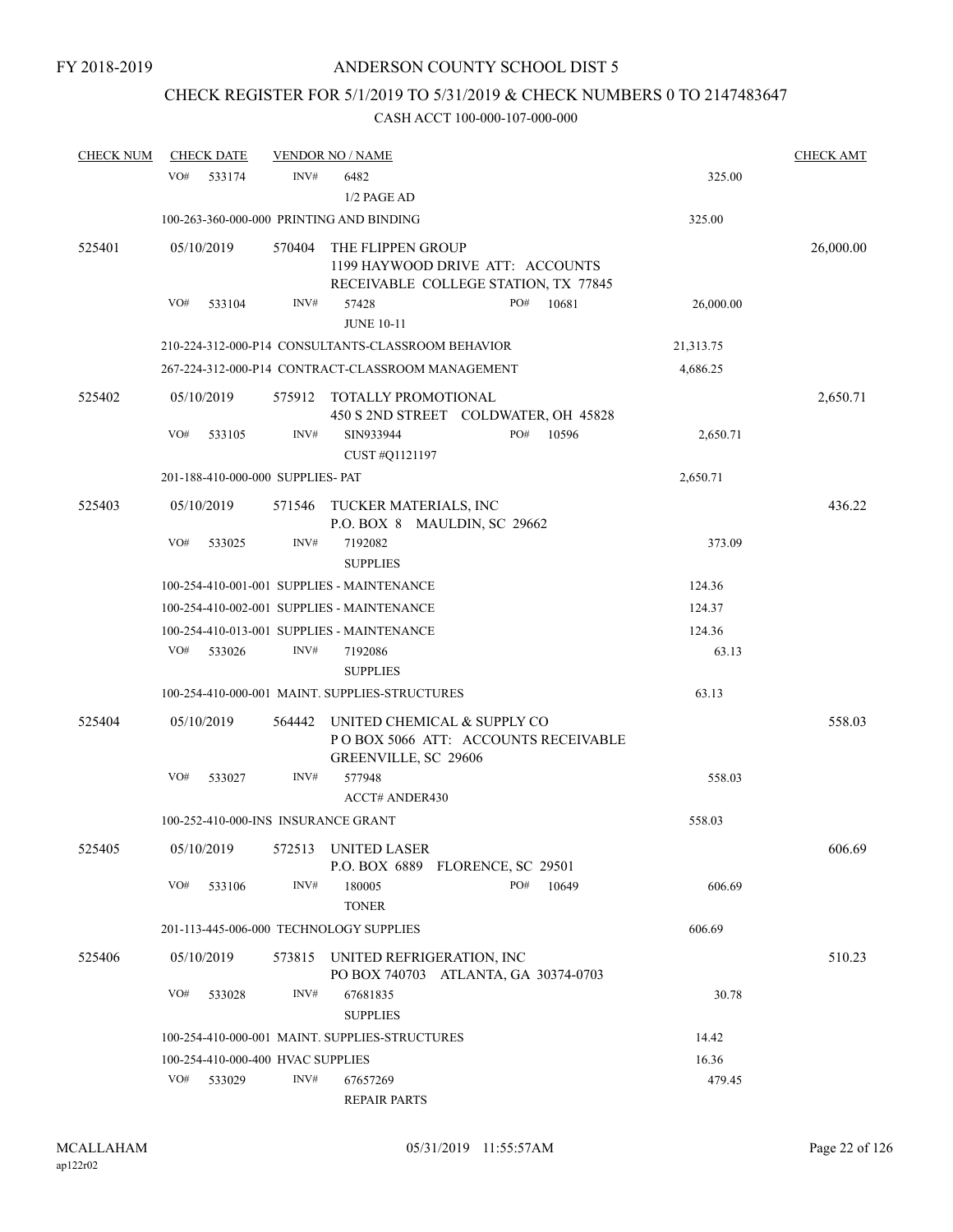## CHECK REGISTER FOR 5/1/2019 TO 5/31/2019 & CHECK NUMBERS 0 TO 2147483647

| <b>CHECK NUM</b> |     | <b>CHECK DATE</b>                 |        | <b>VENDOR NO / NAME</b>                                                                       |     |       |           | <b>CHECK AMT</b> |
|------------------|-----|-----------------------------------|--------|-----------------------------------------------------------------------------------------------|-----|-------|-----------|------------------|
|                  |     |                                   |        | 100-254-410-020-400 HVAC/ELECTRICAL/PLUMBING                                                  |     |       | 479.45    |                  |
| 525407           |     | 05/10/2019                        | 573759 | UNIVERSAL CHEERLEADERS ASSOCIATION<br>6745 LENOX CENTER COURT, SUITE 300<br>MEMPHIS, TN 38115 |     |       |           | 981.50           |
|                  | VO# | 533107                            | INV#   | 0010530843<br>CUST #34940489                                                                  |     |       | 981.50    |                  |
|                  |     |                                   |        | 720-271-660-020-611 PEP CLUB EXPENSE                                                          |     |       | 981.50    |                  |
| * 525409         |     | 05/10/2019                        |        | 573864 WELLS FARGO VENDOR FIN SERV<br>PO BOX 105710 ATLANTA, GA 30348-5710                    |     |       |           | 144.45           |
|                  | VO# | 533109                            | INV#   | 69571039<br><b>COPIER</b>                                                                     | PO# | 10341 | 144.45    |                  |
|                  |     | 100-115-410-003-000 SUPPLIES      |        |                                                                                               |     |       | 144.45    |                  |
| 525410           |     | 05/10/2019                        | 531000 | WESTSIDE HIGH SCHOOL<br>806 PEARMAN DAIRY ROAD ANDERSON, SC<br>29625                          |     |       |           | 130.70           |
|                  | VO# | 533110                            | INV#   | CK 25130<br><b>OVERPAYMENT</b>                                                                |     |       | 130.70    |                  |
|                  |     |                                   |        | 100-271-312-003-000 ADDITIONAL SECURITY                                                       |     |       | 130.70    |                  |
| 525411           |     | 05/10/2019                        | 565833 | WEX BANK<br>WRIGHT EXPRESS FLEET SERVICES PO BOX 6293<br>CAROL STREAM, IL 60197-6293          |     |       |           | 5,503.06         |
|                  | VO# | 533169                            | INV#   | 59185231<br><b>FUEL</b>                                                                       |     |       | 5,503.06  |                  |
|                  |     | 100-255-411-000-000 GASOLINE      |        |                                                                                               |     |       | 5,503.06  |                  |
| 525412           |     | 05/10/2019                        | 570209 | WORLDWIDE INTERACTIVE NETWORK<br>DBA WIN LEARNING PO BOX 1000 KINGSTON,<br>TN 37763           |     |       |           | 20,169.50        |
|                  | VO# | 533171                            | INV#   | 2019-5-9<br><b>CAREER READINESS</b>                                                           | PO# | 10519 | 20,169.50 |                  |
|                  |     |                                   |        | 319-221-312-000-000 PURCHASED SERVICES-TESTING                                                |     |       | 20,169.50 |                  |
| $* 525414$       |     | 05/10/2019                        | 541851 | WYNDHAM GARDEN KENOSHA<br>5125 6TH AVENUE KENOSHA, WI 53140                                   |     |       |           | 680.96           |
|                  | VO# | 533111                            | INV#   | <b>JULY 21-25</b><br>81459EC039057                                                            |     |       | 680.96    |                  |
|                  |     |                                   |        | 328-115-312-001-000 PURCHASED SERVICES                                                        |     |       | 80.96     |                  |
|                  |     |                                   |        | 328-115-312-001-0CO PURCHASED SERVICES (C/O)                                                  |     |       | 600.00    |                  |
| 525415           |     | 05/15/2019                        | 573978 | <b>AAA SUPPLY INC</b><br>PO BOX 17769 GREENVILLE, SC 29606                                    |     |       |           | 190.08           |
|                  | VO# | 533308                            | INV#   | 04-449760<br><b>SUPPLIES</b>                                                                  |     |       | 190.08    |                  |
|                  |     | 100-254-410-000-400 HVAC SUPPLIES |        |                                                                                               |     |       | 32.88     |                  |
|                  |     |                                   |        | 100-254-410-003-400 HVAC/ELECTRICAL/PLUMBING                                                  |     |       | 53.84     |                  |
|                  |     |                                   |        | 100-254-410-006-400 HVAC/ELECTRICAL/PLUMBING                                                  |     |       | 10.70     |                  |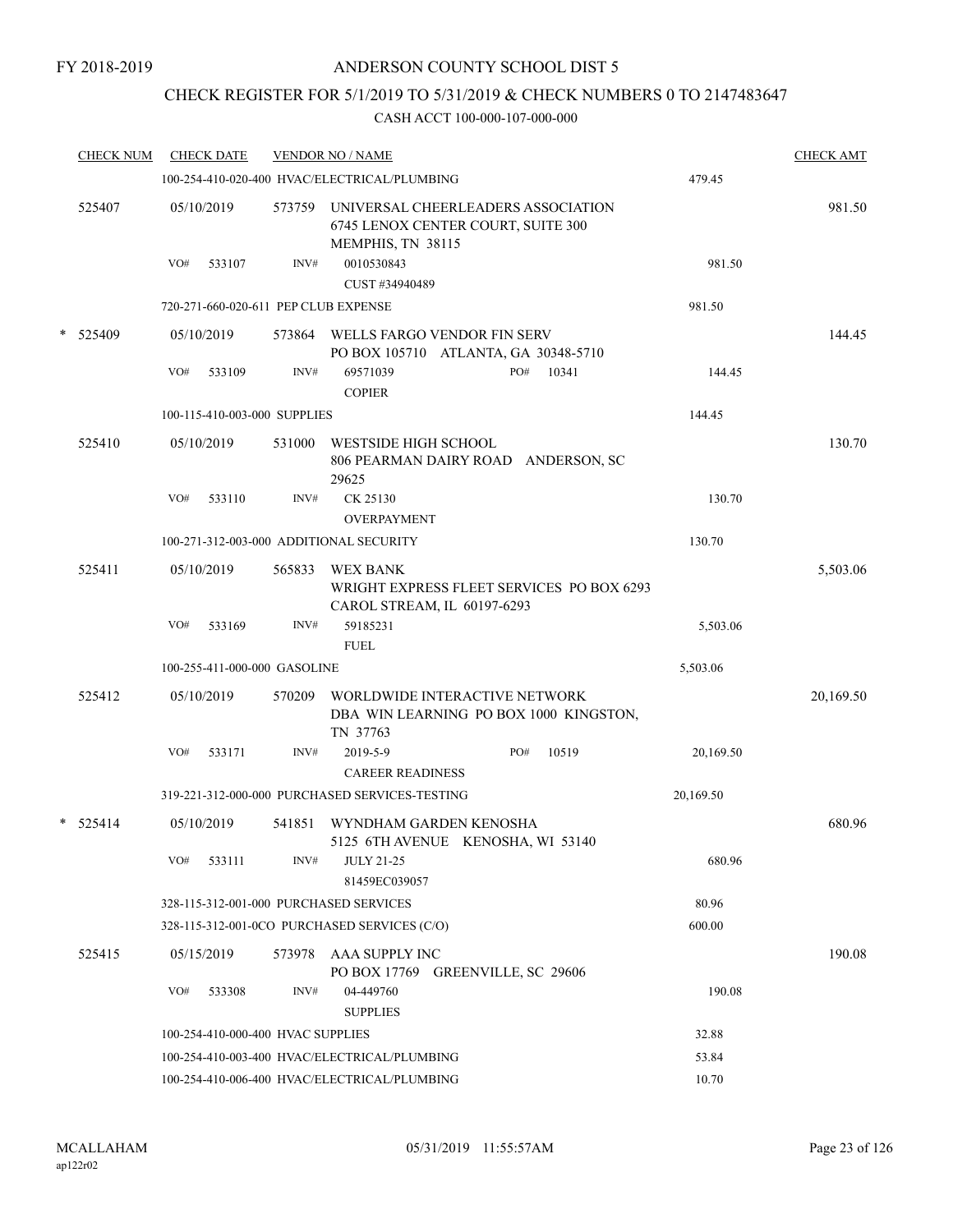## CHECK REGISTER FOR 5/1/2019 TO 5/31/2019 & CHECK NUMBERS 0 TO 2147483647

|   | <b>CHECK NUM</b> |     | <b>CHECK DATE</b>            |        | <b>VENDOR NO / NAME</b>                                                                                 |     |       |          | <b>CHECK AMT</b> |
|---|------------------|-----|------------------------------|--------|---------------------------------------------------------------------------------------------------------|-----|-------|----------|------------------|
|   |                  |     |                              |        | 100-254-410-010-400 HVAC/ELECTRICAL/PLUMBING                                                            |     |       | 34.92    |                  |
|   |                  |     |                              |        | 100-254-410-016-400 HVAC/ELECTRICAL/PLUMBING                                                            |     |       | 18.92    |                  |
|   |                  |     |                              |        | 100-254-410-023-400 SUPPLIES-HVAC/ELECT/PLUMBING                                                        |     |       | 38.82    |                  |
|   | 525416           |     | 05/15/2019                   | 564507 | AMERICAN CANCER SOCIETY<br>154 MILESTONE WAY GREENVILLE, SC 29615                                       |     |       |          | 915.00           |
|   |                  | VO# | 533311                       | INV#   | <b>DONTATION</b>                                                                                        |     |       | 915.00   |                  |
|   |                  |     |                              |        | <b>CENTERVILLE</b>                                                                                      |     |       |          |                  |
|   |                  |     |                              |        | 707-190-660-007-302 RELAY FOR LIFE EXPENSE                                                              |     |       | 915.00   |                  |
|   | 525417           |     | 05/15/2019                   | 575641 | ANDERSON-OCONEE-PICKENS MENTAL HEALTH CE<br>115 CARTER PARK RD ATTN: NICOLE GARRETT<br>SENECA, SC 29678 |     |       |          | 6,250.00         |
|   |                  | VO# | 533188                       | INV#   | 04-2019-A5                                                                                              | PO# | 10705 | 6,250.00 |                  |
|   |                  |     |                              |        | <b>3RD QUARTER</b>                                                                                      |     |       |          |                  |
|   |                  |     |                              |        | 100-211-312-000-MHC MENTAL HEALTH COUNSELORS                                                            |     |       | 6,250.00 |                  |
| * | 525419           |     | 05/15/2019                   |        | 133625 BAUDVILLE<br>5380 52ND STREET SOUTHEAST ATT: ACCOUNTS                                            |     |       |          | 155.80           |
|   |                  | VO# | 533189                       | INV#   | RECEIVABLE GRAND RAPIDS, MI 49512<br>3502005<br>CUST #1880908                                           |     |       | 155.80   |                  |
|   |                  |     |                              |        | 713-271-660-013-201 MISCELLANEOUS EXPENSE                                                               |     |       | 155.80   |                  |
|   | 525420           |     | 05/15/2019                   |        | 575063 BAYADA HOME HEALTH CARE, INC.<br>PO BOX 536446 PITTSBURGH, PA 15253-5906                         |     |       |          | 882.00           |
|   |                  | VO# | 533190                       | INV#   | 14511051<br><b>APRIL 23-26</b>                                                                          | PO# | 99580 | 882.00   |                  |
|   |                  |     |                              |        | 203-215-313-000-000 O&M/ PT/ ESL SERVICES                                                               |     |       | 882.00   |                  |
|   |                  |     |                              |        |                                                                                                         |     |       |          |                  |
|   | 525421           |     | 05/15/2019                   |        | 569972 BIKE RENTALS/MINI GOLF<br>100 GREAT DUNES RD JEKYLL ISLAND, GA 31527                             |     |       |          | 297.50           |
|   |                  | VO# | 533191                       | INV#   | 454481<br><b>MCCANTS</b>                                                                                |     |       | 297.50   |                  |
|   |                  |     |                              |        | 705-271-660-005-582 JEKYLL ISLAND TRIP EXPENSE                                                          |     |       | 297.50   |                  |
|   | 525422           |     | 05/15/2019                   |        | 143400 BOUND TO STAY BOUND BOOKS, INC<br>PO BOX 870950 KANSAS CITY, MO 64187-0950                       |     |       |          | 156.59           |
|   |                  | VO# | 533314                       | INV#   | 115142<br><b>BOOKS</b>                                                                                  | PO# | 10711 | 156.59   |                  |
|   |                  |     | 100-222-410-012-000 SUPPLIES |        |                                                                                                         |     |       | 156.59   |                  |
|   | 525423           |     | 05/15/2019                   | 147750 | <b>BUILDERS FIRSTSOURCE</b><br>PO BOX 402616 ATT: ACCOUNTS RECEIVABLE<br>ATLANTA, GA 30384-2616         |     |       |          | 176.09           |
|   |                  | VO# | 533307                       | INV#   | 39709289<br><b>SUPPLIES</b>                                                                             |     |       | 176.09   |                  |
|   |                  |     |                              |        | 100-254-410-003-001 SUPPLIES - MAINTENANCE                                                              |     |       | 176.09   |                  |
|   | 525424           |     | 05/15/2019                   |        | 152495 CAMCOR, INC<br>POBOX 1899 ATT: ACCOUNTS RECEIVABLE<br>BURLINGTON, NC 27216-1899                  |     |       |          | 1,405.92         |
|   |                  |     |                              |        |                                                                                                         |     |       |          |                  |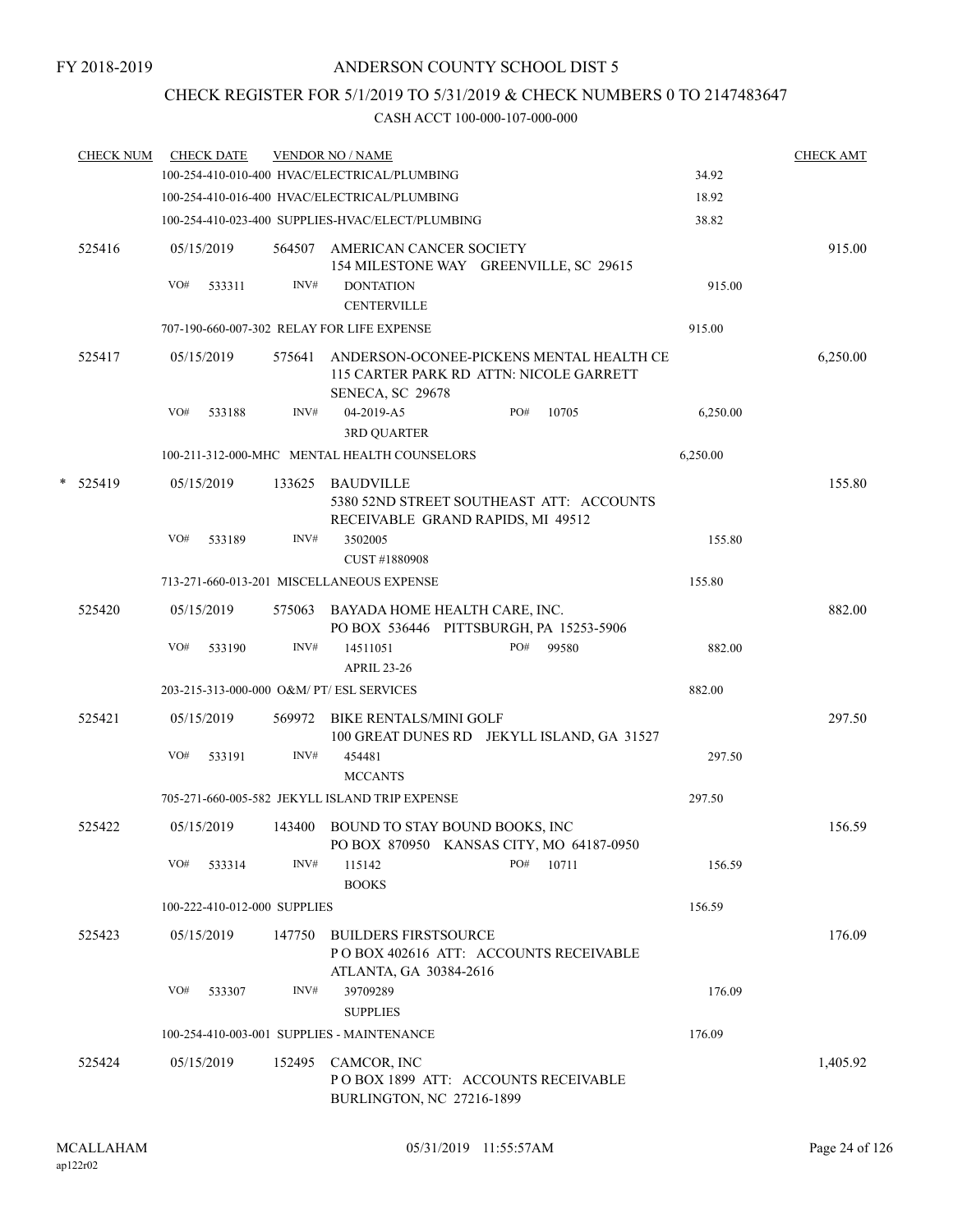## CHECK REGISTER FOR 5/1/2019 TO 5/31/2019 & CHECK NUMBERS 0 TO 2147483647

| <b>CHECK NUM</b> |     | <b>CHECK DATE</b> |        | <b>VENDOR NO / NAME</b>                                                              |     |       |           | <b>CHECK AMT</b> |
|------------------|-----|-------------------|--------|--------------------------------------------------------------------------------------|-----|-------|-----------|------------------|
|                  | VO# | 533315            | INV#   | 2470510<br><b>SUPPLIES</b>                                                           | PO# | 10238 | 1,405.92  |                  |
|                  |     |                   |        | 100-266-314-000-000 REPAIRS TO EQUIPMENT                                             |     |       | 1,405.92  |                  |
| 525425           |     | 05/15/2019        |        | 574149 CAMP JEKYLL<br>550 S. BEACHVIEW DR JEKYLL ISLAND, GA<br>31527                 |     |       |           | 12,750.00        |
|                  | VO# | 533194            | INV#   | <b>MCCANTS</b><br>MAY 22-24                                                          |     |       | 12,750.00 |                  |
|                  |     |                   |        | 705-271-660-005-582 JEKYLL ISLAND TRIP EXPENSE                                       |     |       | 12,750.00 |                  |
| 525426           |     | 05/15/2019        |        | 573302 CAROWINDS 2019 MUSIC FESTIVAL<br>PO BOX 410289 CHARLOTTE, NC 28241-0289       |     |       |           | 4,646.22         |
|                  | VO# | 533316            | INV#   | SOUTHWOOD<br><b>LEROY KENNEDY</b>                                                    |     |       | 1,447.22  |                  |
|                  |     |                   |        | 721-190-660-021-642 CHORUS HIGH EXPENSE                                              |     |       | 1,447.22  |                  |
|                  | VO# | 533317            | INV#   | <b>MCCANTS</b><br>MICHELLE STEMPNIAK                                                 |     |       | 1,423.00  |                  |
|                  |     |                   |        | 705-271-660-005-604 CHORUS CLUB EXPENSE                                              |     |       | 1,423.00  |                  |
|                  | VO# | 533318            | INV#   | <b>MCCANTS</b><br>TOM FARRAR                                                         |     |       | 1,776.00  |                  |
|                  |     |                   |        | 705-271-660-005-601 BAND CLUB EXPENSE                                                |     |       | 1,776.00  |                  |
| $*$ 525428       |     | 05/15/2019        | 575964 | CHICK-FIL-A MAULDIN<br>135 W BUTLER RD MAULDIN, SC 29662                             |     |       |           | 406.24           |
|                  | VO# | 533231            | INV#   | 3178362<br>5/17 CALHOUN ELEM                                                         |     |       | 406.24    |                  |
|                  |     |                   |        | 714-271-660-014-352 FIELD TRIPS GRADE 2 EXPENSE                                      |     |       | 406.24    |                  |
| 525429           |     | 05/15/2019        | 575964 | CHICK-FIL-A MAULDIN<br>135 W BUTLER RD MAULDIN, SC 29662                             |     |       |           | 406.24           |
|                  | VO# | 533232            | INV#   | 3178360<br>5/16 CALHOUN ELEM                                                         |     |       | 406.24    |                  |
|                  |     |                   |        | 714-271-660-014-352 FIELD TRIPS GRADE 2 EXPENSE                                      |     |       | 406.24    |                  |
| $*$ 525431       |     | 05/15/2019        | 171100 | CITY GLASS COMPANY, INC.<br>POBOX 275 ATT: ACCOUNTS RECEIVABLE<br>ANDERSON, SC 29622 |     |       |           | 285.48           |
|                  | VO# | 533306            | INV#   | 023859<br><b>SUPPLIES</b>                                                            |     |       | 285.48    |                  |
|                  |     |                   |        | 100-254-410-002-001 SUPPLIES - MAINTENANCE                                           |     |       | 285.48    |                  |
| 525432           |     | 05/15/2019        | 174700 | <b>CLERK OF COURT</b><br>FAMILY COURT RECORD P O BOX 8002<br>ANDERSON, SC 29622      |     |       |           | 590.05           |
|                  | VO# | 533265            | INV#   | 5/15 PAYROLL<br><b>DEDUCTIONS</b>                                                    |     |       | 590.05    |                  |
|                  |     |                   |        | 100-000-435-000-000 WAGE GARNISH/CH SUPPORT                                          |     |       | 590.05    |                  |
| 525433           |     | 05/15/2019        |        | 573901 DOLLAR DAYS INTERNATIONAL, INC.                                               |     |       |           | 223.46           |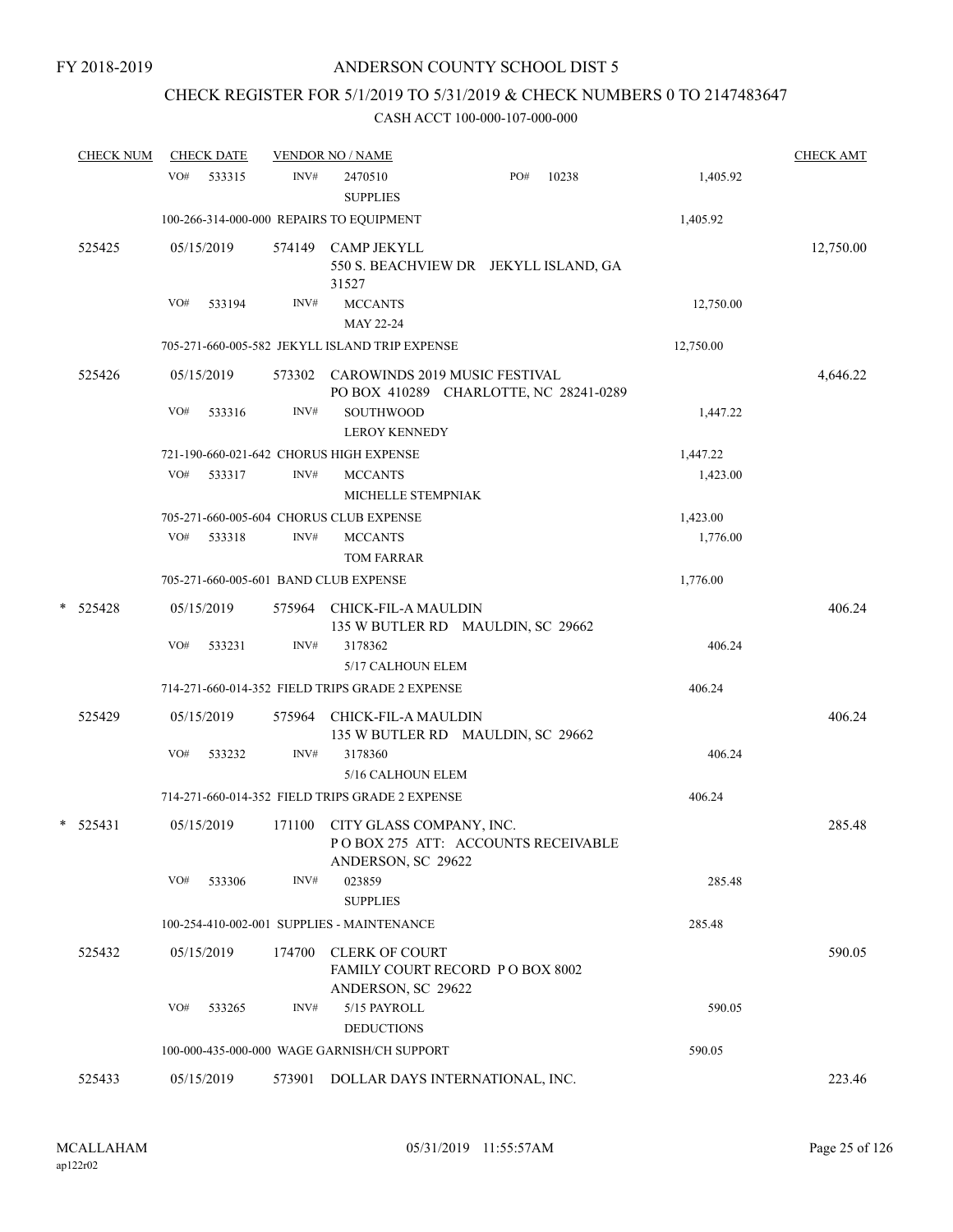## CHECK REGISTER FOR 5/1/2019 TO 5/31/2019 & CHECK NUMBERS 0 TO 2147483647

| <b>CHECK NUM</b> |            | <b>CHECK DATE</b> |                                   | <b>VENDOR NO / NAME</b>                                                                                  |     |       |                 | <b>CHECK AMT</b> |
|------------------|------------|-------------------|-----------------------------------|----------------------------------------------------------------------------------------------------------|-----|-------|-----------------|------------------|
|                  |            |                   |                                   | 3033 N. 44TH STREET SUITE 330 PHOENIX, AZ<br>85018                                                       |     |       |                 |                  |
|                  | VO#        | 533319            | INV#                              | 2568522<br><b>SUPPLIES</b>                                                                               | PO# | 10646 | 223.46          |                  |
|                  |            |                   |                                   | 201-112-410-014-000 SUPPLIES AND MATERIALS                                                               |     |       | 223.46          |                  |
| 525434           |            | 05/15/2019        |                                   | 574057 DOMINO'S PIZZA<br>4420 HWY 24 ANDERSON, SC 29626                                                  |     |       |                 | 124.00           |
|                  | VO#        | 533201            | INV#                              | MAY 8<br>NEW PROSPECT                                                                                    |     |       | 124.00          |                  |
|                  |            |                   |                                   | 710-271-660-010-201 MISCELLANEOUS EXPENSE                                                                |     |       | 54.51           |                  |
|                  |            |                   |                                   | 710-271-660-010-201 MISCELLANEOUS EXPENSE                                                                |     |       | 14.98           |                  |
|                  |            |                   |                                   | 710-271-660-010-201 MISCELLANEOUS EXPENSE                                                                |     |       | 54.51           |                  |
| 525435           |            | 05/15/2019        | 573962 ECMC                       | LOCKBOX 7096 P.O. BOX 16478 ST. PAUL, MN                                                                 |     |       |                 | 230.27           |
|                  |            |                   |                                   | 55116-0478                                                                                               |     |       |                 |                  |
|                  | VO#        | 533271            | INV#                              | 5/15 PAYROLL<br><b>DEDUCTIONS</b>                                                                        |     |       | 230.27          |                  |
|                  |            |                   | 100-000-441-000-000 MISCELLANEOUS |                                                                                                          |     |       | 230.27          |                  |
| 525436           |            | 05/15/2019        |                                   | 573760 ELDRIDGE PUBLISHING CO<br>PO BOX 4904 LANCASTER, PA 17604                                         |     |       |                 | 222.05           |
|                  | VO#        | 533203            | INV#                              | 4252015<br><b>SOUTHWOOD</b>                                                                              | PO# | 10308 | 222.05          |                  |
|                  |            |                   |                                   | 100-113-410-021-VEN SUPPLY-ADDT'L FOR LOST VENDING<br>100-113-410-021-VEN SUPPLY-ADDT'L FOR LOST VENDING |     |       | 157.05<br>65.00 |                  |
| $*$ 525438       |            | 05/15/2019        |                                   | 575948 FACTS EDUCATION SOLUTIONS<br>121 S 13TH ST LINCOLN, NE 68508                                      |     |       |                 | 1,117.80         |
|                  | VO#        | 533204            | INV#                              | 1275<br><b>MARCH 7-8</b>                                                                                 | PO# | 10773 | 1,117.80        |                  |
|                  |            |                   |                                   | 210-370-312-000-SJC PS-ST. JOSEPH CATHOLIC                                                               |     |       | 596.02          |                  |
|                  |            |                   |                                   | 267-370-312-000-SJC PS- ST JOSEPH CATHOLIC                                                               |     |       | 521.78          |                  |
| 525439           |            | 05/15/2019        | 574453                            | <b>GEORGIA SEA TURTLE CENTER</b><br>214 STABLE ROAD JEKYLL ISLAND, GA 31527                              |     |       |                 | 741.51           |
|                  | $\rm VO\#$ | 533205            | $\text{INV}\#$                    | MAY 23RD<br><b>MCCANTS</b>                                                                               |     |       | 741.51          |                  |
|                  |            |                   |                                   | 705-271-660-005-582 JEKYLL ISLAND TRIP EXPENSE                                                           |     |       | 741.51          |                  |
| 525440           |            | 05/15/2019        | 572552                            | <b>GREAT LAKES HIGHER EDUC GUARANTY CORP</b><br>ADMINISTRATIVE WAGE GARNISHMENT UNIT PO                  |     |       |                 | 221.53           |
|                  | VO#        | 533270            | INV#                              | BOX 83230 CHICAGO, IL 60691-0230<br>5/15 PAYROLL<br><b>DEDUCTIONS</b>                                    |     |       | 221.53          |                  |
|                  |            |                   | 100-000-441-000-000 MISCELLANEOUS |                                                                                                          |     |       | 221.53          |                  |
|                  |            |                   |                                   |                                                                                                          |     |       |                 |                  |
| 525441           |            | 05/15/2019        | 575837                            | HAND2MIND, INC<br>6642 EAGLE WAY CHICAGO, IL 60678-1066                                                  |     |       |                 | 10,161.34        |
|                  | VO#        | 533206            | INV#                              | 60154954                                                                                                 | PO# | 10669 | 10,161.34       |                  |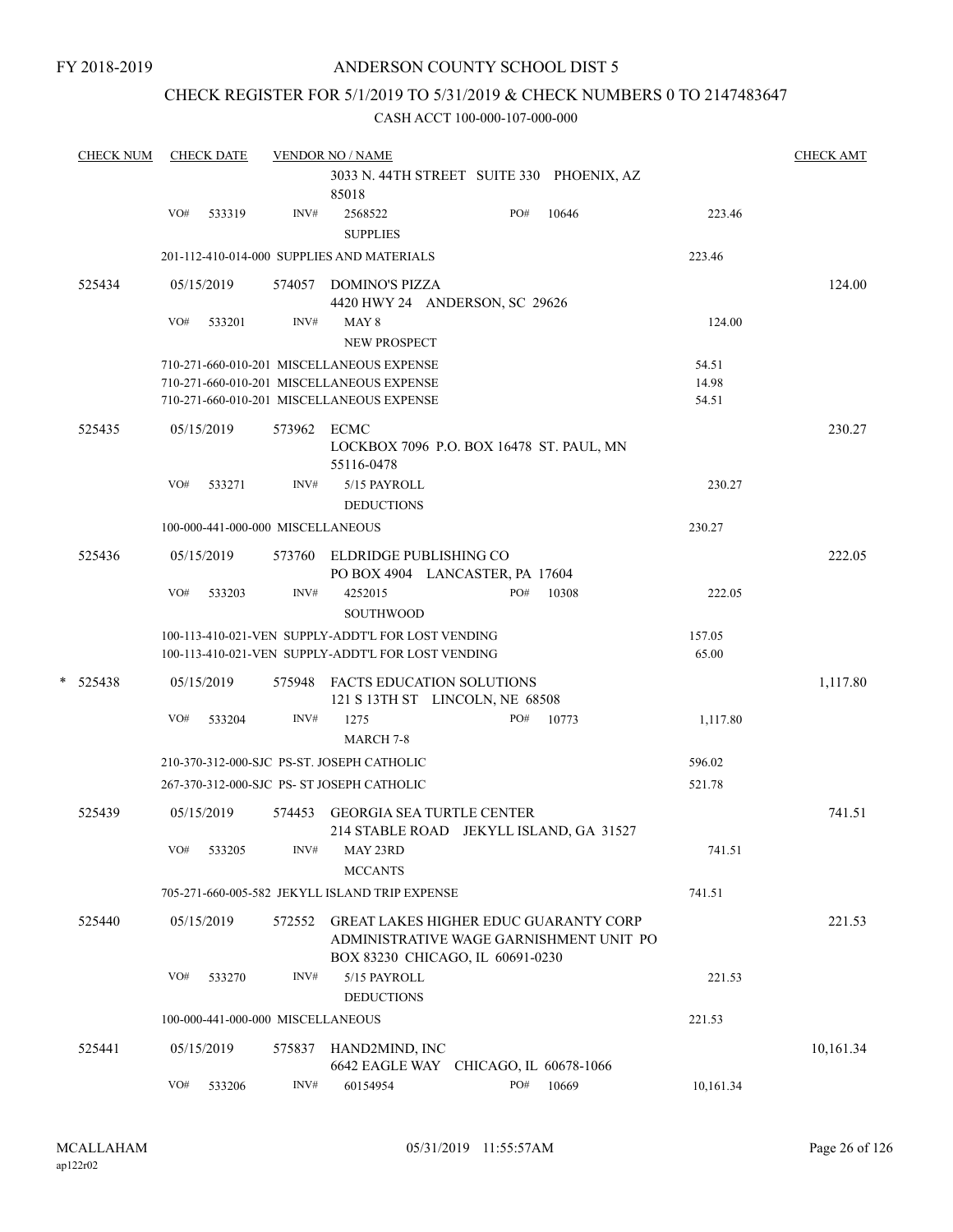## CHECK REGISTER FOR 5/1/2019 TO 5/31/2019 & CHECK NUMBERS 0 TO 2147483647

| <b>CHECK NUM</b> | <b>CHECK DATE</b> |                                  | <b>VENDOR NO / NAME</b>                                                                                          |              |           | <b>CHECK AMT</b> |
|------------------|-------------------|----------------------------------|------------------------------------------------------------------------------------------------------------------|--------------|-----------|------------------|
|                  |                   |                                  | <b>CALHOUN ELEM</b>                                                                                              |              |           |                  |
|                  |                   |                                  | 201-112-410-014-000 SUPPLIES AND MATERIALS                                                                       |              | 10,161.34 |                  |
| 525442           | 05/15/2019        |                                  | 575248 HAPPY DONKEY MEXICAN GRILL<br>3230 SOUTH MAIN ST ANDERSON, SC 29624                                       |              |           | 750.00           |
|                  | VO#<br>533207     | INV#                             | <b>FOOD</b><br><b>HOMELAND PK ELEM</b>                                                                           |              | 750.00    |                  |
|                  |                   |                                  | 201-188-410-011-000 SUPPLIES- PARENTING                                                                          |              | 750.00    |                  |
| 525443           | 05/15/2019        |                                  | 574001 HEUER PUBLISHING LLC                                                                                      |              |           | 232.25           |
|                  |                   |                                  | PO BOX 248 CEDAR RAPIDS, IA 52406                                                                                |              |           |                  |
|                  | VO#<br>533323     | INV#                             | 47102<br><b>SCRIPT</b>                                                                                           | PO#<br>10306 | 232.25    |                  |
|                  |                   | 100-113-410-021-ART ART SUPPLIES |                                                                                                                  |              | 232.25    |                  |
| 525444           | 05/15/2019        |                                  | 574712 HILL, TROY**<br>108 RUNNING FOX LN BELTON, SC 29627                                                       |              |           | 847.50           |
|                  | VO#<br>533310     | INV#                             | MARCH/APRIL                                                                                                      |              | 847.50    |                  |
|                  |                   |                                  | <b>GATE</b>                                                                                                      |              |           |                  |
|                  |                   |                                  | 100-271-312-002-000 ADDITIONAL SECURITY                                                                          |              | 847.50    |                  |
| 525445           | 05/15/2019        |                                  | 565958 HOMECOURT PUBLISHERS<br><b>2435 EAST NORTH STREET</b><br>ACCOUNTS RECEIVABLE GREENVILLE, SC<br>29615-1442 | #245 ATT:    |           | 194.04           |
|                  | VO#<br>533208     | INV#                             | PO 10720<br><b>GLENVIEW MIDDLE</b>                                                                               | PO#<br>10720 | 194.04    |                  |
|                  |                   | 100-222-410-020-000 SUPPLIES     |                                                                                                                  |              | 194.04    |                  |
| 525446           | 05/15/2019        | 269901                           | HOME DEPOT CREDIT SERVICES<br>DEPT 32-2501418523 PO BOX 78047 PHOENIX, AZ<br>85062-8047                          |              |           | 118.09           |
|                  | VO#<br>533209     | INV#                             | 3022805                                                                                                          |              | 118.09    |                  |
|                  |                   |                                  | ACCT 0141 8523                                                                                                   |              |           |                  |
|                  |                   |                                  | 100-254-410-021-001 SUPPLIES - MAINTENANCE                                                                       |              | 118.09    |                  |
| 525447           | 05/15/2019        |                                  | 571483 ISOM ELECTRIC, LLC<br>3300-D N. MAIN STREET PMB 325 ANDERSON, SC<br>29621                                 |              |           | 11,800.00        |
|                  | VO#<br>533324     | INV#                             | 9039<br>NEW PROSPECT                                                                                             | PO#<br>10633 | 11,800.00 |                  |
|                  |                   |                                  | 100-254-323-010-GEN CONTRACTED SERVICES                                                                          |              | 11,800.00 |                  |
| 525448           | 05/15/2019        | 313200                           | LAB-AIDS, INC                                                                                                    |              |           | 142.49           |
|                  |                   |                                  | 17 COLT COURT ATT: ACCOUNTS RECEIVABLE<br>RONKONKOMA, NY 11779                                                   |              |           |                  |
|                  | VO#<br>533213     | INV#                             | 136101<br><b>SUPPLIES</b>                                                                                        | PO#<br>10658 | 142.49    |                  |
|                  |                   |                                  | 326-113-410-000-000 SCIENCE KITS SUPPLIES                                                                        |              | 142.49    |                  |
| 525450<br>*      | 05/15/2019        | 564353                           | LAZER CONSTRUCTION COMPANY INC                                                                                   |              |           | 412,353.18       |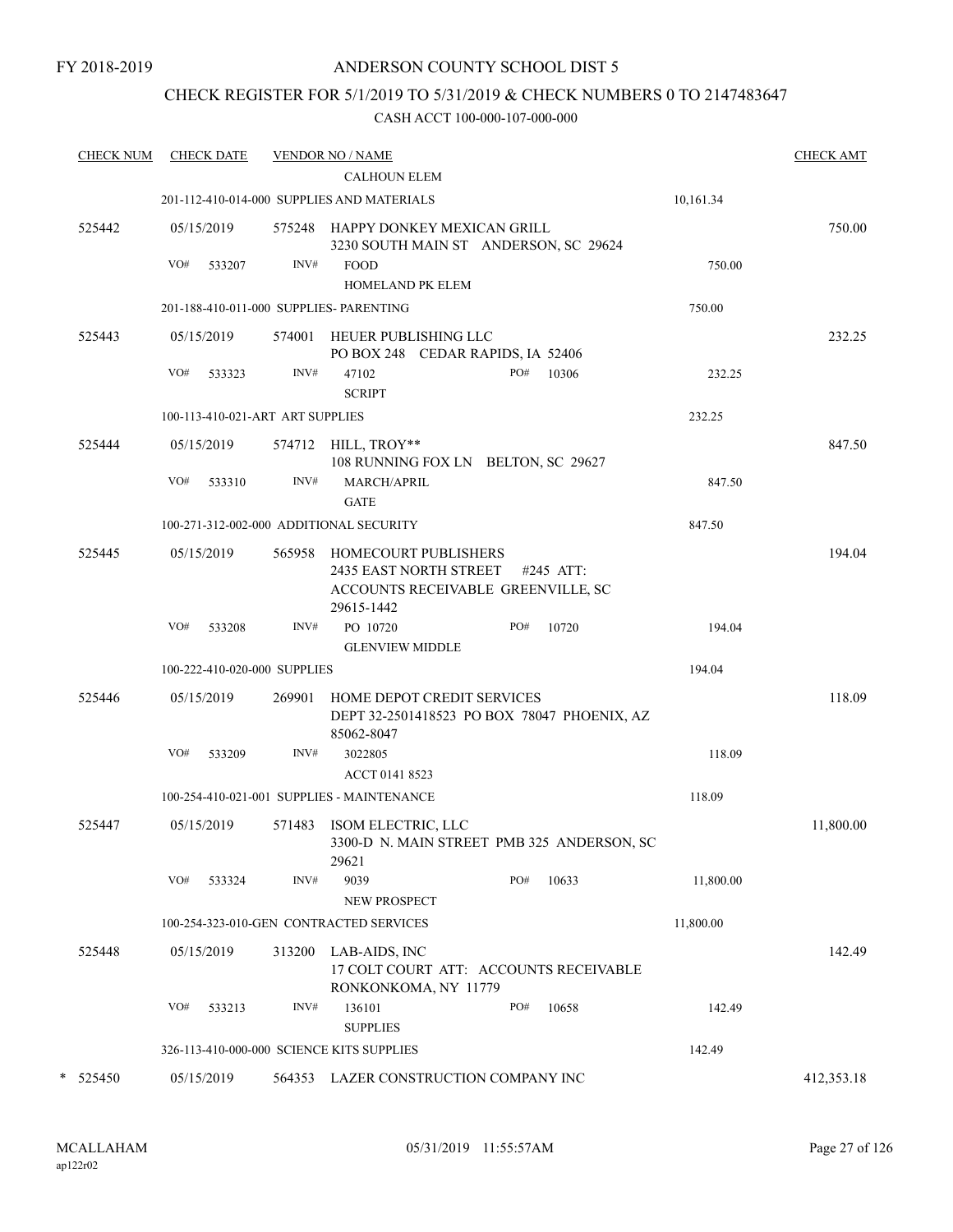## CHECK REGISTER FOR 5/1/2019 TO 5/31/2019 & CHECK NUMBERS 0 TO 2147483647

| <b>CHECK NUM</b> |     | <b>CHECK DATE</b>            |        | <b>VENDOR NO / NAME</b>                                                                |     |       |            | <b>CHECK AMT</b> |
|------------------|-----|------------------------------|--------|----------------------------------------------------------------------------------------|-----|-------|------------|------------------|
|                  |     |                              |        | POBOX 5103 ATT: ACCOUNTS RECEIVABLE<br>ANDERSON, SC 29623                              |     |       |            |                  |
|                  | VO# | 533325                       | INV#   | 7618-09<br><b>SOUTHWOOD</b>                                                            |     |       | 412,353.18 |                  |
|                  |     |                              |        | 515-253-520-000-ART FINE ARTS CENTER                                                   |     |       | 412,353.18 |                  |
| 525451           |     | 05/15/2019                   | 564827 | <b>MAC'S TIRE SERVICE</b><br>POBOX 78 ATT: ACCOUNTS RECEIVABLE<br>ANDERSON, SC 29622   |     |       |            | 102.25           |
|                  | VO# | 533300                       | INV#   | 094492<br><b>SUPPLIES</b>                                                              |     |       | 79.04      |                  |
|                  |     |                              |        | 100-254-410-000-001 MAINT. SUPPLIES-STRUCTURES                                         |     |       | 79.04      |                  |
|                  | VO# | 533301                       | INV#   | 094532<br><b>SUPPLIES</b>                                                              |     |       | 23.21      |                  |
|                  |     |                              |        | 100-254-412-000-001 TRUCK SERVICE - MAINTENANCE                                        |     |       | 23.21      |                  |
| $*$ 525454       |     | 05/15/2019                   |        | 573740 MONKER JUMPERS, LLC<br>137 COUNTRY CLUB DRIVE PICKENS, SC 29671                 |     |       |            | 739.00           |
|                  | VO# | 533214                       | INV#   | 7436<br><b>NEVITT FOREST</b>                                                           |     |       | 739.00     |                  |
|                  |     |                              |        | 712-271-660-012-324 POSTIVE BEHAVIOR I.S. EXPENSE                                      |     |       | 739.00     |                  |
| 525455           |     | 05/15/2019                   | 369400 | <b>NASCO</b><br>POBOX 901 ATT: ACCOUNTS RECEIVABLE FORT                                |     |       |            | 997.82           |
|                  | VO# | 533215                       | INV#   | ATKINSON, WI 53538-0901<br>369102<br>ACCT#405-529-00                                   | PO# | 10627 | 997.82     |                  |
|                  |     |                              |        | 309-113-410-021-000 SUPPLIES AND MATERIALS                                             |     |       | 997.82     |                  |
| 525456           |     | 05/15/2019                   |        | 564010 NC CHILD SUPPORT CENTRALIZED COLLECTNS<br>P O BOX 900012 RALEIGH, NC 27675-9012 |     |       |            | 305.50           |
|                  | VO# | 533264                       | INV#   | 5/15 PAYROLL<br><b>DEDUCTIONS</b>                                                      |     |       | 305.50     |                  |
|                  |     |                              |        | 100-000-435-000-000 WAGE GARNISH/CH SUPPORT                                            |     |       | 305.50     |                  |
| 525457           |     | 05/15/2019                   | 389900 | OFFICE DEPOT<br>POBOX 1413 CHARLOTTE, NC 28201-1413                                    |     |       |            | 1,576.53         |
|                  | VO# | 533218                       | INV#   | 2299072610<br><b>SUPPLIES</b>                                                          | PO# | 10673 | 10.21      |                  |
|                  |     | 100-255-410-000-000 SUPPLIES |        |                                                                                        |     |       | 10.21      |                  |
|                  | VO# | 533327                       | INV#   | 300477483001<br><b>SUPPLIES</b>                                                        | PO# | 10604 | 1,172.84   |                  |
|                  |     | 201-112-410-010-000 SUPPLIES |        |                                                                                        |     |       | 1,172.84   |                  |
|                  | VO# | 533328                       | INV#   | 301489471001<br><b>SUPPLIES</b>                                                        | PO# | 10630 | 393.48     |                  |
|                  |     |                              |        | 100-213-410-000-000 SUPPLIES AND MATERIALS                                             |     |       | 317.55     |                  |
|                  |     |                              |        | 100-213-410-003-000 SUPPLIES-HEALTH SERVICES                                           |     |       | 75.93      |                  |
| 525458           |     | 05/15/2019                   | 575604 | PEACHTREE PUBLISHING                                                                   |     |       |            | 429.11           |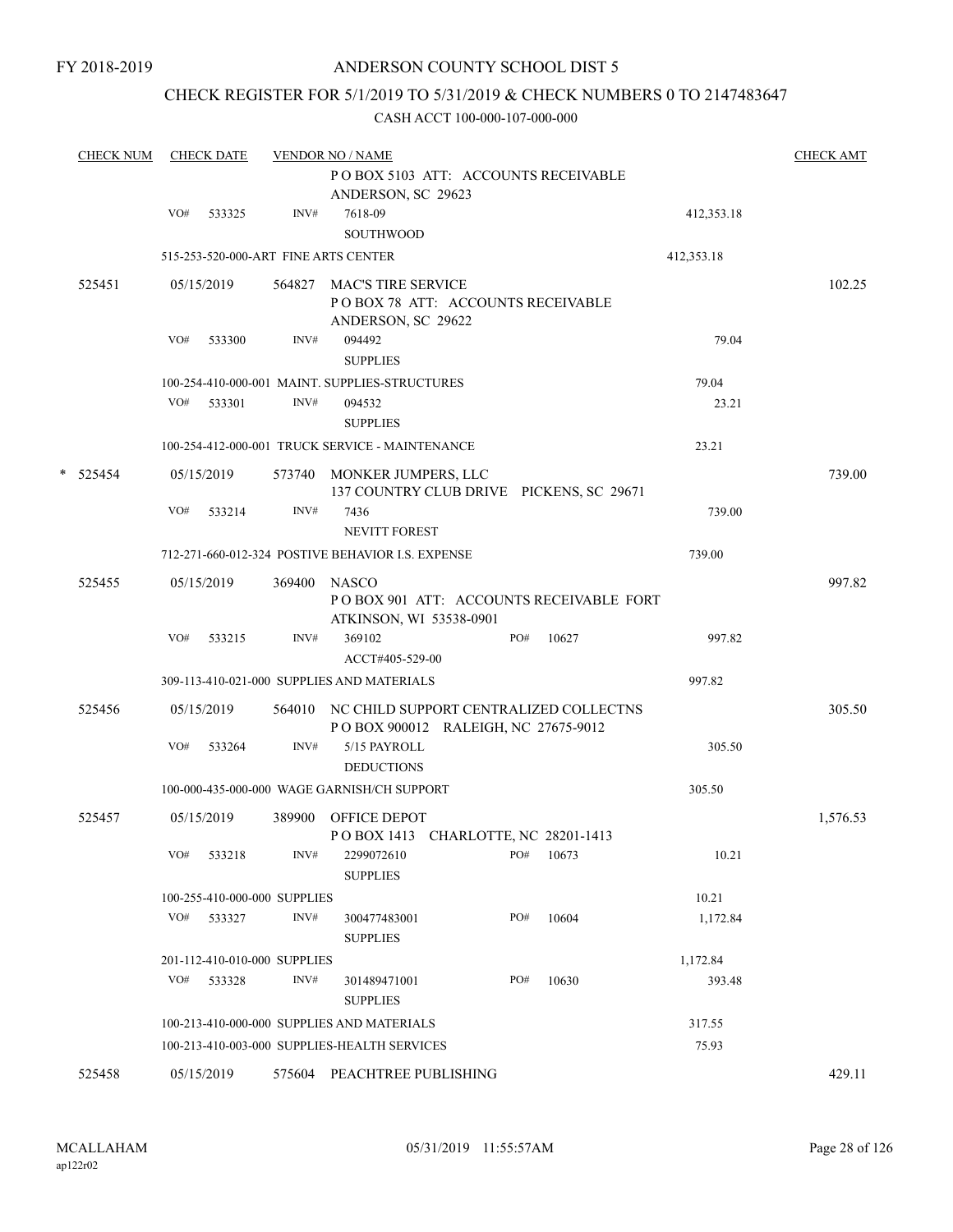## CHECK REGISTER FOR 5/1/2019 TO 5/31/2019 & CHECK NUMBERS 0 TO 2147483647

| <b>CHECK NUM</b> |     | <b>CHECK DATE</b> |        | <b>VENDOR NO / NAME</b>                                                                         |          | <b>CHECK AMT</b> |
|------------------|-----|-------------------|--------|-------------------------------------------------------------------------------------------------|----------|------------------|
|                  |     |                   |        | 1700 CHATTAHOOCHEE AVE NW ATLANTA, GA<br>30318-2112                                             |          |                  |
|                  | VO# | 533259            | INV#   | 180238<br><b>NORTH POINTE</b>                                                                   | 429.11   |                  |
|                  |     |                   |        | 713-271-660-013-305 LIBRARY EXPENSE                                                             | 429.11   |                  |
| 525459           |     | 05/15/2019        |        | 575966 PEREZ, ABIGAIL**<br>LAS DELICIAS BAKERY 2708 E. NORTH AVE<br>ANDERSON, SC 29625          |          | 125.00           |
|                  | VO# | 533272            | INV#   | 100                                                                                             | 125.00   |                  |
|                  |     |                   |        | <b>HOMELAND PARK</b>                                                                            |          |                  |
|                  |     |                   |        | 201-188-410-011-000 SUPPLIES- PARENTING                                                         | 125.00   |                  |
| * 525461         |     | 05/15/2019        |        | 571253 POCKET NURSE<br>P.O. BOX 644898 PITTSBURGH, PA 15264-4898                                |          | 128.55           |
|                  | VO# | 533219            | INV#   | 1098238-1<br>PO#<br>10448<br><b>SUPPLIES</b>                                                    | 128.55   |                  |
|                  |     |                   |        | 329-115-410-001-000 SUPPLIES-STATE EQUIPMENT                                                    | 128.55   |                  |
| $*$ 525463       |     | 05/15/2019        |        | 565825 READY REFRESH<br>PO BOX 856192 LOUISVILLE, KY 40285-6192                                 |          | 122.85           |
|                  | VO# | 533329            | INV#   | 2500099821<br><b>WATER</b>                                                                      | 122.85   |                  |
|                  |     |                   |        | 100-255-323-000-000 CONTRACTED SERVICES                                                         | 122.85   |                  |
| 525464           |     | 05/15/2019        |        | 570524 RESEARCH ASSOCIATES<br>PO BOX 695 REIDVILLE, SC 29375                                    |          | 2,497.50         |
|                  | VO# | 533220            | INV#   | 1028<br><b>GRANT SERVICES</b>                                                                   | 2,497.50 |                  |
|                  |     |                   |        | 100-221-312-000-001 GRANT WRITER PURCH. SERVICE                                                 | 2,497.50 |                  |
| $*$ 525466       |     | 05/15/2019        | 575961 | ROBINSON, RICHARD**<br>103 AFTON DR SPARTANBURG, SC 29301                                       |          | 459.39           |
|                  | VO# | 533261            | INV#   | <b>SUPPLIES</b><br><b>SOUTHWOOD</b>                                                             | 459.39   |                  |
|                  |     |                   |        | 817-113-312-021-000 ARTS IN RESIDENCE                                                           | 459.39   |                  |
| 525467           |     | 05/15/2019        |        | 575961 ROBINSON, RICHARD**<br>103 AFTON DR SPARTANBURG, SC 29301                                |          | 1,200.00         |
|                  | VO# | 533260            | INV#   | <b>MAY 8 TOUR</b><br>SOUTHWOOD                                                                  | 1,200.00 |                  |
|                  |     |                   |        | 817-113-312-021-000 ARTS IN RESIDENCE                                                           | 1,200.00 |                  |
| * 525469         |     | 05/15/2019        | 452202 | SC DEPT OF REVENUE<br>POBOX 125 301 GERVAIS STREET CENTRAL<br>LEVY UNIT COLUMBIA, SC 29214-0213 |          | 244.17           |
|                  | VO# | 533266            | INV#   | 5/15 PAYROLL<br><b>DEDUCTIONS</b>                                                               | 244.17   |                  |
|                  |     |                   |        | 100-000-440-000-000 SC STATE TAX LEVY                                                           | 244.17   |                  |
| 525470           |     | 05/15/2019        |        | 570300 SCHOOL DISTRICT OF PICKENS COUNTY                                                        |          | 4,000.00         |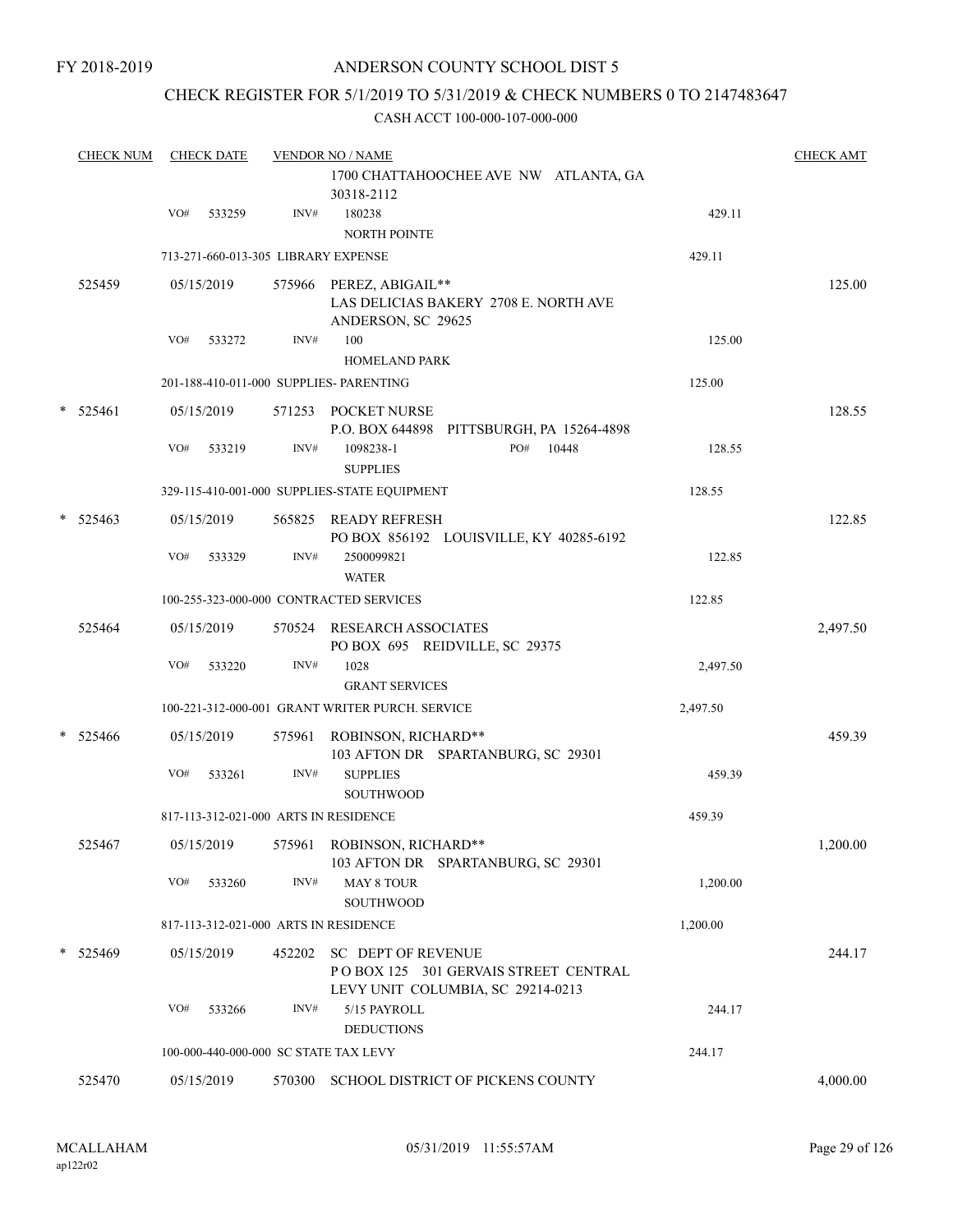## CHECK REGISTER FOR 5/1/2019 TO 5/31/2019 & CHECK NUMBERS 0 TO 2147483647

| <b>CHECK NUM</b> |     | <b>CHECK DATE</b> |                                 | <b>VENDOR NO / NAME</b>                                                                                            |     |       |          | <b>CHECK AMT</b> |
|------------------|-----|-------------------|---------------------------------|--------------------------------------------------------------------------------------------------------------------|-----|-------|----------|------------------|
|                  |     |                   |                                 | 1348 GRIFFIN MILL ROAD ATTN: DANNY ROGERS<br>EASLEY, SC 29640-6997                                                 |     |       |          |                  |
|                  | VO# | 533223            | INV#                            | <b>JAN-MAY 2019</b><br>ED 8750 SEC 500                                                                             | PO# | 10762 | 4,000.00 |                  |
|                  |     |                   |                                 | 100-224-312-000-CLE MASTER TEACHER CLASSES                                                                         |     |       | 4,000.00 |                  |
| 525471           |     | 05/15/2019        | 572746                          | <b>SCHOOL LIFE</b><br>4045 VIA PESCADOR UNITA CAMARILLO, CA<br>93012                                               |     |       |          | 865.33           |
|                  | VO# | 533224            | INV#                            | 200023006<br><b>SUPPLIES</b>                                                                                       | PO# | 10728 | 865.33   |                  |
|                  |     |                   |                                 | 201-112-410-014-000 SUPPLIES AND MATERIALS                                                                         |     |       | 865.33   |                  |
| 525472           |     | 05/15/2019        | 450701                          | SC RETIREMENT SYSTEM (SPP)<br>POBOX 11960 CAPITOL STATION COLUMBIA, SC<br>29211                                    |     |       |          | 283.27           |
|                  | VO# | 533262            | INV#                            | 5/15 PAYROLL<br><b>DEDUCTIONS</b>                                                                                  |     |       | 283.27   |                  |
|                  |     |                   |                                 | 100-000-438-000-000 RETIREMENT SERV PURCHASE                                                                       |     |       | 283.27   |                  |
| 525473           |     | 05/15/2019        | 451500                          | SC STATE DEPARTMENT OF EDUCATION<br>1429 SENATE ST ROOM 1101 TRANSPORTATION<br>COLUMBIA, SC 29201                  |     |       |          | 585.15           |
|                  | VO# | 533221            | INV#                            | <b>MARCH 2019</b><br><b>MILEAGE COST</b>                                                                           |     |       | 430.03   |                  |
|                  |     |                   |                                 | 201-251-331-006-000 BUS MILEAGE- EXT DAY/YEAR                                                                      |     |       | 430.03   |                  |
|                  | VO# | 533222            | INV#                            | <b>MARCH 2019</b>                                                                                                  |     |       | 155.12   |                  |
|                  |     |                   |                                 | MILEAGE COST                                                                                                       |     |       |          |                  |
|                  |     |                   | 201-251-331-010-000 BUS MILEAGE |                                                                                                                    |     |       | 155.12   |                  |
| *<br>525478      |     | 05/15/2019        | 571007                          | SIMPLIFIED OFFICE SYSTEMS<br>6220 BUSH RIVER ROAD COLUMBIA, SC 29212                                               |     |       |          | 234.46           |
|                  | VO# | 533333            | INV#                            | 190501-0056<br><b>VARENNES</b>                                                                                     |     |       | 234.46   |                  |
|                  |     |                   |                                 | 201-112-490-016-000 OTHER/COPIER COST                                                                              |     |       | 234.46   |                  |
| 525479           |     | 05/15/2019        |                                 | 574710 SOLIANT HEALTH<br>DEPT. CH 14430 PALATINE, IL 60055-4330                                                    |     |       |          | 2,437.50         |
|                  | VO# | 533226            | INV#                            | 10486087<br>$4/29 - 5/3$                                                                                           | PO# | 99577 | 2,437.50 |                  |
|                  |     |                   |                                 | 100-126-312-006-000 PURCHASED SERVICES                                                                             |     |       | 812.50   |                  |
|                  |     |                   |                                 | 100-126-312-008-000 PURCHASED SERVICES                                                                             |     |       | 812.50   |                  |
|                  |     |                   |                                 | 100-126-312-010-000 PURCHASED SERVICES                                                                             |     |       | 812.50   |                  |
| 525480           |     | 05/15/2019        | 481650                          | SOUTHERN STATES #71029 - FARM PLAN<br>4010 SOUTH MURRAY AVENUE ATT: ACCOUNTS<br>RECEIVABLE ANDERSON, SC 02962-4429 |     |       |          | 410.56           |
|                  | VO# | 533294            | INV#                            | E053171<br><b>WEED KILLER</b>                                                                                      |     |       | 410.56   |                  |
|                  |     |                   |                                 | 100-254-410-000-001 MAINT. SUPPLIES-STRUCTURES                                                                     |     |       | 410.56   |                  |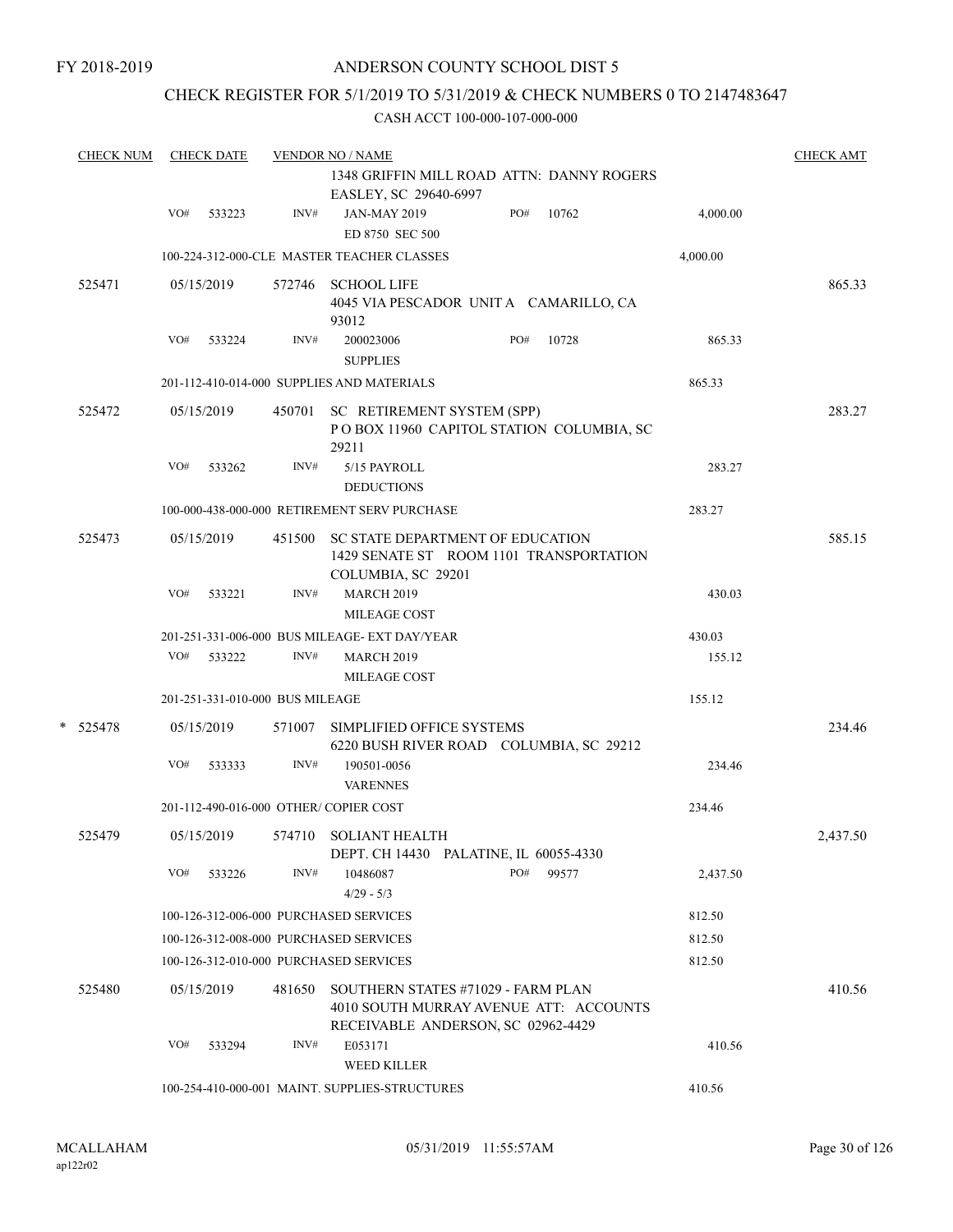# CHECK REGISTER FOR 5/1/2019 TO 5/31/2019 & CHECK NUMBERS 0 TO 2147483647

| <b>CHECK NUM</b> |     | <b>CHECK DATE</b> |                                   | <b>VENDOR NO / NAME</b>                                                             |     |       |            | <b>CHECK AMT</b> |
|------------------|-----|-------------------|-----------------------------------|-------------------------------------------------------------------------------------|-----|-------|------------|------------------|
| 525481           |     | 05/15/2019        | 564384                            | STEPS TO LITERACY, LLC<br>POBOX 6737 ATT: ORDER DEPARTMENT<br>BRIDGEWATER, NJ 08807 |     |       |            | 114.92           |
|                  | VO# | 533334            | INV#                              | 189605<br><b>SUPPLIES</b>                                                           | PO# | 10732 | 114.92     |                  |
|                  |     |                   | 201-112-410-019-000 Supplies      |                                                                                     |     |       | 114.92     |                  |
| 525482           |     | 05/15/2019        | 575704                            | STOP HEART ATTACK                                                                   |     |       |            | 212.00           |
|                  |     |                   |                                   | 1572 MONTGOMER HWY, STE 202 BIRMINGHAM,<br>AL 35216                                 |     |       |            |                  |
|                  | VO# | 533335            | INV#                              | 24119<br><b>CABINET</b>                                                             | PO# | 10213 | 212.00     |                  |
|                  |     |                   |                                   | 100-113-410-021-VEN SUPPLY-ADDT'L FOR LOST VENDING                                  |     |       | 175.62     |                  |
|                  |     |                   | 100-213-410-021-000 SUPPLIES      |                                                                                     |     |       | 36.38      |                  |
| 525483           |     | 05/15/2019        | 574096                            | SUMMIT CONSTRUCTION GROUP LLS<br>101 CONCORD CIR ANDERSON, SC 29621                 |     |       |            | 107,044.00       |
|                  | VO# | 533336            | $\text{INV}\#$                    | 126                                                                                 | PO# | 10185 | 102,944.00 |                  |
|                  |     |                   |                                   | WHS BASEBALL                                                                        |     |       |            |                  |
|                  |     |                   |                                   | 505-253-520-003-TUR BASEBALL/SOFTBALL TURF                                          |     |       | 102,944.00 |                  |
|                  | VO# | 533337            | INV#                              | 127                                                                                 | PO# | 10370 | 4,100.00   |                  |
|                  |     |                   |                                   | <b>SOUTHWOOD</b>                                                                    |     |       |            |                  |
|                  |     |                   |                                   | 100-254-323-020-001 CONTRACTED SERVICES                                             |     |       | 4,100.00   |                  |
| *<br>525485      |     | 05/15/2019        | 575405                            | TC EDUCATIONAL CONSULTING LLC<br>219 COUNTRY GLEN LANE PELZER, SC 29669             |     |       |            | 1,000.00         |
|                  | VO# | 533338            | INV#                              | <b>VARENNES</b><br>MAY 1& 2                                                         | PO# | 99687 | 1,000.00   |                  |
|                  |     |                   | 201-224-312-016-000 PD CONSULTANT |                                                                                     |     |       | 1,000.00   |                  |
| * 525488         |     | 05/15/2019        | 572503                            | TG<br>POBOX 659601 SAN ANTONIO, TX 78265-9601                                       |     |       |            | 478.73           |
|                  | VO# | 533267            | INV#                              | 5/15 PAYROLL<br><b>DEDUCTIONS</b>                                                   |     |       | 478.73     |                  |
|                  |     |                   | 100-000-441-000-000 MISCELLANEOUS |                                                                                     |     |       | 478.73     |                  |
| 525489           |     | 05/15/2019        | 563611                            | THE GREENVILLE ZOO<br>150 CLEVELAND PARK DRIVE GREENVILLE, SC<br>29601              |     |       |            | 805.75           |
|                  | VO# | 533227            | INV#                              | 2078<br>WHITEHALL ELEM                                                              |     |       | 299.00     |                  |
|                  |     |                   |                                   | 719-271-660-019-354 FIELD TRIPS GRADE 4 EXPENSE                                     |     |       | 299.00     |                  |
|                  | VO# | 533228            | INV#                              | 051419<br>NEW PROSPECT                                                              |     |       | 506.75     |                  |
|                  |     |                   |                                   | 710-271-660-010-351 FIELD TRIPS GRADE 1 EXPENSE                                     |     |       | 506.75     |                  |
| * 525491         |     | 05/15/2019        | 564298                            | UNITED WAY OF ANDERSON COUNTY<br>POBOX 2067 ANDERSON, SC 29622                      |     |       |            | 2,063.58         |
|                  | VO# | 533263            | INV#                              | 5/15 PAYROLL<br><b>DEDUCTIONS</b>                                                   |     |       | 2,063.58   |                  |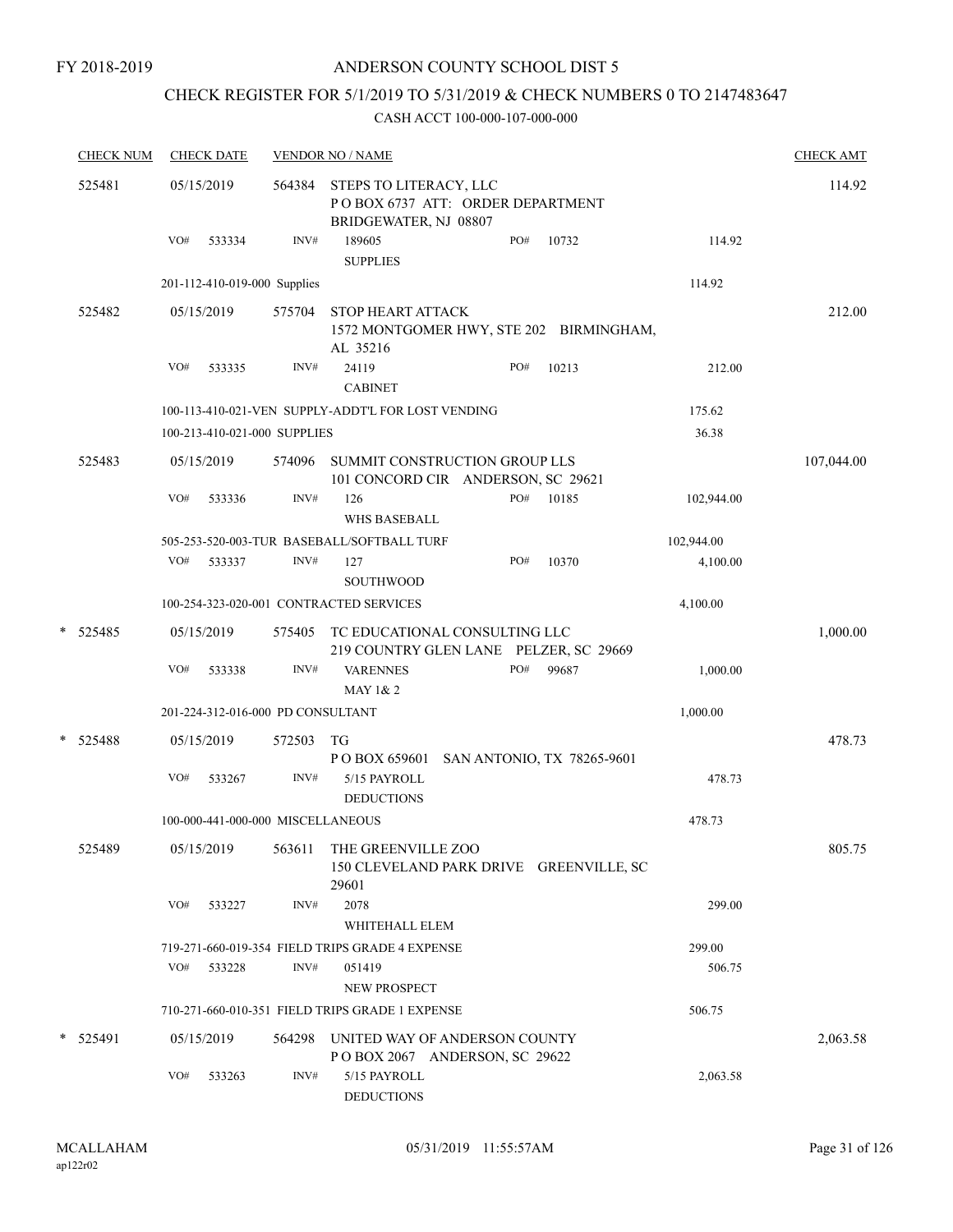## CHECK REGISTER FOR 5/1/2019 TO 5/31/2019 & CHECK NUMBERS 0 TO 2147483647

| CHECK NUM | <b>CHECK DATE</b><br>100-000-455-000-000 UNITED FUND - PAYABLE |        | <b>VENDOR NO / NAME</b>                                                                            | 2,063.58   | <b>CHECK AMT</b> |
|-----------|----------------------------------------------------------------|--------|----------------------------------------------------------------------------------------------------|------------|------------------|
| 525492    | 05/15/2019                                                     | 572350 | US DEPARTMENT OF EDUCATION AWG<br>NATIONAL PAYMENT CENTER PO BOX 790356 ST<br>LOUIS, MO 63179-0356 |            | 568.55           |
|           | VO#<br>533268                                                  | INV#   | 5/15 PAYROLL<br><b>DEDUCTIONS</b>                                                                  | 568.55     |                  |
|           | 100-000-441-000-000 MISCELLANEOUS                              |        |                                                                                                    | 568.55     |                  |
| 525493    | 05/15/2019                                                     | 510790 | US FOODSERVICE<br>P O BOX 602292 CHARLOTTE, NC 28260-2292                                          |            | 222,594.41       |
|           | VO#<br>533344                                                  | INV#   | 60813458<br><b>COMMODITIES</b>                                                                     | 393.75     |                  |
|           |                                                                |        | 600-256-462-002-000 COMMODITY DISTRIBUTION                                                         | 22.05      |                  |
|           |                                                                |        | 600-256-462-003-000 COMMODITY DISTRIBUTION                                                         | 22.05      |                  |
|           |                                                                |        | 600-256-462-005-000 COMMODITY DISTRIBUTION                                                         | 22.05      |                  |
|           |                                                                |        | 600-256-462-006-000 COMMODITY DISTRIBUTION                                                         | 22.05      |                  |
|           |                                                                |        | 600-256-462-007-000 COMMODITY DISTRIBUTION                                                         | 22.05      |                  |
|           |                                                                |        | 600-256-462-008-000 COMMODITY DISTRIBUTION                                                         | 22.05      |                  |
|           |                                                                |        | 600-256-462-009-000 COMMODITY DISTRIBUTION                                                         | 22.05      |                  |
|           |                                                                |        | 600-256-462-010-000 COMMODITY DISTRIBUTION                                                         | 22.05      |                  |
|           |                                                                |        | 600-256-462-011-000 COMMODITY DISTRIBUTION                                                         | 22.05      |                  |
|           |                                                                |        | 600-256-462-012-000 COMMODITY DISTRIBUTION                                                         | 22.05      |                  |
|           |                                                                |        | 600-256-462-013-000 COMMODITY DISTRIBUTION                                                         | 22.05      |                  |
|           |                                                                |        | 600-256-462-014-000 COMMODITY DISTRIBUTION                                                         | 22.05      |                  |
|           |                                                                |        | 600-256-462-015-000 COMMODITY DISTRIBUTION                                                         | 9.45       |                  |
|           |                                                                |        | 600-256-462-016-000 COMMODITY DISTRIBUTION                                                         | 22.05      |                  |
|           |                                                                |        | 600-256-462-017-000 COMMODITY DISTRIBUTION                                                         | 22.05      |                  |
|           |                                                                |        | 600-256-462-018-000 COMMODITY DISTRIBUTION                                                         | 9.45       |                  |
|           |                                                                |        | 600-256-462-019-000 COMMODITY DISTRIBUTION                                                         | 22.05      |                  |
|           |                                                                |        | 600-256-462-020-000 COMMODITY DISTRIBUTION                                                         | 22.05      |                  |
|           |                                                                |        | 600-256-462-021-000 COMMODITY DISTRIBUTION                                                         | 22.05      |                  |
|           | VO#<br>533345                                                  | INV#   | 20950515                                                                                           | 222,200.66 |                  |
|           |                                                                |        | <b>FOOD/SUPPLIES</b>                                                                               |            |                  |
|           | 600-256-410-002-000 SUPPLIES                                   |        |                                                                                                    | 1,656.81   |                  |
|           | 600-256-410-003-000 SUPPLIES                                   |        |                                                                                                    | 854.89     |                  |
|           | 600-256-410-005-000 SUPPLIES                                   |        |                                                                                                    | 534.02     |                  |
|           | 600-256-410-006-000 SUPPLIES                                   |        |                                                                                                    | 1,613.24   |                  |
|           | 600-256-410-007-000 SUPPLIES                                   |        |                                                                                                    | 1,135.22   |                  |
|           | 600-256-410-008-000 SUPPLIES                                   |        |                                                                                                    | 826.29     |                  |
|           | 600-256-410-009-000 SUPPLIES                                   |        |                                                                                                    | 1,065.75   |                  |
|           | 600-256-410-010-000 SUPPLIES                                   |        |                                                                                                    | 893.47     |                  |
|           | 600-256-410-011-000 SUPPLIES                                   |        |                                                                                                    | 1,063.27   |                  |
|           | 600-256-410-012-000 SUPPLIES                                   |        |                                                                                                    | 1,259.35   |                  |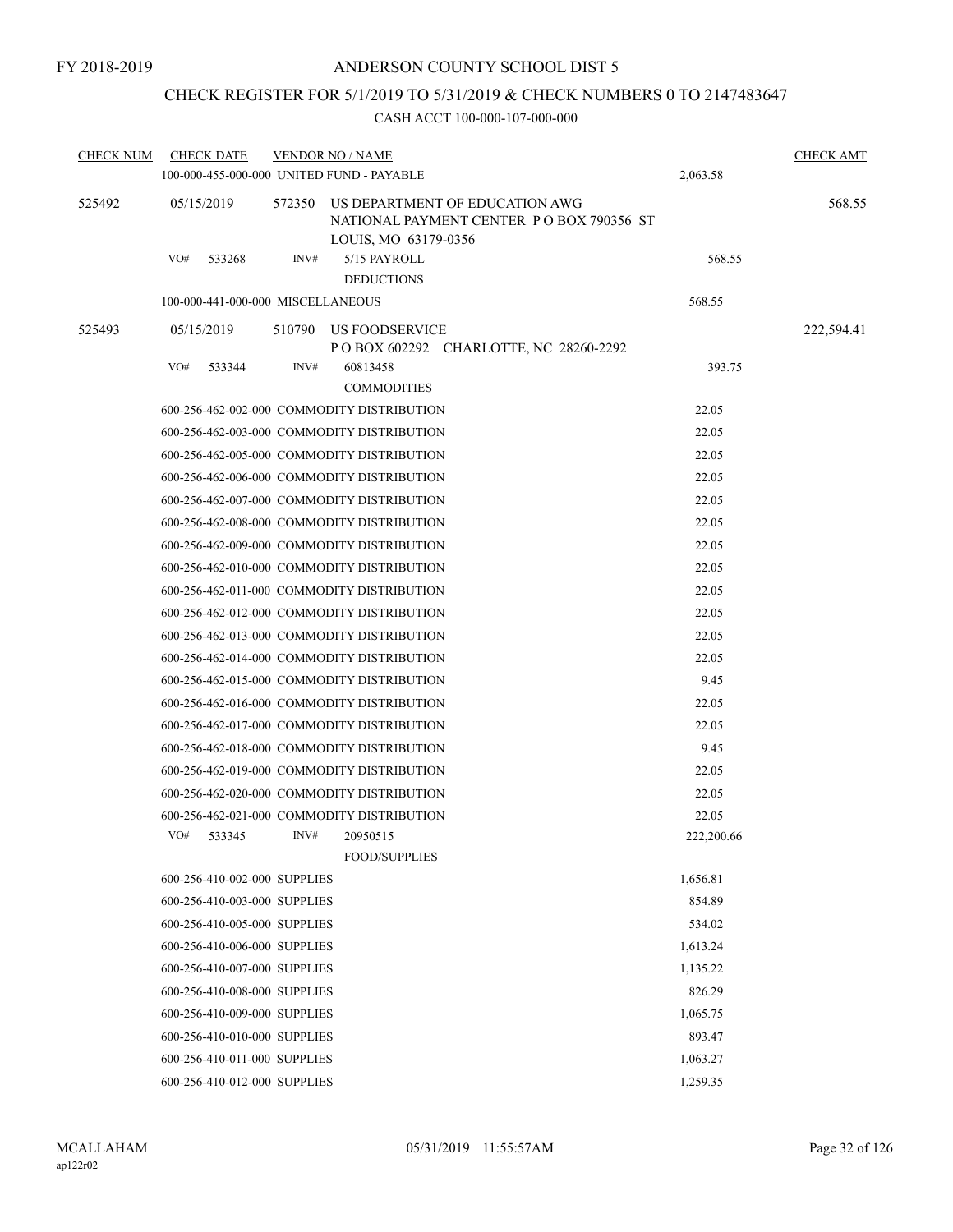## CHECK REGISTER FOR 5/1/2019 TO 5/31/2019 & CHECK NUMBERS 0 TO 2147483647

| <u>CHECK NUM</u> | <b>CHECK DATE</b> |                              |        | <b>VENDOR NO / NAME</b>                                                                                 |     |       |           | <b>CHECK AMT</b> |
|------------------|-------------------|------------------------------|--------|---------------------------------------------------------------------------------------------------------|-----|-------|-----------|------------------|
|                  |                   | 600-256-410-013-000 SUPPLIES |        |                                                                                                         |     |       | 689.30    |                  |
|                  |                   | 600-256-410-014-000 SUPPLIES |        |                                                                                                         |     |       | 967.54    |                  |
|                  |                   | 600-256-410-015-000 SUPPLIES |        |                                                                                                         |     |       | 177.15    |                  |
|                  |                   | 600-256-410-016-000 SUPPLIES |        |                                                                                                         |     |       | 1,140.77  |                  |
|                  |                   | 600-256-410-017-000 SUPPLIES |        |                                                                                                         |     |       | 756.84    |                  |
|                  |                   | 600-256-410-018-000 SUPPLIES |        |                                                                                                         |     |       | 129.35    |                  |
|                  |                   | 600-256-410-019-000 SUPPLIES |        |                                                                                                         |     |       | 511.53    |                  |
|                  |                   | 600-256-410-020-000 SUPPLIES |        |                                                                                                         |     |       | 1,261.80  |                  |
|                  |                   | 600-256-410-021-000 SUPPLIES |        |                                                                                                         |     |       | 739.78    |                  |
|                  |                   | 600-256-460-002-000 FOOD     |        |                                                                                                         |     |       | 26,238.86 |                  |
|                  |                   | 600-256-460-003-000 FOOD     |        |                                                                                                         |     |       | 17,224.12 |                  |
|                  |                   | 600-256-460-005-000 FOOD     |        |                                                                                                         |     |       | 7,475.83  |                  |
|                  |                   | 600-256-460-006-000 FOOD     |        |                                                                                                         |     |       | 20,237.96 |                  |
|                  |                   | 600-256-460-007-000 FOOD     |        |                                                                                                         |     |       | 10,523.63 |                  |
|                  |                   | 600-256-460-008-000 FOOD     |        |                                                                                                         |     |       | 7,887.97  |                  |
|                  |                   | 600-256-460-009-000 FOOD     |        |                                                                                                         |     |       | 10,386.18 |                  |
|                  |                   | 600-256-460-010-000 FOOD     |        |                                                                                                         |     |       | 13,910.90 |                  |
|                  |                   | 600-256-460-011-000 FOOD     |        |                                                                                                         |     |       | 13,696.31 |                  |
|                  |                   | 600-256-460-012-000 FOOD     |        |                                                                                                         |     |       | 10,999.99 |                  |
|                  |                   | 600-256-460-013-000 FOOD     |        |                                                                                                         |     |       | 9,246.50  |                  |
|                  |                   | 600-256-460-014-000 FOOD     |        |                                                                                                         |     |       | 10,234.16 |                  |
|                  |                   | 600-256-460-015-000 FOOD     |        |                                                                                                         |     |       | 2,376.07  |                  |
|                  |                   | 600-256-460-016-000 FOOD     |        |                                                                                                         |     |       | 11,146.70 |                  |
|                  |                   | 600-256-460-017-000 FOOD     |        |                                                                                                         |     |       | 8,855.28  |                  |
|                  |                   | 600-256-460-018-000 FOOD     |        |                                                                                                         |     |       | 1,933.43  |                  |
|                  |                   | 600-256-460-019-000 FOOD     |        |                                                                                                         |     |       | 7,899.22  |                  |
|                  |                   | 600-256-460-020-000 FOOD     |        |                                                                                                         |     |       | 7,730.18  |                  |
|                  |                   | 600-256-460-021-000 FOOD     |        |                                                                                                         |     |       | 6,921.00  |                  |
| 525494           | 05/15/2019        |                              | 530100 | WESTERN PSYCHOLOGICAL SERVICES<br>625 ALASKA AVENUE ATT: ACCOUNTS<br>RECEIVABLE TORRANCE, CA 90503-5124 |     |       |           | 158.40           |
|                  | VO#               | 533230                       | INV#   | 263629                                                                                                  | PO# | 10678 | 158.40    |                  |
|                  |                   |                              |        | CUST #21581                                                                                             |     |       |           |                  |
|                  |                   |                              |        | 203-127-410-000-000 SUPPLIES- LD/DD/OHI                                                                 |     |       | 158.40    |                  |
| * 525496         | 05/15/2019        |                              | 566507 | WT COX SUBSCRIPTIONS<br>201 VILLAGE ROAD ATT: ACCOUNTS<br>RECEIVABLE SHALLOTTE, NC 28470                |     |       |           | 328.92           |
|                  | VO#               | 533342                       | INV#   | 3062929<br><b>SUPPLIES</b>                                                                              | PO# | 10626 | 328.92    |                  |
|                  |                   | 100-222-410-017-000 SUPPLIES |        |                                                                                                         |     |       | 328.92    |                  |
| 525497           | 05/17/2019        |                              | 448425 | 2019 EDUCATION & BUSINESS SUMMIT<br>UNIVERSITY OF SC 1705 COLLEGE ST, SUITE 591<br>COLUMBIA, SC 29208   |     |       |           | 1,800.00         |
|                  |                   |                              |        |                                                                                                         |     |       |           |                  |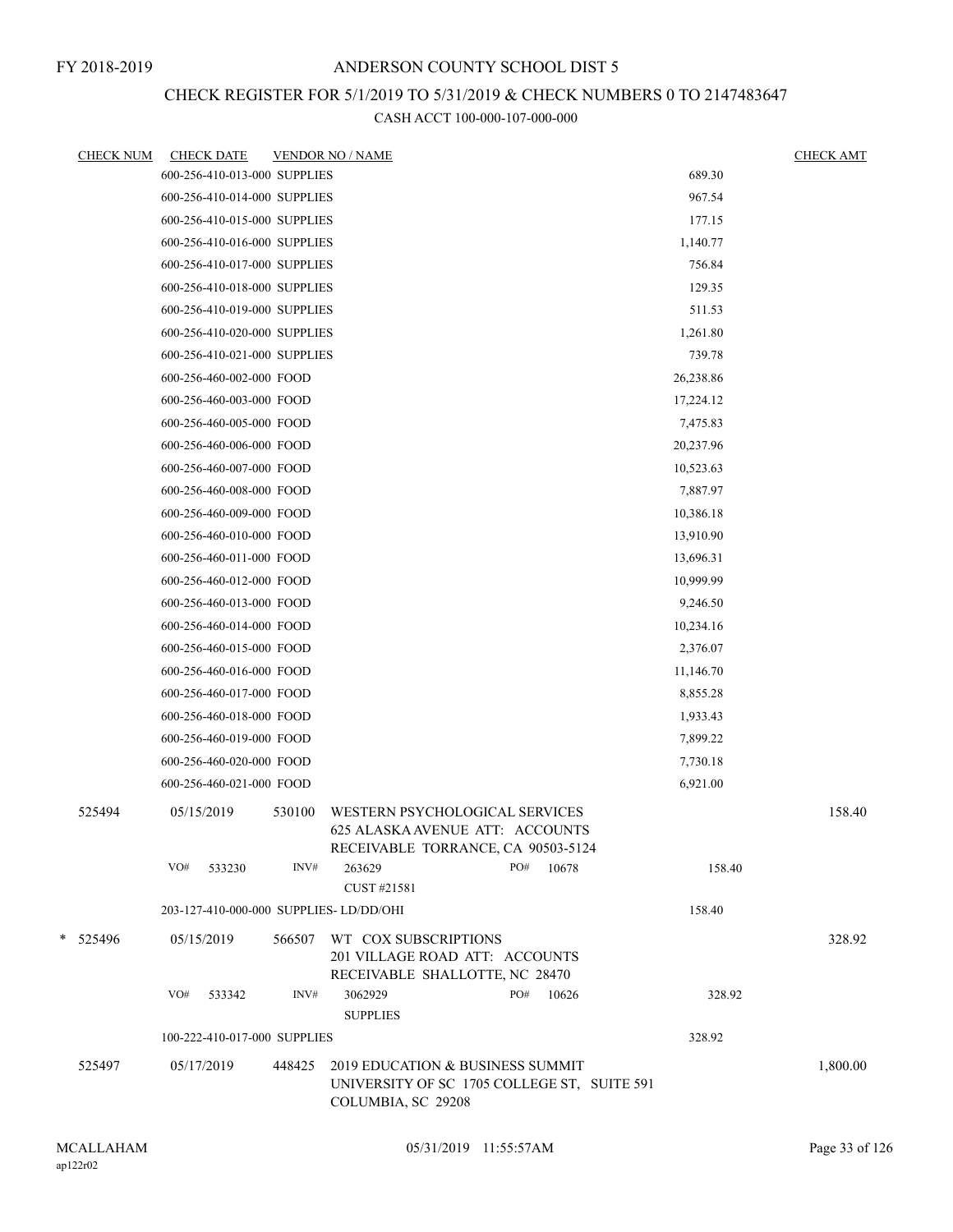## CHECK REGISTER FOR 5/1/2019 TO 5/31/2019 & CHECK NUMBERS 0 TO 2147483647

|   | <b>CHECK NUM</b> | <b>CHECK DATE</b>             |        | <b>VENDOR NO / NAME</b>                                                                     |          | <b>CHECK AMT</b> |
|---|------------------|-------------------------------|--------|---------------------------------------------------------------------------------------------|----------|------------------|
|   |                  | VO#<br>533382                 | INV#   | <b>JUNE 24-27</b><br><b>REGISTRATION</b>                                                    | 1,800.00 |                  |
|   |                  |                               |        | 207-224-333-001-004 TRIPS AND CONFERENCES                                                   | 1,800.00 |                  |
| * | 525502           | 05/17/2019                    | 567907 | AT&T<br>$(864 M10-0346)$<br>POBOX 105503 ATT: ACCOUNTS RECEIVABLE<br>ATLANTA, GA 30348-5503 |          | 4,056.62         |
|   |                  | VO#<br>533433                 | INV#   | 864 M10-0346                                                                                | 4,056.62 |                  |
|   |                  |                               |        | <b>PHONE</b>                                                                                |          |                  |
|   |                  | 100-266-340-000-000 TELEPHONE |        |                                                                                             | 1,381.63 |                  |
|   |                  | 100-266-340-000-000 TELEPHONE |        |                                                                                             | 81.40    |                  |
|   |                  | 100-266-340-000-000 TELEPHONE |        |                                                                                             | 16.43    |                  |
|   |                  | 100-266-340-000-000 TELEPHONE |        |                                                                                             | 115.93   |                  |
|   |                  | 100-266-340-001-000 TELEPHONE |        |                                                                                             | 68.01    |                  |
|   |                  | 100-266-340-002-000 TELEPHONE |        |                                                                                             | 371.75   |                  |
|   |                  | 100-266-340-003-000 TELEPHONE |        |                                                                                             | 375.95   |                  |
|   |                  | 100-266-340-005-000 TELEPHONE |        |                                                                                             | 81.40    |                  |
|   |                  | 100-266-340-006-000 TELEPHONE |        |                                                                                             | 67.79    |                  |
|   |                  | 100-266-340-007-000 TELEPHONE |        |                                                                                             | 63.50    |                  |
|   |                  | 100-266-340-008-000 TELEPHONE |        |                                                                                             | 54.95    |                  |
|   |                  | 100-266-340-009-000 TELEPHONE |        |                                                                                             | 77.02    |                  |
|   |                  | 100-266-340-010-000 TELEPHONE |        |                                                                                             | 67.79    |                  |
|   |                  | 100-266-340-011-000 TELEPHONE |        |                                                                                             | 248.99   |                  |
|   |                  | 100-266-340-012-000 TELEPHONE |        |                                                                                             | 94.35    |                  |
|   |                  | 100-266-340-013-000 TELEPHONE |        |                                                                                             | 80.63    |                  |
|   |                  | 100-266-340-014-000 TELEPHONE |        |                                                                                             | 81.40    |                  |
|   |                  | 100-266-340-015-000 TELEPHONE |        |                                                                                             | 68.43    |                  |
|   |                  | 100-266-340-016-000 TELEPHONE |        |                                                                                             | 89.13    |                  |
|   |                  | 100-266-340-017-000 TELEPHONE |        |                                                                                             | 80.63    |                  |
|   |                  | 100-266-340-018-000 TELEPHONE |        |                                                                                             | 80.63    |                  |
|   |                  | 100-266-340-019-000 TELEPHONE |        |                                                                                             | 64.05    |                  |
|   |                  | 100-266-340-020-000 TELEPHONE |        |                                                                                             | 54.95    |                  |
|   |                  | 100-266-340-021-000 TELEPHONE |        |                                                                                             | 81.40    |                  |
|   |                  | 100-266-340-023-000 TELEPHONE |        |                                                                                             | 42.50    |                  |
|   |                  | 124-266-340-024-000 TELEPHONE |        |                                                                                             | 54.95    |                  |
|   |                  | 600-256-340-000-000 TELEPHONE |        |                                                                                             | 111.03   |                  |
|   | 525503           | 05/17/2019                    | 570003 | AT&T<br>$(803 M24-8701)$<br>PO BOX 9011 ATT: ACCOUNTS RECEIVABLE<br>CAROL STREAM, IL 60197  |          | 2,140.84         |
|   |                  | VO#<br>533435                 | INV#   | 803M248701701<br><b>PHONE</b>                                                               | 2,140.84 |                  |
|   |                  | 100-266-340-000-000 TELEPHONE |        |                                                                                             | 535.21   |                  |
|   |                  | 100-266-340-015-000 TELEPHONE |        |                                                                                             | 535.21   |                  |
|   |                  | 100-266-340-018-000 TELEPHONE |        |                                                                                             | 535.21   |                  |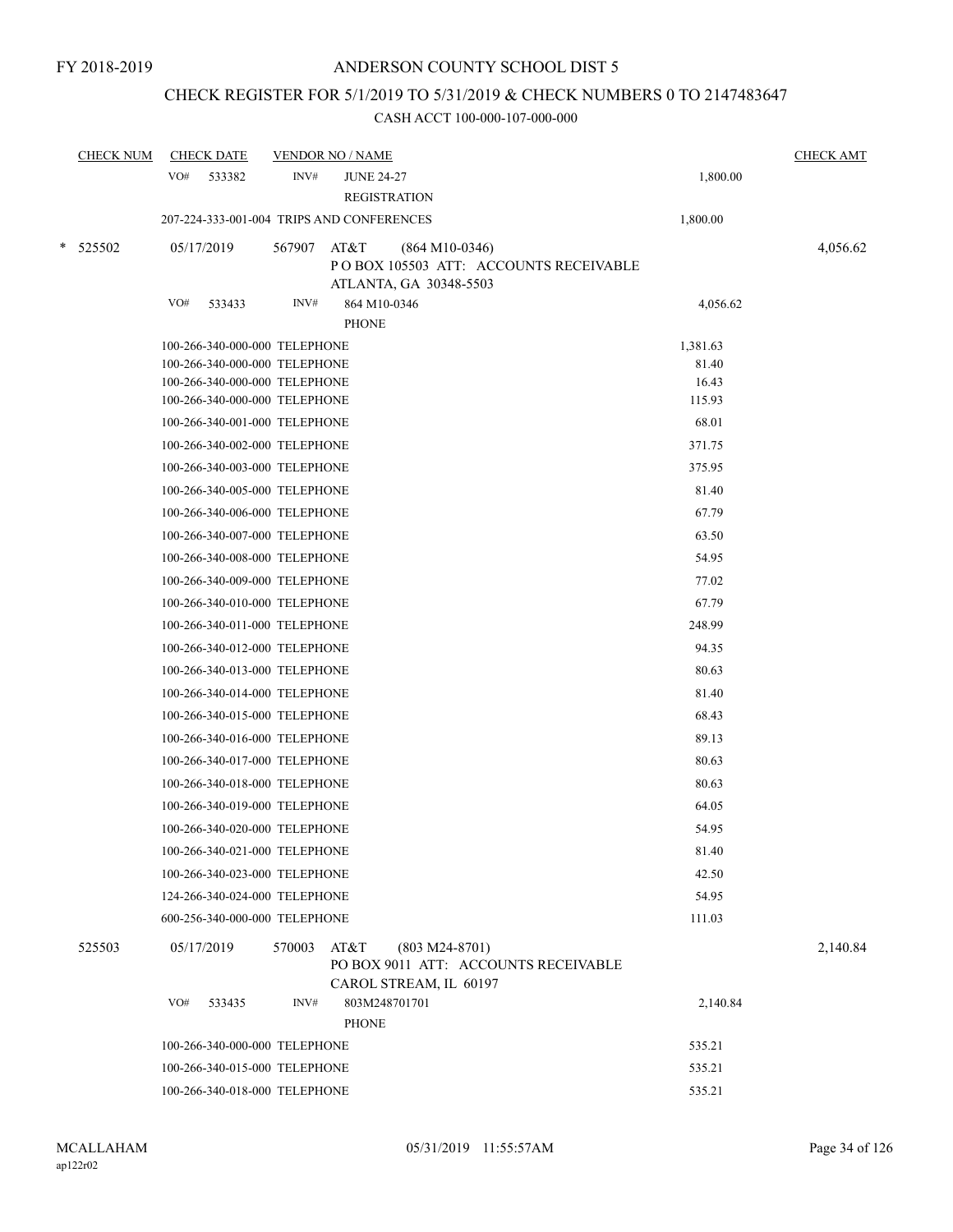FY 2018-2019

## ANDERSON COUNTY SCHOOL DIST 5

## CHECK REGISTER FOR 5/1/2019 TO 5/31/2019 & CHECK NUMBERS 0 TO 2147483647

| <b>CHECK NUM</b> |     | <b>CHECK DATE</b>                |        | <b>VENDOR NO / NAME</b>                                                                      |     |       |           | <b>CHECK AMT</b> |
|------------------|-----|----------------------------------|--------|----------------------------------------------------------------------------------------------|-----|-------|-----------|------------------|
|                  |     | 100-266-340-023-000 TELEPHONE    |        |                                                                                              |     |       | 535.21    |                  |
| 525504           |     | 05/17/2019                       | 566585 | <b>BANK OF AMERICA</b><br>PO BOX 15731 ATT: ACCOUNTS RECEIVABLE<br>WILMINGTON, DE 19886-5731 |     |       |           | 1,668.75         |
|                  | VO# | 533496                           | INV#   | 8355 & 7779<br><b>PURCHASES</b>                                                              |     |       | 1,668.75  |                  |
|                  |     |                                  |        | 201-112-410-014-000 SUPPLIES AND MATERIALS                                                   |     |       | 154.90    |                  |
|                  |     |                                  |        | 201-113-410-006-000 SUPPLIES AND MATERIALS                                                   |     |       | 256.47    |                  |
|                  |     |                                  |        | 201-223-417-000-000 HOMELESS SUPPLIES/ SERVICES                                              |     |       | 805.83    |                  |
|                  |     | 201-224-410-006-000 SUPPLIES- PD |        |                                                                                              |     |       | 86.62     |                  |
|                  |     |                                  |        | 900-188-410-000-006 HOMELESS SUPPLIES                                                        |     |       | 364.93    |                  |
| 525505           |     | 05/17/2019                       |        | 575063 BAYADA HOME HEALTH CARE, INC.<br>PO BOX 536446 PITTSBURGH, PA 15253-5906              |     |       |           | 1,270.50         |
|                  | VO# | 533497                           | INV#   | 14531663<br>APR 29 - MAY 3                                                                   | PO# | 99580 | 1,270.50  |                  |
|                  |     |                                  |        | 203-215-313-000-000 O&M/ PT/ ESL SERVICES                                                    |     |       | 1,270.50  |                  |
| 525506           |     | 05/17/2019                       |        | 573265 BILL SANDERS MOVING, INC.<br>2 JUNE BUG LANE WILLIAMSTON, SC 29697                    |     |       |           | 1,652.50         |
|                  | VO# | 533386                           | INV#   | 5011<br><b>MIDWAY ELEM</b>                                                                   |     |       | 945.00    |                  |
|                  |     |                                  |        | 600-256-323-017-000 REPAIRS TO EQUIPMENT                                                     |     |       | 945.00    |                  |
|                  | VO# | 533387                           | INV#   | 5012<br><b>MCCANTS</b>                                                                       |     |       | 707.50    |                  |
|                  |     |                                  |        | 600-256-323-005-000 REPAIRS TO EQUIPMENT                                                     |     |       | 707.50    |                  |
| * 525508         |     | 05/17/2019                       | 152495 | CAMCOR, INC<br>POBOX 1899 ATT: ACCOUNTS RECEIVABLE<br>BURLINGTON, NC 27216-1899              |     |       |           | 1,410.54         |
|                  | VO# | 533438                           | INV#   | 2470860<br><b>TECH SUPPLIES</b>                                                              | PO# | 10719 | 612.40    |                  |
|                  |     |                                  |        | 100-266-314-000-000 REPAIRS TO EQUIPMENT                                                     |     |       | 612.40    |                  |
|                  | VO# | 533439                           | INV#   | 2470961<br><b>TECH SUPPLIES</b>                                                              | PO# | 10687 | 415.08    |                  |
|                  |     |                                  |        | 100-266-314-000-000 REPAIRS TO EQUIPMENT                                                     |     |       | 415.08    |                  |
|                  | VO# | 533440                           | INV#   | 2470962<br><b>TECH SUPPLIES</b>                                                              | PO# | 10697 | 383.06    |                  |
|                  |     |                                  |        | 100-266-314-000-000 REPAIRS TO EQUIPMENT                                                     |     |       | 383.06    |                  |
| 525509           |     | 05/17/2019                       | 156900 | CAROLINA PRODUCE COMPANY<br>POBOX 3849 ATT: ACCOUNTS RECEIVABLE<br>ANDERSON, SC 29622        |     |       |           | 15,285.00        |
|                  | VO# | 533350                           | INV#   | <b>APRIL 2019</b><br><b>FOOD</b>                                                             |     |       | 13,625.00 |                  |
|                  |     | 600-256-460-002-000 FOOD         |        |                                                                                              |     |       | 128.50    |                  |
|                  |     | 600-256-460-003-000 FOOD         |        |                                                                                              |     |       | 58.50     |                  |
|                  |     | 600-256-460-005-000 FOOD         |        |                                                                                              |     |       | 110.50    |                  |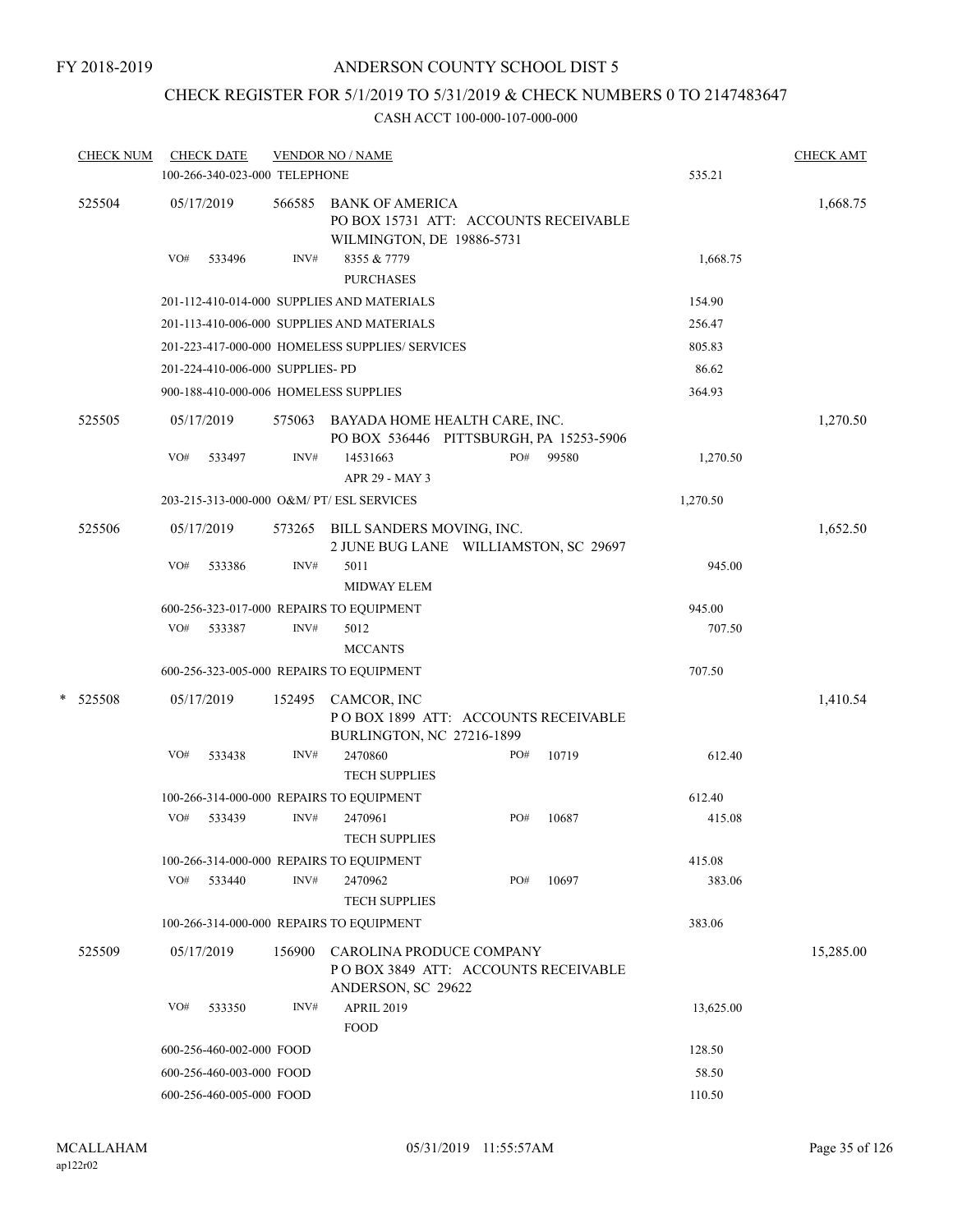## CHECK REGISTER FOR 5/1/2019 TO 5/31/2019 & CHECK NUMBERS 0 TO 2147483647

| <u>CHECK NUM</u> | <b>CHECK DATE</b>                       |        | <b>VENDOR NO / NAME</b>                                                                              |     |       |           | <b>CHECK AMT</b> |
|------------------|-----------------------------------------|--------|------------------------------------------------------------------------------------------------------|-----|-------|-----------|------------------|
|                  | 600-256-460-006-000 FOOD                |        |                                                                                                      |     |       | 207.00    |                  |
|                  | 600-256-460-007-000 FOOD                |        |                                                                                                      |     |       | 811.00    |                  |
|                  | 600-256-460-008-000 FOOD                |        |                                                                                                      |     |       | 261.50    |                  |
|                  | 600-256-460-009-000 FOOD                |        |                                                                                                      |     |       | 218.75    |                  |
|                  | 600-256-460-010-000 FOOD                |        |                                                                                                      |     |       | 426.50    |                  |
|                  | 600-256-460-010-FFV FOOD-FFVP           |        |                                                                                                      |     |       | 1,512.00  |                  |
|                  | 600-256-460-011-000 FOOD                |        |                                                                                                      |     |       | 831.75    |                  |
|                  | 600-256-460-011-FFV FOOD- FFVP          |        |                                                                                                      |     |       | 1,556.00  |                  |
|                  | 600-256-460-012-000 FOOD                |        |                                                                                                      |     |       | 495.00    |                  |
|                  | 600-256-460-012-FFV FOOD- FFVP          |        |                                                                                                      |     |       | 1,703.50  |                  |
|                  | 600-256-460-014-000 FOOD                |        |                                                                                                      |     |       | 296.50    |                  |
|                  | 600-256-460-016-000 FOOD                |        |                                                                                                      |     |       | 307.50    |                  |
|                  | 600-256-460-017-000 FOOD                |        |                                                                                                      |     |       | 74.00     |                  |
|                  | 600-256-460-018-000 FOOD                |        |                                                                                                      |     |       | 108.50    |                  |
|                  | 600-256-460-019-000 FOOD                |        |                                                                                                      |     |       | 127.50    |                  |
|                  | 600-256-460-019-FFV FOOD-FFVP           |        |                                                                                                      |     |       | 3,971.50  |                  |
|                  | 600-256-460-020-000 FOOD                |        |                                                                                                      |     |       | 228.50    |                  |
|                  | 600-256-460-021-000 FOOD                |        |                                                                                                      |     |       | 190.50    |                  |
|                  | VO#<br>533500                           | INV#   | 905062                                                                                               |     |       | 1,660.00  |                  |
|                  |                                         |        | <b>HOMELAND PARK FFV</b>                                                                             |     |       |           |                  |
|                  | 600-256-460-011-FFV FOOD-FFVP           |        |                                                                                                      |     |       | 1,660.00  |                  |
| *<br>525511      | 05/17/2019                              | 160602 | CDW GOVERNMENT<br>75 REMITTANCE DRIVE SUITE 1515 ATT:                                                |     |       |           | 16,206.22        |
|                  | VO#<br>533445                           | INV#   | ACCOUNTS RECEIVABLE CHICAGO, IL 60675-1515<br>SDM9773<br><b>PRINTERS</b>                             | PO# | 10701 | 16,897.44 |                  |
|                  | 515-253-520-031-CAR CAREER CENTER       |        |                                                                                                      |     |       | 16,897.44 |                  |
|                  | VO#<br>533446                           | INV#   | SGM5483                                                                                              |     |       | $-725.46$ |                  |
|                  |                                         |        | <b>CREDIT</b>                                                                                        |     |       |           |                  |
|                  | 201-112-445-014-000 TECHNOLOGY SUPPLIES |        |                                                                                                      |     |       | $-725.46$ |                  |
|                  | VO#<br>533501                           | INV#   | SBF8668<br><b>TECH SUPPLIES</b>                                                                      | PO# | 10651 | 34.24     |                  |
|                  | 201-112-445-014-000 TECHNOLOGY SUPPLIES |        |                                                                                                      |     |       | 34.24     |                  |
| 525512           | 05/17/2019                              | 568558 | <b>CHARTER COMMUNICATIONS</b><br>PO BOX 742614 ATT: ACCOUNTS RECEIVABLE<br>CINCINNATI, OH 45274-2614 |     |       |           | 241.99           |
|                  | VO#<br>533447                           | INV#   | 672778050619<br><b>SERVICE</b>                                                                       |     |       | 94.98     |                  |
|                  | 100-266-340-000-000 TELEPHONE           |        |                                                                                                      |     |       | 94.98     |                  |
|                  | VO# 533448                              | INV#   | 663728050619                                                                                         |     |       | 147.01    |                  |
|                  |                                         |        | <b>SERVICE</b>                                                                                       |     |       |           |                  |
|                  | 100-266-340-000-000 TELEPHONE           |        |                                                                                                      |     |       | 147.01    |                  |
| 525513           | 05/17/2019                              | 570581 | CITY OF ANDERSON POLICE DEPT                                                                         |     |       |           | 101.68           |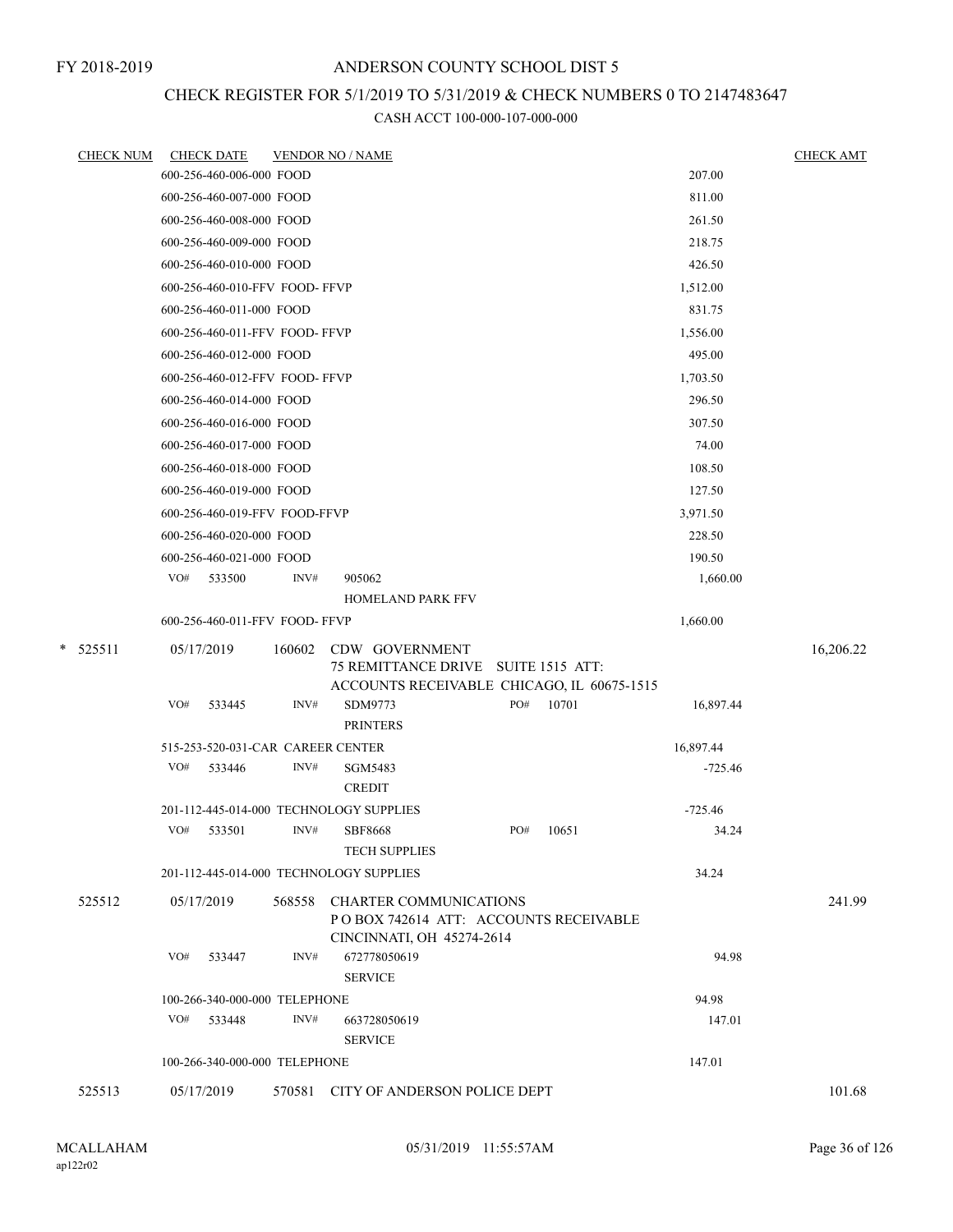### CHECK REGISTER FOR 5/1/2019 TO 5/31/2019 & CHECK NUMBERS 0 TO 2147483647

| <b>CHECK NUM</b> |                                                | <b>CHECK DATE</b>        |                            | <b>VENDOR NO / NAME</b>                                                                          |                 |           |  |  |  |
|------------------|------------------------------------------------|--------------------------|----------------------------|--------------------------------------------------------------------------------------------------|-----------------|-----------|--|--|--|
|                  |                                                |                          |                            | 401 SOUTH MAIN ST ANDERSON, SC 29624                                                             |                 |           |  |  |  |
|                  | VO#                                            | 533537                   | INV#                       | <b>ADULT ED</b><br><b>SECURITY</b>                                                               | 101.68          |           |  |  |  |
|                  |                                                |                          |                            | 100-181-312-023-000 PURCHASED SERVICES                                                           | 101.68          |           |  |  |  |
| 525514           |                                                | 05/17/2019               |                            | 575967 CLARK, CHRISTOPHER**                                                                      |                 | 1,000.00  |  |  |  |
|                  |                                                |                          |                            | 10 TUPELO COURT GREENVILLE, SC 29609                                                             |                 |           |  |  |  |
|                  | VO#                                            | 533388                   | INV#                       | CHEER 669                                                                                        | 1,000.00        |           |  |  |  |
|                  |                                                |                          |                            | <b>TL HANNA</b>                                                                                  |                 |           |  |  |  |
|                  |                                                |                          |                            | 100-271-312-002-000 ADDITIONAL SECURITY                                                          | 1,000.00        |           |  |  |  |
| 525515           |                                                | 05/17/2019               | 574613                     | COCA-COLA BOTTLING CO CONSOLIDATED<br>PO BOX 602937 CHARLOTTE, NC 28260-2937                     |                 | 2,334.75  |  |  |  |
|                  | VO#                                            | 533389                   | INV#                       | <b>WESTSIDE</b><br>ACCT# 0601242876                                                              | 975.31          |           |  |  |  |
|                  |                                                | 600-256-460-003-000 FOOD |                            |                                                                                                  | 975.31          |           |  |  |  |
|                  | VO#                                            | 533390                   | INV#                       | TL HANNA<br>ACCT# 0601242878                                                                     | 1,359.44        |           |  |  |  |
|                  |                                                | 600-256-460-002-000 FOOD |                            |                                                                                                  | 520.56          |           |  |  |  |
|                  |                                                | 600-256-460-002-000 FOOD |                            |                                                                                                  | 838.88          |           |  |  |  |
| 525516           |                                                | 05/17/2019               | 565205                     | COWAN, DARRON^^<br>200 BROOK FOREST DRIVE ANDERSON, SC 29621                                     |                 | 175.00    |  |  |  |
|                  | VO#                                            | 533489                   | INV#                       | <b>DJ SERVICES</b><br><b>SOUTH FANT</b>                                                          | 175.00          |           |  |  |  |
|                  |                                                |                          |                            | 715-271-660-015-201 MISCELLANEOUS EXPENSE                                                        | 175.00          |           |  |  |  |
| 525517           |                                                | 05/17/2019               | 211302                     | DUKE ENERGY                                                                                      |                 | 33,304.68 |  |  |  |
|                  |                                                |                          |                            | PO BOX 70516 CHARLOTTE, NC 28272-0516                                                            |                 |           |  |  |  |
|                  | VO#                                            | 533540                   | INV#                       | <b>DUE 5/23</b>                                                                                  | 33,304.68       |           |  |  |  |
|                  |                                                |                          |                            | <b>UTILITIES</b>                                                                                 |                 |           |  |  |  |
|                  |                                                |                          |                            | 100-254-470-000-000 ENERGY-ELECTRICITY & WATER<br>100-254-470-000-000 ENERGY-ELECTRICITY & WATER | 79.64<br>439.56 |           |  |  |  |
|                  |                                                |                          |                            | 100-254-470-001-000 ENERGY-ELECTRICITY & WATER                                                   | 263.64          |           |  |  |  |
|                  |                                                |                          |                            | 100-254-470-002-000 ENERGY-ELECTRICITY & WATER                                                   | 16.83           |           |  |  |  |
|                  |                                                |                          |                            | 100-254-470-013-000 ENERGY-ELECTRICITY & WATER                                                   | 8,240.20        |           |  |  |  |
|                  |                                                |                          |                            | 100-254-470-015-000 ENERGY-ELECTRICITY & WATER                                                   | 2,230.35        |           |  |  |  |
|                  |                                                |                          |                            | 100-254-470-016-000 ENERGY-ELECTRICITY & WATER                                                   | 4,925.60        |           |  |  |  |
|                  |                                                |                          |                            | 100-254-470-017-000 ENERGY-ELECTRICITY & WATER                                                   | 7,675.20        |           |  |  |  |
|                  |                                                |                          |                            | 100-254-470-020-000 ENERGY-ELECTRICITY & WATER                                                   | 9,275.95        |           |  |  |  |
|                  |                                                |                          |                            | 100-254-470-023-000 ENERGY-ELECTRICITY & WATER                                                   | 87.53           |           |  |  |  |
|                  |                                                |                          | 600-256-470-026-000 ENERGY |                                                                                                  | 70.18           |           |  |  |  |
| 525518           |                                                | 05/17/2019               | 563495                     | ELECTRIC CITY UTILITIES<br>CITY OF ANDERSON 601 SOUTH MAIN ST                                    |                 | 9,217.96  |  |  |  |
|                  |                                                |                          |                            | ANDERSON, SC 29624                                                                               |                 |           |  |  |  |
|                  | VO#                                            | 533539                   | INV#                       | <b>DUE 5/26</b><br><b>WATER/SEWER</b>                                                            | 9,217.96        |           |  |  |  |
|                  | 100-254-470-001-000 ENERGY-ELECTRICITY & WATER |                          |                            |                                                                                                  |                 |           |  |  |  |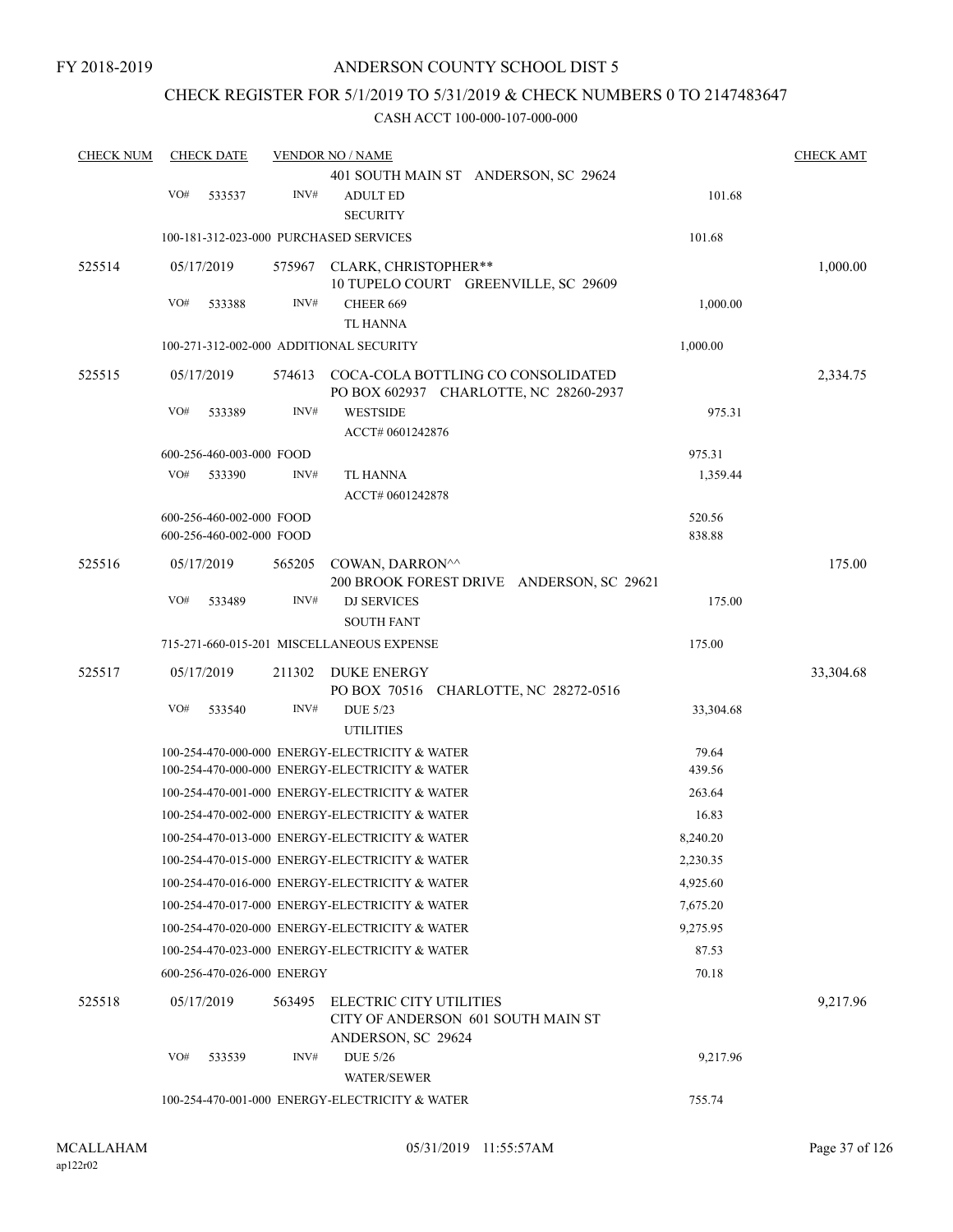### CHECK REGISTER FOR 5/1/2019 TO 5/31/2019 & CHECK NUMBERS 0 TO 2147483647

|   | <b>CHECK NUM</b> |     | <b>CHECK DATE</b>            |        | <b>VENDOR NO / NAME</b>                                                                                  |     |                                           |                 | <b>CHECK AMT</b> |
|---|------------------|-----|------------------------------|--------|----------------------------------------------------------------------------------------------------------|-----|-------------------------------------------|-----------------|------------------|
|   |                  |     |                              |        | 100-254-470-005-000 ENERGY-ELECTRICITY & WATER                                                           |     |                                           | 12.00           |                  |
|   |                  |     |                              |        | 100-254-470-006-000 ENERGY-ELECTRICITY & WATER                                                           |     |                                           | 2,217.04        |                  |
|   |                  |     |                              |        | 100-254-470-015-000 ENERGY-ELECTRICITY & WATER                                                           |     |                                           | 658.65          |                  |
|   |                  |     |                              |        | 100-254-470-016-000 ENERGY-ELECTRICITY & WATER                                                           |     |                                           | 3,188.33        |                  |
|   |                  |     |                              |        | 100-254-470-018-000 ENERGY-ELECTRICITY & WATER                                                           |     |                                           | 1,145.79        |                  |
|   |                  |     |                              |        | 100-254-470-021-000 ENERGY-ELECTRICITY & WATER                                                           |     |                                           | 1,240.41        |                  |
|   | 525519           |     | 05/17/2019                   | 573822 | TRANTHAM III, THOMAS<br>SC 29669                                                                         |     | FAMFARMFUN, LLC 305 MCKITTRICK RD PELZER, |                 | 1,000.00         |
|   |                  | VO# | 533533                       | INV#   | 051019<br><b>MIDWAY ELEM</b>                                                                             |     |                                           | 1,000.00        |                  |
|   |                  |     |                              |        | 717-190-660-017-350 FIELD TRIPS KINDERGARTEN EXPENSE                                                     |     |                                           | 1,000.00        |                  |
| * | 525523           |     | 05/17/2019                   | 573353 | ITS - INFORMATION TECHNOLOGY SERVICES<br>PO BOX 10147 GREENVILLE, SC 29603-0147                          |     |                                           |                 | 268.93           |
|   |                  | VO# | 533449                       | INV#   | 7903<br><b>SCANNING</b>                                                                                  |     |                                           | 268.93          |                  |
|   |                  |     |                              |        | 723-190-660-023-911 MISCELLANEOUS- ADULT ED EXPENSE                                                      |     |                                           | 268.93          |                  |
| * | 525525           |     | 05/17/2019                   | 575785 | JOHNSON, JOANNA**<br>1505 ANDERSON ST BELTON, SC 29627                                                   |     |                                           |                 | 868.75           |
|   |                  | VO# | 533450                       | INV#   | APR 30-MAY 9<br><b>ST JOSEPHS</b>                                                                        |     |                                           | 868.75          |                  |
|   |                  |     |                              |        | 201-413-312-000-SJC PS- ST.JOSEPH'S CATHOLIC                                                             |     |                                           | 868.75          |                  |
|   | 525526           |     | 05/17/2019                   | 314250 | LANDER UNIVERSITY<br>GREENWOOD, SC 29649                                                                 |     | 320 STANLEY AVENUE ATTN: BRENDA LEONTUK   |                 | 1,338.00         |
|   |                  | VO# | 533451                       | INV#   | L00245555<br><b>UNIV FEES</b>                                                                            | PO# | 10812                                     | 1,338.00        |                  |
|   |                  |     |                              |        | 210-370-312-000-MSA PS-MONTESSORI SCHOOL OF ANDERSON                                                     |     |                                           | 189.60          |                  |
|   |                  |     |                              |        | 267-370-312-000-MSA PS-MONTESSORI SCH OF AND                                                             |     |                                           | 1,148.40        |                  |
|   | 525527           |     | 05/17/2019                   | 369400 | <b>NASCO</b><br>ATKINSON, WI 53538-0901                                                                  |     | POBOX 901 ATT: ACCOUNTS RECEIVABLE FORT   |                 | 340.16           |
|   |                  | VO# | 533454                       | INV#   | 380770,369860<br>ACCT 405-529-00                                                                         | PO# | 10674                                     | 340.16          |                  |
|   |                  |     |                              |        | 100-114-410-002-VEN SUPPLY-ADDT'L FOR LOST VENDING<br>100-114-410-002-VEN SUPPLY-ADDT'L FOR LOST VENDING |     |                                           | 301.04<br>39.12 |                  |
|   | 525528           |     | 05/17/2019                   | 389900 | OFFICE DEPOT<br>POBOX 1413 CHARLOTTE, NC 28201-1413                                                      |     |                                           |                 | 11,170.05        |
|   |                  | VO# | 533402                       | INV#   | 307877450001<br><b>SUPPLIES</b>                                                                          |     |                                           | 153.07          |                  |
|   |                  |     | 600-256-410-000-000 SUPPLIES |        |                                                                                                          |     |                                           | 153.07          |                  |
|   |                  | VO# | 533403                       | INV#   | 308027477001<br><b>SUPPLIES</b>                                                                          |     |                                           | 256.74          |                  |
|   |                  |     | 600-256-410-000-000 SUPPLIES |        |                                                                                                          |     |                                           | 256.74          |                  |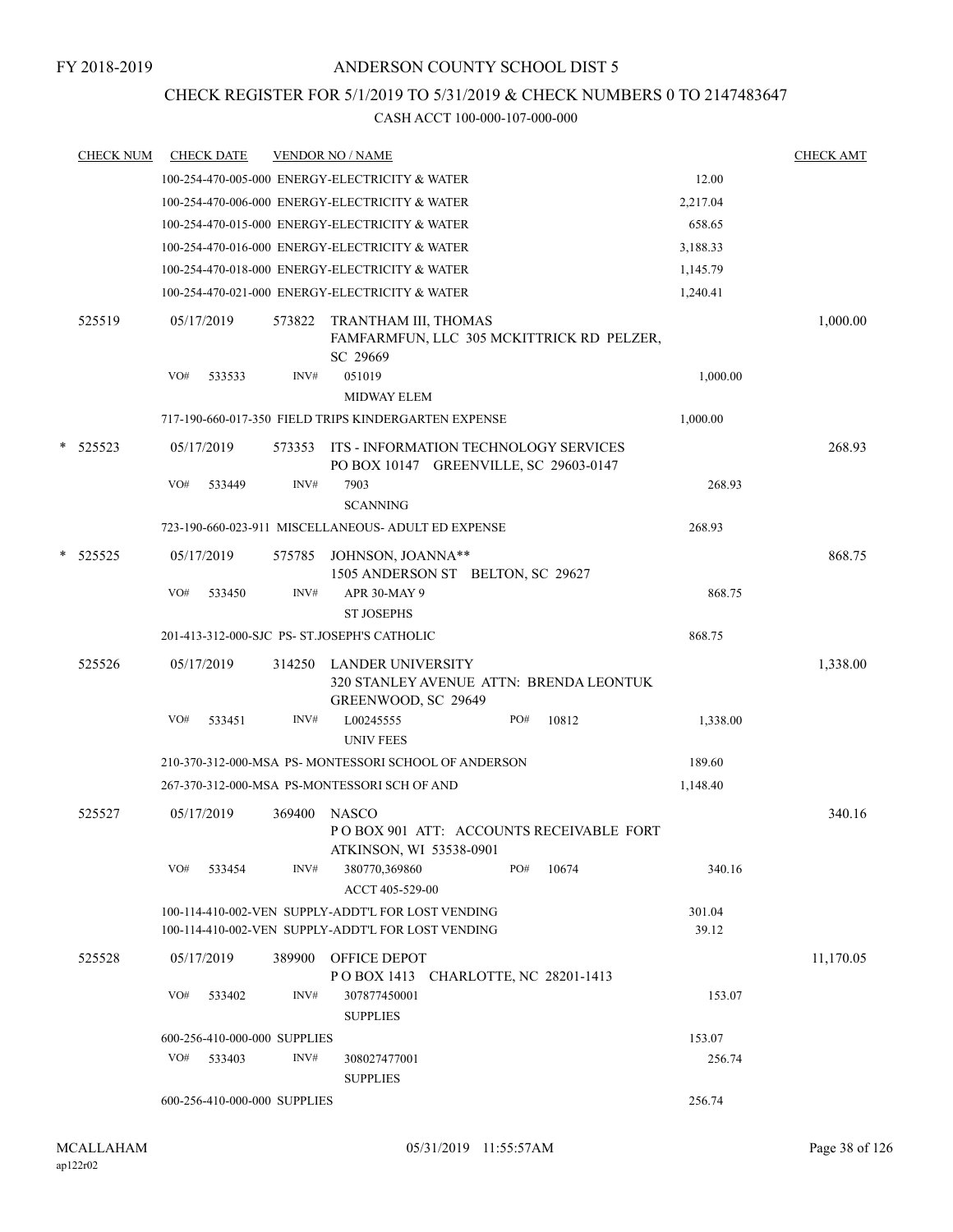# CHECK REGISTER FOR 5/1/2019 TO 5/31/2019 & CHECK NUMBERS 0 TO 2147483647

| <b>CHECK NUM</b> |     | <b>CHECK DATE</b>                    | <b>VENDOR NO / NAME</b> |                                                     |     |       |          | <b>CHECK AMT</b> |
|------------------|-----|--------------------------------------|-------------------------|-----------------------------------------------------|-----|-------|----------|------------------|
|                  |     | VO# 533404                           | INV#                    | 307130399001                                        |     |       | 190.14   |                  |
|                  |     |                                      |                         | <b>SUPPLIES</b>                                     |     |       |          |                  |
|                  |     | 600-256-410-000-000 SUPPLIES         |                         |                                                     |     |       | 190.14   |                  |
|                  | VO# | 533405                               | INV#                    | 306269377001                                        |     |       | 178.57   |                  |
|                  |     |                                      |                         | <b>SUPPLIES</b>                                     |     |       |          |                  |
|                  |     | 600-256-410-000-000 SUPPLIES         |                         |                                                     |     |       | 178.57   |                  |
|                  |     | VO# 533406                           | INV#                    | 301490975001                                        |     |       | 208.63   |                  |
|                  |     |                                      |                         | <b>SUPPLIES</b>                                     |     |       |          |                  |
|                  |     | 600-256-410-017-000 SUPPLIES         |                         |                                                     |     |       | 208.63   |                  |
|                  |     | VO# 533456                           | INV#                    | 306545384001                                        |     |       | 64.97    |                  |
|                  |     |                                      |                         | 306545672001                                        |     |       |          |                  |
|                  |     |                                      |                         | 723-190-660-023-911 MISCELLANEOUS- ADULT ED EXPENSE |     |       | 44.61    |                  |
|                  |     |                                      |                         | 723-190-660-023-911 MISCELLANEOUS- ADULT ED EXPENSE |     |       | 20.36    |                  |
|                  | VO# | 533457                               | INV#                    | 309716746001                                        | PO# | 10707 | 6,997.16 |                  |
|                  |     |                                      |                         | <b>CALCULATORS</b>                                  |     |       |          |                  |
|                  |     | 100-221-445-021-000 CALCULATORS      |                         |                                                     |     |       | 6,997.16 |                  |
|                  | VO# | 533458                               | INV#                    | 308990924001                                        | PO# | 10698 | 127.00   |                  |
|                  |     |                                      |                         | <b>SUPPLIES</b>                                     |     |       |          |                  |
|                  |     | 100-221-410-000-TST SUPPLIES-TESTING |                         |                                                     |     |       | 127.00   |                  |
|                  | VO# | 533510                               | INV#                    | 308021686001                                        | PO# | 10685 | 814.59   |                  |
|                  |     |                                      |                         | <b>TONER</b>                                        |     |       |          |                  |
|                  |     | 100-113-410-014-000 SUPPLIES         |                         |                                                     |     |       | 814.59   |                  |
|                  | VO# | 533511                               | INV#                    | 310768251001                                        |     |       | 58.40    |                  |
|                  |     |                                      |                         | <b>STOP WATCH</b>                                   |     |       |          |                  |
|                  |     |                                      |                         | 326-112-410-000-000 SCIENCE KITS SUPPLIES           |     |       | 58.40    |                  |
|                  |     | VO# 533512                           | INV#                    | 310768250001                                        |     |       | 262.75   |                  |
|                  |     |                                      |                         | <b>TONER</b>                                        |     |       |          |                  |
|                  |     |                                      |                         | 326-112-410-000-000 SCIENCE KITS SUPPLIES           |     |       | 262.75   |                  |
|                  | VO# | 533513                               | INV#                    | 310768249001                                        |     |       | 54.46    |                  |
|                  |     |                                      |                         | <b>SUPPLIES</b>                                     |     |       |          |                  |
|                  |     |                                      |                         | 326-112-410-000-000 SCIENCE KITS SUPPLIES           |     |       | 54.46    |                  |
|                  | VO# | 533514                               | INV#                    | 310768248001                                        |     |       | 20.87    |                  |
|                  |     |                                      |                         | <b>SUPPLIES</b>                                     |     |       |          |                  |
|                  |     |                                      |                         | 326-112-410-000-000 SCIENCE KITS SUPPLIES           |     |       | 20.87    |                  |
|                  | VO# | 533515                               | INV#                    | 310768247001                                        |     |       | 88.21    |                  |
|                  |     |                                      |                         | <b>SUPPLIES</b>                                     |     |       |          |                  |
|                  |     |                                      |                         | 326-112-410-000-000 SCIENCE KITS SUPPLIES           |     |       | 88.21    |                  |
|                  | VO# | 533516                               | INV#                    | 310768246001                                        |     |       | 91.98    |                  |
|                  |     |                                      |                         | <b>SUPPLIES</b>                                     |     |       |          |                  |
|                  |     |                                      |                         | 326-112-410-000-000 SCIENCE KITS SUPPLIES           |     |       | 91.98    |                  |
|                  | VO# | 533517                               | INV#                    | 310737404001                                        |     |       | 1,378.82 |                  |
|                  |     |                                      |                         | <b>SUPPLIES</b>                                     |     |       |          |                  |
|                  |     |                                      |                         | 326-112-410-000-000 SCIENCE KITS SUPPLIES           |     |       | 1,378.82 |                  |
|                  | VO# | 533518                               | INV#                    | 2299031384                                          | PO# | 10672 | 223.69   |                  |
|                  |     |                                      |                         | <b>SUPPLIES</b>                                     |     |       |          |                  |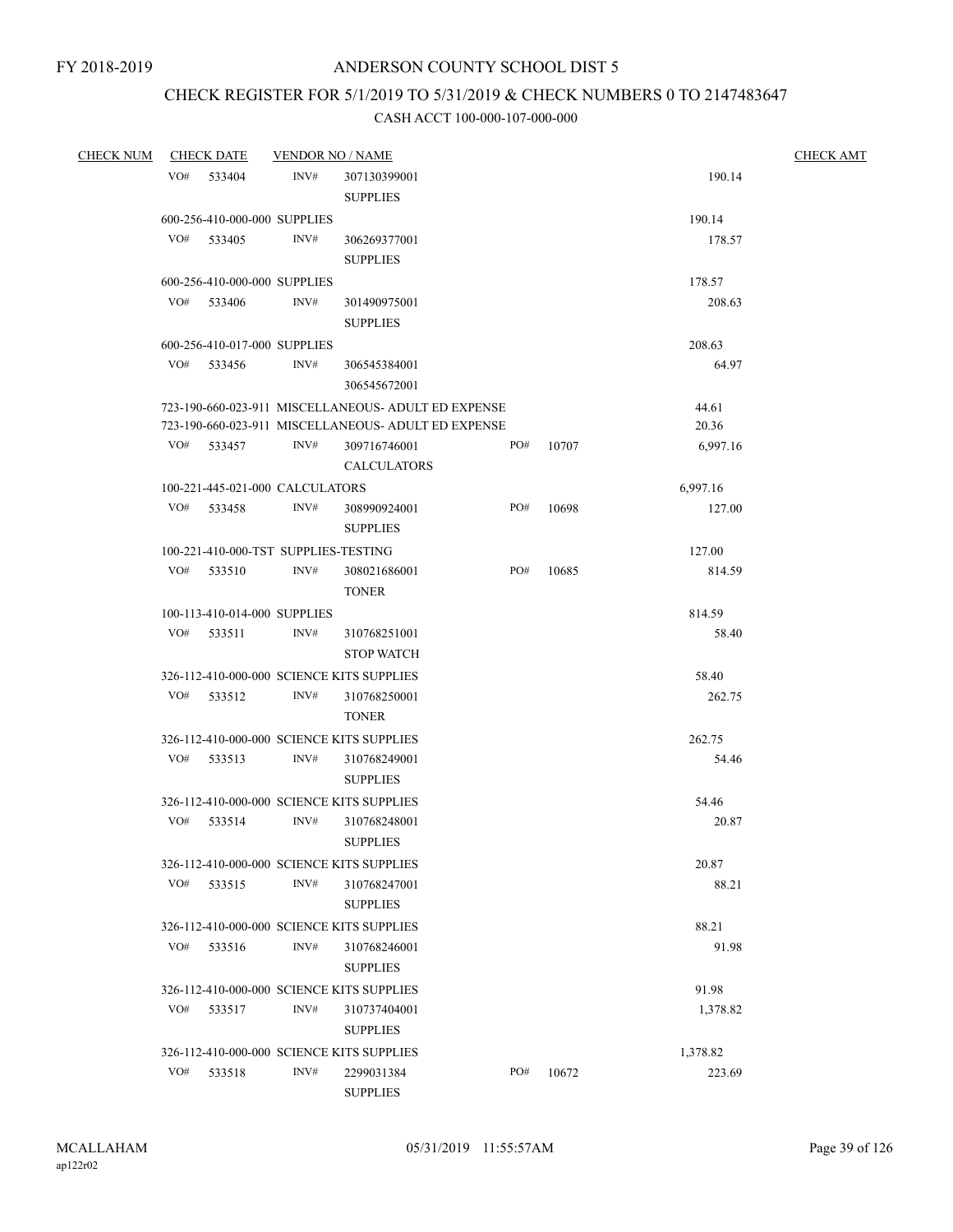# CHECK REGISTER FOR 5/1/2019 TO 5/31/2019 & CHECK NUMBERS 0 TO 2147483647

| <b>CHECK NUM</b> | <b>CHECK DATE</b>                         |        | <b>VENDOR NO / NAME</b>                                                                         |     |        |          | <b>CHECK AMT</b> |
|------------------|-------------------------------------------|--------|-------------------------------------------------------------------------------------------------|-----|--------|----------|------------------|
|                  |                                           |        | 394-114-410-063-000 SUPPLIES-SUCCESS CONN/ SUMMER                                               |     |        | 223.69   |                  |
| 525529           | 05/17/2019                                |        | 569972 OLD MAIN CATERING<br>320 STANLEY AVE GREENWOOD, SC 29649                                 |     |        |          | 114.09           |
|                  | VO#<br>533407                             | INV#   | 5997<br>SOUTHWOOD ACADEMY                                                                       |     |        | 114.09   |                  |
|                  | 721-190-660-021-642 CHORUS HIGH EXPENSE   |        |                                                                                                 |     |        | 114.09   |                  |
| 525530           | 05/17/2019                                | 573402 | OTN<br>851 HWY 378 SUITE 100 LEXINGTON, SC 29072                                                |     |        | 318.86   |                  |
|                  | VO#<br>533459                             | INV#   | 5000-110<br><b>TECH SUPPLIES</b>                                                                | PO# | 10802  | 318.86   |                  |
|                  | 100-266-314-000-000 REPAIRS TO EQUIPMENT  |        |                                                                                                 |     | 318.86 |          |                  |
| 525531           | 05/17/2019                                | 564378 | PEARSON EDUCATION, INC<br>13036 COLLECTION CENTER DRIVE CHICAGO, IL<br>60693                    |     |        |          | 1,298.39         |
|                  | VO#<br>533519                             | INV#   | 4837461<br>ACCT #566987                                                                         | PO# | 10691  | 1,298.39 |                  |
|                  | 203-127-410-000-000 SUPPLIES-LD/DD/OHI    |        |                                                                                                 |     |        | 1,298.39 |                  |
| 525532           | 05/17/2019                                | 564099 | PIONEER VALLEY BOOKS<br>155A INDUSTRIAL DRIVE ATT: ACCOUNTS<br>RECEIVABLE NORTHAMPTON, MA 01060 |     |        |          | 528.00           |
|                  | VO#<br>533460                             | INV#   | 147099<br><b>CALHOUN</b>                                                                        | PO# | 10642  | 528.00   |                  |
|                  |                                           |        | 201-112-410-014-000 SUPPLIES AND MATERIALS                                                      |     |        | 528.00   |                  |
| 525533           | 05/17/2019                                |        | 568612 PRICE, MARSHALL.**<br>106 NESBITT COURT ANDERSON, SC 29624                               |     |        |          | 120.00           |
|                  | VO#<br>533483                             | INV#   | $2/25$ WHS<br><b>BASEBALL OFFICIAL</b>                                                          |     |        | 120.00   |                  |
|                  | 100-271-312-003-000 ADDITIONAL SECURITY   |        |                                                                                                 |     |        | 120.00   |                  |
| 525534           | 05/17/2019                                |        | 418500 PRO-ED, INC<br>PO BOX 679029 DALLAS, TX 75267-9029                                       |     |        |          | 248.60           |
|                  | VO#<br>533461                             | INV#   | 2773210<br><b>SUPPLIES</b>                                                                      | PO# | 10677  | 248.60   |                  |
|                  | 203-127-410-000-000 SUPPLIES-LD/DD/OHI    |        |                                                                                                 |     |        | 248.60   |                  |
| 525535           | 05/17/2019                                | 574018 | PSA HEALTHCARE<br>PEDIATRIC SERVICES OF AMERICA PO BOX 102714<br>ATLANTA, GA 30368-2714         |     |        |          | 3,462.00         |
|                  | VO#<br>533384                             | INV#   | #309338<br>MARCH 4-29                                                                           | PO# | 99589  | 2,704.40 |                  |
|                  | 203-215-313-000-000 O&M/ PT/ ESL SERVICES |        |                                                                                                 |     |        | 2,704.40 |                  |
|                  | VO#<br>533385                             | INV#   | #309338<br>FEB 27 - MARCH 1                                                                     | PO# | 99589  | 757.60   |                  |
|                  | 203-215-313-000-000 O&M/ PT/ ESL SERVICES |        |                                                                                                 |     |        | 757.60   |                  |
| 525536           | 05/17/2019                                |        | 431095 REALLY GOOD STUFF, INC                                                                   |     |        |          | 940.58           |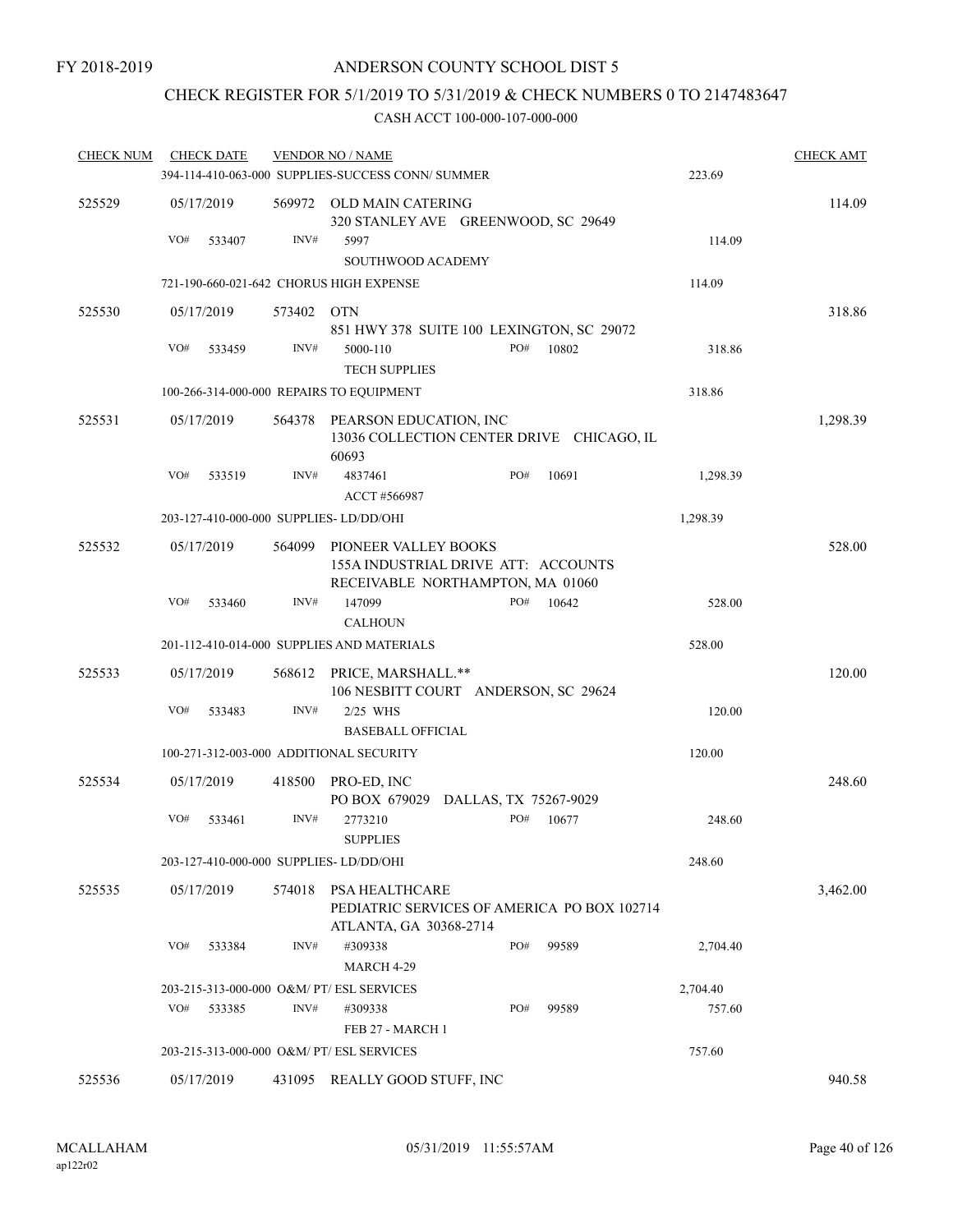### CHECK REGISTER FOR 5/1/2019 TO 5/31/2019 & CHECK NUMBERS 0 TO 2147483647

| <b>CHECK NUM</b> |                                                                | <b>CHECK DATE</b> |                                  | <b>VENDOR NO / NAME</b>                                            |  |     |       |          | <b>CHECK AMT</b> |  |  |
|------------------|----------------------------------------------------------------|-------------------|----------------------------------|--------------------------------------------------------------------|--|-----|-------|----------|------------------|--|--|
|                  |                                                                |                   |                                  | PO BOX 1111 ATT: ACCOUNTS RECEIVABLE                               |  |     |       |          |                  |  |  |
|                  |                                                                |                   |                                  | SHELTON, CT 06484-1110                                             |  |     |       |          |                  |  |  |
|                  | VO#                                                            | 533520            | INV#                             | 6873428                                                            |  | PO# | 10692 | 940.58   |                  |  |  |
|                  |                                                                |                   |                                  | ACCT #9104991                                                      |  |     |       |          |                  |  |  |
|                  |                                                                |                   | 100-113-410-014-000 SUPPLIES     |                                                                    |  |     |       | 940.58   |                  |  |  |
|                  |                                                                |                   |                                  |                                                                    |  |     |       |          |                  |  |  |
| 525537           |                                                                | 05/17/2019        | 573390                           | RESCARE HOMECARE<br>PO BOX 2797 VALDOSTA, GA 31604-2797            |  |     |       |          | 2,765.83         |  |  |
|                  | VO#                                                            |                   | INV#                             |                                                                    |  | PO# |       |          |                  |  |  |
|                  |                                                                | 533521            |                                  | 7606300105502<br><b>APRIL 1 - 29</b>                               |  |     | 99684 | 1,440.63 |                  |  |  |
|                  |                                                                |                   |                                  |                                                                    |  |     |       |          |                  |  |  |
|                  |                                                                |                   |                                  | 203-215-313-000-000 O&M/ PT/ ESL SERVICES                          |  |     |       | 1,440.63 |                  |  |  |
|                  | VO#                                                            | 533522            | INV#                             | 7606300105510                                                      |  | PO# | 99684 | 1,325.20 |                  |  |  |
|                  |                                                                |                   |                                  | APRIL 2-30                                                         |  |     |       |          |                  |  |  |
|                  |                                                                |                   |                                  | 203-215-313-000-000 O&M/ PT/ ESL SERVICES                          |  |     |       | 1,325.20 |                  |  |  |
| 525538           |                                                                | 05/17/2019        |                                  | 567525 ROWLAND MECHANICAL                                          |  |     |       |          | 3,390.76         |  |  |
|                  |                                                                |                   |                                  | 4035 HWY 24 ANDERSON, SC 29626                                     |  |     |       |          |                  |  |  |
|                  | VO#                                                            | 533408            | INV#                             | 9275-9278                                                          |  | PO# | 99095 | 680.90   |                  |  |  |
|                  | <b>BUS REPAIRS</b>                                             |                   |                                  |                                                                    |  |     |       |          |                  |  |  |
|                  | 100-255-323-000-ACT ACTIVITY BUS CONTRACTED SERVICES<br>46.00  |                   |                                  |                                                                    |  |     |       |          |                  |  |  |
|                  | 100-255-323-000-ACT ACTIVITY BUS CONTRACTED SERVICES<br>46.00  |                   |                                  |                                                                    |  |     |       |          |                  |  |  |
|                  |                                                                |                   |                                  | 100-255-323-000-ACT ACTIVITY BUS CONTRACTED SERVICES               |  |     |       | 90.99    |                  |  |  |
|                  |                                                                |                   |                                  | 100-255-323-000-ACT ACTIVITY BUS CONTRACTED SERVICES               |  |     |       | 497.91   |                  |  |  |
|                  | VO#                                                            | 533462            | INV#                             | 9295                                                               |  | PO# | 99095 | 98.32    |                  |  |  |
|                  |                                                                |                   |                                  | <b>BUS REPAIR</b>                                                  |  |     |       |          |                  |  |  |
|                  | 100-255-323-000-ACT ACTIVITY BUS CONTRACTED SERVICES           |                   |                                  |                                                                    |  |     |       | 98.32    |                  |  |  |
|                  | VO#                                                            | 533463            | INV#                             | 9280-9294                                                          |  | PO# | 99095 | 2,611.54 |                  |  |  |
|                  |                                                                |                   |                                  | <b>BUS REPAIRS</b>                                                 |  |     |       |          |                  |  |  |
|                  | 100-255-323-000-ACT ACTIVITY BUS CONTRACTED SERVICES<br>90.99  |                   |                                  |                                                                    |  |     |       |          |                  |  |  |
|                  | 100-255-323-000-ACT ACTIVITY BUS CONTRACTED SERVICES<br>152.29 |                   |                                  |                                                                    |  |     |       |          |                  |  |  |
|                  |                                                                |                   |                                  | 100-255-323-000-ACT ACTIVITY BUS CONTRACTED SERVICES               |  |     |       | 70.56    |                  |  |  |
|                  |                                                                |                   |                                  | 100-255-323-000-ACT ACTIVITY BUS CONTRACTED SERVICES               |  |     |       | 82.33    |                  |  |  |
|                  |                                                                |                   |                                  | 100-255-323-000-ACT ACTIVITY BUS CONTRACTED SERVICES               |  |     |       | 167.73   |                  |  |  |
|                  |                                                                |                   |                                  | 100-255-323-000-ACT ACTIVITY BUS CONTRACTED SERVICES               |  |     |       | 83.66    |                  |  |  |
|                  |                                                                |                   |                                  | 100-255-323-000-ACT ACTIVITY BUS CONTRACTED SERVICES               |  |     |       | 69.00    |                  |  |  |
|                  |                                                                |                   |                                  | 100-255-323-000-ACT ACTIVITY BUS CONTRACTED SERVICES               |  |     |       | 90.99    |                  |  |  |
|                  |                                                                |                   |                                  | 100-255-323-000-ACT ACTIVITY BUS CONTRACTED SERVICES               |  |     |       | 90.99    |                  |  |  |
|                  |                                                                |                   |                                  | 100-255-323-000-ACT ACTIVITY BUS CONTRACTED SERVICES               |  |     |       | 575.00   |                  |  |  |
|                  |                                                                |                   |                                  | 100-255-323-000-ACT ACTIVITY BUS CONTRACTED SERVICES               |  |     |       | 87.03    |                  |  |  |
|                  |                                                                |                   |                                  | 100-255-323-000-ACT ACTIVITY BUS CONTRACTED SERVICES               |  |     |       | 53.87    |                  |  |  |
|                  |                                                                |                   |                                  | 100-255-323-000-ACT ACTIVITY BUS CONTRACTED SERVICES               |  |     |       | 121.10   |                  |  |  |
|                  |                                                                |                   |                                  | 100-255-323-000-ACT ACTIVITY BUS CONTRACTED SERVICES               |  |     |       | 46.00    |                  |  |  |
|                  |                                                                |                   |                                  | 100-255-323-000-ACT ACTIVITY BUS CONTRACTED SERVICES               |  |     |       | 830.00   |                  |  |  |
| 525539           |                                                                | 05/17/2019        | 572780                           | SAFETY & COMPLIANCE MGMT INC<br>P.O. BOX 615 ROCK SPRING, GA 30739 |  |     |       |          | 990.90           |  |  |
|                  | VO#                                                            | 533524            | INV#                             | 25957                                                              |  |     |       | 495.45   |                  |  |  |
|                  |                                                                |                   |                                  | TL HANNA                                                           |  |     |       |          |                  |  |  |
|                  |                                                                |                   | 100-271-312-002-TST DRUG TESTING |                                                                    |  |     |       | 375.00   |                  |  |  |
|                  | 100-271-312-002-TST DRUG TESTING<br>120.45                     |                   |                                  |                                                                    |  |     |       |          |                  |  |  |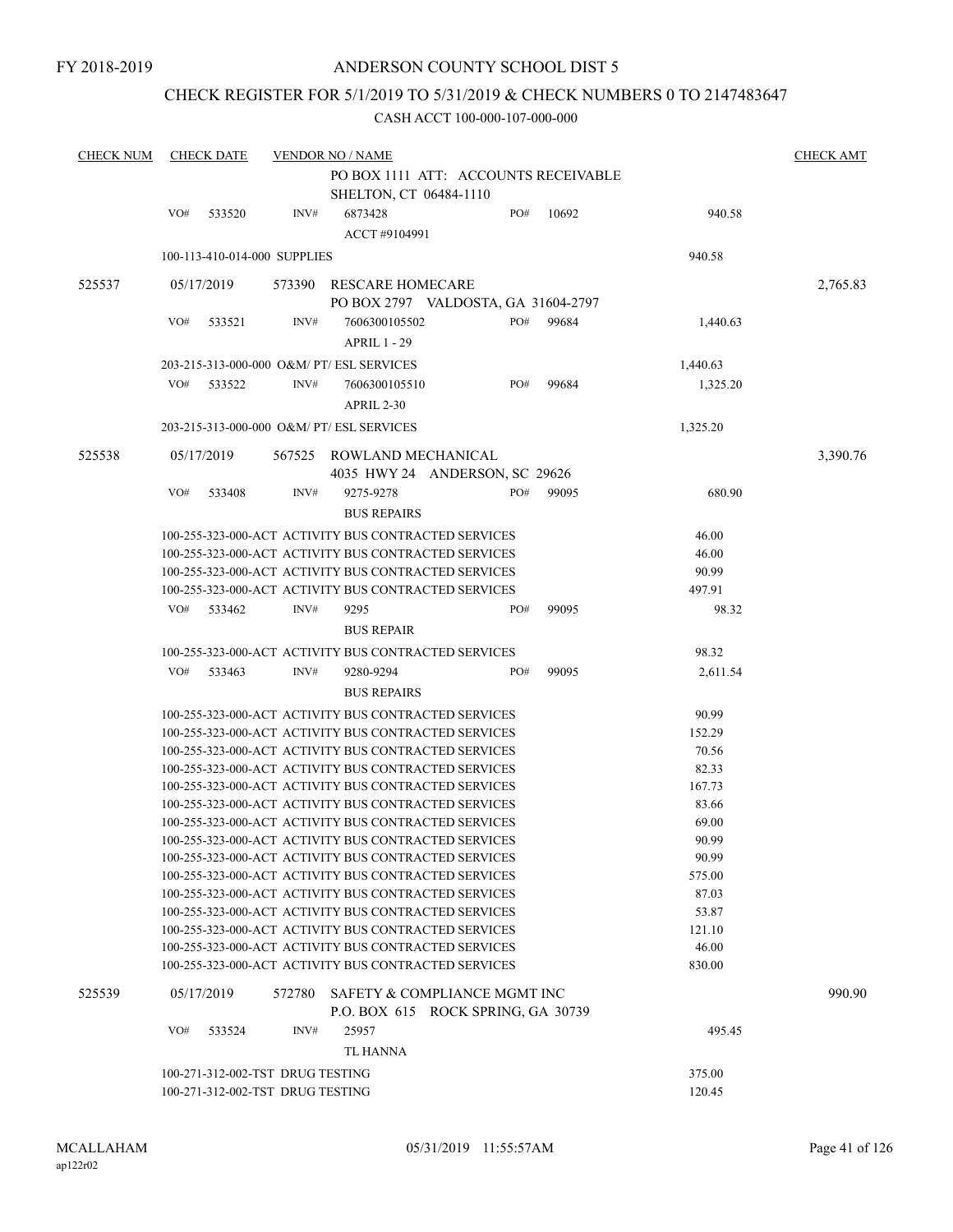# CHECK REGISTER FOR 5/1/2019 TO 5/31/2019 & CHECK NUMBERS 0 TO 2147483647

|   | <b>CHECK NUM</b> |     | <b>CHECK DATE</b>                  |        | <b>VENDOR NO / NAME</b>                                                             |        | <b>CHECK AMT</b> |
|---|------------------|-----|------------------------------------|--------|-------------------------------------------------------------------------------------|--------|------------------|
|   |                  |     | VO# 533525                         | INV#   | 25957<br><b>WESTSIDE</b>                                                            | 495.45 |                  |
|   |                  |     | 100-271-312-003-TST DRUG TESTING   |        |                                                                                     | 375.00 |                  |
|   |                  |     | 100-271-312-003-TST DRUG TESTING   |        |                                                                                     | 120.45 |                  |
|   | $*$ 525541       |     | 05/17/2019                         |        | 572746 SCHOOL LIFE                                                                  |        | 680.35           |
|   |                  |     |                                    |        | 4045 VIA PESCADOR UNITA CAMARILLO, CA<br>93012                                      |        |                  |
|   |                  | VO# | 533527                             | INV#   | PO#<br>200021643<br>10502<br><b>SUPPLIES</b>                                        | 680.35 |                  |
|   |                  |     |                                    |        | 201-112-410-014-000 SUPPLIES AND MATERIALS                                          | 680.35 |                  |
|   |                  |     |                                    |        |                                                                                     |        |                  |
|   | 525542           |     | 05/17/2019                         |        | 570059 SHARP BUSINESS SYSTEMS<br>DEPT 1216 PO BOX 121216 DALLAS, TX<br>75312-1216   |        | 312.30           |
|   |                  | VO# | 533467                             | INV#   | 9001930157<br><b>LICENSE</b>                                                        | 12.84  |                  |
|   |                  |     | 100-113-410-005-000 SUPPLIES       |        |                                                                                     | 12.84  |                  |
|   |                  |     | VO# 533468                         | INV#   | 9001917944                                                                          | 83.27  |                  |
|   |                  |     |                                    |        | <b>COPIES</b>                                                                       |        |                  |
|   |                  |     | 100-113-410-005-000 SUPPLIES       |        |                                                                                     | 83.27  |                  |
|   |                  |     | VO# 533469                         | INV#   | 9001923776                                                                          | 97.69  |                  |
|   |                  |     |                                    |        | <b>STAPLES</b>                                                                      |        |                  |
|   |                  |     |                                    |        | 100-252-360-000-000 PRINTING AND BINDING                                            | 97.69  |                  |
|   |                  |     | VO# 533470                         | INV#   | 9001852803                                                                          | 69.85  |                  |
|   |                  |     |                                    |        | <b>COPIES</b>                                                                       |        |                  |
|   |                  |     | 201-112-490-012-000 COPIER COST    |        |                                                                                     | 69.85  |                  |
|   |                  |     | VO# 533471                         | INV#   | 9001948448                                                                          | 35.81  |                  |
|   |                  |     |                                    |        | 9001930110                                                                          |        |                  |
|   |                  |     | 723-190-660-023-913 COPIER EXPENSE |        |                                                                                     | 12.84  |                  |
|   |                  |     | 723-190-660-023-913 COPIER EXPENSE |        |                                                                                     | 22.97  |                  |
|   |                  |     | VO# 533472                         | INV#   | 9001930166                                                                          | 12.84  |                  |
|   |                  |     |                                    |        | <b>SOFTWARE</b>                                                                     |        |                  |
|   |                  |     | 708-271-660-008-362 COPIER EXPENSE |        |                                                                                     | 12.84  |                  |
|   | 525543           |     | 05/17/2019                         | 571007 | SIMPLIFIED OFFICE SYSTEMS<br>6220 BUSH RIVER ROAD COLUMBIA, SC 29212                |        | 697.25           |
|   |                  | VO# | 533531                             | INV#   | 190510-0020<br><b>CENTERVILLE</b>                                                   | 697.25 |                  |
|   |                  |     |                                    |        | 100-112-410-007-INQ INQUIRY BASED LEARNING                                          | 697.25 |                  |
|   |                  |     |                                    |        |                                                                                     |        |                  |
| * | 525547           |     | 05/17/2019                         | 567457 | TELEINTERPRETERS<br>PO BOX 202572 ATT: ACCOUNTS RECEIVABLE<br>DALLAS, TX 75320-2572 |        | 114.24           |
|   |                  | VO# | 533475                             | INV#   | 4559931                                                                             | 114.24 |                  |
|   |                  |     |                                    |        | <b>APRIL SERVICES</b>                                                               |        |                  |
|   |                  |     |                                    |        | 100-221-312-000-000 PURCHASED SERVICES                                              | 114.24 |                  |
|   | 525548           |     | 05/17/2019                         |        | 563377 UNIFIED TECHNOLOGY SYSTEMS                                                   |        | 10,698.93        |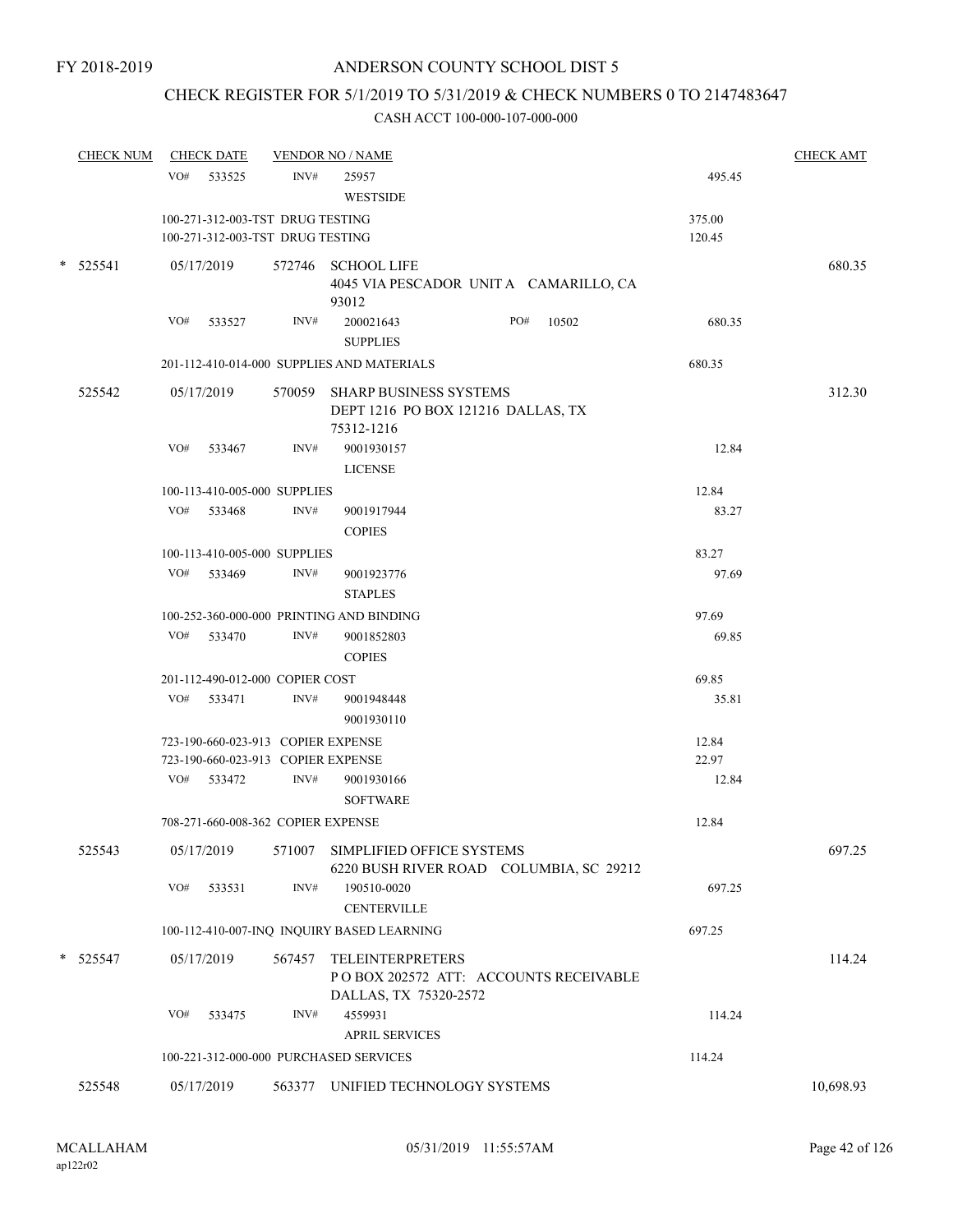### CHECK REGISTER FOR 5/1/2019 TO 5/31/2019 & CHECK NUMBERS 0 TO 2147483647

|   | <b>CHECK NUM</b> |     | <b>CHECK DATE</b> |                                                                          | <b>VENDOR NO / NAME</b>                                                                                  |     |       |                  | <b>CHECK AMT</b> |
|---|------------------|-----|-------------------|--------------------------------------------------------------------------|----------------------------------------------------------------------------------------------------------|-----|-------|------------------|------------------|
|   |                  |     |                   |                                                                          | PO BOX 161122 ATLANTA, GA 30321-1122                                                                     |     |       |                  |                  |
|   |                  | VO# | 533477            | INV#                                                                     | 338239<br><b>TECHNOLOGY</b>                                                                              | PO# | 10613 | 10,698.93        |                  |
|   |                  |     |                   | 515-253-520-031-CAR CAREER CENTER                                        |                                                                                                          |     |       | 10,698.93        |                  |
|   | 525549           |     | 05/17/2019        |                                                                          | 510950 US POSTAL SERVICE<br>CMRS-TMS PO BOX 7247-0217 PHILADELPHIA, PA<br>19170-0217                     |     |       |                  | 7,500.00         |
|   |                  | VO# | 533478            | INV#                                                                     | <b>POSTAGE</b><br><b>METERED MAIL</b>                                                                    |     |       | 7,500.00         |                  |
|   |                  |     |                   |                                                                          | 100-252-410-000-000 SUPPLIES AND MATERIALS                                                               |     |       | 7,500.00         |                  |
| * | 525551           |     | 05/17/2019        | 524353                                                                   | WAL-MART COMMUNITY/GEMB<br>PO BOX 530934 ATT: ACCOUNTS RECEIVABLE<br>ATLANTA, GA 30353-0934              |     |       |                  | 303.05           |
|   |                  | VO# | 533534            | INV#                                                                     | 2021 5308<br><b>GLENVIEW</b>                                                                             |     |       | 303.05           |                  |
|   |                  |     |                   |                                                                          | 720-271-660-020-411 MISCELLANEOUS EXPENSE                                                                |     |       | $-96.15$         |                  |
|   |                  |     |                   |                                                                          | 720-271-660-020-593 FIELD TRIPS-MISC. EXPENSE                                                            |     |       | 106.96           |                  |
|   |                  |     |                   |                                                                          | 720-271-660-020-593 FIELD TRIPS- MISC. EXPENSE                                                           |     |       | 292.24           |                  |
|   | 525552           |     | 05/17/2019        | 524353                                                                   | WAL-MART COMMUNITY/GEMB<br>PO BOX 530934 ATT: ACCOUNTS RECEIVABLE<br>ATLANTA, GA 30353-0934              |     |       |                  | 512.93           |
|   |                  | VO# | 533479            | INV#                                                                     | 2022 6024<br><b>HOMELAND PARK</b>                                                                        |     |       | 512.93           |                  |
|   |                  |     |                   |                                                                          | 201-188-410-011-000 SUPPLIES- PARENTING                                                                  |     |       | 178.85           |                  |
|   |                  |     |                   |                                                                          | 711-271-660-011-201 MISCELLANEOUS EXPENSE                                                                |     |       | 157.36           |                  |
|   |                  |     |                   |                                                                          | 711-271-660-011-222 BUSINESS PARTNERSHIP EXPENSE                                                         |     |       | 176.72           |                  |
|   | 525553           |     | 05/17/2019        | 524353                                                                   | WAL-MART COMMUNITY/GEMB<br>PO BOX 530934 ATT: ACCOUNTS RECEIVABLE<br>ATLANTA, GA 30353-0934              |     |       |                  | 293.87           |
|   |                  | VO# | 533480            | INV#                                                                     | 2021 5316<br><b>ROBERT ANDERSON</b>                                                                      |     |       | 293.87           |                  |
|   |                  |     |                   | 100-113-410-006-000 SUPPLIES                                             |                                                                                                          |     |       | 142.15           |                  |
|   |                  |     |                   |                                                                          | 201-188-410-006-000 SUPPLIES- PARENTING/ PRINTING                                                        |     |       | 129.04           |                  |
|   |                  |     |                   |                                                                          | 706-271-660-006-666 CONCESSIONS EXPENSE                                                                  |     |       | 22.68            |                  |
|   | 525554           |     | 05/17/2019        | 573864                                                                   | WELLS FARGO VENDOR FIN SERV<br>PO BOX 105710 ATLANTA, GA 30348-5710                                      |     |       |                  | 426.93           |
|   |                  | VO# | 533481            | INV#                                                                     | 69597206<br>69604869                                                                                     |     |       | 426.93           |                  |
|   |                  |     |                   | 723-190-660-023-913 COPIER EXPENSE<br>723-190-660-023-913 COPIER EXPENSE |                                                                                                          |     |       | 252.52<br>174.41 |                  |
|   | * 525557         |     | 05/17/2019        | 570755                                                                   | WILSON & ASSOCIATES SPORTS TURF<br>1737 SOUTH LAKE DRIVE ATT: ACCOUNTS<br>RECEIVABLE LEXINGTON, SC 29073 |     |       |                  | 2,700.00         |
|   |                  | VO# | 533411            | INV#                                                                     | 15918                                                                                                    | PO# | 99386 | 2,700.00         |                  |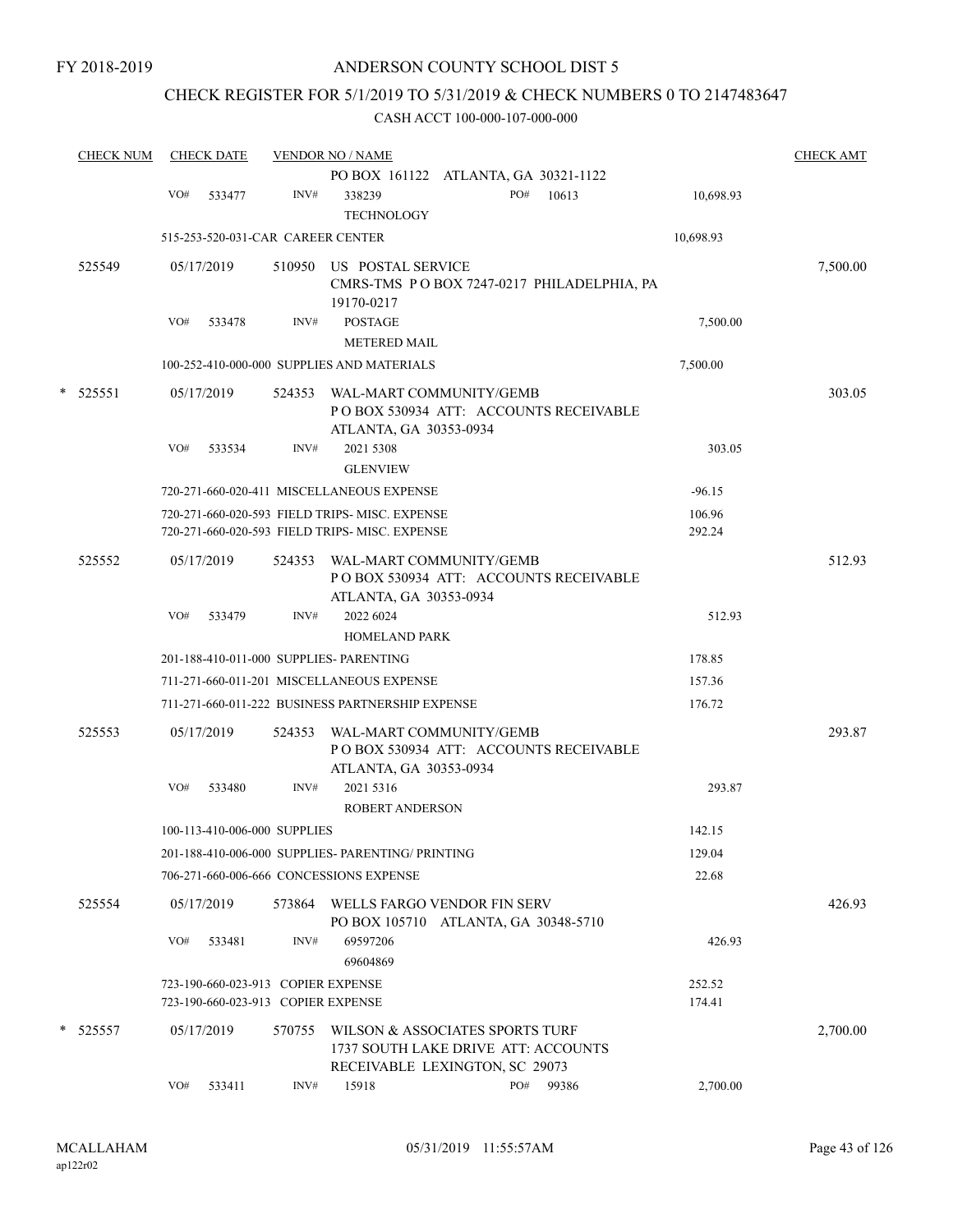### CHECK REGISTER FOR 5/1/2019 TO 5/31/2019 & CHECK NUMBERS 0 TO 2147483647

| <b>CHECK NUM</b> | <b>CHECK DATE</b> |        |        | <u>VENDOR NO / NAME</u>                                                                                                             |     |       |                            | <b>CHECK AMT</b> |
|------------------|-------------------|--------|--------|-------------------------------------------------------------------------------------------------------------------------------------|-----|-------|----------------------------|------------------|
|                  |                   |        |        | <b>ATHLETIC FIELDS</b>                                                                                                              |     |       |                            |                  |
|                  |                   |        |        | 100-254-323-002-001 CONTRACTED SERVICES                                                                                             |     |       | 960.00                     |                  |
|                  |                   |        |        | 100-254-323-003-001 CONTRACTED SERVICES                                                                                             |     |       | 840.00                     |                  |
|                  |                   |        |        | 100-254-323-005-001 CONTRACTED SERVICES                                                                                             |     |       | 300.00                     |                  |
|                  |                   |        |        | 100-254-323-006-001 CONTRACTED SERVICES                                                                                             |     |       | 300.00                     |                  |
|                  |                   |        |        | 100-254-323-020-001 CONTRACTED SERVICES                                                                                             |     |       | 300.00                     |                  |
| 525558           | 05/17/2019        |        | 574448 | WOBBLEWORKS, INC<br>89 FIFTH AVENUE SUITE 802 NEW YORK, NY<br>10003                                                                 |     |       |                            | 5,149.47         |
|                  | VO#               | 533535 | INV#   | SI433828<br><b>SUPPLIES</b>                                                                                                         | PO# | 10583 | 5,149.47                   |                  |
|                  |                   |        |        | 210-113-410-000-000 SUPPLIES- STEM KITS                                                                                             |     |       | 5,149.47                   |                  |
| 525559           | 05/17/2019        |        | 564185 | WOOD INSULATING & VINYL SIDING<br>PO BOX 40 ANDERSON, SC 29622                                                                      |     |       |                            | 361.35           |
|                  | VO#               | 533415 | INV#   | 85125<br><b>WESTSIDE</b>                                                                                                            |     |       | 361.35                     |                  |
|                  |                   |        |        | 100-254-410-003-001 SUPPLIES - MAINTENANCE                                                                                          |     |       | 361.35                     |                  |
| 525560           | 05/17/2019        |        | 575960 | WYNDHAM BONNET CREEK HOTEL, LLC<br>WYNDHAM GRAND ORLANDO RESORT BONNET<br>CREE 14651 CHELONIA PARKWAY ORLANDO, FL<br>32821          |     |       |                            | 2,666.25         |
|                  | VO#               | 533536 | INV#   | PO 10763<br><b>JUNE 18-23</b>                                                                                                       | PO# | 10763 | 2,666.25                   |                  |
|                  |                   |        |        | 207-115-312-001-010 STUDENT ORGANIZATIONS<br>207-115-312-001-010 STUDENT ORGANIZATIONS<br>207-115-312-001-010 STUDENT ORGANIZATIONS |     |       | 888.75<br>888.75<br>888.75 |                  |
| * 525562         | 05/22/2019        |        | 575979 | ALBERDING, CHARLES**<br>WILDLIFE GEEKS 4 JEAN AVE GREENVILLE, SC<br>29611                                                           |     |       |                            | 485.00           |
|                  | VO#               | 533612 | INV#   | 12619<br><b>MIDWAY ELEM</b>                                                                                                         |     |       | 485.00                     |                  |
|                  |                   |        |        | 717-190-660-017-354 FIELD TRIPS GRADE 4 EXPENSE                                                                                     |     |       | 485.00                     |                  |
| 525563           | 05/22/2019        |        | 112250 | ANDERSON COUNTY FINANCE DEPT<br>POBOX 8002 ATT: ALEX MCLEES ANDERSON, SC<br>29622-8002                                              |     |       |                            | 64,176.03        |
|                  | VO#               | 533634 | INV#   | <b>APRIL 2019</b><br><b>SRO GRANT</b>                                                                                               | PO# | 99821 | 64,176.03                  |                  |
|                  |                   |        |        | 100-258-312-000-000 CONTRACTED SERVICES - RESOURCE OFFR                                                                             |     |       | 64,176.03                  |                  |
| 525564           | 05/22/2019        |        | 568170 | ANDERSON UNIVERSITY<br>316 BOULEVARD ANDERSON, SC 29621                                                                             |     |       |                            | 500.00           |
|                  | VO#               | 533562 | INV#   | <b>SCHOLARSHIP</b><br><b>GRACE CANUP</b>                                                                                            |     |       | 500.00                     |                  |
|                  |                   |        |        | 900-114-410-000-034 TEMPORARY FOR RADIO SCHOL                                                                                       |     |       | 500.00                     |                  |
| 525565           | 05/22/2019        |        | 568170 | ANDERSON UNIVERSITY                                                                                                                 |     |       |                            | 500.00           |
|                  |                   |        |        |                                                                                                                                     |     |       |                            |                  |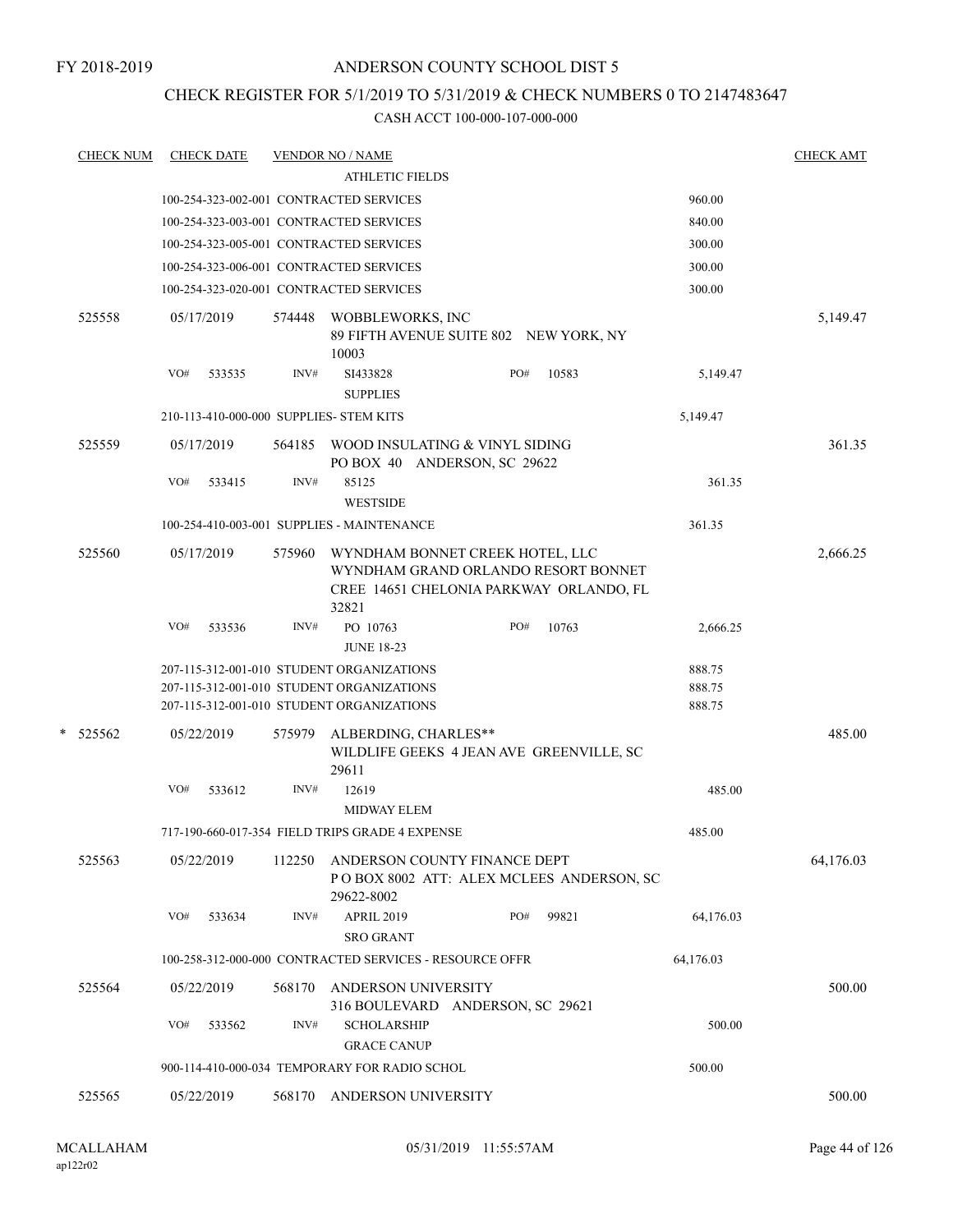# CHECK REGISTER FOR 5/1/2019 TO 5/31/2019 & CHECK NUMBERS 0 TO 2147483647

|        | <b>CHECK NUM</b> |            | <b>CHECK DATE</b>        |        | <b>VENDOR NO / NAME</b>                                                                                    | <b>CHECK AMT</b> |
|--------|------------------|------------|--------------------------|--------|------------------------------------------------------------------------------------------------------------|------------------|
|        |                  | VO#        | 533561                   | INV#   | 316 BOULEVARD ANDERSON, SC 29621<br><b>SCHOLARSHIP</b><br><b>MATTISON TENRY</b>                            | 500.00           |
|        |                  |            |                          |        | 900-114-410-000-034 TEMPORARY FOR RADIO SCHOL                                                              | 500.00           |
| *      | 525567           |            | 05/22/2019               | 574045 | <b>BORDEN DAIRY COMPANY</b>                                                                                | 26,931.58        |
|        |                  |            |                          |        | PO BOX 933179 CLEVELAND, OH 44193                                                                          |                  |
|        |                  | VO#        | 533636                   | INV#   | <b>APRIL 2019</b>                                                                                          | 26,931.58        |
|        |                  |            |                          |        | CUST #138365                                                                                               |                  |
|        |                  |            | 600-256-460-002-000 FOOD |        |                                                                                                            | 1,204.24         |
|        |                  |            | 600-256-460-003-000 FOOD |        |                                                                                                            | 1,204.63         |
|        |                  |            | 600-256-460-005-000 FOOD |        |                                                                                                            | 905.68           |
|        |                  |            | 600-256-460-006-000 FOOD |        |                                                                                                            | 2,892.12         |
|        |                  |            | 600-256-460-007-000 FOOD |        |                                                                                                            | 1,945.26         |
|        |                  |            | 600-256-460-008-000 FOOD |        |                                                                                                            | 1,578.90         |
|        |                  |            | 600-256-460-009-000 FOOD |        |                                                                                                            | 1,008.72         |
|        |                  |            | 600-256-460-010-000 FOOD |        |                                                                                                            | 1,977.84         |
|        |                  |            | 600-256-460-011-000 FOOD |        |                                                                                                            | 1,844.08         |
|        |                  |            | 600-256-460-012-000 FOOD |        |                                                                                                            | 1,822.38         |
|        |                  |            | 600-256-460-013-000 FOOD |        |                                                                                                            | 1,071.09         |
|        |                  |            | 600-256-460-014-000 FOOD |        |                                                                                                            | 1,708.29         |
|        |                  |            | 600-256-460-015-000 FOOD |        |                                                                                                            | 691.47           |
|        |                  |            | 600-256-460-016-000 FOOD |        |                                                                                                            | 1,255.19         |
|        |                  |            | 600-256-460-017-000 FOOD |        |                                                                                                            | 1,334.78         |
|        |                  |            | 600-256-460-018-000 FOOD |        |                                                                                                            | 919.43           |
|        |                  |            | 600-256-460-019-000 FOOD |        |                                                                                                            | 1,598.73         |
|        |                  |            | 600-256-460-020-000 FOOD |        |                                                                                                            | 1,174.94         |
|        |                  |            | 600-256-460-021-000 FOOD |        |                                                                                                            | 793.81           |
|        | 525568           | 05/22/2019 |                          | 575977 | BURGESS, MARY**<br>14 N. PARK DR GREENVILLE, SC 29609                                                      | 120.00           |
|        |                  | VO#        | 533602                   | INV#   | MAY 2 & 6<br>TLH TENNIS                                                                                    | 120.00           |
|        |                  |            |                          |        | 100-271-312-002-000 ADDITIONAL SECURITY                                                                    | 120.00           |
| $\ast$ | 525571           |            | 05/22/2019               |        | 160602 CDW GOVERNMENT<br>75 REMITTANCE DRIVE SUITE 1515 ATT:<br>ACCOUNTS RECEIVABLE CHICAGO, IL 60675-1515 | 123.17           |
|        |                  | VO#        | 533639                   | INV#   | PO#<br><b>RHK0193</b><br>10376<br><b>TECHNOLOGY</b>                                                        | 123.17           |
|        |                  |            |                          |        | 329-115-410-001-000 SUPPLIES-STATE EQUIPMENT                                                               | 123.17           |
|        | 525572           |            | 05/22/2019               |        | 570581 CITY OF ANDERSON POLICE DEPT<br>401 SOUTH MAIN ST ANDERSON, SC 29624                                | 98,658.95        |
|        |                  | VO#        | 533567                   | INV#   | PO#<br>99822<br><b>JAN-MAR 2019</b><br><b>SRO GRANT</b>                                                    | 83,991.60        |
|        |                  |            |                          |        | 100-258-312-000-000 CONTRACTED SERVICES - RESOURCE OFFR<br>83,991.60                                       |                  |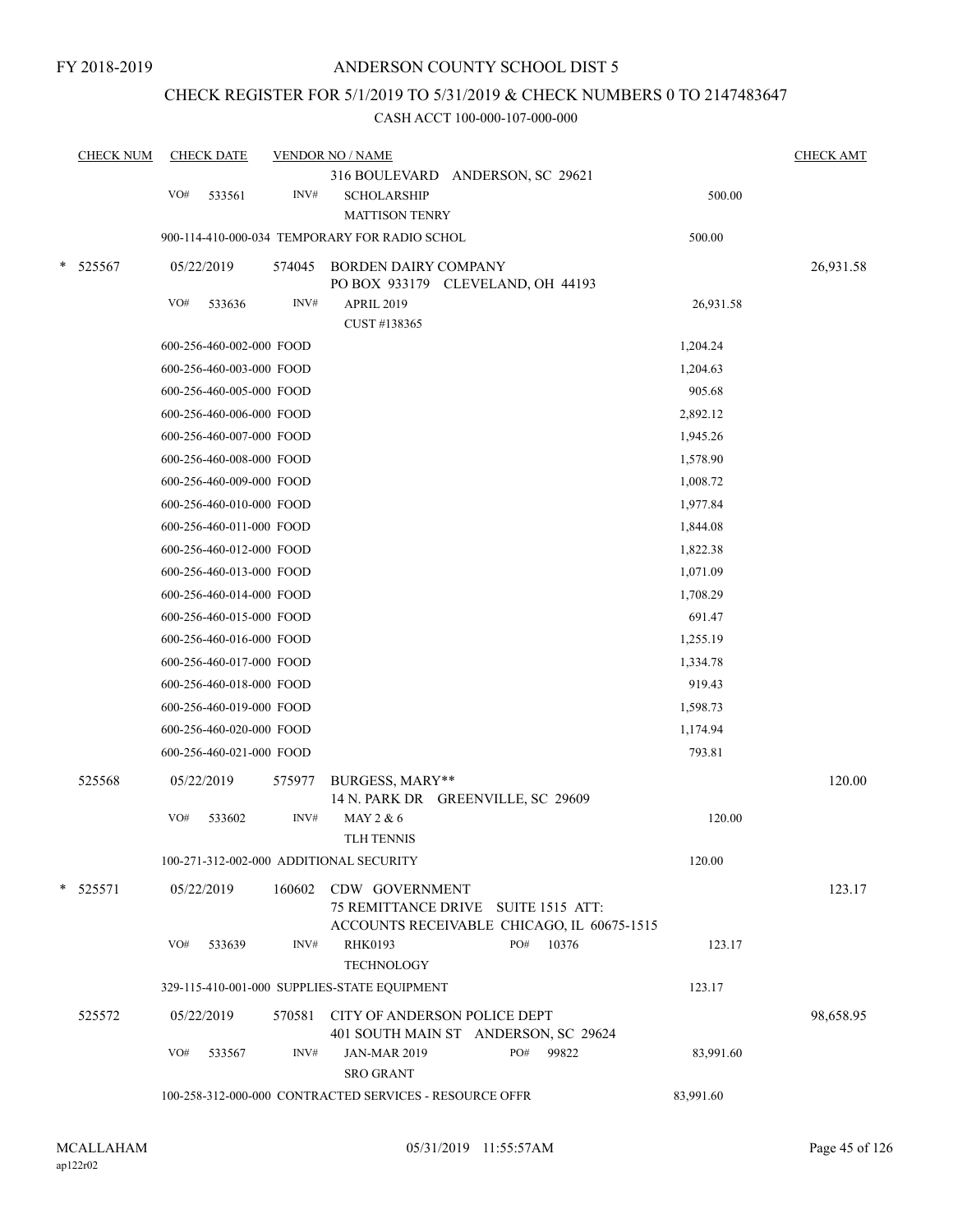# CHECK REGISTER FOR 5/1/2019 TO 5/31/2019 & CHECK NUMBERS 0 TO 2147483647

|   | <b>CHECK NUM</b> |     | <b>CHECK DATE</b> |                                  | <b>VENDOR NO / NAME</b>                                                                                |     |       |                  | <b>CHECK AMT</b> |
|---|------------------|-----|-------------------|----------------------------------|--------------------------------------------------------------------------------------------------------|-----|-------|------------------|------------------|
|   |                  | VO# | 533568            | INV#                             | <b>JAN-MAR 2019</b><br><b>CROSSING GUARDS</b>                                                          | PO# | 99823 | 14,667.35        |                  |
|   |                  |     |                   |                                  | 100-258-690-000-000 CROSSING GUARDS                                                                    |     |       | 14,667.35        |                  |
|   | 525573           |     | 05/22/2019        | 573557                           | CLAY-KING<br>125 BEN-ABI ROAD SPARTANBURG, SC<br>29307-5400                                            |     |       |                  | 540.34           |
|   |                  | VO# | 533640            | INV#                             | 3842<br><b>SUPPLIES</b>                                                                                | PO# | 10785 | 540.34           |                  |
|   |                  |     |                   | 100-113-410-006-000 SUPPLIES     |                                                                                                        |     |       | 69.84            |                  |
|   |                  |     |                   | 100-113-410-006-ART ART SUPPLIES |                                                                                                        |     |       | 470.50           |                  |
|   | 525574           |     | 05/22/2019        |                                  | 574613 COCA-COLA BOTTLING CO CONSOLIDATED<br>PO BOX 602937 CHARLOTTE, NC 28260-2937                    |     |       |                  | 980.66           |
|   |                  | VO# | 533641            | INV#                             | <b>GLENVIEW</b><br>ACCT #0601249720                                                                    |     |       | 980.66           |                  |
|   |                  |     |                   |                                  | 100-113-410-020-VEN SUPPLY-ADDT'L FOR LOST VENDING                                                     |     |       | 980.66           |                  |
| * | 525576           |     | 05/22/2019        |                                  | 572942 CROMER, AIMEE**<br>1018 THORNEHILL DR ANDERSON, SC 29621                                        |     |       |                  | 100.60           |
|   |                  | VO# | 533652            | INV#                             | ORCHID<br><b>EMPLOYEE OF YEAR</b>                                                                      |     |       | 100.60           |                  |
|   |                  |     |                   |                                  | 100-264-312-000-ERP EMPLOYEE RECOGNITION PROGRAM                                                       |     |       | 100.60           |                  |
|   | 525577           |     | 05/22/2019        |                                  | 565886 DAVIS PUBLICATIONS, INC<br>50 PORTLAND STREET WORCESTER, MA 01608                               |     |       |                  | 1,474.90         |
|   |                  | VO# | 533642            | INV#                             | 650167<br>CUST #00226978                                                                               | PO# | 10190 | 1,474.90         |                  |
|   |                  |     |                   |                                  | 328-115-312-001-000 PURCHASED SERVICES                                                                 |     |       | 1,474.90         |                  |
|   | 525578           |     | 05/22/2019        | 198646                           | DELL FINANCIAL SERVICES<br>PO BOX 5292 PAYAMENT PROCESSING CENTER<br>CAROL STREAM, IL 60197-5292       |     |       |                  | 1,846.27         |
|   |                  | VO# | 533569            | INV#                             | 10306775925<br><b>TECHNOLOGY</b>                                                                       | PO# | 10430 | 1,846.27         |                  |
|   |                  |     |                   |                                  | 600-256-540-000-000 EQUIPMENT-EXPENDABLE                                                               |     |       | 1,846.27         |                  |
|   | 525579           |     | 05/22/2019        |                                  | 574057 DOMINO'S PIZZA<br>4420 HWY 24 ANDERSON, SC 29626                                                |     |       |                  | 675.25           |
|   |                  | VO# | 533572            | INV#                             | 983444,985345<br><b>ROBERT ANDERSON</b>                                                                |     |       | 675.25           |                  |
|   |                  |     |                   |                                  | 201-188-410-006-000 SUPPLIES- PARENTING/ PRINTING<br>201-188-410-006-000 SUPPLIES- PARENTING/ PRINTING |     |       | 314.62<br>360.63 |                  |
|   | 525580           |     | 05/22/2019        | 574057                           | <b>DOMINO'S PIZZA</b><br>4420 HWY 24 ANDERSON, SC 29626                                                |     |       |                  | 157.29           |
|   |                  | VO# | 533644            | INV#                             | 993508<br><b>ROBERT ANDERSON</b>                                                                       |     |       | 157.29           |                  |
|   |                  |     |                   |                                  | 706-271-660-006-666 CONCESSIONS EXPENSE                                                                |     |       | 157.29           |                  |
|   | * 525582         |     | 05/22/2019        |                                  | 575104 EDVENTURE CHILDREN'S MUSEUM<br>PO BOX 1638 COLUMBIA, SC 29202                                   |     |       |                  | 405.00           |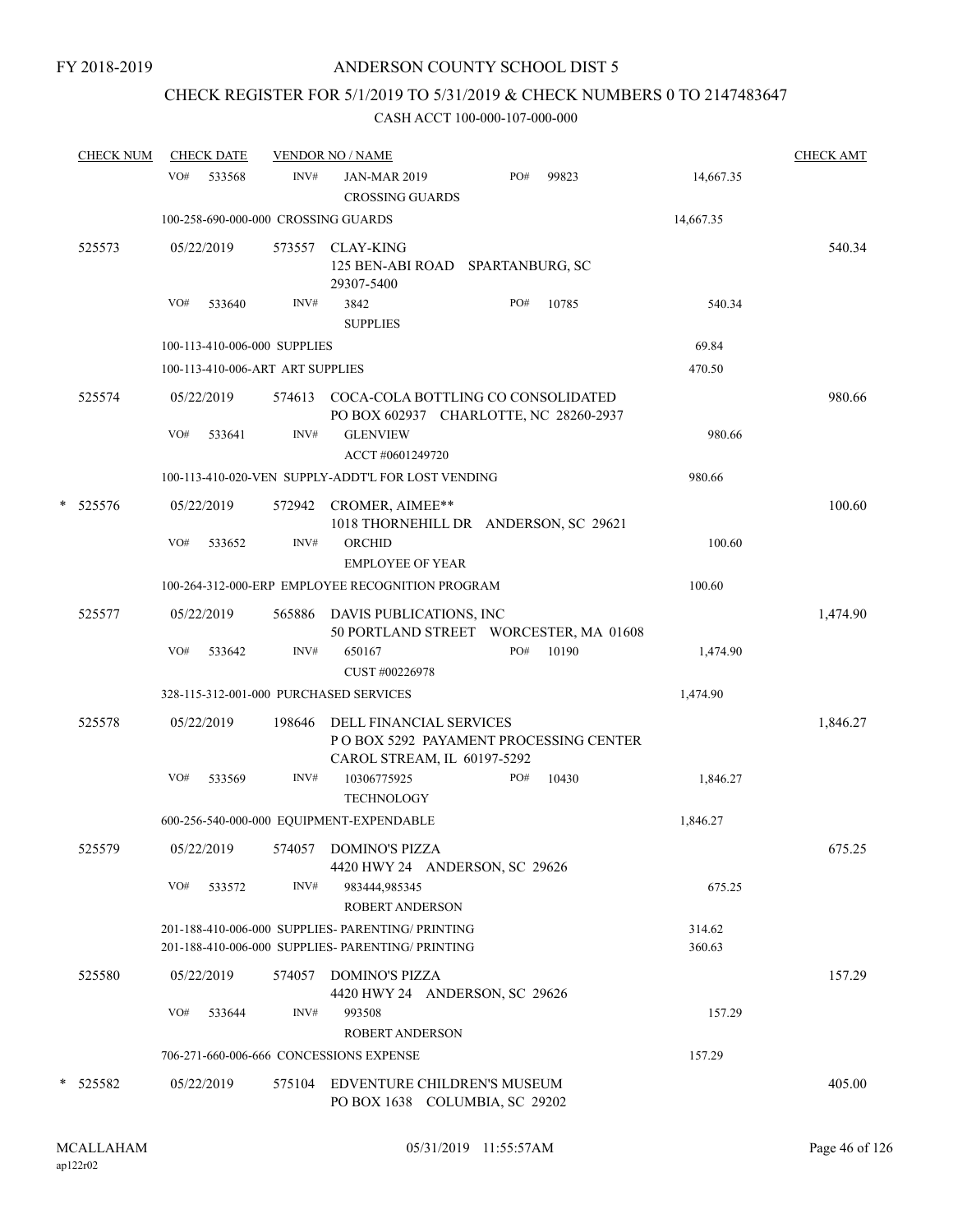# CHECK REGISTER FOR 5/1/2019 TO 5/31/2019 & CHECK NUMBERS 0 TO 2147483647

| <u>CHECK NUM</u> |     | <b>CHECK DATE</b> |                              | <b>VENDOR NO / NAME</b>                                                                              |          | CHECK AMT |
|------------------|-----|-------------------|------------------------------|------------------------------------------------------------------------------------------------------|----------|-----------|
|                  | VO# | 533669            | INV#                         | CONF#117683<br><b>VARENNES ELEM</b>                                                                  | 405.00   |           |
|                  |     |                   |                              | 716-271-660-016-353 FIELD TRIPS GRADE 3 EXPENSE                                                      | 405.00   |           |
| 525583           |     | 05/22/2019        |                              | 573931 ENTERPRISE LEASING COMPANY<br>PO BOX 100243 ATLANTA, GA 30384-0243                            |          | 107.73    |
|                  | VO# | 533646            | INV#                         | 20942685<br><b>APRIL 26-27</b>                                                                       | 107.73   |           |
|                  |     |                   |                              | 329-271-312-001-000 PUPIL ACTIVITY/ FIELD TRIPS- WBL                                                 | 107.73   |           |
| 525584           |     | 05/22/2019        |                              | 573108 FOOTHILLS ALLIANCE<br>216 EAST CALHOUN STREET ANDERSON, SC<br>29621                           |          | 240.00    |
|                  | VO# | 533649            | INV#                         | <b>REGISTRATION</b><br><b>GOLF TOURNAMENT</b>                                                        | 240.00   |           |
|                  |     |                   |                              | 100-390-410-000-000 SUPPLIES AND MATERIALS                                                           | 240.00   |           |
| 525585           |     | 05/22/2019        | 569372                       | <b>GREAT AMERICA LEASING CORP</b><br>PO BOX 660831 ATT: ACCOUNTS RECEIVABLE<br>DALLAS, TX 75266-0831 |          | 1,817.27  |
|                  | VO# | 533651            | INV#                         | 24738749<br>PO#<br>99140<br><b>COPIER</b>                                                            | 1,817.27 |           |
|                  |     |                   | 100-252-325-000-000 RENTALS  |                                                                                                      | 1,817.27 |           |
| 525586           |     | 05/22/2019        |                              | 573217 HART, SHERRY**<br>1221 KEONE CIRCLE WILLIAMSTON, SC 29697                                     |          | 160.00    |
|                  | VO# | 533668            | INV#                         | <b>BOARD MTG</b><br>MAY 21 MEAL                                                                      | 160.00   |           |
|                  |     |                   |                              | 100-231-334-000-000 TRUSTEE EXPENSE                                                                  | 160.00   |           |
| * 525588         |     | 05/22/2019        |                              | 575674 KNIGHT, BRITTANI**<br>2106 RUSH ST ANDERSON, SC 29621                                         |          | 360.00    |
|                  | VO# | 533560            | INV#                         | <b>TL HANNA</b><br><b>GATE FEB-APR</b>                                                               | 360.00   |           |
|                  |     |                   |                              | 100-271-312-002-000 ADDITIONAL SECURITY                                                              | 360.00   |           |
| 525589           |     | 05/22/2019        |                              | 329401 LOWES BUSINESS ACCOUNT<br>PO BOX 530954 CREDIT SERVICES ATLANTA, GA<br>30353-0954             |          | 271.25    |
|                  | VO# | 533654            | INV#                         | 4309542<br><b>PURCHASES</b>                                                                          | 271.25   |           |
|                  |     |                   | 100-115-410-001-000 SUPPLIES |                                                                                                      | 225.20   |           |
|                  |     |                   |                              | 329-115-410-001-000 SUPPLIES-STATE EQUIPMENT                                                         | 46.05    |           |
| 525590           |     | 05/22/2019        |                              | 575976 MCCULLOUGH, DYLAN**<br>3507 ALLSTON STREET ANDERSON, SC 29624                                 |          | 185.00    |
|                  | VO# | 533555            | INV#                         | <b>MAY 1-8</b><br><b>INTERNSHIP</b>                                                                  | 185.00   |           |
|                  |     |                   |                              | 100-115-312-031-000 PURCHASED SERVICES                                                               | 185.00   |           |
| * 525592         |     | 05/22/2019        |                              | 358500 MINUTEMAN PRESS                                                                               |          | 135.56    |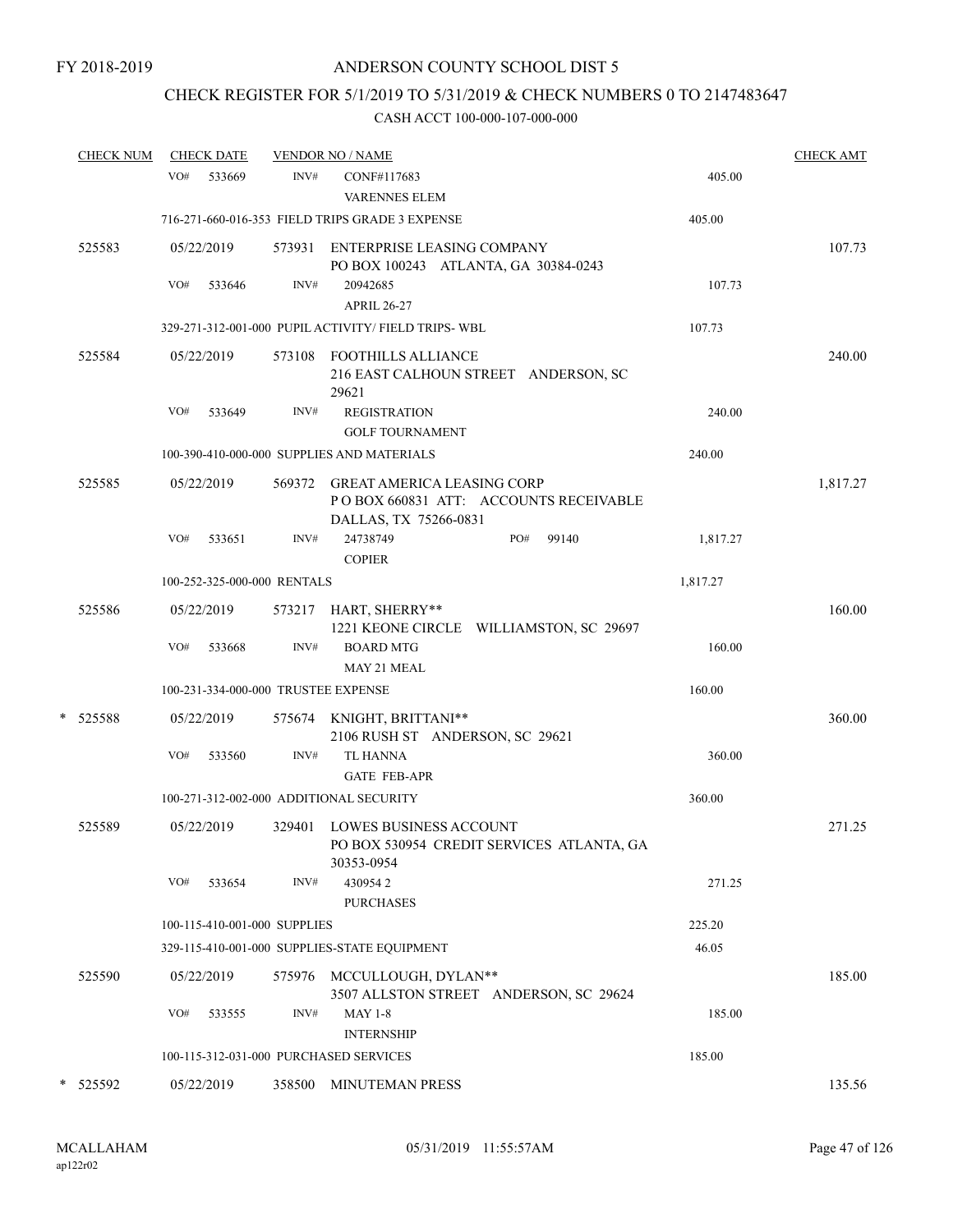FY 2018-2019

### ANDERSON COUNTY SCHOOL DIST 5

### CHECK REGISTER FOR 5/1/2019 TO 5/31/2019 & CHECK NUMBERS 0 TO 2147483647

| <b>CHECK NUM</b> |                      | <b>CHECK DATE</b> |                                  | <b>VENDOR NO / NAME</b>                                                 |              |        | <b>CHECK AMT</b> |
|------------------|----------------------|-------------------|----------------------------------|-------------------------------------------------------------------------|--------------|--------|------------------|
|                  |                      |                   |                                  | 3308 NORTH MAIN STREET ATT: ACCOUNTS                                    |              |        |                  |
|                  |                      |                   |                                  | RECEIVABLE ANDERSON, SC 29621-4108                                      |              |        |                  |
|                  | VO#                  | 533655            | INV#                             | 86978                                                                   |              | 107.09 |                  |
|                  |                      |                   |                                  | JOB 117079                                                              |              |        |                  |
|                  |                      |                   | 600-256-410-003-SNP SUPPLIES     |                                                                         |              | 53.54  |                  |
|                  |                      |                   | 600-256-410-020-SNP SUPPLIES     |                                                                         |              | 53.55  |                  |
|                  | VO#                  | 533656            | INV#                             | 86975                                                                   |              | 28.47  |                  |
|                  |                      |                   |                                  | <b>JOB 117077</b>                                                       |              |        |                  |
|                  |                      |                   | 600-256-410-003-SNP SUPPLIES     |                                                                         |              | 14.24  |                  |
|                  |                      |                   | 600-256-410-020-SNP SUPPLIES     |                                                                         |              | 14.23  |                  |
|                  |                      |                   |                                  |                                                                         |              |        |                  |
| 525593           |                      | 05/22/2019        |                                  | 570697 MR. FORKLIFT, LLC                                                |              |        | 127.41           |
|                  | VO#                  | 533588            | INV#                             | 121 BROOKLYN AVE ANDERSON, SC 29624<br>604502                           | PO#<br>10845 | 127.41 |                  |
|                  |                      |                   |                                  | <b>REPAIR</b>                                                           |              |        |                  |
|                  |                      |                   | 100-257-410-000-000 SUPPLIES     |                                                                         |              |        |                  |
|                  |                      |                   |                                  |                                                                         |              | 127.41 |                  |
| 525594           |                      | 05/22/2019        |                                  | 573870 NAVIANCE, INC                                                    |              |        | 699.00           |
|                  |                      |                   |                                  | POBOX 504571 ST LOUIS, MO 63150-4571                                    |              |        |                  |
|                  | VO#                  | 533657            | INV#                             | 101005                                                                  |              | 699.00 |                  |
|                  |                      |                   |                                  | <b>REGISTRATION</b>                                                     |              |        |                  |
|                  |                      |                   |                                  | 395-212-312-000-000 PURCHASED SERVICES                                  |              | 699.00 |                  |
| 525595           |                      | 05/22/2019        |                                  | 389900 OFFICE DEPOT                                                     |              |        | 994.99           |
|                  |                      |                   |                                  | POBOX 1413 CHARLOTTE, NC 28201-1413                                     |              |        |                  |
|                  | VO#                  | 533590            | INV#                             | 309285721001                                                            |              | 178.42 |                  |
|                  |                      |                   |                                  | <b>SUPPLIES</b>                                                         |              |        |                  |
|                  |                      |                   | 100-112-410-010-0RE RELATED ARTS |                                                                         |              | 178.42 |                  |
|                  | VO#                  | 533591            | INV#                             | 308933586001                                                            |              | 226.03 |                  |
|                  |                      |                   |                                  | <b>SUPPLIES</b>                                                         |              |        |                  |
|                  |                      |                   |                                  | 100-114-410-002-VEN SUPPLY-ADDT'L FOR LOST VENDING                      |              | 226.03 |                  |
|                  |                      | VO# 533592        | INV#                             | 297471990001                                                            | PO#<br>10572 | 476.15 |                  |
|                  |                      |                   |                                  | <b>SUPPLIES</b>                                                         |              |        |                  |
|                  |                      |                   |                                  | 201-112-410-014-000 SUPPLIES AND MATERIALS                              |              | 476.15 |                  |
|                  | VO#                  | 533658            | INV#                             | 311830092001                                                            |              | 114.39 |                  |
|                  |                      |                   |                                  | <b>SUPPLIES</b>                                                         |              |        |                  |
|                  |                      |                   | 600-256-410-000-000 SUPPLIES     |                                                                         |              | 114.39 |                  |
| * 525598         |                      | 05/22/2019        | 564099                           | PIONEER VALLEY BOOKS                                                    |              |        | 198.83           |
|                  |                      |                   |                                  | 155A INDUSTRIAL DRIVE ATT: ACCOUNTS                                     |              |        |                  |
|                  |                      |                   |                                  | RECEIVABLE NORTHAMPTON, MA 01060                                        |              |        |                  |
|                  | VO#                  | 533595            | INV#                             | 147907                                                                  | PO#<br>10473 | 198.83 |                  |
|                  |                      |                   |                                  | <b>NEVITT FOREST</b>                                                    |              |        |                  |
|                  |                      |                   |                                  | 201-112-410-012-000 SUPPLIES AND MATERIALS                              |              | 198.83 |                  |
|                  |                      |                   |                                  |                                                                         |              |        |                  |
| $*$ 525600       | 05/22/2019<br>442400 |                   |                                  | ROPER MOUNTAIN SCIENCE CENTER<br>402 ROPER MOUNTAIN ROAD GREENVILLE, SC | 808.00       |        |                  |
|                  |                      |                   |                                  | 29615                                                                   |              |        |                  |
|                  | VO#                  | 533661            | INV#                             | 10692732                                                                |              | 808.00 |                  |
|                  |                      |                   |                                  |                                                                         |              |        |                  |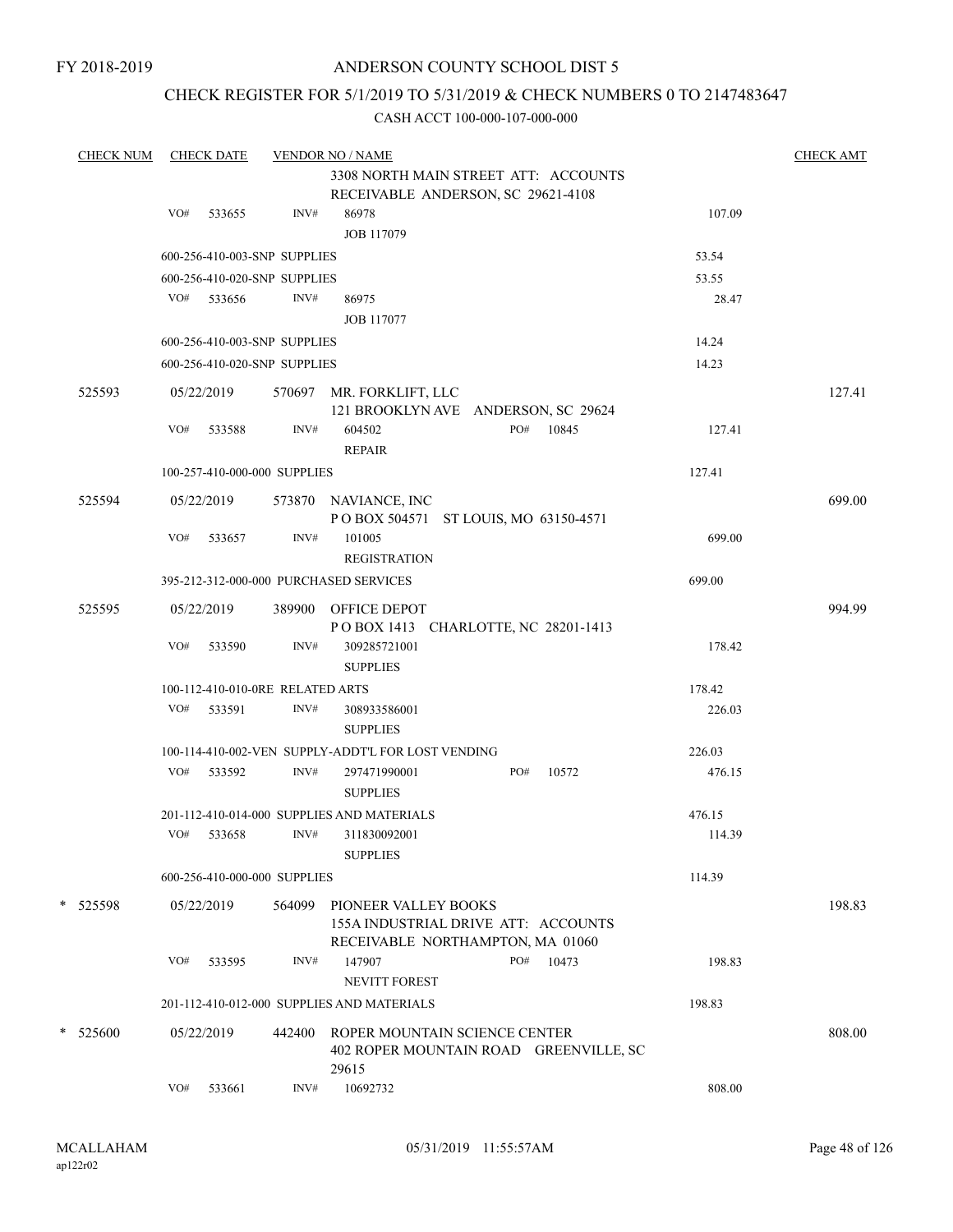### CHECK REGISTER FOR 5/1/2019 TO 5/31/2019 & CHECK NUMBERS 0 TO 2147483647

| <b>CHECK NUM</b> | <b>CHECK DATE</b>               | <b>VENDOR NO / NAME</b><br>APR 29 CONCORD                                |                                                                                          |                                         |          | <b>CHECK AMT</b> |
|------------------|---------------------------------|--------------------------------------------------------------------------|------------------------------------------------------------------------------------------|-----------------------------------------|----------|------------------|
|                  |                                 | 709-271-660-009-351 FIELD TRIPS GRADE 1 EXPENSE                          |                                                                                          |                                         | 808.00   |                  |
| 525601           | 05/22/2019                      | 570929<br><b>SCHOOL MART</b>                                             |                                                                                          |                                         |          | 840.59           |
|                  | VO#<br>533597                   | INV#<br>418221                                                           |                                                                                          | 1424 ODENTON ROAD ODENTON, MD 21113     | 840.59   |                  |
|                  |                                 | <b>CALCULATORS</b><br>100-114-410-002-VEN SUPPLY-ADDT'L FOR LOST VENDING |                                                                                          |                                         | 840.59   |                  |
|                  |                                 |                                                                          |                                                                                          |                                         |          |                  |
| 525602           | 05/22/2019                      | 572126<br>27106                                                          | SERVICE ASSOCIATES, INC                                                                  | 2722 MONTICELLO DRIVE WINSTON SALEM, NC |          | 1,937.50         |
|                  | VO#<br>533600                   | INV#<br>5201<br><b>SERVICES</b>                                          |                                                                                          |                                         | 187.50   |                  |
|                  |                                 | 100-266-345-000-000 TECHNOLOGY INFRASTRUCTURE                            |                                                                                          |                                         | 187.50   |                  |
|                  | VO#<br>533601                   | INV#<br>5166<br><b>SERVICES</b>                                          |                                                                                          |                                         | 1,750.00 |                  |
|                  |                                 | 100-266-345-000-000 TECHNOLOGY INFRASTRUCTURE                            |                                                                                          |                                         | 1,750.00 |                  |
| *<br>525604      | 05/22/2019                      | 572745                                                                   | SIMPLY SHEETS FUNDRAISING, LLC<br>980 COBB PLACE BLVD NW SUITE 100<br>KENNESAW, GA 30144 |                                         |          | 584.00           |
|                  | VO#<br>533599                   | INV#<br>19231<br><b>ANDERSON FFA</b>                                     |                                                                                          |                                         | 584.00   |                  |
|                  | 701-271-660-001-850 FFA EXPENSE |                                                                          |                                                                                          |                                         | 584.00   |                  |
| 525605           | 05/22/2019                      | STOP HEART ATTACK<br>575704<br>AL 35216                                  |                                                                                          | 1572 MONTGOMER HWY, STE 202 BIRMINGHAM, |          | 106.00           |
|                  | VO#<br>533663                   | INV#<br>24963<br><b>CABINET</b>                                          |                                                                                          | PO#<br>10834                            | 106.00   |                  |
|                  | 100-213-410-014-000 SUPPLIES    |                                                                          |                                                                                          |                                         | 106.00   |                  |
| 525606           | 05/22/2019                      | 493375                                                                   | <b>SUPER DUPER PUBLICATIONS</b><br><b>GREENVILLE, SC 29616-2497</b>                      | PO BOX 24997 ATT: ACCOUNTS RECEIVABLE   |          | 753.77           |
|                  | VO#<br>533603                   | INV#<br>2437193<br><b>CUST #6478</b>                                     |                                                                                          |                                         | 753.77   |                  |
|                  | 100-113-410-014-000 SUPPLIES    |                                                                          |                                                                                          |                                         | 98.00    |                  |
|                  | 100-233-410-014-000 SUPPLIES    |                                                                          |                                                                                          |                                         | 120.00   |                  |
|                  |                                 | 714-271-660-014-201 MISCELLANEOUS EXPENSE                                |                                                                                          |                                         | 535.77   |                  |
| * 525608         | 05/22/2019                      | 575611                                                                   | THE COLLINS GROUP INC<br>PO BOX 982 PENDLETON, SC 29670                                  |                                         |          | 1,466.29         |
|                  | VO#<br>533664                   | INV#<br>10013<br><b>CONCORD ELEM</b>                                     |                                                                                          |                                         | 1,466.29 |                  |
|                  |                                 | 709-271-660-009-295 CAROLINA COURTYARD EXPENSE                           |                                                                                          |                                         | 1,466.29 |                  |
| 525609           | 05/22/2019                      | 563611<br>29601                                                          | THE GREENVILLE ZOO                                                                       | 150 CLEVELAND PARK DRIVE GREENVILLE, SC |          | 606.50           |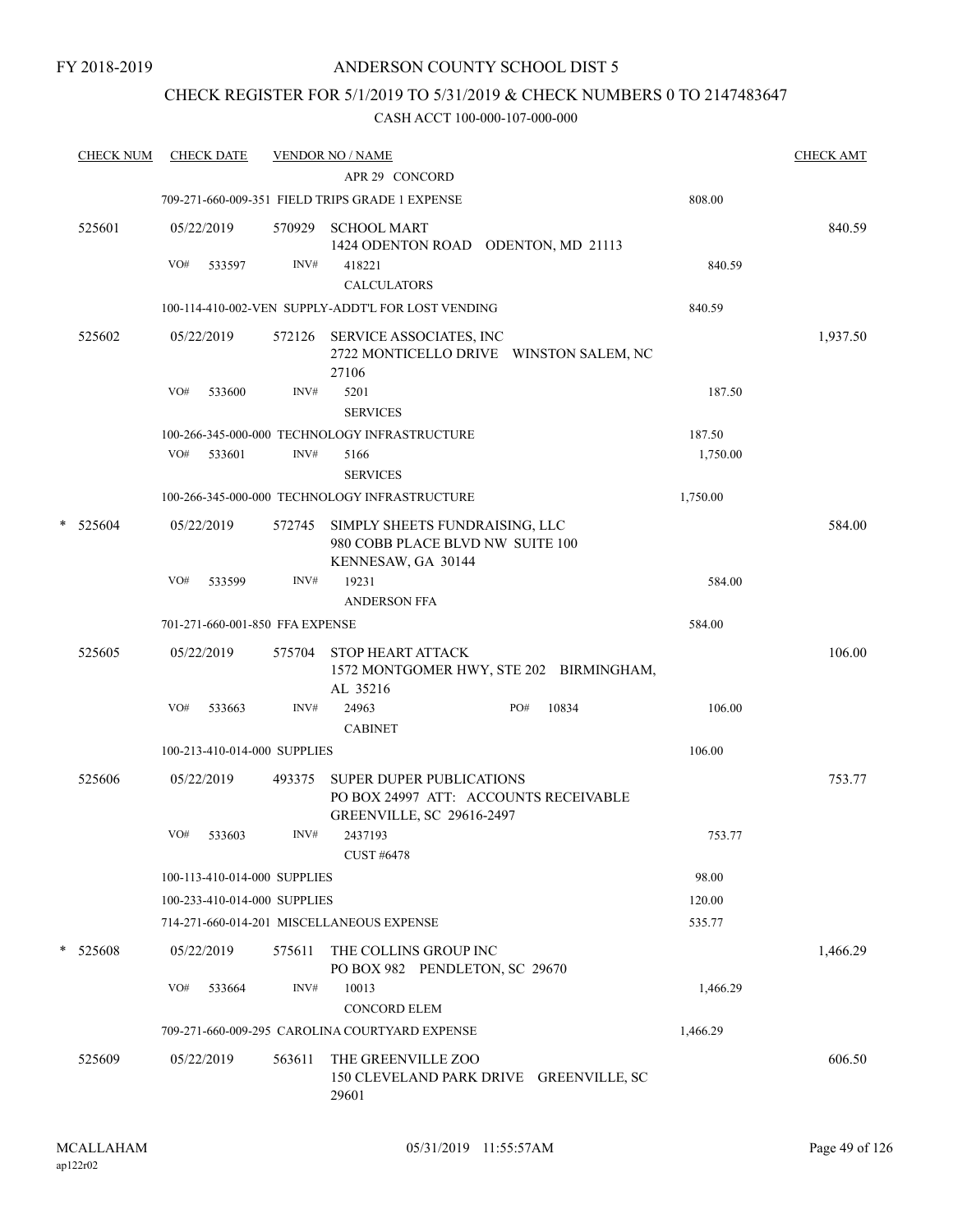# CHECK REGISTER FOR 5/1/2019 TO 5/31/2019 & CHECK NUMBERS 0 TO 2147483647

| <b>CHECK NUM</b> | <b>CHECK DATE</b>                     |        | <b>VENDOR NO / NAME</b>                                                                                    |        | <b>CHECK AMT</b> |
|------------------|---------------------------------------|--------|------------------------------------------------------------------------------------------------------------|--------|------------------|
|                  | VO#<br>533666                         | INV#   | <b>FIELD TRIP</b><br>MAY 30 CONCORD                                                                        | 606.50 |                  |
|                  |                                       |        | 709-271-660-009-354 FIELD TRIPS GRADE 4 EXPENSE                                                            | 606.50 |                  |
| 525610           | 05/22/2019                            | 563611 | THE GREENVILLE ZOO<br>150 CLEVELAND PARK DRIVE GREENVILLE, SC<br>29601                                     |        | 513.50           |
|                  | VO#<br>533665                         | INV#   | <b>FIELD TRIP</b>                                                                                          | 513.50 |                  |
|                  |                                       |        | MAY 23 CONCORD                                                                                             |        |                  |
|                  |                                       |        | 709-271-660-009-350 FIELD TRIPS KINDERGARTEN EXPENSE                                                       | 513.50 |                  |
| 525611           | 05/22/2019                            |        | 497151 TL HANNA BAND BOOSTERS                                                                              |        | 664.00           |
|                  | VO#<br>533667                         | INV#   | COLORGUARD<br>REIMBURSEMENT                                                                                | 664.00 |                  |
|                  | 900-188-410-000-006 HOMELESS SUPPLIES |        |                                                                                                            | 664.00 |                  |
| 525612           | 05/22/2019                            | 566703 | UNIVERSITY OF SOUTH CAROLINA<br>1244 BLOSSOM STREET #200 COLUMBIA, SC<br>29208                             |        | 500.00           |
|                  | VO#<br>533606                         | INV#   | <b>SCHOLARSHIP</b>                                                                                         | 500.00 |                  |
|                  |                                       |        | <b>ASHLYN KELLEY</b>                                                                                       |        |                  |
|                  |                                       |        | 900-114-410-000-034 TEMPORARY FOR RADIO SCHOL                                                              | 500.00 |                  |
| 525613           | 05/22/2019                            | 567113 | UNIVERSITY OF GEORGIA<br>1197 S. LUMPKIN ST, ROOM 275 BREANA ECHOLS,<br>BILLING DEPT ATHENS, GA 30602-3603 |        | 755.00           |
|                  | VO#<br>533605                         | INV#   | PO#<br>10839<br>440248                                                                                     | 755.00 |                  |
|                  |                                       |        | REGST# 247706                                                                                              |        |                  |
|                  |                                       |        | 267-224-312-000-PD5 CONTRACTED-SC STANDARDS                                                                | 755.00 |                  |
| 525614           | 05/24/2019                            |        | 569972 ADRIENNE BREEN<br>323 MONTI DRIVE ANDERSON, SC 29621                                                |        | 175.00           |
|                  | VO#<br>533771                         | INV#   | <b>FEE REFUND</b><br><b>COSMETOLOGY EXAM</b>                                                               | 175.00 |                  |
|                  |                                       |        | 701-271-660-001-823 COSMETOLOGY EXPENSE                                                                    | 175.00 |                  |
| 525615           |                                       |        | 05/24/2019 572394 AG-PRO COMPANIES<br>3022 NORTH MAIN STREET ANDERSON, SC 29621                            |        | 102.29           |
|                  | VO#<br>533698                         | INV#   | 11560,11564<br><b>SUPPLIES</b>                                                                             | 102.29 |                  |
|                  |                                       |        | 100-254-410-003-001 SUPPLIES - MAINTENANCE                                                                 | 102.29 |                  |
| 525616           | 05/24/2019                            | 570950 | ANDERSON COUNTY SHERIFF'S OFFICE<br>ATTN: RICHARD BRYSON PO BOX 5497<br>ANDERSON, SC 29623                 |        | 245.00           |
|                  | VO#<br>533817                         | INV#   | <b>MAY 1-21</b>                                                                                            | 245.00 |                  |
|                  |                                       |        | <b>SECURITY</b>                                                                                            |        |                  |
|                  |                                       |        | 100-233-312-000-SRO DISTRICT OFFICE SECURITY                                                               | 87.50  |                  |
|                  |                                       |        | 716-271-660-016-201 MISCELLANEOUS EXPENSE                                                                  | 52.50  |                  |
|                  |                                       |        | 720-271-660-020-411 MISCELLANEOUS EXPENSE                                                                  | 105.00 |                  |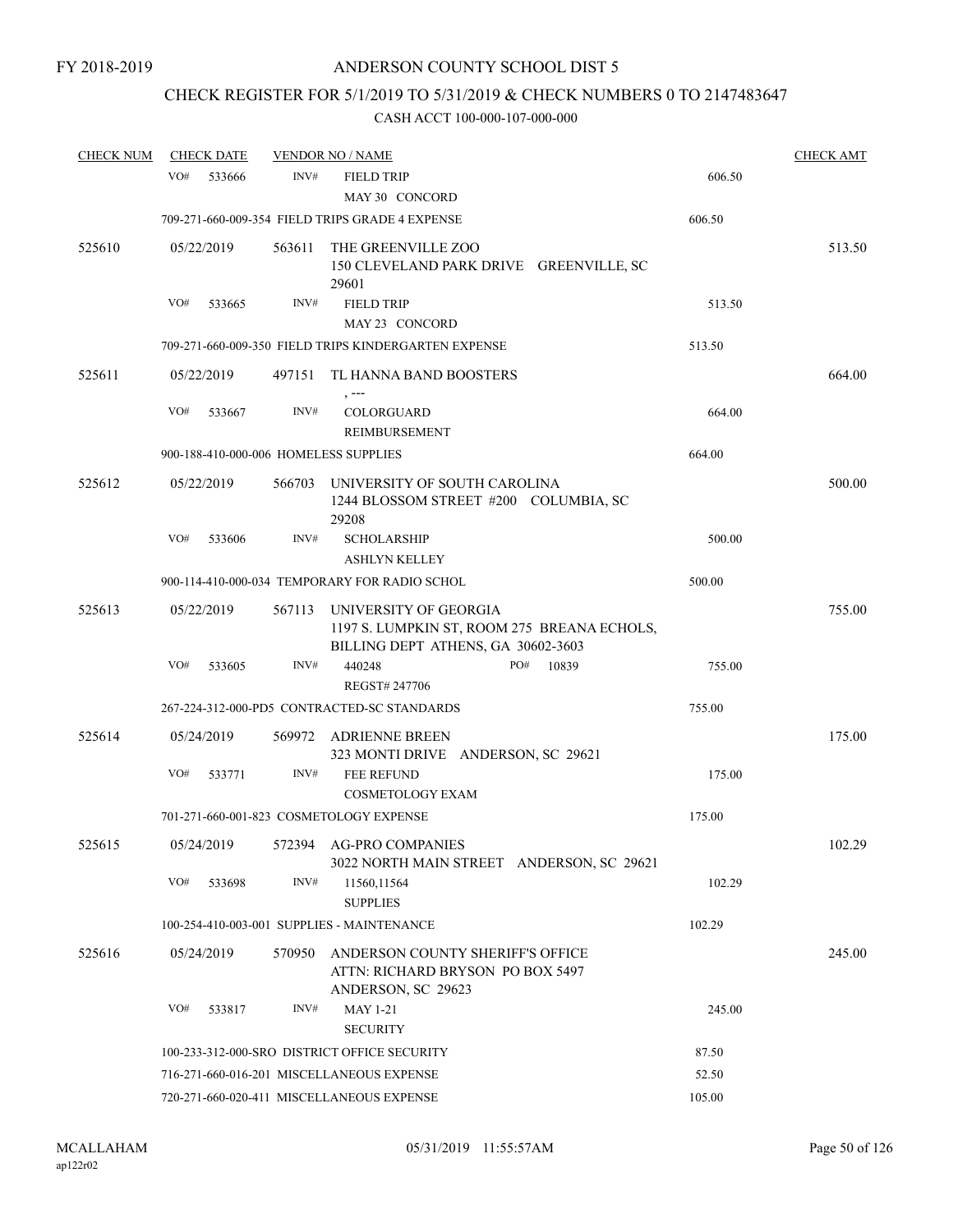# CHECK REGISTER FOR 5/1/2019 TO 5/31/2019 & CHECK NUMBERS 0 TO 2147483647

| <b>CHECK NUM</b> | <b>CHECK DATE</b>                        |        | <b>VENDOR NO / NAME</b>                                                                             |       |          | <b>CHECK AMT</b> |
|------------------|------------------------------------------|--------|-----------------------------------------------------------------------------------------------------|-------|----------|------------------|
| 525617           | 05/24/2019                               | 569488 | ANDERSON SCREEN PRINT<br>412 WILLIAMSTON ROAD ATT: ACCOUNTS<br>RECEIVABLE ANDERSON, SC 29621        |       |          | 441.38           |
|                  | VO#<br>533699                            | INV#   | 3550<br>NEVITT FOREST                                                                               |       | 441.38   |                  |
|                  | 712-271-660-012-315 HOSPITALITY EXPENSE  |        |                                                                                                     |       | 441.38   |                  |
| 525618           | 05/24/2019                               |        | 569593 ANMED HEALTH<br>800 NORTH FANT STREET ANDERSON, SC 29621                                     |       |          | 112.00           |
|                  | VO#<br>533783                            | INV#   | <b>CAREER CENTER</b><br><b>CERTIFICATION CARDS</b>                                                  |       | 112.00   |                  |
|                  | 701-271-660-001-859 BIOMED EXPENSE       |        |                                                                                                     |       | 80.00    |                  |
|                  |                                          |        | 701-271-660-001-891 BIOMED 2- RANKIN EXPENSE                                                        |       | 32.00    |                  |
| 525619           | 05/24/2019                               |        | 573123 BOOSTPROMOTIONS.COM<br>1192 DRAPER PARKWAY #515 DRAPER, UT 84020                             |       |          | 319.95           |
|                  | VO#<br>533734                            | INV#   | PO#<br>9156<br>WHITEHALL ELEM                                                                       | 10721 | 319.95   |                  |
|                  | 201-112-410-019-000 Supplies             |        |                                                                                                     |       | 319.95   |                  |
| 525620           | 05/24/2019                               | 160602 | CDW GOVERNMENT<br>75 REMITTANCE DRIVE SUITE 1515 ATT:<br>ACCOUNTS RECEIVABLE CHICAGO, IL 60675-1515 |       |          | 3,370.50         |
|                  | VO#<br>533737                            | INV#   | SGW7344<br>PO#<br><b>CALCULATORS</b>                                                                | 10788 | 2,568.00 |                  |
|                  | 100-113-410-005-MTH MATH SUPPLIES        |        |                                                                                                     |       | 2,568.00 |                  |
|                  | VO#<br>533787                            | INV#   | PO#<br><b>SHG2030</b><br><b>LAMPS</b>                                                               | 10803 | 802.50   |                  |
|                  | 100-266-314-000-000 REPAIRS TO EQUIPMENT |        |                                                                                                     |       | 802.50   |                  |
| 525621           | 05/24/2019                               |        | 575982 CHICK-FIL-A GARNERS FERRY RD<br>7424 GARNER'S FERRY RD COLUMBIA, SC 29209                    |       |          | 590.81           |
|                  | VO#<br>533738                            | INV#   | FOR MAY 28TH<br>POS# 6012926                                                                        |       | 590.81   |                  |
|                  |                                          |        | 714-271-660-014-353 FIELD TRIPS GRADE 3 EXPENSE                                                     |       | 590.81   |                  |
| 525622           |                                          |        | 05/24/2019 570581 CITY OF ANDERSON POLICE DEPT<br>401 SOUTH MAIN ST ANDERSON, SC 29624              |       |          | 203.36           |
|                  | VO#<br>533818                            | INV#   | <b>ADULT ED</b><br><b>SECURITY</b>                                                                  |       | 203.36   |                  |
|                  | 100-181-312-023-000 PURCHASED SERVICES   |        |                                                                                                     |       | 203.36   |                  |
| 525623           | 05/24/2019                               | 574394 | CONESTEE FOUNDATION, INC<br>POBOX 9111 GREENVILLE, SC 29605                                         |       |          | 784.00           |
|                  | VO#<br>533703                            | INV#   | MAY 16-17<br><b>CALHOUN ELEM</b>                                                                    |       | 784.00   |                  |
|                  |                                          |        | 714-271-660-014-352 FIELD TRIPS GRADE 2 EXPENSE                                                     |       | 784.00   |                  |
| 525624           | 05/24/2019                               |        | 198651 DELL MARKETING LP                                                                            |       |          | 13,272.27        |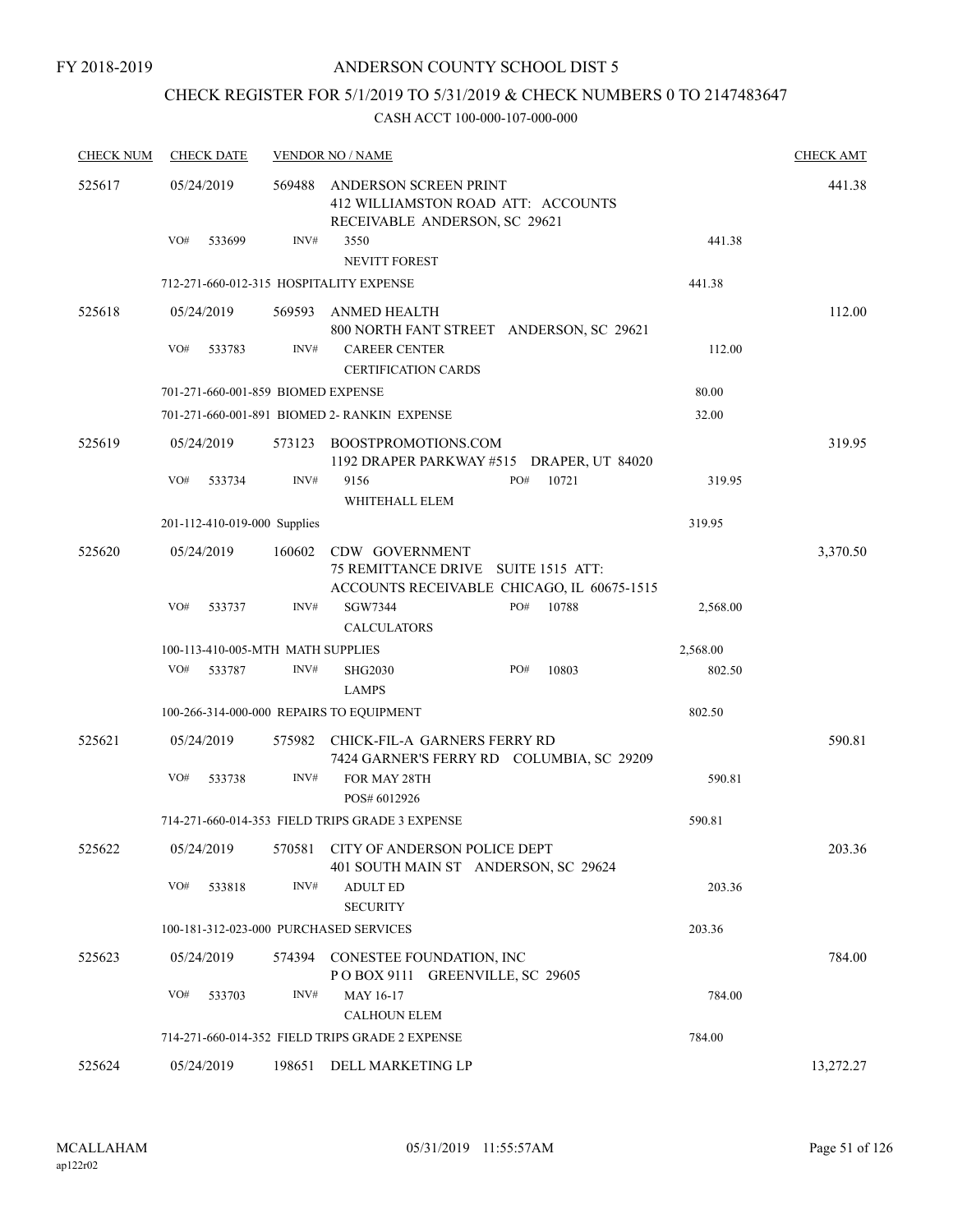### CHECK REGISTER FOR 5/1/2019 TO 5/31/2019 & CHECK NUMBERS 0 TO 2147483647

| <b>CHECK NUM</b> |     | <b>CHECK DATE</b>            |        | <b>VENDOR NO / NAME</b>                                                                     |     |       |           | <b>CHECK AMT</b> |
|------------------|-----|------------------------------|--------|---------------------------------------------------------------------------------------------|-----|-------|-----------|------------------|
|                  |     |                              |        | PO BOX 534118 ATT: ACCOUNTS RECEIVABLE                                                      |     |       |           |                  |
|                  |     |                              |        | ATLANTA, GA 30353-4118                                                                      |     |       |           |                  |
|                  | VO# | 533788                       | INV#   | 10316351181<br><b>BATTERIES</b>                                                             | PO# | 10804 | 941.60    |                  |
|                  |     |                              |        | 100-266-314-000-000 REPAIRS TO EQUIPMENT                                                    |     |       | 941.60    |                  |
|                  | VO# | 533789                       | INV#   | 10314904713                                                                                 | PO# | 10682 | 12,330.67 |                  |
|                  |     |                              |        | <b>TECHNOLOGY</b>                                                                           |     |       |           |                  |
|                  |     |                              |        | 100-266-345-000-000 TECHNOLOGY INFRASTRUCTURE                                               |     |       | 12,330.67 |                  |
| 525625           |     | 05/24/2019                   | 575579 | DIAMOND DEL'S GEM MINING LLC<br>3607 COLONAL VANDERHORST CIRCLE MOUNT<br>PLEASANT, SC 29466 |     |       |           | 760.00           |
|                  | VO# | 533705                       | INV#   | <b>3RD GRADE</b><br><b>NORTH POINTE</b>                                                     |     |       | 760.00    |                  |
|                  |     |                              |        | 713-271-660-013-353 FIELD TRIPS GRADE 3 EXPENSE                                             |     |       | 760.00    |                  |
| 525626           |     | 05/24/2019                   | 569839 | DOMINO'S PIZZA<br>1006 N. MAIN STREET ANDERSON, SC 29621                                    |     |       |           | 218.91           |
|                  | VO# | 533706                       | INV#   | 1036161,36162<br>WHITEHALL ELEM                                                             |     |       | 218.91    |                  |
|                  |     |                              |        | 719-271-660-019-201 MISCELLANEOUS EXPENSE                                                   |     |       | 105.64    |                  |
|                  |     |                              |        | 719-271-660-019-201 MISCELLANEOUS EXPENSE                                                   |     |       | 113.27    |                  |
| 525627           |     | 05/24/2019                   | 569972 | DORIS BERRY<br>2420 MARCHBANKS AVE APT 9-H ANDERSON, SC<br>29621                            |     |       |           | 175.00           |
|                  | VO# | 533772                       | INV#   | FEE REFUND<br><b>COSMETOLOGY EXAM</b>                                                       |     |       | 175.00    |                  |
|                  |     |                              |        | 701-271-660-001-823 COSMETOLOGY EXPENSE                                                     |     |       | 175.00    |                  |
| 525628           |     | 05/24/2019                   | 211302 | DUKE ENERGY                                                                                 |     |       |           | 12,544.72        |
|                  | VO# | 533821                       | INV#   | PO BOX 70516 CHARLOTTE, NC 28272-0516<br><b>DUE 5/30</b>                                    |     |       | 12,544.72 |                  |
|                  |     |                              |        | <b>UTILITIES</b>                                                                            |     |       |           |                  |
|                  |     |                              |        | 100-254-470-001-000 ENERGY-ELECTRICITY & WATER                                              |     |       | 5,842.62  |                  |
|                  |     |                              |        | 100-254-470-008-000 ENERGY-ELECTRICITY & WATER                                              |     |       | 23.82     |                  |
|                  |     |                              |        | 100-254-470-010-000 ENERGY-ELECTRICITY & WATER                                              |     |       | 27.47     |                  |
|                  |     |                              |        | 100-254-470-019-000 ENERGY-ELECTRICITY & WATER                                              |     |       | 4,565.47  |                  |
|                  |     |                              |        | 100-254-470-023-000 ENERGY-ELECTRICITY & WATER                                              |     |       | 2,085.34  |                  |
| 525629           |     | 05/24/2019                   | 575500 | <b>EDPUZZLE</b><br>PO BOX 446 SAN FRANCISCO, CA 94104-0446                                  |     |       |           | 900.00           |
|                  | VO# | 533790                       | INV#   | 2794                                                                                        |     |       | 900.00    |                  |
|                  |     | 100-113-410-020-000 SUPPLIES |        | <b>GLENVIEW MS</b>                                                                          |     |       | 900.00    |                  |
|                  |     |                              |        |                                                                                             |     |       |           |                  |
| 525630           |     | 05/24/2019                   | 575963 | EDWARDS, WESLEY**<br>500 CANEBRAKE DR ANDERSON, SC 29621                                    |     |       |           | 4,815.00         |
|                  | VO# | 533743                       | INV#   | PO 10799<br>SOUTHWOOD                                                                       | PO# | 10799 | 4,815.00  |                  |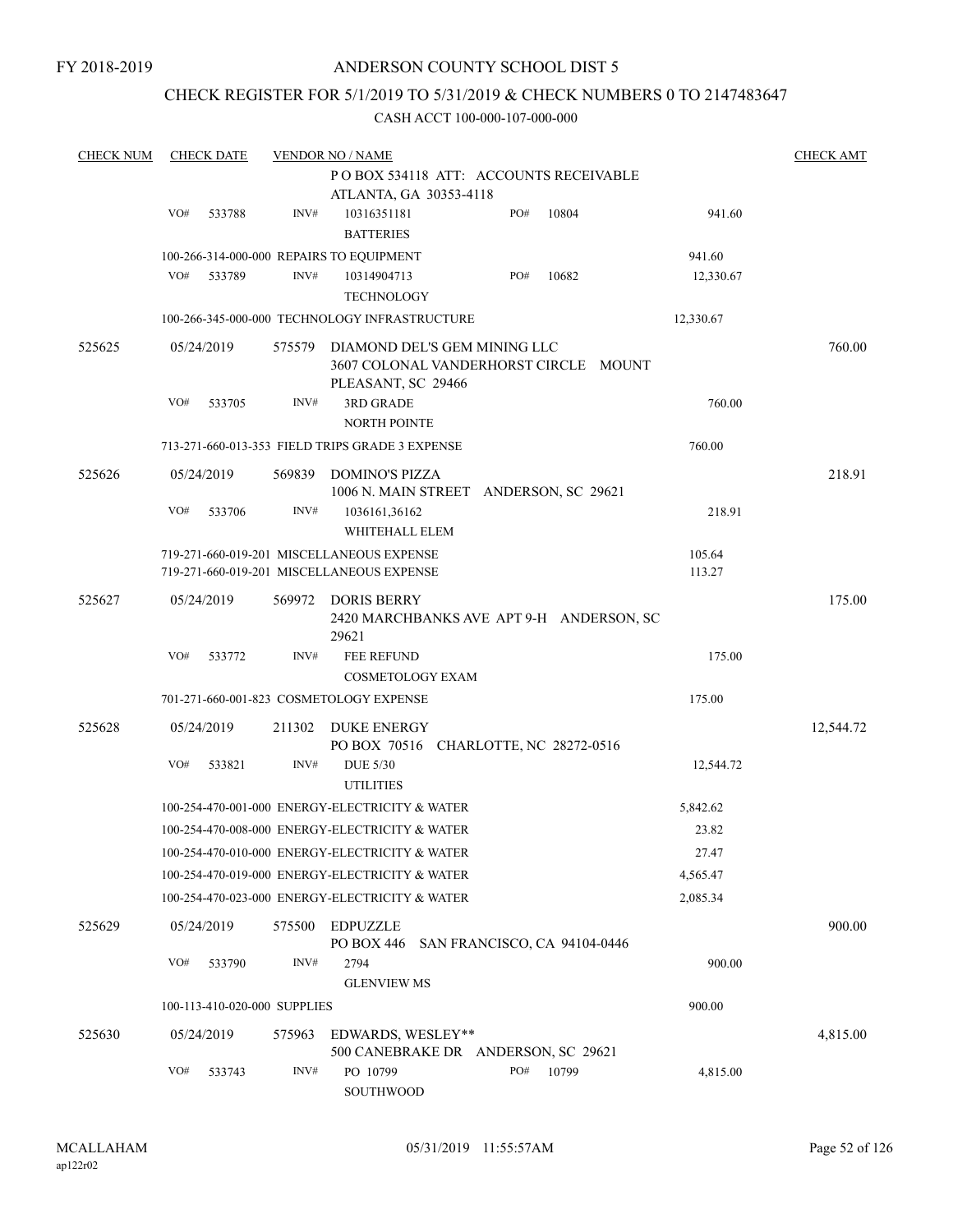# CHECK REGISTER FOR 5/1/2019 TO 5/31/2019 & CHECK NUMBERS 0 TO 2147483647

| <b>CHECK NUM</b> | <b>CHECK DATE</b>                       |        | <b>VENDOR NO / NAME</b><br>100-114-410-021-OCH ORCHESTRA EQUIPMENT                                  |     |       | 4,815.00 | <b>CHECK AMT</b> |
|------------------|-----------------------------------------|--------|-----------------------------------------------------------------------------------------------------|-----|-------|----------|------------------|
| 525631           | 05/24/2019                              | 563495 | <b>ELECTRIC CITY UTILITIES</b>                                                                      |     |       |          | 4,906.32         |
|                  |                                         |        | CITY OF ANDERSON 601 SOUTH MAIN ST<br>ANDERSON, SC 29624                                            |     |       |          |                  |
|                  | VO#<br>533819                           | INV#   | DUE $6/3$<br><b>UTILITIES</b>                                                                       |     |       | 4,906.32 |                  |
|                  |                                         |        | 100-254-470-000-000 ENERGY-ELECTRICITY & WATER                                                      |     |       | 111.50   |                  |
|                  |                                         |        | 100-254-470-005-000 ENERGY-ELECTRICITY & WATER                                                      |     |       | 1,662.04 |                  |
|                  |                                         |        | 100-254-470-009-000 ENERGY-ELECTRICITY & WATER                                                      |     |       | 1,023.35 |                  |
|                  |                                         |        | 100-254-470-012-000 ENERGY-ELECTRICITY & WATER                                                      |     |       | 826.23   |                  |
|                  |                                         |        | 100-254-470-014-000 ENERGY-ELECTRICITY & WATER                                                      |     |       | 1,074.11 |                  |
|                  |                                         |        | 100-254-470-023-000 ENERGY-ELECTRICITY & WATER                                                      |     |       | 209.09   |                  |
| 525632           | 05/24/2019                              | 574009 | FUN EXPRESS, LLC<br>PO BOX 14463 DES MOINES, IA 50306                                               |     |       |          | 107.91           |
|                  | VO#<br>533746                           | INV#   | 696285290<br><b>SUPPLIES</b>                                                                        | PO# | 10780 | 107.91   |                  |
|                  |                                         |        | 264-171-410-000-000 SUMMER PRG SUPPLIES(GR.K-8)                                                     |     |       | 107.91   |                  |
| 525633           | 05/24/2019                              | 569372 | <b>GREAT AMERICA LEASING CORP</b><br>POBOX 660831 ATT: ACCOUNTS RECEIVABLE<br>DALLAS, TX 75266-0831 |     |       |          | 119.84           |
|                  | VO#<br>533747                           | INV#   | 24786135<br><b>COPIER</b>                                                                           | PO# | 99695 | 119.84   |                  |
|                  | 100-113-410-005-000 SUPPLIES            |        |                                                                                                     |     |       | 119.84   |                  |
| 525634           | 05/24/2019                              | 267486 | HILTON MYRTLE BEACH RESORT<br>10000 BEACH CLUB DRIVE ATT: RESERVATIONS<br>MYRTLE BEACH, SC 29572    |     |       |          | 2,185.82         |
|                  | VO#<br>533709                           | INV#   | <b>JUNE 16-19</b><br>CONF#3115189082                                                                |     |       | 1,092.91 |                  |
|                  |                                         |        | 716-271-660-016-201 MISCELLANEOUS EXPENSE                                                           |     |       | 1,092.91 |                  |
|                  | VO#<br>533710                           | INV#   | <b>JUNE 16-19</b><br>CONF#3118085839                                                                |     |       | 1,092.91 |                  |
|                  |                                         |        | 716-271-660-016-201 MISCELLANEOUS EXPENSE                                                           |     |       | 1,092.91 |                  |
| 525635           | 05/24/2019                              |        | 575859 HUDSON, CHARLES**<br>507 PLANTATION RD SENECA, SC 29672                                      |     |       |          | 110.20           |
|                  | VO#<br>533782                           | INV#   | <b>MARCH 4 WHS</b><br><b>BASEBALL OFFICIAL</b>                                                      |     |       | 110.20   |                  |
|                  | 100-271-312-003-000 ADDITIONAL SECURITY |        |                                                                                                     |     |       | 110.20   |                  |
| 525636           | 05/24/2019                              | 282620 | <b>IONOSPHERE TOURS</b><br>307 N. MAIN STREET ANDERSON, SC 29621                                    |     |       |          | 600.00           |
|                  | VO#<br>533711                           | INV#   | <b>CHARTER 6836</b><br><b>MIDWAY ELEM</b>                                                           |     |       | 600.00   |                  |
|                  |                                         |        | 717-190-660-017-354 FIELD TRIPS GRADE 4 EXPENSE                                                     |     |       | 600.00   |                  |
| 525637           | 05/24/2019                              |        | 313200 LAB-AIDS, INC                                                                                |     |       |          | 197.20           |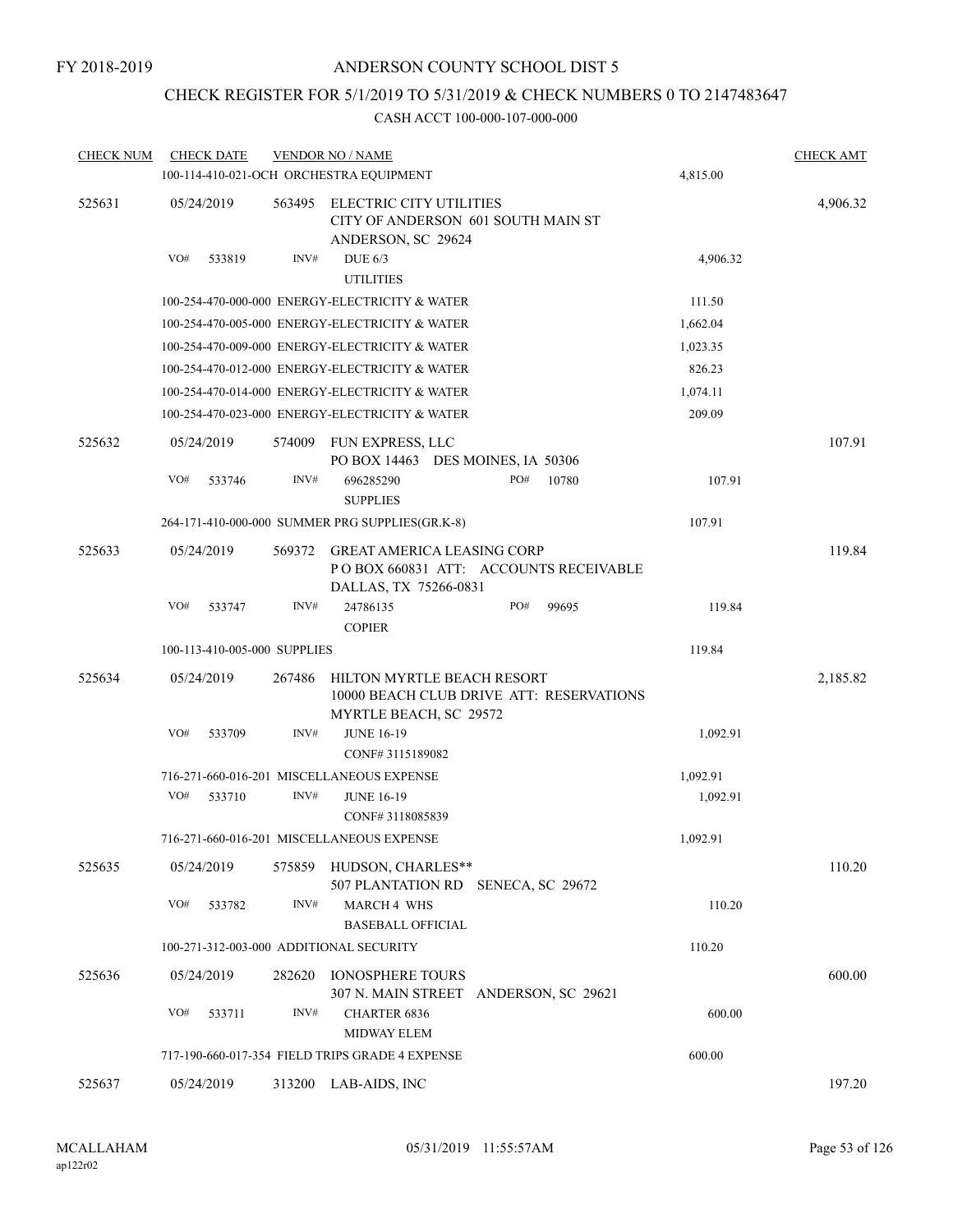FY 2018-2019

#### ANDERSON COUNTY SCHOOL DIST 5

### CHECK REGISTER FOR 5/1/2019 TO 5/31/2019 & CHECK NUMBERS 0 TO 2147483647

| <b>CHECK NUM</b> |     | <b>CHECK DATE</b>            |        | <b>VENDOR NO / NAME</b><br>17 COLT COURT ATT: ACCOUNTS RECEIVABLE<br>RONKONKOMA, NY 11779 |              |          | <b>CHECK AMT</b> |
|------------------|-----|------------------------------|--------|-------------------------------------------------------------------------------------------|--------------|----------|------------------|
|                  | VO# | 533751                       | INV#   | 136247                                                                                    | PO#<br>10754 | 197.20   |                  |
|                  |     |                              |        | CUST #ANC004                                                                              |              |          |                  |
|                  |     |                              |        | 326-113-410-000-000 SCIENCE KITS SUPPLIES                                                 |              | 197.20   |                  |
| * 525639         |     | 05/24/2019                   | 329401 | <b>LOWES BUSINESS ACCOUNT</b><br>PO BOX 530954 CREDIT SERVICES ATLANTA, GA<br>30353-0954  |              |          | 932.84           |
|                  | VO# | 533696                       | INV#   | 7288008<br><b>SUPPLIES</b>                                                                |              | 932.84   |                  |
|                  |     |                              |        | 100-254-410-000-000 CUSTODIAL SUPPLIES                                                    |              | 39.55    |                  |
|                  |     |                              |        | 100-254-410-000-001 MAINT. SUPPLIES-STRUCTURES                                            |              | 91.04    |                  |
|                  |     |                              |        | 100-254-410-000-100 SMALL EQUIPMENT                                                       |              | 192.12   |                  |
|                  |     |                              |        | 100-254-410-000-500 PEST MANAGEMENT                                                       |              | 24.14    |                  |
|                  |     |                              |        | 100-254-410-001-001 SUPPLIES - MAINTENANCE                                                |              | 52.77    |                  |
|                  |     |                              |        | 100-254-410-002-001 SUPPLIES - MAINTENANCE                                                |              | 54.33    |                  |
|                  |     |                              |        | 100-254-410-003-001 SUPPLIES - MAINTENANCE                                                |              | 88.90    |                  |
|                  |     | 100-254-410-005-000 SUPPLIES |        |                                                                                           |              | 4.06     |                  |
|                  |     |                              |        | 100-254-410-009-001 SUPPLIES - MAINTENANCE                                                |              | 14.81    |                  |
|                  |     |                              |        | 100-254-410-017-001 SUPPLIES - MANTENANCE                                                 |              | 54.32    |                  |
|                  |     |                              |        | 100-254-410-021-001 SUPPLIES - MAINTENANCE                                                |              | 52.17    |                  |
|                  |     |                              |        | 100-254-410-023-001 SUPPLIES-MAINTENANCE                                                  |              | 264.63   |                  |
| 525640           |     | 05/24/2019                   |        | 569972 MARK CLARY<br>3013 COBBS WAY ANDERSON, SC 29621                                    |              |          | 175.00           |
|                  | VO# | 533768                       | INV#   | FEE REFUND<br><b>COSMETOLOGY EXAM</b>                                                     |              | 175.00   |                  |
|                  |     |                              |        | 701-271-660-001-823 COSMETOLOGY EXPENSE                                                   |              | 175.00   |                  |
| 525641           |     | 05/24/2019                   | 569972 | <b>MARY BETH HARRIS</b><br>1212 KINGS RD ANDERSON, SC 29621                               |              |          | 175.00           |
|                  | VO# | 533773                       | INV#   | <b>FEE REFUND</b><br><b>COSMETOLOGY EXAM</b>                                              |              | 175.00   |                  |
|                  |     |                              |        | 701-271-660-001-823 COSMETOLOGY EXPENSE                                                   |              | 175.00   |                  |
| 525642           |     | 05/24/2019                   | 569988 | MCMILLAN PAZDAN SMITH, LLC<br>DEPT 999450 PO BOX 537044 ATLANTA, GA<br>30353-9450         |              |          | 16,397.02        |
|                  | VO# | 533792                       | INV#   | 01901281<br>PROJ #017396                                                                  |              | 2,806.10 |                  |
|                  |     |                              |        | 505-271-540-002-BSC BASEBALL&SOFTBALL COMPLEX                                             |              | 1,403.05 |                  |
|                  |     |                              |        | 505-271-540-003-BSC BASEBALL&SOFTBALL COMPLEX                                             |              | 1,403.05 |                  |
|                  | VO# | 533793                       | INV#   | 01901289<br>PROJ #018489                                                                  |              | 7,156.52 |                  |
|                  |     |                              |        | 505-253-520-002-STD STADIUM RENOVATIONS                                                   |              | 7,156.52 |                  |
|                  | VO# | 533794                       | INV#   | 01901282<br>PROJ #017455                                                                  |              | 982.63   |                  |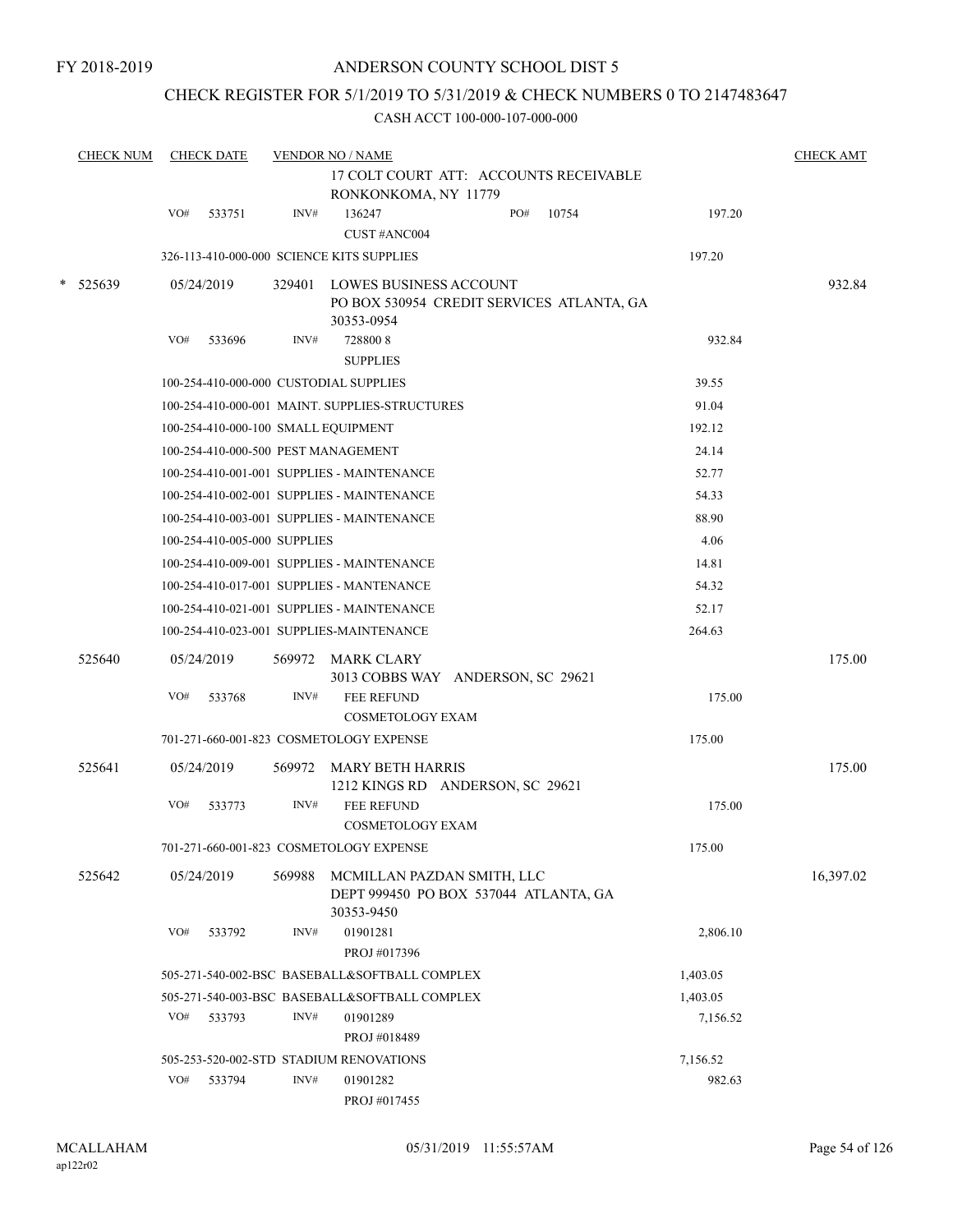### CHECK REGISTER FOR 5/1/2019 TO 5/31/2019 & CHECK NUMBERS 0 TO 2147483647

| <b>CHECK NUM</b> |     | <b>CHECK DATE</b>                 |        | <b>VENDOR NO / NAME</b>                            |              |           | <b>CHECK AMT</b> |
|------------------|-----|-----------------------------------|--------|----------------------------------------------------|--------------|-----------|------------------|
|                  |     |                                   |        | 505-254-323-005-000 CONTRACTED SERVICES            |              | 982.63    |                  |
|                  |     | VO# 533795                        | INV#   | 01901306                                           |              | 3,915.18  |                  |
|                  |     |                                   |        | PROJ#015013                                        |              |           |                  |
|                  |     | 515-253-520-031-CAR CAREER CENTER |        |                                                    |              | 3,915.18  |                  |
|                  | VO# | 533796                            | INV#   | 01901308                                           |              | 1,536.59  |                  |
|                  |     |                                   |        | PROJ #015013.01                                    |              |           |                  |
|                  |     | 515-253-520-031-CAR CAREER CENTER |        |                                                    |              | 1,536.59  |                  |
| 525643           |     | 05/24/2019                        |        | 569972 MICHELLE POWELL                             |              |           | 175.00           |
|                  |     |                                   |        | 1020 COUNTRY VIEW RD ANDERSON, SC 29621            |              |           |                  |
|                  | VO# | 533769                            | INV#   | FEE REFUND                                         |              | 175.00    |                  |
|                  |     |                                   |        | <b>COSMETOLOGY EXAM</b>                            |              |           |                  |
|                  |     |                                   |        | 701-271-660-001-823 COSMETOLOGY EXPENSE            |              | 175.00    |                  |
| 525644           |     | 05/24/2019                        |        | 575149 MICROBURST LEARNING                         |              |           | 18,292.00        |
|                  |     |                                   |        | 141-F PELHAM DRIVE COLUMBIA, SC 29209              |              |           |                  |
|                  | VO# | 533755                            | INV#   | 1461                                               | PO#<br>10807 | 18,292.00 |                  |
|                  |     |                                   |        | <b>SOFT SKILLS</b>                                 |              |           |                  |
|                  |     |                                   |        | 395-003-595-000-0CO EEDA SUPPLIES/ AWARENESS (C/O) |              | 18,292.00 |                  |
| 525645           |     | 05/24/2019                        | 575987 | MILLER, JONATHAN**                                 |              |           | 1,750.00         |
|                  |     |                                   |        | UNDERDOG ENDEAVOR PRODUCTIONS 164                  |              |           |                  |
|                  |     |                                   |        | MAKET ST #251 CHARLESTON, SC 29401                 |              |           |                  |
|                  | VO# | 533797                            | INV#   | 1925                                               |              | 1,750.00  |                  |
|                  |     |                                   |        | WHITEHALL ELEM                                     |              |           |                  |
|                  |     | 357-171-410-000-000 SUPPLIES      |        |                                                    |              | 1,750.00  |                  |
| $* 525648$       |     | 05/24/2019                        |        | 389900 OFFICE DEPOT                                |              |           | 601.62           |
|                  |     |                                   |        | POBOX 1413 CHARLOTTE, NC 28201-1413                |              |           |                  |
|                  | VO# | 533714                            | INV#   | 307328488001                                       |              | 132.69    |                  |
|                  |     |                                   |        | 310422815001                                       |              |           |                  |
|                  |     |                                   |        | 713-271-660-013-201 MISCELLANEOUS EXPENSE          |              | 113.26    |                  |
|                  |     |                                   |        | 713-271-660-013-201 MISCELLANEOUS EXPENSE          |              | 19.43     |                  |
|                  | VO# | 533715                            | INV#   | 310785753001                                       |              | 115.69    |                  |
|                  |     |                                   |        | 307161110001                                       |              |           |                  |
|                  |     |                                   |        | 713-271-660-013-201 MISCELLANEOUS EXPENSE          |              | 54.57     |                  |
|                  |     |                                   |        | 713-271-660-013-360 SCHOOL STORE/COUNCIL EXPENSE   |              | 61.12     |                  |
|                  | VO# | 533716                            | INV#   | 216579794001                                       |              | 21.35     |                  |
|                  |     |                                   |        | <b>SUPPLIES</b>                                    |              |           |                  |
|                  |     |                                   |        | 720-271-660-020-411 MISCELLANEOUS EXPENSE          |              | 21.35     |                  |
|                  | VO# | 533757                            | INV#   | 308719285001                                       |              | 85.62     |                  |
|                  |     |                                   |        | <b>SUPPLIES</b>                                    |              |           |                  |
|                  |     |                                   |        | 724-271-660-024-410 GENERAL ADMINISTRATION EXPENSE |              | 85.62     |                  |
|                  |     | VO# 533758                        | INV#   | 311924455001                                       |              | 56.34     |                  |
|                  |     |                                   |        | <b>SUPPLIES</b>                                    |              |           |                  |
|                  |     | 100-111-410-012-000 SUPPLIES      |        |                                                    |              | 56.34     |                  |
|                  | VO# | 533801                            | INV#   | 313108509001                                       |              | 189.93    |                  |
|                  |     |                                   |        | <b>SUPPLIES</b>                                    |              |           |                  |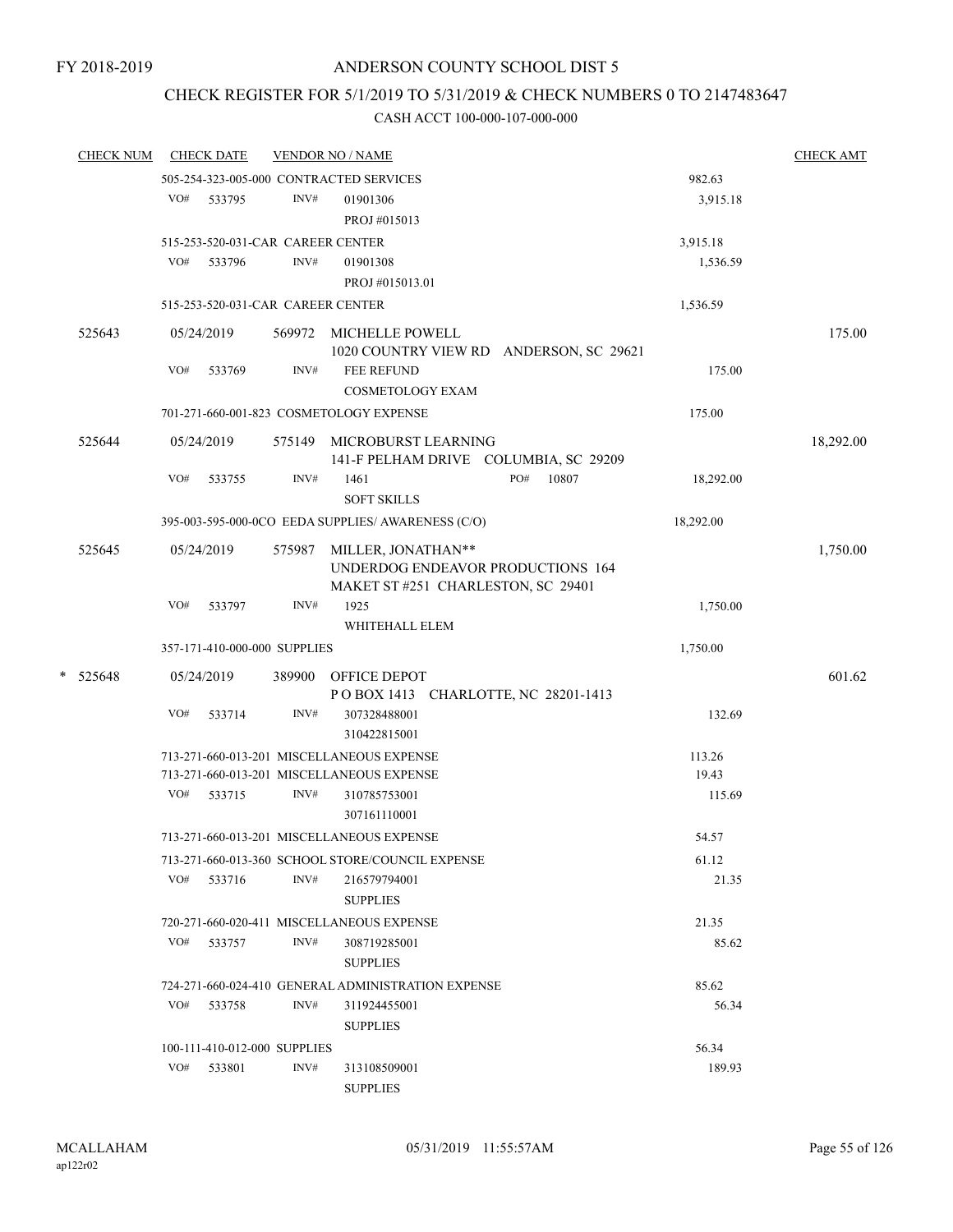# CHECK REGISTER FOR 5/1/2019 TO 5/31/2019 & CHECK NUMBERS 0 TO 2147483647

| <b>CHECK NUM</b> | <b>CHECK DATE</b>                                   |                                                                                        | <b>VENDOR NO / NAME</b>                                                                         |  |     |          |           | <b>CHECK AMT</b> |
|------------------|-----------------------------------------------------|----------------------------------------------------------------------------------------|-------------------------------------------------------------------------------------------------|--|-----|----------|-----------|------------------|
|                  | 707-190-660-007-201 MISCELLANEOUS EXPENSE           |                                                                                        |                                                                                                 |  |     |          | 189.93    |                  |
| 525649           | 05/24/2019                                          | 572466                                                                                 | PICKENS ADULT LEARNING CENTER<br>201 S. 5TH ST SUITE D EASLEY, SC 29640                         |  |     |          |           | 103.65           |
|                  | VO#<br>533802                                       | INV#                                                                                   | $AC3-5$                                                                                         |  |     |          | 103.65    |                  |
|                  |                                                     |                                                                                        | JAN-MARCH 2019                                                                                  |  |     |          |           |                  |
|                  | 723-190-660-023-911 MISCELLANEOUS- ADULT ED EXPENSE |                                                                                        |                                                                                                 |  |     |          | 103.65    |                  |
| 525650           | 05/24/2019                                          | 568036                                                                                 | PIEDMONT NATURAL GAS<br>PO BOX 1246 CHARLOTTE, NC 28201-1246                                    |  |     |          |           | 2,080.06         |
|                  | VO#<br>533820                                       | INV#                                                                                   | DUE $6/3$                                                                                       |  |     |          | 2,080.06  |                  |
|                  |                                                     |                                                                                        | <b>UTILITIES</b>                                                                                |  |     |          |           |                  |
|                  | 100-254-472-000-000 ENERGY-GAS                      |                                                                                        |                                                                                                 |  |     |          | 51.39     |                  |
|                  | 100-254-472-000-000 ENERGY-GAS                      |                                                                                        |                                                                                                 |  |     |          | 23.54     |                  |
|                  | 100-254-472-003-000 ENERGY-GAS                      |                                                                                        |                                                                                                 |  |     |          | 392.50    |                  |
|                  | 100-254-472-005-000 ENERGY-GAS                      |                                                                                        |                                                                                                 |  |     |          | 181.96    |                  |
|                  | 100-254-472-006-000 ENERGY-GAS                      |                                                                                        |                                                                                                 |  |     |          | 176.70    |                  |
|                  | 100-254-472-007-000 ENERGY-GAS                      |                                                                                        |                                                                                                 |  |     |          | 23.54     |                  |
|                  | 100-254-472-010-000 ENERGY-GAS                      |                                                                                        |                                                                                                 |  |     |          | 23.54     |                  |
|                  | 100-254-472-014-000 ENERGY-GAS                      |                                                                                        |                                                                                                 |  |     |          | 97.24     |                  |
|                  | 100-254-472-023-000 ENERGY-GAS                      |                                                                                        |                                                                                                 |  |     |          | 111.76    |                  |
|                  | 100-254-472-031-000 ENERGY-NATURAL GAS              |                                                                                        | 29.40                                                                                           |  |     |          |           |                  |
|                  | 600-256-470-003-000 ENERGY                          |                                                                                        |                                                                                                 |  |     |          | 60.92     |                  |
|                  | 600-256-470-005-000 ENERGY                          |                                                                                        |                                                                                                 |  |     |          | 128.59    |                  |
|                  | 600-256-470-007-000 ENERGY                          |                                                                                        |                                                                                                 |  |     |          | 95.36     |                  |
|                  | 600-256-470-008-000 ENERGY                          |                                                                                        |                                                                                                 |  |     |          | 123.21    |                  |
|                  | 600-256-470-010-000 ENERGY                          |                                                                                        |                                                                                                 |  |     |          | 176.70    |                  |
|                  | 600-256-470-014-000 ENERGY                          |                                                                                        |                                                                                                 |  |     |          | 128.59    |                  |
|                  | 600-256-470-018-000 ENERGY                          |                                                                                        |                                                                                                 |  |     |          | 255.12    |                  |
|                  |                                                     |                                                                                        |                                                                                                 |  |     |          |           |                  |
| 525651           | 05/24/2019                                          | 564099                                                                                 | PIONEER VALLEY BOOKS<br>155A INDUSTRIAL DRIVE ATT: ACCOUNTS<br>RECEIVABLE NORTHAMPTON, MA 01060 |  |     |          |           | 11,160.00        |
|                  | VO#<br>533759                                       | INV#                                                                                   | 147821<br>WHITEHALL ELEM                                                                        |  | PO# | 10709    | 11,160.00 |                  |
|                  | 397-112-410-019-000 SUPPLIES                        |                                                                                        |                                                                                                 |  |     |          | 11,160.00 |                  |
| 525652           | 05/24/2019                                          | 572100                                                                                 | PLAY SAFE EDUCATIONAL HEALTH<br>713 E GREENVILLE STREET SUITE D BOX 230<br>ANDERSON, SC 29621   |  |     |          |           | 31,000.00        |
|                  | VO#<br>533803                                       | INV#                                                                                   | 05222019<br><b>TRAINING SERVICES</b>                                                            |  | PO# | 99169    | 31,000.00 |                  |
|                  | 100-271-312-000-TRN MIDDLE SCHOOL TRAINER           |                                                                                        | 0.00                                                                                            |  |     |          |           |                  |
|                  | 100-271-312-002-TRN ATHLETIC TRAINER                | 10,000.00                                                                              |                                                                                                 |  |     |          |           |                  |
|                  | 100-271-312-003-TRN ATHLETIC TRAINER                |                                                                                        | 20,000.00                                                                                       |  |     |          |           |                  |
|                  |                                                     |                                                                                        | 0.00                                                                                            |  |     |          |           |                  |
|                  |                                                     | 100-271-312-005-TRN MIDDLE SCHOOL TRAINER<br>100-271-312-006-TRN MIDDLE SCHOOL TRAINER |                                                                                                 |  |     | 1,000.00 |           |                  |
|                  |                                                     |                                                                                        |                                                                                                 |  |     |          |           |                  |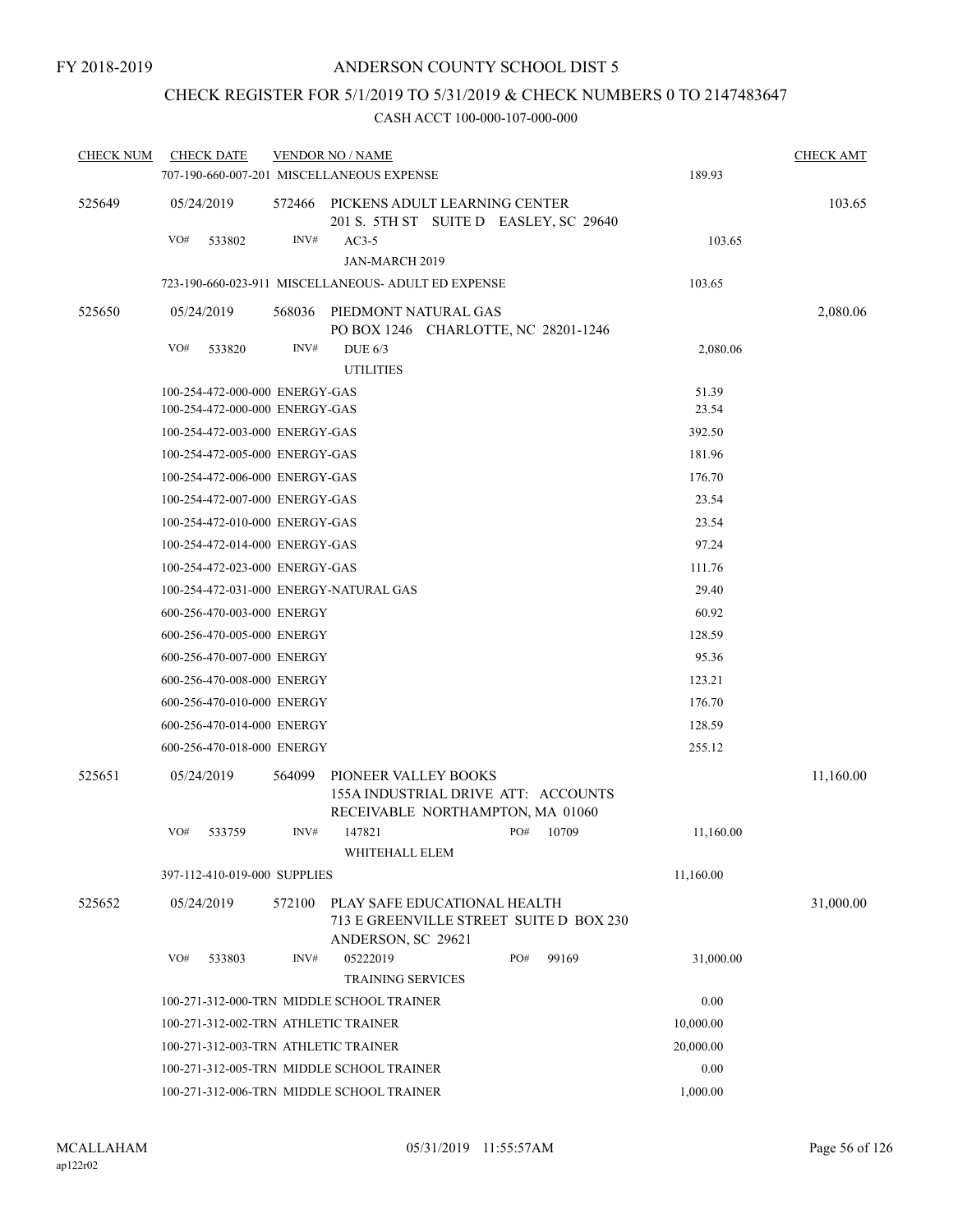# CHECK REGISTER FOR 5/1/2019 TO 5/31/2019 & CHECK NUMBERS 0 TO 2147483647

| <b>CHECK NUM</b> | <b>CHECK DATE</b>                     |        | <b>VENDOR NO / NAME</b><br>100-271-312-020-TRN MIDDLE SCHOOL TRAINER                                            | 0.00           | <b>CHECK AMT</b> |
|------------------|---------------------------------------|--------|-----------------------------------------------------------------------------------------------------------------|----------------|------------------|
| 525653           | 05/24/2019                            |        | 564232 POSITIVE PROMOTIONS<br>PO BOX 11537 ATT: ACCOUNTS RECEIVABLE<br>NEWARK, NJ 07101-4537                    |                | 215.80           |
|                  | VO#<br>533717                         | INV#   | 06255914<br>CUST# 01778493                                                                                      | 215.80         |                  |
|                  |                                       |        | 713-271-660-013-201 MISCELLANEOUS EXPENSE                                                                       | 215.80         |                  |
| * 525655         | 05/24/2019                            |        | 573391 PSP FOODS LLC<br>201 SAPPHIRE VALLEY ANDERSON, SC 29621                                                  |                | 663.00           |
|                  | VO#<br>533718                         | INV#   | 111<br><b>GLENVIEW MS</b>                                                                                       | 663.00         |                  |
|                  | 720-271-660-020-601 BAND CLUB EXPENSE |        |                                                                                                                 | 331.50         |                  |
|                  |                                       |        | 720-271-660-020-604 CHORUS CLUB EXPENSE                                                                         | 224.25         |                  |
|                  |                                       |        | 720-271-660-020-616 STRINGS/ ORCHESTRA EXPENSE                                                                  | 107.25         |                  |
| 525656           | 05/24/2019                            |        | 569972 PUMP IT UP<br><b>75 BROOKFIELD OAKS DR SUITE 100</b><br>GREENVILLE, SC 29607                             |                | 131.25           |
|                  | VO#<br>533804                         | INV#   | <b>FIELD TRIP</b><br>WHITEHALL ELEM                                                                             | 131.25         |                  |
|                  |                                       |        | 719-271-660-019-355 FIELD TRIPS GRADE 5 EXPENSE                                                                 | 131.25         |                  |
| 525657           | 05/24/2019                            | 567525 | ROWLAND MECHANICAL<br>4035 HWY 24 ANDERSON, SC 29626                                                            |                | 2,731.65         |
|                  | VO#<br>533760                         | INV#   | PO#<br>9300-9310<br>99095<br><b>BUS REPAIRS</b>                                                                 | 2,731.65       |                  |
|                  |                                       |        | 100-255-323-000-ACT ACTIVITY BUS CONTRACTED SERVICES                                                            | 76.33          |                  |
|                  |                                       |        | 100-255-323-000-ACT ACTIVITY BUS CONTRACTED SERVICES                                                            | 83.66          |                  |
|                  |                                       |        | 100-255-323-000-ACT ACTIVITY BUS CONTRACTED SERVICES                                                            | 46.00          |                  |
|                  |                                       |        | 100-255-323-000-ACT ACTIVITY BUS CONTRACTED SERVICES                                                            | 830.00         |                  |
|                  |                                       |        | 100-255-323-000-ACT ACTIVITY BUS CONTRACTED SERVICES                                                            | 46.00          |                  |
|                  |                                       |        | 100-255-323-000-ACT ACTIVITY BUS CONTRACTED SERVICES<br>100-255-323-000-ACT ACTIVITY BUS CONTRACTED SERVICES    | 46.00<br>46.00 |                  |
|                  |                                       |        | 100-255-323-000-ACT ACTIVITY BUS CONTRACTED SERVICES                                                            | 69.00          |                  |
|                  |                                       |        | 100-255-323-000-ACT ACTIVITY BUS CONTRACTED SERVICES                                                            | 83.66          |                  |
|                  |                                       |        | 100-255-323-000-ACT ACTIVITY BUS CONTRACTED SERVICES                                                            | 575.00         |                  |
|                  |                                       |        | 100-255-323-000-ACT ACTIVITY BUS CONTRACTED SERVICES                                                            | 830.00         |                  |
| 525658           | 05/24/2019                            | 569972 | <b>SANDY HARRISON</b><br>106 PRINCESS AVE ANDERSON, SC 29621                                                    |                | 175.00           |
|                  | VO#<br>533767                         | INV#   | <b>FEE REFUND</b><br><b>COSMETOLOGY EXAM</b>                                                                    | 175.00         |                  |
|                  |                                       |        | 701-271-660-001-823 COSMETOLOGY EXPENSE                                                                         | 175.00         |                  |
| 525659           | 05/24/2019                            | 451250 | SC SCHOOL FOR THE DEAF & BLIND<br>355 CEDAR SPRINGS ROAD ATT: ACCOUNTS<br>RECEIVABLE SPARTANBURG, SC 29302-4699 |                | 725.00           |
|                  | VO#<br>533761                         | INV#   | 450571,450573<br>C19-413 & C19-409                                                                              | 725.00         |                  |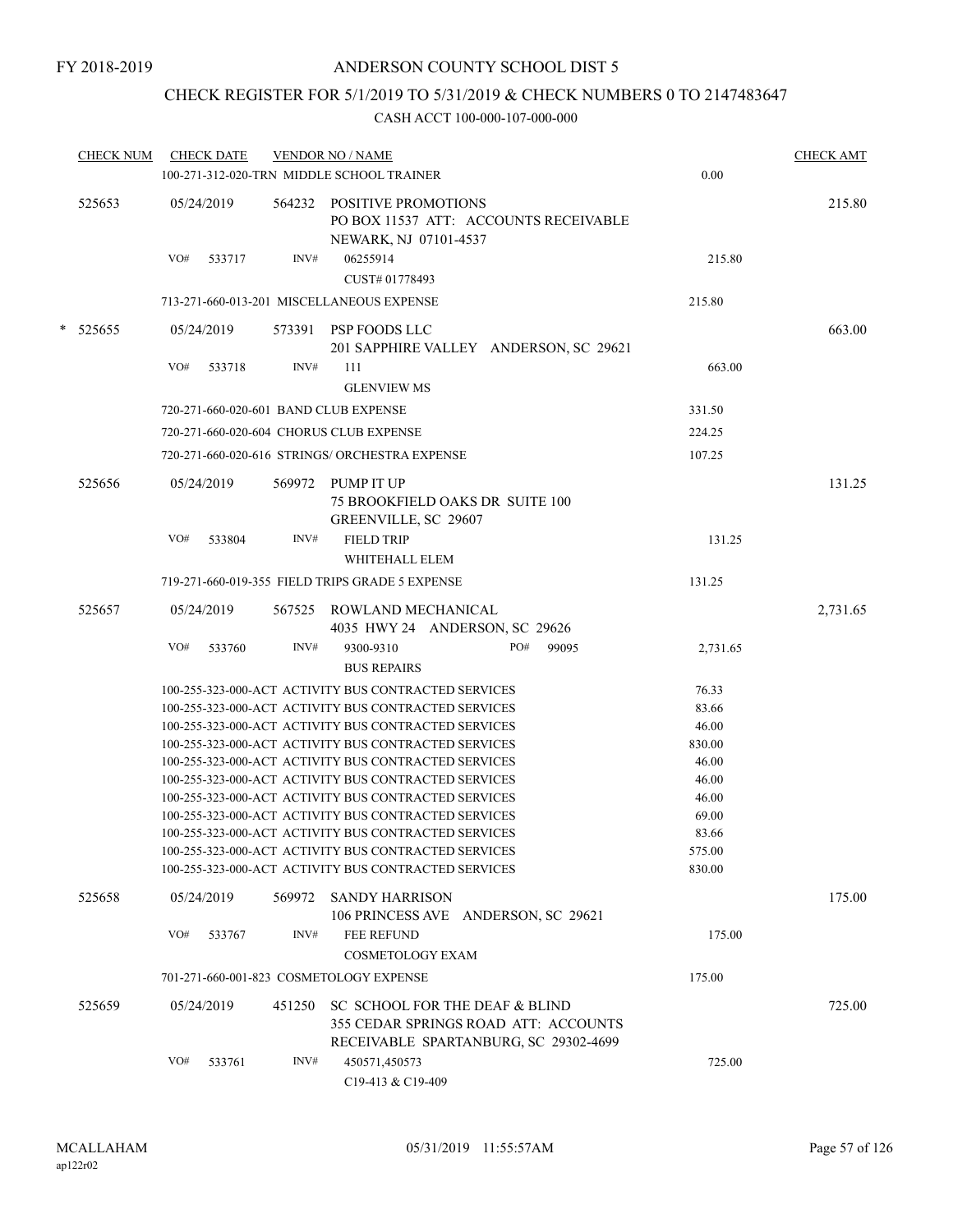# CHECK REGISTER FOR 5/1/2019 TO 5/31/2019 & CHECK NUMBERS 0 TO 2147483647

| <b>CHECK NUM</b> |     | <b>CHECK DATE</b>                  |        | <b>VENDOR NO / NAME</b>                                                                                          |     |       |          | <b>CHECK AMT</b> |
|------------------|-----|------------------------------------|--------|------------------------------------------------------------------------------------------------------------------|-----|-------|----------|------------------|
|                  |     |                                    |        | 283-126-312-000-000 CONTRACTED SERVICES                                                                          |     |       | 175.00   |                  |
|                  |     |                                    |        | 283-126-312-000-000 CONTRACTED SERVICES                                                                          |     |       | 550.00   |                  |
| 525660           |     | 05/24/2019                         |        | 570059 SHARP BUSINESS SYSTEMS<br>DEPT 1216 PO BOX 121216 DALLAS, TX<br>75312-1216                                |     |       |          | 907.27           |
|                  | VO# | 533722                             | INV#   | 9001930162<br><b>COPIER</b>                                                                                      |     |       | 6.42     |                  |
|                  |     | 717-190-660-017-362 COPIER EXPENSE |        |                                                                                                                  |     |       | 6.42     |                  |
|                  |     | VO# 533723                         | INV#   | 9001959796<br>9001951084                                                                                         |     |       | 144.10   |                  |
|                  |     | 708-271-660-008-362 COPIER EXPENSE |        |                                                                                                                  |     |       | 91.56    |                  |
|                  |     | 708-271-660-008-362 COPIER EXPENSE |        |                                                                                                                  |     |       | 52.54    |                  |
|                  |     | VO# 533724                         | INV#   | 9001957107<br>9001957104                                                                                         | PO# | 99373 | 89.50    |                  |
|                  |     | 100-114-410-002-000 SUPPLIES       |        |                                                                                                                  |     |       | 61.77    |                  |
|                  |     | 100-114-410-002-000 SUPPLIES       |        |                                                                                                                  |     |       | 27.73    |                  |
|                  |     | VO# 533762                         | INV#   | 9001946115<br><b>COPIES</b>                                                                                      |     |       | 647.99   |                  |
|                  |     |                                    |        | 201-112-410-012-000 SUPPLIES AND MATERIALS                                                                       |     |       | 647.99   |                  |
|                  |     | VO# 533806                         | INV#   | 9001963727<br><b>COPIES</b>                                                                                      |     |       | 19.26    |                  |
|                  |     | 100-112-410-007-000 SUPPLIES       |        |                                                                                                                  |     |       | 19.26    |                  |
| 525661           |     | 05/24/2019                         | 568954 | <b>SHRED A WAY</b><br>PO BOX 51132 ATT: ACCOUNTS RECEIVABLE<br>PIEDMONT, SC 29673                                |     |       |          | 128.00           |
|                  | VO# | 533807                             | INV#   | A69836<br><b>WEST MARKET</b>                                                                                     |     |       | 33.00    |                  |
|                  |     |                                    |        | 718-271-660-018-201 MISCELLANEOUS EXPENSE                                                                        |     |       | 33.00    |                  |
|                  |     | VO# 533808                         | INV#   | 34727<br><b>WESTSIDE</b>                                                                                         |     |       | 95.00    |                  |
|                  |     | 100-114-410-003-000 SUPPLIES       |        |                                                                                                                  |     |       | 95.00    |                  |
| $*$ 525663       |     | 05/24/2019                         | 573721 | SSBT AS TTEE FOR SCORP MM61953-001-042<br>MASS MUTUAL RETIREMENT SERVICES PO BOX<br>219062 KANSAS CITY, MO 64121 |     |       |          | 173.26           |
|                  | VO# | 533726                             | INV#   | S. DUTTON<br><b>RETIREMENT</b>                                                                                   |     |       | 173.26   |                  |
|                  |     |                                    |        | 100-000-468-000-000 OPTIONAL RETIREMENT PLAN                                                                     |     |       | 111.38   |                  |
|                  |     |                                    |        | 100-000-484-000-000 EMPLOYER RETIREMENT PAYABLE                                                                  |     |       | 61.88    |                  |
| 525664           |     | 05/24/2019                         | 575770 | TACTICAL MEDICAL SOLUTIONS, INC<br>1250 HARRIS BRIDGE ROAD ANDERSON, SC<br>29621                                 |     |       |          | 1,994.32         |
|                  | VO# | 533810                             | INV#   | SO109147<br><b>SUPPLIES</b>                                                                                      | PO# | 10679 | 1,994.32 |                  |
|                  |     | 100-213-410-031-000 SUPPLIES       |        |                                                                                                                  |     |       | 1,994.32 |                  |
| 525665           |     | 05/24/2019                         | 575405 | TC EDUCATIONAL CONSULTING LLC                                                                                    |     |       |          | 250.00           |
|                  |     |                                    |        |                                                                                                                  |     |       |          |                  |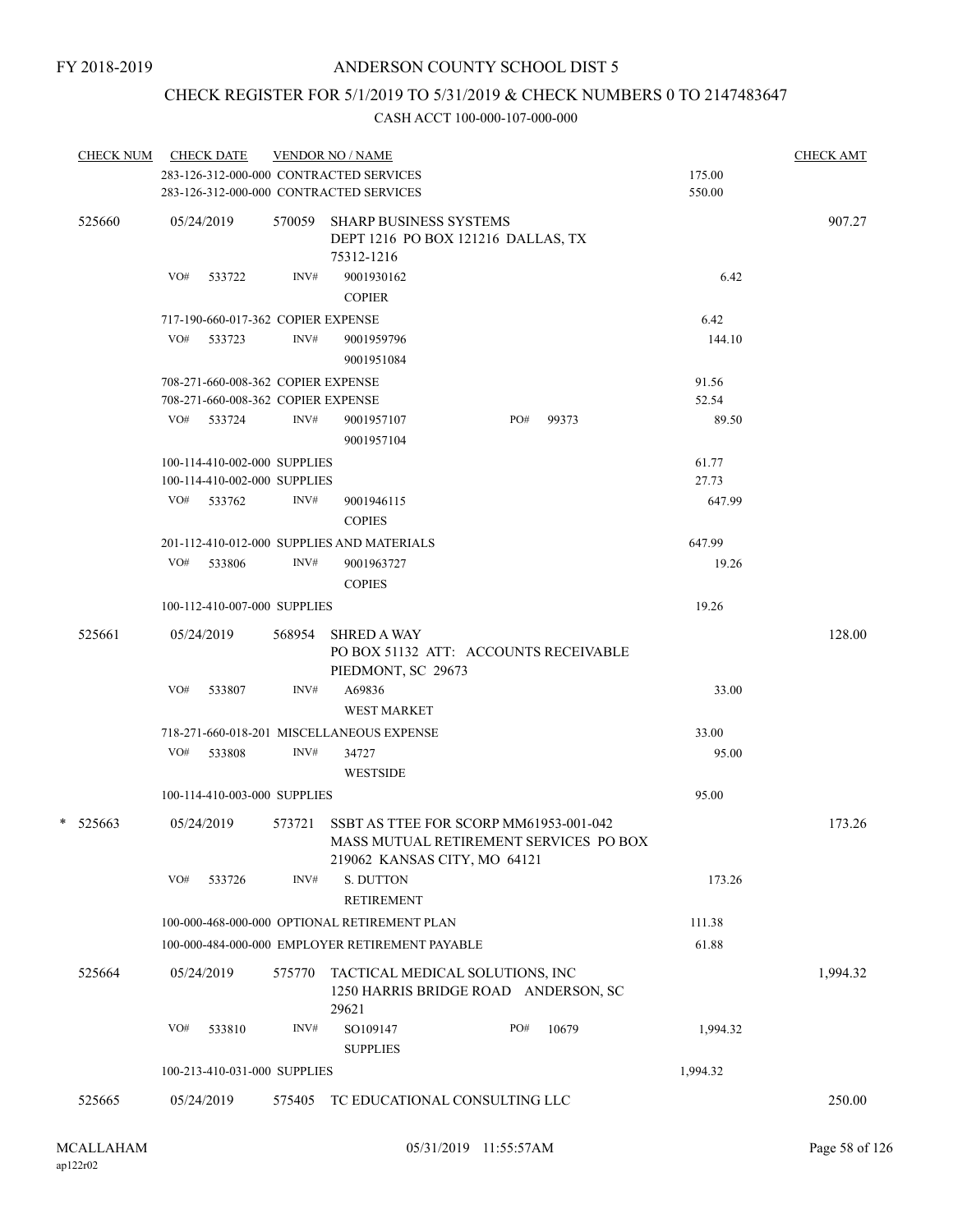### CHECK REGISTER FOR 5/1/2019 TO 5/31/2019 & CHECK NUMBERS 0 TO 2147483647

#### CASH ACCT 100-000-107-000-000

| <b>CHECK NUM</b> | <b>CHECK DATE</b> |                                   | <b>VENDOR NO / NAME</b>                                                                      |              |          | <b>CHECK AMT</b> |
|------------------|-------------------|-----------------------------------|----------------------------------------------------------------------------------------------|--------------|----------|------------------|
|                  |                   |                                   | 219 COUNTRY GLEN LANE PELZER, SC 29669                                                       |              |          |                  |
|                  | VO#<br>533765     | INV#                              | MAY 3<br>WHITEHALL ELEM                                                                      | PO#<br>99595 | 250.00   |                  |
|                  |                   | 201-224-312-019-000 PD CONSULTANT |                                                                                              |              | 250.00   |                  |
| 525666           | 05/24/2019        | 573486                            | TEACHER'S DISCOVERY                                                                          |              |          | 145.00           |
|                  |                   |                                   | 2741 PALDAN DRIVE AUBURN HILL, MI 48326                                                      |              |          |                  |
|                  | VO#<br>533811     | INV#                              | 140775,140534<br>CUST #7103857                                                               |              | 145.00   |                  |
|                  |                   |                                   | 100-114-410-003-VEN SUPPLY-ADDT'L FOR LOST VENDING                                           |              | 29.00    |                  |
|                  |                   |                                   | 100-114-410-003-VEN SUPPLY-ADDT'L FOR LOST VENDING                                           |              | 116.00   |                  |
| 525667           | 05/24/2019        | 575985                            | THOMAS, LADARIUS**<br>MIXWIRE PRODUCTIONS, LLC 105 WESTCHESTER<br>DRIVE, B3 ATHENS, GA 30606 |              |          | 1,485.00         |
|                  | VO#<br>533813     | INV#                              | DJ050220201                                                                                  |              | 1,485.00 |                  |
|                  |                   |                                   | <b>WESTSIDE HS</b>                                                                           |              |          |                  |
|                  |                   | 100-114-410-003-000 SUPPLIES      |                                                                                              |              | 1,485.00 |                  |
| 525668           | 05/24/2019        | 519401                            | VERIZON<br>POBOX 660108 DALLAS, TX 75266-0652                                                |              |          | 5,324.12         |
|                  | VO#<br>533766     | INV#                              | 9828880023                                                                                   |              | 5,324.12 |                  |
|                  |                   |                                   | PHONE SERVICE                                                                                |              |          |                  |
|                  |                   | 100-266-340-000-000 TELEPHONE     |                                                                                              |              | 4,022.01 |                  |
|                  |                   | 100-266-340-001-000 TELEPHONE     |                                                                                              |              | 117.73   |                  |
|                  |                   | 100-266-340-002-000 TELEPHONE     |                                                                                              |              | 144.70   |                  |
|                  |                   | 100-266-340-003-000 TELEPHONE     |                                                                                              |              | 106.38   |                  |
|                  |                   | 100-266-340-006-000 TELEPHONE     |                                                                                              |              | 70.51    |                  |
|                  |                   | 100-266-340-007-000 TELEPHONE     |                                                                                              |              | 66.46    |                  |
|                  |                   | 100-266-340-008-000 TELEPHONE     |                                                                                              |              | 66.46    |                  |
|                  |                   | 100-266-340-009-000 TELEPHONE     |                                                                                              |              | 66.45    |                  |
|                  |                   | 100-266-340-010-000 TELEPHONE     |                                                                                              |              | 13.26    |                  |
|                  |                   | 100-266-340-012-000 TELEPHONE     |                                                                                              |              | 13.27    |                  |
|                  |                   | 100-266-340-013-000 TELEPHONE     |                                                                                              |              | 13.27    |                  |
|                  |                   | 100-266-340-014-000 TELEPHONE     |                                                                                              |              | 66.45    |                  |
|                  |                   | 100-266-340-015-000 TELEPHONE     |                                                                                              |              | 79.72    |                  |
|                  |                   | 100-266-340-016-000 TELEPHONE     |                                                                                              |              | 53.19    |                  |
|                  |                   | 100-266-340-017-000 TELEPHONE     |                                                                                              |              | 76.45    |                  |
|                  |                   | 100-266-340-018-000 TELEPHONE     |                                                                                              |              | 13.26    |                  |
|                  |                   | 100-266-340-019-000 TELEPHONE     |                                                                                              |              | 13.27    |                  |
|                  |                   | 100-266-340-020-000 TELEPHONE     |                                                                                              |              | 17.32    |                  |
|                  |                   | 100-266-340-031-000 TELEPHONE     |                                                                                              |              | 53.19    |                  |
|                  |                   | 338-221-340-000-EAR TELEPHONE     |                                                                                              |              | 38.01    |                  |
|                  |                   | 600-256-340-000-000 TELEPHONE     |                                                                                              |              | 159.57   |                  |
|                  |                   |                                   | 900-188-340-000-006 HOMELESS TELEPHONE                                                       |              | 53.19    |                  |

525669 05/24/2019 524353 WAL-MART COMMUNITY/GEMB 179.94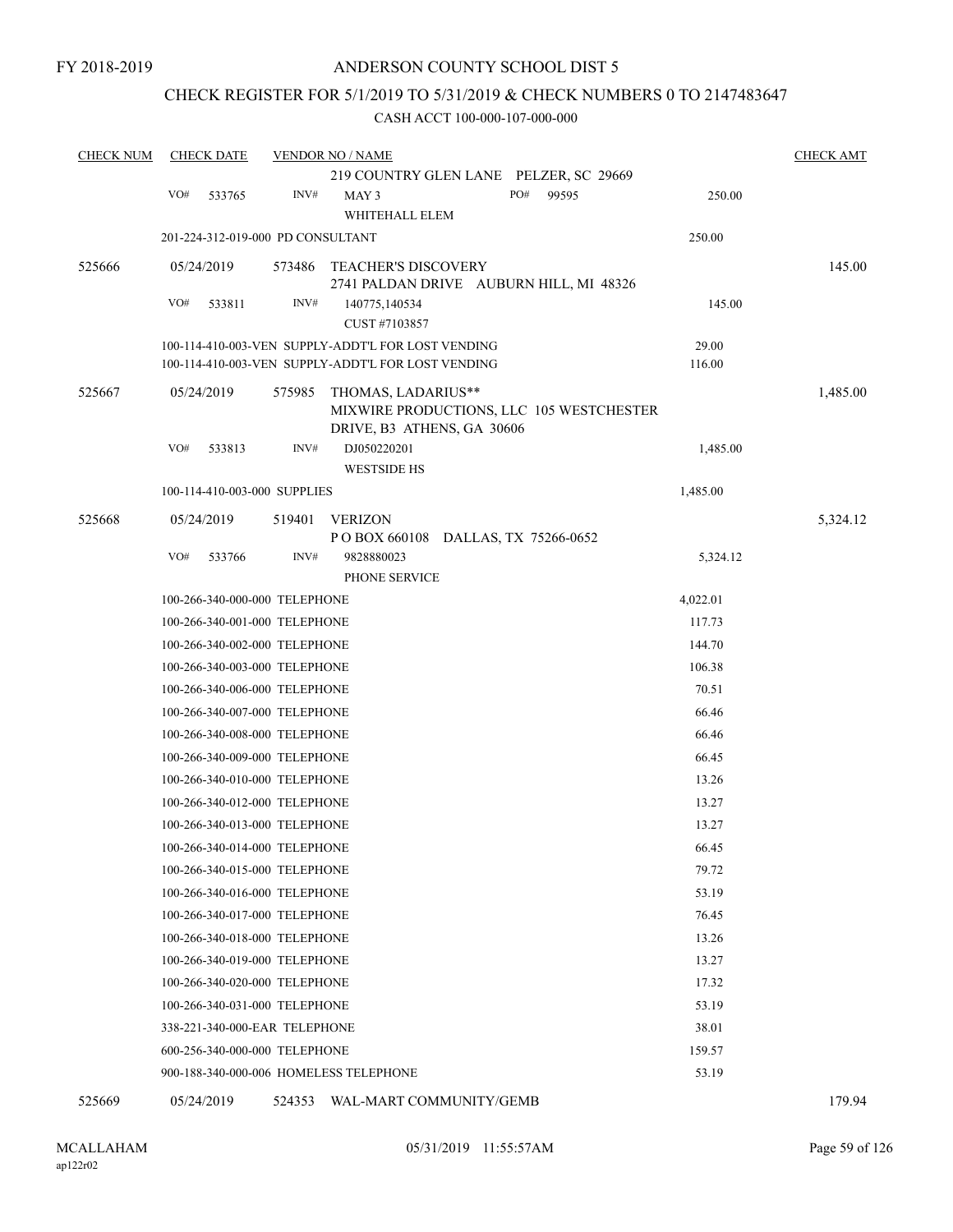### CHECK REGISTER FOR 5/1/2019 TO 5/31/2019 & CHECK NUMBERS 0 TO 2147483647

|   | <b>CHECK NUM</b> |     | <b>CHECK DATE</b>         |        | <b>VENDOR NO / NAME</b>                                                                            |          | <b>CHECK AMT</b> |
|---|------------------|-----|---------------------------|--------|----------------------------------------------------------------------------------------------------|----------|------------------|
|   |                  |     |                           |        | PO BOX 530934 ATT: ACCOUNTS RECEIVABLE<br>ATLANTA, GA 30353-0934                                   |          |                  |
|   |                  | VO# | 533730                    | INV#   | 1016 1830<br><b>MIDWAY ELEM</b>                                                                    | 179.94   |                  |
|   |                  |     |                           |        | 717-190-660-017-201 MISCELLANEOUS EXPENSE                                                          | 74.06    |                  |
|   |                  |     |                           |        | 717-190-660-017-329 PROJECT CHALLENGE EXPENSE                                                      | 105.88   |                  |
|   | 525670           |     | 05/24/2019                |        | 569972 WILLIAM HILTON<br>2804 HWY 29 NORTH ANDERSON, SC 29621                                      |          | 225.00           |
|   |                  | VO# | 533770                    | INV#   | <b>CELL PHONE</b><br><b>REPLACEMENT</b>                                                            | 225.00   |                  |
|   |                  |     |                           |        | 720-271-660-020-411 MISCELLANEOUS EXPENSE                                                          | 225.00   |                  |
|   | 525671           |     | 05/24/2019                |        | 575986 YOKEUM, PATRICIA**<br>THE BARNWOOD GRILL 407 PENNINSULA DR<br>ANDERSON, SC 29626            |          | 1,784.22         |
|   |                  | VO# | 533733                    | INV#   | 174406<br>MAY 31 LUNCH                                                                             | 1,784.22 |                  |
|   |                  |     | 100-255-312-000-MEA MEALS |        |                                                                                                    | 1,784.22 |                  |
| * | 525673           |     | 05/29/2019                | 569220 | AUTECH                                                                                             |          | 720.62           |
|   |                  |     |                           |        | POBOX 248 ATT: ACCOUNTS RECEIVABLE<br>WILLIAMSTON, SC 29697                                        |          |                  |
|   |                  | VO# | 533894                    | INV#   | 7331<br><b>ROBERT ANDERSON</b>                                                                     | 150.00   |                  |
|   |                  |     |                           |        | 100-254-323-006-400 CONTR SERV-HVAC/ELECT/PLUMBING                                                 | 150.00   |                  |
|   |                  | VO# | 533895                    | INV#   | 7332<br><b>MCCANTS</b>                                                                             | 199.09   |                  |
|   |                  |     |                           |        | 100-254-323-005-400 CONTR SERV-HVAC/ELECT/PLUMBING                                                 | 199.09   |                  |
|   |                  | VO# | 533896                    | INV#   | 7330<br><b>VARENNES</b>                                                                            | 150.00   |                  |
|   |                  |     |                           |        | 100-254-323-016-400 CONTR SERV-HVAC/ELECT/PLUMBING                                                 | 150.00   |                  |
|   |                  | VO# | 533897                    | INV#   | 7319<br><b>WET MARKET</b>                                                                          | 221.53   |                  |
|   |                  |     |                           |        | 100-254-323-018-400 CONTR SERV-HVAC/ELECT/PLUMBING                                                 | 221.53   |                  |
|   | 525674           |     | 05/29/2019                | 569356 | <b>BATTERIES PLUS - 251</b><br>3319-D NORTH MAIN ST ATT: ACCOUNTS<br>RECEIVABLE ANDERSON, SC 29621 |          | 123.48           |
|   |                  | VO# | 533893                    | INV#   | P14323536<br><b>SUPPLIES</b>                                                                       | 123.48   |                  |
|   |                  |     |                           |        | 100-254-410-006-400 HVAC/ELECTRICAL/PLUMBING                                                       | 123.48   |                  |
|   | * 525679         |     | 05/29/2019                |        | 569972 ERICA JOHNAKIN<br>1405 PIONEER DR ANDERSON, SC 29621                                        |          | 101.00           |
|   |                  | VO# | 533936                    | INV#   | <b>CNA EXAM</b><br><b>REFUND</b>                                                                   | 101.00   |                  |
|   |                  |     |                           |        | 328-115-312-001-000 PURCHASED SERVICES                                                             | 101.00   |                  |
|   | $*$ 525685       |     | 05/29/2019                |        | 575505 MCCOLLUM, CHRISTOPER**                                                                      |          | 1,600.00         |
|   |                  |     |                           |        |                                                                                                    |          |                  |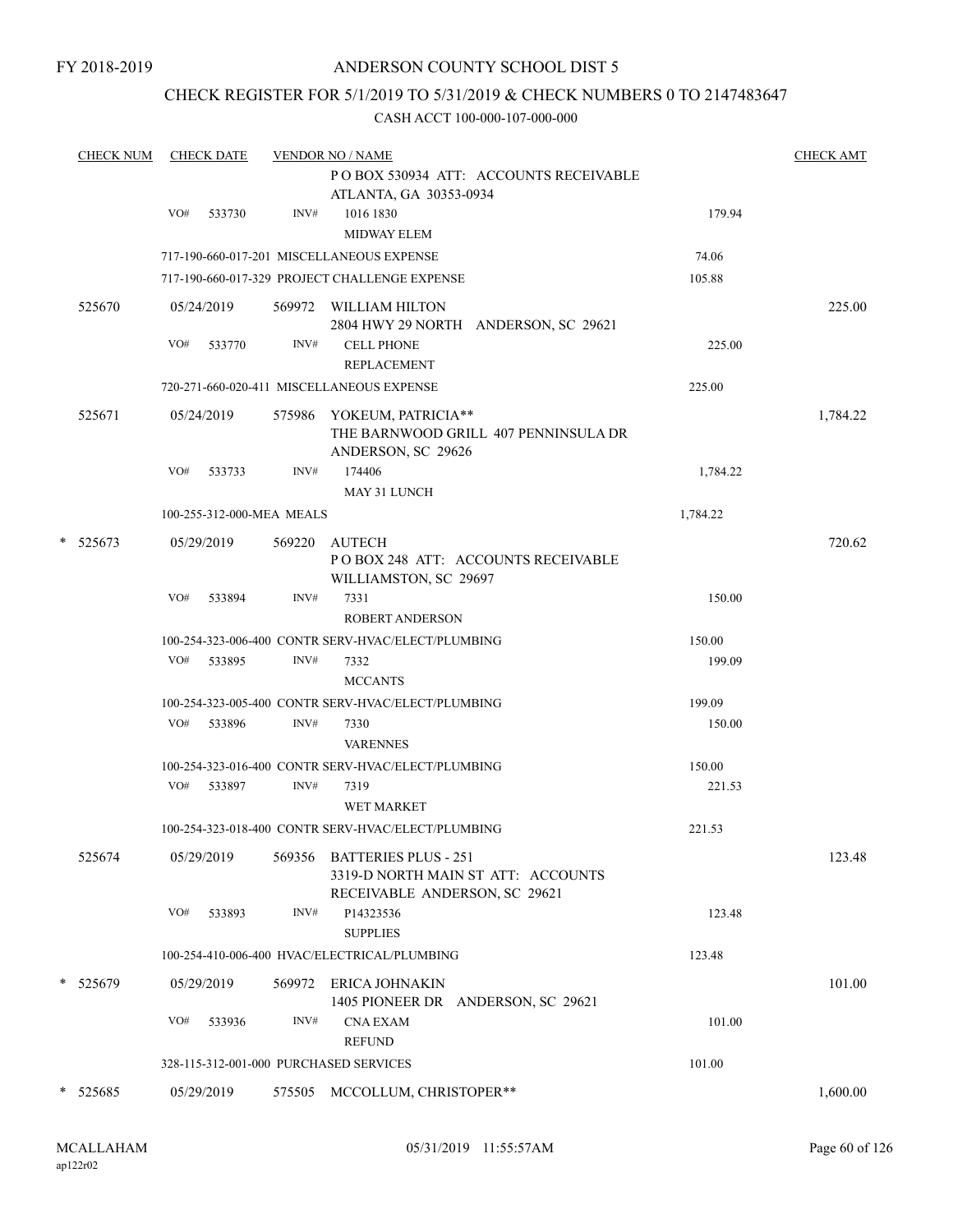### CHECK REGISTER FOR 5/1/2019 TO 5/31/2019 & CHECK NUMBERS 0 TO 2147483647

|   | <b>CHECK NUM</b> |     | <b>CHECK DATE</b> |                                                                          | <b>VENDOR NO / NAME</b>                                 |                                        |                | <b>CHECK AMT</b> |
|---|------------------|-----|-------------------|--------------------------------------------------------------------------|---------------------------------------------------------|----------------------------------------|----------------|------------------|
|   |                  |     |                   |                                                                          | ANDERSON, SC 29624                                      | LUMBERJACK TREE SERVICE PO BOX 14161   |                |                  |
|   |                  | VO# | 533865            | INV#                                                                     | 022<br><b>MCCANTS</b>                                   |                                        | 1,600.00       |                  |
|   |                  |     |                   | 100-254-323-005-TRE TREE REMOVAL                                         |                                                         |                                        | 1,600.00       |                  |
|   | 525686           |     | 05/29/2019        | 569988                                                                   | MCMILLAN PAZDAN SMITH, LLC<br>30353-9450                | DEPT 999450 PO BOX 537044 ATLANTA, GA  |                | 1,612.50         |
|   |                  | VO# | 533917            | INV#                                                                     | 01901279<br>PROJ #015013.02                             |                                        | 1,612.50       |                  |
|   |                  |     |                   |                                                                          | 900-115-312-031-037 MICHELIN DONATION - AIT             |                                        | 1,612.50       |                  |
|   | 525687           |     | 05/29/2019        | 575899                                                                   | MIDWEST MAINTENANCE INC.                                | 101 FOX DRIVE PIQUA, OH 45356          |                | 34,170.00        |
|   |                  | VO# | 533919            | INV#                                                                     | 19-030A<br>NORTH POINTE                                 | PO#<br>10545                           | 34,170.00      |                  |
|   |                  |     |                   | 100-254-323-013-ROF ROOF REPAIR                                          |                                                         |                                        | 34,170.00      |                  |
| * | 525689           |     | 05/29/2019        |                                                                          | 573847 NEW SEASON, INC                                  | 103 DEVON WAY ANDERSON, SC 29621       |                | 187.50           |
|   |                  | VO# | 533920            | INV#                                                                     | 845<br><b>MIDWAY ELEM</b>                               |                                        | 187.50         |                  |
|   |                  |     |                   |                                                                          | 717-190-660-017-352 FIELD TRIPS GRADE 2 EXPENSE         |                                        | 187.50         |                  |
|   | * 525691         |     | 05/29/2019        |                                                                          | 569972 PHYLLIS WHITE                                    | 215 POLARIS ST ANDERSON, SC 29621      |                | 101.00           |
|   |                  | VO# | 533933            | INV#                                                                     | <b>CNA EXAM</b>                                         |                                        | 101.00         |                  |
|   |                  |     |                   |                                                                          | <b>REFUND</b><br>328-115-312-001-000 PURCHASED SERVICES |                                        | 101.00         |                  |
|   | 525692           |     | 05/29/2019        |                                                                          |                                                         |                                        |                | 255.33           |
|   |                  |     |                   | 570059                                                                   | <b>SHARP BUSINESS SYSTEMS</b><br>75312-1216             | DEPT 1216 PO BOX 121216 DALLAS, TX     |                |                  |
|   |                  | VO# | 533922            | INV#                                                                     | 9001966069<br>9001966079                                |                                        | 137.61         |                  |
|   |                  |     |                   | 723-190-660-023-913 COPIER EXPENSE                                       |                                                         |                                        | 53.35          |                  |
|   |                  |     |                   | 723-190-660-023-913 COPIER EXPENSE<br>INV#                               |                                                         |                                        | 84.26          |                  |
|   |                  | VO# | 533923            |                                                                          | <b>ACCT 710816</b><br><b>COPIER</b>                     |                                        | 117.72         |                  |
|   |                  |     |                   | 723-190-660-023-913 COPIER EXPENSE                                       |                                                         |                                        | 79.20          |                  |
|   |                  |     |                   | 723-190-660-023-913 COPIER EXPENSE                                       |                                                         |                                        | 12.84          |                  |
|   |                  |     |                   | 723-190-660-023-913 COPIER EXPENSE<br>723-190-660-023-913 COPIER EXPENSE |                                                         |                                        | 12.84<br>12.84 |                  |
|   | 525693           |     | 05/29/2019        | 473315                                                                   | SIGNARAMA<br>29621                                      | 4130 CLEMSON BLVD SUITE A ANDERSON, SC |                | 2,079.66         |
|   |                  | VO# | 533849            | INV#                                                                     | 11516<br><b>CENTERVILLE</b>                             |                                        | 2,079.66       |                  |
|   |                  |     |                   |                                                                          | 100-254-410-007-SGN SIGN IMPROVEMENTS                   |                                        | 2,079.66       |                  |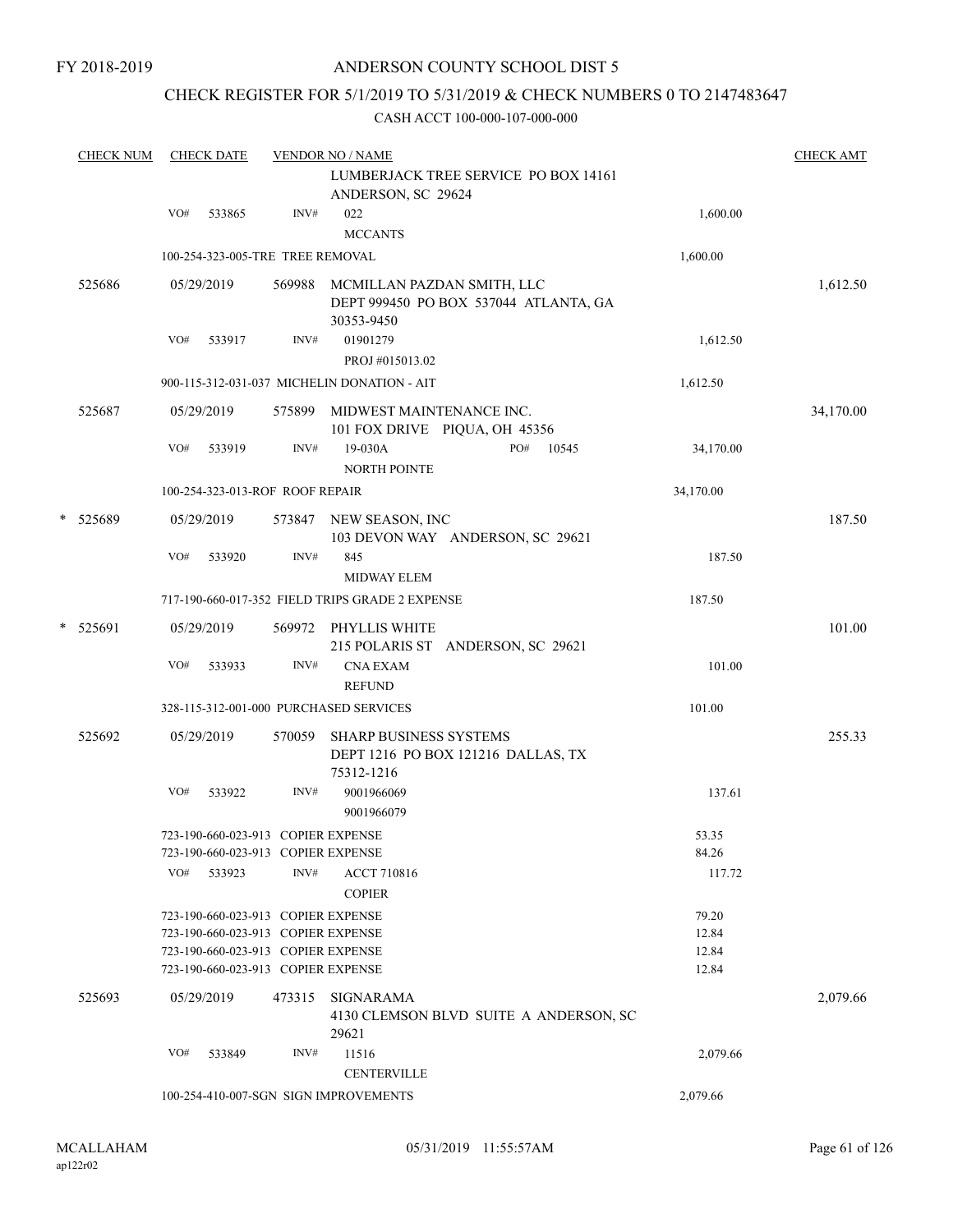### CHECK REGISTER FOR 5/1/2019 TO 5/31/2019 & CHECK NUMBERS 0 TO 2147483647

| <b>CHECK NUM</b> |     | <b>CHECK DATE</b> |        | <b>VENDOR NO / NAME</b>                                                         |           |        | <b>CHECK AMT</b> |
|------------------|-----|-------------------|--------|---------------------------------------------------------------------------------|-----------|--------|------------------|
| 525694           |     | 05/29/2019        |        | 575708 THEBOOKPC.COM, INC<br>1811 SARDIS ROAD N, STE 214 CHARLOTTE, NC<br>28270 |           |        | 524.00           |
|                  |     | VO# 533924        | INV#   | 19-30321<br><b>TECHNOLOGY</b>                                                   | PO# 10835 | 524.00 |                  |
|                  |     |                   |        | 201-112-445-014-000 TECHNOLOGY SUPPLIES                                         |           | 524.00 |                  |
| * 525696         |     | 05/29/2019        |        | 573815 UNITED REFRIGERATION, INC                                                |           |        | 1,059.61         |
|                  | VO# | 533840            | INV#   | PO BOX 740703 ATLANTA, GA 30374-0703<br>67782077<br><b>REPAIR PARTS</b>         |           | 445.15 |                  |
|                  |     |                   |        | 100-254-410-019-400 HVAC/ELECTRICAL/PLUMBING                                    |           | 445.15 |                  |
|                  |     | VO# 533841        | INV#   | 67919785<br><b>SUPPLIES</b>                                                     |           | 158.97 |                  |
|                  |     |                   |        | 100-254-410-002-400 HVAC/ELECTRICAL/PLUMBING                                    |           | 158.97 |                  |
|                  |     | VO# 533842        | INV#   | 67818556<br><b>SUPPLIES</b>                                                     |           | 109.81 |                  |
|                  |     |                   |        | 100-254-410-009-400 HVAC/ELECTRICAL/PLUMBING                                    |           | 109.81 |                  |
|                  |     | VO# 533843        | INV#   | 67790335<br><b>SUPPLIES</b>                                                     |           | 97.64  |                  |
|                  |     |                   |        | 100-254-410-006-400 HVAC/ELECTRICAL/PLUMBING                                    |           | 97.64  |                  |
|                  |     | VO# 533844        | INV#   | 67830658<br><b>REPAIR PARTS</b>                                                 |           | 73.87  |                  |
|                  |     |                   |        | 100-254-410-002-400 HVAC/ELECTRICAL/PLUMBING                                    |           | 73.87  |                  |
|                  |     | VO# 533845        | INV#   | 67863143<br><b>REPAIR PARTS</b>                                                 |           | 52.24  |                  |
|                  |     |                   |        | 100-254-410-015-400 HVAC/ELECTRICAL/PLUMBING                                    |           | 52.24  |                  |
|                  |     | VO# 533846        | INV#   | 67790710<br><b>TOOL</b>                                                         |           | 49.11  |                  |
|                  |     |                   |        | 100-254-410-000-001 MAINT. SUPPLIES-STRUCTURES                                  |           | 49.11  |                  |
|                  |     | VO# 533847        | INV#   | 67943550<br><b>SUPPLIES</b>                                                     |           | 46.09  |                  |
|                  |     |                   |        | 100-254-410-020-400 HVAC/ELECTRICAL/PLUMBING                                    |           | 46.09  |                  |
|                  | VO# | 533848            |        | INV# 67790335<br><b>SUPPLIES</b>                                                |           | 26.73  |                  |
|                  |     |                   |        | 100-254-410-006-400 HVAC/ELECTRICAL/PLUMBING                                    |           | 26.73  |                  |
| 525697           |     | 05/29/2019        |        | 569972 WANDA MCINTOSH<br>305 LAWRENCE RD ANDERSON, SC 29624                     |           |        | 101.00           |
|                  | VO# | 533934            | INV#   | <b>CNA EXAM</b><br><b>REFUND</b>                                                |           | 101.00 |                  |
|                  |     |                   |        | 328-115-312-001-000 PURCHASED SERVICES                                          |           | 101.00 |                  |
| 525698           |     | 05/29/2019        | 569972 | WILLIAM DUNCAN<br>221 SAVANNAH DR ANDERSON, SC 29621                            |           |        | 101.00           |
|                  | VO# | 533935            | INV#   | <b>CNA EXAM</b><br><b>REFUND</b>                                                |           | 101.00 |                  |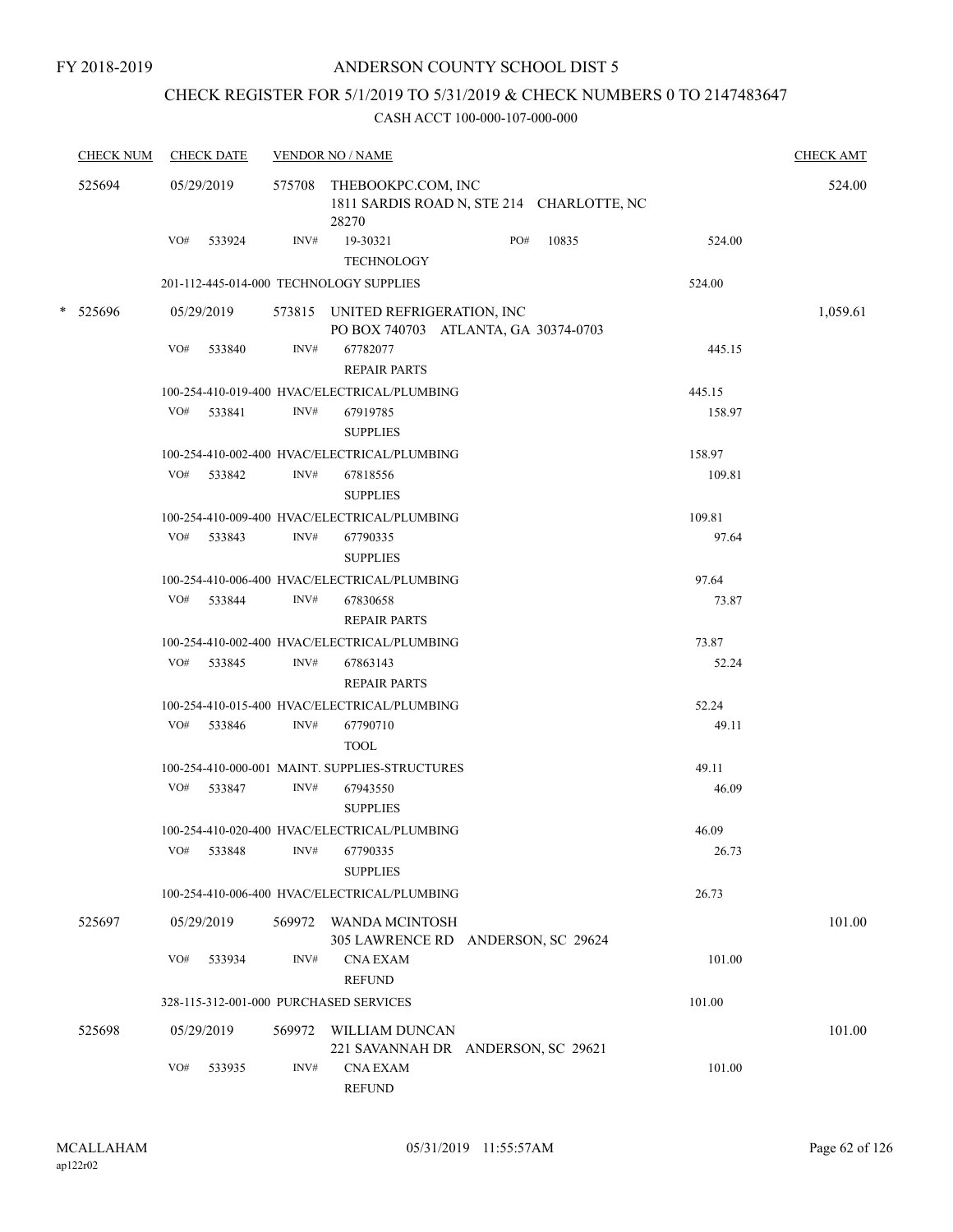# CHECK REGISTER FOR 5/1/2019 TO 5/31/2019 & CHECK NUMBERS 0 TO 2147483647

|   | <b>CHECK NUM</b> |     | <b>CHECK DATE</b><br>328-115-312-001-000 PURCHASED SERVICES | <b>VENDOR NO / NAME</b> |                           |                                            |                                                                                                          |       | 101.00   | <b>CHECK AMT</b> |
|---|------------------|-----|-------------------------------------------------------------|-------------------------|---------------------------|--------------------------------------------|----------------------------------------------------------------------------------------------------------|-------|----------|------------------|
|   | 525699           |     | 05/29/2019                                                  | 570755                  |                           |                                            | WILSON & ASSOCIATES SPORTS TURF<br>1737 SOUTH LAKE DRIVE ATT: ACCOUNTS<br>RECEIVABLE LEXINGTON, SC 29073 |       |          | 3,120.00         |
|   |                  | VO# | 533925                                                      | INV#                    | 15943<br><b>LIMESTONE</b> |                                            | PO#                                                                                                      | 99386 | 3,120.00 |                  |
|   |                  |     | 100-254-323-002-001 CONTRACTED SERVICES                     |                         |                           |                                            |                                                                                                          |       | 0.00     |                  |
|   |                  |     | 100-254-323-003-001 CONTRACTED SERVICES                     |                         |                           |                                            |                                                                                                          |       | 600.00   |                  |
|   |                  |     | 100-254-323-005-001 CONTRACTED SERVICES                     |                         |                           |                                            |                                                                                                          |       | 720.00   |                  |
|   |                  |     | 100-254-323-006-001 CONTRACTED SERVICES                     |                         |                           |                                            |                                                                                                          |       | 1,000.00 |                  |
|   |                  |     | 100-254-323-020-001 CONTRACTED SERVICES                     |                         |                           |                                            |                                                                                                          |       | 800.00   |                  |
|   | * 525703         |     | 05/31/2019                                                  | 574476                  |                           | ALLEN, ADELL^^<br>DRIVE ANDERSON, SC 29625 | ANOINTED HANDS CATERING 208 LOBLOLLY                                                                     |       |          | 600.00           |
|   |                  | VO# | 534024                                                      | INV#                    | 1219                      | <b>CENTERVILLE</b>                         |                                                                                                          |       | 600.00   |                  |
|   |                  |     | 707-190-660-007-375 FACULTY EXPENSE                         |                         |                           |                                            |                                                                                                          |       | 600.00   |                  |
| * | 525705           |     | 05/31/2019                                                  | 567907                  | AT&T                      | $(864 M10-0346)$<br>ATLANTA, GA 30348-5503 | POBOX 105503 ATT: ACCOUNTS RECEIVABLE                                                                    |       |          | 4,018.91         |
|   |                  | VO# | 533939                                                      | INV#                    |                           | 864 M10-0346<br>PHONE SERVICE              |                                                                                                          |       | 4,018.91 |                  |
|   |                  |     | 100-266-340-000-000 TELEPHONE                               |                         |                           |                                            |                                                                                                          |       | 81.63    |                  |
|   |                  |     | 100-266-340-000-000 TELEPHONE                               |                         |                           |                                            |                                                                                                          |       | 16.61    |                  |
|   |                  |     | 100-266-340-000-000 TELEPHONE                               |                         |                           |                                            |                                                                                                          |       | 116.18   |                  |
|   |                  |     | 100-266-340-000-000 TELEPHONE                               |                         |                           |                                            |                                                                                                          |       | 1,337.82 |                  |
|   |                  |     | 100-266-340-001-000 TELEPHONE                               |                         |                           |                                            |                                                                                                          |       | 68.23    |                  |
|   |                  |     | 100-266-340-002-000 TELEPHONE                               |                         |                           |                                            |                                                                                                          |       | 372.23   |                  |
|   |                  |     | 100-266-340-003-000 TELEPHONE                               |                         |                           |                                            |                                                                                                          |       | 376.41   |                  |
|   |                  |     | 100-266-340-005-000 TELEPHONE                               |                         |                           |                                            |                                                                                                          |       | 81.63    |                  |
|   |                  |     | 100-266-340-006-000 TELEPHONE                               |                         |                           |                                            |                                                                                                          |       | 68.01    |                  |
|   |                  |     | 100-266-340-007-000 TELEPHONE                               |                         |                           |                                            |                                                                                                          |       | 63.71    |                  |
|   |                  |     | 100-266-340-008-000 TELEPHONE                               |                         |                           |                                            |                                                                                                          |       | 55.16    |                  |
|   |                  |     | 100-266-340-009-000 TELEPHONE                               |                         |                           |                                            |                                                                                                          |       | 77.24    |                  |
|   |                  |     | 100-266-340-010-000 TELEPHONE                               |                         |                           |                                            |                                                                                                          |       | 68.01    |                  |
|   |                  |     | 100-266-340-011-000 TELEPHONE                               |                         |                           |                                            |                                                                                                          |       | 249.21   |                  |
|   |                  |     | 100-266-340-012-000 TELEPHONE                               |                         |                           |                                            |                                                                                                          |       | 94.59    |                  |
|   |                  |     | 100-266-340-013-000 TELEPHONE                               |                         |                           |                                            |                                                                                                          |       | 80.86    |                  |
|   |                  |     | 100-266-340-014-000 TELEPHONE                               |                         |                           |                                            |                                                                                                          |       | 81.63    |                  |
|   |                  |     | 100-266-340-015-000 TELEPHONE                               |                         |                           |                                            |                                                                                                          |       | 68.65    |                  |
|   |                  |     | 100-266-340-016-000 TELEPHONE                               |                         |                           |                                            |                                                                                                          |       | 89.36    |                  |
|   |                  |     | 100-266-340-017-000 TELEPHONE                               |                         |                           |                                            |                                                                                                          |       | 80.86    |                  |
|   |                  |     | 100-266-340-018-000 TELEPHONE                               |                         |                           |                                            |                                                                                                          |       | 80.86    |                  |
|   |                  |     |                                                             |                         |                           |                                            |                                                                                                          |       |          |                  |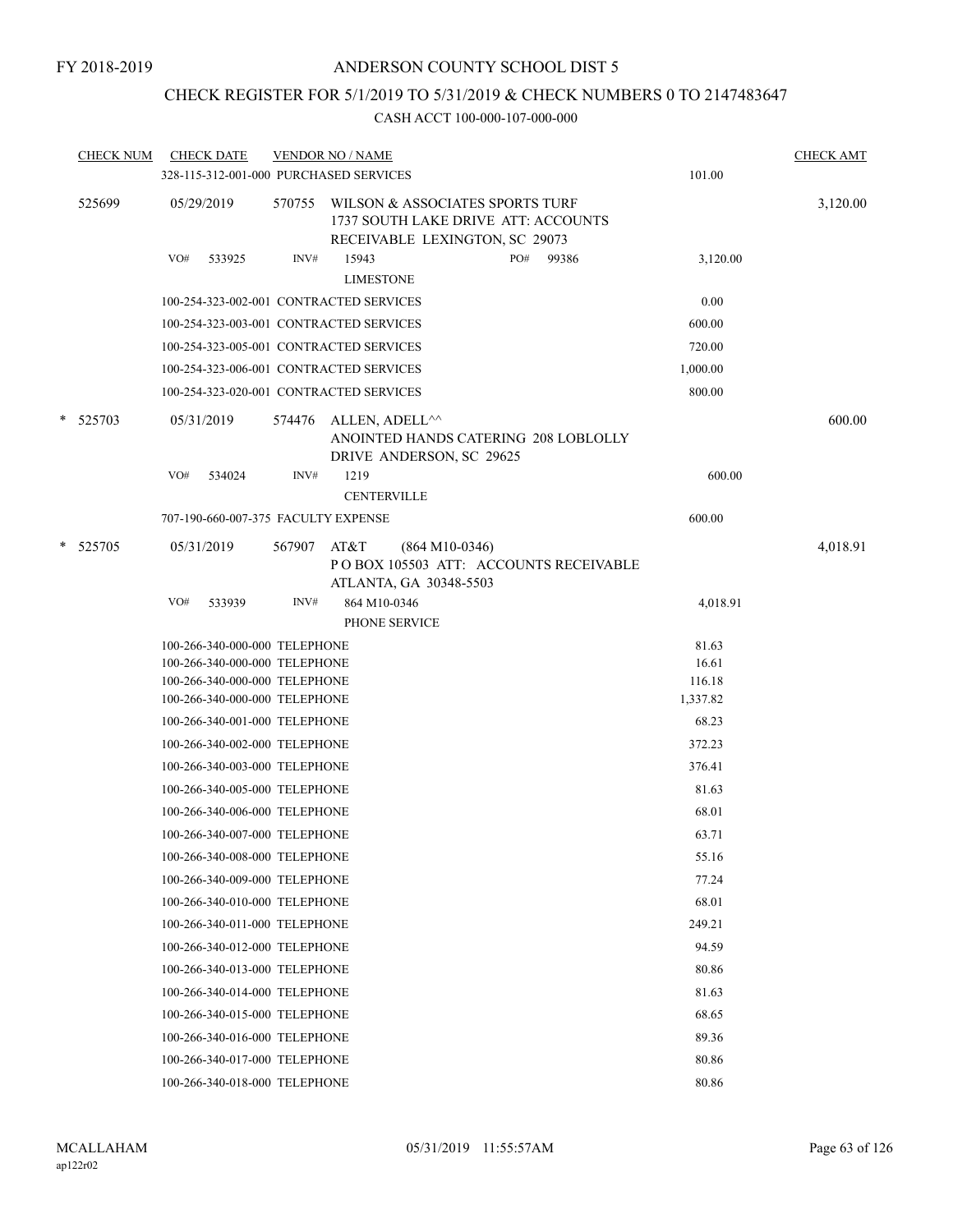# CHECK REGISTER FOR 5/1/2019 TO 5/31/2019 & CHECK NUMBERS 0 TO 2147483647

| <u>CHECK NUM</u> |     | <b>CHECK DATE</b>                  |             | <b>VENDOR NO / NAME</b>                                                               |     |       |          | <b>CHECK AMT</b> |
|------------------|-----|------------------------------------|-------------|---------------------------------------------------------------------------------------|-----|-------|----------|------------------|
|                  |     | 100-266-340-019-000 TELEPHONE      |             |                                                                                       |     |       | 64.26    |                  |
|                  |     | 100-266-340-020-000 TELEPHONE      |             |                                                                                       |     |       | 55.16    |                  |
|                  |     | 100-266-340-021-000 TELEPHONE      |             |                                                                                       |     |       | 81.63    |                  |
|                  |     | 100-266-340-023-000 TELEPHONE      |             |                                                                                       |     |       | 42.70    |                  |
|                  |     | 124-266-340-024-000 TELEPHONE      |             |                                                                                       |     |       | 55.16    |                  |
|                  |     | 600-256-340-000-000 TELEPHONE      |             |                                                                                       |     |       | 111.11   |                  |
| 525706           |     | 05/31/2019                         | 570814 AT&T | $(864 M09-9122)$<br>PO BOX 105262 ATTN: ACCOUNTS RECEIVABLE<br>ATLANTA, GA 30348-5262 |     |       |          | 928.64           |
|                  | VO# | 533938                             | INV#        | 864 M09-9122<br>PHONE SERVICE                                                         |     |       | 928.64   |                  |
|                  |     | 100-266-340-000-000 TELEPHONE      |             |                                                                                       |     |       | 928.64   |                  |
| 525707           |     | 05/31/2019                         |             | 569972 BARBERITOS<br>112 COMMONS PARKWAY ANDERSON, SC 29621                           |     |       |          | 121.00           |
|                  | VO# | 533940                             | INV#        | CHIPS/SALSA<br><b>NORTH POINTE ELEM</b>                                               |     |       | 121.00   |                  |
|                  |     |                                    |             | 713-271-660-013-360 SCHOOL STORE/COUNCIL EXPENSE                                      |     |       | 121.00   |                  |
| 525708           |     | 05/31/2019                         | 572588      | BRYANT ENTERPRISES, LLC<br>418 SNEAKING CREEK DRIVE HAYESVILLE, NC<br>28904-6423      |     |       |          | 1,767.00         |
|                  | VO# | 533942                             | INV#        | 12673<br><b>RADIOS</b>                                                                |     |       | 1,767.00 |                  |
|                  |     | 397-258-410-011-000 RADIOS/CAMERAS |             |                                                                                       |     |       | 1,767.00 |                  |
| $*$ 525711       |     | 05/31/2019                         | 156910      | CAROLINA TESOL<br>PO BOX 6912 C/O REVAE BOSTWICK<br>STATESVILLE, NC 28687             |     |       |          | 4,320.00         |
|                  | VO# | 533949                             | INV#        | AUG 29, 2019<br><b>REGISTRATION</b>                                                   | PO# | 10914 | 4,320.00 |                  |
|                  |     |                                    |             | 264-224-333-002-000 PD/ TRIPS AND CONFERENCES                                         |     |       | 480.00   |                  |
|                  |     |                                    |             | 264-224-333-003-000 PD/ TRIPS AND CONFERENCES                                         |     |       | 240.00   |                  |
|                  |     |                                    |             | 264-224-333-006-000 PD/ TRIPS AND CONFERENCES                                         |     |       | 1,200.00 |                  |
|                  |     |                                    |             | 264-224-333-010-000 PD/ TRIPS AND CONFERENCES                                         |     |       | 1,200.00 |                  |
|                  |     |                                    |             | 264-224-333-011-000 PD/ TRIPS AND CONFERENCES                                         |     |       | 480.00   |                  |
|                  |     |                                    |             | 264-224-333-017-000 PD/ TRIPS AND CONFERENCES                                         |     |       | 240.00   |                  |
|                  |     |                                    |             | 264-224-333-019-000 PD/ TRIPS AND CONFERENCES                                         |     |       | 480.00   |                  |
| 525712           |     | 05/31/2019                         | 160602      | CDW GOVERNMENT<br>75 REMITTANCE DRIVE SUITE 1515 ATT:                                 |     |       |          | 4,996.90         |
|                  | VO# | 533950                             | INV#        | ACCOUNTS RECEIVABLE CHICAGO, IL 60675-1515<br>PO 10564                                | PO# | 10564 | 2,553.02 |                  |
|                  |     |                                    |             | PRINTERS & TONER                                                                      |     |       |          |                  |
|                  |     | 201-113-410-006-AVD AVID SUPPLIES  |             |                                                                                       |     |       | 310.30   |                  |
|                  |     | 201-113-410-006-AVD AVID SUPPLIES  |             |                                                                                       |     |       | 1,348.20 |                  |
|                  |     | 201-113-410-006-AVD AVID SUPPLIES  |             |                                                                                       |     |       | 894.52   |                  |
|                  |     | VO# 533951                         | INV#        | <b>SKK8406</b>                                                                        | PO# | 10867 | 1,861.80 |                  |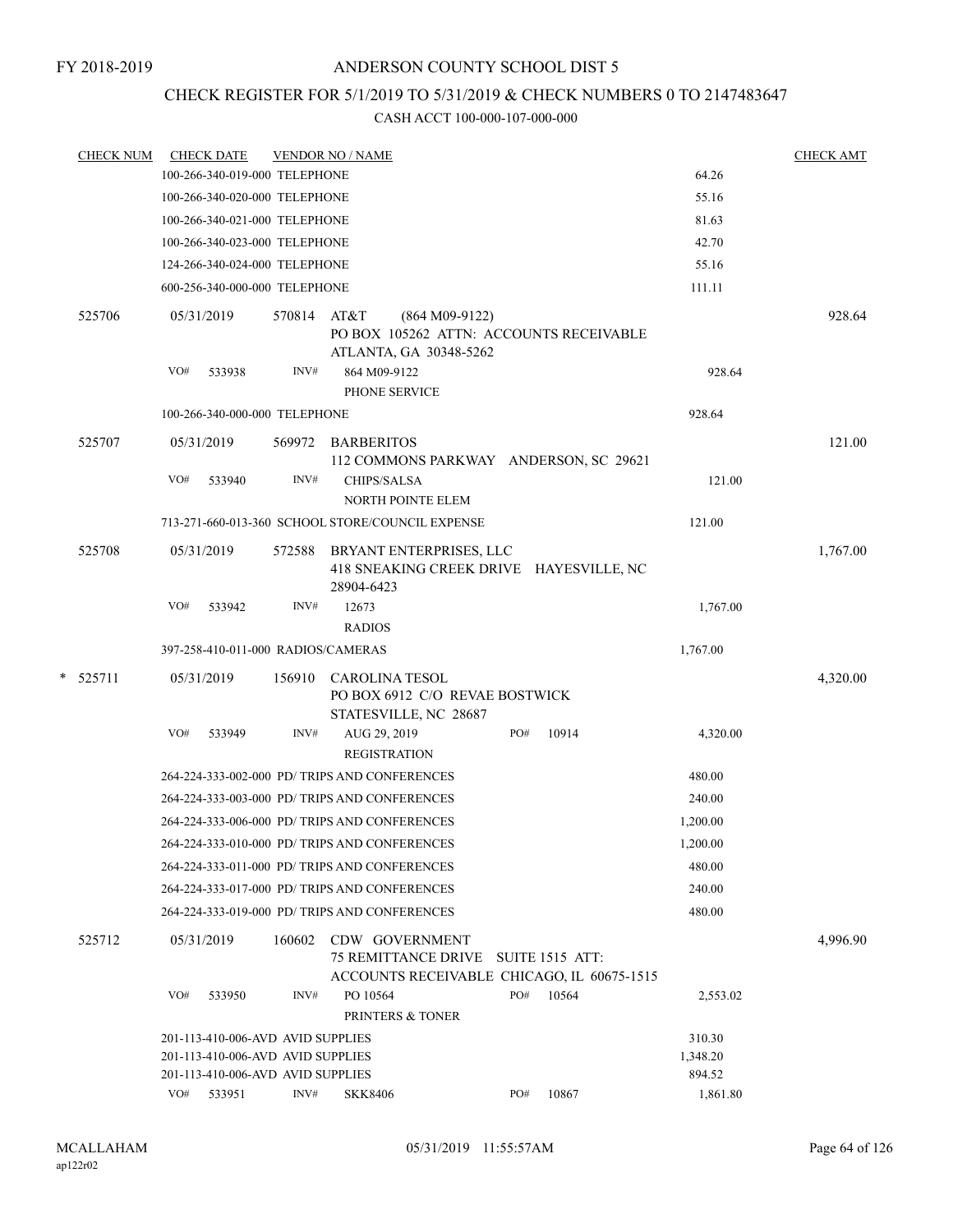# CHECK REGISTER FOR 5/1/2019 TO 5/31/2019 & CHECK NUMBERS 0 TO 2147483647

| <b>CHECK NUM</b> | <b>CHECK DATE</b>             |        | <b>VENDOR NO / NAME</b>                     |     |       |          | <b>CHECK AMT</b> |
|------------------|-------------------------------|--------|---------------------------------------------|-----|-------|----------|------------------|
|                  |                               |        | <b>SUPPLIES</b>                             |     |       |          |                  |
|                  |                               |        | 100-266-314-000-000 REPAIRS TO EQUIPMENT    |     |       | 1,861.80 |                  |
|                  | VO#<br>533952                 | INV#   | <b>SHX3451</b>                              | PO# | 10825 | 582.08   |                  |
|                  |                               |        | <b>PRINTER</b>                              |     |       |          |                  |
|                  | 100-233-410-000-000 SUPPLIES  |        |                                             |     |       | 582.08   |                  |
|                  |                               |        |                                             |     |       |          |                  |
| 525713           | 05/31/2019                    |        | 570581 CITY OF ANDERSON POLICE DEPT         |     |       |          | 203.36           |
|                  |                               |        | 401 SOUTH MAIN ST ANDERSON, SC 29624        |     |       |          |                  |
|                  | VO#<br>534032                 | INV#   | $05/21 - 23/19$                             |     |       | 203.36   |                  |
|                  |                               |        | <b>SECURITY</b>                             |     |       |          |                  |
|                  |                               |        | 100-181-312-023-000 PURCHASED SERVICES      |     |       | 203.36   |                  |
| 525714           | 05/31/2019                    | 174700 | <b>CLERK OF COURT</b>                       |     |       |          | 847.36           |
|                  |                               |        | FAMILY COURT RECORD PO BOX 8002             |     |       |          |                  |
|                  |                               |        | ANDERSON, SC 29622                          |     |       |          |                  |
|                  | VO#<br>534042                 | INV#   | 05/30/19                                    |     |       | 847.36   |                  |
|                  |                               |        | PAYROLL                                     |     |       |          |                  |
|                  |                               |        | 100-000-435-000-000 WAGE GARNISH/CH SUPPORT |     |       | 847.36   |                  |
| 525715           | 05/31/2019                    | 571748 | <b>COLONIAL LIFE</b>                        |     |       |          | 7,876.14         |
|                  |                               |        | PREMIUM PROCESSING PO BOX 903 COLUMBIA,     |     |       |          |                  |
|                  |                               |        | SC 29202-0903                               |     |       |          |                  |
|                  | VO#<br>534126                 | INV#   | E4041711                                    |     |       | 7,876.14 |                  |
|                  |                               |        | <b>JUNE 2019</b>                            |     |       |          |                  |
|                  |                               |        | 100-000-469-000-000 LIFE INSURANCE PAYABLE  |     |       | 7,876.14 |                  |
| 525716           | 05/31/2019                    | 572945 | <b>COLUMBIA MARRIOTT</b>                    |     |       |          | 1,203.51         |
|                  |                               |        | 1200 HAMPTON STREET COLUMBIA, SC 29201      |     |       |          |                  |
|                  | VO#<br>533953                 | INV#   | <b>JUNE 13-14</b>                           | PO# | 10946 | 1,203.51 |                  |
|                  |                               |        | <b>RESERVATIONS</b>                         |     |       |          |                  |
|                  |                               |        | 100-221-333-000-000 TRIPS AND CONFERENCES   |     |       | 1,203.51 |                  |
|                  |                               |        |                                             |     |       |          |                  |
| 525717           | 05/31/2019                    | 567489 | DE LAGE LANDEN                              |     |       |          | 559.57           |
|                  |                               |        | POBOX 41602 PHILADELPHIA, PA 19101-1602     |     |       |          |                  |
|                  | VO#<br>533957                 | INV#   | 63649961                                    |     |       | 86.63    |                  |
|                  |                               |        | <b>COPIER</b>                               |     |       |          |                  |
|                  | 100-115-410-003-000 SUPPLIES  |        |                                             |     |       | 86.63    |                  |
|                  | VO# 533958                    | INV#   | 63649479                                    | PO# | 99339 | 265.36   |                  |
|                  |                               |        | <b>COPIER</b>                               |     |       |          |                  |
|                  | 100-113-410-017-000 SUPPLIES  |        |                                             |     |       | 265.36   |                  |
|                  | VO#<br>533959                 | INV#   | 63693286                                    | PO# | 99352 | 207.58   |                  |
|                  |                               |        | <b>COPIER</b>                               |     |       |          |                  |
|                  | 100-113-410-009-000 SUPPLIES  |        |                                             |     |       | 207.58   |                  |
| 525718           | 05/31/2019                    |        | 573223 DEPT OF ADMINISTRATION               |     |       |          | 757.50           |
|                  |                               |        | SUITE 409 1200 SENATE STREET COLUMBIA, SC   |     |       |          |                  |
|                  |                               |        | 29201                                       |     |       |          |                  |
|                  | VO#<br>533961                 | INV#   | DTO C130067                                 |     |       | 757.50   |                  |
|                  |                               |        | SAP 2000451461                              |     |       |          |                  |
|                  | 100-266-340-000-000 TELEPHONE |        |                                             |     |       | 76.45    |                  |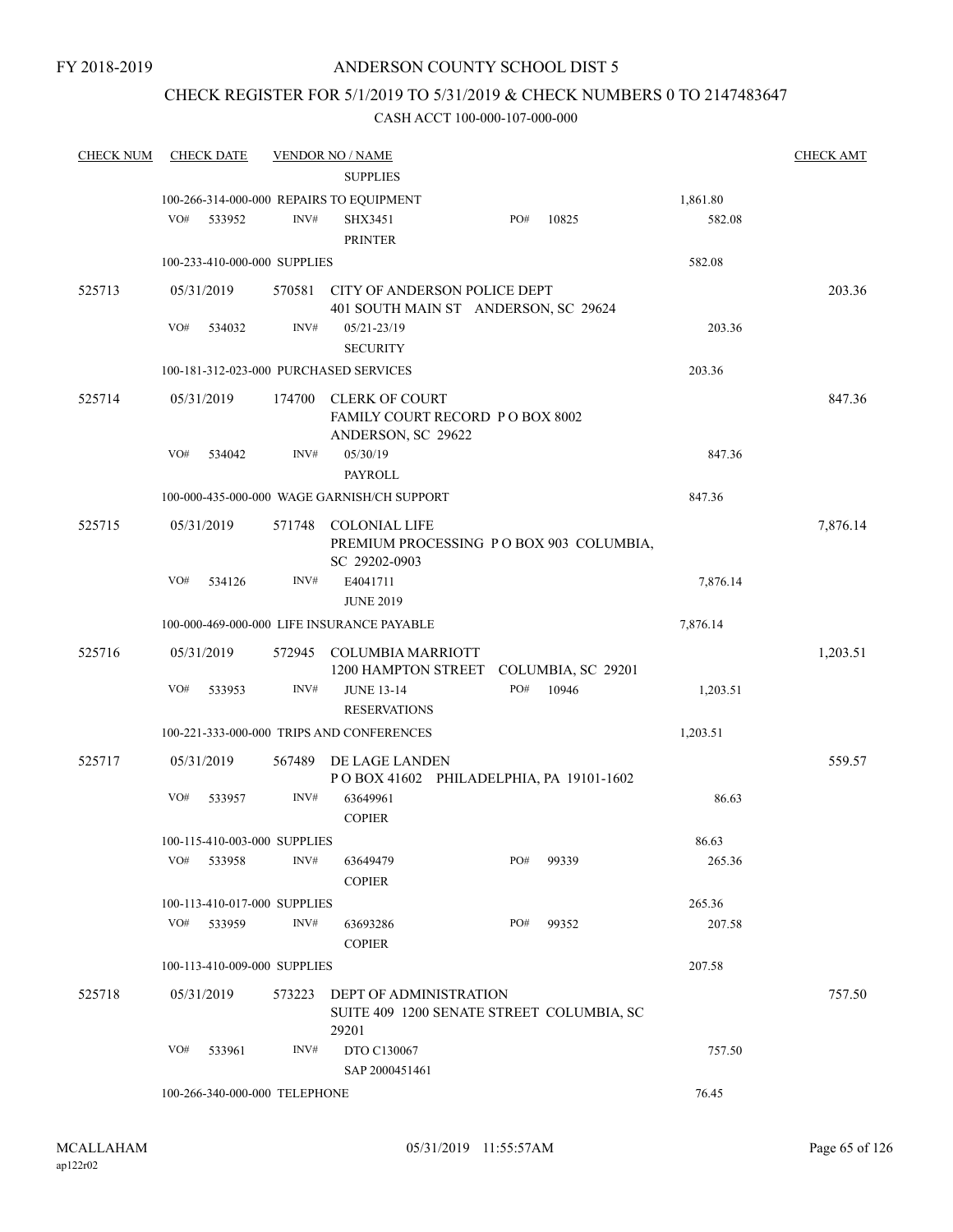# CHECK REGISTER FOR 5/1/2019 TO 5/31/2019 & CHECK NUMBERS 0 TO 2147483647

| <b>CHECK NUM</b> | <b>CHECK DATE</b>                 |             | <b>VENDOR NO / NAME</b>                                |           | <b>CHECK AMT</b> |
|------------------|-----------------------------------|-------------|--------------------------------------------------------|-----------|------------------|
|                  | 100-266-340-001-000 TELEPHONE     |             |                                                        | 38.81     |                  |
|                  | 100-266-340-005-000 TELEPHONE     |             |                                                        | 38.81     |                  |
|                  | 100-266-340-006-000 TELEPHONE     |             |                                                        | 38.81     |                  |
|                  | 100-266-340-007-000 TELEPHONE     |             |                                                        | 38.81     |                  |
|                  | 100-266-340-008-000 TELEPHONE     |             |                                                        | 38.81     |                  |
|                  | 100-266-340-009-000 TELEPHONE     |             |                                                        | 38.81     |                  |
|                  | 100-266-340-010-000 TELEPHONE     |             |                                                        | 38.81     |                  |
|                  | 100-266-340-011-000 TELEPHONE     |             |                                                        | 38.81     |                  |
|                  | 100-266-340-012-000 TELEPHONE     |             |                                                        | 38.81     |                  |
|                  | 100-266-340-013-000 TELEPHONE     |             |                                                        | 38.81     |                  |
|                  | 100-266-340-014-000 TELEPHONE     |             |                                                        | 38.81     |                  |
|                  | 100-266-340-016-000 TELEPHONE     |             |                                                        | 38.81     |                  |
|                  | 100-266-340-017-000 TELEPHONE     |             |                                                        | 38.81     |                  |
|                  | 100-266-340-019-000 TELEPHONE     |             |                                                        | 38.81     |                  |
|                  | 100-266-340-020-000 TELEPHONE     |             |                                                        | 38.81     |                  |
|                  | 100-266-340-021-000 TELEPHONE     |             |                                                        | 38.81     |                  |
|                  | 100-266-340-031-000 TELEPHONE     |             |                                                        | 21.28     |                  |
|                  | 100-266-340-063-000 TELEPHONE     |             |                                                        | 38.81     |                  |
| 525719           | 05/31/2019                        | 211302      | DUKE ENERGY                                            |           | 13,407.36        |
|                  |                                   |             | PO BOX 70516 CHARLOTTE, NC 28272-0516                  |           |                  |
|                  | VO#<br>534051                     | INV#        | 05/24/19                                               | 13,407.36 |                  |
|                  |                                   |             | <b>ELECTRICITY</b>                                     |           |                  |
|                  |                                   |             | 100-254-470-002-000 ENERGY-ELECTRICITY & WATER         | 139.73    |                  |
|                  |                                   |             | 100-254-470-003-000 ENERGY-ELECTRICITY & WATER         | 380.19    |                  |
|                  |                                   |             | 100-254-470-005-000 ENERGY-ELECTRICITY & WATER         | 83.57     |                  |
|                  |                                   |             | 100-254-470-007-000 ENERGY-ELECTRICITY & WATER         | 5,608.87  |                  |
|                  |                                   |             | 100-254-470-009-000 ENERGY-ELECTRICITY & WATER         | 36.52     |                  |
|                  |                                   |             | 100-254-470-010-000 ENERGY-ELECTRICITY & WATER         | 7,108.32  |                  |
|                  |                                   |             | 100-254-470-014-000 ENERGY-ELECTRICITY & WATER         | 50.16     |                  |
| 525720           | 05/31/2019                        | 573962 ECMC | LOCKBOX 7096 P.O. BOX 16478 ST. PAUL, MN<br>55116-0478 |           | 230.27           |
|                  | VO#<br>534048                     | INV#        | 05/30/19<br>PAYROLL                                    | 230.27    |                  |
|                  | 100-000-441-000-000 MISCELLANEOUS |             |                                                        | 230.27    |                  |
| 525721           | 05/31/2019                        | 574009      | FUN EXPRESS, LLC<br>PO BOX 14463 DES MOINES, IA 50306  |           | 170.78           |
|                  | VO#<br>533967                     | INV#        | 696302319<br>696218518                                 | 170.78    |                  |
|                  | 100-147-410-013-000 SUPPLIES      |             |                                                        | 32.85     |                  |
|                  |                                   |             | 713-271-660-013-352 FIELD TRIPS GRADE 2 EXPENSE        | 137.93    |                  |
| 525722           | 05/31/2019                        |             | 572552 GREAT LAKES HIGHER EDUC GUARANTY CORP           |           | 221.53           |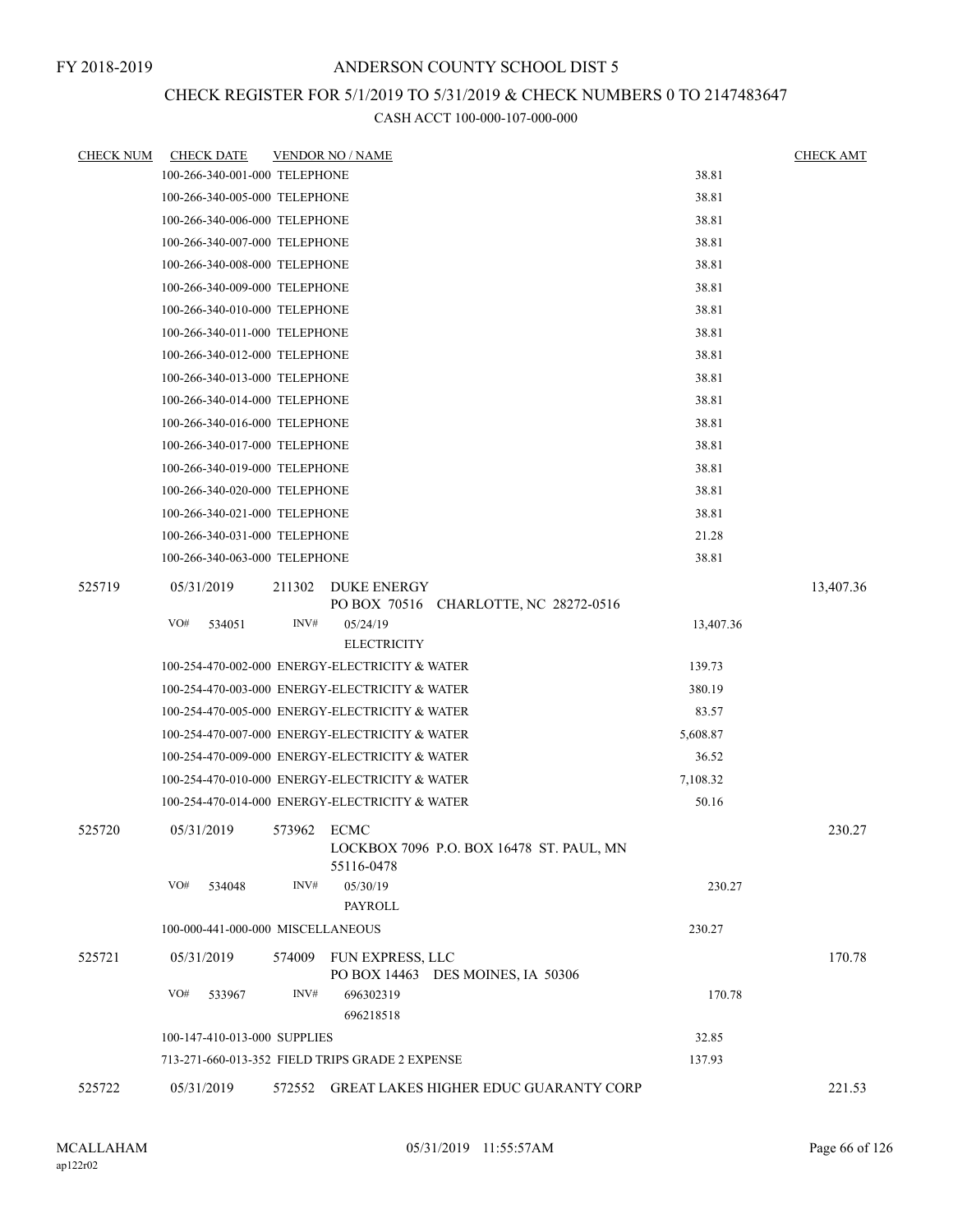### CHECK REGISTER FOR 5/1/2019 TO 5/31/2019 & CHECK NUMBERS 0 TO 2147483647

|        | <b>CHECK NUM</b> |     | <b>CHECK DATE</b> |                                   | <b>VENDOR NO / NAME</b>                                                                                 |           | <b>CHECK AMT</b> |
|--------|------------------|-----|-------------------|-----------------------------------|---------------------------------------------------------------------------------------------------------|-----------|------------------|
|        |                  |     |                   |                                   | ADMINISTRATIVE WAGE GARNISHMENT UNIT PO<br>BOX 83230 CHICAGO, IL 60691-0230                             |           |                  |
|        |                  | VO# | 534047            | INV#                              | 05/30/19<br><b>PAYROLL</b>                                                                              | 221.53    |                  |
|        |                  |     |                   | 100-000-441-000-000 MISCELLANEOUS |                                                                                                         | 221.53    |                  |
|        | 525724           |     | 05/31/2019        |                                   | 574279 HALLIGAN MAHONEY & WILLIAMS<br>PO BOX 11367 COLUMBIA, SC 29211-1367                              |           | 11,822.50        |
|        |                  | VO# | 533968            | INV#                              | 13343                                                                                                   | 11,822.50 |                  |
|        |                  |     |                   |                                   | <b>APRIL SERVICES</b>                                                                                   |           |                  |
|        |                  |     |                   | 100-231-319-000-000 LEGAL FEES    |                                                                                                         | 11,822.50 |                  |
| $\ast$ | 525726           |     | 05/31/2019        |                                   | 575054 HOHN, TALIN^^<br>105 NEWINGTON CIRCLE ANDERSON, SC 29621                                         |           | 450.00           |
|        |                  | VO# | 534119            | INV#                              | 002<br><b>CLASSROOM</b>                                                                                 | 405.00    |                  |
|        |                  |     |                   |                                   | 817-113-312-021-000 ARTS IN RESIDENCE                                                                   | 405.00    |                  |
|        |                  | VO# | 534120            | INV#                              | 002<br><b>MATERIALS</b>                                                                                 | 45.00     |                  |
|        |                  |     |                   |                                   | 817-113-312-021-000 ARTS IN RESIDENCE                                                                   | 45.00     |                  |
|        | 525727           |     | 05/31/2019        |                                   | 571360 HYATT HOUSE ATLANTA<br>3595 CUMBERLAND BLVD SE ATLANTA, GA<br>30339                              |           | 2,065.92         |
|        |                  | VO# | 533969            | INV#                              | 1212 CONCORD<br><b>JUNE 17-20</b>                                                                       | 2,065.92  |                  |
|        |                  |     |                   | 267-224-333-009-PD4 TRIPS-IB      |                                                                                                         | 2,065.92  |                  |
|        | * 525729         |     | 05/31/2019        |                                   | 575785 JOHNSON, JOANNA**<br>1505 ANDERSON ST BELTON, SC 29627                                           |           | 631.25           |
|        |                  | VO# | 533971            | INV#                              | MAY 14-22<br><b>ST JOSEPHS</b>                                                                          | 631.25    |                  |
|        |                  |     |                   |                                   | 201-413-312-000-SJC PS- ST.JOSEPH'S CATHOLIC                                                            | 631.25    |                  |
|        | $* 525731$       |     | 05/31/2019        |                                   | 569972 KEN DEMINO<br>2816 RANCHWOOD DRIVE ANDERSON, SC 29621                                            |           | 162.25           |
|        |                  | VO# | 534110            | INV#                              | <b>REFUND</b><br><b>LUNCH MONEY</b>                                                                     | 162.25    |                  |
|        |                  |     |                   |                                   | 600-000-474-002-000 REVENUES COLLECTED IN ADVANCE                                                       | 162.25    |                  |
|        | 525732           |     | 05/31/2019        | 313476                            | LAKESHORE LEARNING MATERIALS<br>2695 EAST DOMINGUEZ STREET ATT: ACCOUNTS<br>RECEIVABLE CARSON, CA 90895 |           | 7,303.55         |
|        |                  | VO# | 534033            | INV#                              | 2786060519<br>PO#<br>10765<br><b>SUPPLIES</b>                                                           | 7,303.55  |                  |
|        |                  |     |                   | 397-113-410-014-000 SUPPLIES      |                                                                                                         | 7,303.55  |                  |
|        | 525733           |     | 05/31/2019        | 572004                            | <b>MARRIOTT MARCO ISLAND</b><br>400 SOUTH COLLIER BLVD MARCO ISLAND, FL<br>34145                        |           | 1,093.12         |
|        |                  | VO# | 533976            | INV#                              | <b>PRESSLEY</b>                                                                                         | 1,093.12  |                  |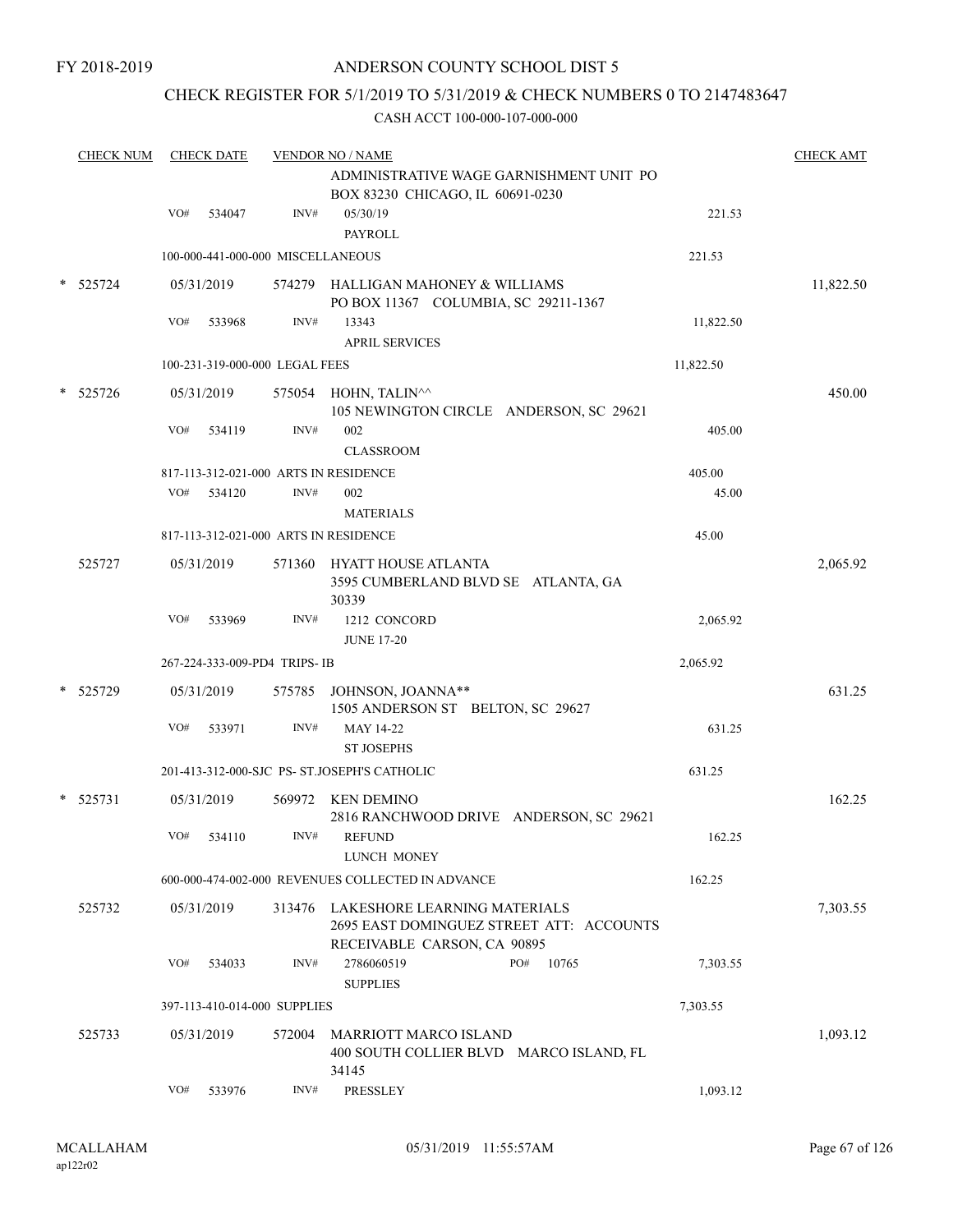### CHECK REGISTER FOR 5/1/2019 TO 5/31/2019 & CHECK NUMBERS 0 TO 2147483647

| <b>CHECK NUM</b> | <b>CHECK DATE</b>                     |        | <b>VENDOR NO / NAME</b>                                                                            |           | <b>CHECK AMT</b> |
|------------------|---------------------------------------|--------|----------------------------------------------------------------------------------------------------|-----------|------------------|
|                  |                                       |        | JULY 28-AUG 1                                                                                      |           |                  |
|                  |                                       |        | 395-212-333-000-000 TRIPS AND CONFERENCES                                                          | 1,093.12  |                  |
| 525734           | 05/31/2019                            |        | 574634 MCKENZIE, EDWARD**<br>964 JESSE BYRD RD HARTSVILLE, SC 29550                                |           | 3,795.00         |
|                  | VO#<br>533977                         | INV#   | 253                                                                                                | 1,425.00  |                  |
|                  |                                       |        | <b>BUS CAMERAS</b>                                                                                 |           |                  |
|                  |                                       |        | 100-255-323-000-000 CONTRACTED SERVICES                                                            | 1,425.00  |                  |
|                  | VO#<br>533978                         | INV#   | 265                                                                                                | 2,370.00  |                  |
|                  |                                       |        | <b>INSPECTIONS</b>                                                                                 |           |                  |
|                  |                                       |        | 100-255-323-000-000 CONTRACTED SERVICES                                                            | 2,370.00  |                  |
| 525735           | 05/31/2019                            | 567126 | MUSIC & ARTS CENTER<br>5295 WESTVIEW DR SUITE 300 ATTN: CA<br>FREDERICK, MD 21703                  |           | 181.32           |
|                  | VO#<br>534056                         | INV#   | <b>CREDIT MEMO</b><br>DEM ACQUISITION                                                              | $-124.95$ |                  |
|                  |                                       |        | 100-113-314-005-000 BAND REPAIRS ACCOUNT                                                           | $-31.24$  |                  |
|                  |                                       |        | 100-113-314-006-000 BAND REPAIRS ACCOUNT                                                           | $-31.24$  |                  |
|                  |                                       |        | 100-113-314-020-000 BAND REPAIRS ACCOUNT                                                           | $-31.24$  |                  |
|                  |                                       |        | 100-113-314-021-000 BAND REPAIRS ACCOUNT                                                           | $-31.23$  |                  |
|                  | VO#<br>534063                         | INV#   | 016476876                                                                                          | 306.27    |                  |
|                  |                                       |        | <b>GLENVIEW</b>                                                                                    |           |                  |
|                  | 720-271-660-020-601 BAND CLUB EXPENSE |        |                                                                                                    | 306.27    |                  |
| 525736           | 05/31/2019                            | 566736 | MUSIC THEATRE INTERNATIONAL<br>421 WEST 54TH STREET ATT: ACCOUNTS<br>RECEIVABLE NEW YORK, NY 10019 |           | 871.35           |
|                  | VO#<br>533979                         | INV#   | 868219<br><b>CUST #68922</b>                                                                       | 871.35    |                  |
|                  |                                       |        | 714-271-660-014-328 PRODUCTIONS EXPENSE                                                            | 871.35    |                  |
| 525737           | 05/31/2019                            | 366700 | <b>MUTUAL OF OMAHA</b>                                                                             |           | 26,445.83        |
|                  | VO#<br>534124                         | INV#   | PO BOX 2147 OMAHA, NE 68103-2147<br>G00018B5<br><b>JUNE 2019</b>                                   | 26,445.83 |                  |
|                  | 100-000-450-000-000 MISC. DEDUCTIONS  |        |                                                                                                    | 8,263.43  |                  |
|                  | 100-000-456-000-000 INSURANCE PAYABLE |        |                                                                                                    | 18,182.40 |                  |
| 525738           | 05/31/2019                            |        | 572429 NATIONAL PEN COMPANY<br>PO BOX 847203 DALLAS, TX 75284-7203                                 |           | 412.91           |
|                  | VO#<br>533981                         | INV#   | 110813956                                                                                          | 412.91    |                  |
|                  |                                       |        | CUST #13803829                                                                                     |           |                  |
|                  |                                       |        | 708-271-660-008-201 MISCELLANEOUS EXPENSE                                                          | 412.91    |                  |
| 525739           | 05/31/2019                            | 564010 | NC CHILD SUPPORT CENTRALIZED COLLECTNS<br>POBOX 900012 RALEIGH, NC 27675-9012                      |           | 305.50           |
|                  | VO#<br>534041                         | INV#   | 05/30/19<br>PAYROLL                                                                                | 305.50    |                  |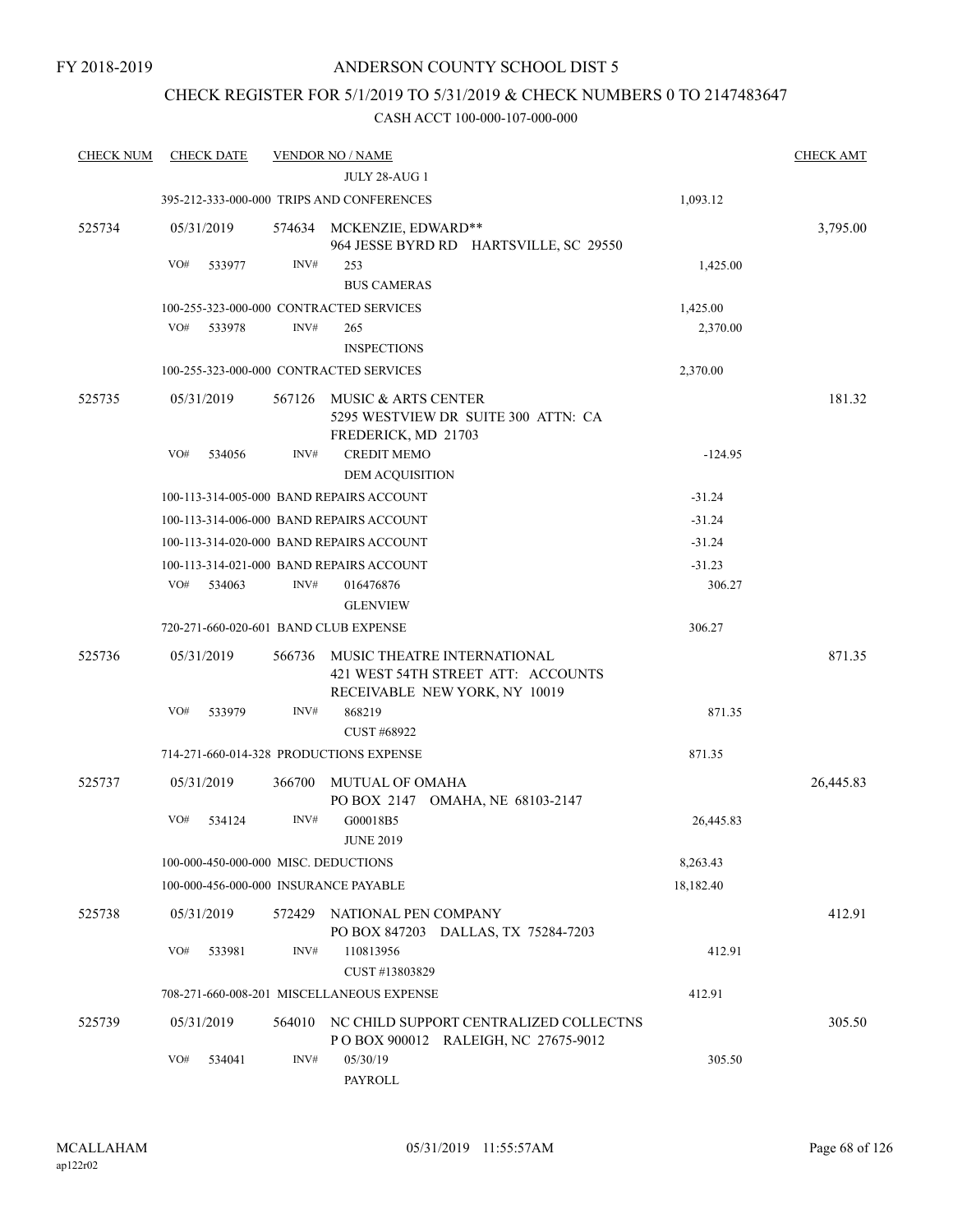# CHECK REGISTER FOR 5/1/2019 TO 5/31/2019 & CHECK NUMBERS 0 TO 2147483647

| <b>CHECK NUM</b> | <b>CHECK DATE</b>                 |        | <b>VENDOR NO / NAME</b>                                                                                  | <b>CHECK AMT</b> |       |                 |          |
|------------------|-----------------------------------|--------|----------------------------------------------------------------------------------------------------------|------------------|-------|-----------------|----------|
|                  |                                   |        | 100-000-435-000-000 WAGE GARNISH/CH SUPPORT                                                              |                  |       | 305.50          |          |
| 525740           | 05/31/2019                        | 389900 | <b>OFFICE DEPOT</b><br>POBOX 1413 CHARLOTTE, NC 28201-1413                                               |                  |       |                 | 1,352.47 |
|                  | VO#<br>533982                     | INV#   | 2212489194<br><b>SUPPLIES</b>                                                                            |                  |       | 42.79           |          |
|                  | 600-256-410-000-000 SUPPLIES      |        |                                                                                                          |                  |       | 42.79           |          |
|                  | VO#<br>533983                     | INV#   | 310422815002<br><b>SUPPLIES</b>                                                                          |                  |       | 44.92           |          |
|                  |                                   |        | 713-271-660-013-201 MISCELLANEOUS EXPENSE                                                                |                  |       | 44.92           |          |
|                  | VO#<br>533984                     | INV#   | 2299360720<br><b>SUPPLIES</b>                                                                            |                  |       | 4.27            |          |
|                  |                                   |        | 100-254-410-000-055 OFFICE SUPPLIES & FURNITURE                                                          |                  |       | 4.27            |          |
|                  | VO#<br>533985                     | INV#   | 2234013596<br><b>SUPPLIES</b>                                                                            |                  |       | 74.75           |          |
|                  | 600-256-410-000-000 SUPPLIES      |        |                                                                                                          |                  |       | 74.75           |          |
|                  | VO#<br>533986                     | INV#   | 312594126001<br>311852203001                                                                             |                  |       | 390.64          |          |
|                  | 100-233-410-010-000 SUPPLIES      |        |                                                                                                          |                  |       | 274.44          |          |
|                  | 100-233-410-010-000 SUPPLIES      |        |                                                                                                          |                  |       | 116.20          |          |
|                  | VO#<br>533987                     | INV#   | 312840121001<br><b>SUPPLIES</b>                                                                          |                  |       | 68.05           |          |
|                  |                                   |        | 724-271-660-024-410 GENERAL ADMINISTRATION EXPENSE                                                       |                  |       | 68.05           |          |
|                  | VO#<br>533988                     | INV#   | 312044084001<br>312034381001                                                                             |                  |       | 508.93          |          |
|                  |                                   |        | 100-114-410-002-VEN SUPPLY-ADDT'L FOR LOST VENDING<br>100-114-410-002-VEN SUPPLY-ADDT'L FOR LOST VENDING |                  |       | 14.84<br>494.09 |          |
|                  | VO#<br>534030                     | INV#   | 2305053017<br><b>SUPPLIES</b>                                                                            | PO#              | 10842 | 67.07           |          |
|                  | 100-255-410-000-000 SUPPLIES      |        |                                                                                                          |                  |       | 67.07           |          |
|                  | VO#<br>534031                     | INV#   | 316796588001<br><b>SUPPLIES</b>                                                                          | PO#              | 10844 | 151.05          |          |
|                  | 100-255-410-000-000 SUPPLIES      |        |                                                                                                          |                  |       | 151.05          |          |
| 525741           | 05/31/2019                        | 569766 | PEAP<br>PRESIDENT'S EDUCATION AWARDS PROGRAM PO<br>BOX 1020 SEWICKLEY, PA 15143-1020                     |                  |       |                 | 154.00   |
|                  | VO#<br>533989                     | INV#   | 434021<br>CUST #221857                                                                                   |                  |       | 154.00          |          |
|                  | 100-212-410-010-000 SUPPLIES      |        |                                                                                                          |                  |       | 154.00          |          |
| 525742           | 05/31/2019                        | 575825 | PERFORMANT RECOVERY, INC<br>ATTN: WAGE WITHHOLDING DEPT. PO BOX<br>205789 DALLAS, TX 75320-5789          |                  |       |                 | 257.31   |
|                  | VO#<br>534045                     | INV#   | 05/30/19                                                                                                 |                  |       | 257.31          |          |
|                  |                                   |        | PAYROLL                                                                                                  |                  |       |                 |          |
|                  | 100-000-441-000-000 MISCELLANEOUS |        |                                                                                                          |                  |       | 257.31          |          |
| 525743           | 05/31/2019                        |        | 568036 PIEDMONT NATURAL GAS                                                                              |                  |       |                 | 1,455.79 |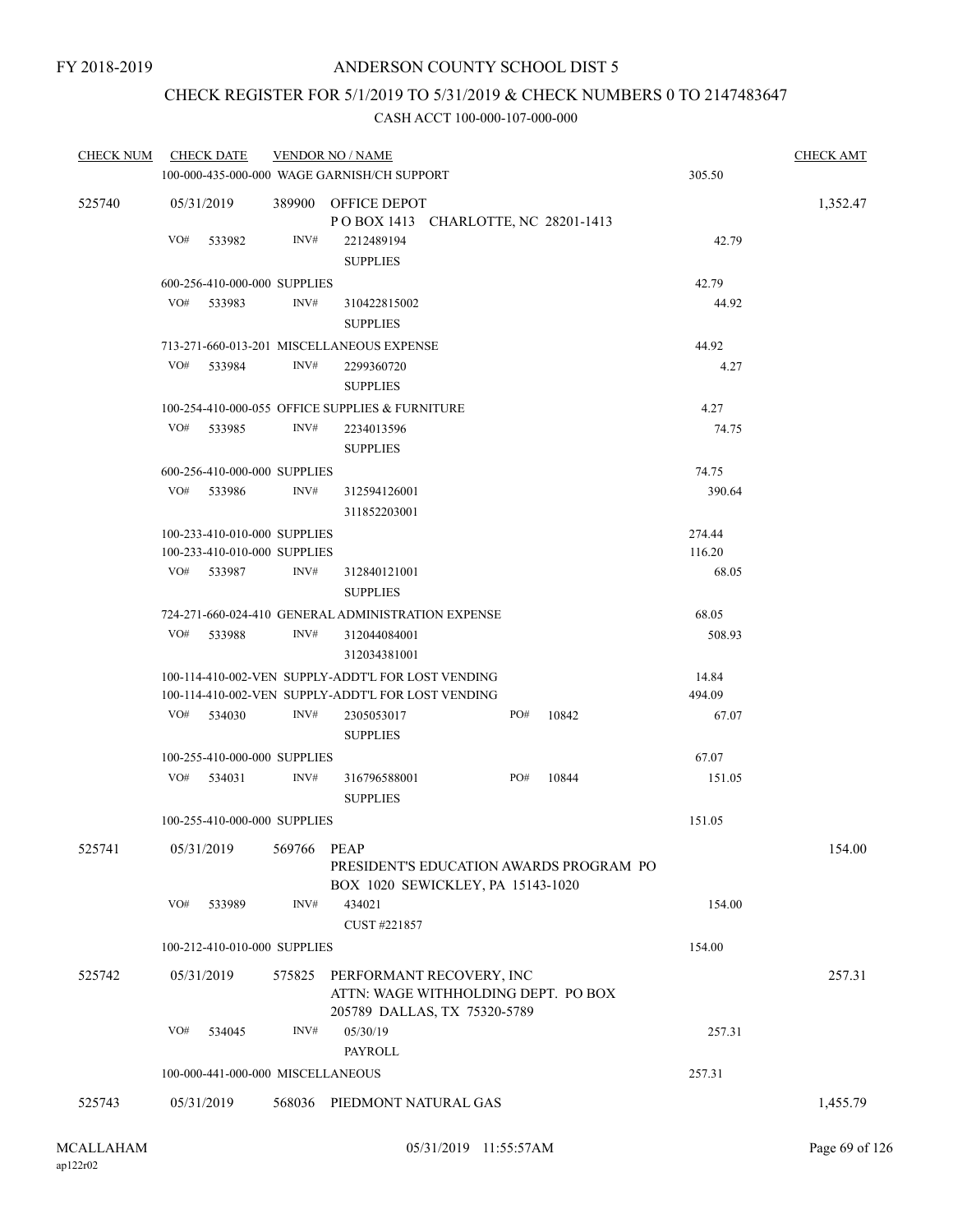FY 2018-2019

### ANDERSON COUNTY SCHOOL DIST 5

### CHECK REGISTER FOR 5/1/2019 TO 5/31/2019 & CHECK NUMBERS 0 TO 2147483647

| <b>CHECK NUM</b> |     | <b>CHECK DATE</b> |                                | <b>VENDOR NO / NAME</b>                 |                                                                                                              |       |                 | <b>CHECK AMT</b> |
|------------------|-----|-------------------|--------------------------------|-----------------------------------------|--------------------------------------------------------------------------------------------------------------|-------|-----------------|------------------|
|                  |     |                   |                                |                                         | PO BOX 1246 CHARLOTTE, NC 28201-1246                                                                         |       |                 |                  |
|                  | VO# | 534050            | INV#                           | 05/22/19                                |                                                                                                              |       | 1,455.79        |                  |
|                  |     |                   |                                | <b>NATURAL GAS</b>                      |                                                                                                              |       |                 |                  |
|                  |     |                   | 100-254-472-002-000 ENERGY-GAS |                                         |                                                                                                              |       | 607.15          |                  |
|                  |     |                   | 100-254-472-009-000 ENERGY-GAS |                                         |                                                                                                              |       | 104.74          |                  |
|                  |     |                   | 100-254-472-013-000 ENERGY-GAS |                                         |                                                                                                              |       | 99.02           |                  |
|                  |     |                   | 100-254-472-019-000 ENERGY-GAS |                                         |                                                                                                              |       | 26.26           |                  |
|                  |     |                   | 100-254-472-020-000 ENERGY-GAS |                                         |                                                                                                              |       | 238.99          |                  |
|                  |     |                   | 600-256-470-002-000 ENERGY     |                                         |                                                                                                              |       | 93.15           |                  |
|                  |     |                   | 600-256-470-009-000 ENERGY     |                                         |                                                                                                              |       | 24.72           |                  |
|                  |     |                   | 600-256-470-017-000 ENERGY     |                                         |                                                                                                              |       | 139.32          |                  |
|                  |     |                   | 600-256-470-019-000 ENERGY     |                                         |                                                                                                              |       | 122.44          |                  |
|                  |     |                   |                                |                                         |                                                                                                              |       |                 |                  |
| $* 525746$       |     | 05/31/2019        |                                | 423300 PURCHASE POWER                   |                                                                                                              |       |                 | 520.99           |
|                  |     |                   |                                |                                         | POBOX 371874 PITTSBURGH, PA 15250-7874                                                                       |       |                 |                  |
|                  | VO# | 533993            | INV#                           | 0619-9164                               |                                                                                                              |       | 520.99          |                  |
|                  |     |                   |                                | <b>POSTAGE METER</b>                    |                                                                                                              |       |                 |                  |
|                  |     |                   | 100-113-410-006-000 SUPPLIES   |                                         |                                                                                                              |       | 520.99          |                  |
| 525747           |     | 05/31/2019        | 573399                         |                                         | READING & LANGUAGE ARTS CENTER                                                                               |       |                 | 1,295.00         |
|                  |     |                   |                                |                                         | BRAINSPRING 1409 ALLEN DRIVE SUITE F                                                                         |       |                 |                  |
|                  |     |                   |                                | <b>TROY, MI 48083</b>                   |                                                                                                              |       |                 |                  |
|                  | VO# | 533941            | INV#                           | 118626                                  | PO#                                                                                                          | 10916 | 1,295.00        |                  |
|                  |     |                   |                                | <b>MARY CULP</b>                        |                                                                                                              |       |                 |                  |
|                  |     |                   |                                | 267-224-333-014-PD5 TRIPS- SC STANDARDS |                                                                                                              |       | 1,295.00        |                  |
| 525748           |     | 05/31/2019        |                                | 567525 ROWLAND MECHANICAL               |                                                                                                              |       |                 | 1,800.73         |
|                  |     |                   |                                |                                         | 4035 HWY 24 ANDERSON, SC 29626                                                                               |       |                 |                  |
|                  | VO# | 533996            | INV#                           | 9315-9327                               | PO#                                                                                                          | 99095 | 1,800.73        |                  |
|                  |     |                   |                                | <b>BUS REPAIRS</b>                      |                                                                                                              |       |                 |                  |
|                  |     |                   |                                |                                         | 100-255-323-000-ACT ACTIVITY BUS CONTRACTED SERVICES                                                         |       | 90.99           |                  |
|                  |     |                   |                                |                                         | 100-255-323-000-ACT ACTIVITY BUS CONTRACTED SERVICES                                                         |       | 58.29           |                  |
|                  |     |                   |                                |                                         | 100-255-323-000-ACT ACTIVITY BUS CONTRACTED SERVICES<br>100-255-323-000-ACT ACTIVITY BUS CONTRACTED SERVICES |       | 87.32<br>161.00 |                  |
|                  |     |                   |                                |                                         | 100-255-323-000-ACT ACTIVITY BUS CONTRACTED SERVICES                                                         |       | 83.66           |                  |
|                  |     |                   |                                |                                         | 100-255-323-000-ACT ACTIVITY BUS CONTRACTED SERVICES                                                         |       | 205.99          |                  |
|                  |     |                   |                                |                                         | 100-255-323-000-ACT ACTIVITY BUS CONTRACTED SERVICES                                                         |       | 90.99           |                  |
|                  |     |                   |                                |                                         | 100-255-323-000-ACT ACTIVITY BUS CONTRACTED SERVICES                                                         |       | 205.99          |                  |
|                  |     |                   |                                |                                         | 100-255-323-000-ACT ACTIVITY BUS CONTRACTED SERVICES                                                         |       | 575.00          |                  |
|                  |     |                   |                                |                                         | 100-255-323-000-ACT ACTIVITY BUS CONTRACTED SERVICES                                                         |       | 46.00           |                  |
|                  |     |                   |                                |                                         | 100-255-323-000-ACT ACTIVITY BUS CONTRACTED SERVICES<br>100-255-323-000-ACT ACTIVITY BUS CONTRACTED SERVICES |       | 46.00<br>46.00  |                  |
|                  |     |                   |                                |                                         | 100-255-323-000-ACT ACTIVITY BUS CONTRACTED SERVICES                                                         |       | 103.50          |                  |
|                  |     |                   |                                |                                         |                                                                                                              |       |                 |                  |
| 525749           |     | 05/31/2019        | 567200                         | <b>SCAAE</b>                            |                                                                                                              |       |                 | 185.00           |
|                  |     |                   |                                |                                         | C/O CLAIR HAMMONDS, TREASURER 301 LORIS<br>LIONS ROAD LORIS, SC 29569                                        |       |                 |                  |
|                  | VO# | 534054            | INV#                           | <b>LAURITZEN</b>                        |                                                                                                              |       | 185.00          |                  |
|                  |     |                   |                                | <b>CONFERENCE FEE</b>                   |                                                                                                              |       |                 |                  |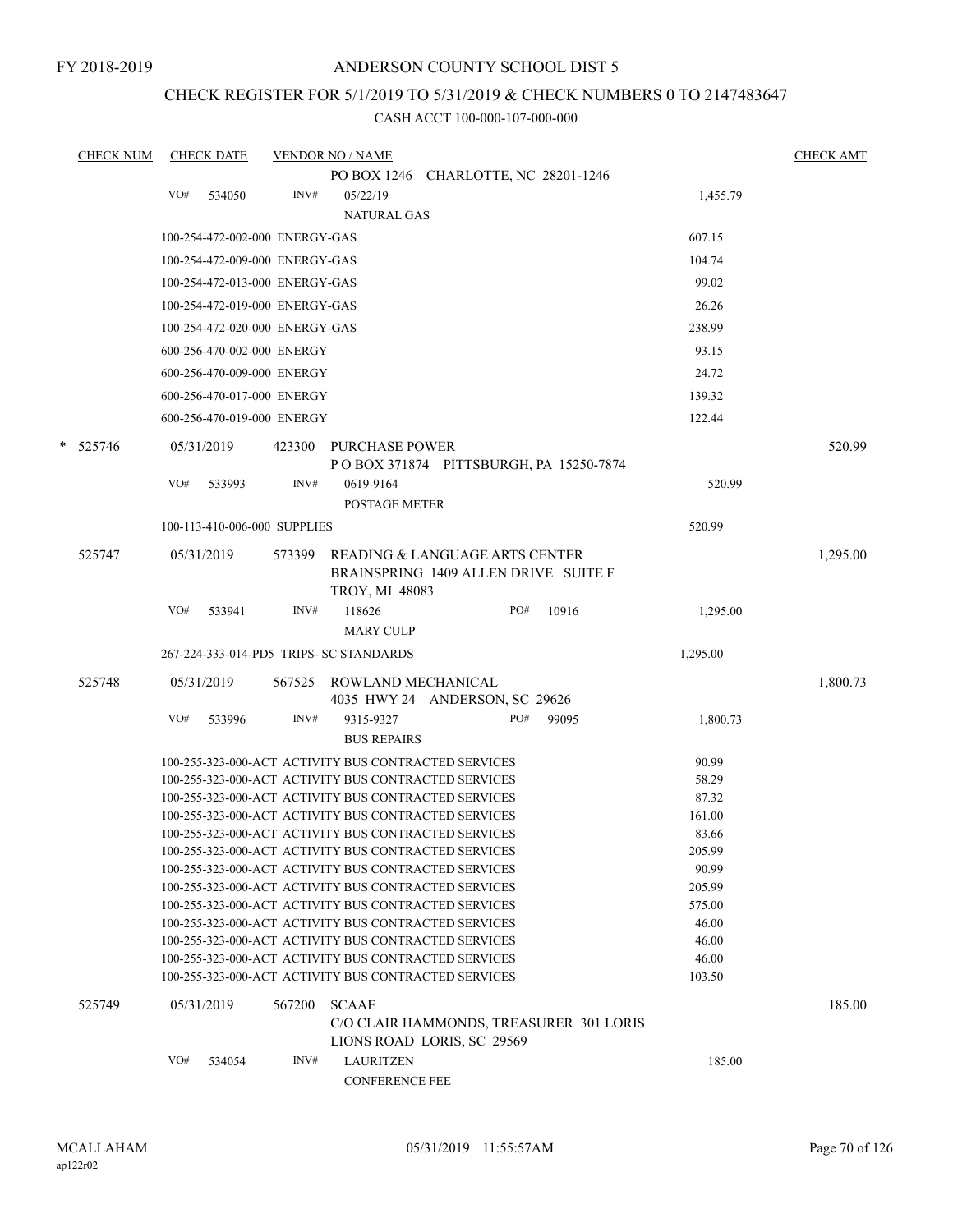# CHECK REGISTER FOR 5/1/2019 TO 5/31/2019 & CHECK NUMBERS 0 TO 2147483647

|        | <b>CHECK NUM</b> |                                                 | <b>CHECK DATE</b>               |        | <b>VENDOR NO / NAME</b><br>207-224-333-001-004 TRIPS AND CONFERENCES                                              | 185.00    | <b>CHECK AMT</b> |  |  |  |
|--------|------------------|-------------------------------------------------|---------------------------------|--------|-------------------------------------------------------------------------------------------------------------------|-----------|------------------|--|--|--|
| 525750 |                  |                                                 | 05/31/2019                      | 448513 | SC DEPT OF EDUC/ TRANSPORTATION<br>1429 SENATE STREET ROOM 1100<br><b>RUTLEDGE</b><br>BUILDING COLUMBIA, SC 29201 |           | 20,348.64        |  |  |  |
|        |                  | VO#                                             | 534055                          | INV#   | 2018-2019<br>PO#<br>10887<br><b>HAZARDOUS MILEAGE</b>                                                             | 20,348.64 |                  |  |  |  |
|        |                  |                                                 |                                 |        | 100-255-330-000-000 TRANSITIONAL MILEAGE                                                                          | 20,348.64 |                  |  |  |  |
|        | 525751           |                                                 | 05/31/2019                      | 452202 | <b>SC DEPT OF REVENUE</b><br>POBOX 125 301 GERVAIS STREET CENTRAL<br>LEVY UNIT COLUMBIA, SC 29214-0213            |           | 244.90           |  |  |  |
|        |                  | VO#                                             | 534043                          | INV#   | 05/30/19<br><b>PAYROLL</b>                                                                                        | 244.90    |                  |  |  |  |
|        |                  | 100-000-440-000-000 SC STATE TAX LEVY<br>244.90 |                                 |        |                                                                                                                   |           |                  |  |  |  |
|        | 525752           |                                                 | 05/31/2019                      | 566995 | SC DEPT OF JUVENILE JUSTICE<br>POBOX 21069 ATT: FISCAL AFFAIRS COLUMBIA,<br>SC 29221-1069                         |           | 965.81           |  |  |  |
|        |                  | VO#                                             | 534062                          | INV#   | 2000450873<br>CUST #3045003                                                                                       | 965.81    |                  |  |  |  |
|        |                  |                                                 |                                 |        | 100-412-720-000-000 PAYMENTS TO OTHER GOV'T UNITS                                                                 | 965.81    |                  |  |  |  |
|        | 525753           |                                                 | 05/31/2019                      | 570300 | <b>SCHOOL DISTRICT OF PICKENS COUNTY</b><br>1348 GRIFFIN MILL ROAD ATTN: DANNY ROGERS<br>EASLEY, SC 29640-6997    |           | 3,000.00         |  |  |  |
|        |                  | VO#                                             | 534053                          | INV#   | <b>MASTER TEACHER</b><br>PO#<br>10931<br>$6/24 - 27/19$                                                           | 3,000.00  |                  |  |  |  |
|        |                  |                                                 |                                 |        | 100-224-312-000-CLE MASTER TEACHER CLASSES                                                                        | 3,000.00  |                  |  |  |  |
| *      | 525755           |                                                 | 05/31/2019                      | 450701 | SC RETIREMENT SYSTEM (SPP)<br>POBOX 11960 CAPITOL STATION COLUMBIA, SC<br>29211                                   |           | 283.27           |  |  |  |
|        |                  | VO#                                             | 534039                          | INV#   | 05/30/19<br><b>PAYROLL</b>                                                                                        | 283.27    |                  |  |  |  |
|        |                  |                                                 |                                 |        | 100-000-438-000-000 RETIREMENT SERV PURCHASE                                                                      | 283.27    |                  |  |  |  |
|        | 525756           |                                                 | 05/31/2019                      | 570059 | SHARP BUSINESS SYSTEMS<br>DEPT 1216 PO BOX 121216 DALLAS, TX<br>75312-1216                                        |           | 2,598.70         |  |  |  |
|        |                  | VO#                                             | 534004                          | INV#   | 9001966086<br><b>COPIES</b>                                                                                       | 31.63     |                  |  |  |  |
|        |                  |                                                 | 100-147-410-018-000 SUPPLIES    |        |                                                                                                                   | 31.63     |                  |  |  |  |
|        |                  | VO#                                             | 534006                          | INV#   | 9001966071<br><b>COPIES</b>                                                                                       | 138.45    |                  |  |  |  |
|        |                  |                                                 |                                 |        | 124-114-445-024-000 TECHNOLOGY SUPPLIES                                                                           | 138.45    |                  |  |  |  |
|        |                  | VO#                                             | 534008                          | INV#   | 9001932133<br><b>COPIES</b>                                                                                       | 51.80     |                  |  |  |  |
|        |                  |                                                 | 201-112-490-012-000 COPIER COST |        |                                                                                                                   | 51.80     |                  |  |  |  |
|        |                  | VO#                                             | 534011                          | INV#   | 9001949991<br><b>STAPLES</b>                                                                                      | 97.69     |                  |  |  |  |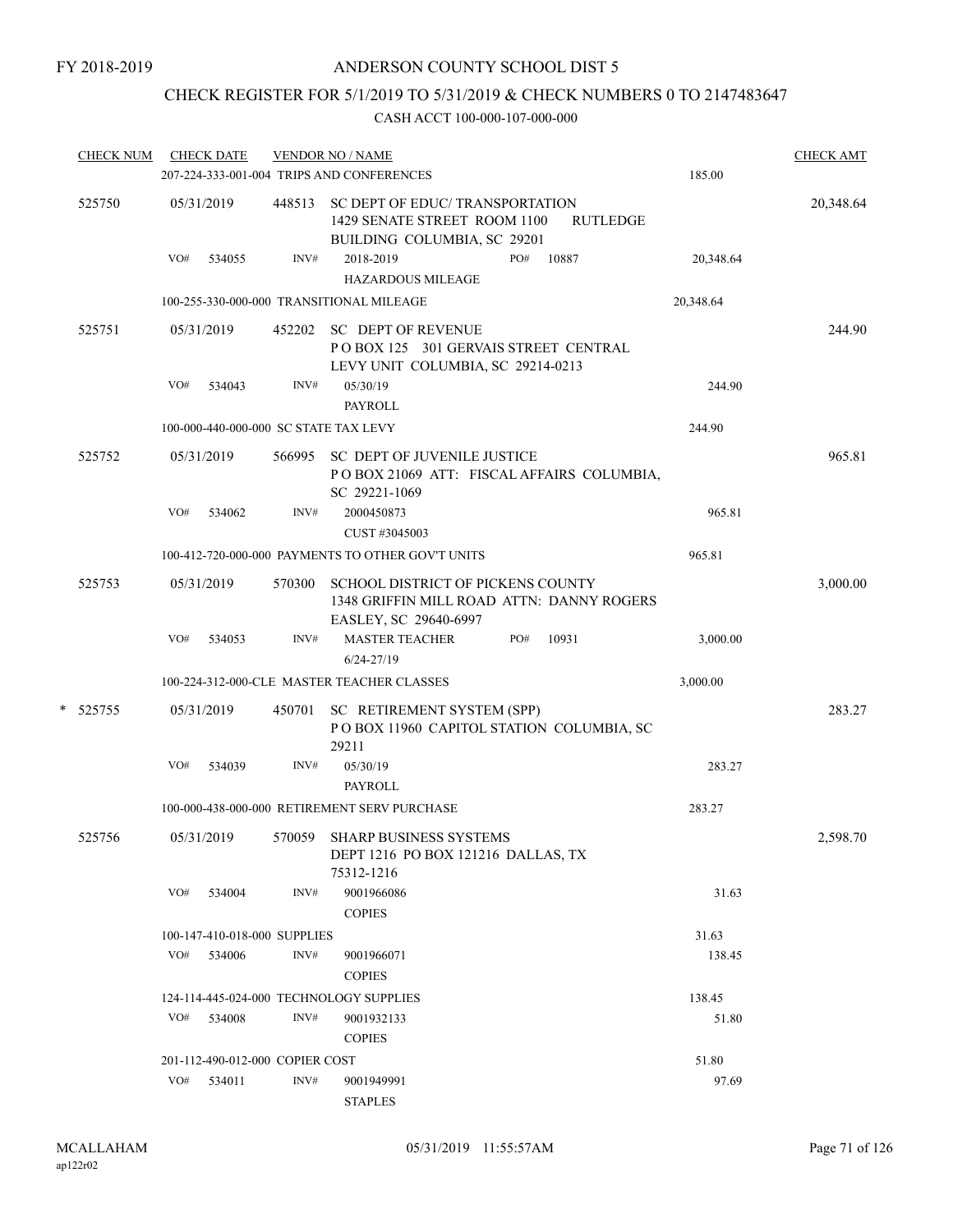# CHECK REGISTER FOR 5/1/2019 TO 5/31/2019 & CHECK NUMBERS 0 TO 2147483647

|                                      |     | <b>CHECK DATE</b>                   |        | <b>VENDOR NO / NAME</b>                                                           |     |       |        | <b>CHECK AMT</b> |
|--------------------------------------|-----|-------------------------------------|--------|-----------------------------------------------------------------------------------|-----|-------|--------|------------------|
|                                      |     | 201-112-490-012-000 COPIER COST     |        |                                                                                   |     |       | 97.69  |                  |
|                                      |     | VO# 534012                          | INV#   | 9001969720<br><b>COPIES</b>                                                       |     |       | 304.21 |                  |
| <b>CHECK NUM</b><br>525757<br>525758 |     | 707-190-660-007-362 COPIER EXPENSE  |        |                                                                                   |     |       | 304.21 |                  |
|                                      | VO# | 534013                              | INV#   | 9001972268<br><b>COPIES</b>                                                       |     |       | 652.53 |                  |
|                                      |     |                                     |        | 100-252-360-000-000 PRINTING AND BINDING                                          |     |       | 652.53 |                  |
|                                      |     | VO# 534015                          | INV#   | 9001912722<br>9001912714                                                          |     |       | 152.84 |                  |
|                                      |     | 201-112-490-011-000 COPIER COST     |        |                                                                                   |     |       | 5.33   |                  |
|                                      |     | 201-112-490-011-000 COPIER COST     |        |                                                                                   |     |       | 147.51 |                  |
|                                      |     | VO# 534018                          | INV#   | 9001930174<br><b>COPIER</b>                                                       |     |       | 12.84  |                  |
|                                      |     | 201-112-490-010-000 COPIER COST     |        |                                                                                   |     |       | 12.84  |                  |
|                                      | VO# | 534021                              | INV#   | 9001969785<br><b>COPIES</b>                                                       | PO# | 99373 | 283.65 |                  |
|                                      |     | 100-114-410-002-000 SUPPLIES        |        |                                                                                   |     |       | 283.65 |                  |
|                                      | VO# | 534023                              | INV#   | 9001564405<br><b>LICENSE</b>                                                      |     |       | 12.84  |                  |
|                                      |     | 100-113-410-005-000 SUPPLIES        |        |                                                                                   |     |       | 12.84  |                  |
|                                      | VO# | 534027                              | INV#   | 9001966153<br><b>COPIES</b>                                                       |     |       | 114.04 |                  |
|                                      |     | 721-190-660-021-562 COPIERS EXPENSE |        |                                                                                   |     |       | 114.04 |                  |
|                                      | VO# | 534029                              | INV#   | 9001959807<br><b>COPIES</b>                                                       |     |       | 295.58 |                  |
|                                      |     |                                     |        | 201-112-410-012-000 SUPPLIES AND MATERIALS                                        |     |       | 295.58 |                  |
|                                      | VO# | 534034                              | INV#   | 9001966078<br>9001966072                                                          |     |       | 227.14 |                  |
|                                      |     |                                     |        | 329-115-690-001-0CO OTHER OBJECTS-WBL (C/O)                                       |     |       | 152.61 |                  |
|                                      |     |                                     |        | 329-115-690-001-0CO OTHER OBJECTS-WBL (C/O)                                       |     |       | 74.53  |                  |
|                                      | VO# | 534061                              | INV#   | 9001930140<br>9001968081                                                          |     |       | 223.46 |                  |
|                                      |     | 100-113-410-020-000 SUPPLIES        |        |                                                                                   |     |       | 223.46 |                  |
|                                      |     | 05/31/2019                          | 575342 | SHIRTAILS SCREEN PRINTING<br>87 EVERYTIME DRIVE ANDERSON, SC 29626                |     |       |        | 791.15           |
|                                      | VO# | 534009                              | INV#   | 190513<br><b>CENTERVILLE</b>                                                      |     |       | 791.15 |                  |
|                                      |     |                                     |        | 707-190-660-007-310 RUNNING CLUB EXPENSE                                          |     |       | 791.15 |                  |
|                                      |     | 05/31/2019                          | 568954 | <b>SHRED A WAY</b><br>PO BOX 51132 ATT: ACCOUNTS RECEIVABLE<br>PIEDMONT, SC 29673 |     |       |        | 113.00           |
|                                      | VO# | 534067                              | INV#   | A69817<br>TL HANNA                                                                |     |       | 48.00  |                  |
|                                      |     |                                     |        | 100-114-410-002-VEN SUPPLY-ADDT'L FOR LOST VENDING                                |     |       | 48.00  |                  |
|                                      | VO# | 534070                              | INV#   | A69835                                                                            |     |       | 65.00  |                  |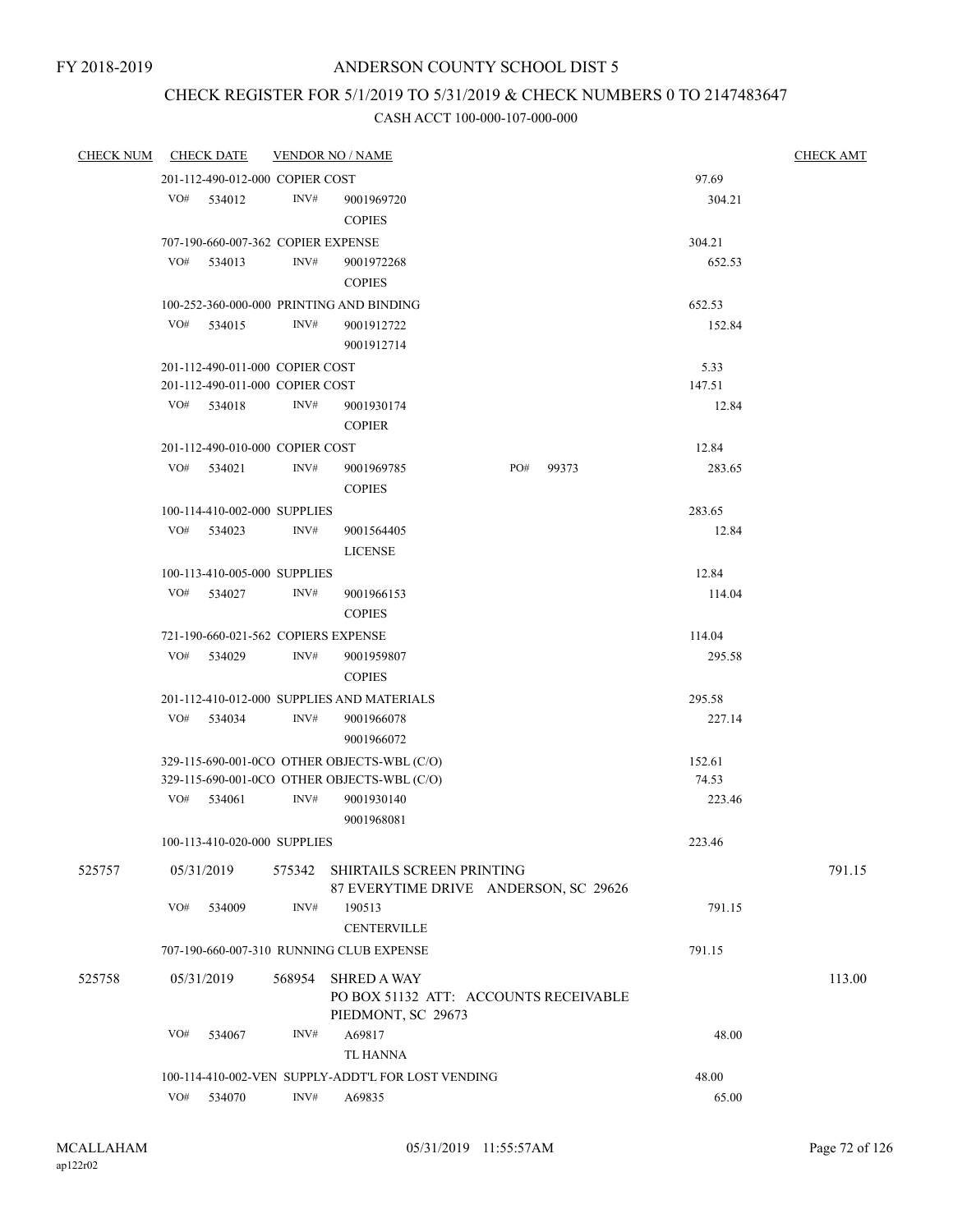### CHECK REGISTER FOR 5/1/2019 TO 5/31/2019 & CHECK NUMBERS 0 TO 2147483647

|   | <b>CHECK NUM</b> | <b>CHECK DATE</b>                      |        | <b>VENDOR NO / NAME</b>                                                                                          |     |       |           | <b>CHECK AMT</b> |
|---|------------------|----------------------------------------|--------|------------------------------------------------------------------------------------------------------------------|-----|-------|-----------|------------------|
|   |                  |                                        |        | ROBERT ANDERSON                                                                                                  |     |       |           |                  |
|   |                  | 100-113-410-006-000 SUPPLIES           |        |                                                                                                                  |     |       | 65.00     |                  |
| * | 525760           | 05/31/2019                             |        | 574710 SOLIANT HEALTH<br>DEPT. CH 14430 PALATINE, IL 60055-4330                                                  |     |       |           | 4,875.00         |
|   |                  | VO#<br>534036                          | INV#   | 10519434<br><b>SERVICE</b>                                                                                       | PO# | 99577 | 2,437.50  |                  |
|   |                  |                                        |        | 283-126-312-000-000 CONTRACTED SERVICES                                                                          |     |       | 2,437.50  |                  |
|   |                  | VO#<br>534081                          | INV#   | 10503492                                                                                                         | PO# | 99577 | 2,437.50  |                  |
|   |                  |                                        |        | <b>MAY 6-10</b>                                                                                                  |     |       |           |                  |
|   |                  | 100-126-312-006-000 PURCHASED SERVICES |        |                                                                                                                  |     |       | 699.16    |                  |
|   |                  | 100-126-312-008-000 PURCHASED SERVICES |        |                                                                                                                  |     |       | 699.17    |                  |
|   |                  | 100-126-312-010-000 PURCHASED SERVICES |        |                                                                                                                  |     |       | 699.17    |                  |
|   |                  |                                        |        | 283-126-312-000-000 CONTRACTED SERVICES                                                                          |     |       | 340.00    |                  |
|   | 525761           | 05/31/2019                             |        | 569972 SOUTHEASTERN TEAM CAMP                                                                                    |     |       |           | 220.00           |
|   |                  | VO#<br>534072                          | INV#   | <b>SUMMER CAMP</b><br>NATHAN REYNOLDS                                                                            |     |       | 220.00    |                  |
|   |                  | 720-271-660-020-674 FOOTBALL EXPENSE   |        |                                                                                                                  |     |       | 220.00    |                  |
|   | 525762           | 05/31/2019                             | 569589 | <b>SREB</b><br>592 TENTH ST, NW ATTN: JAMES LEW ATLANTA,<br>GA 30318-5776                                        |     |       |           | 2,200.00         |
|   |                  | VO#<br>534087                          | INV#   | 2018190203-7<br>11/12/18 PROF DEV                                                                                |     |       | 2,200.00  |                  |
|   |                  |                                        |        | 207-224-333-001-004 TRIPS AND CONFERENCES                                                                        |     |       | 2,200.00  |                  |
|   | 525763           | 05/31/2019                             | 573721 | SSBT AS TTEE FOR SCORP MM61953-001-042<br>MASS MUTUAL RETIREMENT SERVICES PO BOX<br>219062 KANSAS CITY, MO 64121 |     |       |           | 20,267.18        |
|   |                  | VO#<br>534038                          | INV#   | 05/30/19<br>PAYROLL                                                                                              |     |       | 20,267.18 |                  |
|   |                  |                                        |        | 100-000-468-000-000 OPTIONAL RETIREMENT PLAN                                                                     |     |       | 13,028.89 |                  |
|   |                  |                                        |        | 100-000-484-000-000 EMPLOYER RETIREMENT PAYABLE                                                                  |     |       | 7,238.29  |                  |
|   | 525764           | 05/31/2019                             | 491740 | SULLIVAN'S METROPOLITAN GRILL<br>208 SOUTH MAIN ST ATTN: KELLEY RAINEY<br>ANDERSON, SC 29624                     |     |       |           | 160.00           |
|   |                  | VO#<br>534020                          | INV#   | <b>CAKES</b><br><b>FFA BANQUET</b>                                                                               |     |       | 160.00    |                  |
|   |                  | 701-271-660-001-850 FFA EXPENSE        |        |                                                                                                                  |     |       | 160.00    |                  |
|   | 525765           | 05/31/2019                             | 575405 | TC EDUCATIONAL CONSULTING LLC                                                                                    |     |       |           | 500.00           |
|   |                  | VO#<br>534088                          | INV#   | 219 COUNTRY GLEN LANE PELZER, SC 29669<br><b>APRIL 8 &amp; 26</b>                                                | PO# | 99595 | 500.00    |                  |
|   |                  |                                        |        | WHITEHALL ELEM                                                                                                   |     |       |           |                  |
|   |                  | 201-224-312-019-000 PD CONSULTANT      |        |                                                                                                                  |     |       | 500.00    |                  |
|   | 525766           | 05/31/2019                             |        | 575855 TERRAPIN TOOLS FOR THINKING                                                                               |     |       |           | 1,277.28         |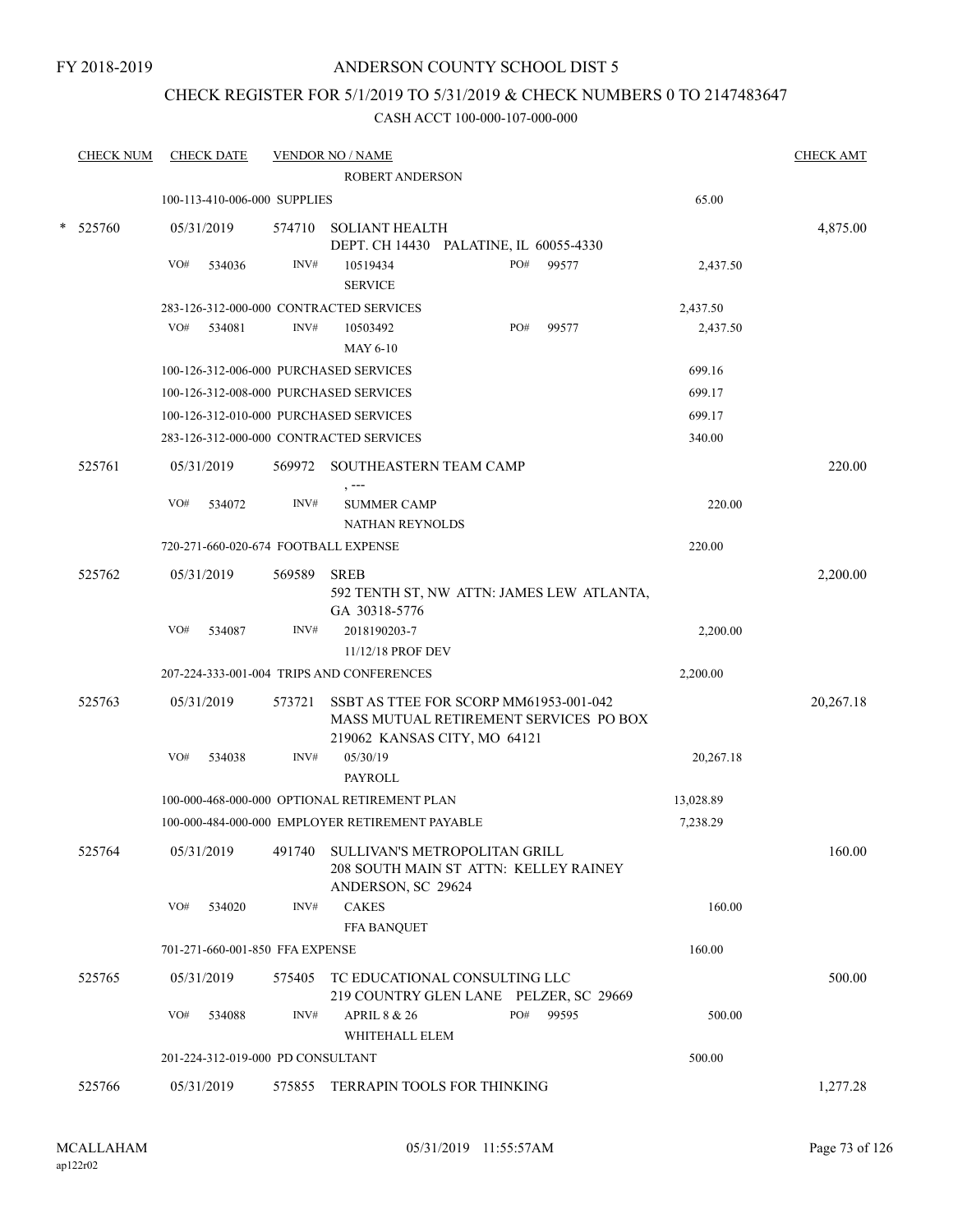FY 2018-2019

### ANDERSON COUNTY SCHOOL DIST 5

### CHECK REGISTER FOR 5/1/2019 TO 5/31/2019 & CHECK NUMBERS 0 TO 2147483647

|        |                        |        |                                                                                                              | <b>VENDOR NO / NAME</b>                                                    |                                                                                                                                                                                                                                                                                                                                                                                                                                                                                                                                                                                                                                                                                                                                                                                                        |           |  |  |  |  |
|--------|------------------------|--------|--------------------------------------------------------------------------------------------------------------|----------------------------------------------------------------------------|--------------------------------------------------------------------------------------------------------------------------------------------------------------------------------------------------------------------------------------------------------------------------------------------------------------------------------------------------------------------------------------------------------------------------------------------------------------------------------------------------------------------------------------------------------------------------------------------------------------------------------------------------------------------------------------------------------------------------------------------------------------------------------------------------------|-----------|--|--|--|--|
|        |                        |        |                                                                                                              | 995 MASSACHUSETTS AVENUE #365                                              |                                                                                                                                                                                                                                                                                                                                                                                                                                                                                                                                                                                                                                                                                                                                                                                                        |           |  |  |  |  |
|        |                        |        |                                                                                                              | CAMBRIDGE, MA 02139-3233                                                   |                                                                                                                                                                                                                                                                                                                                                                                                                                                                                                                                                                                                                                                                                                                                                                                                        |           |  |  |  |  |
|        | VO#                    | 534093 | INV#                                                                                                         | 10828<br>32418<br>PO#<br><b>SUPPLIES</b>                                   | 1,277.28                                                                                                                                                                                                                                                                                                                                                                                                                                                                                                                                                                                                                                                                                                                                                                                               |           |  |  |  |  |
|        |                        |        |                                                                                                              |                                                                            | 1,277.28                                                                                                                                                                                                                                                                                                                                                                                                                                                                                                                                                                                                                                                                                                                                                                                               |           |  |  |  |  |
| 525767 |                        |        |                                                                                                              |                                                                            |                                                                                                                                                                                                                                                                                                                                                                                                                                                                                                                                                                                                                                                                                                                                                                                                        | 478.73    |  |  |  |  |
|        | VO#                    | 534044 | INV#                                                                                                         | 05/30/19<br><b>PAYROLL</b>                                                 | 478.73                                                                                                                                                                                                                                                                                                                                                                                                                                                                                                                                                                                                                                                                                                                                                                                                 |           |  |  |  |  |
|        |                        |        |                                                                                                              |                                                                            | 478.73                                                                                                                                                                                                                                                                                                                                                                                                                                                                                                                                                                                                                                                                                                                                                                                                 |           |  |  |  |  |
| 525768 |                        |        |                                                                                                              | <b>TIAA-CREF</b>                                                           |                                                                                                                                                                                                                                                                                                                                                                                                                                                                                                                                                                                                                                                                                                                                                                                                        | 23,828.13 |  |  |  |  |
|        | VO#                    | 534037 | INV#                                                                                                         | 05/30/19<br><b>PAYROLL</b>                                                 | 23,828.13                                                                                                                                                                                                                                                                                                                                                                                                                                                                                                                                                                                                                                                                                                                                                                                              |           |  |  |  |  |
|        |                        |        |                                                                                                              |                                                                            | 15,318.09                                                                                                                                                                                                                                                                                                                                                                                                                                                                                                                                                                                                                                                                                                                                                                                              |           |  |  |  |  |
|        |                        |        |                                                                                                              |                                                                            | 8,510.04                                                                                                                                                                                                                                                                                                                                                                                                                                                                                                                                                                                                                                                                                                                                                                                               |           |  |  |  |  |
| 525769 |                        |        |                                                                                                              |                                                                            |                                                                                                                                                                                                                                                                                                                                                                                                                                                                                                                                                                                                                                                                                                                                                                                                        | 115.56    |  |  |  |  |
|        | VO#                    | 534101 | INV#                                                                                                         | SIN943576<br>PO#<br>10683                                                  | 115.56                                                                                                                                                                                                                                                                                                                                                                                                                                                                                                                                                                                                                                                                                                                                                                                                 |           |  |  |  |  |
|        |                        |        |                                                                                                              |                                                                            | 115.56                                                                                                                                                                                                                                                                                                                                                                                                                                                                                                                                                                                                                                                                                                                                                                                                 |           |  |  |  |  |
|        |                        |        |                                                                                                              |                                                                            |                                                                                                                                                                                                                                                                                                                                                                                                                                                                                                                                                                                                                                                                                                                                                                                                        | 2,000.00  |  |  |  |  |
|        | VO#                    | 534123 | INV#                                                                                                         | <b>MURAL</b>                                                               | 2,000.00                                                                                                                                                                                                                                                                                                                                                                                                                                                                                                                                                                                                                                                                                                                                                                                               |           |  |  |  |  |
|        |                        |        |                                                                                                              |                                                                            | 2,000.00                                                                                                                                                                                                                                                                                                                                                                                                                                                                                                                                                                                                                                                                                                                                                                                               |           |  |  |  |  |
|        |                        |        | 572513                                                                                                       | UNITED LASER                                                               |                                                                                                                                                                                                                                                                                                                                                                                                                                                                                                                                                                                                                                                                                                                                                                                                        | 463.31    |  |  |  |  |
|        | VO#                    | 534112 | INV#                                                                                                         | 180888<br><b>TONER</b>                                                     | 463.31                                                                                                                                                                                                                                                                                                                                                                                                                                                                                                                                                                                                                                                                                                                                                                                                 |           |  |  |  |  |
|        |                        |        |                                                                                                              |                                                                            | 463.31                                                                                                                                                                                                                                                                                                                                                                                                                                                                                                                                                                                                                                                                                                                                                                                                 |           |  |  |  |  |
| 525774 |                        |        |                                                                                                              | POBOX 2067 ANDERSON, SC 29622                                              |                                                                                                                                                                                                                                                                                                                                                                                                                                                                                                                                                                                                                                                                                                                                                                                                        | 2,063.58  |  |  |  |  |
|        | VO#                    | 534040 | INV#                                                                                                         | 05/30/19<br><b>PAYROLL</b>                                                 | 2,063.58                                                                                                                                                                                                                                                                                                                                                                                                                                                                                                                                                                                                                                                                                                                                                                                               |           |  |  |  |  |
|        |                        |        |                                                                                                              |                                                                            | 2,063.58                                                                                                                                                                                                                                                                                                                                                                                                                                                                                                                                                                                                                                                                                                                                                                                               |           |  |  |  |  |
| 525775 |                        |        | 572350                                                                                                       | US DEPARTMENT OF EDUCATION AWG<br>NATIONAL PAYMENT CENTER PO BOX 790356 ST |                                                                                                                                                                                                                                                                                                                                                                                                                                                                                                                                                                                                                                                                                                                                                                                                        | 535.73    |  |  |  |  |
|        | VO#                    | 534046 | INV#                                                                                                         | 05/30/19<br>PAYROLL                                                        | 535.73                                                                                                                                                                                                                                                                                                                                                                                                                                                                                                                                                                                                                                                                                                                                                                                                 |           |  |  |  |  |
|        |                        |        |                                                                                                              |                                                                            | 535.73                                                                                                                                                                                                                                                                                                                                                                                                                                                                                                                                                                                                                                                                                                                                                                                                 |           |  |  |  |  |
| 525776 |                        |        |                                                                                                              |                                                                            |                                                                                                                                                                                                                                                                                                                                                                                                                                                                                                                                                                                                                                                                                                                                                                                                        | 45,981.44 |  |  |  |  |
|        | $*$ 525771<br>* 525773 |        | 05/31/2019<br>05/31/2019<br>05/31/2019<br>05/31/2019<br>05/31/2019<br>05/31/2019<br>05/31/2019<br>05/31/2019 |                                                                            | 210-113-410-000-000 SUPPLIES- STEM KITS<br>572503 TG<br>POBOX 659601 SAN ANTONIO, TX 78265-9601<br>100-000-441-000-000 MISCELLANEOUS<br>504890<br>POBOX 105316 ATLANTA, GA 30348-5316<br>100-000-468-000-000 OPTIONAL RETIREMENT PLAN<br>100-000-484-000-000 EMPLOYER RETIREMENT PAYABLE<br>575912 TOTALLY PROMOTIONAL<br>450 S 2ND STREET COLDWATER, OH 45828<br><b>BACKPACKS</b><br>201-188-410-000-000 SUPPLIES- PAT<br>563537 TUORILA, ARMI**<br>316 TARLETON RD ANDERSON, SC 29626<br><b>SOUTH FANT</b><br>100-233-410-015-PNT MURAL PAINTING<br>P.O. BOX 6889 FLORENCE, SC 29501<br>201-112-410-012-000 SUPPLIES AND MATERIALS<br>564298 UNITED WAY OF ANDERSON COUNTY<br>100-000-455-000-000 UNITED FUND - PAYABLE<br>LOUIS, MO 63179-0356<br>100-000-441-000-000 MISCELLANEOUS<br>575086 VALIC |           |  |  |  |  |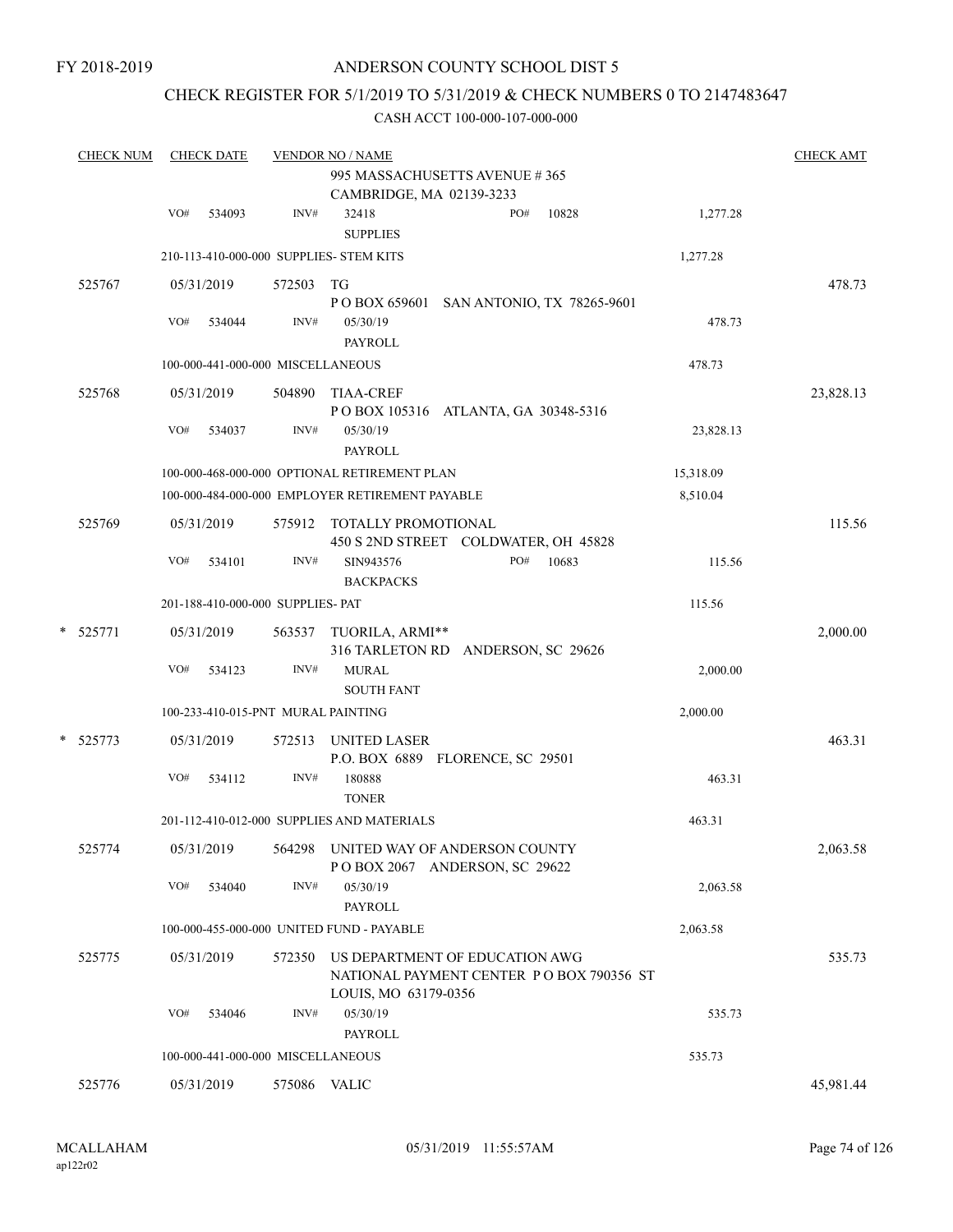### CHECK REGISTER FOR 5/1/2019 TO 5/31/2019 & CHECK NUMBERS 0 TO 2147483647

| <b>CHECK NUM</b> |     | <b>CHECK DATE</b>                   |        | <b>VENDOR NO / NAME</b>                                                                                 |     |       |           | <b>CHECK AMT</b> |
|------------------|-----|-------------------------------------|--------|---------------------------------------------------------------------------------------------------------|-----|-------|-----------|------------------|
|                  |     |                                     |        | C/O JP MORGAN CHASE PO BOX 301701                                                                       |     |       |           |                  |
|                  | VO# | 534049                              | INV#   | DALLAS, TX 75303-1701<br>05/30/19                                                                       |     |       | 45,981.44 |                  |
|                  |     |                                     |        | <b>PAYROLL</b>                                                                                          |     |       |           |                  |
|                  |     |                                     |        | 100-000-468-000-000 OPTIONAL RETIREMENT PLAN                                                            |     |       | 29,559.52 |                  |
|                  |     |                                     |        | 100-000-484-000-000 EMPLOYER RETIREMENT PAYABLE                                                         |     |       | 16,421.92 |                  |
| 525777           |     | 05/31/2019                          | 524353 | WAL-MART COMMUNITY/GEMB<br>PO BOX 530934 ATT: ACCOUNTS RECEIVABLE<br>ATLANTA, GA 30353-0934             |     |       |           | 268.84           |
|                  | VO# | 534115                              | INV#   | 8962<br><b>NORTH POINTE</b>                                                                             |     |       | 268.84    |                  |
|                  |     | 100-147-410-013-000 SUPPLIES        |        |                                                                                                         |     |       | 26.54     |                  |
|                  |     |                                     |        | 713-271-660-013-201 MISCELLANEOUS EXPENSE                                                               |     |       | 60.08     |                  |
|                  |     |                                     |        | 713-271-660-013-203 KINDERGARTEN SUPPLY FEE EXPENSE                                                     |     |       | 31.32     |                  |
|                  |     |                                     |        | 713-271-660-013-203 KINDERGARTEN SUPPLY FEE EXPENSE                                                     |     |       | 99.14     |                  |
|                  |     |                                     |        | 713-271-660-013-341 KIDS W/ CLASS EXPENSE                                                               |     |       | 51.76     |                  |
| 525778           |     | 05/31/2019                          | 524353 | WAL-MART COMMUNITY/GEMB<br>POBOX 530934 ATT: ACCOUNTS RECEIVABLE<br>ATLANTA, GA 30353-0934              |     |       |           | 316.53           |
|                  | VO# | 534116                              | INV#   | 0159<br><b>SOUTHWOOD</b>                                                                                |     |       | 316.53    |                  |
|                  |     | 721-190-660-021-429 FACULTY EXPENSE |        |                                                                                                         |     |       | 316.53    |                  |
| 525779           |     | 05/31/2019                          | 524353 | WAL-MART COMMUNITY/GEMB<br>PO BOX 530934 ATT: ACCOUNTS RECEIVABLE<br>ATLANTA, GA 30353-0934             |     |       |           | 371.86           |
|                  | VO# | 534127                              | INV#   | 3701<br><b>OPERATIONS</b>                                                                               |     |       | 371.86    |                  |
|                  |     | 100-255-410-000-000 SUPPLIES        |        |                                                                                                         |     |       | 371.86    |                  |
| 525780           |     | 05/31/2019                          | 528800 | <b>WENGER CORPORATION</b><br>NW 7896 PO BOX 1450 MINNEAPOLIS, MN<br>55485-7896                          |     |       |           | 9,792.64         |
|                  | VO# | 534028                              | INV#   | 76577<br><b>SUPPLIES</b>                                                                                | PO# | 10819 | 9,792.64  |                  |
|                  |     |                                     |        | 100-113-410-014-CHR ORCHESTRA SUPPLIES                                                                  |     |       | 9,792.64  |                  |
| 525781           |     | 05/31/2019                          | 530100 | WESTERN PSYCHOLOGICAL SERVICES<br>625 ALASKA AVENUE ATT: ACCOUNTS<br>RECEIVABLE TORRANCE, CA 90503-5124 |     |       |           | 341.00           |
|                  | VO# | 534117                              | INV#   | 265460<br><b>SUPPLIES</b>                                                                               | PO# | 10775 | 341.00    |                  |
|                  |     |                                     |        | 203-127-410-000-000 SUPPLIES-LD/DD/OHI                                                                  |     |       | 341.00    |                  |
| 525782           |     | 05/31/2019                          | 540615 | WORTHINGTON DIRECT<br>PO BOX 140038 ATT: ACCOUNTS RECEIVABLE<br>DALLAS, TX 75214-0038                   |     |       |           | 2,543.26         |
|                  | VO# | 534118                              | INV#   | 335474AND002                                                                                            | PO# | 10750 | 2,543.26  |                  |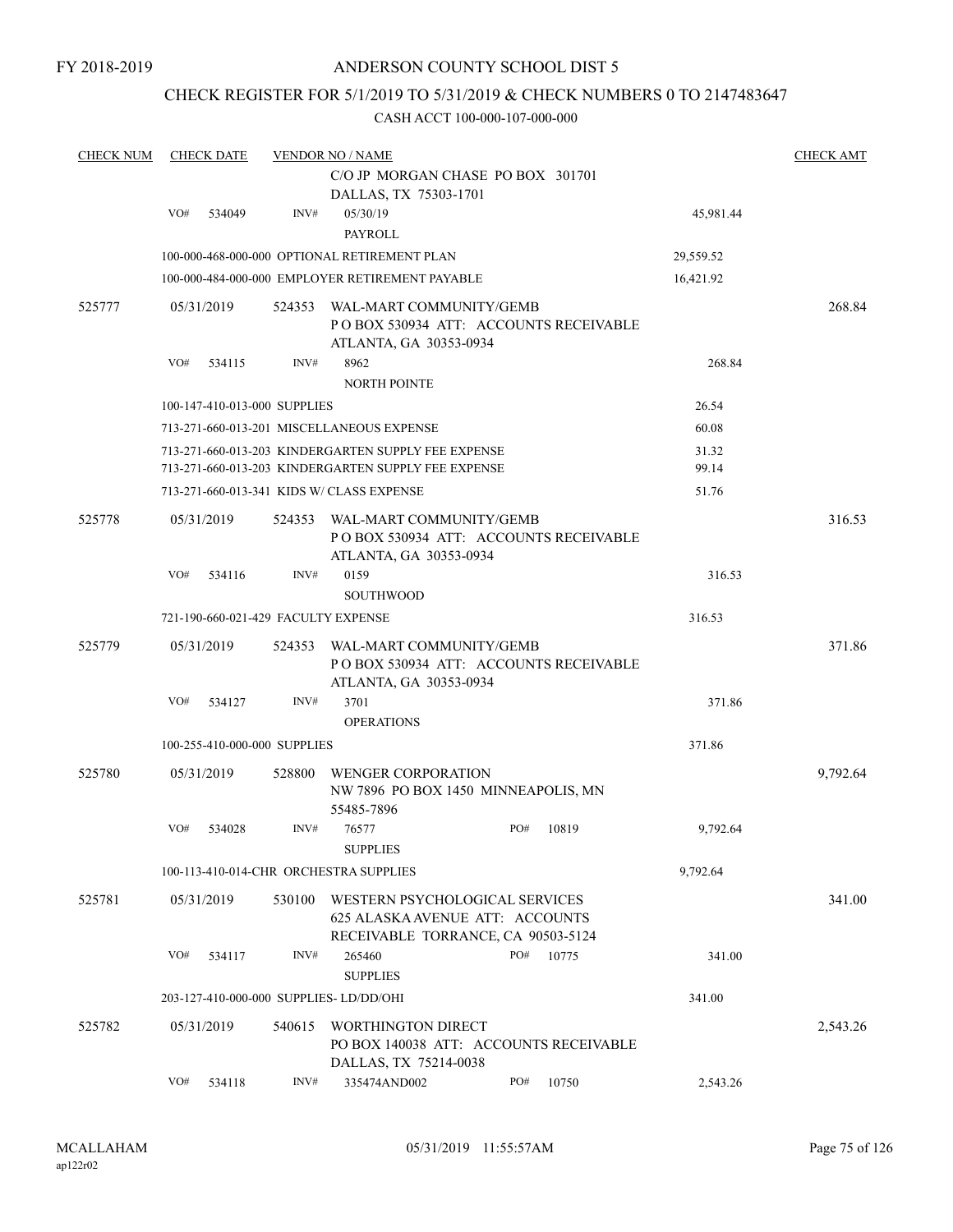#### FY 2018-2019

### ANDERSON COUNTY SCHOOL DIST 5

## CHECK REGISTER FOR 5/1/2019 TO 5/31/2019 & CHECK NUMBERS 0 TO 2147483647

|        | <b>CHECK NUM</b> |     | <b>CHECK DATE</b>                 |        | <b>VENDOR NO / NAME</b>                                                                                                       |                           | <b>CHECK AMT</b> |  |
|--------|------------------|-----|-----------------------------------|--------|-------------------------------------------------------------------------------------------------------------------------------|---------------------------|------------------|--|
|        |                  |     |                                   |        | <b>SUPPLIES</b>                                                                                                               |                           |                  |  |
|        |                  |     | 100-111-410-014-000 SUPPLIES      |        |                                                                                                                               | 2,151.76                  |                  |  |
|        |                  |     | 100-113-410-014-000 SUPPLIES      |        |                                                                                                                               | 391.50                    |                  |  |
| *      | 7179             |     | 05/03/2019                        | 566562 | ANDERSON OUTDOOR POWER EQUIPMENT<br>110 MIRACLE MILE DRIVE ATT: ACCOUNTS<br>RECEIVABLE ANDERSON, SC 29621                     |                           | 170.77 E         |  |
|        |                  | VO# | 532807                            | INV#   | 214133<br><b>FUEL</b>                                                                                                         | 38.31                     |                  |  |
|        |                  |     |                                   |        | 100-254-410-003-001 SUPPLIES - MAINTENANCE                                                                                    | 38.31                     |                  |  |
|        |                  | VO# | 532808                            | INV#   | 215457                                                                                                                        | 132.46                    |                  |  |
|        |                  |     |                                   |        | <b>SUPPLIES</b>                                                                                                               |                           |                  |  |
|        |                  |     |                                   |        | 100-254-410-000-001 MAINT. SUPPLIES-STRUCTURES                                                                                | 132.46                    |                  |  |
| $\ast$ | 7183             |     | 05/03/2019                        |        | 564662 BRADY'S SCREEN PRINTING<br>106 CONCORD ROAD ATT: ACCOUNTS<br>RECEIVABLE ANDERSON, SC 29621                             |                           | $1,063.58$ E     |  |
|        |                  | VO# | 532822                            | INV#   | 35054<br><b>HOMELAND PARK</b>                                                                                                 | 1,063.58                  |                  |  |
|        |                  |     |                                   |        | 711-271-660-011-352 FIELD TRIPS GRADE 2 EXPENSE                                                                               | 1,063.58                  |                  |  |
| *      | 7185             |     | 05/03/2019                        |        | 569307 CAROLINA PCO SUPPLY CO. INC<br>POBOX 3517 ATT: ACCOUNTS RECEIVABLE<br>CAYCE, SC 29171                                  |                           | 1,232.11 E       |  |
|        |                  | VO# | 532803                            | INV#   | 002113<br><b>SUPPLIES</b>                                                                                                     | 1,232.11                  |                  |  |
|        |                  |     |                                   |        | 100-254-410-000-500 PEST MANAGEMENT                                                                                           | 1,232.11                  |                  |  |
|        | 7186             |     | 05/03/2019                        | 565615 | COMMUNICATION SERVICE CENTER, INC<br>PO BOX 4118 ATT: ACCOUNTS RECEIVABLE<br>GREENVILLE, SC 29608                             |                           | 348.69 E         |  |
|        |                  | VO# | 532830                            | INV#   | 139323<br>139639, 139640                                                                                                      | 348.69                    |                  |  |
|        |                  |     |                                   |        | 100-255-323-000-000 CONTRACTED SERVICES<br>100-255-323-000-000 CONTRACTED SERVICES<br>100-255-323-000-000 CONTRACTED SERVICES | 125.00<br>148.69<br>75.00 |                  |  |
|        | 7187             |     | 05/03/2019                        |        | 187300 CRESCENT SUPPLY CO, INC<br>POBOX 8798 ATT: ACCOUNTS RECEIVABLE<br>GREENVILLE, SC 29604                                 |                           | 1,169.99 E       |  |
|        |                  | VO# | 532788                            | INV#   | 395299<br><b>SUPPLIES</b>                                                                                                     | 207.05                    |                  |  |
|        |                  |     |                                   |        | 100-254-410-003-400 HVAC/ELECTRICAL/PLUMBING                                                                                  | 207.05                    |                  |  |
|        |                  | VO# | 532789                            | INV#   | 395150<br><b>SUPPLIES</b>                                                                                                     | 186.51                    |                  |  |
|        |                  |     |                                   |        | 100-254-410-015-400 HVAC/ELECTRICAL/PLUMBING                                                                                  | 186.51                    |                  |  |
|        |                  | VO# | 532790                            | INV#   | 395300<br><b>SUPPLIES</b>                                                                                                     | 180.60                    |                  |  |
|        |                  |     | 100-254-410-000-400 HVAC SUPPLIES |        |                                                                                                                               | 180.60                    |                  |  |
|        |                  |     | VO# 532791                        | INV#   | 395187                                                                                                                        | 110.25                    |                  |  |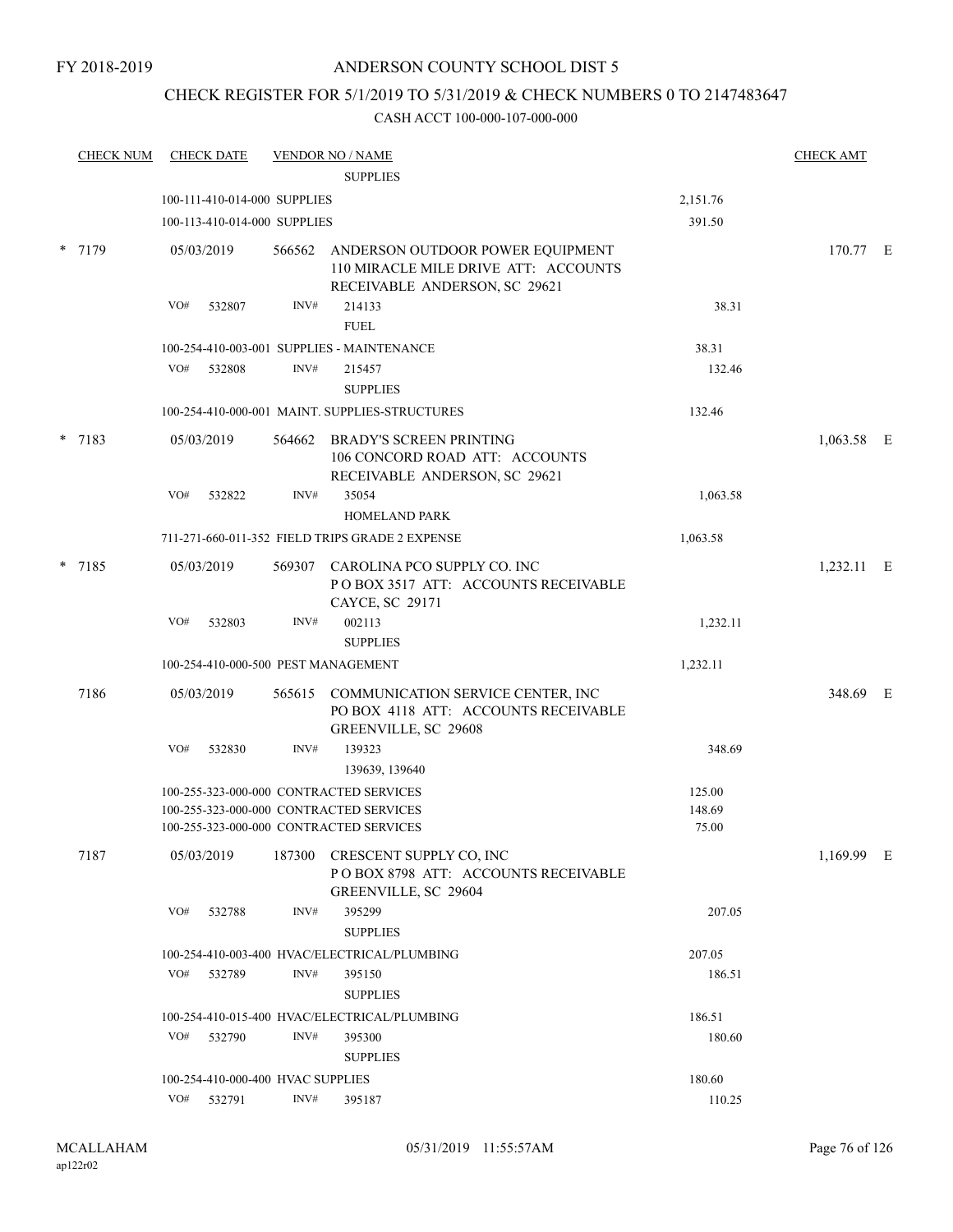### CHECK REGISTER FOR 5/1/2019 TO 5/31/2019 & CHECK NUMBERS 0 TO 2147483647

| <b>CHECK NUM</b> | <b>CHECK DATE</b>                 |      | <b>VENDOR NO / NAME</b>                                                                             |                | <u>CHECK AMT</u> |
|------------------|-----------------------------------|------|-----------------------------------------------------------------------------------------------------|----------------|------------------|
|                  |                                   |      | <b>SUPPLIES</b>                                                                                     |                |                  |
|                  |                                   |      | 100-254-410-002-400 HVAC/ELECTRICAL/PLUMBING                                                        | 110.25         |                  |
|                  | VO# 532792                        | INV# | 395188                                                                                              | 104.86         |                  |
|                  |                                   |      | <b>SUPPLIES</b>                                                                                     |                |                  |
|                  |                                   |      | 100-254-410-020-400 HVAC/ELECTRICAL/PLUMBING                                                        | 104.86         |                  |
|                  | VO# 532793                        | INV# | 395189                                                                                              | 96.00          |                  |
|                  |                                   |      | <b>SUPPLIES</b>                                                                                     |                |                  |
|                  |                                   |      | 100-254-410-005-400 HVAC/ELECTRICAL/PLUMBING                                                        | 96.00          |                  |
|                  | VO# 532794                        | INV# | 395257                                                                                              | 59.85          |                  |
|                  |                                   |      | <b>SUPPLIES</b>                                                                                     |                |                  |
|                  |                                   |      | 100-254-410-003-400 HVAC/ELECTRICAL/PLUMBING                                                        | 59.85          |                  |
|                  | VO# 532795                        | INV# | 395186                                                                                              | 60.99          |                  |
|                  |                                   |      | <b>SUPPLIES</b>                                                                                     |                |                  |
|                  | VO# 532796                        | INV# | 100-254-410-020-400 HVAC/ELECTRICAL/PLUMBING<br>395301                                              | 60.99<br>44.10 |                  |
|                  |                                   |      | <b>SUPPLIES</b>                                                                                     |                |                  |
|                  |                                   |      | 100-254-410-020-400 HVAC/ELECTRICAL/PLUMBING                                                        | 44.10          |                  |
|                  | VO# 532797                        | INV# | 395302                                                                                              | 41.73          |                  |
|                  |                                   |      | <b>SUPPLIES</b>                                                                                     |                |                  |
|                  |                                   |      | 100-254-410-003-400 HVAC/ELECTRICAL/PLUMBING                                                        | 41.73          |                  |
|                  | VO# 532798                        | INV# | 395190                                                                                              | 38.89          |                  |
|                  |                                   |      | <b>SUPPLIES</b>                                                                                     |                |                  |
|                  |                                   |      | 100-254-410-002-400 HVAC/ELECTRICAL/PLUMBING                                                        | 38.89          |                  |
|                  | VO# 532799                        | INV# | 395298                                                                                              | 35.34          |                  |
|                  |                                   |      | <b>SUPPLIES</b>                                                                                     |                |                  |
|                  |                                   |      | 100-254-410-020-400 HVAC/ELECTRICAL/PLUMBING                                                        | 35.34          |                  |
|                  | VO# 532800                        | INV# | 395303                                                                                              | 3.82           |                  |
|                  |                                   |      | <b>SUPPLIES</b>                                                                                     |                |                  |
|                  | 100-254-410-000-400 HVAC SUPPLIES |      |                                                                                                     | 3.82           |                  |
| 7188             | 05/03/2019                        |      | 202600 DILLARD'S SPORTS CENTER<br>708 WHITEHALL ROAD ATT: ACCOUNTS<br>RECEIVABLE ANDERSON, SC 29625 |                | 314.51 E         |
|                  | VO#<br>532787                     | INV# | 102916<br><b>WHITE PAINT</b>                                                                        | 314.51         |                  |
|                  |                                   |      | 100-254-410-007-001 SUPPLIES - MAINTENANCE                                                          | 39.31          |                  |
|                  |                                   |      | 100-254-410-010-001 SUPPLIES - MAINTENANCE                                                          | 39.31          |                  |
|                  |                                   |      | 100-254-410-011-001 SUPPLIES - MAINTENANCE                                                          | 39.31          |                  |
|                  |                                   |      | 100-254-410-012-001 SUPPLIES - MAINTENANCE                                                          | 39.31          |                  |
|                  |                                   |      | 100-254-410-014-001 SUPPLIES - MAINTENANCE                                                          | 39.31          |                  |
|                  |                                   |      | 100-254-410-016-001 SUPPLIES - MAINTENANCE                                                          | 39.32          |                  |
|                  |                                   |      | 100-254-410-017-001 SUPPLIES - MANTENANCE                                                           | 39.32          |                  |
|                  |                                   |      | 100-254-410-019-001 SUPPLIES - MAINTENANCE                                                          | 39.32          |                  |
| * 7190           | 05/03/2019                        |      | 224625 ELECTRIC CITY SIGNS & NEON, INC.                                                             |                | 2,174.80 E       |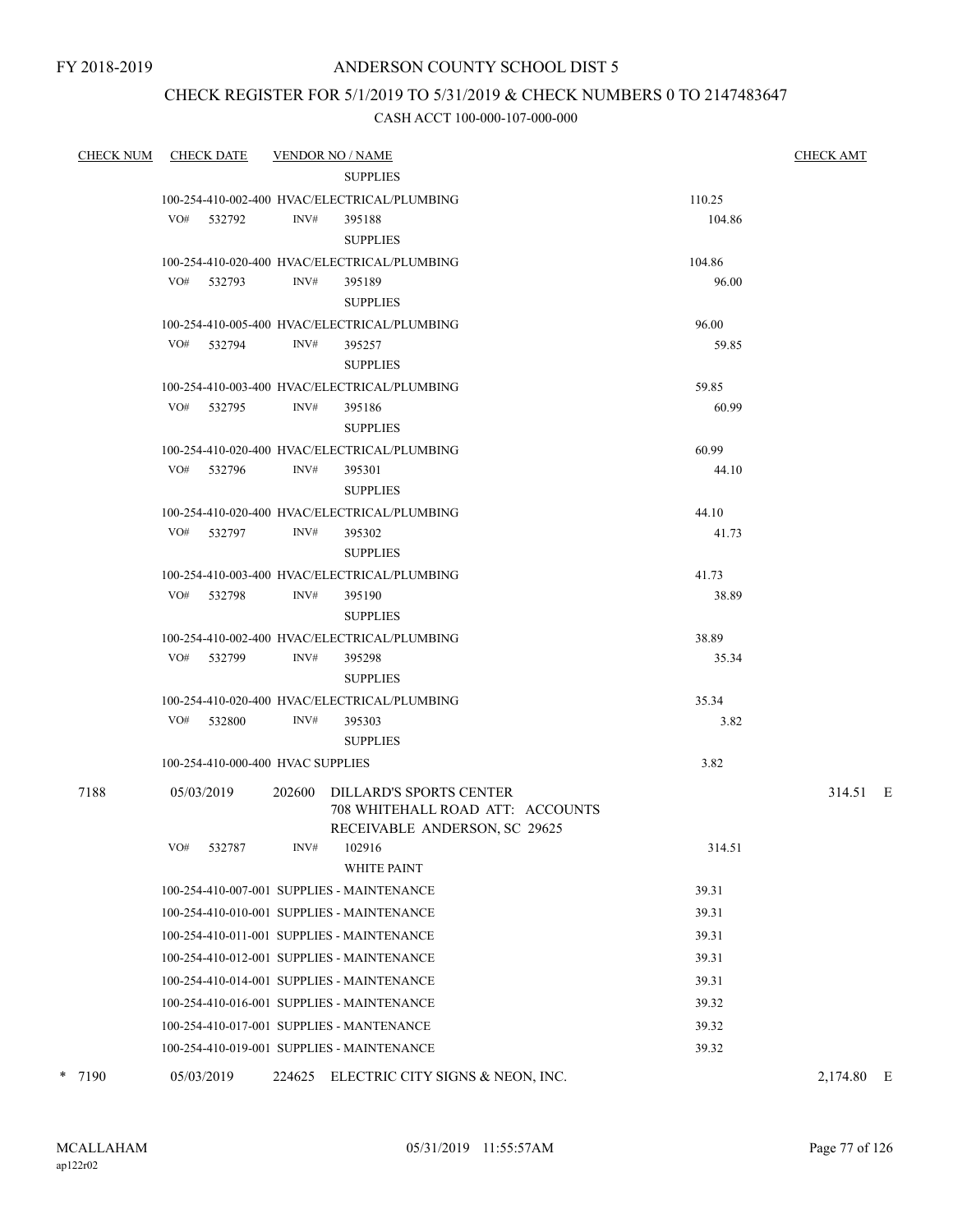### CHECK REGISTER FOR 5/1/2019 TO 5/31/2019 & CHECK NUMBERS 0 TO 2147483647

| POBOX 656 ATT: ACCOUNTS RECEIVABLE<br>ANDERSON, SC 29622<br>VO#<br>INV#<br>25886<br>532836<br>2,174.80<br><b>CALHOUN</b><br>397-258-410-014-000 RADIOS/CAMERAS<br>2,174.80<br>* 7192<br>05/03/2019<br>282.79 E<br>226585<br>EMPLOYEE VENDOR<br>INV#<br>VO# 532813<br><b>APRIL 10-12</b><br>282.79<br><b>CHARLESTON</b><br>705-271-660-005-584 CHARLESTON FIELD TRIP EXPENSE<br>282.79<br>7193<br>05/03/2019<br>569871<br>4,987.43 E<br>FOLLETT SCHOOL SOLUTIONS, INC<br>91826 COLLECTION CENTER DRIVE ATT:<br>ACCOUNTS RECEIVABLE CHICAGO, IL 60693-0918<br>INV#<br>450793F<br>PO#<br>VO#<br>532844<br>10560<br>4,987.43<br><b>CENTERVILLE</b><br>100-222-430-007-001 LIBRARY ALLOCATION<br>2,239.90<br>100-222-430-007-001 LIBRARY ALLOCATION<br>2,068.75<br>678.78<br>100-222-430-007-001 LIBRARY ALLOCATION<br>* 7195<br>211.85 E<br>05/03/2019<br>252650<br>GRAINGER<br>DEPT 867098550 ATT: ACCOUNTS RECEIVABLE<br>PALATINE, IL 60038-0001<br>INV#<br>VO#<br>9135622703<br>211.85<br>532784<br><b>DIGITAL METER</b><br>100-254-410-000-001 MAINT. SUPPLIES-STRUCTURES<br>211.85<br>7196<br>385.65 E<br>05/03/2019<br>575614 EMPLOYEE VENDOR<br>INV#<br>VO# 532814<br><b>CHICK FIL A</b><br>70.83<br>REIMBURSEMENT<br>70.83<br>100-115-410-031-000 SUPPLIES<br>VO#<br>532815<br>INV#<br><b>REGISTRATION</b><br>314.82<br><b>REIMBURSEMENT</b><br>100-233-333-031-000 TRIPS AND CONFERENCES<br>314.82<br>* 7201<br>05/03/2019<br>113700<br>561.00 E<br><b>INDEPENDENT MAIL</b><br>PO BOX 1411 CHARLOTTE, NC 28201-1411<br>VO#<br>INV#<br>PO#<br>10410<br>137.75<br>532857<br>2383595<br><b>MARCH 2 AD</b><br>91.82<br>100-257-350-000-000 ADVERTISING<br>45.93<br>515-253-520-031-CAR CAREER CENTER<br>INV#<br>PO#<br>10714<br>VO# 532859<br>58.00<br>2317829<br>FEB 10 AD<br>100-257-350-000-000 ADVERTISING<br>58.00<br>INV#<br>PO#<br>10249<br>VO# 532861<br>2317829<br>79.75<br>FEB 6 AD<br>100-257-350-000-000 ADVERTISING |  | <b>CHECK NUM</b> | <b>CHECK DATE</b><br><b>VENDOR NO / NAME</b> |  |  |  |  |  |  |       | <b>CHECK AMT</b> |  |
|-----------------------------------------------------------------------------------------------------------------------------------------------------------------------------------------------------------------------------------------------------------------------------------------------------------------------------------------------------------------------------------------------------------------------------------------------------------------------------------------------------------------------------------------------------------------------------------------------------------------------------------------------------------------------------------------------------------------------------------------------------------------------------------------------------------------------------------------------------------------------------------------------------------------------------------------------------------------------------------------------------------------------------------------------------------------------------------------------------------------------------------------------------------------------------------------------------------------------------------------------------------------------------------------------------------------------------------------------------------------------------------------------------------------------------------------------------------------------------------------------------------------------------------------------------------------------------------------------------------------------------------------------------------------------------------------------------------------------------------------------------------------------------------------------------------------------------------------------------------------------------------------------------------------------------------|--|------------------|----------------------------------------------|--|--|--|--|--|--|-------|------------------|--|
|                                                                                                                                                                                                                                                                                                                                                                                                                                                                                                                                                                                                                                                                                                                                                                                                                                                                                                                                                                                                                                                                                                                                                                                                                                                                                                                                                                                                                                                                                                                                                                                                                                                                                                                                                                                                                                                                                                                                   |  |                  |                                              |  |  |  |  |  |  |       |                  |  |
|                                                                                                                                                                                                                                                                                                                                                                                                                                                                                                                                                                                                                                                                                                                                                                                                                                                                                                                                                                                                                                                                                                                                                                                                                                                                                                                                                                                                                                                                                                                                                                                                                                                                                                                                                                                                                                                                                                                                   |  |                  |                                              |  |  |  |  |  |  |       |                  |  |
|                                                                                                                                                                                                                                                                                                                                                                                                                                                                                                                                                                                                                                                                                                                                                                                                                                                                                                                                                                                                                                                                                                                                                                                                                                                                                                                                                                                                                                                                                                                                                                                                                                                                                                                                                                                                                                                                                                                                   |  |                  |                                              |  |  |  |  |  |  |       |                  |  |
|                                                                                                                                                                                                                                                                                                                                                                                                                                                                                                                                                                                                                                                                                                                                                                                                                                                                                                                                                                                                                                                                                                                                                                                                                                                                                                                                                                                                                                                                                                                                                                                                                                                                                                                                                                                                                                                                                                                                   |  |                  |                                              |  |  |  |  |  |  |       |                  |  |
|                                                                                                                                                                                                                                                                                                                                                                                                                                                                                                                                                                                                                                                                                                                                                                                                                                                                                                                                                                                                                                                                                                                                                                                                                                                                                                                                                                                                                                                                                                                                                                                                                                                                                                                                                                                                                                                                                                                                   |  |                  |                                              |  |  |  |  |  |  |       |                  |  |
|                                                                                                                                                                                                                                                                                                                                                                                                                                                                                                                                                                                                                                                                                                                                                                                                                                                                                                                                                                                                                                                                                                                                                                                                                                                                                                                                                                                                                                                                                                                                                                                                                                                                                                                                                                                                                                                                                                                                   |  |                  |                                              |  |  |  |  |  |  |       |                  |  |
|                                                                                                                                                                                                                                                                                                                                                                                                                                                                                                                                                                                                                                                                                                                                                                                                                                                                                                                                                                                                                                                                                                                                                                                                                                                                                                                                                                                                                                                                                                                                                                                                                                                                                                                                                                                                                                                                                                                                   |  |                  |                                              |  |  |  |  |  |  |       |                  |  |
|                                                                                                                                                                                                                                                                                                                                                                                                                                                                                                                                                                                                                                                                                                                                                                                                                                                                                                                                                                                                                                                                                                                                                                                                                                                                                                                                                                                                                                                                                                                                                                                                                                                                                                                                                                                                                                                                                                                                   |  |                  |                                              |  |  |  |  |  |  |       |                  |  |
|                                                                                                                                                                                                                                                                                                                                                                                                                                                                                                                                                                                                                                                                                                                                                                                                                                                                                                                                                                                                                                                                                                                                                                                                                                                                                                                                                                                                                                                                                                                                                                                                                                                                                                                                                                                                                                                                                                                                   |  |                  |                                              |  |  |  |  |  |  |       |                  |  |
|                                                                                                                                                                                                                                                                                                                                                                                                                                                                                                                                                                                                                                                                                                                                                                                                                                                                                                                                                                                                                                                                                                                                                                                                                                                                                                                                                                                                                                                                                                                                                                                                                                                                                                                                                                                                                                                                                                                                   |  |                  |                                              |  |  |  |  |  |  |       |                  |  |
|                                                                                                                                                                                                                                                                                                                                                                                                                                                                                                                                                                                                                                                                                                                                                                                                                                                                                                                                                                                                                                                                                                                                                                                                                                                                                                                                                                                                                                                                                                                                                                                                                                                                                                                                                                                                                                                                                                                                   |  |                  |                                              |  |  |  |  |  |  |       |                  |  |
|                                                                                                                                                                                                                                                                                                                                                                                                                                                                                                                                                                                                                                                                                                                                                                                                                                                                                                                                                                                                                                                                                                                                                                                                                                                                                                                                                                                                                                                                                                                                                                                                                                                                                                                                                                                                                                                                                                                                   |  |                  |                                              |  |  |  |  |  |  |       |                  |  |
|                                                                                                                                                                                                                                                                                                                                                                                                                                                                                                                                                                                                                                                                                                                                                                                                                                                                                                                                                                                                                                                                                                                                                                                                                                                                                                                                                                                                                                                                                                                                                                                                                                                                                                                                                                                                                                                                                                                                   |  |                  |                                              |  |  |  |  |  |  |       |                  |  |
|                                                                                                                                                                                                                                                                                                                                                                                                                                                                                                                                                                                                                                                                                                                                                                                                                                                                                                                                                                                                                                                                                                                                                                                                                                                                                                                                                                                                                                                                                                                                                                                                                                                                                                                                                                                                                                                                                                                                   |  |                  |                                              |  |  |  |  |  |  |       |                  |  |
|                                                                                                                                                                                                                                                                                                                                                                                                                                                                                                                                                                                                                                                                                                                                                                                                                                                                                                                                                                                                                                                                                                                                                                                                                                                                                                                                                                                                                                                                                                                                                                                                                                                                                                                                                                                                                                                                                                                                   |  |                  |                                              |  |  |  |  |  |  |       |                  |  |
|                                                                                                                                                                                                                                                                                                                                                                                                                                                                                                                                                                                                                                                                                                                                                                                                                                                                                                                                                                                                                                                                                                                                                                                                                                                                                                                                                                                                                                                                                                                                                                                                                                                                                                                                                                                                                                                                                                                                   |  |                  |                                              |  |  |  |  |  |  |       |                  |  |
|                                                                                                                                                                                                                                                                                                                                                                                                                                                                                                                                                                                                                                                                                                                                                                                                                                                                                                                                                                                                                                                                                                                                                                                                                                                                                                                                                                                                                                                                                                                                                                                                                                                                                                                                                                                                                                                                                                                                   |  |                  |                                              |  |  |  |  |  |  |       |                  |  |
|                                                                                                                                                                                                                                                                                                                                                                                                                                                                                                                                                                                                                                                                                                                                                                                                                                                                                                                                                                                                                                                                                                                                                                                                                                                                                                                                                                                                                                                                                                                                                                                                                                                                                                                                                                                                                                                                                                                                   |  |                  |                                              |  |  |  |  |  |  |       |                  |  |
|                                                                                                                                                                                                                                                                                                                                                                                                                                                                                                                                                                                                                                                                                                                                                                                                                                                                                                                                                                                                                                                                                                                                                                                                                                                                                                                                                                                                                                                                                                                                                                                                                                                                                                                                                                                                                                                                                                                                   |  |                  |                                              |  |  |  |  |  |  |       |                  |  |
|                                                                                                                                                                                                                                                                                                                                                                                                                                                                                                                                                                                                                                                                                                                                                                                                                                                                                                                                                                                                                                                                                                                                                                                                                                                                                                                                                                                                                                                                                                                                                                                                                                                                                                                                                                                                                                                                                                                                   |  |                  |                                              |  |  |  |  |  |  |       |                  |  |
|                                                                                                                                                                                                                                                                                                                                                                                                                                                                                                                                                                                                                                                                                                                                                                                                                                                                                                                                                                                                                                                                                                                                                                                                                                                                                                                                                                                                                                                                                                                                                                                                                                                                                                                                                                                                                                                                                                                                   |  |                  |                                              |  |  |  |  |  |  |       |                  |  |
|                                                                                                                                                                                                                                                                                                                                                                                                                                                                                                                                                                                                                                                                                                                                                                                                                                                                                                                                                                                                                                                                                                                                                                                                                                                                                                                                                                                                                                                                                                                                                                                                                                                                                                                                                                                                                                                                                                                                   |  |                  |                                              |  |  |  |  |  |  |       |                  |  |
|                                                                                                                                                                                                                                                                                                                                                                                                                                                                                                                                                                                                                                                                                                                                                                                                                                                                                                                                                                                                                                                                                                                                                                                                                                                                                                                                                                                                                                                                                                                                                                                                                                                                                                                                                                                                                                                                                                                                   |  |                  |                                              |  |  |  |  |  |  |       |                  |  |
|                                                                                                                                                                                                                                                                                                                                                                                                                                                                                                                                                                                                                                                                                                                                                                                                                                                                                                                                                                                                                                                                                                                                                                                                                                                                                                                                                                                                                                                                                                                                                                                                                                                                                                                                                                                                                                                                                                                                   |  |                  |                                              |  |  |  |  |  |  |       |                  |  |
|                                                                                                                                                                                                                                                                                                                                                                                                                                                                                                                                                                                                                                                                                                                                                                                                                                                                                                                                                                                                                                                                                                                                                                                                                                                                                                                                                                                                                                                                                                                                                                                                                                                                                                                                                                                                                                                                                                                                   |  |                  |                                              |  |  |  |  |  |  |       |                  |  |
|                                                                                                                                                                                                                                                                                                                                                                                                                                                                                                                                                                                                                                                                                                                                                                                                                                                                                                                                                                                                                                                                                                                                                                                                                                                                                                                                                                                                                                                                                                                                                                                                                                                                                                                                                                                                                                                                                                                                   |  |                  |                                              |  |  |  |  |  |  |       |                  |  |
|                                                                                                                                                                                                                                                                                                                                                                                                                                                                                                                                                                                                                                                                                                                                                                                                                                                                                                                                                                                                                                                                                                                                                                                                                                                                                                                                                                                                                                                                                                                                                                                                                                                                                                                                                                                                                                                                                                                                   |  |                  |                                              |  |  |  |  |  |  |       |                  |  |
|                                                                                                                                                                                                                                                                                                                                                                                                                                                                                                                                                                                                                                                                                                                                                                                                                                                                                                                                                                                                                                                                                                                                                                                                                                                                                                                                                                                                                                                                                                                                                                                                                                                                                                                                                                                                                                                                                                                                   |  |                  |                                              |  |  |  |  |  |  |       |                  |  |
|                                                                                                                                                                                                                                                                                                                                                                                                                                                                                                                                                                                                                                                                                                                                                                                                                                                                                                                                                                                                                                                                                                                                                                                                                                                                                                                                                                                                                                                                                                                                                                                                                                                                                                                                                                                                                                                                                                                                   |  |                  |                                              |  |  |  |  |  |  |       |                  |  |
|                                                                                                                                                                                                                                                                                                                                                                                                                                                                                                                                                                                                                                                                                                                                                                                                                                                                                                                                                                                                                                                                                                                                                                                                                                                                                                                                                                                                                                                                                                                                                                                                                                                                                                                                                                                                                                                                                                                                   |  |                  |                                              |  |  |  |  |  |  |       |                  |  |
|                                                                                                                                                                                                                                                                                                                                                                                                                                                                                                                                                                                                                                                                                                                                                                                                                                                                                                                                                                                                                                                                                                                                                                                                                                                                                                                                                                                                                                                                                                                                                                                                                                                                                                                                                                                                                                                                                                                                   |  |                  |                                              |  |  |  |  |  |  |       |                  |  |
|                                                                                                                                                                                                                                                                                                                                                                                                                                                                                                                                                                                                                                                                                                                                                                                                                                                                                                                                                                                                                                                                                                                                                                                                                                                                                                                                                                                                                                                                                                                                                                                                                                                                                                                                                                                                                                                                                                                                   |  |                  |                                              |  |  |  |  |  |  |       |                  |  |
|                                                                                                                                                                                                                                                                                                                                                                                                                                                                                                                                                                                                                                                                                                                                                                                                                                                                                                                                                                                                                                                                                                                                                                                                                                                                                                                                                                                                                                                                                                                                                                                                                                                                                                                                                                                                                                                                                                                                   |  |                  |                                              |  |  |  |  |  |  |       |                  |  |
|                                                                                                                                                                                                                                                                                                                                                                                                                                                                                                                                                                                                                                                                                                                                                                                                                                                                                                                                                                                                                                                                                                                                                                                                                                                                                                                                                                                                                                                                                                                                                                                                                                                                                                                                                                                                                                                                                                                                   |  |                  |                                              |  |  |  |  |  |  |       |                  |  |
|                                                                                                                                                                                                                                                                                                                                                                                                                                                                                                                                                                                                                                                                                                                                                                                                                                                                                                                                                                                                                                                                                                                                                                                                                                                                                                                                                                                                                                                                                                                                                                                                                                                                                                                                                                                                                                                                                                                                   |  |                  |                                              |  |  |  |  |  |  |       |                  |  |
|                                                                                                                                                                                                                                                                                                                                                                                                                                                                                                                                                                                                                                                                                                                                                                                                                                                                                                                                                                                                                                                                                                                                                                                                                                                                                                                                                                                                                                                                                                                                                                                                                                                                                                                                                                                                                                                                                                                                   |  |                  |                                              |  |  |  |  |  |  | 26.59 |                  |  |
| 53.16<br>515-253-520-031-CAR CAREER CENTER                                                                                                                                                                                                                                                                                                                                                                                                                                                                                                                                                                                                                                                                                                                                                                                                                                                                                                                                                                                                                                                                                                                                                                                                                                                                                                                                                                                                                                                                                                                                                                                                                                                                                                                                                                                                                                                                                        |  |                  |                                              |  |  |  |  |  |  |       |                  |  |
| INV#<br>PO#<br>10020<br>VO# 532863<br>2168804<br>91.50                                                                                                                                                                                                                                                                                                                                                                                                                                                                                                                                                                                                                                                                                                                                                                                                                                                                                                                                                                                                                                                                                                                                                                                                                                                                                                                                                                                                                                                                                                                                                                                                                                                                                                                                                                                                                                                                            |  |                  |                                              |  |  |  |  |  |  |       |                  |  |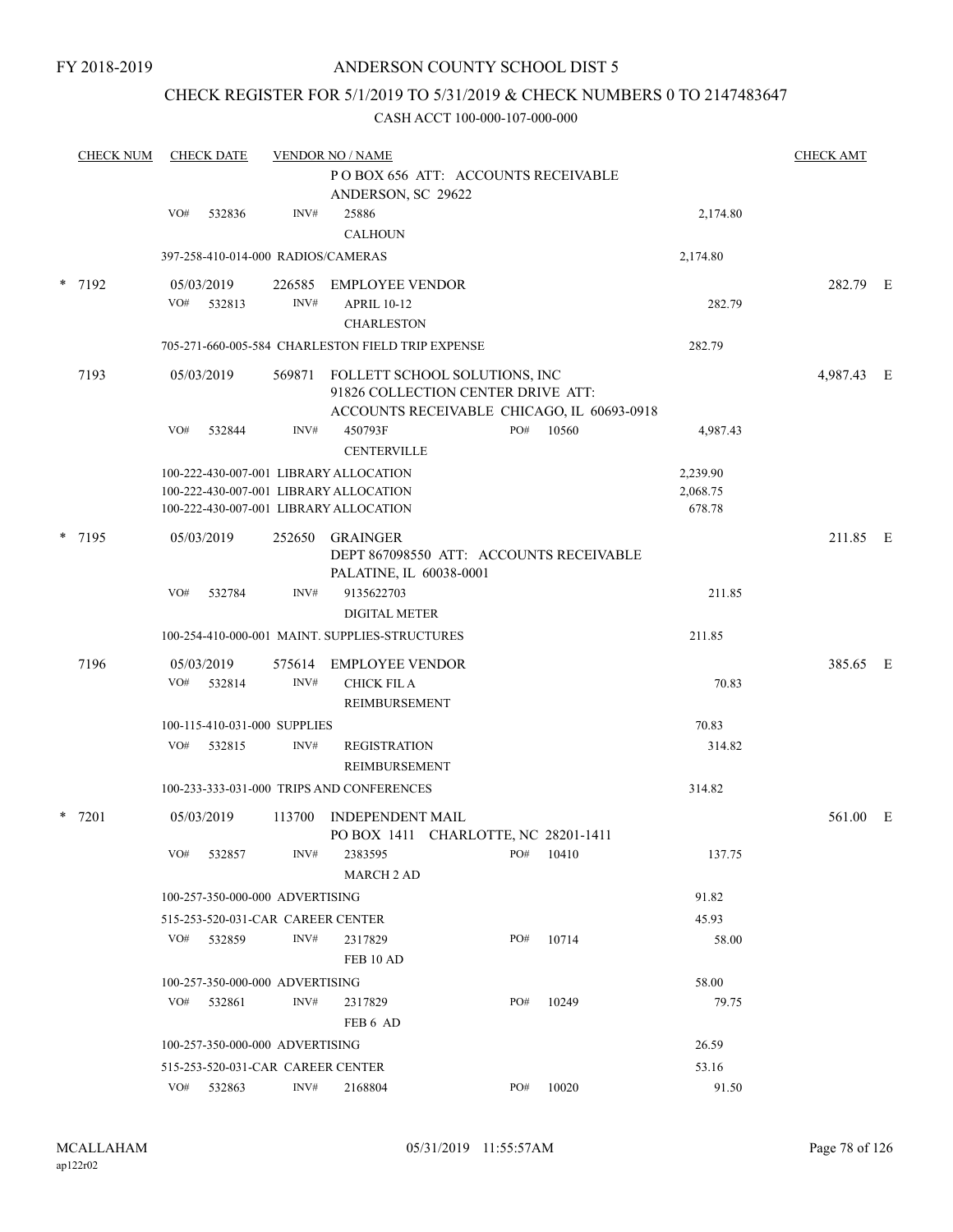### CHECK REGISTER FOR 5/1/2019 TO 5/31/2019 & CHECK NUMBERS 0 TO 2147483647

| <b>CHECK NUM</b> |     | <b>CHECK DATE</b>    |                                                                    | <b>VENDOR NO / NAME</b>                                                                 |     |       |                 | <b>CHECK AMT</b> |   |
|------------------|-----|----------------------|--------------------------------------------------------------------|-----------------------------------------------------------------------------------------|-----|-------|-----------------|------------------|---|
|                  |     |                      |                                                                    | DEC 13 AD                                                                               |     |       |                 |                  |   |
|                  |     |                      | 100-257-350-000-000 ADVERTISING<br>100-257-350-000-000 ADVERTISING |                                                                                         |     |       | 10.07<br>81.43  |                  |   |
|                  | VO# | 532865               | INV#                                                               | 2168804<br>DEC 8 AD                                                                     | PO# | 10009 | 121.50          |                  |   |
|                  |     |                      | 100-257-350-000-000 ADVERTISING<br>100-257-350-000-000 ADVERTISING |                                                                                         |     |       | 13.37<br>108.13 |                  |   |
|                  |     | VO# 532867           | INV#                                                               | 2265545<br>JAN 5 AD                                                                     | PO# | 10131 | 72.50           |                  |   |
|                  |     |                      | 600-256-410-000-000 SUPPLIES                                       |                                                                                         |     |       | 36.25           |                  |   |
|                  |     |                      |                                                                    | 850-266-410-000-000 SUPPLIES AND MATERIALS                                              |     |       | 36.25           |                  |   |
| 7202             |     | 05/03/2019           | 298850                                                             | <b>JOHNSON CONTROLS</b><br>POBOX 730068 ATT: ACCOUNTS RECEIVABLE<br>DALLAS, TX 75373    |     |       |                 | 15,633.25 E      |   |
|                  | VO# | 532868               | INV#                                                               | 1-85852744932<br><b>APRIL-JUNE 2019</b>                                                 | PO# | 99103 | 15,633.25       |                  |   |
|                  |     |                      |                                                                    | 100-254-312-000-000 PURCHASED SERVICES-JCI                                              |     |       | 15,633.25       |                  |   |
| 7203             |     | 05/03/2019           | 564696                                                             | JOHNSTONE SUPPLY<br>POBOX 17466 GREENVILLE, SC 29606                                    |     |       |                 | 502.68 E         |   |
|                  | VO# | 532781               | INV#                                                               | 4009213<br><b>REPAIR PARTS</b>                                                          |     |       | 38.20           |                  |   |
|                  |     |                      |                                                                    | 100-254-410-003-400 HVAC/ELECTRICAL/PLUMBING                                            |     |       | 38.20           |                  |   |
|                  | VO# | 532782               | INV#                                                               | 4009231<br><b>REPAIR PARTS</b>                                                          |     |       | 464.48          |                  |   |
|                  |     |                      |                                                                    | 100-254-410-008-400 HVAC/ELECTRICAL/PLUMBING                                            |     |       | 464.48          |                  |   |
| 7204             |     | 05/03/2019           | 300176                                                             | <b>JOSTENS INC</b><br>21336 NETWORK PLACE ATT: ACCOUNTS<br>RECEIVABLE CHICAGO, IL 60673 |     |       |                 | 375.21 E         |   |
|                  | VO# | 532872               | INV#                                                               | 23072447<br><b>WESTSIDE HS</b>                                                          |     |       | 375.21          |                  |   |
|                  |     |                      |                                                                    | 100-114-410-000-000 SUPPLIES AND MATERIALS                                              |     |       | 375.21          |                  |   |
| 7205             | VO# | 05/03/2019<br>532720 | INV#                                                               | 307650 EMPLOYEE VENDOR<br>APRIL 26                                                      |     |       | 135.17          | 168.03           | Ε |
|                  |     |                      |                                                                    | <b>COLUMBIA</b>                                                                         |     |       |                 |                  |   |
|                  |     |                      |                                                                    | 358-221-333-000-000 TRIPS AND CONFERENCES                                               |     |       | 135.17          |                  |   |
|                  | VO# | 532733               | INV#                                                               | 4/30 LUNCH<br>REIMBURSEMENT                                                             |     |       | 32.86           |                  |   |
|                  |     |                      |                                                                    | 100-221-410-000-000 SUPPLIES AND MATERIALS                                              |     |       | 32.86           |                  |   |
| $*$ 7207         | VO# | 05/03/2019<br>532738 | 574000<br>INV#                                                     | <b>EMPLOYEE VENDOR</b><br><b>SUPPLIES</b>                                               |     |       | 280.80          | 280.80 E         |   |
|                  |     |                      |                                                                    | <b>REIMBURSEMENT</b><br>701-271-660-001-878 HORTICULTURE EXPENSE                        |     |       | 280.80          |                  |   |
|                  |     |                      |                                                                    |                                                                                         |     |       |                 |                  |   |
| * 7209           | VO# | 05/03/2019<br>532747 | 327400<br>INV#                                                     | EMPLOYEE VENDOR<br><b>MARCH 2019</b>                                                    |     |       | 119.20          | 119.20 E         |   |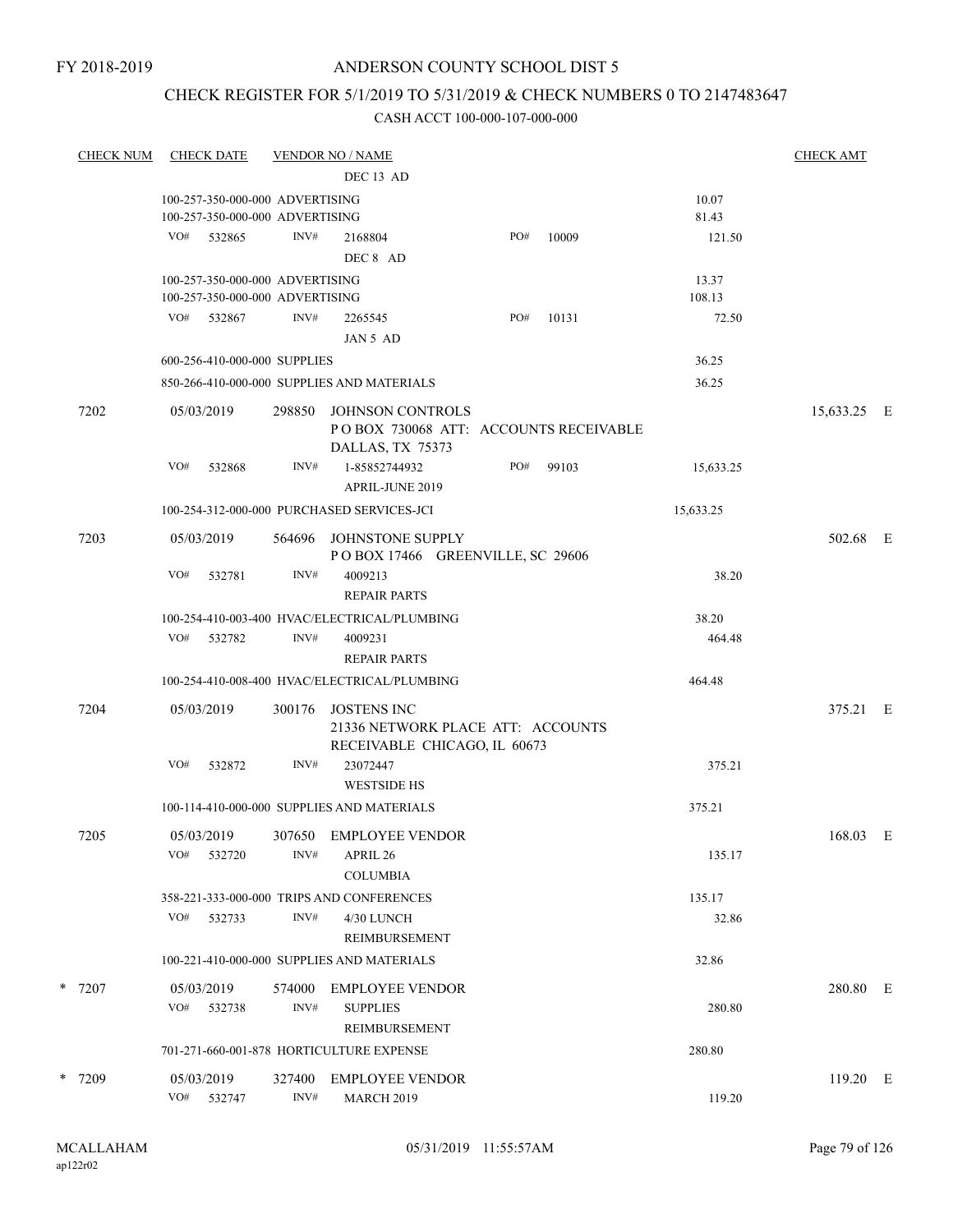### CHECK REGISTER FOR 5/1/2019 TO 5/31/2019 & CHECK NUMBERS 0 TO 2147483647

|        | <b>CHECK NUM</b> | <b>CHECK DATE</b>                       |        | <b>VENDOR NO / NAME</b>                                                                                 |     |       |          | <b>CHECK AMT</b> |  |
|--------|------------------|-----------------------------------------|--------|---------------------------------------------------------------------------------------------------------|-----|-------|----------|------------------|--|
|        |                  |                                         |        | <b>MILEAGE</b>                                                                                          |     |       |          |                  |  |
|        |                  | 100-221-332-000-000 TRAVEL              |        |                                                                                                         |     |       | 119.20   |                  |  |
|        | $* 7213$         | 05/03/2019                              |        | 338700 EMPLOYEE VENDOR                                                                                  |     |       |          | 137.80 E         |  |
|        |                  | VO# 532721                              | INV#   | APRIL 25                                                                                                |     |       | 137.80   |                  |  |
|        |                  |                                         |        | <b>COLUMBIA</b>                                                                                         |     |       |          |                  |  |
|        |                  |                                         |        | 100-221-333-000-IST TRIPS AND CONFERENCES                                                               |     |       | 137.80   |                  |  |
| $\ast$ | 7216             | 05/03/2019                              |        | 349701 MED CENTRAL HEALTH RESOURCES<br>3424 CLEMSON BLVD ATT: ACCOUNTS<br>RECEIVABLE ANDERSON, SC 29621 |     |       |          | 370.00 E         |  |
|        |                  | VO#<br>532873                           | INV#   | 36768<br><b>SAYLORS</b>                                                                                 |     |       | 65.00    |                  |  |
|        |                  | 100-255-323-000-000 CONTRACTED SERVICES |        |                                                                                                         |     |       | 65.00    |                  |  |
|        |                  | VO#<br>532874                           | INV#   | 33985<br><b>JONES</b>                                                                                   |     |       | 65.00    |                  |  |
|        |                  | 100-255-323-000-000 CONTRACTED SERVICES |        |                                                                                                         |     |       | 65.00    |                  |  |
|        |                  | VO#<br>532875                           | INV#   | 55089                                                                                                   |     |       | 65.00    |                  |  |
|        |                  |                                         |        | <b>FRANZEN</b>                                                                                          |     |       |          |                  |  |
|        |                  | 100-255-323-000-000 CONTRACTED SERVICES |        |                                                                                                         |     |       | 65.00    |                  |  |
|        |                  | VO#<br>532876                           | INV#   | 22722<br><b>PLUMMER</b>                                                                                 |     |       | 85.00    |                  |  |
|        |                  | 100-255-323-000-000 CONTRACTED SERVICES |        |                                                                                                         |     |       | 85.00    |                  |  |
|        |                  | VO#<br>532877                           | INV#   | 55267<br><b>APPLEWHITE</b>                                                                              |     |       | 45.00    |                  |  |
|        |                  | 100-255-323-000-000 CONTRACTED SERVICES |        |                                                                                                         |     |       | 45.00    |                  |  |
|        |                  | VO#<br>532878                           | INV#   | 55276<br><b>CHANDLER</b>                                                                                |     |       | 45.00    |                  |  |
|        |                  | 100-255-323-000-000 CONTRACTED SERVICES |        |                                                                                                         |     |       | 45.00    |                  |  |
|        | 7217             | 05/03/2019                              | 569461 | METROGROUP, INC                                                                                         |     |       |          | 2,297.15 E       |  |
|        |                  |                                         |        | 50-23 TWENTY-THIRD STREET LONG ISLAND<br>CITY, NY 11101                                                 |     |       |          |                  |  |
|        |                  | VO#<br>532879                           | INV#   | PI611708<br><b>HVAC</b>                                                                                 | PO# | 99227 | 2,297.15 |                  |  |
|        |                  |                                         |        | 100-254-323-000-600 MAINTENANCE SERVICES                                                                |     |       | 23.19    |                  |  |
|        |                  |                                         |        | 100-254-323-001-600 MAINTENANCE SERVICES                                                                |     |       | 48.10    |                  |  |
|        |                  |                                         |        | 100-254-323-002-600 MAINTENANCE SERVICES                                                                |     |       | 462.10   |                  |  |
|        |                  |                                         |        | 100-254-323-003-600 MAINTENANCE SERVICES                                                                |     |       | 398.53   |                  |  |
|        |                  |                                         |        | 100-254-323-005-600 MAINTENANCE SERVICES                                                                |     |       | 23.19    |                  |  |
|        |                  |                                         |        | 100-254-323-007-600 MAINTENANCE SERVICES                                                                |     |       | 23.19    |                  |  |
|        |                  |                                         |        | 100-254-323-008-600 MAINTENANCE SERVICES                                                                |     |       | 23.19    |                  |  |
|        |                  |                                         |        | 100-254-323-010-600 MAINTENANCE SERVICES                                                                |     |       | 132.27   |                  |  |
|        |                  |                                         |        | 100-254-323-011-600 MAINTENANCE SERVICES                                                                |     |       | 23.19    |                  |  |
|        |                  |                                         |        | 100-254-323-012-600 MAINTENANCE SERVICES                                                                |     |       | 107.36   |                  |  |
|        |                  |                                         |        | 100-254-323-014-600 MAINTENANCE SERVICES                                                                |     |       | 340.13   |                  |  |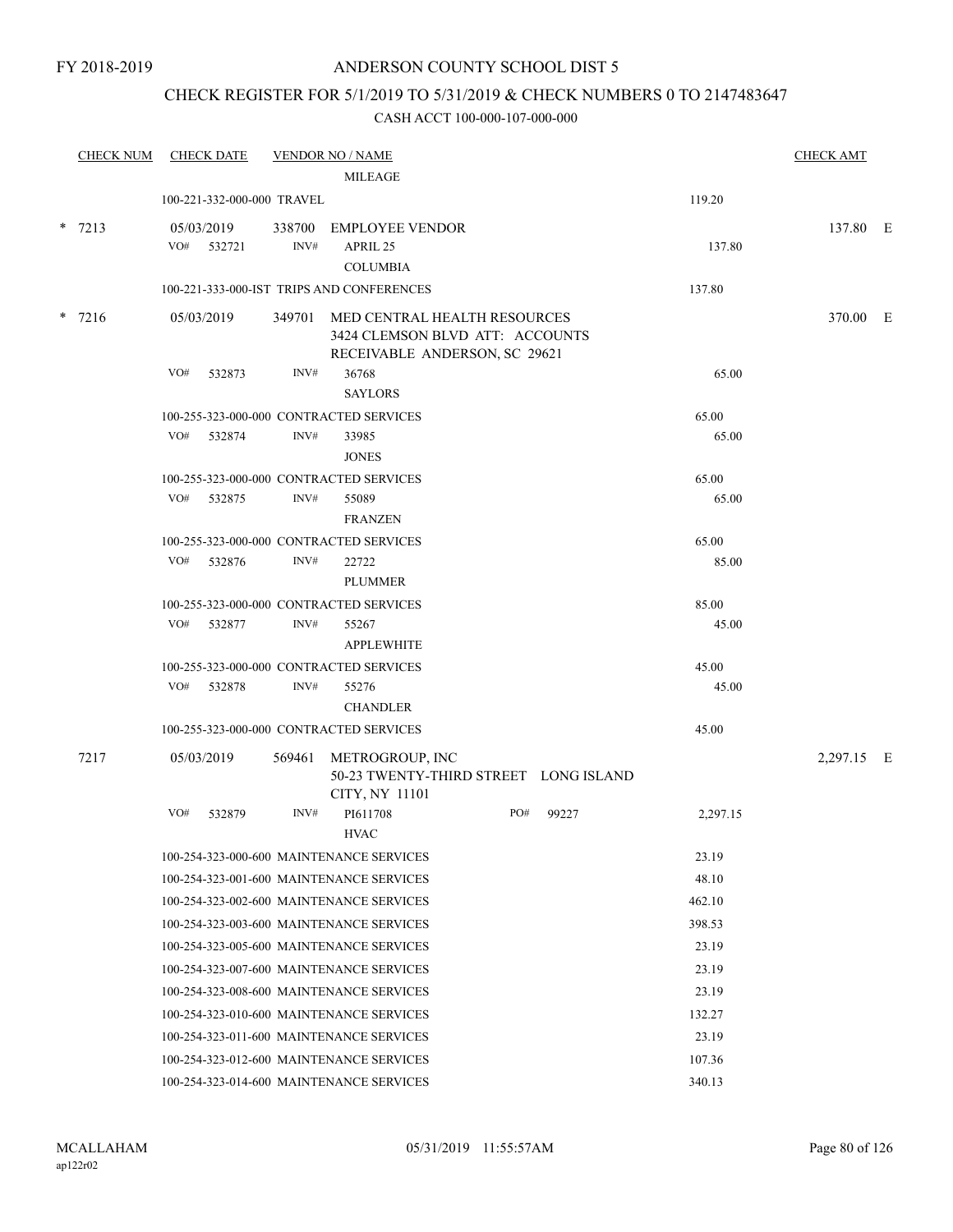### CHECK REGISTER FOR 5/1/2019 TO 5/31/2019 & CHECK NUMBERS 0 TO 2147483647

|   | <b>CHECK NUM</b> |     | <b>CHECK DATE</b>          |                | <b>VENDOR NO / NAME</b>                                                                              |     |       |           | <b>CHECK AMT</b> |  |
|---|------------------|-----|----------------------------|----------------|------------------------------------------------------------------------------------------------------|-----|-------|-----------|------------------|--|
|   |                  |     |                            |                | 100-254-323-015-600 MAINTENANCE SERVICES                                                             |     |       | 23.19     |                  |  |
|   |                  |     |                            |                | 100-254-323-016-600 MAINTENANCE SERVICES                                                             |     |       | 325.78    |                  |  |
|   |                  |     |                            |                | 100-254-323-017-600 MAINTENANCE SERVICES                                                             |     |       | 23.19     |                  |  |
|   |                  |     |                            |                | 100-254-323-019-600 MAINTENANCE SERVICES                                                             |     |       | 167.49    |                  |  |
|   |                  |     |                            |                | 100-254-323-021-600 MAINTENANCE SERVICES                                                             |     |       | 153.06    |                  |  |
|   | $*$ 7219         |     | 05/03/2019                 |                | 574772 EMPLOYEE VENDOR                                                                               |     |       |           | 971.05 E         |  |
|   |                  | VO# | 532731                     | INV#           | <b>MATERIALS</b><br>REIMBURSEMENT                                                                    |     |       | 971.05    |                  |  |
|   |                  |     |                            |                | 817-112-410-014-000 SUPPLIES AND MATERIALS                                                           |     |       | 971.05    |                  |  |
|   | 7220             | VO# | 05/03/2019<br>532730       | INV#           | 573699 EMPLOYEE VENDOR<br><b>SUPPLIES</b><br>REIMBURSEMENT                                           |     |       | 404.59    | 404.59 E         |  |
|   |                  |     |                            |                | 100-114-410-003-VEN SUPPLY-ADDT'L FOR LOST VENDING                                                   |     |       | 404.59    |                  |  |
| * | 7223             |     | 05/03/2019                 | 391100         | OLD STONE TRACTOR CO, INC<br>PO BOX 13565 ATT: ACCOUNTS RECEIVABLE<br>ANDERSON, SC 29624             |     |       |           | 113.01 E         |  |
|   |                  | VO# | 532778                     | INV#           | CT99711<br><b>REPAIR PARTS</b>                                                                       |     |       | 113.01    |                  |  |
|   |                  |     |                            |                | 100-254-410-000-001 MAINT, SUPPLIES-STRUCTURES                                                       |     |       | 113.01    |                  |  |
|   | $*$ 7225         |     | 05/03/2019<br>VO# 532744   | 574513<br>INV# | <b>EMPLOYEE VENDOR</b><br><b>APRIL 2019</b>                                                          |     |       | 130.53    | 130.53 E         |  |
|   |                  |     |                            |                | <b>MILEAGE</b>                                                                                       |     |       |           |                  |  |
|   |                  |     | 100-221-332-000-000 TRAVEL |                |                                                                                                      |     |       | 130.53    |                  |  |
|   | $*$ 7227         |     | 05/03/2019                 | 472700         | <b>SHERWIN WILLIAMS</b><br>613 NORTH MURRAY AVENUE ATT: ACCOUNTS<br>RECEIVABLE ANDERSON, SC 29625    |     |       |           | 279.40 E         |  |
|   |                  | VO# | 532771                     | INV#           | 1978-6<br><b>SUPPLIES</b>                                                                            |     |       | 145.15    |                  |  |
|   |                  |     |                            |                | 100-254-410-003-001 SUPPLIES - MAINTENANCE                                                           |     |       | 145.15    |                  |  |
|   |                  | VO# | 532772                     | INV#           | 2101-4<br><b>SUPPLIES</b>                                                                            |     |       | 54.13     |                  |  |
|   |                  |     |                            |                | 100-254-410-003-001 SUPPLIES - MAINTENANCE                                                           |     |       | 54.13     |                  |  |
|   |                  | VO# | 532773                     | INV#           | 1878-8<br><b>SUPPLIES</b>                                                                            |     |       | 44.72     |                  |  |
|   |                  |     |                            |                | 100-254-410-002-001 SUPPLIES - MAINTENANCE                                                           |     |       | 44.72     |                  |  |
|   |                  | VO# | 532774                     | INV#           | 7401-4<br><b>SUPPLIES</b>                                                                            |     |       | 35.40     |                  |  |
|   |                  |     |                            |                | 100-254-410-000-001 MAINT. SUPPLIES-STRUCTURES                                                       |     |       | 35.40     |                  |  |
|   | $*$ 7230         |     | 05/03/2019                 | 563982         | <b>SOUTHEASTERN PAPER GROUP</b><br>POBOX 890671 ATT: ACCOUNTS RECEIVABLE<br>CHARLOTTE, NC 28289-0671 |     |       |           | 10,637.14 E      |  |
|   |                  | VO# | 532849                     | INV#           | 4478848<br><b>SUPPLIES</b>                                                                           | PO# | 10610 | 10,637.14 |                  |  |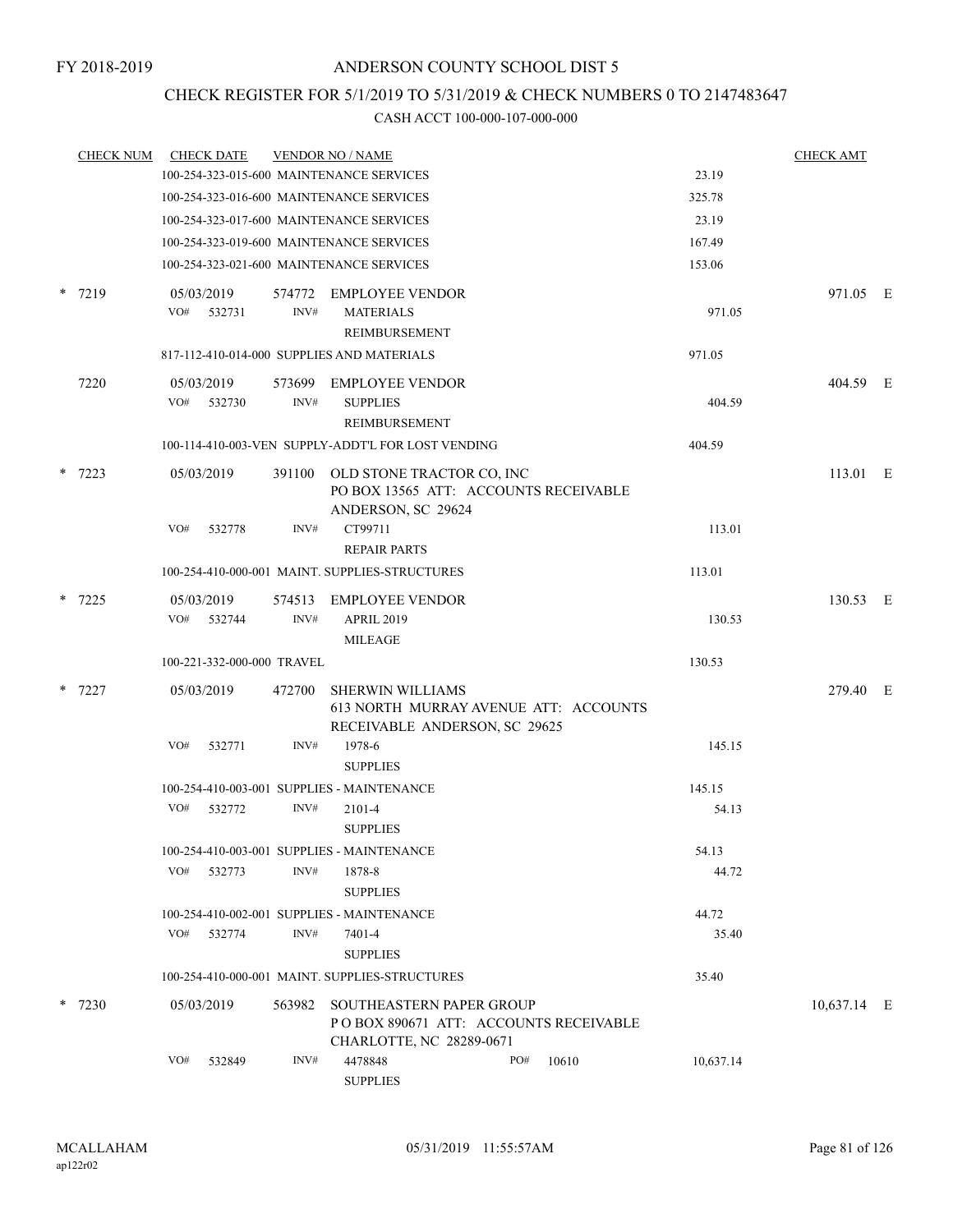### CHECK REGISTER FOR 5/1/2019 TO 5/31/2019 & CHECK NUMBERS 0 TO 2147483647

|        | <b>CHECK NUM</b> | <b>CHECK DATE</b>          |        |        | <b>VENDOR NO / NAME</b><br>100-000-170-000-000 WAREHOUSE INVENTORY                                                |     |       | 10,637.14 | <b>CHECK AMT</b> |  |
|--------|------------------|----------------------------|--------|--------|-------------------------------------------------------------------------------------------------------------------|-----|-------|-----------|------------------|--|
|        | $* 7238$         | 05/03/2019<br>VO#          | 532722 | INV#   | 536250 EMPLOYEE VENDOR<br><b>SUPPLIES</b>                                                                         |     |       | 544.17    | 710.24 E         |  |
|        |                  |                            |        |        | REIMBURSEMENT                                                                                                     |     |       |           |                  |  |
|        |                  |                            |        |        | 326-111-410-000-000 SCIENCE KITS SUPPLIES                                                                         |     |       | 544.17    |                  |  |
|        |                  | VO#                        | 532742 | INV#   | <b>FEB - APRIL</b>                                                                                                |     |       | 166.07    |                  |  |
|        |                  |                            |        |        | <b>MILEAGE</b>                                                                                                    |     |       |           |                  |  |
|        |                  |                            |        |        | 326-112-332-000-000 TRAVEL-DELIVER KITS                                                                           |     |       | 166.07    |                  |  |
|        | $*$ 7242         | 05/07/2019                 |        | 564662 | <b>BRADY'S SCREEN PRINTING</b><br>106 CONCORD ROAD ATT: ACCOUNTS<br>RECEIVABLE ANDERSON, SC 29621                 |     |       |           | 679.99 E         |  |
|        |                  | VO#                        | 532935 | INV#   | 35085                                                                                                             |     |       | 679.99    |                  |  |
|        |                  |                            |        |        | <b>NEVITT FOREST</b>                                                                                              |     |       |           |                  |  |
|        |                  |                            |        |        | 712-271-660-012-201 MISCELLANEOUS EXPENSE                                                                         |     |       | 679.99    |                  |  |
|        | $* 7245$         | 05/07/2019                 |        | 564954 | <b>EMPLOYEE VENDOR</b>                                                                                            |     |       |           | 107.37 E         |  |
|        |                  | VO#                        | 532897 | INV#   | FEB 26-APR 29<br><b>MILEAGE</b>                                                                                   |     |       | 107.37    |                  |  |
|        |                  |                            |        |        | 900-188-333-000-006 TRIPS/ IN-DISTRICT TRAVEL                                                                     |     |       | 107.37    |                  |  |
|        | $* 7247$         | 05/07/2019                 |        | 574083 | <b>EMPLOYEE VENDOR</b>                                                                                            |     |       |           | 390.56 E         |  |
|        |                  | VO#                        | 532902 | INV#   | <b>SUPPLIES</b><br>REIMBURSEMENT                                                                                  |     |       | 390.56    |                  |  |
|        |                  |                            |        |        | 900-233-416-013-WDC WALLACE COBBS 19/20 SUPPLIES                                                                  |     |       | 390.56    |                  |  |
| $\ast$ | 7249             | 05/07/2019                 |        | 575698 | <b>EMPLOYEE VENDOR</b>                                                                                            |     |       |           | 280.13 E         |  |
|        |                  | VO#                        | 532893 | INV#   | <b>JAN, MARCH</b><br><b>MILEAGE</b>                                                                               |     |       | 280.13    |                  |  |
|        |                  | 100-221-332-000-000 TRAVEL |        |        |                                                                                                                   |     |       | 280.13    |                  |  |
|        | 7250             | 05/07/2019                 |        | 566171 | EMPLOYMENT SCREENING, INC<br>PO BOX 410442 ATT: ACCOUNTS RECEIVABLE<br>CHARLOTTE, NC 28241                        |     |       |           | 179.00 E         |  |
|        |                  | VO#                        | 532943 | INV#   | ANDER5050119-1<br><b>APRIL SERVICES</b>                                                                           |     |       | 179.00    |                  |  |
|        |                  |                            |        |        | 100-264-312-000-000 PURCHASED SERVICES                                                                            |     |       | 179.00    |                  |  |
|        | 7251             | 05/07/2019                 |        | 569871 | FOLLETT SCHOOL SOLUTIONS, INC<br>91826 COLLECTION CENTER DRIVE ATT:<br>ACCOUNTS RECEIVABLE CHICAGO, IL 60693-0918 |     |       |           | 135.45 E         |  |
|        |                  | VO#                        | 532946 | INV#   | 423201<br><b>CENTERVILLE</b>                                                                                      |     |       | 135.45    |                  |  |
|        |                  |                            |        |        | 707-190-660-007-305 LIBRARY EXPENSE                                                                               |     |       | 135.45    |                  |  |
|        | 7252             | 05/07/2019                 |        | 237555 | <b>FORMS &amp; SUPPLY</b><br>PO BOX 563953 ATT: ACCOUNTS RECEIVABLE<br>CHARLOTTE, NC 28256                        |     |       |           | 344.11 E         |  |
|        |                  | VO#                        | 532947 | INV#   | 5009682<br>PENCILS                                                                                                | PO# | 10644 | 344.11    |                  |  |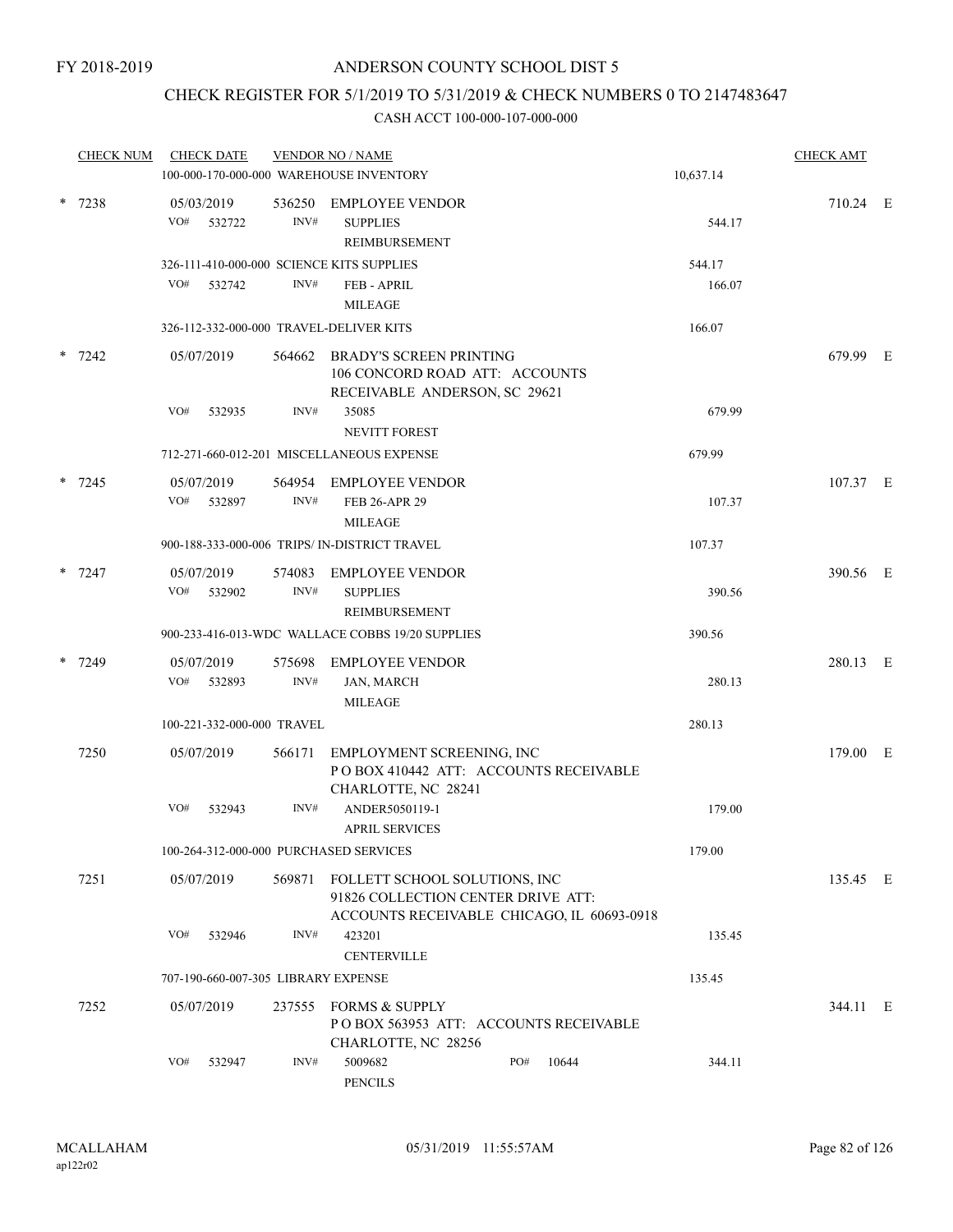### CHECK REGISTER FOR 5/1/2019 TO 5/31/2019 & CHECK NUMBERS 0 TO 2147483647

|  | <b>CHECK NUM</b> | <b>CHECK DATE</b>                             |                | <b>VENDOR NO / NAME</b>                                                                       |                 | <b>CHECK AMT</b> |  |
|--|------------------|-----------------------------------------------|----------------|-----------------------------------------------------------------------------------------------|-----------------|------------------|--|
|  |                  |                                               |                | 201-112-410-014-000 SUPPLIES AND MATERIALS                                                    | 344.11          |                  |  |
|  | $* 7255$         | 05/07/2019<br>VO#<br>532914                   | INV#           | 575614 EMPLOYEE VENDOR<br><b>REGISTRATION</b><br><b>REIMBURSEMENT</b>                         | 450.00          | 450.00 E         |  |
|  |                  |                                               |                | 100-233-333-031-000 TRIPS AND CONFERENCES                                                     | 450.00          |                  |  |
|  | 7256             | 05/07/2019                                    |                | 261875 EMPLOYEE VENDOR                                                                        |                 | 1,033.49 E       |  |
|  |                  | VO#<br>532910                                 | INV#           | <b>SUPPLIES</b><br>REIMBURSEMENT                                                              | 523.79          |                  |  |
|  |                  | 100-112-410-014-0RE RELATED ARTS              |                |                                                                                               | 523.79          |                  |  |
|  |                  | VO#<br>532911                                 | INV#           | <b>SUPPLIES</b><br>REIMBURSEMENT                                                              | 509.70          |                  |  |
|  |                  |                                               |                | 817-112-410-014-000 SUPPLIES AND MATERIALS                                                    | 509.70          |                  |  |
|  | $* 7258$         | 05/07/2019                                    | 573295         | EMPLOYEE VENDOR                                                                               |                 | 121.98 E         |  |
|  |                  | VO#<br>532894                                 | INV#           | <b>APRIL 2019</b><br><b>MILEAGE</b>                                                           | 121.98          |                  |  |
|  |                  | 100-266-332-000-000 IN-DISTRICT TRAVEL        |                |                                                                                               | 121.98          |                  |  |
|  | 7259             | 05/07/2019                                    |                | 574559 EMPLOYEE VENDOR                                                                        |                 | 613.00 E         |  |
|  |                  | VO#<br>532917                                 | INV#           | <b>APRIL 24-26</b><br><b>GREENVILLE</b>                                                       | 87.96           |                  |  |
|  |                  |                                               |                | 100-233-333-000-000 TRIPS AND CONFERENCES                                                     | 87.96           |                  |  |
|  |                  | VO#<br>532988                                 | INV#           | <b>OCT - APRIL</b><br><b>MILEAGE</b>                                                          | 525.04          |                  |  |
|  |                  |                                               |                | 100-233-333-000-000 TRIPS AND CONFERENCES                                                     | 525.04          |                  |  |
|  | $* 7261$         | 05/07/2019                                    | 305300         | KATHY'S ENTERPRISES<br>500 MT LEBANON CHURCH ROAD ATT:<br>ACCOUNTS RECEIVABLE GREER, SC 29651 |                 | 718.99 E         |  |
|  |                  | VO#<br>532954                                 | INV#           | 5038<br>PO#<br>10600                                                                          | 718.99          |                  |  |
|  |                  |                                               |                | <b>TL HANNA</b>                                                                               |                 |                  |  |
|  |                  |                                               |                | 100-114-410-002-002 COLOR GUARD/DRUM LINE                                                     | 718.99          |                  |  |
|  | $*$ 7263         | 05/07/2019                                    | 338700         | <b>EMPLOYEE VENDOR</b>                                                                        |                 | 266.70 E         |  |
|  |                  | VO# 532918                                    | INV#           | APRIL 10<br><b>COLUMBIA</b>                                                                   | 266.70          |                  |  |
|  |                  |                                               |                | 100-221-333-000-IST TRIPS AND CONFERENCES                                                     | 266.70          |                  |  |
|  | * 7266           | 05/07/2019<br>VO#<br>532901                   | 346650<br>INV# | <b>EMPLOYEE VENDOR</b><br><b>SUPPLIES</b>                                                     | 35.00           | 190.18 E         |  |
|  |                  |                                               |                | <b>REIMBURSEMENT</b>                                                                          |                 |                  |  |
|  |                  | 100-113-410-005-000 SUPPLIES<br>VO#<br>532905 | INV#           | <b>GRACES</b><br>REIMBURSEMENT                                                                | 35.00<br>155.18 |                  |  |
|  |                  |                                               |                | 705-271-660-005-411 MISCELLANEOUS EXPENSE                                                     | 155.18          |                  |  |
|  | 7267             | 05/07/2019                                    | 575078         | <b>EMPLOYEE VENDOR</b>                                                                        |                 | 563.47 E         |  |
|  |                  | VO#<br>532913                                 | INV#           | <b>COSTUMES</b><br>REIMBURSEMENT                                                              | 563.47          |                  |  |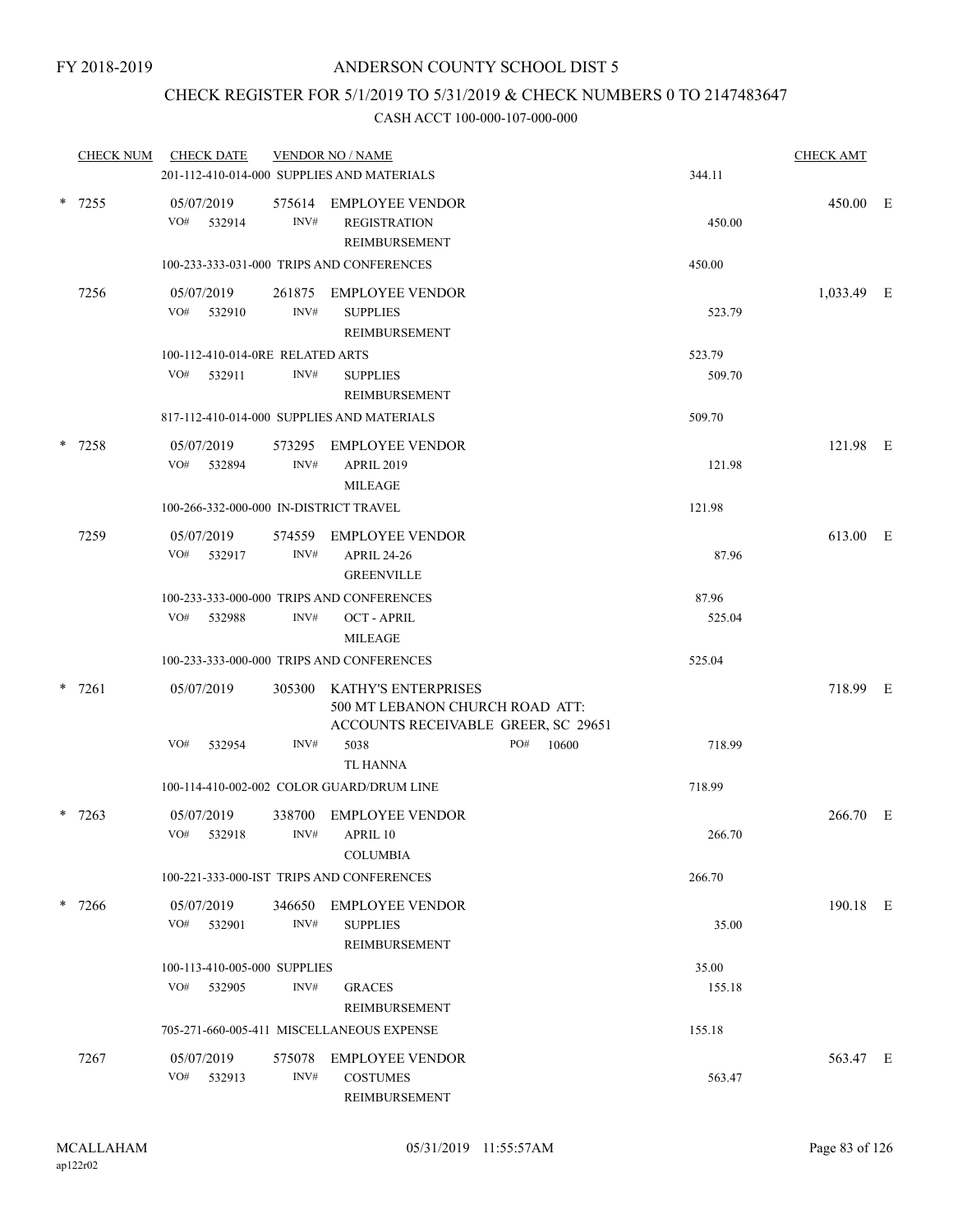#### FY 2018-2019

### ANDERSON COUNTY SCHOOL DIST 5

### CHECK REGISTER FOR 5/1/2019 TO 5/31/2019 & CHECK NUMBERS 0 TO 2147483647

| <b>CHECK NUM</b> |                   | <b>CHECK DATE</b>                   |        | <b>VENDOR NO / NAME</b>                                                                                         |     |       |                    | <b>CHECK AMT</b> |  |
|------------------|-------------------|-------------------------------------|--------|-----------------------------------------------------------------------------------------------------------------|-----|-------|--------------------|------------------|--|
|                  |                   | 817-113-410-021-000 SUPPLIES        |        |                                                                                                                 |     |       | 563.47             |                  |  |
| 7268             | 05/07/2019        |                                     | 572165 | MCGRAW-HILL SCHOOL EDUCATION, LLC<br>BMO HARRIS BANK, N.A. LOCKBOX 71545<br>CHICAGO, IL 60694-1545              |     |       |                    | 2,616.79 E       |  |
|                  | VO#               | 532957                              | INV#   | 107903000001<br><b>NEVITT FOREST</b>                                                                            | PO# | 10543 | 2,616.79           |                  |  |
|                  |                   |                                     |        | 201-112-410-012-000 SUPPLIES AND MATERIALS<br>201-112-410-012-000 SUPPLIES AND MATERIALS                        |     |       | 2,465.70<br>151.09 |                  |  |
| 7269             | 05/07/2019        |                                     | 572848 | <b>RISE VISION</b><br>PO BOX 505331 ST. LOUIS, MO 63150-5331                                                    |     |       |                    | 768.00 E         |  |
|                  | VO#               | 532961                              | INV#   | 13731<br>PHOTO FEED                                                                                             |     |       | 768.00             |                  |  |
|                  |                   |                                     |        | 100-266-445-000-000 SOFTWARE TECHNOLOGY                                                                         |     |       | 768.00             |                  |  |
| 7270             | 05/07/2019        |                                     |        | 462725 SCHOLASTIC BOOK CLUBS, INC<br>POBOX 3745 ATT: ACCOUNTS RECEIVABLE<br>JEFFERSON CITY, MO 65102-3720       |     |       |                    | 4,603.40 E       |  |
|                  | VO#               | 532965                              | INV#   | W3958873BF<br>ACCT 1599042                                                                                      |     |       | 4,603.40           |                  |  |
|                  |                   | 713-271-660-013-305 LIBRARY EXPENSE |        |                                                                                                                 |     |       | 4,603.40           |                  |  |
| 7271             | 05/07/2019        |                                     | 567435 | <b>SCHOLASTIC INC</b><br>POBOX 3720 ATT: ACCOUNTS RECEIVABLE<br>JEFFERSON CITY, MO 65102-3720                   |     |       |                    | 141.41 E         |  |
|                  | VO#               | 532964                              | INV#   | 19158527<br><b>CENTERVILLE ELEM</b>                                                                             |     |       | 141.41             |                  |  |
|                  |                   |                                     |        | 707-190-660-007-288 LITERACY EXPENSE                                                                            |     |       | 141.41             |                  |  |
| 7272             | 05/07/2019        |                                     | 463575 | <b>SCHOOL HEALTH CORPORATION</b><br>6764 EAGLE WAY ATT: ACCOUNTS RECEIVABLE<br>CHICAGO, IL 60678-1067           |     |       |                    | 187.80 E         |  |
|                  | VO#               | 532967                              | INV#   | 3588391<br><b>ACCT 16507</b>                                                                                    | PO# | 10615 | 187.80             |                  |  |
|                  |                   |                                     |        | 283-213-410-000-000 NURSING SUPPLIES                                                                            |     |       | 187.80             |                  |  |
| 7273             | 05/07/2019        |                                     |        | 570099 SCHOOL SPECIALTY, INC.<br>32656 COLLECTION CENTER DR. ATT:<br>ACCOUNTS RECEIVABLE CHICAGO, IL 60693-0656 |     |       |                    | 137.82 E         |  |
|                  | VO#               | 532969                              | INV#   | 208122673257<br>CUST #267301                                                                                    |     |       | 137.82             |                  |  |
|                  |                   | 709-271-660-009-228 ART EXPENSE     |        |                                                                                                                 |     |       | 137.82             |                  |  |
| 7274             | 05/07/2019<br>VO# | 532900                              | INV#   | 574599 EMPLOYEE VENDOR<br><b>BAND TRIP</b>                                                                      |     |       | 586.60             | 586.60 E         |  |
|                  |                   |                                     |        | REIMBURSEMENT                                                                                                   |     |       |                    |                  |  |
|                  |                   |                                     |        | 721-190-660-021-429 FACULTY EXPENSE<br>721-190-660-021-429 FACULTY EXPENSE                                      |     |       | 15.57<br>11.03     |                  |  |
|                  |                   |                                     |        | 721-190-660-021-637 BAND MS/HS EXPENSE                                                                          |     |       | 560.00             |                  |  |
| 7275             | 05/07/2019        |                                     |        | 574654 EMPLOYEE VENDOR                                                                                          |     |       |                    | 140.14 E         |  |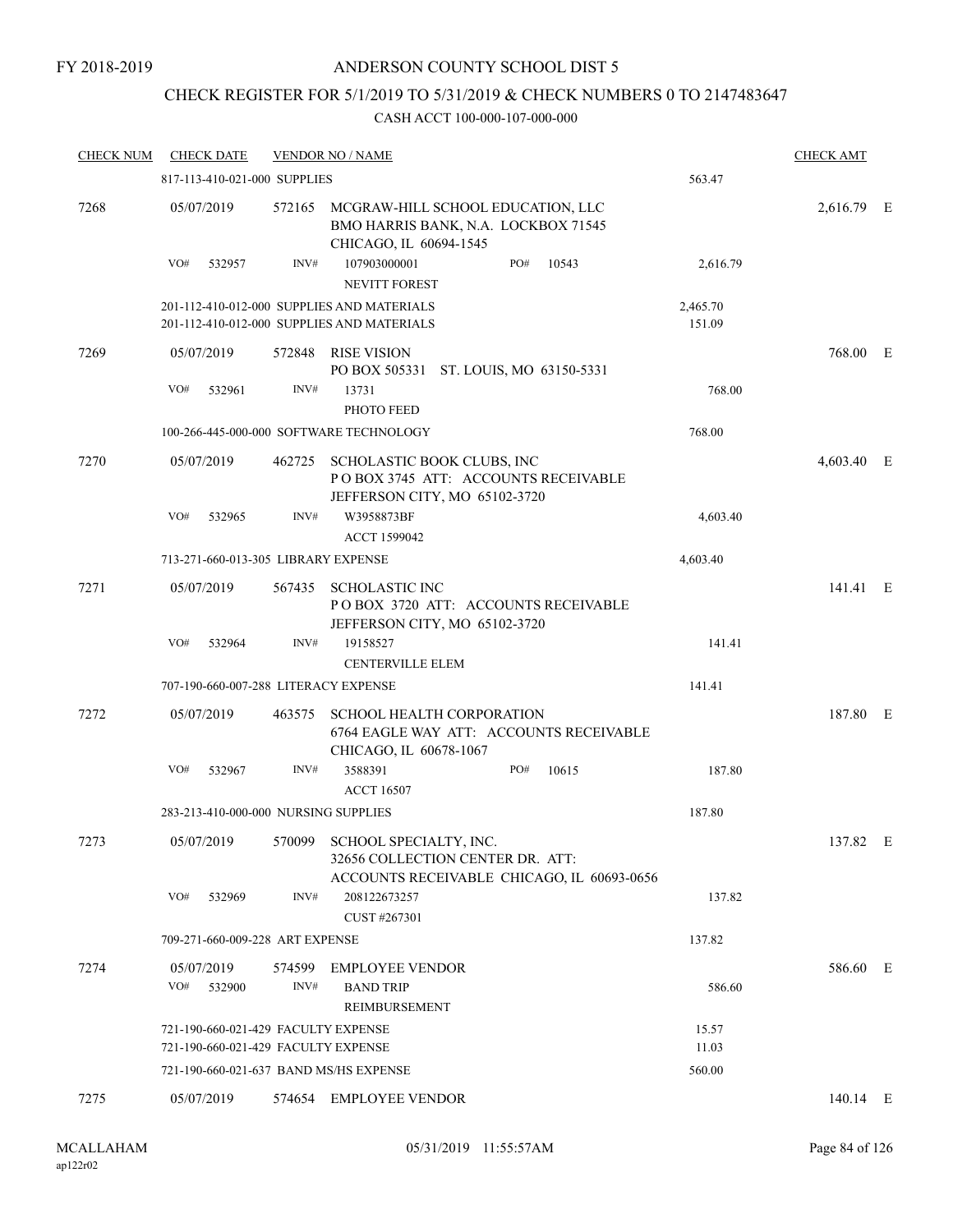### CHECK REGISTER FOR 5/1/2019 TO 5/31/2019 & CHECK NUMBERS 0 TO 2147483647

|   | <b>CHECK NUM</b> | <b>CHECK DATE</b><br><b>VENDOR NO / NAME</b> |                              |            | <b>CHECK AMT</b>                                                                                        |        |          |  |
|---|------------------|----------------------------------------------|------------------------------|------------|---------------------------------------------------------------------------------------------------------|--------|----------|--|
|   |                  | VO#                                          | 532909                       | INV#       | <b>AMAZON</b><br><b>REIMBURSEMENT</b>                                                                   | 61.14  |          |  |
|   |                  |                                              | 100-113-410-010-000 SUPPLIES |            |                                                                                                         | 61.14  |          |  |
|   |                  | VO#                                          | 532912                       | INV#       | <b>SMORE</b><br><b>REIMBURSEMENT</b>                                                                    | 79.00  |          |  |
|   |                  |                                              | 100-113-410-010-000 SUPPLIES |            |                                                                                                         | 79.00  |          |  |
|   | 7276             |                                              | 05/07/2019                   |            | 574537 EMPLOYEE VENDOR                                                                                  |        | 344.09 E |  |
|   |                  |                                              | VO# 532933                   | INV#       | <b>MAY 1-2</b>                                                                                          | 344.09 |          |  |
|   |                  |                                              |                              |            | <b>COLUMBIA</b>                                                                                         |        |          |  |
|   |                  |                                              |                              |            | 100-232-333-000-000 TRIPS AND CONFERENCES                                                               | 344.09 |          |  |
|   | * 7281           |                                              | 05/10/2019                   | 114225     | ANDERSON RESTAURANT EQUIPMENT<br>112 EAST MAULDIN STREET ATT: ACCOUNTS<br>RECEIVABLE ANDERSON, SC 29621 |        | 387.88 E |  |
|   |                  | VO#                                          | 533068                       | INV#       | 54753<br><b>BREAD PANS</b>                                                                              | 387.88 |          |  |
|   |                  |                                              | 600-256-410-000-000 SUPPLIES |            |                                                                                                         | 387.88 |          |  |
|   | 7282             |                                              | 05/10/2019                   | 123225     | <b>EMPLOYEE VENDOR</b>                                                                                  |        | 125.90 E |  |
|   |                  | VO#                                          | 533120                       | INV#       | <b>APRIL 2019</b>                                                                                       | 125.90 |          |  |
|   |                  |                                              |                              |            | <b>MILEAGE</b>                                                                                          |        |          |  |
|   |                  |                                              | 100-221-332-000-000 TRAVEL   |            |                                                                                                         | 125.90 |          |  |
|   | * 7284           |                                              | 05/10/2019                   | 564662     | <b>BRADY'S SCREEN PRINTING</b><br>106 CONCORD ROAD ATT: ACCOUNTS<br>RECEIVABLE ANDERSON, SC 29621       |        | 262.42 E |  |
|   |                  | VO#                                          | 533070                       | INV#       | 34992<br><b>GLENVIEW</b>                                                                                | 262.42 |          |  |
|   |                  |                                              |                              |            | 720-271-660-020-604 CHORUS CLUB EXPENSE                                                                 | 262.42 |          |  |
| * | 7288             |                                              | 05/10/2019                   | 187625 CPI |                                                                                                         |        | 300.00 E |  |
|   |                  |                                              |                              |            | 10850 W PARK PLACE SUITE 600 ATT:<br>ACCOUNTS RECEIVABLE MILWAUKEE, WI 53224                            |        |          |  |
|   |                  | VO#                                          | 533077                       | INV#       | 140332,140345<br><b>MEMBERSHIPS</b>                                                                     | 300.00 |          |  |
|   |                  |                                              |                              |            | 809-224-333-000-000 TRIPS AND CONFERENCES                                                               | 150.00 |          |  |
|   |                  |                                              |                              |            | 809-224-333-013-000 TRIPS AND CONFERENCES                                                               | 150.00 |          |  |
|   | 7289             |                                              | 05/10/2019                   | 187300     | CRESCENT SUPPLY CO, INC<br>POBOX 8798 ATT: ACCOUNTS RECEIVABLE<br>GREENVILLE, SC 29604                  |        | 672.83 E |  |
|   |                  | VO#                                          | 532996                       | INV#       | 395407<br><b>SUPPLIES</b>                                                                               | 110.25 |          |  |
|   |                  |                                              |                              |            | 100-254-410-002-400 HVAC/ELECTRICAL/PLUMBING                                                            | 55.10  |          |  |
|   |                  |                                              |                              |            | 100-254-410-003-400 HVAC/ELECTRICAL/PLUMBING                                                            | 33.09  |          |  |
|   |                  |                                              |                              |            | 100-254-410-011-400 HVAC/ELECTRICAL/PLUMBING                                                            | 11.03  |          |  |
|   |                  |                                              |                              |            | 100-254-410-012-400 HVAC/ELECTRICAL/PLUMBING                                                            | 11.03  |          |  |
|   |                  | VO#                                          | 532997                       | INV#       | 395409<br><b>SWITCH</b>                                                                                 | 16.05  |          |  |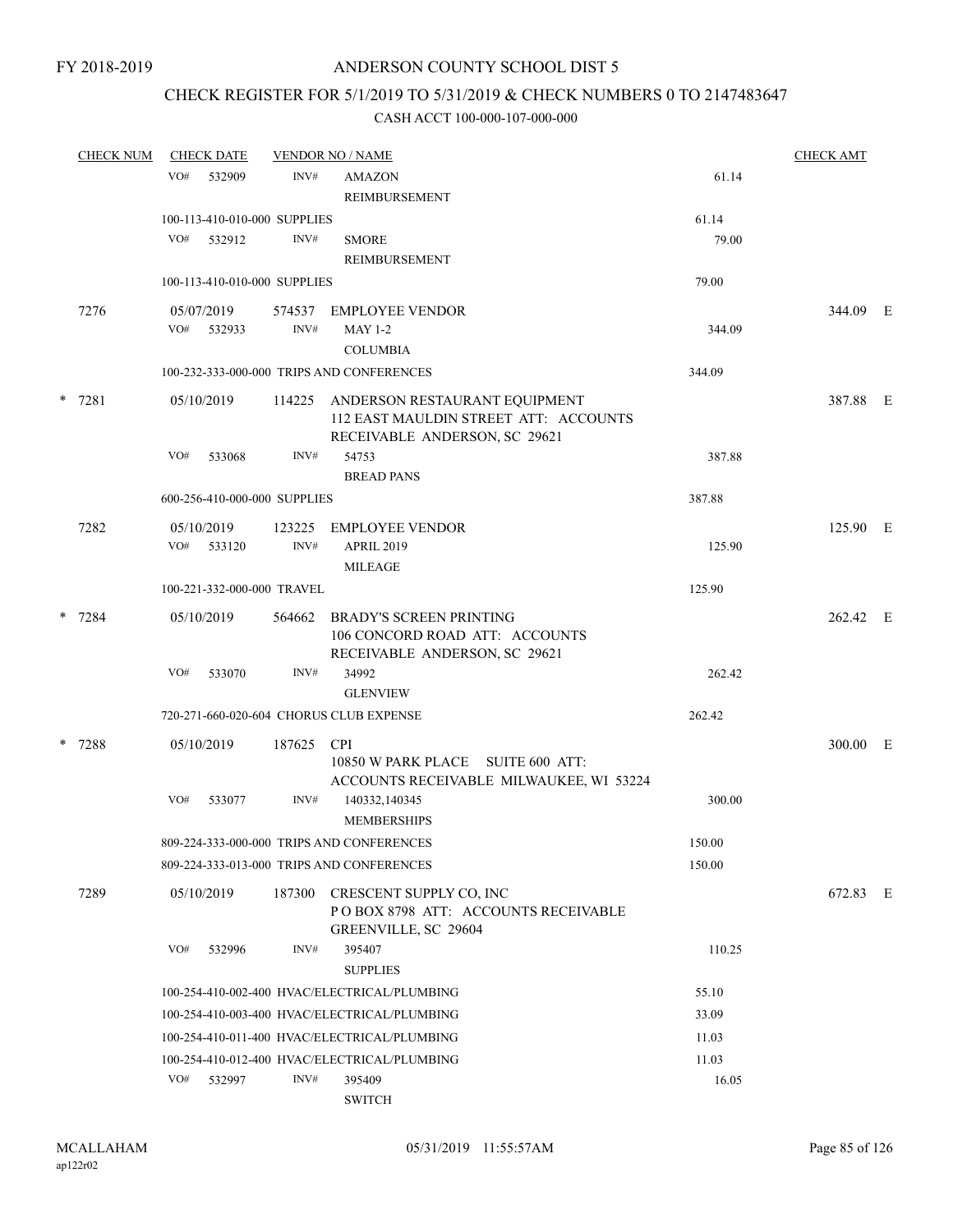### CHECK REGISTER FOR 5/1/2019 TO 5/31/2019 & CHECK NUMBERS 0 TO 2147483647

|  | <b>CHECK NUM</b> |     | <b>CHECK DATE</b>                                                                            |                | <b>VENDOR NO / NAME</b>                                                                                           |     |           |                             | <b>CHECK AMT</b>                                 |  |  |  |
|--|------------------|-----|----------------------------------------------------------------------------------------------|----------------|-------------------------------------------------------------------------------------------------------------------|-----|-----------|-----------------------------|--------------------------------------------------|--|--|--|
|  |                  |     |                                                                                              |                | 100-254-410-010-400 HVAC/ELECTRICAL/PLUMBING                                                                      |     |           | 16.05                       |                                                  |  |  |  |
|  |                  | VO# | 532998                                                                                       | INV#           | 395489<br><b>TOOL</b>                                                                                             |     |           | 78.75                       | 664.00 E<br>196.44 E<br>3,251.87 E<br>1,477.09 E |  |  |  |
|  |                  |     |                                                                                              |                | 100-254-410-000-001 MAINT. SUPPLIES-STRUCTURES                                                                    |     |           | 78.75                       |                                                  |  |  |  |
|  |                  | VO# | 532999                                                                                       | INV#           | 395410<br><b>SUPPLIES</b>                                                                                         |     |           | 160.07                      |                                                  |  |  |  |
|  |                  |     |                                                                                              |                | 100-254-410-003-400 HVAC/ELECTRICAL/PLUMBING                                                                      |     |           | 160.07                      |                                                  |  |  |  |
|  |                  |     | VO# 533000                                                                                   | INV#           | 395488<br><b>SUPPLIES</b>                                                                                         |     |           | 307.71                      |                                                  |  |  |  |
|  |                  |     |                                                                                              |                | 100-254-410-002-400 HVAC/ELECTRICAL/PLUMBING                                                                      |     |           | 307.71                      |                                                  |  |  |  |
|  | 7290             |     | 05/10/2019                                                                                   |                | 572679 DEFENDER SERVICES, INC.<br>PO BOX 1775 COLUMBIA, SC 29202                                                  |     |           |                             |                                                  |  |  |  |
|  |                  | VO# | 533143                                                                                       | INV#           | 739568<br><b>SECURITY</b>                                                                                         |     | PO# 10397 | 664.00                      |                                                  |  |  |  |
|  |                  |     |                                                                                              |                | 100-181-312-023-000 PURCHASED SERVICES                                                                            |     |           | 664.00                      |                                                  |  |  |  |
|  | $*$ 7292         |     | 05/10/2019                                                                                   |                | 213300 EBS, INC<br>615 EAST RIVER STREET ATT: ACCOUNTS<br>RECEIVABLE ANDERSON, SC 29624                           |     |           |                             |                                                  |  |  |  |
|  |                  | VO# | 533001                                                                                       | INV#           | 105221<br><b>REKEY</b>                                                                                            |     |           | 80.00                       |                                                  |  |  |  |
|  |                  |     | 100-254-323-000-001 CONTRACT SRVS                                                            |                |                                                                                                                   |     |           | 80.00                       |                                                  |  |  |  |
|  |                  |     | VO# 533002                                                                                   | INV#           | 105218<br><b>KEYS</b>                                                                                             |     |           | 22.74                       |                                                  |  |  |  |
|  |                  |     |                                                                                              |                | 100-254-410-021-001 SUPPLIES - MAINTENANCE                                                                        |     |           | 22.74                       |                                                  |  |  |  |
|  |                  | VO# | 533003                                                                                       | INV#           | 105216<br><b>KEYS</b>                                                                                             |     |           | 40.06                       |                                                  |  |  |  |
|  |                  |     |                                                                                              |                | 100-254-323-008-001 CONTRACTED SERVICES                                                                           |     |           | 40.06                       |                                                  |  |  |  |
|  |                  | VO# | 533004                                                                                       | INV#           | 105202<br><b>KEYS</b>                                                                                             |     |           | 53.64                       |                                                  |  |  |  |
|  |                  |     |                                                                                              |                | 100-254-323-023-001 CONTRACTED SERVICES                                                                           |     |           | 53.64                       |                                                  |  |  |  |
|  | * 7294           |     | 05/10/2019                                                                                   | 569871         | FOLLETT SCHOOL SOLUTIONS, INC<br>91826 COLLECTION CENTER DRIVE ATT:<br>ACCOUNTS RECEIVABLE CHICAGO, IL 60693-0918 |     |           |                             |                                                  |  |  |  |
|  |                  | VO# | 533148                                                                                       | INV#           | 462173<br><b>WESTSIDE</b>                                                                                         | PO# | 10612     | 2,497.29                    |                                                  |  |  |  |
|  |                  |     | 100-222-410-003-000 SUPPLIES<br>100-222-410-003-000 SUPPLIES<br>100-222-410-003-000 SUPPLIES |                |                                                                                                                   |     |           | 59.99<br>434.35<br>2,002.95 |                                                  |  |  |  |
|  |                  |     | VO# 533149                                                                                   | $\text{INV}\#$ | 435038<br>MIDWAY ELEM                                                                                             | PO# | 10416     | 754.58                      |                                                  |  |  |  |
|  |                  |     | 100-222-410-017-000 SUPPLIES                                                                 |                |                                                                                                                   |     |           | 754.58                      |                                                  |  |  |  |
|  | 7295             |     | 05/10/2019                                                                                   | 237555         | FORMS & SUPPLY<br>PO BOX 563953 ATT: ACCOUNTS RECEIVABLE<br>CHARLOTTE, NC 28256                                   |     |           |                             |                                                  |  |  |  |
|  |                  | VO# | 533081                                                                                       | INV#           | 5018611                                                                                                           | PO# | 10688     | 218.91                      |                                                  |  |  |  |
|  |                  |     |                                                                                              |                |                                                                                                                   |     |           |                             |                                                  |  |  |  |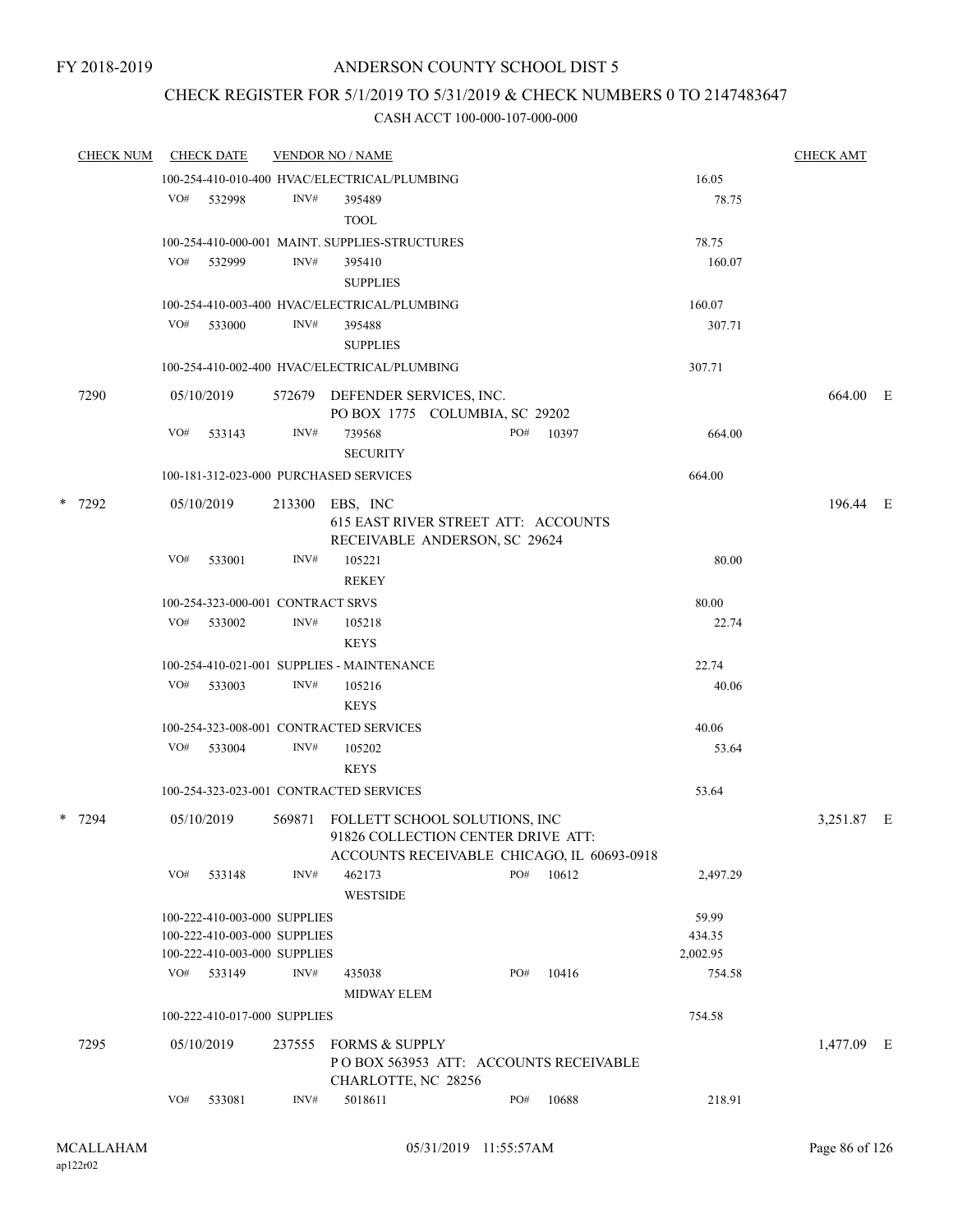### CHECK REGISTER FOR 5/1/2019 TO 5/31/2019 & CHECK NUMBERS 0 TO 2147483647

|   | <b>CHECK NUM</b> |     | <b>CHECK DATE</b> |                              | <b>VENDOR NO / NAME</b>                                         |          | <b>CHECK AMT</b> |  |
|---|------------------|-----|-------------------|------------------------------|-----------------------------------------------------------------|----------|------------------|--|
|   |                  |     |                   |                              | <b>SUPPLIES</b>                                                 |          |                  |  |
|   |                  |     |                   |                              | 203-127-410-000-000 SUPPLIES-LD/DD/OHI                          | 152.03   |                  |  |
|   |                  |     |                   |                              | 203-127-410-000-000 SUPPLIES- LD/DD/OHI                         | 66.88    |                  |  |
|   |                  | VO# | 533082            | INV#                         | 5020855                                                         | 1,101.25 |                  |  |
|   |                  |     |                   |                              | <b>SUPPLIES</b>                                                 |          |                  |  |
|   |                  |     |                   |                              | 817-112-410-014-000 SUPPLIES AND MATERIALS                      | 1,101.25 |                  |  |
|   |                  | VO# | 533083            | INV#                         | 5021687                                                         | 47.25    |                  |  |
|   |                  |     |                   |                              | <b>SUPPLIES</b>                                                 |          |                  |  |
|   |                  |     |                   | 100-111-410-012-000 SUPPLIES |                                                                 | 47.25    |                  |  |
|   |                  | VO# | 533150            | INV#                         | 5018494                                                         | 109.68   |                  |  |
|   |                  |     |                   |                              | <b>SUPPLIES</b>                                                 |          |                  |  |
|   |                  |     |                   |                              | 100-114-410-003-VEN SUPPLY-ADDT'L FOR LOST VENDING              | 109.68   |                  |  |
|   | 7296             |     | 05/10/2019        | 564911                       | <b>EMPLOYEE VENDOR</b>                                          |          | 271.55 E         |  |
|   |                  | VO# | 533136            | INV#                         | <b>UNIFORMS</b>                                                 | 271.55   |                  |  |
|   |                  |     |                   |                              | <b>REIMBURSEMENT</b>                                            |          |                  |  |
|   |                  |     |                   |                              | 717-190-660-017-346 KARATE CLUB EXPENSE                         | 271.55   |                  |  |
| * | 7299             |     | 05/10/2019        | 251600                       | <b>GOPHER SPORT</b>                                             |          | 1,993.90 E       |  |
|   |                  |     |                   |                              | POBOX 1450 NW5634 ATT: ACCOUNTS                                 |          |                  |  |
|   |                  |     |                   |                              | RECEIVABLE MINNEAPOLIS, MN 55485-5634                           |          |                  |  |
|   |                  | VO# | 533085            | INV#                         | 9571639                                                         | 1,993.90 |                  |  |
|   |                  |     |                   |                              | <b>CENTERVILLE</b>                                              |          |                  |  |
|   |                  |     |                   | 937-113-410-007-000 SUPPLIES |                                                                 | 1,993.90 |                  |  |
|   | 7300             |     | 05/10/2019        | 573954                       | <b>EMPLOYEE VENDOR</b>                                          |          | 1,150.20 E       |  |
|   |                  | VO# | 533038            | INV#                         | $3/26 - 4/3$                                                    | 1,150.20 |                  |  |
|   |                  |     |                   |                              | <b>RECRUITING</b>                                               |          |                  |  |
|   |                  |     |                   |                              | 267-264-333-000-RR3 TRIPS-RECRUITE HQ TEACHERS                  | 1,150.20 |                  |  |
|   |                  |     |                   |                              |                                                                 |          |                  |  |
|   | $*$ 7302         |     | 05/10/2019        | 573279                       | HERSHEY CREAMERY COMPANY<br>301 S CAMERON STREET HARRISBURG, PA |          | 144.24 E         |  |
|   |                  |     |                   |                              | 17101-2815                                                      |          |                  |  |
|   |                  | VO# | 533155            | INV#                         | 70615                                                           | 144.24   |                  |  |
|   |                  |     |                   |                              | <b>NEVITT FOREST</b>                                            |          |                  |  |
|   |                  |     |                   |                              | 712-271-660-012-391 ICE CREAM SALES EXPENSE                     | 144.24   |                  |  |
|   | 7303             |     | 05/10/2019        | 570161                       | IXL LEARNING                                                    |          | $3,200.00$ E     |  |
|   |                  |     |                   |                              | 777 MARINERS ISLAND BLVD SUITE 600 ATT:                         |          |                  |  |
|   |                  |     |                   |                              | ACCOUNTS RECEIVABLE SAN MATEO, CA 94404                         |          |                  |  |
|   |                  | VO# | 533086            | INV#                         | P347911<br>PO#<br>10666                                         | 3,200.00 |                  |  |
|   |                  |     |                   |                              | PROF DEVELOPMENT                                                |          |                  |  |
|   |                  |     |                   |                              | 267-224-312-000-P11 CONTRACT TECHNOLOGY/MINI GRANT              | 3,200.00 |                  |  |
|   | 7304             |     | 05/10/2019        | 564696                       | JOHNSTONE SUPPLY                                                |          | 317.86 E         |  |
|   |                  |     |                   |                              | POBOX 17466 GREENVILLE, SC 29606                                |          |                  |  |
|   |                  | VO# | 533006            | INV#                         | 4009232                                                         | 32.37    |                  |  |
|   |                  |     |                   |                              | <b>REPAIR PARTS</b>                                             |          |                  |  |
|   |                  |     |                   |                              | 600-256-323-006-000 REPAIRS TO EQUIPMENT                        | 32.37    |                  |  |
|   |                  |     | VO# 533007        | INV#                         | 4009441                                                         | 15.65    |                  |  |
|   |                  |     |                   |                              |                                                                 |          |                  |  |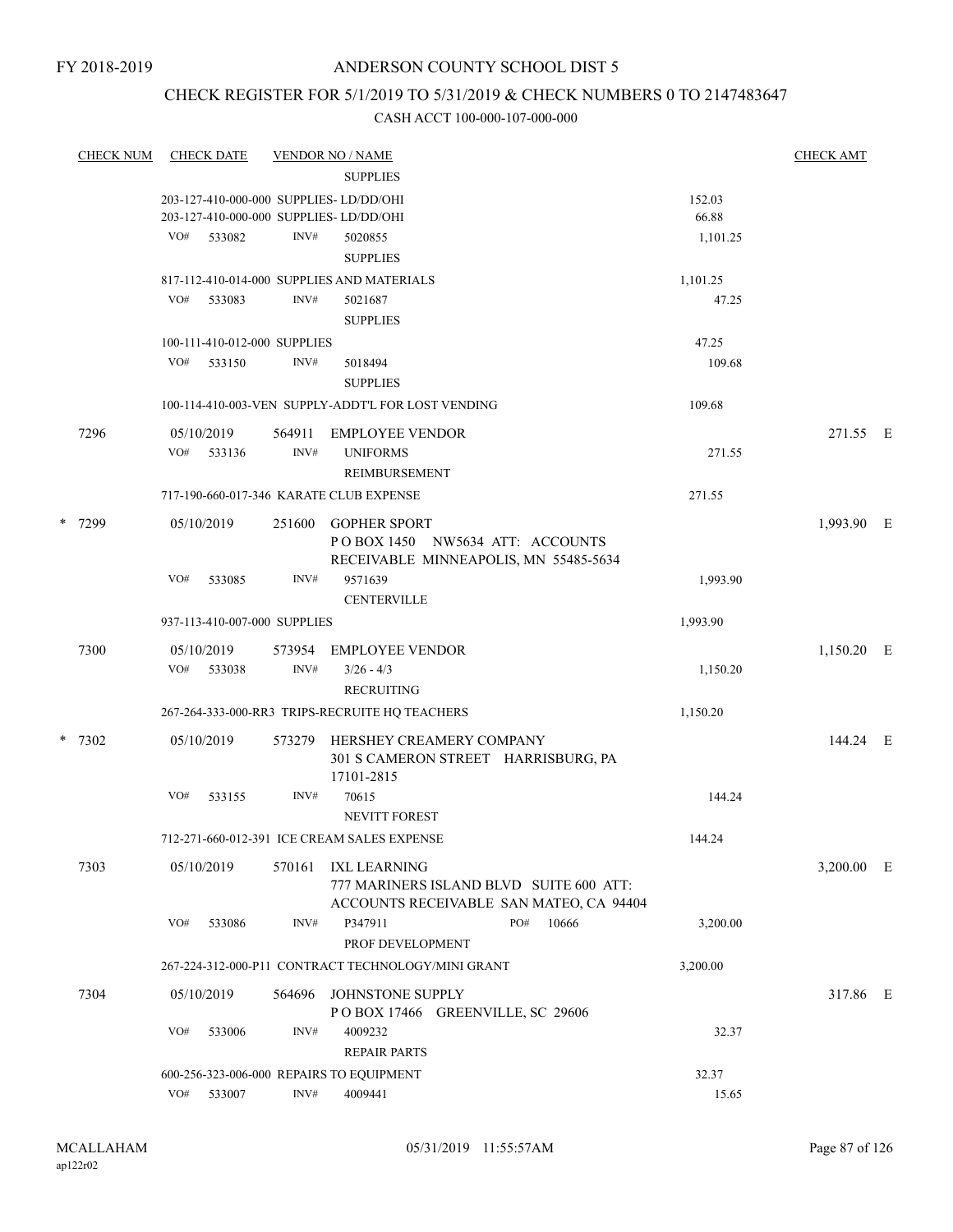### CHECK REGISTER FOR 5/1/2019 TO 5/31/2019 & CHECK NUMBERS 0 TO 2147483647

|        | <b>CHECK NUM</b> | <b>CHECK DATE</b>               |                | <b>VENDOR NO / NAME</b><br><b>REPAIR PARTS</b>                                               |                 | <b>CHECK AMT</b> |  |
|--------|------------------|---------------------------------|----------------|----------------------------------------------------------------------------------------------|-----------------|------------------|--|
|        |                  | VO#<br>533008                   | INV#           | 100-254-410-011-400 HVAC/ELECTRICAL/PLUMBING<br>4009412<br><b>THERMOSTAT</b>                 | 15.65<br>269.84 |                  |  |
|        |                  |                                 |                | 100-254-410-019-400 HVAC/ELECTRICAL/PLUMBING                                                 | 269.84          |                  |  |
| *      | 7307             | 05/10/2019                      |                | 563608 JW PEPPER & SON, INC<br>POBOX 642 ATT: ACCOUNTS RECEIVABLE<br><b>EXTON, PA 19341</b>  |                 | 161.24 E         |  |
|        |                  | VO#<br>533087                   | INV#           | 95507060<br>134439291                                                                        | 161.24          |                  |  |
|        |                  |                                 |                | 100-113-410-020-COB CHORUS, ORCHESTRA & BAND<br>100-113-410-020-COB CHORUS, ORCHESTRA & BAND | 82.49<br>78.75  |                  |  |
| $\ast$ | 7311             | 05/10/2019<br>VO# 533040        | INV#           | 574761 EMPLOYEE VENDOR<br>APRIL 10<br><b>REGISTRATION</b>                                    | 125.00          | 125.00 E         |  |
|        |                  |                                 |                | 100-221-333-000-000 TRIPS AND CONFERENCES                                                    | 125.00          |                  |  |
|        | 7312             | 05/10/2019<br>VO#<br>533137     | 574000<br>INV# | <b>EMPLOYEE VENDOR</b><br><b>SUPPLIES</b><br>REIMBURSEMENT                                   | 170.96          | 170.96 E         |  |
|        |                  | 701-271-660-001-850 FFA EXPENSE |                |                                                                                              | 12.33           |                  |  |
|        |                  |                                 |                | 701-271-660-001-878 HORTICULTURE EXPENSE                                                     | 158.63          |                  |  |
|        | $* 7315$         | 05/10/2019<br>VO#<br>533039     | 327400<br>INV# | <b>EMPLOYEE VENDOR</b><br>APRIL 10<br><b>REGISTRATION</b>                                    | 125.00          | 125.00 E         |  |
|        |                  |                                 |                | 100-221-333-000-000 TRIPS AND CONFERENCES                                                    | 125.00          |                  |  |
|        | 7316             | 05/10/2019<br>VO#<br>533037     | 338700<br>INV# | <b>EMPLOYEE VENDOR</b><br>MAY 3<br><b>COLUMBIA</b>                                           | 126.44          | 136.91 E         |  |
|        |                  |                                 |                | 100-221-333-000-000 TRIPS AND CONFERENCES                                                    | 126.44          |                  |  |
|        |                  | VO#<br>533123                   | INV#           | <b>APRIL 2019</b><br><b>MILEAGE</b>                                                          | 10.47           |                  |  |
|        |                  | 100-221-332-000-000 TRAVEL      |                |                                                                                              | 10.47           |                  |  |
|        | $*$ 7318         | 05/10/2019<br>VO#<br>533056     | 573021<br>INV# | <b>EMPLOYEE VENDOR</b><br>PARTY CITY<br>REIMBURSEMENT                                        | 141.19          | 141.19 E         |  |
|        |                  |                                 |                | 721-190-660-021-502 STUDENT GOV/COUNCIL EXPENSE                                              | 141.19          |                  |  |
|        | 7319             | 05/10/2019<br>VO#<br>533051     | 345207<br>INV# | <b>EMPLOYEE VENDOR</b><br><b>CORNER BAGEL</b><br><b>REIMBURSEMENT</b>                        | 164.06          | 164.06 E         |  |
|        |                  |                                 |                | 100-113-410-020-VEN SUPPLY-ADDT'L FOR LOST VENDING                                           | 164.06          |                  |  |
|        | 7320             | 05/10/2019<br>VO# 533132        | INV#           | 262185 EMPLOYEE VENDOR<br><b>REGISTRATION</b><br>REIMBURSEMENT                               | 385.00          | 385.00 E         |  |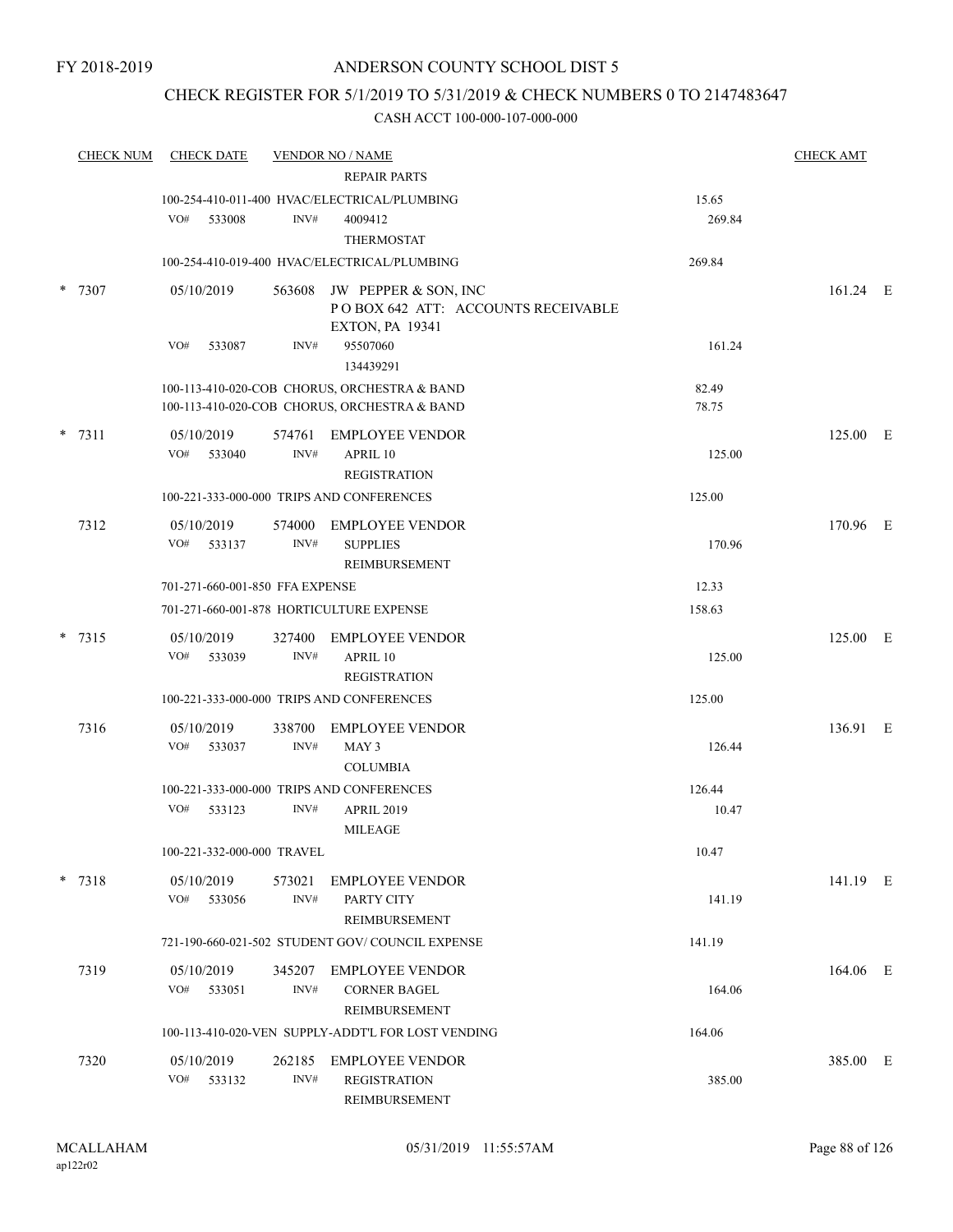### CHECK REGISTER FOR 5/1/2019 TO 5/31/2019 & CHECK NUMBERS 0 TO 2147483647

| <b>CHECK NUM</b> |     | <b>CHECK DATE</b>                 |        | <b>VENDOR NO / NAME</b>                                                                          |     |       |          | <b>CHECK AMT</b> |  |
|------------------|-----|-----------------------------------|--------|--------------------------------------------------------------------------------------------------|-----|-------|----------|------------------|--|
|                  |     |                                   |        | 871-224-333-000-000 TRIPS AND CONFERENCES                                                        |     |       | 385.00   |                  |  |
| 7321             |     | 05/10/2019                        | 349701 | MED CENTRAL HEALTH RESOURCES<br>3424 CLEMSON BLVD ATT: ACCOUNTS<br>RECEIVABLE ANDERSON, SC 29621 |     |       |          | 150.00 E         |  |
|                  | VO# | 533090                            | INV#   | 12075<br><b>WILLIAMS</b>                                                                         |     |       | 65.00    |                  |  |
|                  |     |                                   |        | 100-255-323-000-000 CONTRACTED SERVICES                                                          |     |       | 65.00    |                  |  |
|                  | VO# | 533157                            | INV#   | 55317<br><b>HANNON</b>                                                                           |     |       | 85.00    |                  |  |
|                  |     |                                   |        | 100-255-323-000-000 CONTRACTED SERVICES                                                          |     |       | 85.00    |                  |  |
| 7322             |     | 05/10/2019                        | 574388 | NAPA AUTO PARTS<br>508 SOUTH MAIN ST ANDERSON, SC 29624                                          |     |       |          | 207.49 E         |  |
|                  | VO# | 533159                            | INV#   | <b>ACCT 15229</b><br><b>SUPPLIES</b>                                                             |     |       | 207.49   |                  |  |
|                  |     |                                   |        | 701-271-660-001-862 AUTO MECHANICS EXPENSE                                                       |     |       | 207.49   |                  |  |
| 7323             |     | 05/10/2019                        | 572025 | <b>EMPLOYEE VENDOR</b>                                                                           |     |       |          | 502.46 E         |  |
|                  | VO# | 533172                            | INV#   | <b>MAY 1-2</b><br><b>COLUMBIA</b>                                                                |     |       | 502.46   |                  |  |
|                  |     |                                   |        | 100-263-333-000-000 TRIPS AND CONFERENCES                                                        |     |       | 502.46   |                  |  |
| $* 7326$         |     | 05/10/2019                        | 391100 | OLD STONE TRACTOR CO, INC<br>PO BOX 13565 ATT: ACCOUNTS RECEIVABLE<br>ANDERSON, SC 29624         |     |       |          | 1,347.46 E       |  |
|                  | VO# | 533010                            | INV#   | W037311<br><b>REPAIR</b>                                                                         |     |       | 1,261.42 |                  |  |
|                  |     | 100-254-323-000-001 CONTRACT SRVS |        |                                                                                                  |     |       | 1,261.42 |                  |  |
|                  | VO# | 533012                            | INV#   | CT99925<br><b>SUPPLIES</b>                                                                       |     |       | 86.04    |                  |  |
|                  |     |                                   |        | 100-254-410-000-001 MAINT. SUPPLIES-STRUCTURES                                                   |     |       | 86.04    |                  |  |
| $* 7328$         |     | 05/10/2019                        | 575652 | <b>EMPLOYEE VENDOR</b>                                                                           |     |       |          | 139.42 E         |  |
|                  | VO# | 533042                            | INV#   | MARCH-APRIL<br>MILEAGE                                                                           |     |       | 139.42   |                  |  |
|                  |     | 283-223-333-000-000 TRIPS/MILEAGE |        |                                                                                                  |     |       | 139.42   |                  |  |
| $* 7331$         |     | 05/10/2019                        | 416350 | PRESENTATION SYSTEMS SOUTH, INC<br>POBOX 3872 ATT: ACCOUNTS RECEIVABLE<br>MOORESVILLE, NC 28117  |     |       |          | 582.80 E         |  |
|                  | VO# | 533161                            | INV#   | 190584<br><b>SUPPLIES</b>                                                                        |     |       | 582.80   |                  |  |
|                  |     |                                   |        | 100-114-410-003-VEN SUPPLY-ADDT'L FOR LOST VENDING                                               |     |       | 582.80   |                  |  |
| 7332             |     | 05/10/2019                        | 574687 | PRIORITY ONE SECURITY<br>18 INTERCHANGE BLVD., SUITE B GREENVILLE,<br>SC 29607                   |     |       |          | $1,282.00$ E     |  |
|                  | VO# | 533094                            | INV#   | 1828320<br>MAY 2019                                                                              | PO# | 99112 | 1,282.00 |                  |  |
|                  |     |                                   |        | 100-254-323-000-600 MAINTENANCE SERVICES                                                         |     |       | 92.00    |                  |  |
|                  |     |                                   |        |                                                                                                  |     |       |          |                  |  |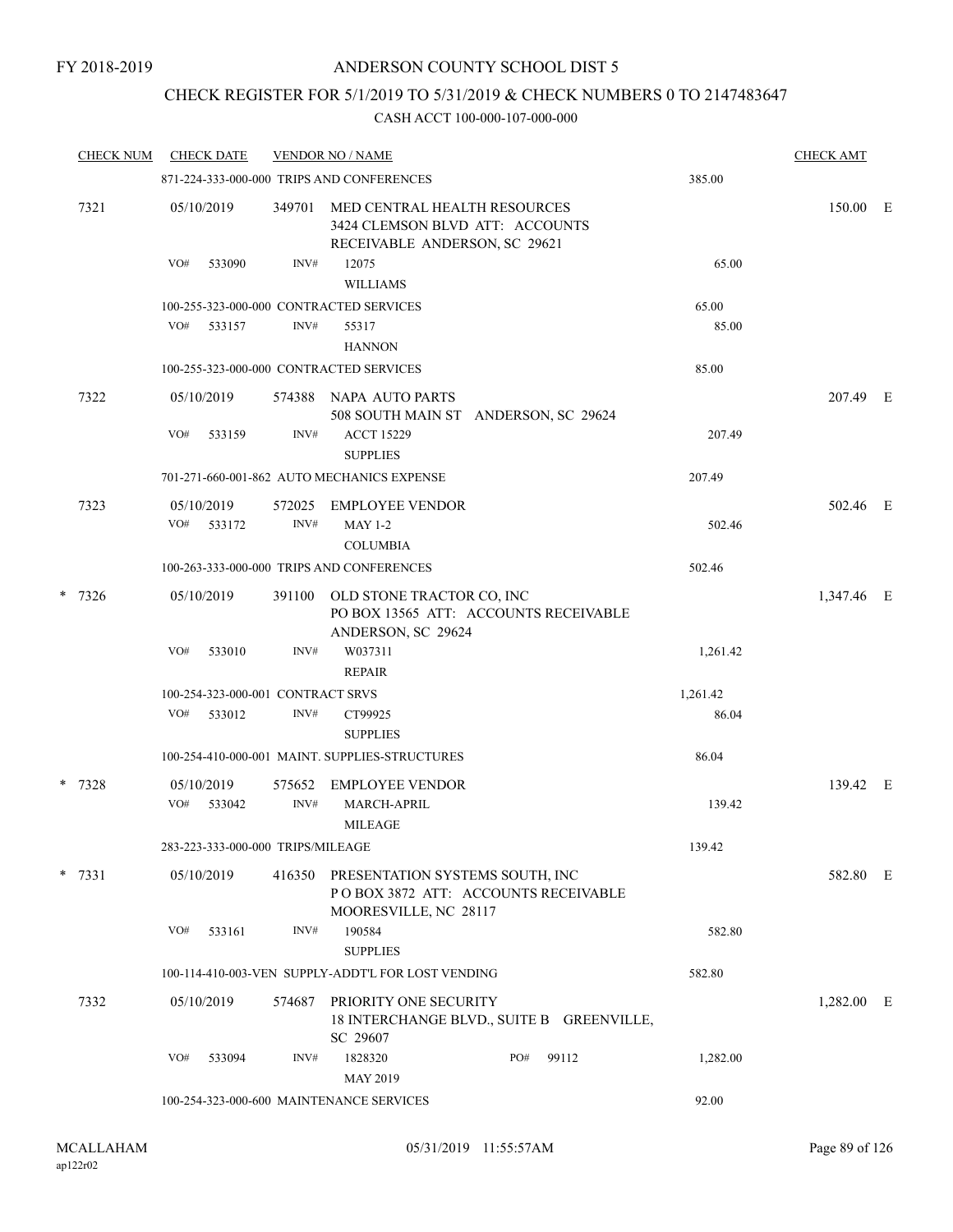### CHECK REGISTER FOR 5/1/2019 TO 5/31/2019 & CHECK NUMBERS 0 TO 2147483647

| <u>CHECK NUM</u> | <b>CHECK DATE</b> | <b>VENDOR NO / NAME</b>                                              | <u>CHECK AMT</u> |
|------------------|-------------------|----------------------------------------------------------------------|------------------|
|                  |                   | 46.00<br>100-254-323-001-600 MAINTENANCE SERVICES                    |                  |
|                  |                   | 100-254-323-002-600 MAINTENANCE SERVICES<br>168.00                   |                  |
|                  |                   | 100-254-323-003-600 MAINTENANCE SERVICES<br>102.00                   |                  |
|                  |                   | 46.00<br>100-254-323-005-600 MAINTENANCE SERVICES                    |                  |
|                  |                   | 69.00<br>100-254-323-006-600 MAINTENANCE SERVICES                    |                  |
|                  |                   | 46.00<br>100-254-323-007-600 MAINTENANCE SERVICES                    |                  |
|                  |                   | 100-254-323-008-600 MAINTENANCE SERVICES<br>46.00                    |                  |
|                  |                   | 46.00<br>100-254-323-009-600 MAINTENANCE SERVICES                    |                  |
|                  |                   | 46.00<br>100-254-323-010-600 MAINTENANCE SERVICES                    |                  |
|                  |                   | 46.00<br>100-254-323-011-600 MAINTENANCE SERVICES                    |                  |
|                  |                   | 100-254-323-012-600 MAINTENANCE SERVICES<br>46.00                    |                  |
|                  |                   | 46.00<br>100-254-323-013-600 MAINTENANCE SERVICES                    |                  |
|                  |                   | 46.00<br>100-254-323-014-600 MAINTENANCE SERVICES                    |                  |
|                  |                   | 46.00<br>100-254-323-015-600 MAINTENANCE SERVICES                    |                  |
|                  |                   | 46.00<br>100-254-323-016-600 MAINTENANCE SERVICES                    |                  |
|                  |                   | 100-254-323-017-600 MAINTENANCE SERVICES<br>46.00                    |                  |
|                  |                   | 46.00<br>100-254-323-018-600 MAINTENANCE SERVICES                    |                  |
|                  |                   | 46.00<br>100-254-323-019-600 MAINTENANCE SERVICES                    |                  |
|                  |                   | 100-254-323-020-600 MAINTENANCE SERVICES<br>46.00                    |                  |
|                  |                   | 46.00<br>100-254-323-021-600 MAINTENANCE SERVICES                    |                  |
|                  |                   | 100-254-323-023-600 MAINTENANCE SERVICES<br>69.00                    |                  |
| 7333             | 05/10/2019        | 571719<br><b>REPUBLIC SERVICES #744</b>                              | 8,347.60 E       |
|                  |                   | PO BOX 9001099 LOUISVILLE, KY 40290-1099                             |                  |
|                  | VO#<br>533097     | INV#<br>744-001868699<br>PO#<br>99114<br>8,347.60<br><b>MAY 2019</b> |                  |
|                  |                   | 100-254-323-000-600 MAINTENANCE SERVICES<br>355.91                   |                  |
|                  |                   | 100-254-323-001-600 MAINTENANCE SERVICES<br>845.73                   |                  |
|                  |                   | 100-254-323-002-600 MAINTENANCE SERVICES<br>619.15                   |                  |
|                  |                   | 100-254-323-003-600 MAINTENANCE SERVICES<br>689.86                   |                  |
|                  |                   | 100-254-323-005-600 MAINTENANCE SERVICES<br>583.80                   |                  |
|                  |                   | 100-254-323-006-600 MAINTENANCE SERVICES<br>475.61                   |                  |
|                  |                   | 237.81<br>100-254-323-007-600 MAINTENANCE SERVICES                   |                  |
|                  |                   | 100-254-323-008-600 MAINTENANCE SERVICES<br>286.01                   |                  |
|                  |                   | 100-254-323-009-600 MAINTENANCE SERVICES<br>237.81                   |                  |
|                  |                   | 100-254-323-010-600 MAINTENANCE SERVICES<br>237.81                   |                  |
|                  |                   | 100-254-323-011-600 MAINTENANCE SERVICES<br>237.81                   |                  |
|                  |                   | 100-254-323-012-600 MAINTENANCE SERVICES<br>416.70                   |                  |
|                  |                   | 100-254-323-013-600 MAINTENANCE SERVICES<br>237.81                   |                  |
|                  |                   | 237.81<br>100-254-323-014-600 MAINTENANCE SERVICES                   |                  |
|                  |                   | 237.81<br>100-254-323-015-600 MAINTENANCE SERVICES                   |                  |
|                  |                   | 100-254-323-016-600 MAINTENANCE SERVICES<br>237.81                   |                  |
|                  |                   | 286.01<br>100-254-323-017-600 MAINTENANCE SERVICES                   |                  |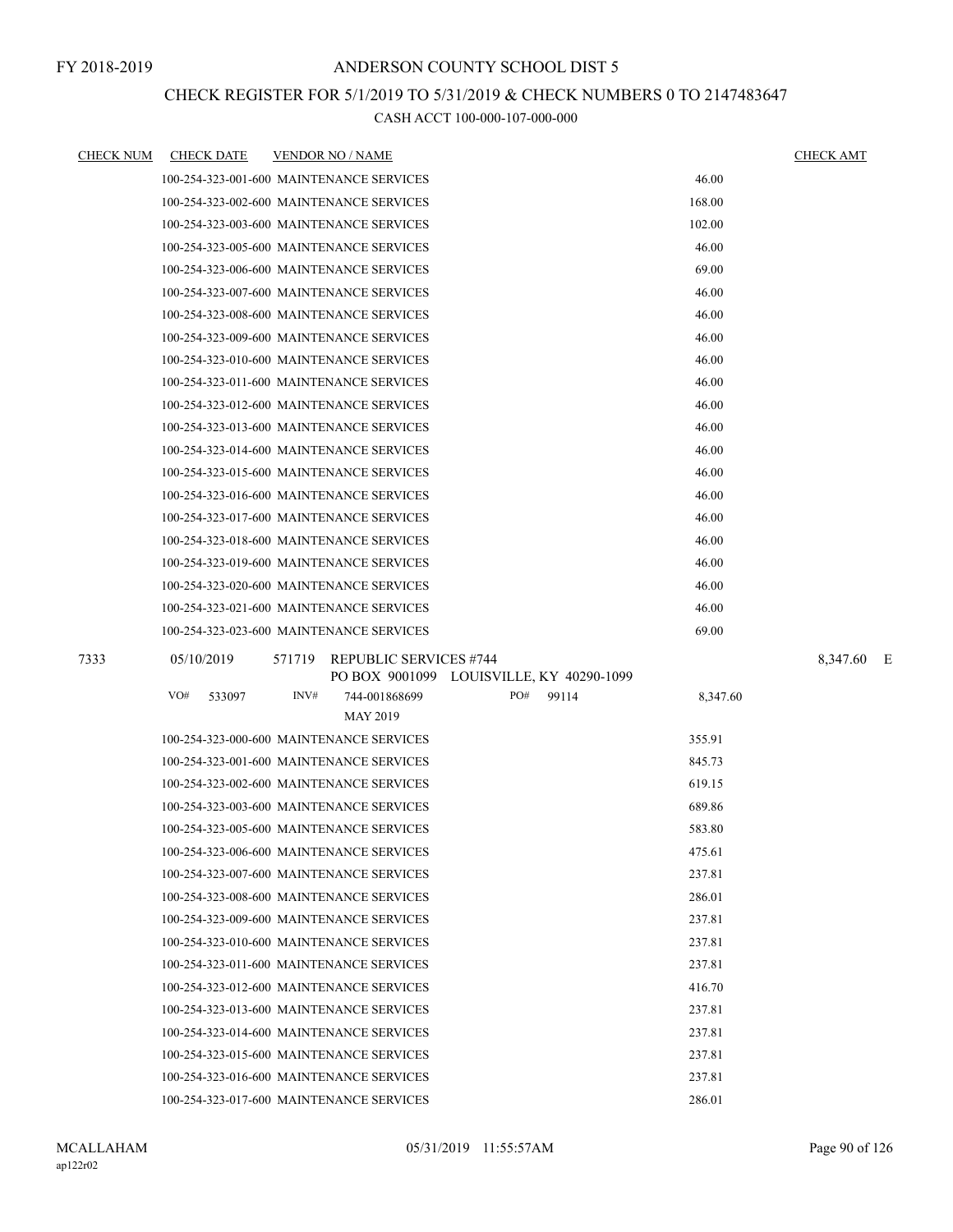### CHECK REGISTER FOR 5/1/2019 TO 5/31/2019 & CHECK NUMBERS 0 TO 2147483647

| <b>CHECK NUM</b> | <b>CHECK DATE</b>                 | <b>VENDOR NO / NAME</b>                                                                                     |          | <b>CHECK AMT</b> |
|------------------|-----------------------------------|-------------------------------------------------------------------------------------------------------------|----------|------------------|
|                  |                                   | 100-254-323-018-600 MAINTENANCE SERVICES                                                                    | 237.81   |                  |
|                  |                                   | 100-254-323-019-600 MAINTENANCE SERVICES                                                                    | 237.81   |                  |
|                  |                                   | 100-254-323-020-600 MAINTENANCE SERVICES                                                                    | 475.61   |                  |
|                  |                                   | 100-254-323-021-600 MAINTENANCE SERVICES                                                                    | 757.29   |                  |
|                  |                                   | 100-254-323-023-600 MAINTENANCE SERVICES                                                                    | 177.82   |                  |
| 7334             | 05/10/2019                        | 575688 EMPLOYEE VENDOR                                                                                      |          | 168.50 E         |
|                  | VO#<br>533048                     | INV#<br><b>SUPPLIES</b><br><b>REIMBURSEMENT</b>                                                             | 103.21   |                  |
|                  |                                   | 203-127-410-000-000 SUPPLIES-LD/DD/OHI                                                                      | 103.21   |                  |
|                  | VO#<br>533116                     | INV#<br><b>APRIL 2019</b><br><b>MILEAGE</b>                                                                 | 65.29    |                  |
|                  | 283-223-333-000-000 TRIPS/MILEAGE |                                                                                                             | 65.29    |                  |
| 7335             | 05/10/2019                        | 572558 SCHNEIDER ELECTRIC<br>PO BOX 841868 DALLAS, TX 75284-1868                                            |          | 1,440.03 E       |
|                  | VO#<br>533022                     | INV#<br>756838<br>TL HANNA                                                                                  | 1,083.00 |                  |
|                  |                                   | 100-254-323-002-400 CONTR SERV-HVAC/ELECT/PLUMBING                                                          | 1,083.00 |                  |
|                  | VO#<br>533023                     | INV#<br>757089<br><b>MIDWAY</b>                                                                             | 357.03   |                  |
|                  |                                   | 100-254-410-017-400 HVAC/ELECTRICAL/PLUMBING                                                                | 357.03   |                  |
| 7336             | 05/10/2019                        | 462725 SCHOLASTIC BOOK CLUBS, INC<br>POBOX 3745 ATT: ACCOUNTS RECEIVABLE<br>JEFFERSON CITY, MO 65102-3720   |          | 879.71 E         |
|                  | VO#<br>533099                     | INV#<br>W3965923BF<br>ACCT#1390171                                                                          | 879.71   |                  |
|                  |                                   | 718-271-660-018-326 CLASS BOOK SALES EXPENSE                                                                | 879.71   |                  |
| 7337             | 05/10/2019                        | 472700<br><b>SHERWIN WILLIAMS</b><br>613 NORTH MURRAY AVENUE ATT: ACCOUNTS<br>RECEIVABLE ANDERSON, SC 29625 |          | 383.98 E         |
|                  | VO#<br>533017                     | INV#<br>8356-9<br><b>SUPPLIES</b>                                                                           | 24.43    |                  |
|                  |                                   | 100-254-410-021-001 SUPPLIES - MAINTENANCE                                                                  | 24.43    |                  |
|                  | VO#<br>533018                     | INV#<br>8370<br><b>SUPPLIES</b>                                                                             | 54.13    |                  |
|                  |                                   | 100-254-410-020-001 SUPPLIES - MAINTENANCE                                                                  | 54.13    |                  |
|                  | VO#<br>533019                     | INV#<br>8212-4<br><b>SUPPLIES</b>                                                                           | 57.20    |                  |
|                  |                                   | 100-254-410-015-001 SUPPLIES - MAINTENANCE                                                                  | 57.20    |                  |
|                  | VO#<br>533020                     | INV#<br>8259-5<br><b>SUPPLIES</b>                                                                           | 116.56   |                  |
|                  |                                   | 100-254-410-015-001 SUPPLIES - MAINTENANCE                                                                  | 116.56   |                  |
|                  | $VO#$ 533021                      | INV#<br>8258-7<br><b>SUPPLIES</b>                                                                           | 131.66   |                  |
|                  |                                   | 100-254-410-003-001 SUPPLIES - MAINTENANCE                                                                  | 131.66   |                  |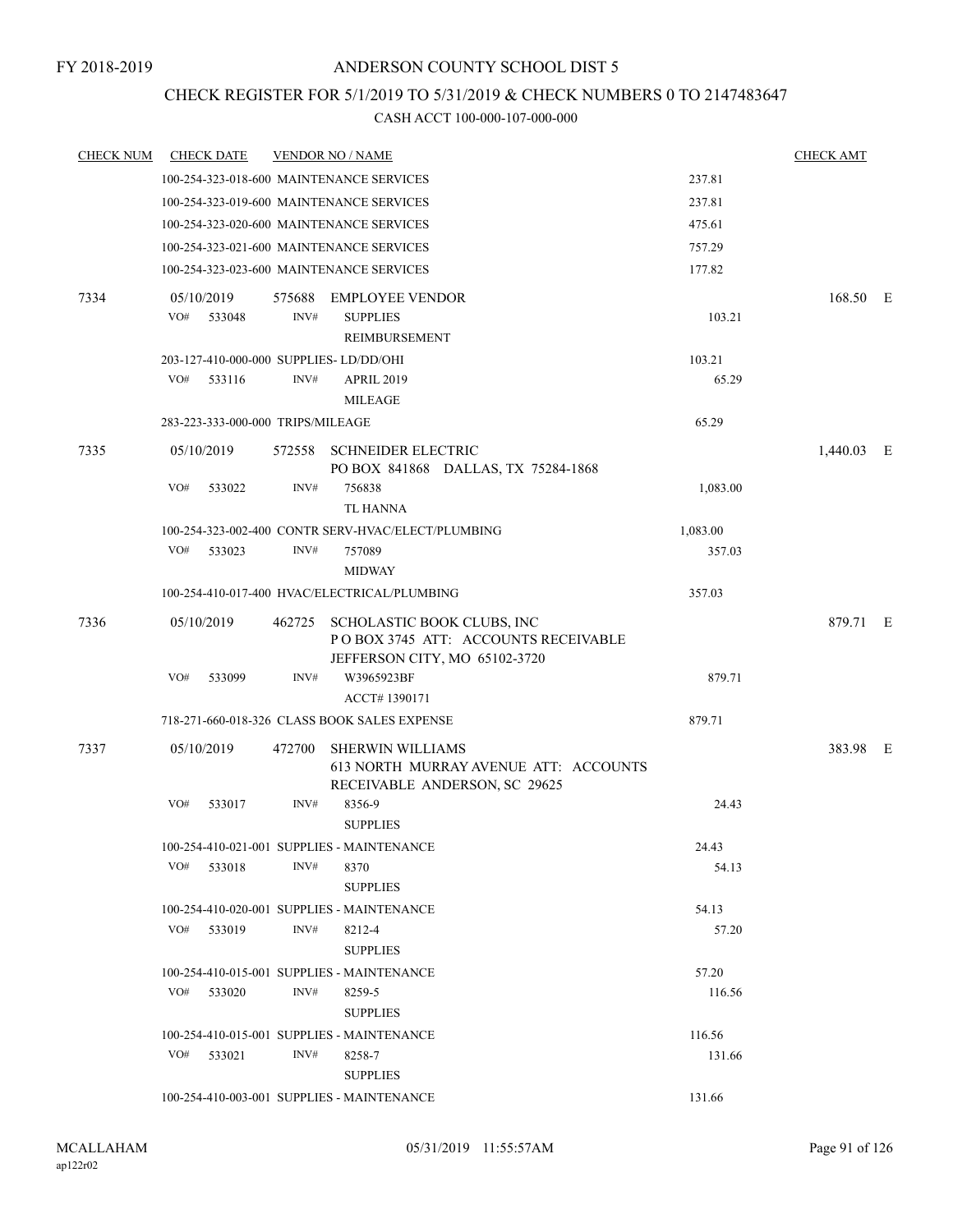### CHECK REGISTER FOR 5/1/2019 TO 5/31/2019 & CHECK NUMBERS 0 TO 2147483647

| <b>CHECK NUM</b> | <b>CHECK DATE</b>                       |                | <b>VENDOR NO / NAME</b>                                                                              |        | <b>CHECK AMT</b> |  |
|------------------|-----------------------------------------|----------------|------------------------------------------------------------------------------------------------------|--------|------------------|--|
| * 7339           | 05/10/2019<br>VO#<br>533130             | 525400<br>INV# | EMPLOYEE VENDOR<br><b>SUMMER CAMP</b><br>REIMBURSEMENT                                               | 130.37 | 130.37 E         |  |
|                  |                                         |                | 264-171-410-000-000 SUMMER PRG SUPPLIES(GR.K-8)                                                      | 130.37 |                  |  |
| $* 7341$         | 05/10/2019                              | 529275         | <b>WESTAR TIRE</b><br>P O BOX 400<br>715 NORTH MURRAY ATT:<br>ACCOUNTS RECEIVABLE ANDERSON, SC 29622 |        | 127.33 E         |  |
|                  | VO#<br>533030                           | INV#           | 152150<br><b>MOWER TIRE</b>                                                                          | 127.33 |                  |  |
|                  |                                         |                | 100-254-410-000-001 MAINT, SUPPLIES-STRUCTURES                                                       | 127.33 |                  |  |
| 7342             | 05/10/2019                              |                | 532300 WHITE JONES ACE HARDWARE<br>POBOX 13012 ATT: ACCOUNTS RECEIVABLE<br>ANDERSON, SC 29624        |        | 159.34 E         |  |
|                  | VO#<br>533031                           | INV#           | 881567<br><b>SUPPLIES</b>                                                                            | 4.28   |                  |  |
|                  |                                         |                | 100-254-410-006-400 HVAC/ELECTRICAL/PLUMBING                                                         | 4.28   |                  |  |
|                  | VO#<br>533032                           | INV#           | 397696<br><b>SUPPLIES</b>                                                                            | 4.90   |                  |  |
|                  |                                         |                | 100-254-410-002-400 HVAC/ELECTRICAL/PLUMBING                                                         | 4.90   |                  |  |
|                  | VO# 533033                              | INV#           | 881631<br><b>SUPPLIES</b>                                                                            | 96.41  |                  |  |
|                  | 100-254-410-000-400 HVAC SUPPLIES       |                |                                                                                                      | 96.41  |                  |  |
|                  | VO#<br>533034                           | INV#           | 881324<br><b>SUPPLIES</b>                                                                            | 18.08  |                  |  |
|                  |                                         |                | 100-254-410-020-400 HVAC/ELECTRICAL/PLUMBING                                                         | 18.08  |                  |  |
|                  | VO#<br>533170                           | INV#           | PO#<br>397809<br>10771<br><b>TAPE MEASURE</b>                                                        | 35.67  |                  |  |
|                  | 100-255-410-000-000 SUPPLIES            |                |                                                                                                      | 35.67  |                  |  |
| -7346            | 05/10/2019<br>VO#<br>533050             | 574646<br>INV# | <b>EMPLOYEE VENDOR</b><br><b>FASHION SHOW</b><br><b>REIMBURSEMENT</b>                                | 483.45 | 483.45 E         |  |
|                  | 100-221-410-003-CDF CDF Supplies        |                |                                                                                                      | 483.45 |                  |  |
| * 7350           | 05/15/2019                              |                | 201391 BLICK ART MATERIALS<br>6910 EAGLE WAY CHICAGO, IL 60670-1069                                  |        | 529.50 E         |  |
|                  | VO#<br>533313                           | INV#           | 1488476<br><b>SUPPLIES</b>                                                                           | 529.50 |                  |  |
|                  | 100-113-410-006-ART ART SUPPLIES        |                |                                                                                                      | 529.50 |                  |  |
| * 7352           | 05/15/2019<br>VO#<br>533286             | INV#           | 574896 EMPLOYEE VENDOR<br>REIMBURSEMENT<br><b>FAT HEADS</b>                                          | 150.00 | 150.00 E         |  |
|                  | 714-271-660-014-328 PRODUCTIONS EXPENSE |                |                                                                                                      | 150.00 |                  |  |
| 7353             | 05/15/2019                              |                | 564662 BRADY'S SCREEN PRINTING                                                                       |        | 468.13 E         |  |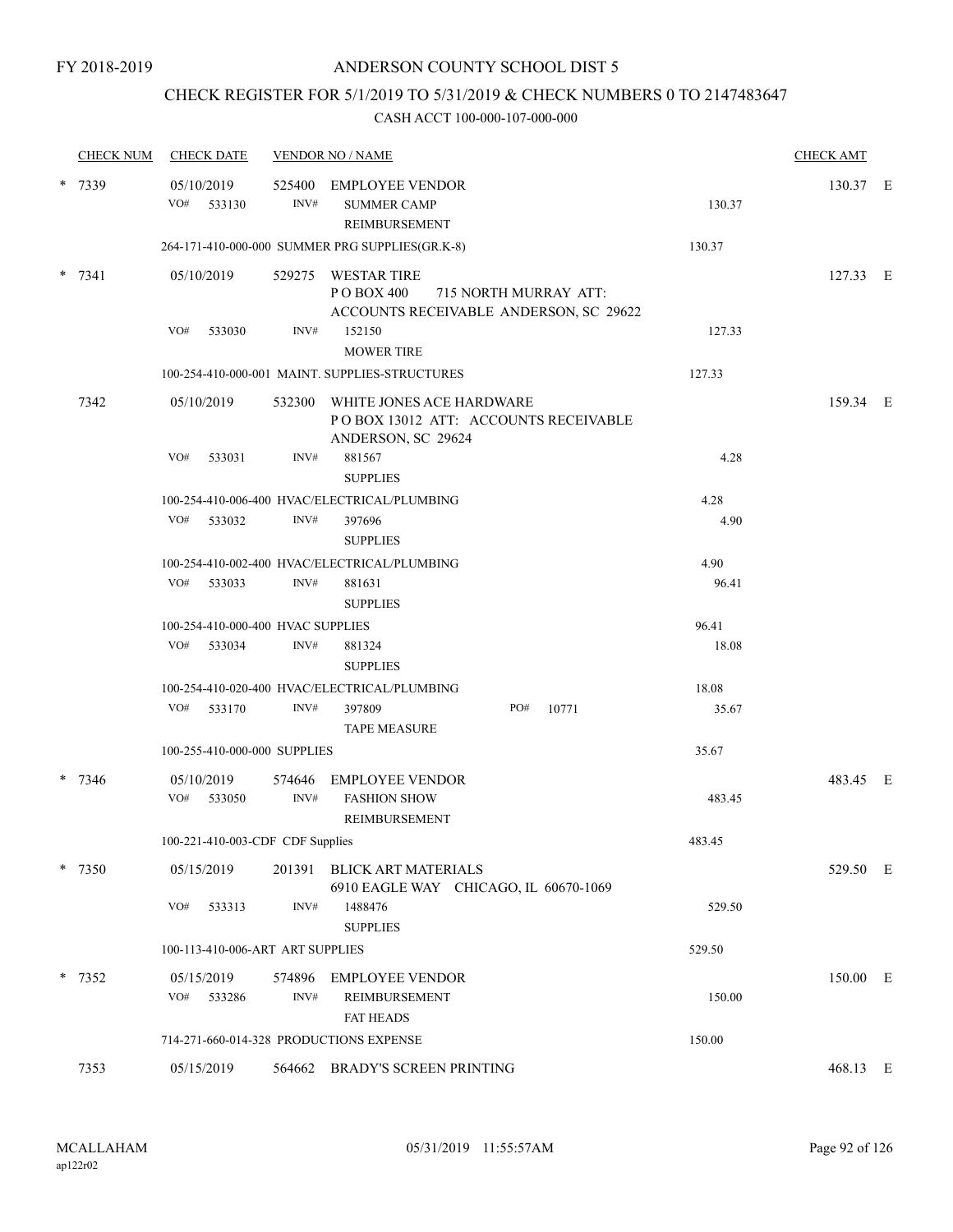FY 2018-2019

### ANDERSON COUNTY SCHOOL DIST 5

### CHECK REGISTER FOR 5/1/2019 TO 5/31/2019 & CHECK NUMBERS 0 TO 2147483647

| <b>CHECK NUM</b> |     | <b>CHECK DATE</b>            |        | <b>VENDOR NO / NAME</b>                                                                        |     |       |          | <b>CHECK AMT</b> |  |
|------------------|-----|------------------------------|--------|------------------------------------------------------------------------------------------------|-----|-------|----------|------------------|--|
|                  |     |                              |        | 106 CONCORD ROAD ATT: ACCOUNTS<br>RECEIVABLE ANDERSON, SC 29621                                |     |       |          |                  |  |
|                  | VO# | 533192                       | INV#   | 35031                                                                                          |     |       | 224.17   |                  |  |
|                  |     |                              |        | <b>MCCANTS CHORUS</b>                                                                          |     |       |          |                  |  |
|                  |     |                              |        | 705-271-660-005-604 CHORUS CLUB EXPENSE                                                        |     |       | 224.17   |                  |  |
|                  | VO# | 533193                       | INV#   | 35107                                                                                          |     |       | 243.96   |                  |  |
|                  |     |                              |        | <b>MCCANTS BAND</b>                                                                            |     |       |          |                  |  |
|                  |     |                              |        | 705-271-660-005-601 BAND CLUB EXPENSE                                                          |     |       | 243.96   |                  |  |
| * 7356           |     | 05/15/2019                   |        | 572771 EMPLOYEE VENDOR                                                                         |     |       |          | 380.11 E         |  |
|                  | VO# | 533282                       | INV#   | REIMBURSEMENT<br><b>LUNCH</b>                                                                  |     |       | 58.25    |                  |  |
|                  |     |                              |        | 724-271-660-024-410 GENERAL ADMINISTRATION EXPENSE                                             |     |       | 58.25    |                  |  |
|                  | VO# | 533283                       | INV#   | REIMBURSEMENT<br><b>YEARBOOK</b>                                                               |     |       | 321.86   |                  |  |
|                  |     |                              |        | 724-271-660-024-552 YEARBOOK EXPENSE                                                           |     |       | 321.86   |                  |  |
| 7357             |     | 05/15/2019                   | 574607 | EMPLOYEE VENDOR                                                                                |     |       |          | 622.13 E         |  |
|                  | VO# | 533242                       | INV#   | APR 28-MAY 1<br><b>MYRTLE BEACH</b>                                                            |     |       | 622.13   |                  |  |
|                  |     |                              |        | 100-224-333-000-000 TRIPS/CONFERENCES                                                          |     |       | 622.13   |                  |  |
|                  |     |                              |        |                                                                                                |     |       |          |                  |  |
| 7358             |     | 05/15/2019                   | 155900 | CAROLINA BIOLOGICAL SUPPLY<br>POBOX 60232 ATT: ACCOUNTS RECEIVABLE                             |     |       |          | 2,839.74 E       |  |
|                  | VO# | 533195                       | INV#   | CHARLOTTE, NC 28260-0232<br>50690515                                                           | PO# | 10655 | 1,709.35 |                  |  |
|                  |     |                              |        | 50674387                                                                                       |     |       |          |                  |  |
|                  |     |                              |        | 326-113-410-000-000 SCIENCE KITS SUPPLIES                                                      |     |       | 1,720.21 |                  |  |
|                  |     |                              |        | 326-113-410-000-000 SCIENCE KITS SUPPLIES                                                      |     |       | $-10.86$ |                  |  |
|                  | VO# | 533196                       | INV#   | 50684782<br><b>SUPPLIES</b>                                                                    | PO# | 10700 | 468.61   |                  |  |
|                  |     |                              |        | 326-113-410-000-000 SCIENCE KITS SUPPLIES                                                      |     |       | 468.61   |                  |  |
|                  |     | VO# 533197                   | INV#   | 50686059<br><b>SUPPLIES</b>                                                                    | PO# | 10724 | 661.78   |                  |  |
|                  |     |                              |        | 326-113-410-000-000 SCIENCE KITS SUPPLIES                                                      |     |       | 661.78   |                  |  |
| 7359             |     | 05/15/2019                   | 170630 | CINTAS CORPORATION #216<br>PO BOX 630803 ATT: ACCOUNTS RECEIVABLE<br>CINCINNATI, OH 45263-0803 |     |       |          | 2,124.15 E       |  |
|                  | VO# | 533346                       | INV#   | <b>DUST MOPS</b>                                                                               | PO# | 99160 | 2,124.15 |                  |  |
|                  |     |                              |        | <b>APRIL 2019</b>                                                                              |     |       |          |                  |  |
|                  |     | 100-254-410-001-000 SUPPLIES |        |                                                                                                |     |       | 104.82   |                  |  |
|                  |     | 100-254-410-002-000 SUPPLIES |        |                                                                                                |     |       | 225.51   |                  |  |
|                  |     | 100-254-410-003-000 SUPPLIES |        |                                                                                                |     |       | 155.00   |                  |  |
|                  |     | 100-254-410-005-000 SUPPLIES |        |                                                                                                |     |       | 112.22   |                  |  |
|                  |     | 100-254-410-006-000 SUPPLIES |        |                                                                                                |     |       | 169.26   |                  |  |
|                  |     | 100-254-410-007-000 SUPPLIES |        |                                                                                                |     |       | 48.36    |                  |  |
|                  |     | 100-254-410-008-000 SUPPLIES |        |                                                                                                |     |       | 112.58   |                  |  |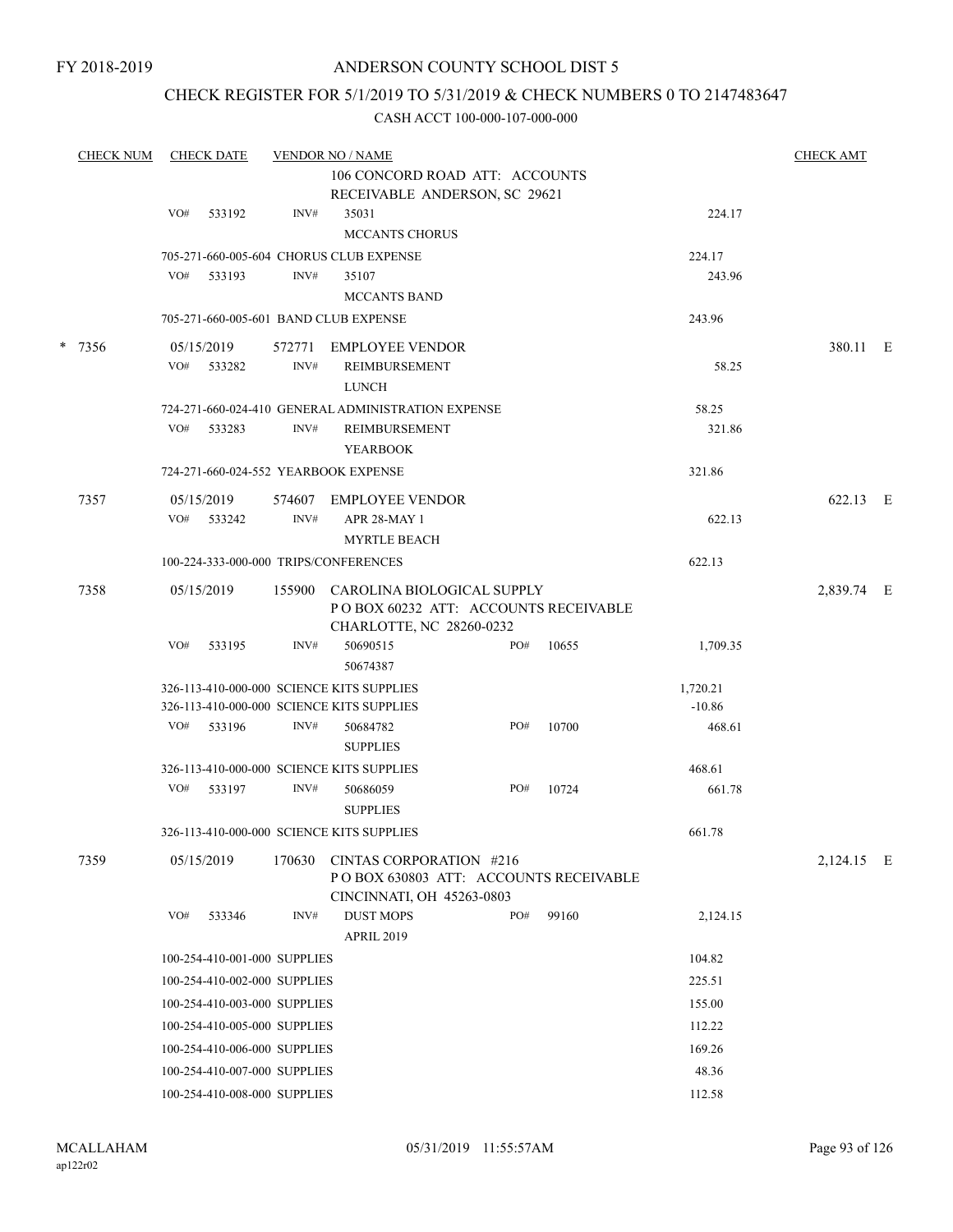## CHECK REGISTER FOR 5/1/2019 TO 5/31/2019 & CHECK NUMBERS 0 TO 2147483647

| <b>CHECK NUM</b> |            | <b>CHECK DATE</b>            |        | <b>VENDOR NO / NAME</b>                                             |                        |     |                                            |          | <b>CHECK AMT</b> |  |
|------------------|------------|------------------------------|--------|---------------------------------------------------------------------|------------------------|-----|--------------------------------------------|----------|------------------|--|
|                  |            | 100-254-410-009-000 SUPPLIES |        |                                                                     |                        |     |                                            | 82.36    |                  |  |
|                  |            | 100-254-410-010-000 SUPPLIES |        |                                                                     |                        |     |                                            | 65.72    |                  |  |
|                  |            | 100-254-410-011-000 SUPPLIES |        |                                                                     |                        |     |                                            | 48.16    |                  |  |
|                  |            | 100-254-410-012-000 SUPPLIES |        |                                                                     |                        |     |                                            | 48.70    |                  |  |
|                  |            | 100-254-410-013-000 SUPPLIES |        |                                                                     |                        |     |                                            | 113.55   |                  |  |
|                  |            | 100-254-410-014-000 SUPPLIES |        |                                                                     |                        |     |                                            | 71.02    |                  |  |
|                  |            | 100-254-410-015-000 SUPPLIES |        |                                                                     |                        |     |                                            | 55.90    |                  |  |
|                  |            | 100-254-410-016-000 SUPPLIES |        |                                                                     |                        |     |                                            | 55.90    |                  |  |
|                  |            | 100-254-410-017-000 SUPPLIES |        |                                                                     |                        |     |                                            | 218.31   |                  |  |
|                  |            | 100-254-410-018-000 SUPPLIES |        |                                                                     |                        |     |                                            | 62.68    |                  |  |
|                  |            | 100-254-410-019-000 SUPPLIES |        |                                                                     |                        |     |                                            | 82.62    |                  |  |
|                  |            | 100-254-410-020-000 SUPPLIES |        |                                                                     |                        |     |                                            | 126.39   |                  |  |
|                  |            | 100-254-410-021-000 SUPPLIES |        |                                                                     |                        |     |                                            | 35.89    |                  |  |
|                  |            | 100-254-410-023-000 SUPPLIES |        |                                                                     |                        |     |                                            | 129.20   |                  |  |
| $*$ 7361         | 05/15/2019 |                              | 199000 | DEMCO, INC<br>PO BOX 8048                                           | MADISON, WI 53708-8048 |     |                                            |          | 466.99 E         |  |
|                  | VO#        | 533199                       | INV#   | 6566387                                                             |                        | PO# | 10435                                      | 240.61   |                  |  |
|                  |            |                              |        | <b>SUPPLIES</b>                                                     |                        |     |                                            |          |                  |  |
|                  |            | 100-222-410-020-000 SUPPLIES |        |                                                                     |                        |     |                                            | 240.61   |                  |  |
|                  | VO#        | 533200                       | INV#   | 6601300<br><b>SUPPLIES</b>                                          |                        | PO# | 10689                                      | 226.38   |                  |  |
|                  |            | 100-222-410-005-000 SUPPLIES |        |                                                                     |                        |     |                                            | 226.38   |                  |  |
|                  |            |                              |        |                                                                     |                        |     |                                            |          |                  |  |
| $* 7365$         | 05/15/2019 |                              | 569871 | FOLLETT SCHOOL SOLUTIONS, INC<br>91826 COLLECTION CENTER DRIVE ATT: |                        |     | ACCOUNTS RECEIVABLE CHICAGO, IL 60693-0918 |          | 1,791.08 E       |  |
|                  | VO#        | 533320                       | INV#   | 450664                                                              |                        | PO# | 10530                                      | 1,791.08 |                  |  |
|                  |            |                              |        | <b>BOOKS</b>                                                        |                        |     |                                            |          |                  |  |
|                  |            | 100-222-410-002-000 SUPPLIES |        |                                                                     |                        |     |                                            | 1,791.08 |                  |  |
| 7366             | 05/15/2019 |                              | 237555 | FORMS & SUPPLY                                                      |                        |     |                                            |          | $1,143.62$ E     |  |
|                  |            |                              |        | CHARLOTTE, NC 28256                                                 |                        |     | POBOX 563953 ATT: ACCOUNTS RECEIVABLE      |          |                  |  |
|                  | VO#        | 533321                       | INV#   | 5023022<br><b>SUPPLIES</b>                                          |                        | PO# | 10727                                      | 1,143.62 |                  |  |
|                  |            | 201-112-410-019-000 Supplies |        |                                                                     |                        |     |                                            | 1,143.62 |                  |  |
| 7367             | 05/15/2019 |                              | 574915 | <b>EMPLOYEE VENDOR</b>                                              |                        |     |                                            |          | 324.76 E         |  |
|                  | VO#        | 533250                       | INV#   | <b>LOWES</b><br>REIMBURSEMENT                                       |                        |     |                                            | 163.28   |                  |  |
|                  |            |                              |        | 701-271-660-001-823 COSMETOLOGY EXPENSE                             |                        |     |                                            | 163.28   |                  |  |
|                  | VO#        | 533274                       | INV#   | 05/05-05/06/19<br><b>COLUMBIA</b>                                   |                        |     |                                            | 161.48   |                  |  |
|                  |            |                              |        | 701-271-660-001-823 COSMETOLOGY EXPENSE                             |                        |     |                                            | 161.48   |                  |  |
|                  |            |                              |        |                                                                     |                        |     |                                            |          |                  |  |
| * 7370           |            | 05/15/2019                   | 563904 | <b>GREENVILLE TURF &amp; TRACTOR INC</b>                            |                        |     |                                            |          | 1,016.70 E       |  |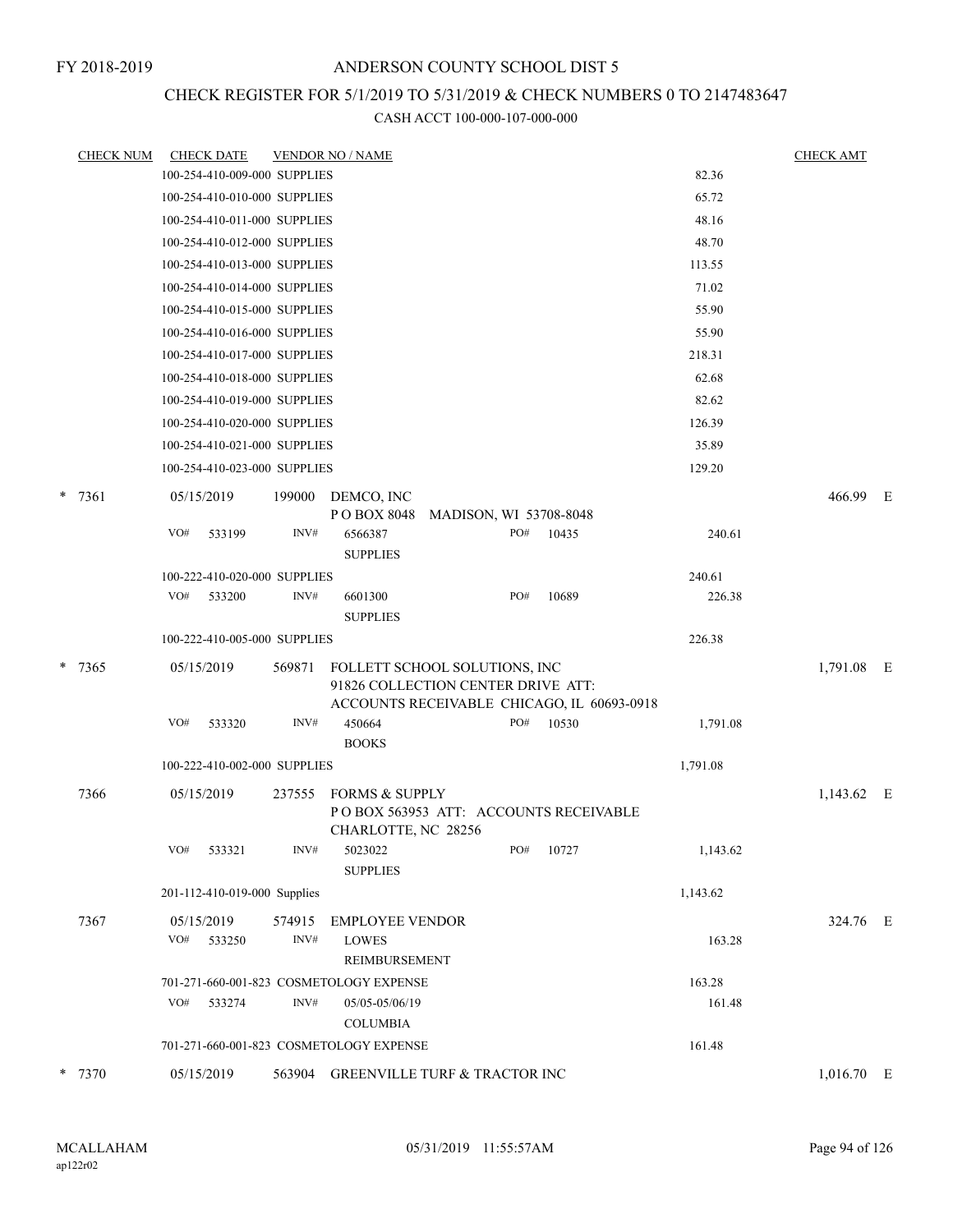### CHECK REGISTER FOR 5/1/2019 TO 5/31/2019 & CHECK NUMBERS 0 TO 2147483647

| <b>CHECK NUM</b> | <b>CHECK DATE</b>           |                | <b>VENDOR NO / NAME</b>                                                                 |     |       |          | <b>CHECK AMT</b> |  |
|------------------|-----------------------------|----------------|-----------------------------------------------------------------------------------------|-----|-------|----------|------------------|--|
|                  |                             |                | 722 MAULDIN ROAD ATT: ACCOUNTS<br>RECEIVABLE GREENVILLE, SC 29607                       |     |       |          |                  |  |
|                  | VO#<br>533302               | INV#           | 79755<br><b>REPAIR</b>                                                                  |     |       | 1,016.70 |                  |  |
|                  |                             |                | 100-254-323-003-001 CONTRACTED SERVICES                                                 |     |       | 1,016.70 |                  |  |
| * 7373           | 05/15/2019                  | 566000         | HOUGHTON MIFFLIN HARCOURT<br>14046 COLLECTIONS CENTER DRIVE CHICAGO,<br>IL 60693        |     |       |          | 711.41 E         |  |
|                  | VO#<br>533210               | INV#           | 954303416<br><b>MATERIALS</b>                                                           | PO# | 10676 | 711.41   |                  |  |
|                  |                             |                | 203-127-410-000-000 SUPPLIES- LD/DD/OHI                                                 |     |       | 711.41   |                  |  |
| 7374             | 05/15/2019                  | 574903         | <b>EMPLOYEE VENDOR</b>                                                                  |     |       |          | 279.80 E         |  |
|                  | VO#<br>533289               | INV#           | REIMBURSEMENT<br><b>SCALES</b>                                                          |     |       | 279.80   |                  |  |
|                  |                             |                | 100-114-410-002-VEN SUPPLY-ADDT'L FOR LOST VENDING                                      |     |       | 279.80   |                  |  |
| 7375             | 05/15/2019                  | 300176         | <b>JOSTENS INC</b><br>21336 NETWORK PLACE ATT: ACCOUNTS<br>RECEIVABLE CHICAGO, IL 60673 |     |       |          | $1,011.02$ E     |  |
|                  | VO#<br>533211               | INV#           | 1168605<br>JOB #713056                                                                  |     |       | 1,011.02 |                  |  |
|                  |                             |                | 716-271-660-016-240 YEARBOOK EXPENSE                                                    |     |       | 1,011.02 |                  |  |
| * 7377           | 05/15/2019<br>VO#<br>533246 | INV#           | 565710 EMPLOYEE VENDOR<br>$10/1 - 5/3$                                                  |     |       | 103.50   | 103.50 E         |  |
|                  |                             |                | <b>MILEAGE</b>                                                                          |     |       |          |                  |  |
|                  |                             |                | 100-233-333-000-000 TRIPS AND CONFERENCES                                               |     |       | 103.50   |                  |  |
| * 7382           | 05/15/2019<br>VO#<br>533254 | 571837<br>INV# | <b>EMPLOYEE VENDOR</b><br><b>MILEAGE</b><br><b>REIMBURSEMENT</b>                        |     |       | 140.61   | 140.61 E         |  |
|                  |                             |                | 717-190-660-017-329 PROJECT CHALLENGE EXPENSE                                           |     |       | 140.61   |                  |  |
| 7383             | 05/15/2019<br>VO#<br>533277 | 261325<br>INV# | <b>EMPLOYEE VENDOR</b><br>04/28-05/01/19<br>MYRTLE BEACH                                |     |       | 322.47   | 322.47 E         |  |
|                  |                             |                | 100-114-410-002-VEN SUPPLY-ADDT'L FOR LOST VENDING                                      |     |       | 322.47   |                  |  |
| 7384             | 05/15/2019                  |                | 574388 NAPA AUTO PARTS<br>508 SOUTH MAIN ST ANDERSON, SC 29624                          |     |       |          | 249.52 E         |  |
|                  | VO#<br>533297               | INV#           | 711629<br><b>SUPPLIES</b>                                                               |     |       | 129.89   |                  |  |
|                  |                             |                | 100-254-410-000-001 MAINT. SUPPLIES-STRUCTURES                                          |     |       | 129.89   |                  |  |
|                  | VO#<br>533298               | INV#           | 711614<br><b>SUPPLIES</b>                                                               |     |       | 101.01   |                  |  |
|                  |                             |                | 100-254-410-000-001 MAINT. SUPPLIES-STRUCTURES                                          |     |       | 101.01   |                  |  |
|                  | VO#<br>533299               | INV#           | 881388<br><b>SUPPLIES</b>                                                               |     |       | 18.62    |                  |  |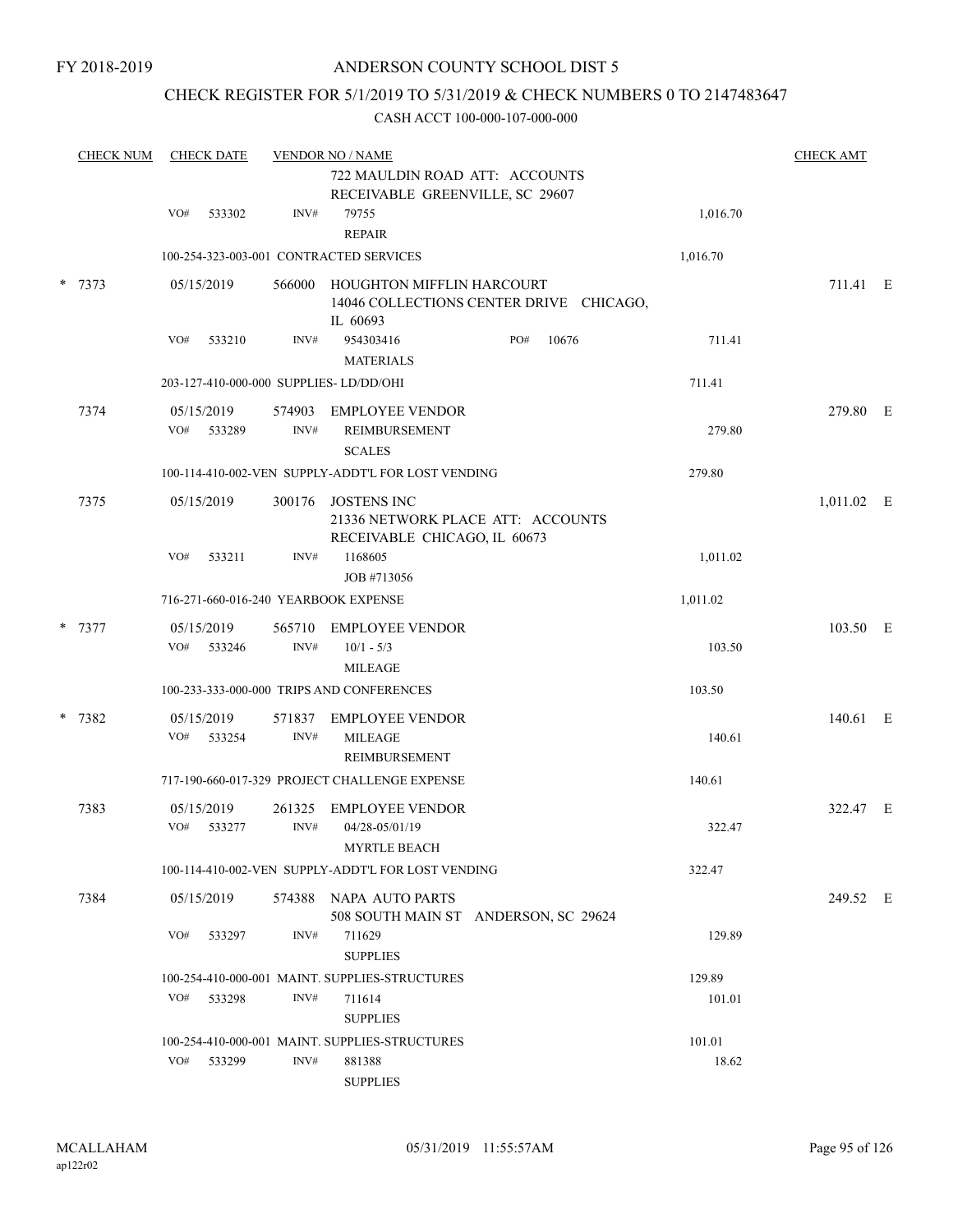# CHECK REGISTER FOR 5/1/2019 TO 5/31/2019 & CHECK NUMBERS 0 TO 2147483647

| <b>CHECK NUM</b> | <b>CHECK DATE</b>                                                      |                | <b>VENDOR NO / NAME</b>                                                                                     |                       | <b>CHECK AMT</b> |  |
|------------------|------------------------------------------------------------------------|----------------|-------------------------------------------------------------------------------------------------------------|-----------------------|------------------|--|
|                  |                                                                        |                | 100-254-412-000-001 TRUCK SERVICE - MAINTENANCE                                                             | 18.62                 |                  |  |
| 7385             | 05/15/2019                                                             | 568832         | NEOPOST USA<br>DEPT 3689 PO BOX 123689 DALLAS, TX<br>75312-3689                                             |                       | 1,349.55 E       |  |
|                  | VO#<br>533216                                                          | INV#           | 56674898<br>2019-2020                                                                                       | 1,349.55              |                  |  |
|                  | 100-252-325-000-000 RENTALS                                            |                |                                                                                                             | 1,349.55              |                  |  |
| 7386             | 05/15/2019                                                             | 570395         | NETWORK CONTROLS & ELECTRIC, INC<br>136 JOHNS ROAD ATT: ACCOUNTS RECEIVABLE<br><b>GREER, SC 29650</b>       |                       | 3,003.61 E       |  |
|                  | VO#<br>533217                                                          | INV#           | 23046<br>PO#<br>10411<br><b>CENTERVILLE</b>                                                                 | 3,003.61              |                  |  |
|                  | 100-233-410-007-000 SUPPLIES                                           |                |                                                                                                             | 3,003.61              |                  |  |
| 7387             | 05/15/2019                                                             | 391100         | OLD STONE TRACTOR CO, INC<br>PO BOX 13565 ATT: ACCOUNTS RECEIVABLE<br>ANDERSON, SC 29624                    |                       | 143.17 E         |  |
|                  | VO#<br>533296                                                          | INV#           | CT00018<br><b>SUPPLIES</b>                                                                                  | 143.17                |                  |  |
|                  |                                                                        |                | 100-254-410-000-001 MAINT. SUPPLIES-STRUCTURES                                                              | 143.17                |                  |  |
| 7388             | 05/15/2019<br>VO#<br>533275                                            | 563687<br>INV# | <b>EMPLOYEE VENDOR</b><br>04/24-04/26/19<br><b>CHARLESTON</b>                                               | 45.00                 | 118.68 E         |  |
|                  |                                                                        |                | 329-271-312-001-000 PUPIL ACTIVITY/ FIELD TRIPS-WBL                                                         | 45.00                 |                  |  |
|                  | VO#<br>533276                                                          | INV#           | 04/30/19<br><b>SPARTANBURG</b>                                                                              | 73.68                 |                  |  |
|                  |                                                                        |                | 207-224-333-001-004 TRIPS AND CONFERENCES                                                                   | 73.68                 |                  |  |
| * 7391           | 05/15/2019                                                             | 462725         | SCHOLASTIC BOOK CLUBS, INC<br>POBOX 3745 ATT: ACCOUNTS RECEIVABLE<br>JEFFERSON CITY, MO 65102-3720          |                       | 2,348.48 E       |  |
|                  | VO#<br>533330                                                          | INV#           | W3966072BF<br>SOUTHWOOD                                                                                     | 2,348.48              |                  |  |
|                  | 721-190-660-021-519 LIBRARY EXPENSE                                    |                |                                                                                                             | 2,348.48              |                  |  |
| 7392             | 05/15/2019                                                             | 463000         | SCHOLASTIC INC/SCHOLASTIC MAGAZINES<br>POBOX 3725 ATT: ACCOUNTS RECEIVABLE<br>JEFFERSON CITY, MO 65102-3725 |                       | 13,261.59 E      |  |
|                  | VO#<br>533331                                                          | INV#           | 19281886<br>PO#<br>10575<br><b>BOOKS</b>                                                                    | 13,261.59             |                  |  |
|                  | 201-188-410-000-000 SUPPLIES- PAT<br>201-188-410-000-000 SUPPLIES- PAT |                |                                                                                                             | 12,166.60<br>1,094.99 |                  |  |
| * 7394           | 05/15/2019                                                             | 568718         | THE READING WAREHOUSE<br>POBOX 41328 ATT: ACCOUNTS RECEIVABLE<br>NORTH CHARLESTON, SC 29423                 |                       | 851.72 E         |  |
|                  | VO#<br>533341                                                          | INV#           | 193410<br><b>BOOKS</b>                                                                                      | 851.72                |                  |  |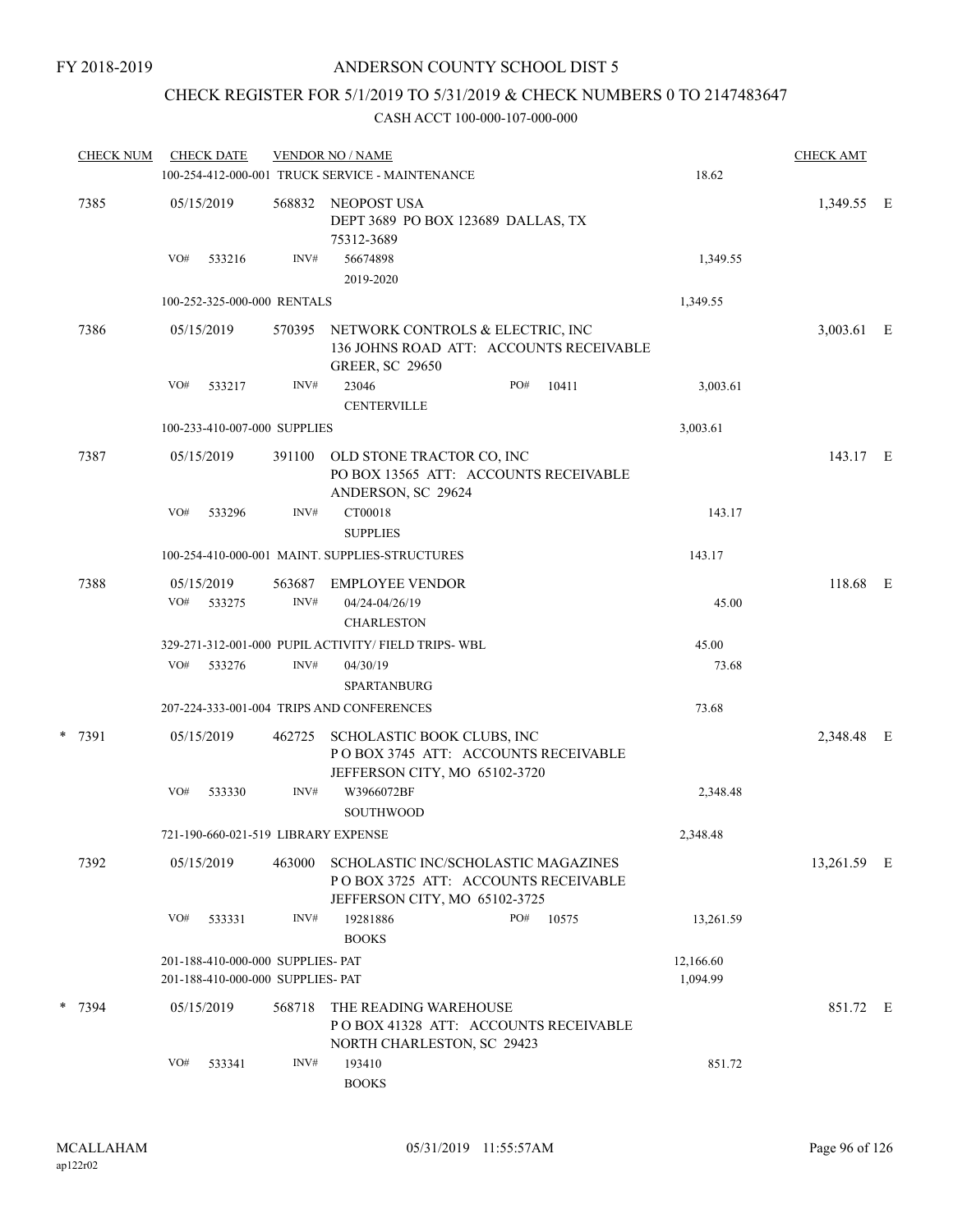### CHECK REGISTER FOR 5/1/2019 TO 5/31/2019 & CHECK NUMBERS 0 TO 2147483647

|  | <b>CHECK NUM</b> | <b>CHECK DATE</b>                     |                | <b>VENDOR NO / NAME</b>                                                                         |          | <b>CHECK AMT</b> |  |
|--|------------------|---------------------------------------|----------------|-------------------------------------------------------------------------------------------------|----------|------------------|--|
|  |                  |                                       |                | 100-114-410-002-VEN SUPPLY-ADDT'L FOR LOST VENDING                                              | 851.72   |                  |  |
|  | 7395             | 05/15/2019<br>VO#<br>533255           | 574884<br>INV# | <b>EMPLOYEE VENDOR</b><br><b>INCENTIVES</b><br><b>REIMBURSEMENT</b>                             | 348.24   | 348.24 E         |  |
|  |                  |                                       |                | 707-190-660-007-201 MISCELLANEOUS EXPENSE                                                       | 348.24   |                  |  |
|  | 7396             | 05/15/2019                            | 574286         | <b>EMPLOYEE VENDOR</b>                                                                          |          | 232.06 E         |  |
|  |                  | VO#<br>533240                         | INV#           | APRIL 24<br><b>CHARLOTTE</b>                                                                    | 159.52   |                  |  |
|  |                  |                                       |                | 809-224-333-000-000 TRIPS AND CONFERENCES                                                       | 159.52   |                  |  |
|  |                  | VO#<br>533243                         | INV#           | $3/26 - 5/7$                                                                                    | 72.54    |                  |  |
|  |                  |                                       |                | <b>MILEAGE</b>                                                                                  |          |                  |  |
|  |                  | 283-223-333-000-000 TRIPS/MILEAGE     |                |                                                                                                 | 72.54    |                  |  |
|  | 7397             | 05/15/2019                            | 529000         | WEST ANDERSON WATER COMPANY<br>504 HWY 187 SOUTH ATT: ACCOUNTS<br>RECEIVABLE ANDERSON, SC 29626 |          | 6,137.00 E       |  |
|  |                  | VO#<br>533229                         | INV#           | 006473,005438<br><b>WATER/SEWER</b>                                                             | 6,137.00 |                  |  |
|  |                  |                                       |                | 100-254-470-008-000 ENERGY-ELECTRICITY & WATER                                                  | 2,638.00 |                  |  |
|  |                  |                                       |                | 100-254-470-010-000 ENERGY-ELECTRICITY & WATER                                                  | 3,499.00 |                  |  |
|  |                  |                                       |                |                                                                                                 |          |                  |  |
|  | * 7399           | 05/15/2019<br>VO#<br>533288           | 575112<br>INV# | <b>EMPLOYEE VENDOR</b><br>REIMBURSEMENT<br><b>SUPPLIES</b>                                      | 116.48   | 116.48 E         |  |
|  |                  |                                       |                | 329-115-410-001-000 SUPPLIES-STATE EQUIPMENT                                                    | 116.48   |                  |  |
|  | $* 7401$         | 05/15/2019                            | 575460         | <b>EMPLOYEE VENDOR</b>                                                                          |          | 106.79 E         |  |
|  |                  | VO#<br>533251                         | INV#           | <b>LOWES</b>                                                                                    | 106.79   |                  |  |
|  |                  |                                       |                | REIMBURSEMENT                                                                                   |          |                  |  |
|  |                  |                                       |                | 701-271-660-001-823 COSMETOLOGY EXPENSE                                                         | 106.79   |                  |  |
|  | $* 7403$         | 05/17/2019                            | 573966         | ALCO SOAP AND SUPPLY<br>PO BOX 1086 MOORESVILLE, NC 28115                                       |          | 3,537.69 E       |  |
|  |                  | VO#<br>533383                         | INV#           | <b>APRIL 2019</b>                                                                               | 3,537.69 |                  |  |
|  |                  |                                       |                | CUST#20-ANDE500                                                                                 |          |                  |  |
|  |                  | 600-256-410-002-CHE CHEMICAL SUPPLIES |                |                                                                                                 | 236.78   |                  |  |
|  |                  | 600-256-410-003-CHE CHEMICAL SUPPLIES |                |                                                                                                 | 280.68   |                  |  |
|  |                  | 600-256-410-005-CHE CHEMICAL SUPPLIES |                |                                                                                                 | 247.82   |                  |  |
|  |                  | 600-256-410-006-CHE CHEMICAL SUPPLIES |                |                                                                                                 | 245.19   |                  |  |
|  |                  | 600-256-410-007-CHE CHEMICAL SUPPLIES |                |                                                                                                 | 206.34   |                  |  |
|  |                  | 600-256-410-008-CHE CHEMICAL SUPPLIES |                |                                                                                                 | 280.29   |                  |  |
|  |                  | 600-256-410-009-CHE CHEMICAL SUPPLIES |                |                                                                                                 | 97.85    |                  |  |
|  |                  | 600-256-410-010-CHE CHEMICAL SUPPLIES |                |                                                                                                 | 369.73   |                  |  |
|  |                  | 600-256-410-011-CHE CHEMICAL SUPPLIES |                |                                                                                                 | 336.87   |                  |  |
|  |                  | 600-256-410-012-CHE CHEMICAL SUPPLIES |                |                                                                                                 | 106.06   |                  |  |
|  |                  | 600-256-410-013-CHE CHEMICAL SUPPLIES |                |                                                                                                 | 101.67   |                  |  |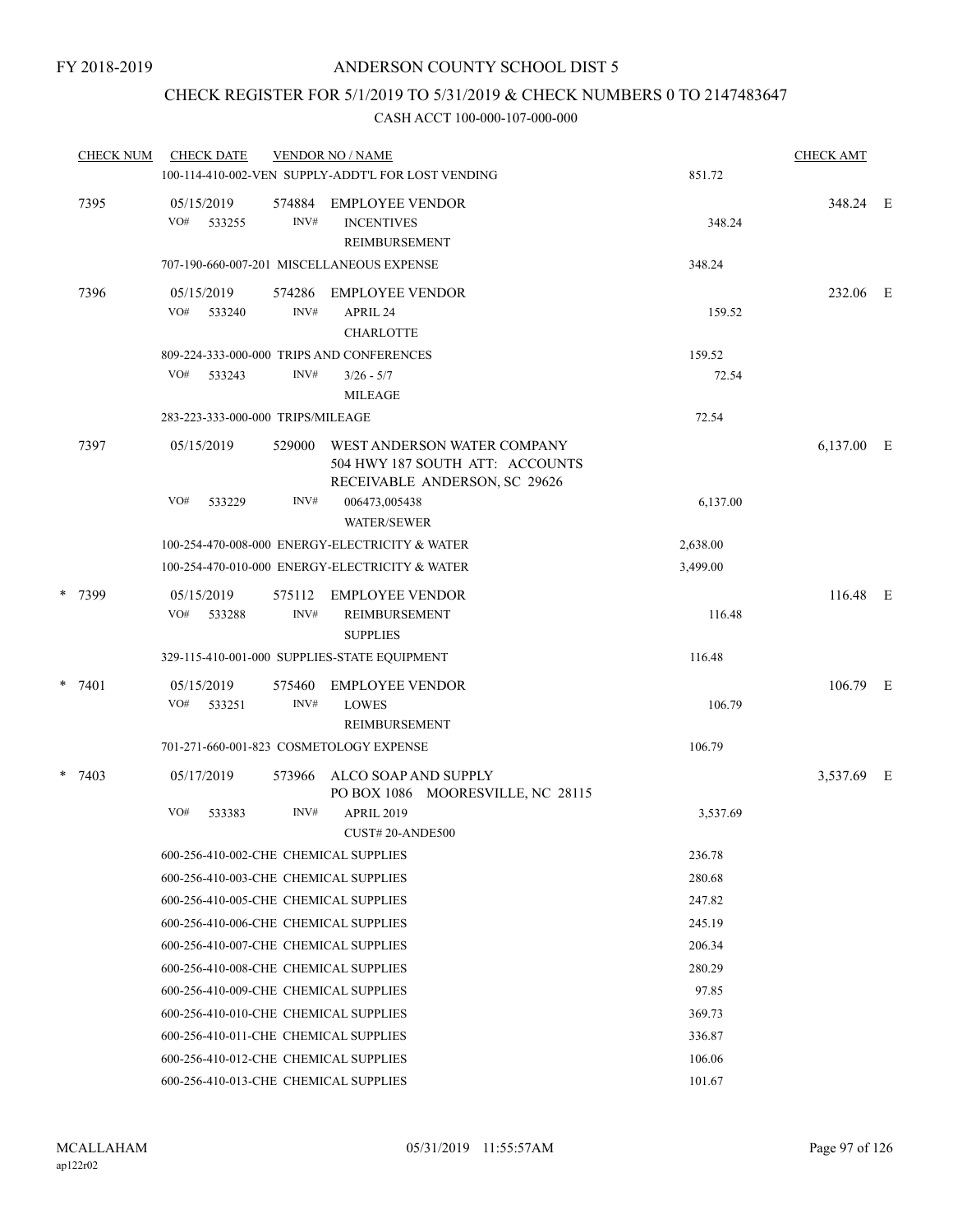### CHECK REGISTER FOR 5/1/2019 TO 5/31/2019 & CHECK NUMBERS 0 TO 2147483647

|   | <b>CHECK NUM</b> |     | <b>CHECK DATE</b> |                                      | <b>VENDOR NO / NAME</b>                                                                               |     |       |                  | <b>CHECK AMT</b> |  |
|---|------------------|-----|-------------------|--------------------------------------|-------------------------------------------------------------------------------------------------------|-----|-------|------------------|------------------|--|
|   |                  |     |                   |                                      | 600-256-410-014-CHE CHEMICAL SUPPLIES                                                                 |     |       | 164.43           |                  |  |
|   |                  |     |                   |                                      | 600-256-410-015-CHE CHEMICAL SUPPLIES                                                                 |     |       | 33.71            |                  |  |
|   |                  |     |                   |                                      | 600-256-410-016-CHE CHEMICAL SUPPLIES                                                                 |     |       | 229.97           |                  |  |
|   |                  |     |                   |                                      | 600-256-410-017-CHE CHEMICAL SUPPLIES                                                                 |     |       | 194.87           |                  |  |
|   |                  |     |                   |                                      | 600-256-410-019-CHE CHEMICAL SUPPLIES                                                                 |     |       | 33.71            |                  |  |
|   |                  |     |                   |                                      | 600-256-410-020-CHE CHEMICAL SUPPLIES                                                                 |     |       | 205.90           |                  |  |
|   |                  |     |                   |                                      | 600-256-410-021-CHE CHEMICAL SUPPLIES                                                                 |     |       | 165.82           |                  |  |
|   | 7404             |     | 05/17/2019        | 573497                               | ALL CLEAR PLUMBING<br>101 GREEN LAKE ROAD GREENVILLE, SC 29607                                        |     |       |                  | 450.00 E         |  |
|   |                  | VO# | 533375            | INV#                                 | 6157047<br><b>SOUTHWOOD</b>                                                                           |     |       | 450.00           |                  |  |
|   |                  |     |                   |                                      | 600-256-323-021-000 REPAIRS TO EQUIPMENT                                                              |     |       | 450.00           |                  |  |
| * | 7406             |     | 05/17/2019        | 126675                               | ATTAWAY INC<br>PO BOX 302 ATT: ACCOUNTS RECEIVABLE<br>ANDERSON, SC 29622                              |     |       |                  | 308.16 E         |  |
|   |                  | VO# | 533436            | INV#                                 | 221723<br><b>WESTSIDE</b>                                                                             |     |       | 308.16           |                  |  |
|   |                  |     |                   |                                      | 100-114-410-003-VEN SUPPLY-ADDT'L FOR LOST VENDING                                                    |     |       | 308.16           |                  |  |
|   | $* 7408$         |     | 05/17/2019        | 201391                               | <b>BLICK ART MATERIALS</b><br>6910 EAGLE WAY CHICAGO, IL 60670-1069                                   |     |       |                  | 1,214.54 E       |  |
|   |                  | VO# | 533498            | INV#                                 | 1516903<br>ACCT #1900762                                                                              |     |       | 1,214.54         |                  |  |
|   |                  |     |                   | 100-113-410-020-ART ART SUPPLIES     |                                                                                                       |     |       | 1,000.00         |                  |  |
|   |                  |     |                   |                                      | 720-271-660-020-600 ART CLUB EXPENSE                                                                  |     |       | 214.54           |                  |  |
|   | $*$ 7410         |     | 05/17/2019        | 564662                               | <b>BRADY'S SCREEN PRINTING</b><br>106 CONCORD ROAD ATT: ACCOUNTS<br>RECEIVABLE ANDERSON, SC 29621     |     |       |                  | 102.72 E         |  |
|   |                  | VO# | 533437            | INV#                                 | 35058<br><b>MCCANTS</b>                                                                               |     |       | 102.72           |                  |  |
|   |                  |     |                   | 705-271-660-005-611 PEP CLUB EXPENSE |                                                                                                       |     |       | 102.72           |                  |  |
|   | $*$ 7413         |     | 05/17/2019        |                                      | 155900 CAROLINA BIOLOGICAL SUPPLY<br>POBOX 60232 ATT: ACCOUNTS RECEIVABLE<br>CHARLOTTE, NC 28260-0232 |     |       |                  | 17,273.81 E      |  |
|   |                  | VO# | 533499            | INV#                                 | PO 10776<br><b>SUPPLIES</b>                                                                           | PO# | 10776 | 17,273.81        |                  |  |
|   |                  |     |                   |                                      | 326-111-410-000-000 SCIENCE KITS SUPPLIES                                                             |     |       | 3,000.00         |                  |  |
|   |                  |     |                   |                                      | 326-112-410-000-000 SCIENCE KITS SUPPLIES                                                             |     |       | 13,664.80        |                  |  |
|   |                  |     |                   |                                      | 326-112-410-000-000 SCIENCE KITS SUPPLIES<br>326-112-410-000-000 SCIENCE KITS SUPPLIES                |     |       | 259.18<br>349.83 |                  |  |
|   | $* 7417$         |     | 05/17/2019        | 572787                               | CC&I SERVICES LLC<br>4795 S CHURCH ST EXT SUITE 2 ROEBUCK, SC<br>29376                                |     |       |                  | 5,538.50 E       |  |
|   |                  | VO# | 533441            | INV#                                 | 4539<br>AIT                                                                                           | PO# | 96454 | 2,015.50         |                  |  |
|   |                  |     |                   |                                      |                                                                                                       |     |       |                  |                  |  |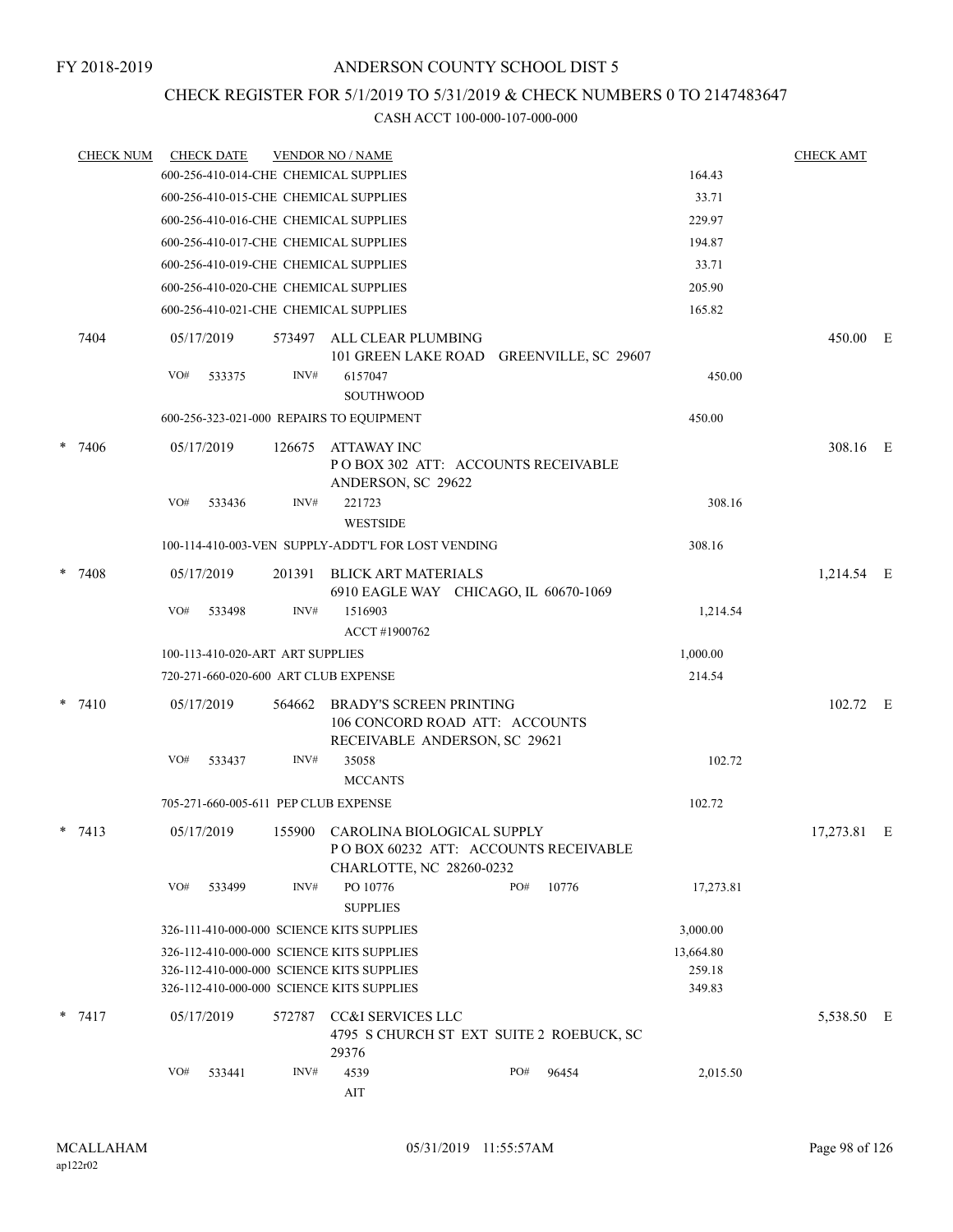### CHECK REGISTER FOR 5/1/2019 TO 5/31/2019 & CHECK NUMBERS 0 TO 2147483647

| <b>CHECK NUM</b> | <b>CHECK DATE</b>                    |        | <b>VENDOR NO / NAME</b>                                                                       |                        |       |          | <b>CHECK AMT</b> |  |
|------------------|--------------------------------------|--------|-----------------------------------------------------------------------------------------------|------------------------|-------|----------|------------------|--|
|                  | 515-253-520-031-CAR CAREER CENTER    |        |                                                                                               |                        |       | 2,015.50 |                  |  |
|                  | VO# 533442                           | INV#   | 4542<br>WESTSIDE                                                                              | PO#                    | 98318 | 980.00   |                  |  |
|                  |                                      |        | 505-271-540-003-BSC BASEBALL&SOFTBALL COMPLEX                                                 |                        |       | 980.00   |                  |  |
|                  | VO#<br>533443                        | INV#   | 4541                                                                                          | PO#                    | 98317 | 950.00   |                  |  |
|                  |                                      |        | TL HANNA                                                                                      |                        |       |          |                  |  |
|                  |                                      |        | 505-271-540-002-BSC BASEBALL&SOFTBALL COMPLEX                                                 |                        |       | 950.00   |                  |  |
|                  | VO#<br>533444                        | INV#   | 4540                                                                                          | PO#                    | 99365 | 1,593.00 |                  |  |
|                  |                                      |        | <b>FINE ARTS CENTER</b>                                                                       |                        |       |          |                  |  |
|                  | 515-253-520-000-ART FINE ARTS CENTER |        |                                                                                               |                        |       | 1,593.00 |                  |  |
| 7418             | 05/17/2019                           | 170630 | CINTAS CORPORATION #216<br>POBOX 630803 ATT: ACCOUNTS RECEIVABLE<br>CINCINNATI, OH 45263-0803 |                        |       |          | 659.12 E         |  |
|                  | VO#<br>533351                        | INV#   | <b>APRIL 2019</b>                                                                             | PO#                    | 99556 | 616.32   |                  |  |
|                  |                                      |        | <b>TOWEL SERVICE</b>                                                                          |                        |       |          |                  |  |
|                  | 600-256-410-002-000 SUPPLIES         |        |                                                                                               |                        |       | 42.80    |                  |  |
|                  | 600-256-410-003-000 SUPPLIES         |        |                                                                                               |                        |       | 34.24    |                  |  |
|                  | 600-256-410-005-000 SUPPLIES         |        |                                                                                               |                        |       | 34.24    |                  |  |
|                  | 600-256-410-006-000 SUPPLIES         |        |                                                                                               |                        |       | 38.52    |                  |  |
|                  | 600-256-410-007-000 SUPPLIES         |        |                                                                                               |                        |       | 34.24    |                  |  |
|                  | 600-256-410-008-000 SUPPLIES         |        |                                                                                               |                        |       | 34.24    |                  |  |
|                  | 600-256-410-009-000 SUPPLIES         |        |                                                                                               |                        |       | 34.24    |                  |  |
|                  | 600-256-410-010-000 SUPPLIES         |        |                                                                                               |                        |       | 34.24    |                  |  |
|                  | 600-256-410-011-000 SUPPLIES         |        |                                                                                               |                        |       | 38.52    |                  |  |
|                  | 600-256-410-012-000 SUPPLIES         |        |                                                                                               |                        |       | 25.68    |                  |  |
|                  | 600-256-410-013-000 SUPPLIES         |        |                                                                                               |                        |       | 42.80    |                  |  |
|                  | 600-256-410-014-000 SUPPLIES         |        |                                                                                               |                        |       | 34.24    |                  |  |
|                  | 600-256-410-015-000 SUPPLIES         |        |                                                                                               |                        |       | 34.24    |                  |  |
|                  | 600-256-410-016-000 SUPPLIES         |        |                                                                                               |                        |       | 25.68    |                  |  |
|                  | 600-256-410-017-000 SUPPLIES         |        |                                                                                               |                        |       | 42.80    |                  |  |
|                  | 600-256-410-018-000 SUPPLIES         |        |                                                                                               |                        |       | 25.68    |                  |  |
|                  | 600-256-410-019-000 SUPPLIES         |        |                                                                                               |                        |       | 34.24    |                  |  |
|                  | 600-256-410-021-000 SUPPLIES         |        |                                                                                               |                        |       | 25.68    |                  |  |
|                  | VO# 533502                           | INV#   | <b>GLENVIEW MS</b><br>PAYER 12969457                                                          | PO#                    | 99556 | 42.80    |                  |  |
|                  | 600-256-410-020-000 SUPPLIES         |        |                                                                                               |                        |       | 42.80    |                  |  |
| $* 7421$         |                                      |        |                                                                                               |                        |       |          |                  |  |
|                  | 05/17/2019                           | 199000 | DEMCO, INC<br>PO BOX 8048                                                                     | MADISON, WI 53708-8048 |       |          | 360.29 E         |  |
|                  | VO#<br>533391                        | INV#   | 6577529<br><b>POSTERS</b>                                                                     | PO#                    | 10484 | 360.29   |                  |  |
|                  | 100-222-410-008-000 SUPPLIES         |        |                                                                                               |                        |       | 360.29   |                  |  |
| $*$ 7423         | 05/17/2019                           |        | 569871 FOLLETT SCHOOL SOLUTIONS, INC                                                          |                        |       |          | 2,210.45 E       |  |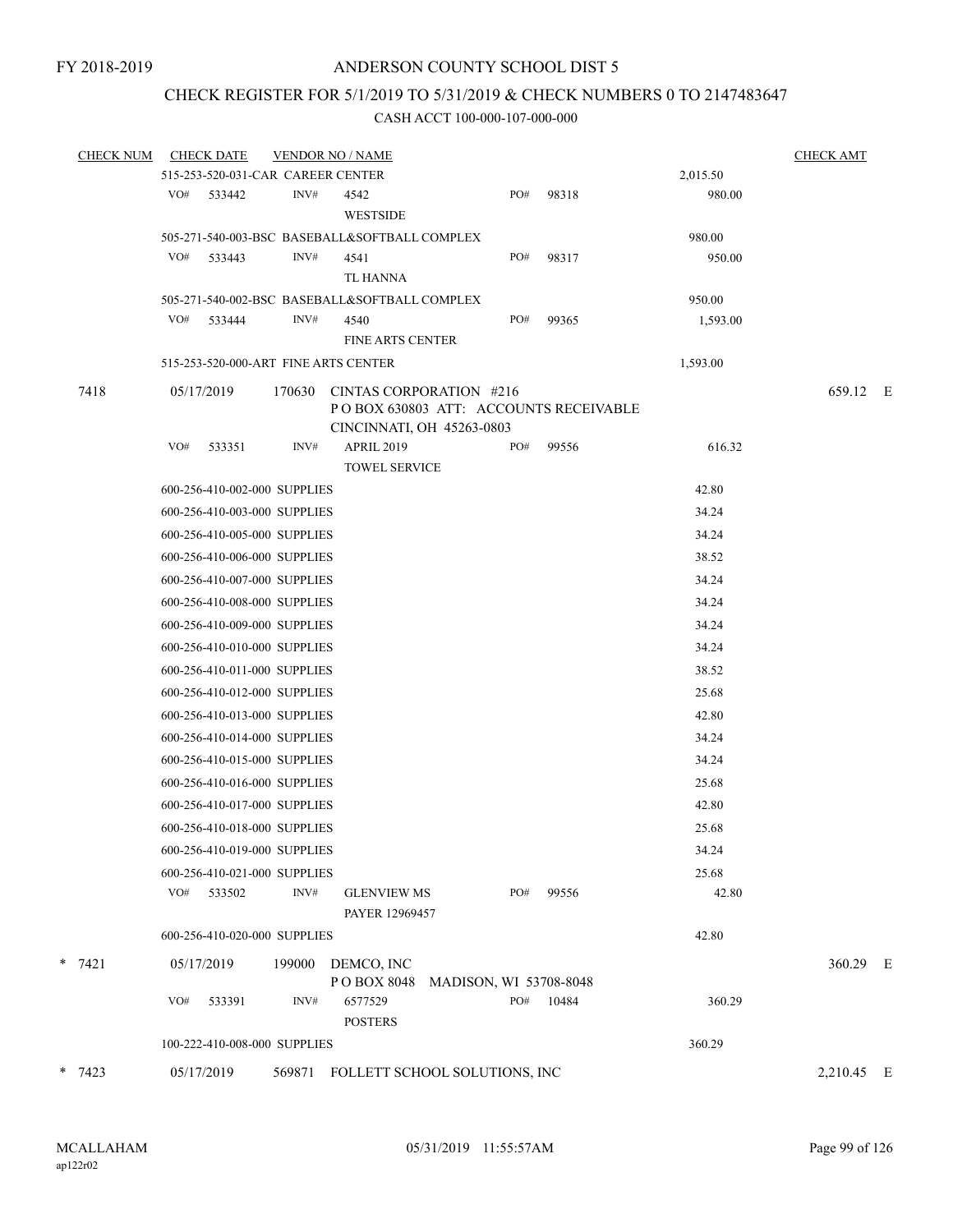FY 2018-2019

### ANDERSON COUNTY SCHOOL DIST 5

### CHECK REGISTER FOR 5/1/2019 TO 5/31/2019 & CHECK NUMBERS 0 TO 2147483647

|  | <b>CHECK NUM</b> |     | <b>CHECK DATE</b>                |        | <b>CHECK AMT</b>                                                  |     |       |          |            |  |
|--|------------------|-----|----------------------------------|--------|-------------------------------------------------------------------|-----|-------|----------|------------|--|
|  |                  |     |                                  |        | 91826 COLLECTION CENTER DRIVE ATT:                                |     |       |          |            |  |
|  |                  |     |                                  |        | ACCOUNTS RECEIVABLE CHICAGO, IL 60693-0918                        |     |       |          |            |  |
|  |                  | VO# | 533503                           | INV#   | 446029F                                                           | PO# | 10489 | 2,210.45 |            |  |
|  |                  |     |                                  |        | CUST #3902470                                                     |     |       |          |            |  |
|  |                  |     | 100-112-410-019-000 SUPPLIES     |        |                                                                   |     |       | 0.00     |            |  |
|  |                  |     | 100-222-410-019-000 SUPPLIES     |        |                                                                   |     |       | 2,210.45 |            |  |
|  |                  |     |                                  |        |                                                                   |     |       |          |            |  |
|  | 7424             |     | 05/17/2019                       |        | 237555 FORMS & SUPPLY                                             |     |       |          | 5,918.19 E |  |
|  |                  |     |                                  |        | POBOX 563953 ATT: ACCOUNTS RECEIVABLE                             |     |       |          |            |  |
|  |                  | VO# | 533504                           | INV#   | CHARLOTTE, NC 28256<br>5029366                                    |     |       | 178.65   |            |  |
|  |                  |     |                                  |        | <b>SUPPLIES</b>                                                   |     |       |          |            |  |
|  |                  |     | 100-112-410-007-0RE RELATED ARTS |        |                                                                   |     |       | 178.65   |            |  |
|  |                  | VO# | 533505                           | INV#   | 4935913                                                           | PO# | 10325 | 2,007.32 |            |  |
|  |                  |     |                                  |        | <b>MCCANTS</b>                                                    |     |       |          |            |  |
|  |                  |     |                                  |        |                                                                   |     |       |          |            |  |
|  |                  |     |                                  | INV#   | 505-222-410-005-FUR MEDIA FURNITURE<br>4979100                    | PO# |       | 2,007.32 |            |  |
|  |                  | VO# | 533506                           |        | <b>VARENNES</b>                                                   |     | 10516 | 3,732.22 |            |  |
|  |                  |     |                                  |        | 100-233-410-016-FUR LOBBY FURNITURE                               |     |       | 3,732.22 |            |  |
|  | * 7429           |     | 05/17/2019                       | 264114 | HEINEMANN                                                         |     |       |          | 750.90 E   |  |
|  |                  |     |                                  |        | 15963 COLLECTIONS CENTER DRIVE ATT:                               |     |       |          |            |  |
|  |                  |     |                                  |        | ACCOUNTS RECEIVABLE CHICAGO, IL 60693                             |     |       |          |            |  |
|  |                  | VO# | 533507                           | INV#   | 7065257                                                           | PO# | 10718 | 750.90   |            |  |
|  |                  |     |                                  |        | ACCT #63606                                                       |     |       |          |            |  |
|  |                  |     |                                  |        | 201-112-410-011-000 SUPPLIES AND MATERIALS                        |     |       | 682.64   |            |  |
|  |                  |     |                                  |        | 201-112-410-011-000 SUPPLIES AND MATERIALS                        |     |       | 68.26    |            |  |
|  | 7430             |     | 05/17/2019                       | 570057 | HERITAGE FOOD SERVICE GROUP                                       |     |       |          | 588.43 E   |  |
|  |                  |     |                                  |        | P.O. BOX 71595 ATT: ACCOUNTS RECEIVABLE<br>CHICAGO, IL 60694-1595 |     |       |          |            |  |
|  |                  | VO# | 533377                           | INV#   | 5720354                                                           |     |       | 86.45    |            |  |
|  |                  |     |                                  |        | <b>BULBS</b>                                                      |     |       |          |            |  |
|  |                  |     |                                  |        | 600-256-323-005-000 REPAIRS TO EQUIPMENT                          |     |       | 86.45    |            |  |
|  |                  | VO# | 533378                           | INV#   | 5718314                                                           |     |       | 105.30   |            |  |
|  |                  |     |                                  |        | <b>REPAIR PARTS</b>                                               |     |       |          |            |  |
|  |                  |     |                                  |        | 600-256-323-007-000 REPAIRS TO EQUIPMENT                          |     |       | 105.30   |            |  |
|  |                  | VO# | 533379                           | INV#   | 5735628                                                           |     |       | 45.68    |            |  |
|  |                  |     |                                  |        | <b>REPAIR PARTS</b>                                               |     |       |          |            |  |
|  |                  |     |                                  |        | 600-256-323-011-000 REPAIRS TO EQUIPMENT                          |     |       | 45.68    |            |  |
|  |                  |     | VO# 533380                       | INV#   | 5729865                                                           |     |       | 45.68    |            |  |
|  |                  |     |                                  |        | <b>REPAIR PARTS</b>                                               |     |       |          |            |  |
|  |                  |     |                                  |        | 600-256-323-011-000 REPAIRS TO EQUIPMENT                          |     |       | 45.68    |            |  |
|  |                  |     | VO# 533381                       | INV#   | 5718492                                                           |     |       | 305.32   |            |  |
|  |                  |     |                                  |        | <b>REPAIR PARTS</b>                                               |     |       |          |            |  |
|  |                  |     |                                  |        | 600-256-323-002-000 REPAIRS TO EQUIPMENT                          |     |       | 305.32   |            |  |
|  | 7431             |     | 05/17/2019                       |        | 573279 HERSHEY CREAMERY COMPANY                                   |     |       |          | 3,047.10 E |  |
|  |                  |     |                                  |        |                                                                   |     |       |          |            |  |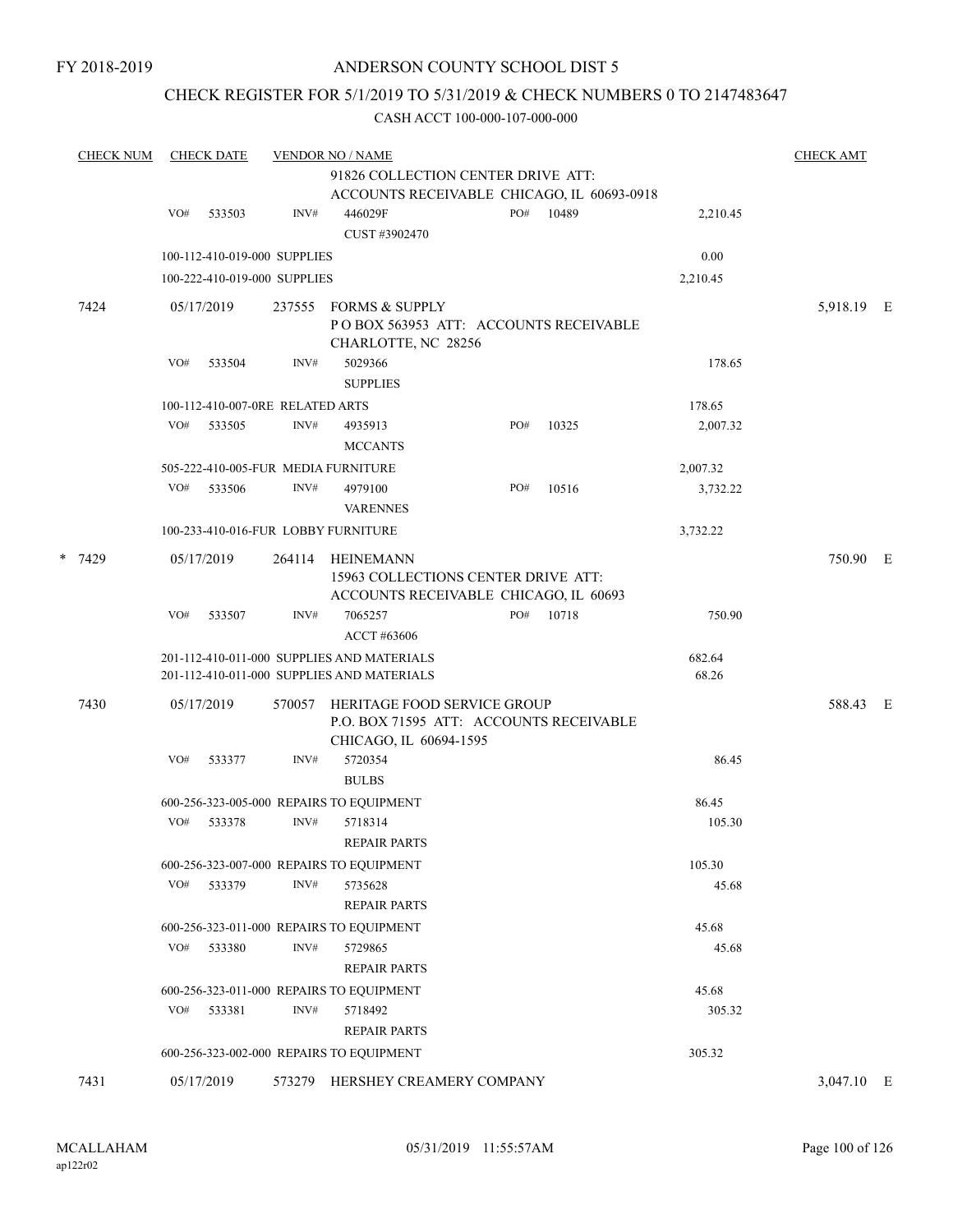# CHECK REGISTER FOR 5/1/2019 TO 5/31/2019 & CHECK NUMBERS 0 TO 2147483647

| <b>CHECK NUM</b> |     | <b>CHECK DATE</b>            |        | <b>VENDOR NO / NAME</b>                           |     |       |          | <b>CHECK AMT</b> |  |
|------------------|-----|------------------------------|--------|---------------------------------------------------|-----|-------|----------|------------------|--|
|                  |     |                              |        | 301 S CAMERON STREET HARRISBURG, PA<br>17101-2815 |     |       |          |                  |  |
|                  | VO# | 533392                       | INV#   | 14065066                                          |     |       | 148.68   |                  |  |
|                  |     |                              |        | <b>SOUTHWOOD</b>                                  |     |       |          |                  |  |
|                  |     | 600-256-460-021-000 FOOD     |        |                                                   |     |       | 148.68   |                  |  |
|                  |     | VO# 533393                   | INV#   | 14064219                                          |     |       | 137.88   |                  |  |
|                  |     |                              |        | <b>GLENVIEW</b>                                   |     |       |          |                  |  |
|                  |     | 600-256-460-020-000 FOOD     |        |                                                   |     |       | 137.88   |                  |  |
|                  |     | VO# 533394                   | INV#   | 24036                                             |     |       | 235.08   |                  |  |
|                  |     |                              |        | <b>CONCORD</b>                                    |     |       |          |                  |  |
|                  |     | 600-256-460-009-000 FOOD     |        |                                                   |     |       | 235.08   |                  |  |
|                  |     | VO# 533395                   | INV#   | 14064270,14156853                                 |     |       | 992.28   |                  |  |
|                  |     |                              |        | <b>MCLEES ELEM</b>                                |     |       |          |                  |  |
|                  |     | 600-256-460-008-000 FOOD     |        |                                                   |     |       | 430.92   |                  |  |
|                  |     | 600-256-460-008-000 FOOD     |        |                                                   |     |       | 561.36   |                  |  |
|                  |     | VO# 533396                   | INV#   | 14156293                                          |     |       | 351.96   |                  |  |
|                  |     |                              |        | <b>CENTERVILLE</b>                                |     |       |          |                  |  |
|                  |     | 600-256-460-007-000 FOOD     |        |                                                   |     |       | 351.96   |                  |  |
|                  |     | VO# 533397                   | INV#   | 14060149,023849                                   |     |       | 791.28   |                  |  |
|                  |     |                              |        | 14108789 R.ANDERSON                               |     |       |          |                  |  |
|                  |     | 600-256-460-006-000 FOOD     |        |                                                   |     |       | 273.60   |                  |  |
|                  |     | 600-256-460-006-000 FOOD     |        |                                                   |     |       | 273.36   |                  |  |
|                  |     | 600-256-460-006-000 FOOD     |        |                                                   |     |       | 244.32   |                  |  |
|                  |     | VO# 533398                   | INV#   | 14077266                                          |     |       | 90.72    |                  |  |
|                  |     |                              |        | <b>MCCANTS</b>                                    |     |       |          |                  |  |
|                  |     | 600-256-460-005-000 FOOD     |        |                                                   |     |       | 90.72    |                  |  |
|                  |     | VO# 533399                   | INV#   | 14030778,24642                                    |     |       | 299.22   |                  |  |
|                  |     |                              |        | TL HANNA                                          |     |       |          |                  |  |
|                  |     | 600-256-460-002-000 FOOD     |        |                                                   |     |       | 299.22   |                  |  |
| $*$ 7434         |     | 05/17/2019                   | 113700 | <b>INDEPENDENT MAIL</b>                           |     |       |          | 714.00 E         |  |
|                  |     |                              |        | PO BOX 1411 CHARLOTTE, NC 28201-1411              |     |       |          |                  |  |
|                  | VO# | 533400                       | INV#   | 2317747                                           |     |       | 714.00   |                  |  |
|                  |     |                              |        | <b>ACCT 267064</b>                                |     |       |          |                  |  |
|                  |     | 100-255-312-000-JOB JOB FAIR |        |                                                   |     |       | 714.00   |                  |  |
| $* 7437$         |     | 05/17/2019                   | 298850 | JOHNSON CONTROLS                                  |     |       |          | 2,545.75 E       |  |
|                  |     |                              |        | POBOX 730068 ATT: ACCOUNTS RECEIVABLE             |     |       |          |                  |  |
|                  |     |                              |        | DALLAS, TX 75373                                  |     |       |          |                  |  |
|                  | VO# | 533401                       | INV#   | 1-86096458801                                     | PO# | 99105 | 2,545.75 |                  |  |
|                  |     |                              |        | <b>APRIL - JUNE</b>                               |     |       |          |                  |  |
|                  |     |                              |        | 100-254-312-000-000 PURCHASED SERVICES-JCI        |     |       | 2,545.75 |                  |  |
| 7438             |     | 05/17/2019                   | 566745 | <b>JUNIOR LIBRARY GUILD</b>                       |     |       |          | 207.00 E         |  |
|                  |     |                              |        | P.O. BOX 6308 ATT: ACCOUNTS RECEIVABLE            |     |       |          |                  |  |
|                  |     |                              |        | CAROL STREAM, IL 60197-6308                       |     |       |          |                  |  |
|                  | VO# | 533508                       | INV#   | 457449                                            | PO# | 10320 | 207.00   |                  |  |
|                  |     |                              |        | CUST #J075944                                     |     |       |          |                  |  |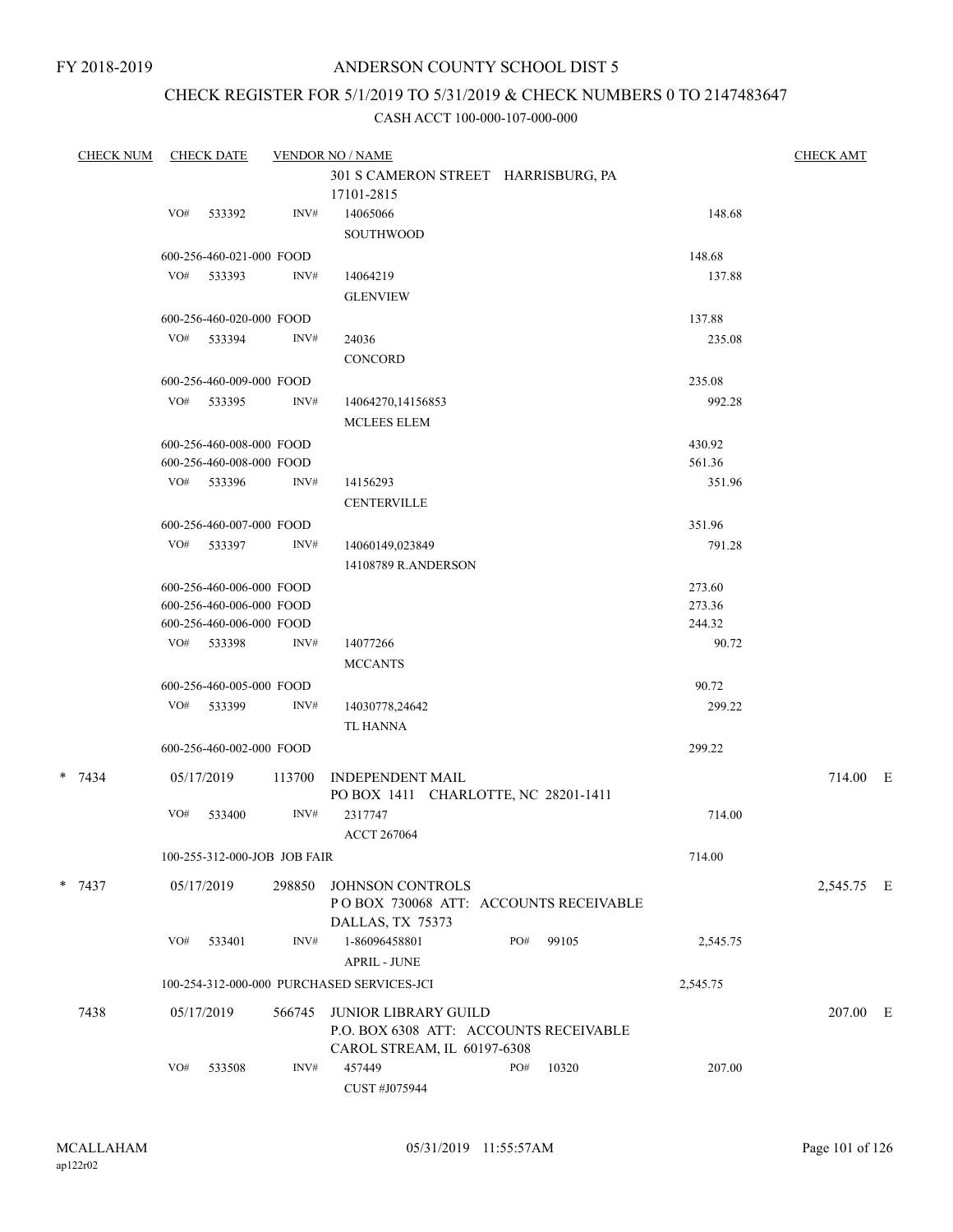### CHECK REGISTER FOR 5/1/2019 TO 5/31/2019 & CHECK NUMBERS 0 TO 2147483647

|        | <b>CHECK NUM</b> |                   | <b>CHECK DATE</b> | 100-222-410-012-000 SUPPLIES                                           | <b>VENDOR NO / NAME</b>                                                                                      |     |       | 207.00             | <b>CHECK AMT</b> |  |
|--------|------------------|-------------------|-------------------|------------------------------------------------------------------------|--------------------------------------------------------------------------------------------------------------|-----|-------|--------------------|------------------|--|
|        |                  |                   |                   |                                                                        |                                                                                                              |     |       |                    |                  |  |
|        | $* 7443$         | 05/17/2019<br>VO# | 533430            | 572223<br>INV#                                                         | <b>EMPLOYEE VENDOR</b><br><b>GRAD SUPPLIES</b><br><b>REIMBURSEMENT</b>                                       |     |       | 333.64             | 333.64 E         |  |
|        |                  |                   |                   |                                                                        | 100-114-410-003-VEN SUPPLY-ADDT'L FOR LOST VENDING                                                           |     |       | 333.64             |                  |  |
|        | $* 7445$         | 05/17/2019        |                   |                                                                        | 568354 MCKAY, ZORN & ASSOCIATES, PA<br>110 FEDERAL STREET STE 5-C ANDERSON, SC<br>29625                      |     |       |                    | 5,122.88 E       |  |
|        |                  | VO#               | 533452            | INV#                                                                   | 1465.0419<br><b>SOUTHWOOD</b>                                                                                |     |       | 5,122.88           |                  |  |
|        |                  |                   |                   |                                                                        | 515-253-520-000-ART FINE ARTS CENTER                                                                         |     |       | 5,122.88           |                  |  |
| $\ast$ | 7449             | 05/17/2019        |                   |                                                                        | 570874 NEW READERS PRESS<br>101 WYOMING STREET SYRACUSE, NY 13204                                            |     |       |                    | 905.00 E         |  |
|        |                  | VO#               | 533455            | INV#                                                                   | 9003495<br><b>GED VOUCHERS</b>                                                                               |     |       | 905.00             |                  |  |
|        |                  |                   |                   | 356-181-410-023-000 SUPPLIES                                           |                                                                                                              |     |       | 905.00             |                  |  |
|        | 7450             | 05/17/2019        |                   | 572183                                                                 | <b>EMPLOYEE VENDOR</b>                                                                                       |     |       |                    | 392.40 E         |  |
|        |                  | VO#               | 533419            | INV#                                                                   | <b>MAY 8-9</b><br><b>COLUMBIA</b>                                                                            |     |       | 392.40             |                  |  |
|        |                  |                   |                   |                                                                        | 100-221-333-000-000 TRIPS AND CONFERENCES                                                                    |     |       | 392.40             |                  |  |
|        | $* 7453$         | 05/17/2019<br>VO# | 533420            | 563687<br>INV#                                                         | <b>EMPLOYEE VENDOR</b><br>APRIL 23<br><b>COLUMBIA</b>                                                        |     |       | 139.52             | 139.52 E         |  |
|        |                  |                   |                   |                                                                        | 395-212-333-000-000 TRIPS AND CONFERENCES                                                                    |     |       | 139.52             |                  |  |
|        | $* 7455$         | 05/17/2019        |                   | 440950                                                                 | ROCHESTER 100 INC<br>PO BOX 92801 ATT: ACCOUNTS RECEIVABLE<br>ROCHESTER, NY 14692                            |     |       |                    | $1,012.50$ E     |  |
|        |                  | VO#               | 533523            | INV#                                                                   | 5763<br><b>SUPPLIES</b>                                                                                      | PO# | 10488 | 1,012.50           |                  |  |
|        |                  |                   |                   | 100-111-410-019-000 SUPPLIES                                           |                                                                                                              |     |       | 218.03             |                  |  |
|        |                  |                   |                   | 100-112-410-019-000 SUPPLIES                                           |                                                                                                              |     |       | 361.12             |                  |  |
|        |                  |                   |                   | 100-113-410-019-000 SUPPLIES                                           |                                                                                                              |     |       | 433.35             |                  |  |
|        | 7456             | 05/17/2019        |                   | 463000                                                                 | SCHOLASTIC INC/SCHOLASTIC MAGAZINES<br>PO BOX 3725 ATT: ACCOUNTS RECEIVABLE<br>JEFFERSON CITY, MO 65102-3725 |     |       |                    | 18,900.37 E      |  |
|        |                  | VO#               | 533465            | INV#                                                                   | 19278523<br><b>ACCT 4230068</b>                                                                              | PO# | 10577 | 10,859.88          |                  |  |
|        |                  |                   |                   | 201-188-410-000-000 SUPPLIES- PAT                                      |                                                                                                              |     |       | 9,963.20           |                  |  |
|        |                  |                   |                   | 201-188-410-000-000 SUPPLIES- PAT                                      |                                                                                                              |     |       | 896.68             |                  |  |
|        |                  | VO#               | 533466            | INV#                                                                   | 19278515<br>ACCT 4230068                                                                                     | PO# | 10573 | 8,040.49           |                  |  |
|        |                  |                   |                   | 201-188-410-000-000 SUPPLIES- PAT<br>201-188-410-000-000 SUPPLIES- PAT |                                                                                                              |     |       | 7,376.60<br>663.89 |                  |  |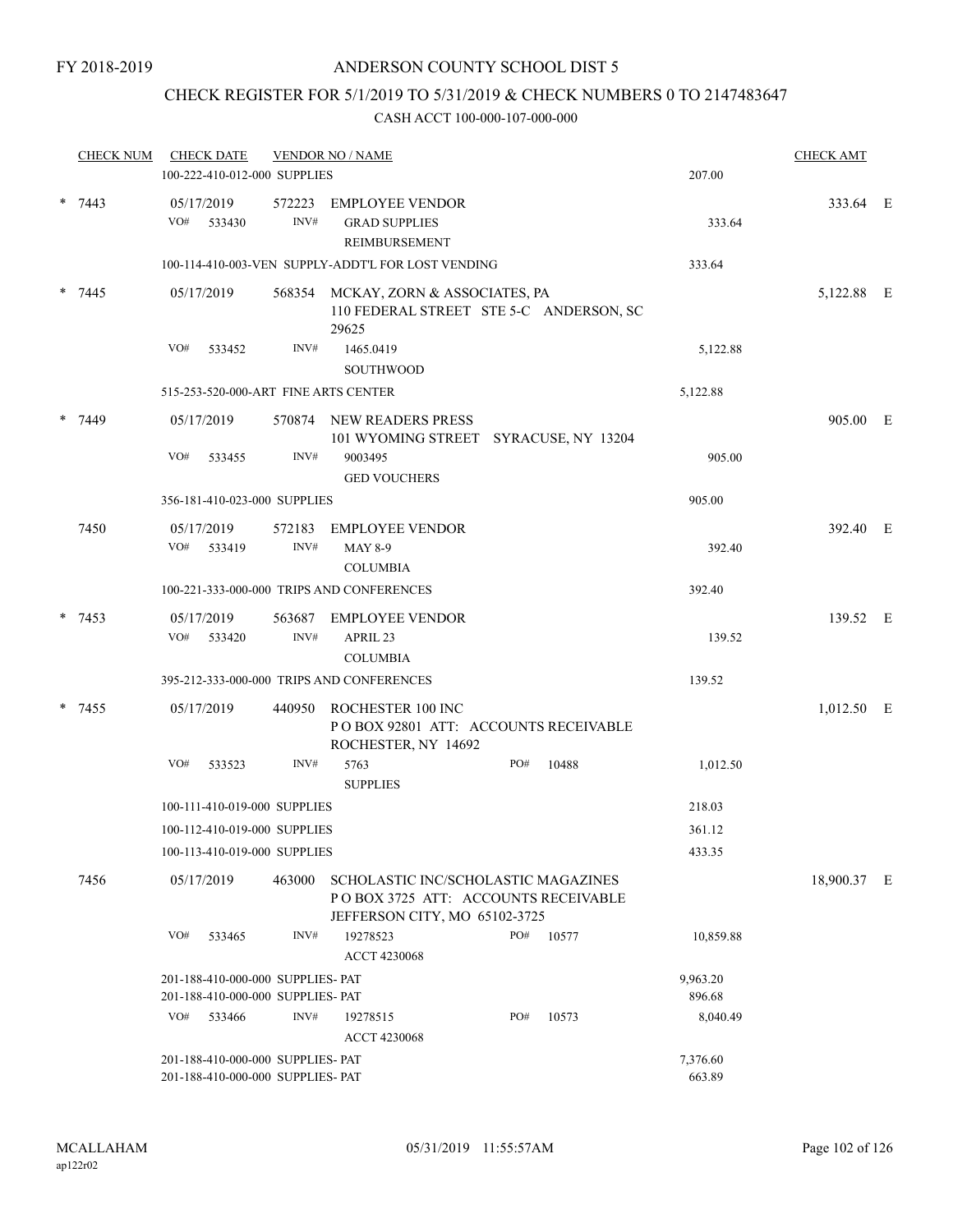### CHECK REGISTER FOR 5/1/2019 TO 5/31/2019 & CHECK NUMBERS 0 TO 2147483647

|        | <b>CHECK NUM</b> | <b>CHECK DATE</b>                      |        | <b>VENDOR NO / NAME</b>                                                                                |                                            |          | <b>CHECK AMT</b> |  |
|--------|------------------|----------------------------------------|--------|--------------------------------------------------------------------------------------------------------|--------------------------------------------|----------|------------------|--|
| $\ast$ | 7458             | 05/17/2019                             | 570099 | SCHOOL SPECIALTY, INC.<br>32656 COLLECTION CENTER DR. ATT:                                             | ACCOUNTS RECEIVABLE CHICAGO, IL 60693-0656 |          | 2,649.38 E       |  |
|        |                  | VO#<br>533528                          | INV#   | PO 10193<br>CUST #267420                                                                               | PO#<br>10193                               | 2,649.38 |                  |  |
|        |                  | 937-113-410-016-000 SUPPLIES           |        |                                                                                                        |                                            | 25.93    |                  |  |
|        |                  | 937-113-410-016-000 SUPPLIES           |        |                                                                                                        |                                            | 1,965.37 |                  |  |
|        |                  | 937-113-410-016-000 SUPPLIES           |        |                                                                                                        |                                            | 658.08   |                  |  |
|        | 7459             | 05/17/2019                             | 470900 | <b>SHAR PRODUCTS COMPANY</b><br>2465 S. INDUSTRIAL HWY ATT: ACCOUNTS<br>RECEIVABLE ANN ARBOR, MI 48104 |                                            |          | 204.64 E         |  |
|        |                  | VO#<br>533530                          | INV#   | 183467900010                                                                                           |                                            | 204.64   |                  |  |
|        |                  |                                        |        | ACCT 17761834                                                                                          |                                            |          |                  |  |
|        |                  |                                        |        | 100-113-410-020-COB CHORUS, ORCHESTRA & BAND                                                           |                                            | 204.64   |                  |  |
| $\ast$ | 7462             | 05/17/2019                             |        | 563982 SOUTHEASTERN PAPER GROUP<br>CHARLOTTE, NC 28289-0671                                            | PO BOX 890671 ATT: ACCOUNTS RECEIVABLE     |          | 4,833.14 E       |  |
|        |                  | VO#<br>533474                          | INV#   | 4482863<br><b>SUPPLIES</b>                                                                             | PO#<br>10595                               | 4,833.14 |                  |  |
|        |                  | 100-254-410-000-000 CUSTODIAL SUPPLIES |        |                                                                                                        |                                            | 254.82   |                  |  |
|        |                  | 100-254-410-005-000 SUPPLIES           |        |                                                                                                        |                                            | 1,760.89 |                  |  |
|        |                  |                                        |        | 505-271-540-002-BSC BASEBALL&SOFTBALL COMPLEX                                                          |                                            | 402.49   |                  |  |
|        |                  |                                        |        | 505-271-540-003-BSC BASEBALL&SOFTBALL COMPLEX                                                          |                                            | 402.49   |                  |  |
|        |                  | 515-253-520-031-CAR CAREER CENTER      |        |                                                                                                        |                                            | 2,012.45 |                  |  |
| *      | 7464             | 05/17/2019                             | 509430 | <b>EMPLOYEE VENDOR</b>                                                                                 |                                            |          | 138.44 E         |  |
|        |                  | VO#<br>533412                          | INV#   | $MAY 2-3$<br><b>COLUMBIA</b>                                                                           |                                            | 138.44   |                  |  |
|        |                  | 201-188-333-000-000 TRIPS- PAT         |        |                                                                                                        |                                            | 138.44   |                  |  |
|        | 7465             | 05/17/2019                             | 570855 | <b>ULINE - ATLANTA</b>                                                                                 | P.O. BOX 88741 ATT: ACCOUNTS RECEIVABLE    |          | 815.06 E         |  |
|        |                  | VO#<br>533476                          | INV#   | CHICAGO, IL 60680-1741<br>108148425<br><b>SUPPLIES</b>                                                 |                                            | 815.06   |                  |  |
|        |                  | 866-266-312-000-000 PURCHASED SERVICES |        |                                                                                                        |                                            | 815.06   |                  |  |
|        |                  |                                        |        |                                                                                                        |                                            |          |                  |  |
|        | $* 7468$         | 05/17/2019                             |        | 520900 VIRCO INC<br>PO BOX 5000                                                                        | CONWAY, AR 72033                           |          | 4,314.24 E       |  |
|        |                  | VO#<br>533409                          | INV#   | 91869267<br>CUST #108807                                                                               | PO#<br>10708                               | 4,314.24 |                  |  |
|        |                  | 100-221-410-016-FUR FURNITURE          |        |                                                                                                        |                                            | 4,314.24 |                  |  |
|        | $*$ 7471         | 05/17/2019                             | 574618 | <b>EMPLOYEE VENDOR</b>                                                                                 |                                            |          | 108.89 E         |  |
|        |                  | VO#<br>533484                          | INV#   | NOV - MAY<br>MILEAGE                                                                                   |                                            | 108.89   |                  |  |
|        |                  |                                        |        | 100-233-333-000-000 TRIPS AND CONFERENCES                                                              |                                            | 108.89   |                  |  |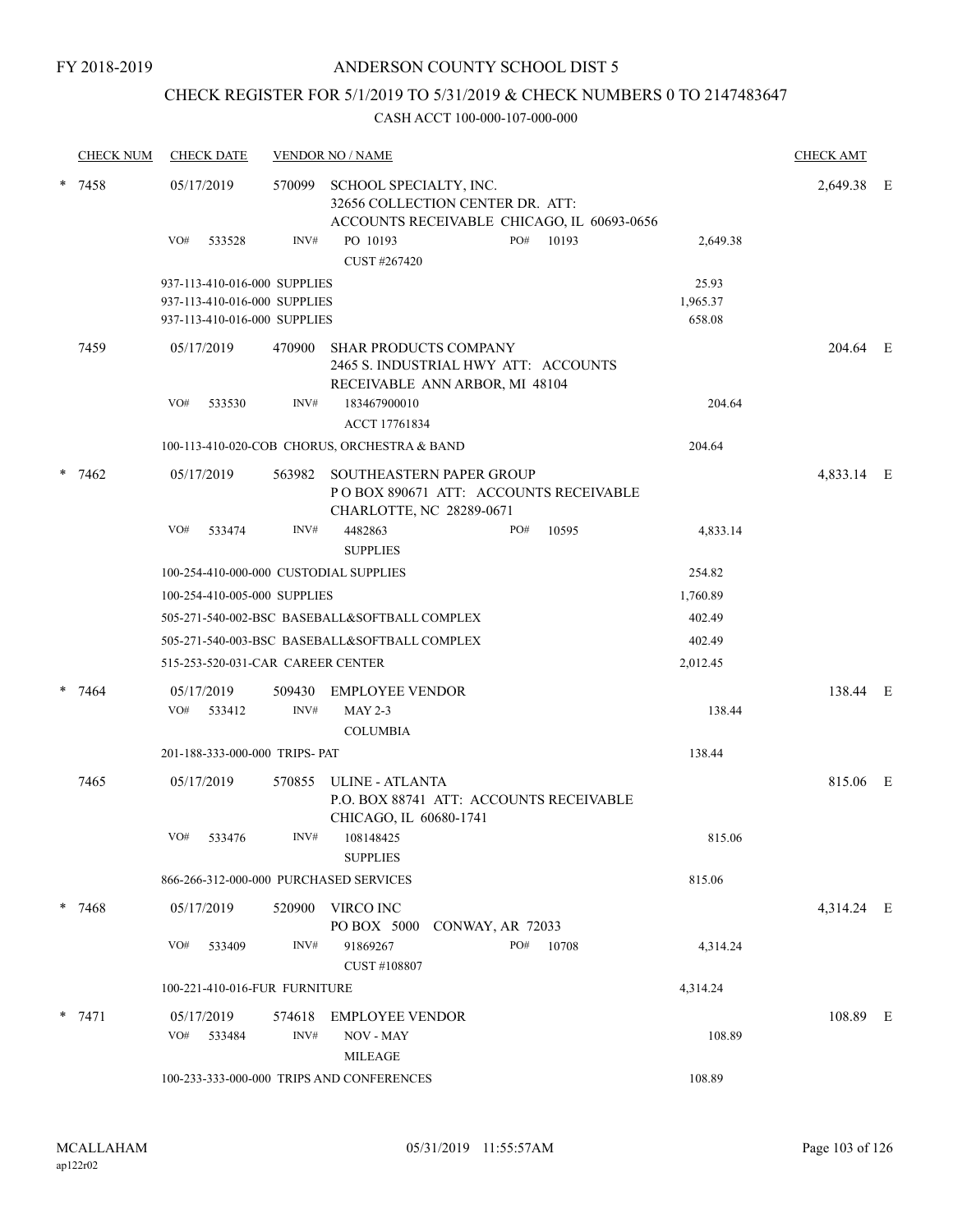### CHECK REGISTER FOR 5/1/2019 TO 5/31/2019 & CHECK NUMBERS 0 TO 2147483647

| <b>CHECK NUM</b> | <b>CHECK DATE</b>                     |                | <b>VENDOR NO / NAME</b>                                                                                 |          |              |  |  |  |
|------------------|---------------------------------------|----------------|---------------------------------------------------------------------------------------------------------|----------|--------------|--|--|--|
| 7472             | 05/17/2019                            | 564831         | YELLOW CAB OF ANDERSON, LLC<br>522 NORTH MAIN STREET ATT: ACCOUNTS<br>RECEIVABLE ANDERSON, SC 29621     |          | 1,421.00 E   |  |  |  |
|                  | VO#<br>533482                         | INV#           | 1092<br><b>APRIL 2019</b>                                                                               | 1,421.00 |              |  |  |  |
|                  |                                       |                | 201-223-417-000-000 HOMELESS SUPPLIES/ SERVICES                                                         | 1,421.00 |              |  |  |  |
| $* 7474$         | 05/22/2019                            | 114225         | ANDERSON RESTAURANT EQUIPMENT<br>112 EAST MAULDIN STREET ATT: ACCOUNTS<br>RECEIVABLE ANDERSON, SC 29621 |          | 194.74 E     |  |  |  |
|                  | VO#<br>533635                         | INV#           | 55154<br><b>SUPPLIES</b>                                                                                | 194.74   |              |  |  |  |
|                  | 600-256-410-020-000 SUPPLIES          |                |                                                                                                         | 194.74   |              |  |  |  |
| 7475             | 05/22/2019<br>VO#<br>533547           | 574673<br>INV# | <b>EMPLOYEE VENDOR</b><br><b>FOOD</b>                                                                   | 668.46   | 668.46 E     |  |  |  |
|                  | 100-115-410-001-000 SUPPLIES          |                | <b>REIMBURSEMENT</b>                                                                                    | 668.46   |              |  |  |  |
|                  |                                       |                |                                                                                                         |          |              |  |  |  |
| * 7477           | 05/22/2019<br>VO#<br>533607           | 571755<br>INV# | <b>EMPLOYEE VENDOR</b><br>$MAY 2-3$<br><b>COLUMBIA</b>                                                  | 158.61   | 158.61 E     |  |  |  |
|                  | 201-188-333-019-000 TRIPS- PAT        |                |                                                                                                         | 158.61   |              |  |  |  |
| $* 7480$         | 05/22/2019<br>VO#<br>533628           | 149150<br>INV# | <b>EMPLOYEE VENDOR</b><br><b>BOSCH GRANT</b><br>REIMBURSEMENT                                           | 1,000.28 | $1,000.28$ E |  |  |  |
|                  |                                       |                | 900-171-410-000-017 CAMP DISCOVERY SUPPLIES                                                             | 1,000.28 |              |  |  |  |
| $* 7482$         | 05/22/2019                            | 573130         | CALLAHAM ORCHARD TOURS<br>ANDY CALLAHAM 559 CRAWFORD RD. BELTON,<br>SC 29627                            |          | 873.00 E     |  |  |  |
|                  | VO#<br>533637                         | INV#           | MAY 10 TOUR<br><b>CALHOUN ELEM</b>                                                                      | 873.00   |              |  |  |  |
|                  |                                       |                | 714-271-660-014-351 FIELD TRIPS GRADE 1 EXPENSE                                                         | 873.00   |              |  |  |  |
| 7483             | 05/22/2019                            |                | 155900 CAROLINA BIOLOGICAL SUPPLY<br>POBOX 60232 ATT: ACCOUNTS RECEIVABLE<br>CHARLOTTE, NC 28260-0232   |          | 529.65 E     |  |  |  |
|                  | VO#<br>533564                         | INV#           | 50691578<br><b>SUPPLIES</b>                                                                             | 529.65   |              |  |  |  |
|                  |                                       |                | 100-114-410-002-VEN SUPPLY-ADDT'L FOR LOST VENDING                                                      | 529.65   |              |  |  |  |
| $* 7485$         | 05/22/2019                            |                | 568574 CCP CROWE'S CORPORATE PROMOTIONS<br>PO BOX 2647 ANDERSON, SC 29622                               |          | 810.63 E     |  |  |  |
|                  | VO#<br>533638                         | INV#           | 13744<br><b>GLENVIEW BAND</b>                                                                           | 810.63   |              |  |  |  |
|                  | 720-271-660-020-601 BAND CLUB EXPENSE |                |                                                                                                         | 810.63   |              |  |  |  |
| 7486             | 05/22/2019                            | 573679         | <b>EMPLOYEE VENDOR</b>                                                                                  |          | 116.88 E     |  |  |  |
|                  | VO# 533624                            | INV#           | <b>EXPENSES</b>                                                                                         | 116.88   |              |  |  |  |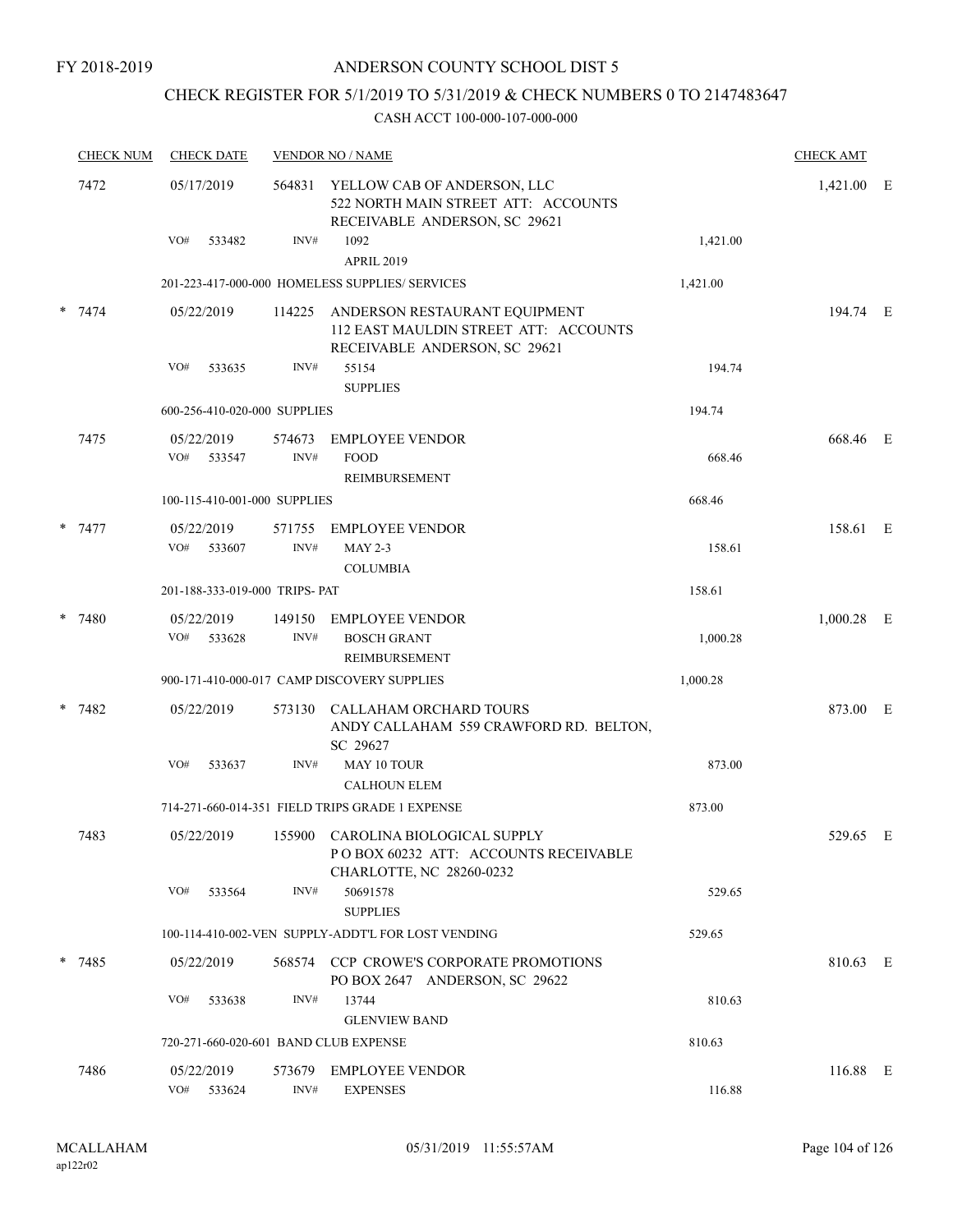### CHECK REGISTER FOR 5/1/2019 TO 5/31/2019 & CHECK NUMBERS 0 TO 2147483647

| <b>CHECK NUM</b> |                                        | <b>CHECK DATE</b>            |                | <b>VENDOR NO / NAME</b>                                                                      |     |  |                                            |           | <b>CHECK AMT</b> |  |
|------------------|----------------------------------------|------------------------------|----------------|----------------------------------------------------------------------------------------------|-----|--|--------------------------------------------|-----------|------------------|--|
|                  |                                        |                              |                | REIMBURSEMENT                                                                                |     |  |                                            |           |                  |  |
|                  |                                        |                              |                | 712-271-660-012-315 HOSPITALITY EXPENSE                                                      |     |  |                                            | 116.88    |                  |  |
| 7487             | VO#                                    | 05/22/2019<br>533616         | 574582<br>INV# | EMPLOYEE VENDOR<br><b>EOY PARTY</b><br>REIMBURSEMENT                                         |     |  |                                            | 251.22    | 251.22 E         |  |
|                  |                                        |                              |                | 717-190-660-017-353 FIELD TRIPS GRADE 3 EXPENSE                                              |     |  |                                            | 251.22    |                  |  |
| 7488             |                                        | 05/22/2019                   |                |                                                                                              |     |  |                                            |           |                  |  |
|                  |                                        |                              |                | 572679 DEFENDER SERVICES, INC.<br>PO BOX 1775 COLUMBIA, SC 29202                             |     |  |                                            |           | 498.00 E         |  |
|                  | VO#                                    | 533643                       | INV#           | 739771<br><b>SECURITY</b>                                                                    | PO# |  | 10397                                      | 498.00    |                  |  |
|                  | 100-181-312-023-000 PURCHASED SERVICES |                              |                |                                                                                              |     |  |                                            | 498.00    |                  |  |
| 7489             |                                        | 05/22/2019                   | 198800         | DELTA EDUCATION<br>RECEIVABLE CHICAGO, IL 60693-0326                                         |     |  | 32656 COLLECTION CENTER DR ATT: ACCOUNTS   |           | $1,272.11$ E     |  |
|                  | VO#                                    | 533570                       | INV#           | 202501655663<br><b>SUPPLIES</b>                                                              | PO# |  | 10745                                      | 1,272.11  |                  |  |
|                  |                                        |                              |                | 326-112-410-000-000 SCIENCE KITS SUPPLIES                                                    |     |  |                                            | 1,272.11  |                  |  |
| 7490             |                                        | 05/22/2019                   | 202600         | DILLARD'S SPORTS CENTER<br>708 WHITEHALL ROAD ATT: ACCOUNTS<br>RECEIVABLE ANDERSON, SC 29625 |     |  | 1,224.08 E                                 |           |                  |  |
|                  | VO#                                    | 533571                       | INV#           | 101516                                                                                       |     |  |                                            | 1,224.08  |                  |  |
|                  |                                        |                              |                | TLH SOCCER                                                                                   |     |  |                                            |           |                  |  |
|                  |                                        | 100-271-410-002-000 SUPPLIES |                |                                                                                              |     |  |                                            | 1,224.08  |                  |  |
| * 7492           |                                        | 05/22/2019                   | 569871         | FOLLETT SCHOOL SOLUTIONS, INC<br>91826 COLLECTION CENTER DRIVE ATT:                          |     |  | ACCOUNTS RECEIVABLE CHICAGO, IL 60693-0918 |           | 30,826.28 E      |  |
|                  | VO#                                    | 533573                       | INV#           | 482164F<br><b>GLENVIEW</b>                                                                   | PO# |  | 10723                                      | 665.07    |                  |  |
|                  |                                        | 100-222-410-020-000 SUPPLIES |                |                                                                                              |     |  |                                            | 665.07    |                  |  |
|                  | VO#                                    | 533574                       | INV#           | 450321<br><b>MCLEES ELEM</b>                                                                 | PO# |  | 10526                                      | 13,995.77 |                  |  |
|                  |                                        |                              |                | 100-222-430-008-001 LIBRARY ALLOCATION                                                       |     |  |                                            | 789.25    |                  |  |
|                  |                                        |                              |                | 100-222-430-008-001 LIBRARY ALLOCATION                                                       |     |  |                                            | 6,341.75  |                  |  |
|                  |                                        |                              |                | 100-222-430-008-001 LIBRARY ALLOCATION                                                       |     |  |                                            | 6,864.77  |                  |  |
|                  |                                        | VO# 533575                   | INV#           | 447476<br>TL HANNA                                                                           | PO# |  | 10512                                      | 1,977.87  |                  |  |
|                  |                                        | 100-222-410-002-000 SUPPLIES |                |                                                                                              |     |  |                                            | 555.59    |                  |  |
|                  |                                        | 100-222-410-002-000 SUPPLIES |                |                                                                                              |     |  |                                            | 888.35    |                  |  |
|                  |                                        | 100-222-410-002-000 SUPPLIES |                |                                                                                              |     |  |                                            | 533.93    |                  |  |
|                  |                                        | VO# 533576                   | INV#           | 373409<br>ROBERT ANDERSON                                                                    | PO# |  | 10008                                      | 32.34     |                  |  |
|                  |                                        | 100-222-410-006-000 SUPPLIES |                |                                                                                              |     |  |                                            | 32.34     |                  |  |
|                  |                                        | VO# 533647                   | INV#           | 457960                                                                                       | PO# |  | 10562                                      | 13,888.35 |                  |  |
|                  |                                        |                              |                | <b>CALHOUN</b>                                                                               |     |  |                                            |           |                  |  |
|                  |                                        |                              |                | 100-222-430-014-001 LIBRARY ALLOCATION                                                       |     |  |                                            | 1,476.17  |                  |  |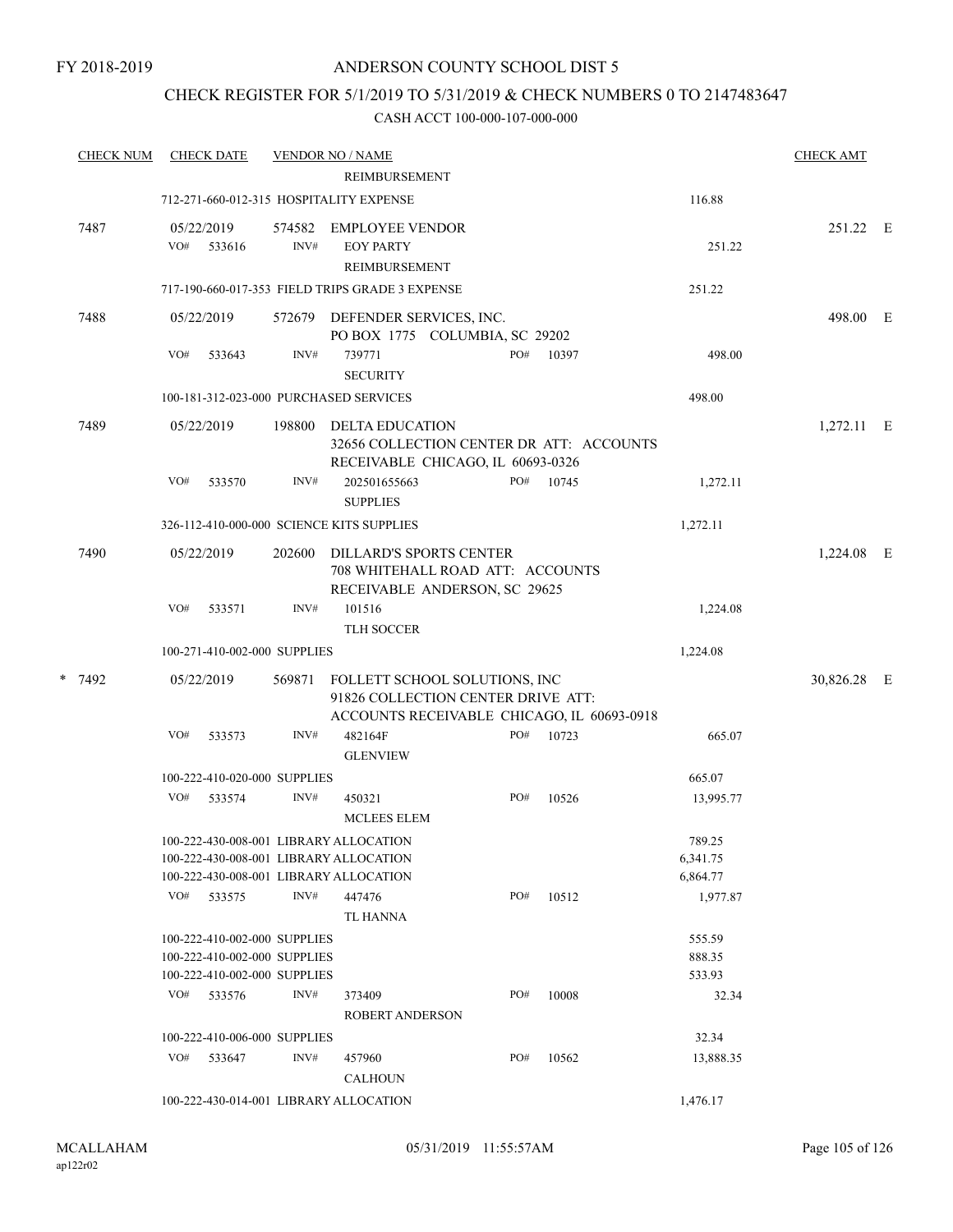### CHECK REGISTER FOR 5/1/2019 TO 5/31/2019 & CHECK NUMBERS 0 TO 2147483647

| <b>CHECK NUM</b> |     | <b>CHECK DATE</b>            |                | <b>VENDOR NO / NAME</b>                                                                  |     |       |                  | <b>CHECK AMT</b> |   |
|------------------|-----|------------------------------|----------------|------------------------------------------------------------------------------------------|-----|-------|------------------|------------------|---|
|                  |     |                              |                | 100-222-430-014-001 LIBRARY ALLOCATION                                                   |     |       | 3,058.18         |                  |   |
|                  |     |                              |                | 100-222-430-014-001 LIBRARY ALLOCATION                                                   |     |       | 9,354.00         |                  |   |
|                  |     | VO# 533648                   | INV#           | 1357308<br>CUST #3902470                                                                 | PO# | 10617 | 266.88           |                  |   |
|                  |     | 100-222-410-017-000 SUPPLIES |                |                                                                                          |     |       | 266.88           |                  |   |
| 7493             |     | 05/22/2019                   |                | 237555 FORMS & SUPPLY<br>PO BOX 563953 ATT: ACCOUNTS RECEIVABLE<br>CHARLOTTE, NC 28256   |     |       |                  | 16,253.61 E      |   |
|                  | VO# | 533577                       | INV#           | 4913934<br>TL HANNA                                                                      | PO# | 10198 | 3,170.37         |                  |   |
|                  |     |                              |                | 100-114-410-002-VEN SUPPLY-ADDT'L FOR LOST VENDING                                       |     |       | 3,170.37         |                  |   |
|                  | VO# | 533578                       | INV#           | 5031676<br><b>CALHOUN ELEM</b>                                                           |     |       | 335.47           |                  |   |
|                  |     |                              |                | 817-112-410-014-000 SUPPLIES AND MATERIALS                                               |     |       | 335.47           |                  |   |
|                  | VO# | 533579                       | INV#           | 5034157<br><b>NEVITT FOREST</b>                                                          |     |       | 68.41            |                  |   |
|                  |     | 100-212-410-012-000 SUPPLIES |                |                                                                                          |     |       | 68.41            |                  |   |
|                  |     | VO# 533580                   | INV#           | 5025425<br><b>TL HANNA</b>                                                               |     |       | 65.68            |                  |   |
|                  |     |                              |                | 100-114-410-002-VEN SUPPLY-ADDT'L FOR LOST VENDING                                       |     |       | 65.68            |                  |   |
|                  | VO# | 533581                       | INV#           | 5019482<br>5013594                                                                       |     |       | 95.71            |                  |   |
|                  |     |                              |                | 100-114-410-002-VEN SUPPLY-ADDT'L FOR LOST VENDING                                       |     |       | 29.28            |                  |   |
|                  |     |                              |                | 100-114-410-002-VEN SUPPLY-ADDT'L FOR LOST VENDING                                       |     |       | 66.43            |                  |   |
|                  |     | VO# 533582                   | INV#           | 5034075<br><b>MCLEES ELEM</b>                                                            |     |       | 1,528.44         |                  |   |
|                  |     |                              |                | 708-271-660-008-201 MISCELLANEOUS EXPENSE                                                |     |       | 1,528.44         |                  |   |
|                  | VO# | 533583                       | INV#           | 4997513<br><b>AVCC</b>                                                                   | PO# | 10625 | 88.02            |                  |   |
|                  |     | 100-115-410-001-000 SUPPLIES |                |                                                                                          |     |       | 88.02            |                  |   |
|                  | VO# | 533584                       | INV#           | 4957755<br><b>MIDWY ELEM</b>                                                             | PO# | 10424 | 10,008.64        |                  |   |
|                  |     |                              |                | 100-222-410-017-FUR MEDIA FURNITURE                                                      |     |       | 10,008.64        |                  |   |
|                  | VO# | 533585                       | INV#           | 4998680<br><b>CALHOUN</b>                                                                | PO# | 10619 | 509.32           |                  |   |
|                  |     |                              |                | 201-112-410-014-000 SUPPLIES AND MATERIALS                                               |     |       | 394.72           |                  |   |
|                  |     |                              |                | 201-112-410-014-000 SUPPLIES AND MATERIALS                                               |     |       | 114.60           |                  |   |
|                  | VO# | 533650                       | INV#           | 5027083<br><b>SUPPLIES</b>                                                               | PO# | 10759 | 383.55           |                  |   |
|                  |     |                              |                | 100-252-410-000-000 SUPPLIES AND MATERIALS<br>100-252-410-000-000 SUPPLIES AND MATERIALS |     |       | 256.77<br>126.78 |                  |   |
| 7494             | VO# | 05/22/2019<br>533550         | 574915<br>INV# | <b>EMPLOYEE VENDOR</b><br><b>FABRIC</b>                                                  |     |       | 105.66           | 245.66           | E |
|                  |     |                              |                | REIMBURSEMENT                                                                            |     |       |                  |                  |   |
|                  |     | 100-115-410-001-000 SUPPLIES |                |                                                                                          |     |       | 105.66           |                  |   |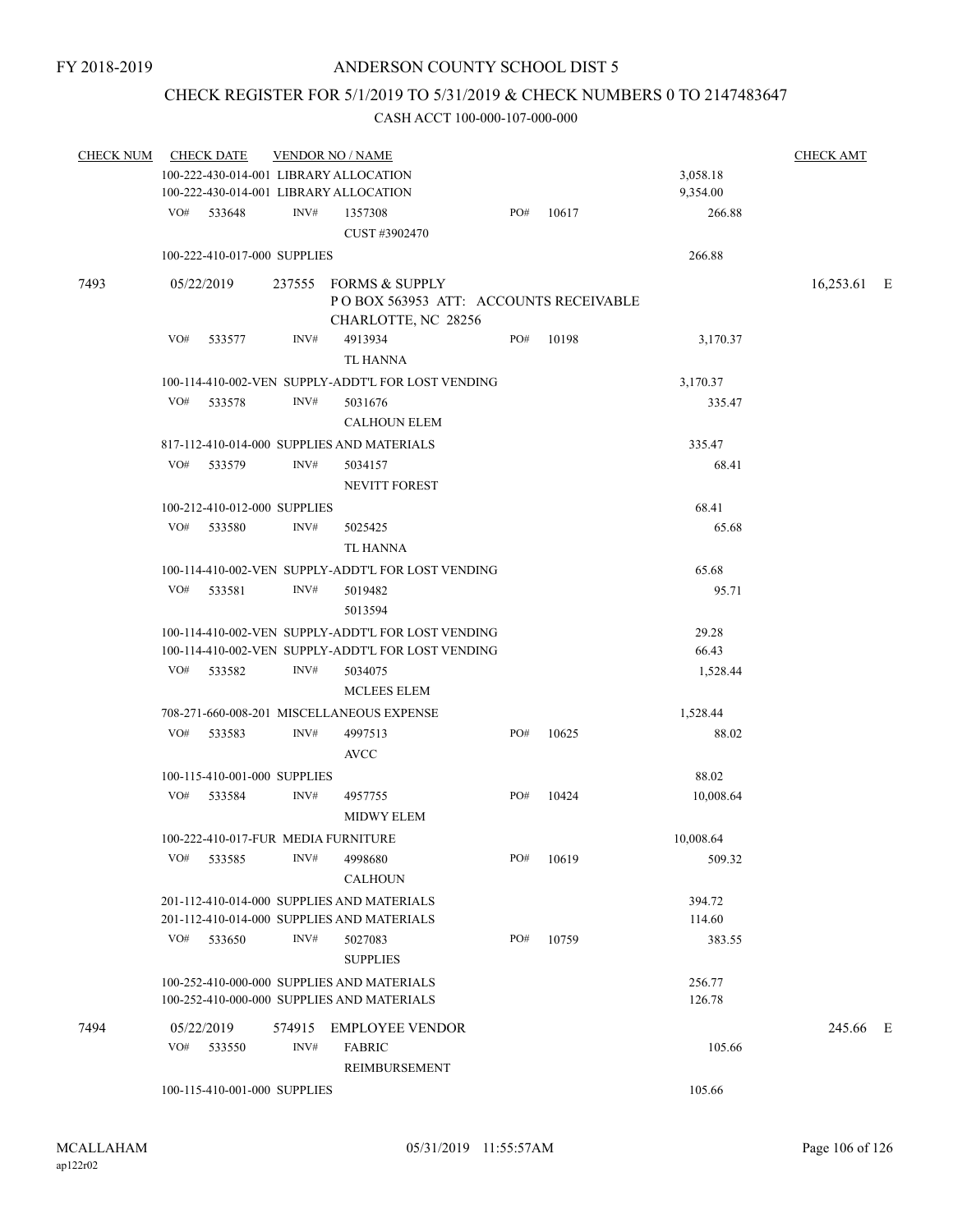### CHECK REGISTER FOR 5/1/2019 TO 5/31/2019 & CHECK NUMBERS 0 TO 2147483647

|        | <b>CHECK NUM</b> | <b>CHECK DATE</b>                          |        | <b>VENDOR NO / NAME</b>                                                                                  |              | <b>CHECK AMT</b> |  |
|--------|------------------|--------------------------------------------|--------|----------------------------------------------------------------------------------------------------------|--------------|------------------|--|
|        |                  | VO#<br>533551                              | INV#   | <b>JACKSON TEST</b><br>REIMBURSEMENT                                                                     | 70.00        |                  |  |
|        |                  |                                            |        | 701-271-660-001-823 COSMETOLOGY EXPENSE                                                                  | 70.00        |                  |  |
|        |                  | VO#<br>533615                              | INV#   | <b>GIBERT TEST</b><br>REIMBURSEMENT                                                                      | 70.00        |                  |  |
|        |                  |                                            |        | 701-271-660-001-823 COSMETOLOGY EXPENSE                                                                  | 70.00        |                  |  |
| $\ast$ | 7496             | 05/22/2019                                 |        | 565738 EMPLOYEE VENDOR                                                                                   |              | 132.98 E         |  |
|        |                  | VO# 533541                                 | INV#   | <b>MAY 14</b><br><b>COLUMBIA</b>                                                                         | 132.98       |                  |  |
|        |                  | 850-266-410-000-000 SUPPLIES AND MATERIALS |        |                                                                                                          |              |                  |  |
|        | 7497             | 05/22/2019                                 | 269725 | EMPLOYEE VENDOR                                                                                          |              | 183.67 E         |  |
|        |                  | VO# 533614                                 | INV#   | <b>SUPPLIES</b>                                                                                          | 183.67       |                  |  |
|        |                  |                                            |        | REIMBURSEMENT<br>707-190-660-007-310 RUNNING CLUB EXPENSE                                                | 183.67       |                  |  |
|        |                  |                                            |        |                                                                                                          |              |                  |  |
|        | 7498             | 05/22/2019                                 | 272800 | <b>HOUSE OF TROPHIES</b><br>616 NORTH MURRAY AVENUE ATT: ACCOUNTS<br>RECEIVABLE ANDERSON, SC 29625-4311  |              | 468.66 E         |  |
|        |                  | VO#<br>533586                              | INV#   | 32381<br><b>AVCC</b>                                                                                     | 468.66       |                  |  |
|        |                  | 100-115-410-001-000 SUPPLIES               |        |                                                                                                          | 468.66       |                  |  |
|        | 7499             | 05/22/2019                                 | 300176 | <b>JOSTENS INC</b><br>21336 NETWORK PLACE ATT: ACCOUNTS<br>RECEIVABLE CHICAGO, IL 60673                  |              | 328.13 E         |  |
|        |                  | VO#<br>533587                              | INV#   | TL HANNA<br>CUST #1043017                                                                                | 328.13       |                  |  |
|        |                  |                                            |        | 100-114-410-002-VEN SUPPLY-ADDT'L FOR LOST VENDING                                                       | 49.59        |                  |  |
|        |                  |                                            |        | 100-114-410-002-VEN SUPPLY-ADDT'L FOR LOST VENDING                                                       | 275.69       |                  |  |
|        |                  |                                            |        | 100-114-410-002-VEN SUPPLY-ADDT'L FOR LOST VENDING                                                       | 0.95         |                  |  |
|        |                  |                                            |        | 100-114-410-002-VEN SUPPLY-ADDT'L FOR LOST VENDING<br>100-114-410-002-VEN SUPPLY-ADDT'L FOR LOST VENDING | 0.95<br>0.95 |                  |  |
|        |                  |                                            |        |                                                                                                          |              |                  |  |
|        | 7500             | 05/22/2019                                 | 563608 | JW PEPPER & SON, INC<br>POBOX 642 ATT: ACCOUNTS RECEIVABLE<br><b>EXTON, PA 19341</b>                     |              | 265.76 E         |  |
|        |                  | VO#<br>533653                              | INV#   | ACCT 643302<br><b>MIDWAY ELEM</b>                                                                        | 265.76       |                  |  |
|        |                  | 717-190-660-017-220 MUSIC EXPENSE          |        |                                                                                                          | 142.79       |                  |  |
|        |                  | 717-190-660-017-220 MUSIC EXPENSE          |        |                                                                                                          | 42.98        |                  |  |
|        |                  | 717-190-660-017-220 MUSIC EXPENSE          |        |                                                                                                          | 79.99        |                  |  |
|        | * 7503           | 05/22/2019                                 | 574557 | <b>EMPLOYEE VENDOR</b>                                                                                   |              | 600.14 E         |  |
|        |                  | VO#<br>533621                              | INV#   | <b>EXPENSES</b><br>REIMBURSEMENT                                                                         | 182.61       |                  |  |
|        |                  | 100-221-410-007-DIS SUPPLIES               |        |                                                                                                          | 182.61       |                  |  |
|        |                  | VO#<br>533631                              | INV#   | <b>ILL STORAGE</b>                                                                                       | 374.73       |                  |  |
|        |                  |                                            |        | REIMBURSEMENT                                                                                            |              |                  |  |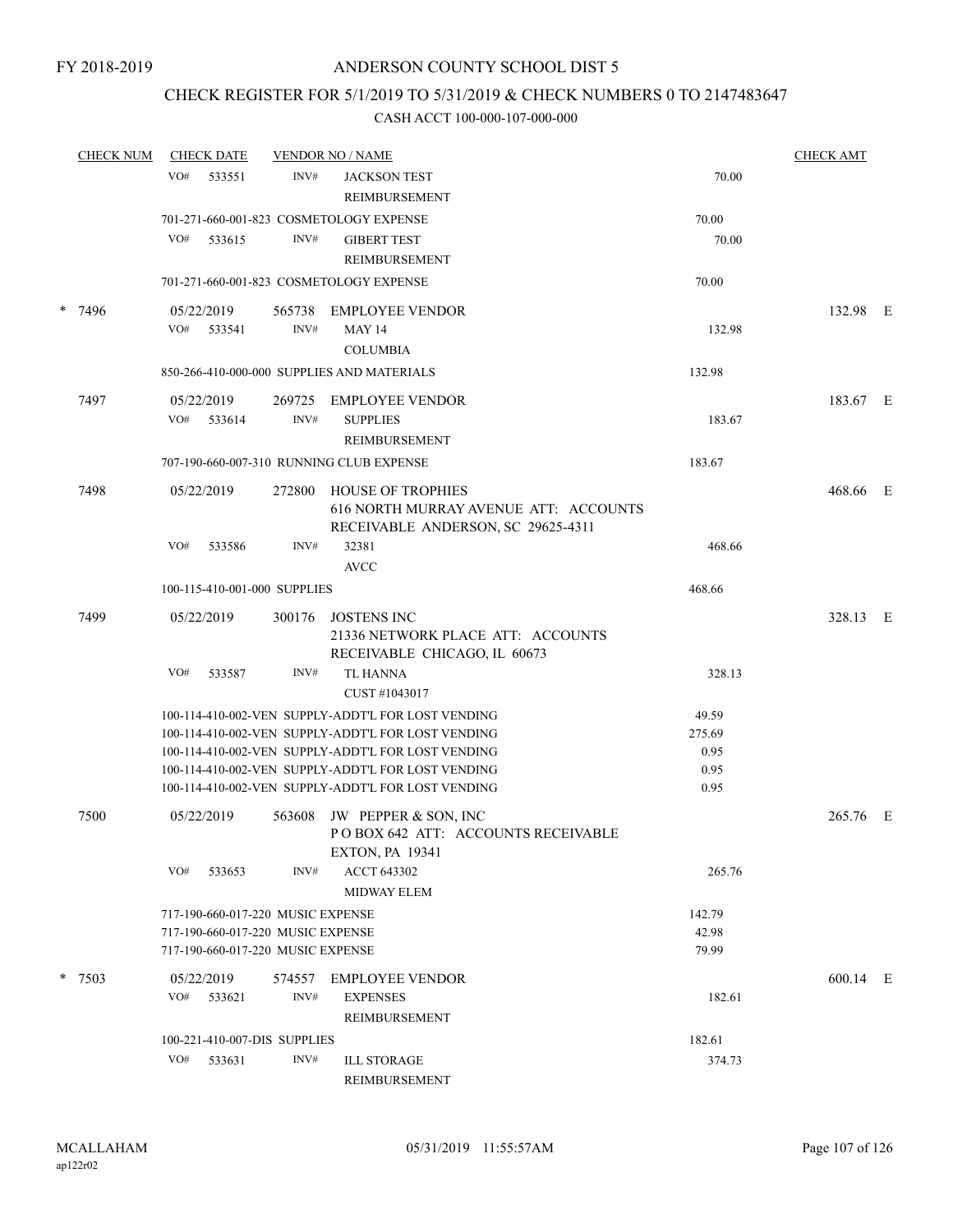### CHECK REGISTER FOR 5/1/2019 TO 5/31/2019 & CHECK NUMBERS 0 TO 2147483647

| <b>CHECK NUM</b> | <b>CHECK DATE</b>                                                  |                | <b>CHECK AMT</b>                                                                                |                  |             |  |
|------------------|--------------------------------------------------------------------|----------------|-------------------------------------------------------------------------------------------------|------------------|-------------|--|
|                  | 100-221-410-007-DIS SUPPLIES                                       |                |                                                                                                 | 374.73           |             |  |
|                  | VO#<br>533632                                                      | INV#           | <b>BIG LOTS</b><br>REIMBURSEMENT                                                                | 42.80            |             |  |
|                  | 100-221-410-007-DIS SUPPLIES                                       |                |                                                                                                 | 42.80            |             |  |
| 7504             | 05/22/2019<br>VO# 533552                                           | 572733<br>INV# | <b>EMPLOYEE VENDOR</b><br><b>GRAD GIFTS</b><br>REIMBURSEMENT                                    | 114.88           | 114.88 E    |  |
|                  | 721-190-660-021-602 BETA CLUB EXPENSE                              |                |                                                                                                 | 114.88           |             |  |
| 7505             | 05/22/2019                                                         | 575078         | EMPLOYEE VENDOR                                                                                 |                  | 471.08 E    |  |
|                  | VO#<br>533625                                                      | INV#           | <b>DANCE MAKERS</b><br>REIMBURSEMENT                                                            | 471.08           |             |  |
|                  | 721-190-660-021-607 DANCE EXPENSE                                  |                |                                                                                                 | 471.08           |             |  |
| * 7508           | 05/22/2019                                                         | 569877         | NATIONAL FFA ORGANIZATION<br>POBOX 631363 ATT: ACCOUNTS RECEIVABLE<br>CINCINNATI, OH 45263-1363 |                  | 358.00 E    |  |
|                  | VO#<br>533589                                                      | INV#           | MDS 176712<br>MDS 177152                                                                        | 358.00           |             |  |
|                  | 701-271-660-001-850 FFA EXPENSE<br>701-271-660-001-850 FFA EXPENSE |                |                                                                                                 | 238.50<br>119.50 |             |  |
| $*$ 7512         | 05/22/2019<br>VO#<br>533623                                        | 574804<br>INV# | EMPLOYEE VENDOR<br><b>DRAMA/CHOIR</b><br>REIMBURSEMENT                                          | 552.58           | 552.58 E    |  |
|                  | 717-190-660-017-220 MUSIC EXPENSE                                  |                |                                                                                                 | 351.37           |             |  |
|                  | 717-190-660-017-284 DRAMA CLUB EXPENSE                             |                |                                                                                                 | 140.73           |             |  |
|                  | 717-190-660-017-335 CHORUS CLUB EXPENSE                            |                |                                                                                                 | 60.48            |             |  |
| 7513             | 05/22/2019                                                         | 394675         | PIP PRINTING<br>1005 NORTH FANT STREET ATT: ACCOUNTS<br>RECEIVABLE ANDERSON, SC 29621           |                  | 494.34 E    |  |
|                  | VO#<br>533596                                                      | INV#           | 98743<br><b>AVCC</b>                                                                            | 494.34           |             |  |
|                  | 100-115-410-001-000 SUPPLIES                                       |                |                                                                                                 | 494.34           |             |  |
| 7514             | 05/22/2019<br>VO#<br>533548                                        | 563687<br>INV# | <b>EMPLOYEE VENDOR</b><br><b>REFRESHMENTS</b><br><b>REIMBURSEMENT</b>                           | 131.00           | 131.00 E    |  |
|                  | 100-115-410-001-000 SUPPLIES                                       |                |                                                                                                 | 131.00           |             |  |
| 7515             | 05/22/2019<br>VO#<br>533613                                        | 574947<br>INV# | EMPLOYEE VENDOR<br><b>SAMS</b><br>REIMBURSEMENT                                                 | 401.94           | 401.94 E    |  |
|                  |                                                                    |                | 707-190-660-007-355 FIELD TRIPS GRADE 5 EXPENSE                                                 | 401.94           |             |  |
| 7516             | 05/22/2019                                                         | 570955         | RIDDELL/ ALL AMERICAN SPORTS                                                                    |                  | 43,335.00 E |  |
|                  | VO#<br>533659                                                      | INV#           | PO BOX 71914 CHICAGO, IL 60694-1914<br>PO#<br>950828741<br>10036<br><b>WESTSIDE HS</b>          | 43,335.00        |             |  |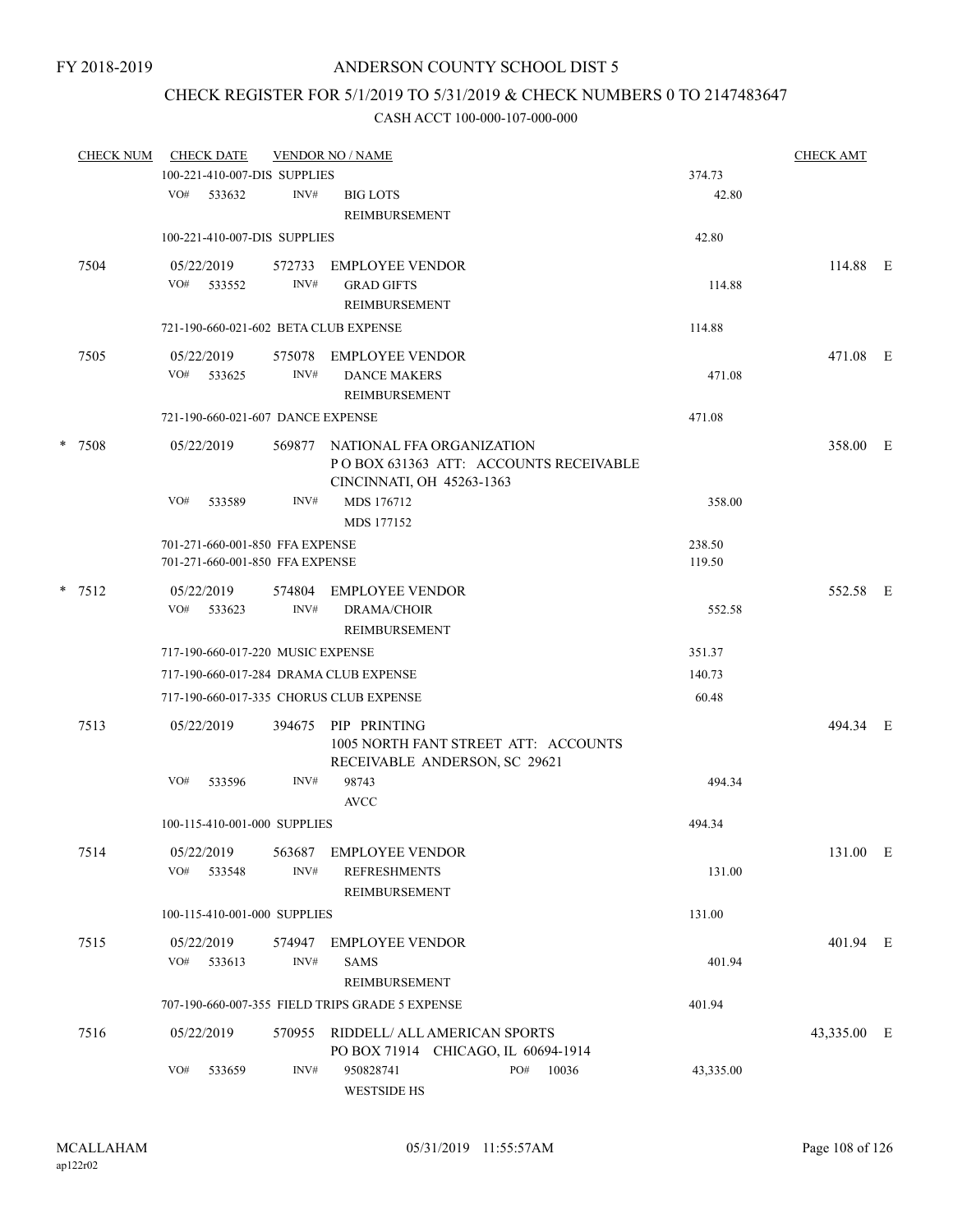## CHECK REGISTER FOR 5/1/2019 TO 5/31/2019 & CHECK NUMBERS 0 TO 2147483647

|          |                   |            | 100-271-410-003-HMT HELMETS  | 43,335.00                                                                                  |     |       |           |             |  |
|----------|-------------------|------------|------------------------------|--------------------------------------------------------------------------------------------|-----|-------|-----------|-------------|--|
| 7517     | 05/22/2019<br>VO# | 533627     | 571751<br>INV#               | <b>EMPLOYEE VENDOR</b><br><b>SUPPLIES</b><br><b>REIMBURSEMENT</b>                          |     |       | 310.44    | 310.44 E    |  |
|          |                   |            | 100-222-410-021-000 SUPPLIES |                                                                                            |     |       | 310.44    |             |  |
| 7518     |                   | 05/22/2019 | 570855                       | ULINE - ATLANTA<br>P.O. BOX 88741 ATT: ACCOUNTS RECEIVABLE<br>CHICAGO, IL 60680-1741       |     |       |           | 468.76 E    |  |
|          | VO#               | 533604     | INV#                         | 108307564<br>ROBERT ANDERSON                                                               | PO# | 10739 | 468.76    |             |  |
|          |                   |            | 100-113-410-006-000 SUPPLIES |                                                                                            |     |       | 468.76    |             |  |
| 7519     |                   | 05/22/2019 | 574608                       | <b>EMPLOYEE VENDOR</b>                                                                     |     |       |           | 331.98 E    |  |
|          |                   | VO# 533619 | INV#                         | <b>EXPENSES</b><br>REIMBURSEMENT                                                           |     |       | 331.98    |             |  |
|          |                   |            |                              | 100-113-410-020-VEN SUPPLY-ADDT'L FOR LOST VENDING                                         |     |       | 331.98    |             |  |
| * 7527   | 05/24/2019        |            | 564662                       | BRADY'S SCREEN PRINTING<br>106 CONCORD ROAD ATT: ACCOUNTS<br>RECEIVABLE ANDERSON, SC 29621 |     |       |           | 592.78 E    |  |
|          | VO#               | 533784     | INV#                         | 34930, 35185<br><b>MIDWAY ELEM</b>                                                         |     |       | 592.78    |             |  |
|          |                   |            |                              | 717-190-660-017-321 VOLLEYBALL CLUB EXPENSE                                                |     |       | 362.73    |             |  |
|          |                   |            |                              | 717-190-660-017-346 KARATE CLUB EXPENSE                                                    |     |       | 230.05    |             |  |
| 7528     | 05/24/2019        |            | 570763                       | BRAINPOP<br>PO BOX 28119 NEW YORK, NY 10087-8119                                           |     |       |           | 20,537.06 E |  |
|          | VO#               | 533701     | INV#                         | 189815<br><b>RENEWAL</b>                                                                   | PO# | 10822 | 20,537.06 |             |  |
|          |                   |            |                              | 338-221-445-000-EAR TECHNOLOGY SUPPLIES                                                    |     |       | 20,537.06 |             |  |
| $*$ 7531 |                   | 05/24/2019 | 572665                       | <b>EMPLOYEE VENDOR</b>                                                                     |     |       |           | 109.20 E    |  |
|          | VO#               | 533780     | INV#                         | <b>WALMART</b><br>REIMBURSEMENT                                                            |     |       | 109.20    |             |  |
|          |                   |            |                              | 719-271-660-019-201 MISCELLANEOUS EXPENSE                                                  |     |       | 109.20    |             |  |
| $*$ 7533 |                   | 05/24/2019 | 573130                       | CALLAHAM ORCHARD TOURS<br>ANDY CALLAHAM 559 CRAWFORD RD. BELTON,<br>SC 29627               |     |       |           | 2,349.00 E  |  |
|          | VO#               | 533702     | INV#                         | 0010<br><b>HOMELAND PARK</b>                                                               |     |       | 1,305.00  |             |  |
|          |                   |            |                              | 711-271-660-011-350 FIELD TRIPS KINDERGARTEN EXPENSE                                       |     |       | 1,305.00  |             |  |
|          | VO#               | 533785     | INV#                         | 11                                                                                         |     |       | 1,044.00  |             |  |
|          |                   |            |                              | <b>MIDWAY ELEM</b><br>717-190-660-017-351 FIELD TRIPS GRADE 1 EXPENSE                      |     |       | 1,044.00  |             |  |
| * 7538   | 05/24/2019        |            | 568574                       | CCP CROWE'S CORPORATE PROMOTIONS<br>PO BOX 2647 ANDERSON, SC 29622                         |     |       |           | 1,022.04 E  |  |
|          | VO#               | 533786     | INV#                         | 13766                                                                                      |     |       | 1,022.04  |             |  |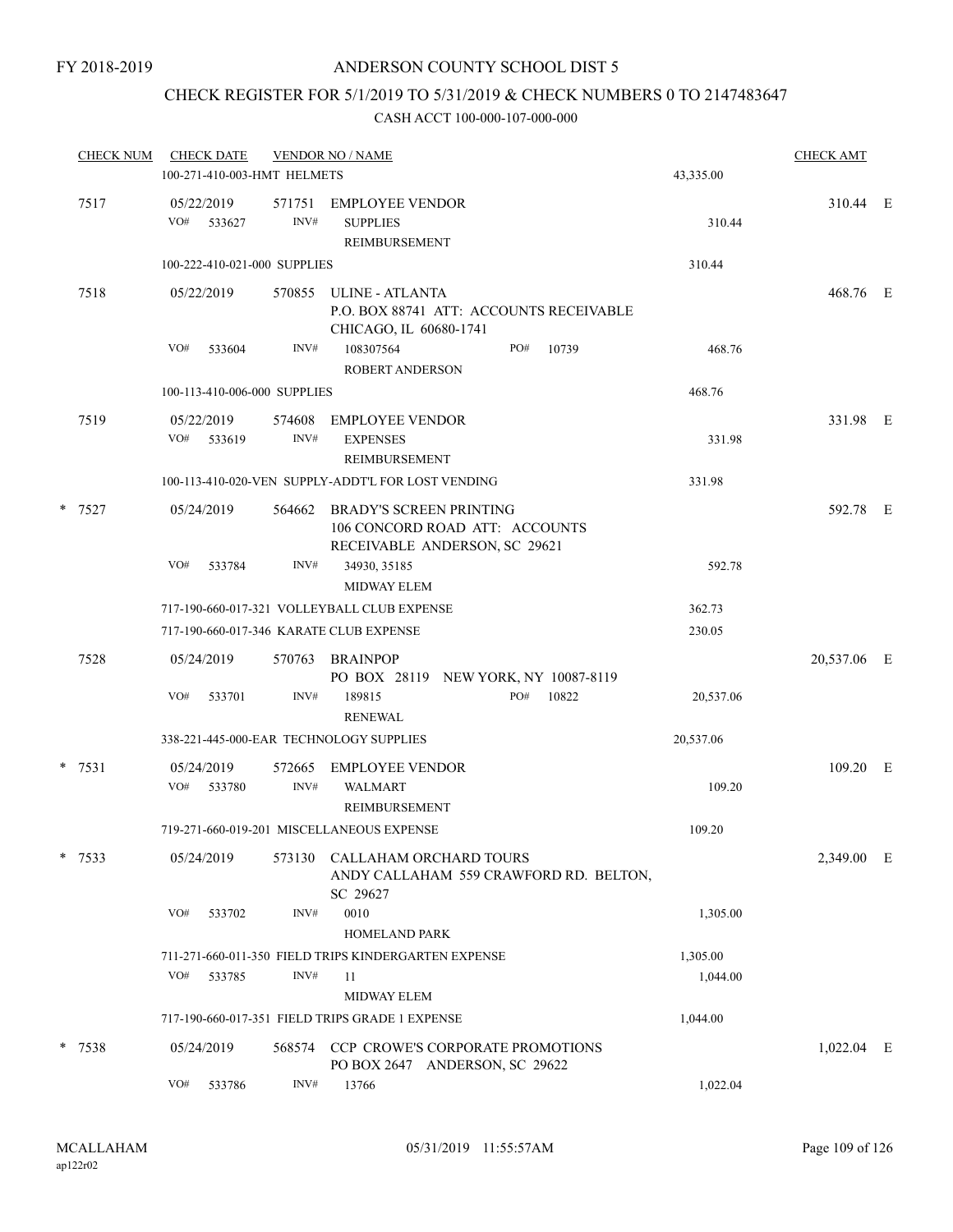## CHECK REGISTER FOR 5/1/2019 TO 5/31/2019 & CHECK NUMBERS 0 TO 2147483647

| <b>CHECK NUM</b> | <b>CHECK DATE</b>                       |        | <b>VENDOR NO / NAME</b><br><b>SOUTH FANT</b>                                                                      |     |       |          | <b>CHECK AMT</b> |  |
|------------------|-----------------------------------------|--------|-------------------------------------------------------------------------------------------------------------------|-----|-------|----------|------------------|--|
|                  | 715-271-660-015-357 FIELD TRIPS EXPENSE |        |                                                                                                                   |     |       | 1,022.04 |                  |  |
| 7539             | 05/24/2019                              |        | 565615 COMMUNICATION SERVICE CENTER, INC<br>PO BOX 4118 ATT: ACCOUNTS RECEIVABLE<br>GREENVILLE, SC 29608          |     |       |          | 8,731.00 E       |  |
|                  | VO#<br>533739                           | INV#   | 6776<br><b>RADIOS</b>                                                                                             | PO# | 10696 | 4,494.00 |                  |  |
|                  | 100-233-410-009-RAD RADIOS              |        |                                                                                                                   |     |       | 4,494.00 |                  |  |
|                  | VO#<br>533740                           | INV#   | 140964<br><b>SOFTWARE</b>                                                                                         | PO# | 10806 | 3,880.00 |                  |  |
|                  |                                         |        | 100-255-323-000-000 CONTRACTED SERVICES                                                                           |     |       | 3,880.00 |                  |  |
|                  | VO#<br>533741                           | INV#   | 140986,140987<br><b>SERVICES</b>                                                                                  |     |       | 357.00   |                  |  |
|                  |                                         |        | 100-255-323-000-000 CONTRACTED SERVICES                                                                           |     |       | 195.00   |                  |  |
|                  |                                         |        | 100-255-323-000-000 CONTRACTED SERVICES                                                                           |     |       | 162.00   |                  |  |
| 7540             | 05/24/2019                              | 187625 | <b>CPI</b><br>10850 W PARK PLACE SUITE 600 ATT:<br>ACCOUNTS RECEIVABLE MILWAUKEE, WI 53224                        |     |       |          | 150.00 E         |  |
|                  | VO#<br>533742                           | INV#   | 141200<br><b>MEMBERSHIP FEE</b>                                                                                   |     |       | 150.00   |                  |  |
|                  |                                         |        | 809-224-333-001-000 TRIPS AND CONFERENCES                                                                         |     |       | 150.00   |                  |  |
| 7541             | 05/24/2019                              |        | 572517 CROWN AWARDS<br>9 SKYLINE DRIVE HAWTHORNE, NY 10532                                                        |     |       |          | 766.48 E         |  |
|                  | VO#<br>533704                           | INV#   | 34019310<br>CUST #89704024                                                                                        |     |       | 766.48   |                  |  |
|                  |                                         |        | 713-271-660-013-201 MISCELLANEOUS EXPENSE                                                                         |     |       | 766.48   |                  |  |
| 7542             | 05/24/2019                              | 211400 | <b>EMPLOYEE VENDOR</b>                                                                                            |     |       |          | 144.34 E         |  |
|                  | VO#<br>533691                           | INV#   | <b>MAY 16</b><br><b>COLUMBIA</b>                                                                                  |     |       | 144.34   |                  |  |
|                  |                                         |        | 100-221-333-000-000 TRIPS AND CONFERENCES                                                                         |     |       | 144.34   |                  |  |
| 7543             | 05/24/2019                              | 569871 | FOLLETT SCHOOL SOLUTIONS, INC<br>91826 COLLECTION CENTER DRIVE ATT:<br>ACCOUNTS RECEIVABLE CHICAGO, IL 60693-0918 |     |       |          | 112.64 E         |  |
|                  | VO#<br>533744                           | INV#   | 484367<br>NEW PROSPECT                                                                                            |     |       | 112.64   |                  |  |
|                  | 100-222-410-010-000 SUPPLIES            |        |                                                                                                                   |     |       | 112.64   |                  |  |
| 7544             | 05/24/2019                              | 237555 | <b>FORMS &amp; SUPPLY</b><br>PO BOX 563953 ATT: ACCOUNTS RECEIVABLE<br>CHARLOTTE, NC 28256                        |     |       |          | 4,253.61 E       |  |
|                  | VO#<br>533707                           | INV#   | 4934180<br><b>KEYS</b>                                                                                            |     |       | 16.05    |                  |  |
|                  |                                         |        | 713-271-660-013-201 MISCELLANEOUS EXPENSE                                                                         |     |       | 16.05    |                  |  |
|                  | VO#<br>533708                           | INV#   | 5025595<br><b>SUPPLIES</b>                                                                                        |     |       | 154.21   |                  |  |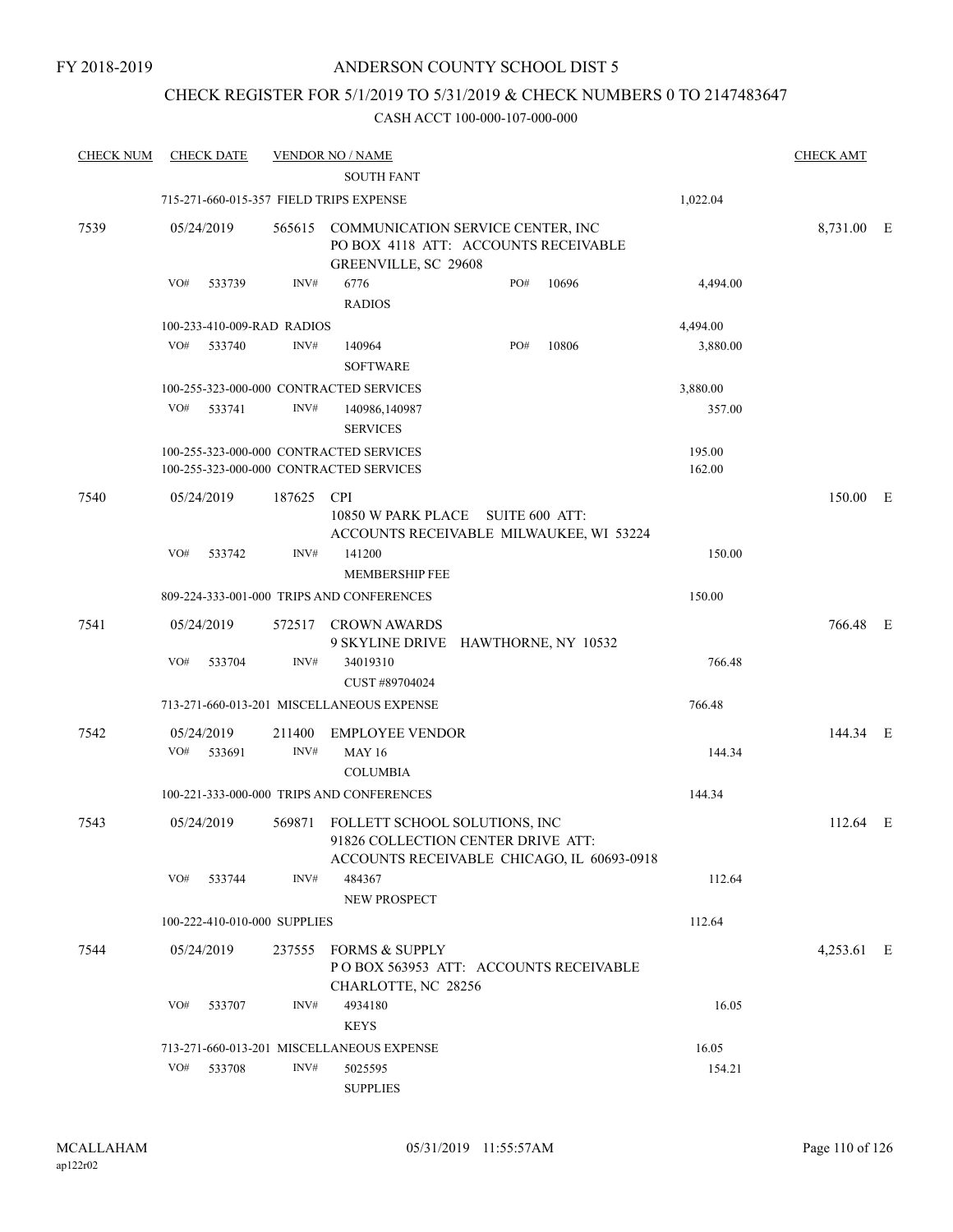## CHECK REGISTER FOR 5/1/2019 TO 5/31/2019 & CHECK NUMBERS 0 TO 2147483647

|        | <b>CHECK NUM</b> |     | <b>CHECK DATE</b>                                                                            |        | <b>VENDOR NO / NAME</b>                                                                   |     |           |                               | <b>CHECK AMT</b> |  |
|--------|------------------|-----|----------------------------------------------------------------------------------------------|--------|-------------------------------------------------------------------------------------------|-----|-----------|-------------------------------|------------------|--|
|        |                  |     | 100-112-410-011-000 SUPPLIES                                                                 |        |                                                                                           |     |           | 154.21                        |                  |  |
|        |                  |     | VO# 533745                                                                                   | INV#   | 4982490<br>4982549, 4974798                                                               | PO# | 10821     | 4,049.37                      |                  |  |
|        |                  |     | 100-113-410-005-000 SUPPLIES<br>100-113-410-005-000 SUPPLIES<br>100-113-410-005-000 SUPPLIES |        |                                                                                           |     |           | 1,859.01<br>2,154.45<br>35.91 |                  |  |
|        |                  |     | VO# 533791                                                                                   | INV#   | 5033175<br><b>SUPPLIES</b>                                                                |     |           | 33.98                         |                  |  |
|        |                  |     |                                                                                              |        | 719-271-660-019-201 MISCELLANEOUS EXPENSE                                                 |     |           | 33.98                         |                  |  |
| * 7548 |                  |     | 05/24/2019                                                                                   | 264114 | HEINEMANN<br>15963 COLLECTIONS CENTER DRIVE ATT:<br>ACCOUNTS RECEIVABLE CHICAGO, IL 60693 |     |           |                               | 22,890.04 E      |  |
|        |                  | VO# | 533748                                                                                       | INV#   | 7050941<br>ACCT #63606                                                                    |     | PO# 10471 | 17,494.54                     |                  |  |
|        |                  |     | 397-112-410-007-000 SUPPLIES<br>397-112-410-007-000 SUPPLIES                                 |        |                                                                                           |     |           | 16,124.00<br>1,370.54         |                  |  |
|        |                  |     | VO# 533749                                                                                   | INV#   | 7049614<br>ACCT #63606                                                                    | PO# | 10469     | 5,395.50                      |                  |  |
|        |                  |     | 397-112-410-009-000 SUPPLIES<br>397-112-410-009-000 SUPPLIES                                 |        |                                                                                           |     |           | 4,950.00<br>445.50            |                  |  |
|        | 7549             |     | 05/24/2019                                                                                   |        | 573239 JONES & BARTLETT LEARNING<br>PO BOX 417289 BOSTON, MA 02241-7289                   |     |           |                               | 299.70 E         |  |
|        |                  | VO# | 533750                                                                                       | INV#   | 4029413<br>E-BOOKS                                                                        | PO# | 10261     | 299.70                        |                  |  |
|        |                  |     |                                                                                              |        | 207-115-410-001-006 SUPPLIES-IMPROVE PRGS                                                 |     |           | 299.70                        |                  |  |
|        | $* 7551$         |     | 05/24/2019<br>VO# 533692                                                                     | INV#   | 307650 EMPLOYEE VENDOR<br><b>MAY 21</b>                                                   |     |           | 80.12                         | 211.47 E         |  |
|        |                  |     |                                                                                              |        | <b>SALUDA</b><br>100-221-333-000-000 TRIPS AND CONFERENCES                                |     |           | 80.12                         |                  |  |
|        |                  | VO# | 533693                                                                                       | INV#   | <b>MAY 17</b><br><b>LEXINGTON</b>                                                         |     |           | 131.35                        |                  |  |
|        |                  |     |                                                                                              |        | 100-221-333-000-000 TRIPS AND CONFERENCES                                                 |     |           | 131.35                        |                  |  |
|        | 7552             | VO# | 05/24/2019<br>533822                                                                         | INV#   | 574889 EMPLOYEE VENDOR<br><b>POSTAGE</b><br>REIMBURSEMENT                                 |     |           | 526.80                        | 526.80 E         |  |
|        |                  |     | 100-112-410-019-000 SUPPLIES                                                                 |        |                                                                                           |     |           | 526.80                        |                  |  |
|        | * 7555           |     | 05/24/2019                                                                                   |        | 574122 LAKE HARTWELL COUNTRY<br>PO BOX 565 PENDLETON, SC 29670                            |     |           |                               | $1,226.00$ E     |  |
|        |                  | VO# | 533713                                                                                       | INV#   | MAY 17TH<br><b>CALHOUN ELEM</b>                                                           |     |           | 1,226.00                      |                  |  |
|        |                  |     |                                                                                              |        | 714-271-660-014-353 FIELD TRIPS GRADE 3 EXPENSE                                           |     |           | 1,226.00                      |                  |  |
|        | 7556             |     | 05/24/2019<br>VO# 533682                                                                     | INV#   | 574554 EMPLOYEE VENDOR<br>RUNNING CLUB<br>REIMBURSEMENT                                   |     |           | 198.78                        | 198.78 E         |  |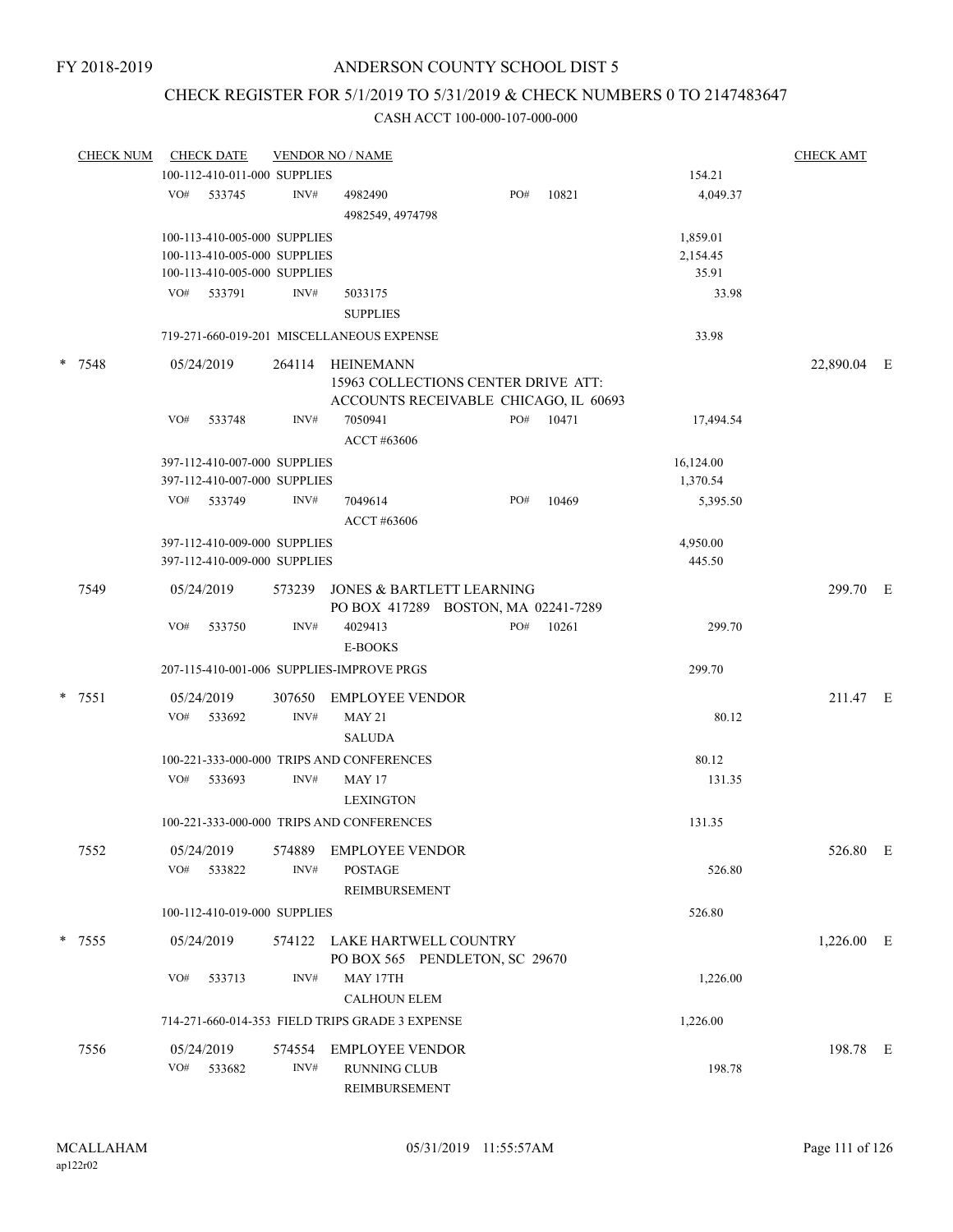## CHECK REGISTER FOR 5/1/2019 TO 5/31/2019 & CHECK NUMBERS 0 TO 2147483647

|        | <b>CHECK NUM</b> | <b>CHECK DATE</b><br>713-271-660-013-310 RUNNING CLUB EXPENSE |                | <b>VENDOR NO / NAME</b>                                                                                      |     |       | 198.78    | <b>CHECK AMT</b> |  |
|--------|------------------|---------------------------------------------------------------|----------------|--------------------------------------------------------------------------------------------------------------|-----|-------|-----------|------------------|--|
| * 7558 |                  | 05/24/2019                                                    | 349701         | MED CENTRAL HEALTH RESOURCES<br>3424 CLEMSON BLVD ATT: ACCOUNTS<br>RECEIVABLE ANDERSON, SC 29621             |     |       |           | 365.00 E         |  |
|        |                  | VO#<br>533731                                                 | INV#           | 7391<br><b>WOODSON</b>                                                                                       |     |       | 65.00     |                  |  |
|        |                  | 100-213-312-000-000 PURCHASED SERVICES                        |                |                                                                                                              |     |       | 65.00     |                  |  |
|        |                  | VO#<br>533732                                                 | INV#           | 55295                                                                                                        |     |       | 105.00    |                  |  |
|        |                  |                                                               |                | <b>BROWN</b>                                                                                                 |     |       |           |                  |  |
|        |                  | 100-255-323-000-000 CONTRACTED SERVICES                       |                |                                                                                                              |     |       | 105.00    |                  |  |
|        |                  | VO# 533752                                                    | INV#           | 20534                                                                                                        |     |       | 65.00     |                  |  |
|        |                  |                                                               |                | <b>BAKER</b>                                                                                                 |     |       |           |                  |  |
|        |                  | 100-255-323-000-000 CONTRACTED SERVICES                       |                |                                                                                                              |     |       | 65.00     |                  |  |
|        |                  | VO#<br>533753                                                 | INV#           | 55293                                                                                                        |     |       | 65.00     |                  |  |
|        |                  |                                                               |                | LANGLOIS                                                                                                     |     |       |           |                  |  |
|        |                  | 100-255-323-000-000 CONTRACTED SERVICES                       |                |                                                                                                              |     |       | 65.00     |                  |  |
|        |                  | VO#<br>533754                                                 | INV#           | 55164                                                                                                        |     |       | 65.00     |                  |  |
|        |                  |                                                               |                | <b>GALLOWAY</b>                                                                                              |     |       |           |                  |  |
|        |                  | 100-255-323-000-000 CONTRACTED SERVICES                       |                |                                                                                                              |     |       | 65.00     |                  |  |
| *      | 7560             | 05/24/2019                                                    |                | 570395 NETWORK CONTROLS & ELECTRIC, INC<br>136 JOHNS ROAD ATT: ACCOUNTS RECEIVABLE<br><b>GREER, SC 29650</b> |     |       |           | 68,131.51 E      |  |
|        |                  | VO#<br>533799                                                 | INV#           | 23163<br><b>DISTRICT OFFICE</b>                                                                              | PO# | 10614 | 14,131.51 |                  |  |
|        |                  |                                                               |                | 100-266-345-000-000 TECHNOLOGY INFRASTRUCTURE                                                                |     |       | 14,131.51 |                  |  |
|        |                  | VO# 533800                                                    | INV#           | 23162<br>AIT                                                                                                 | PO# | 99858 | 54,000.00 |                  |  |
|        |                  | 515-253-520-031-CAR CAREER CENTER                             |                |                                                                                                              |     |       | 54,000.00 |                  |  |
|        | 7561             | 05/24/2019                                                    | 572183         | <b>EMPLOYEE VENDOR</b>                                                                                       |     |       |           | 280.66 E         |  |
|        |                  | VO#<br>533685                                                 | INV#           | <b>EXPENSES</b><br>REIMBURSEMENT                                                                             |     |       | 280.66    |                  |  |
|        |                  | 100-115-410-001-000 SUPPLIES                                  |                |                                                                                                              |     |       | 84.57     |                  |  |
|        |                  | 100-115-410-001-000 SUPPLIES                                  |                |                                                                                                              |     |       | 14.47     |                  |  |
|        |                  |                                                               |                | 100-221-410-000-SNA MEETING SNACKS/SUPPLIES                                                                  |     |       | 10.90     |                  |  |
|        |                  |                                                               |                | 100-221-410-000-SNA MEETING SNACKS/SUPPLIES                                                                  |     |       | 34.19     |                  |  |
|        |                  |                                                               |                | 100-221-410-000-SNA MEETING SNACKS/SUPPLIES                                                                  |     |       | 53.50     |                  |  |
|        |                  |                                                               |                | 100-264-312-000-ERP EMPLOYEE RECOGNITION PROGRAM                                                             |     |       | 83.03     |                  |  |
|        | $* 7563$         | 05/24/2019<br>VO#<br>533686                                   | 575638<br>INV# | <b>EMPLOYEE VENDOR</b><br><b>SUPPLIES</b>                                                                    |     |       | 183.68    | 183.68 E         |  |
|        |                  | 100-112-410-012-000 SUPPLIES                                  |                | REIMBURSEMENT                                                                                                |     |       | 183.68    |                  |  |
|        |                  |                                                               |                |                                                                                                              |     |       |           |                  |  |
|        | 7564             | 05/24/2019<br>VO#<br>533672                                   | 573260<br>INV# | <b>EMPLOYEE VENDOR</b><br><b>SUPPLIES</b><br>REIMBURSEMENT                                                   |     |       | 200.00    | 200.00 E         |  |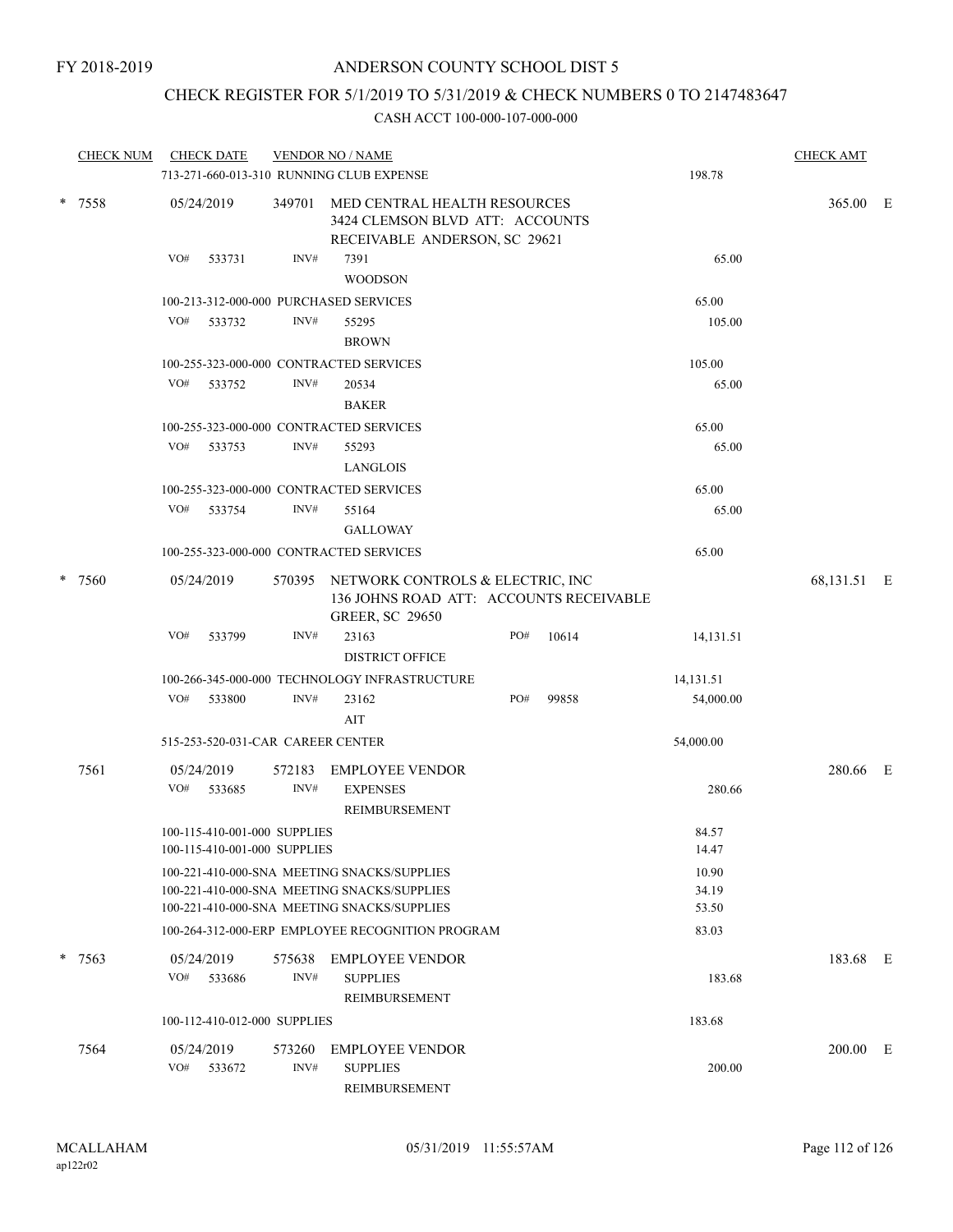## CHECK REGISTER FOR 5/1/2019 TO 5/31/2019 & CHECK NUMBERS 0 TO 2147483647

|                | <b>CHECK NUM</b> | <b>CHECK DATE</b><br>100-113-410-020-000 SUPPLIES |                | <b>VENDOR NO / NAME</b>                                                                        |     |            | 200.00        | <b>CHECK AMT</b> |   |
|----------------|------------------|---------------------------------------------------|----------------|------------------------------------------------------------------------------------------------|-----|------------|---------------|------------------|---|
| $\ast$<br>7566 |                  | 05/24/2019                                        | 445100         | <b>SCASA</b><br><b>SC ASSOC SCHOOL ADMINISTRATORS 1</b><br>FERNANDINA COURT COLUMBIA, SC 29212 |     |            |               | 950.00 E         |   |
|                |                  | VO#<br>533720                                     | INV#           | <b>REGISTRATION</b><br><b>BEN LAWSON</b>                                                       |     |            | 475.00        |                  |   |
|                |                  |                                                   |                | 716-271-660-016-201 MISCELLANEOUS EXPENSE                                                      |     |            | 475.00        |                  |   |
|                |                  | VO#<br>533721                                     | INV#           | <b>REGISTRATION</b><br><b>TARIA MCINTOSH</b>                                                   |     |            | 475.00        |                  |   |
|                |                  |                                                   |                | 716-271-660-016-201 MISCELLANEOUS EXPENSE                                                      |     |            | 475.00        |                  |   |
| $\ast$         | 7568             | 05/24/2019<br>VO#<br>533690                       | 574734<br>INV# | EMPLOYEE VENDOR<br><b>APRIL 2019</b><br><b>MILEAGE</b>                                         |     |            | 154.13        | 154.13 E         |   |
|                |                  | 283-223-333-000-000 TRIPS/MILEAGE                 |                |                                                                                                |     |            | 154.13        |                  |   |
|                | 7569             | 05/24/2019                                        | 567940         | STRAWBRIDGE STUDIOS, INC<br>POBOX 3005 ATT: ACCOUNTS RECEIVABLE<br>DURHAM, NC 27715            |     | 2,415.00 E |               |                  |   |
|                |                  | VO#<br>533809                                     | INV#           | 104203-6186<br>WHITEHALL ELEM                                                                  |     |            | 2,415.00      |                  |   |
|                |                  | 719-271-660-019-240 YEARBOOK EXPENSE              |                |                                                                                                |     |            | 2,415.00      |                  |   |
|                | 7570             | 05/24/2019                                        | 568718         | THE READING WAREHOUSE<br>POBOX 41328 ATT: ACCOUNTS RECEIVABLE<br>NORTH CHARLESTON, SC 29423    |     |            |               | 141.33 E         |   |
|                |                  | VO#<br>533763                                     | INV#           | 192701<br>WHITEHALL ELEM                                                                       | PO# | 10590      | 57.23         |                  |   |
|                |                  | 100-212-410-019-000 SUPPLIES                      |                |                                                                                                |     |            | 57.23         |                  |   |
|                |                  | VO#<br>533812                                     | INV#           | 193643<br><b>MCLEES ELEM</b>                                                                   | PO# | 10749      | 84.10         |                  |   |
|                |                  |                                                   |                | 326-111-410-000-000 SCIENCE KITS SUPPLIES<br>326-111-410-000-000 SCIENCE KITS SUPPLIES         |     |            | 80.15<br>3.95 |                  |   |
|                | 7571             | 05/24/2019                                        | 570855         | <b>ULINE - ATLANTA</b><br>P.O. BOX 88741 ATT: ACCOUNTS RECEIVABLE<br>CHICAGO, IL 60680-1741    |     |            |               | 965.50           | E |
|                |                  | VO#<br>533764                                     | INV#           | 108572155<br><b>SUPPLIES</b>                                                                   | PO# | 10791      | 203.97        |                  |   |
|                |                  | 100-115-410-001-000 SUPPLIES                      |                |                                                                                                |     |            | 203.97        |                  |   |
|                |                  | VO#<br>533814                                     | INV#           | 108633663<br><b>BOXES</b>                                                                      |     |            | 761.53        |                  |   |
|                |                  | 505-266-545-000-121 ONE TO ONE                    |                |                                                                                                |     |            | 761.53        |                  |   |
|                | $* 7575$         | 05/24/2019<br>VO# 533689                          | 574771<br>INV# | EMPLOYEE VENDOR<br>MARCH-APRIL<br><b>MILEAGE</b>                                               |     |            | 172.06        | 172.06 E         |   |
|                |                  | 283-223-333-000-000 TRIPS/MILEAGE                 |                |                                                                                                |     |            | 172.06        |                  |   |
|                | * 7578           | 05/24/2019                                        |                | 574954 EMPLOYEE VENDOR                                                                         |     |            |               | 175.00 E         |   |
|                |                  |                                                   |                |                                                                                                |     |            |               |                  |   |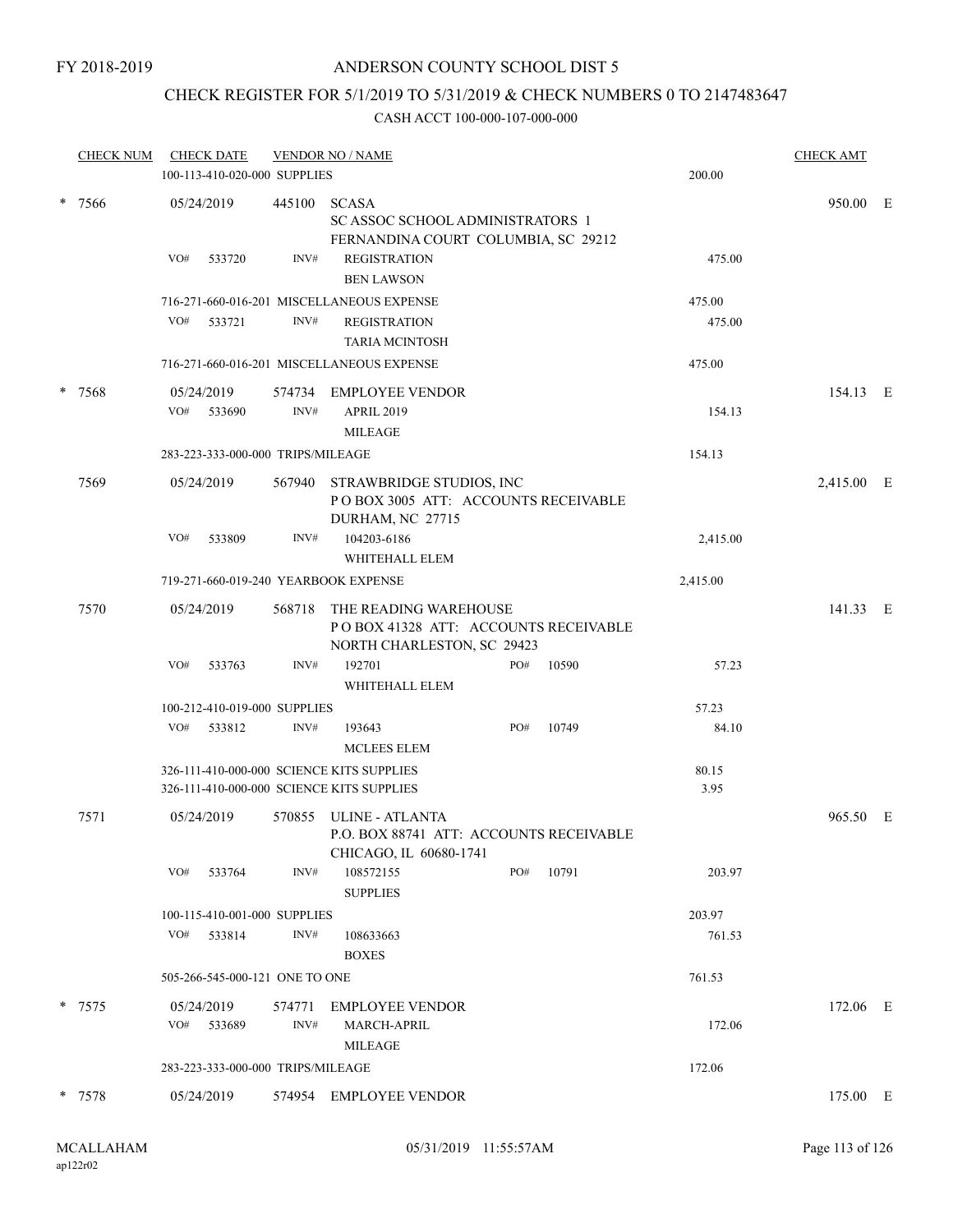## CHECK REGISTER FOR 5/1/2019 TO 5/31/2019 & CHECK NUMBERS 0 TO 2147483647

| <b>CHECK NUM</b> |     | <b>CHECK DATE</b>            |                | <b>VENDOR NO / NAME</b>                                                                                   |                | <b>CHECK AMT</b> |  |
|------------------|-----|------------------------------|----------------|-----------------------------------------------------------------------------------------------------------|----------------|------------------|--|
|                  | VO# | 533774                       | INV#           | <b>FEE REFUND</b><br><b>COSMETOLOGY EXAM</b>                                                              | 175.00         |                  |  |
|                  |     |                              |                | 701-271-660-001-823 COSMETOLOGY EXPENSE                                                                   | 175.00         |                  |  |
| 7579             |     | 05/29/2019                   | 102640         | ACTION AUTO<br>529 FAIR STREET ATT: ACCOUNTS RECEIVABLE<br>ANDERSON, SC 29625                             |                | 107.45 E         |  |
|                  | VO# | 533900                       | INV#           | 86607<br><b>REPAIR</b>                                                                                    | 107.45         |                  |  |
|                  |     |                              |                | 100-254-412-000-001 TRUCK SERVICE - MAINTENANCE                                                           | 107.45         |                  |  |
| 7580             |     | 05/29/2019                   | 566562         | ANDERSON OUTDOOR POWER EQUIPMENT<br>110 MIRACLE MILE DRIVE ATT: ACCOUNTS<br>RECEIVABLE ANDERSON, SC 29621 |                | 149.59 E         |  |
|                  | VO# | 533898                       | INV#           | 217050<br><b>SUPPLIES</b>                                                                                 | 149.59         |                  |  |
|                  |     |                              |                | 100-254-410-000-001 MAINT. SUPPLIES-STRUCTURES                                                            | 149.59         |                  |  |
| 7581             |     | 05/29/2019                   | 569307         | CAROLINA PCO SUPPLY CO. INC<br>PO BOX 3517 ATT: ACCOUNTS RECEIVABLE<br>CAYCE, SC 29171                    |                | 1,610.35 E       |  |
|                  | VO# | 533892                       | INV#           | 126656<br><b>SUPPLIES</b>                                                                                 | 1,610.35       |                  |  |
|                  |     |                              |                | 100-254-410-000-500 PEST MANAGEMENT                                                                       | 1,610.35       |                  |  |
| * 7584           | VO# | 05/29/2019<br>533909         | 574828<br>INV# | <b>EMPLOYEE VENDOR</b><br>APRIL 10<br><b>COLUMBIA</b>                                                     | 381.00         | 381.00 E         |  |
|                  |     | 100-113-410-006-000 SUPPLIES |                |                                                                                                           | 381.00         |                  |  |
| * 7586           | VO# | 05/29/2019<br>533905         | 574575<br>INV# | EMPLOYEE VENDOR<br><b>REGISTRATION</b>                                                                    | 255.00         | 255.00 E         |  |
|                  |     |                              |                | REIMBURSEMENT<br>100-233-333-031-000 TRIPS AND CONFERENCES                                                | 255.00         |                  |  |
|                  |     |                              |                |                                                                                                           |                |                  |  |
| 7587             |     | 05/29/2019                   | 187300         | CRESCENT SUPPLY CO, INC<br>POBOX 8798 ATT: ACCOUNTS RECEIVABLE<br>GREENVILLE, SC 29604                    |                | 670.93 E         |  |
|                  | VO# | 533884                       | INV#           | 395636<br><b>SUPPLIES</b>                                                                                 | 221.49         |                  |  |
|                  |     |                              |                | 100-254-410-016-400 HVAC/ELECTRICAL/PLUMBING                                                              | 221.49         |                  |  |
|                  | VO# | 533885                       | INV#           | 395540<br><b>SUPPLIES</b>                                                                                 | 112.35         |                  |  |
|                  |     |                              |                | 100-254-410-001-400 HVAC/ELECTRICAL/PLUMBING                                                              | 56.17          |                  |  |
|                  |     |                              |                | 100-254-410-002-400 HVAC/ELECTRICAL/PLUMBING                                                              | 33.70          |                  |  |
|                  | VO# | 533886                       | INV#           | 100-254-410-009-400 HVAC/ELECTRICAL/PLUMBING<br>395545                                                    | 22.48<br>58.91 |                  |  |
|                  |     |                              |                | <b>SUPPLIES</b>                                                                                           |                |                  |  |
|                  |     | VO# 533887                   | INV#           | 100-254-410-019-400 HVAC/ELECTRICAL/PLUMBING<br>395635                                                    | 58.91<br>42.24 |                  |  |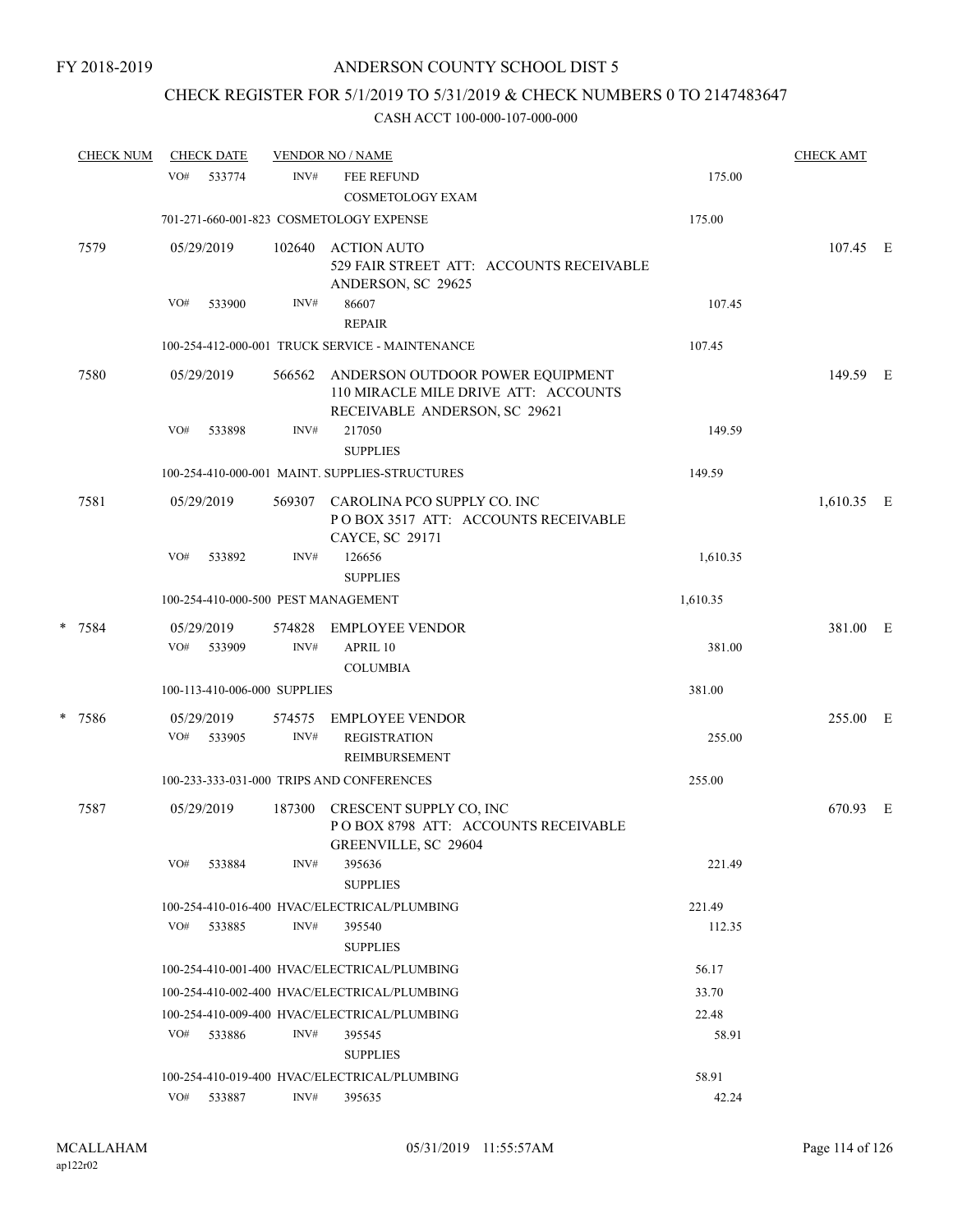## CHECK REGISTER FOR 5/1/2019 TO 5/31/2019 & CHECK NUMBERS 0 TO 2147483647

| <b>CHECK NUM</b> | <b>CHECK DATE</b>                       |        | <b>VENDOR NO / NAME</b>                                                                       |           |          | <b>CHECK AMT</b> |  |
|------------------|-----------------------------------------|--------|-----------------------------------------------------------------------------------------------|-----------|----------|------------------|--|
|                  |                                         |        | <b>SUPPLIES</b>                                                                               |           |          |                  |  |
|                  |                                         |        | 100-254-410-019-400 HVAC/ELECTRICAL/PLUMBING                                                  |           | 42.24    |                  |  |
|                  | VO#<br>533888                           | INV#   | 394959                                                                                        |           | 75.44    |                  |  |
|                  |                                         |        | <b>SUPPLIES</b>                                                                               |           |          |                  |  |
|                  | 100-254-410-000-400 HVAC SUPPLIES       |        |                                                                                               |           | 75.44    |                  |  |
|                  | VO# 533889                              | INV#   | 395065                                                                                        |           | 160.50   |                  |  |
|                  |                                         |        | <b>SUPPLIES</b>                                                                               |           |          |                  |  |
|                  |                                         |        | 100-254-410-017-400 HVAC/ELECTRICAL/PLUMBING                                                  |           | 160.50   |                  |  |
| 7588             | 05/29/2019                              |        | 572679 DEFENDER SERVICES, INC.                                                                |           |          | 830.00 E         |  |
|                  |                                         |        | PO BOX 1775 COLUMBIA, SC 29202                                                                |           |          |                  |  |
|                  | VO#<br>533913                           | INV#   | 739959                                                                                        | PO# 10397 | 830.00   |                  |  |
|                  |                                         |        | <b>ADULT ED</b>                                                                               |           |          |                  |  |
|                  | 100-181-312-023-000 PURCHASED SERVICES  |        |                                                                                               |           | 830.00   |                  |  |
| 7589             | 05/29/2019                              |        | 213300 EBS, INC                                                                               |           |          | 343.01 E         |  |
|                  |                                         |        | 615 EAST RIVER STREET ATT: ACCOUNTS<br>RECEIVABLE ANDERSON, SC 29624                          |           |          |                  |  |
|                  | VO#<br>533875                           | INV#   | 105270                                                                                        |           | 9.10     |                  |  |
|                  |                                         |        | <b>KEYS</b>                                                                                   |           |          |                  |  |
|                  |                                         |        | 100-254-410-000-001 MAINT. SUPPLIES-STRUCTURES                                                |           | 9.10     |                  |  |
|                  | VO# 533876                              | INV#   | 105271                                                                                        |           | 15.00    |                  |  |
|                  |                                         |        | <b>LOCK REPAIR</b>                                                                            |           |          |                  |  |
|                  | 100-254-323-002-001 CONTRACTED SERVICES |        |                                                                                               |           | 15.00    |                  |  |
|                  | VO#<br>533877                           | INV#   | 105249                                                                                        |           | 56.05    |                  |  |
|                  |                                         |        | <b>VARENNES</b>                                                                               |           |          |                  |  |
|                  | 100-254-323-016-001 CONTRACTED SERVICES |        |                                                                                               |           | 56.05    |                  |  |
|                  | VO#<br>533878                           | INV#   | 105272                                                                                        |           | 24.55    |                  |  |
|                  |                                         |        | NEW PROSPECT                                                                                  |           |          |                  |  |
|                  | 100-254-323-010-001 CONTRACTED SERVICES |        |                                                                                               |           | 24.55    |                  |  |
|                  | VO# 533879                              | INV#   | 105262                                                                                        |           | 44.01    |                  |  |
|                  |                                         |        | <b>ROBERT ANDERSON</b>                                                                        |           |          |                  |  |
|                  | 100-254-323-006-001 CONTRACTED SERVICES |        |                                                                                               |           | 44.01    |                  |  |
|                  | VO#<br>533880                           | INV#   | 105265                                                                                        |           | 168.62   |                  |  |
|                  |                                         |        | TL HANNA                                                                                      |           |          |                  |  |
|                  |                                         |        | 100-254-410-002-001 SUPPLIES - MAINTENANCE                                                    |           | 168.62   |                  |  |
|                  | VO#<br>533881                           | INV#   | 105266                                                                                        |           | 25.68    |                  |  |
|                  |                                         |        | <b>KEYS</b>                                                                                   |           |          |                  |  |
|                  |                                         |        | 100-254-410-006-001 SUPPLIES - MAINTENANCE                                                    |           | 25.68    |                  |  |
| 7590             | 05/29/2019                              | 564637 | EMD ELECTRIC MOTORS & DRIVES INC<br>POBOX 2565 ATT: ACCOUNTS RECEIVABLE<br>ANDERSON, SC 29622 |           |          | $1,023.65$ E     |  |
|                  | VO#<br>533882                           | INV#   | 0053824                                                                                       |           | 1,023.65 |                  |  |
|                  |                                         |        | <b>MOTOR</b>                                                                                  |           |          |                  |  |
|                  |                                         |        | 100-254-410-003-400 HVAC/ELECTRICAL/PLUMBING                                                  |           | 1,023.65 |                  |  |
| 7591             | 05/29/2019                              |        | 237555 FORMS & SUPPLY                                                                         |           |          | $160.07$ E       |  |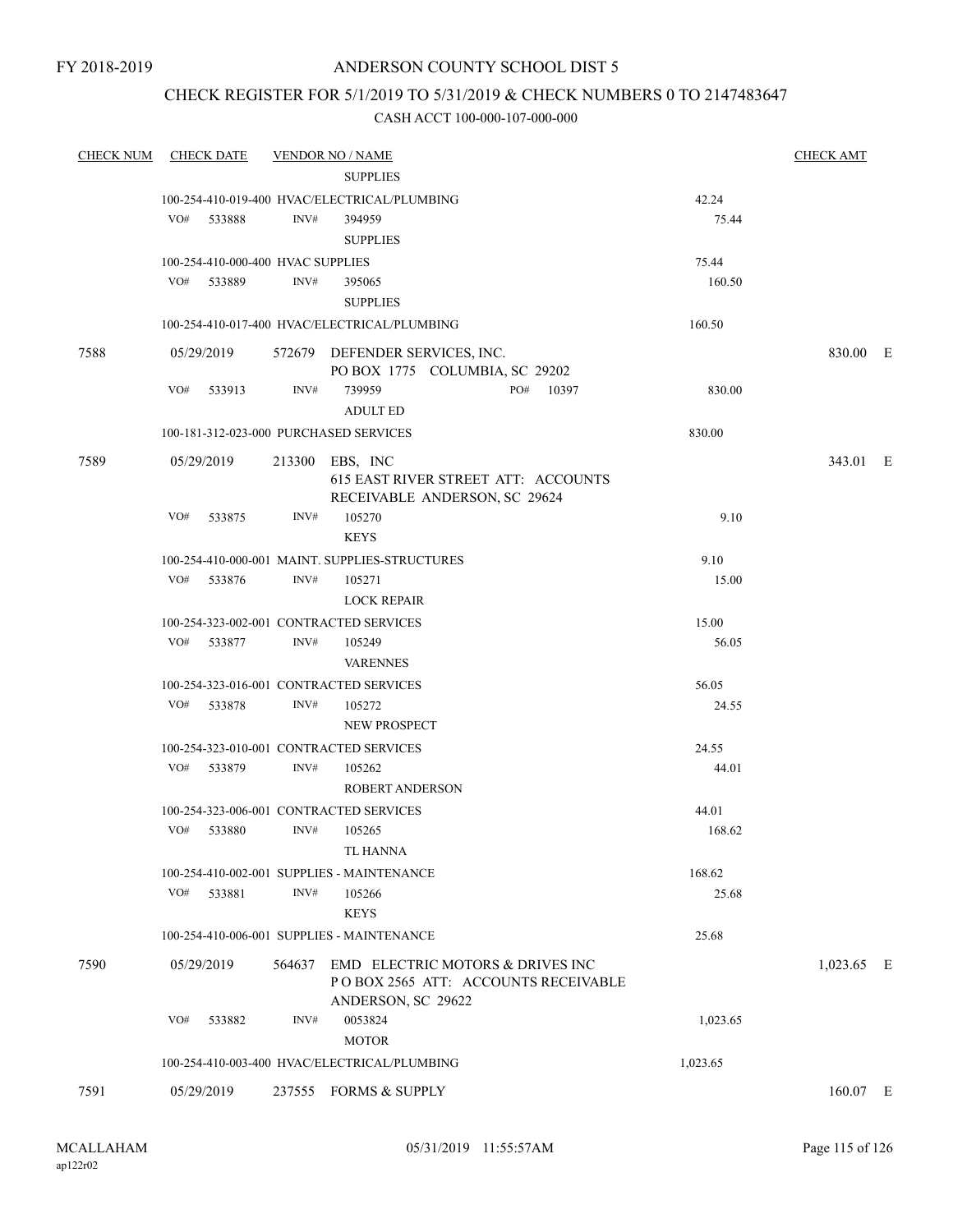## CHECK REGISTER FOR 5/1/2019 TO 5/31/2019 & CHECK NUMBERS 0 TO 2147483647

|        | <b>CHECK NUM</b> | <b>CHECK DATE</b> |            |                                                                               | <b>VENDOR NO / NAME</b>                                                                            |          | <b>CHECK AMT</b> |  |
|--------|------------------|-------------------|------------|-------------------------------------------------------------------------------|----------------------------------------------------------------------------------------------------|----------|------------------|--|
|        |                  |                   |            |                                                                               | POBOX 563953 ATT: ACCOUNTS RECEIVABLE<br>CHARLOTTE, NC 28256                                       |          |                  |  |
|        |                  | VO#               | 533874     | INV#                                                                          | 4994818<br><b>CLOCKS</b>                                                                           | 160.07   |                  |  |
|        |                  |                   |            | 100-254-410-000-400 HVAC SUPPLIES                                             |                                                                                                    | 160.07   |                  |  |
|        | 7592             |                   | 05/29/2019 |                                                                               | 570843 GATEWAY SUPPLY CO<br>CORPORATE OFFICES P.O. BOX 2826 COLUMBIA,<br>SC 29202                  |          | 535.98 E         |  |
|        |                  | VO#               | 533872     | INV#                                                                          | S4573100<br><b>SUPPLIES</b>                                                                        | 418.34   |                  |  |
|        |                  |                   |            |                                                                               | 100-254-410-003-400 HVAC/ELECTRICAL/PLUMBING                                                       | 418.34   |                  |  |
|        |                  | VO#               | 533873     | INV#                                                                          | S4572210<br><b>SUPPLIES</b>                                                                        | 117.64   |                  |  |
|        |                  |                   |            |                                                                               | 100-254-410-006-400 HVAC/ELECTRICAL/PLUMBING                                                       | 117.64   |                  |  |
|        | 7593             |                   | 05/29/2019 |                                                                               | 241365 G&G SALES AND SERVICE<br>3359 KENNERLY ROAD ATT: ACCOUNTS<br>RECEIVABLE IRMO, SC 29063-8505 |          | 1,325.00 E       |  |
|        |                  | VO#               | 533870     | INV#                                                                          | 4452<br><b>GLENVIEW MS</b>                                                                         | 1,325.00 |                  |  |
|        |                  |                   |            |                                                                               | 100-254-323-020-001 CONTRACTED SERVICES                                                            | 1,325.00 |                  |  |
| * 7598 |                  | 05/29/2019        | 573279     | HERSHEY CREAMERY COMPANY<br>301 S CAMERON STREET HARRISBURG, PA<br>17101-2815 |                                                                                                    | 154.80 E |                  |  |
|        |                  | VO#               | 533914     | INV#                                                                          | 126342<br><b>NEVITT FOREST</b>                                                                     | 154.80   |                  |  |
|        |                  |                   |            |                                                                               | 712-271-660-012-391 ICE CREAM SALES EXPENSE                                                        | 154.80   |                  |  |
|        | 7599             |                   | 05/29/2019 | 564696                                                                        | JOHNSTONE SUPPLY<br>POBOX 17466 GREENVILLE, SC 29606                                               |          | 413.87 E         |  |
|        |                  | VO#               | 533866     | INV#                                                                          | 4009573<br><b>SUPPLIES</b>                                                                         | 10.58    |                  |  |
|        |                  |                   |            |                                                                               | 100-254-410-003-400 HVAC/ELECTRICAL/PLUMBING                                                       | 10.58    |                  |  |
|        |                  | VO#               | 533867     | INV#                                                                          | 4009640<br>THERMOSTAT                                                                              | 263.97   |                  |  |
|        |                  |                   |            |                                                                               | 100-254-410-003-400 HVAC/ELECTRICAL/PLUMBING                                                       | 263.97   |                  |  |
|        |                  | VO#               | 533868     | INV#                                                                          | 4009692<br><b>SUPPLIES</b>                                                                         | 15.26    |                  |  |
|        |                  |                   |            | 100-254-410-000-400 HVAC SUPPLIES                                             |                                                                                                    | 15.26    |                  |  |
|        |                  | VO#               | 533869     | INV#                                                                          | 4009764<br><b>SUPPLIES</b>                                                                         | 124.06   |                  |  |
|        |                  |                   |            |                                                                               | 100-254-410-006-400 HVAC/ELECTRICAL/PLUMBING                                                       | 124.06   |                  |  |
|        | 7600             |                   | 05/29/2019 | 563608                                                                        | JW PEPPER & SON, INC<br>POBOX 642 ATT: ACCOUNTS RECEIVABLE<br><b>EXTON, PA 19341</b>               |          | 318.00 E         |  |
|        |                  | VO#               | 533915     | INV#                                                                          | <b>WESTSIDE HS</b><br><b>MUSIC SUPPLIES</b>                                                        | 318.00   |                  |  |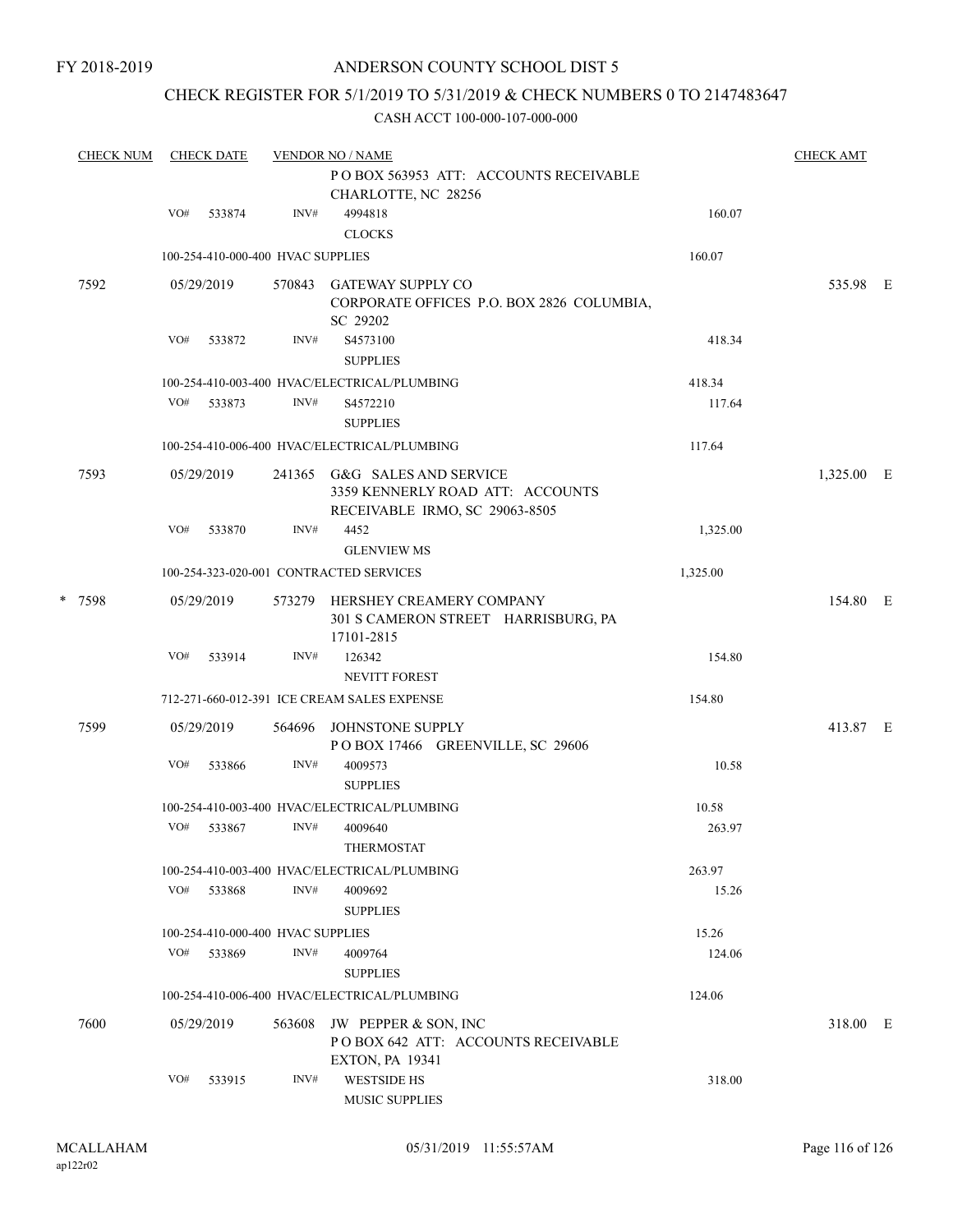## CHECK REGISTER FOR 5/1/2019 TO 5/31/2019 & CHECK NUMBERS 0 TO 2147483647

|   | <b>CHECK NUM</b> | <b>CHECK DATE</b>                                                                            |                | <b>VENDOR NO / NAME</b>                                                    |     |       |                          | <b>CHECK AMT</b> |   |
|---|------------------|----------------------------------------------------------------------------------------------|----------------|----------------------------------------------------------------------------|-----|-------|--------------------------|------------------|---|
|   |                  | 100-114-410-003-000 SUPPLIES<br>100-114-410-003-000 SUPPLIES<br>100-114-410-003-000 SUPPLIES |                |                                                                            |     |       | 70.00<br>186.00<br>62.00 |                  |   |
|   | 7601             | 05/29/2019<br>VO#<br>533907                                                                  | 574076<br>INV# | <b>EMPLOYEE VENDOR</b><br>APRIL 10<br><b>COLUMBIA</b>                      |     |       | 131.00                   | 131.00 E         |   |
|   |                  | 100-113-410-006-000 SUPPLIES                                                                 |                |                                                                            |     |       | 131.00                   |                  |   |
| * | 7603             | 05/29/2019                                                                                   | 569461         | METROGROUP, INC<br>50-23 TWENTY-THIRD STREET LONG ISLAND<br>CITY, NY 11101 |     |       |                          | 2,297.15 E       |   |
|   |                  | VO#<br>533918                                                                                | INV#           | PI 617394                                                                  | PO# | 99227 | 2,297.15                 |                  |   |
|   |                  |                                                                                              |                | <b>HVAC TREATMENT</b>                                                      |     |       |                          |                  |   |
|   |                  |                                                                                              |                | 100-254-323-000-600 MAINTENANCE SERVICES                                   |     |       | 23.19                    |                  |   |
|   |                  |                                                                                              |                | 100-254-323-001-600 MAINTENANCE SERVICES                                   |     |       | 48.10                    |                  |   |
|   |                  |                                                                                              |                | 100-254-323-002-600 MAINTENANCE SERVICES                                   |     |       | 462.10                   |                  |   |
|   |                  |                                                                                              |                | 100-254-323-003-600 MAINTENANCE SERVICES                                   |     |       | 398.53                   |                  |   |
|   |                  |                                                                                              |                | 100-254-323-005-600 MAINTENANCE SERVICES                                   |     |       | 23.19                    |                  |   |
|   |                  |                                                                                              |                | 100-254-323-007-600 MAINTENANCE SERVICES                                   |     |       | 23.19                    |                  |   |
|   |                  |                                                                                              |                | 100-254-323-008-600 MAINTENANCE SERVICES                                   |     |       | 23.19                    |                  |   |
|   |                  |                                                                                              |                | 100-254-323-010-600 MAINTENANCE SERVICES                                   |     |       | 132.27                   |                  |   |
|   |                  |                                                                                              |                | 100-254-323-011-600 MAINTENANCE SERVICES                                   |     |       | 23.19                    |                  |   |
|   |                  |                                                                                              |                | 100-254-323-012-600 MAINTENANCE SERVICES                                   |     |       | 107.36                   |                  |   |
|   |                  |                                                                                              |                | 100-254-323-014-600 MAINTENANCE SERVICES                                   |     |       | 340.13                   |                  |   |
|   |                  |                                                                                              |                | 100-254-323-015-600 MAINTENANCE SERVICES                                   |     |       | 23.19                    |                  |   |
|   |                  |                                                                                              |                | 100-254-323-016-600 MAINTENANCE SERVICES                                   |     |       | 325.78                   |                  |   |
|   |                  |                                                                                              |                | 100-254-323-017-600 MAINTENANCE SERVICES                                   |     |       | 23.19                    |                  |   |
|   |                  |                                                                                              |                | 100-254-323-019-600 MAINTENANCE SERVICES                                   |     |       | 167.49                   |                  |   |
|   |                  |                                                                                              |                | 100-254-323-021-600 MAINTENANCE SERVICES                                   |     |       | 153.06                   |                  |   |
|   | 7604             | 05/29/2019<br>VO#<br>533903                                                                  | 574558<br>INV# | <b>EMPLOYEE VENDOR</b><br><b>ILL SUPPLIES</b><br>REIMBURSEMENT             |     |       | 994.88                   | 994.88           | E |
|   |                  | 100-221-410-017-DIS SUPPLIES                                                                 |                |                                                                            |     |       | 994.88                   |                  |   |
|   | $* 7606$         | 05/29/2019<br>VO#<br>533906                                                                  | 370175<br>INV# | <b>EMPLOYEE VENDOR</b><br><b>CNA EXAM</b><br><b>REFUND</b>                 |     |       | 101.00                   | 101.00 E         |   |
|   |                  | 328-115-312-001-000 PURCHASED SERVICES                                                       |                |                                                                            |     |       | 101.00                   |                  |   |
|   | 7607             | 05/29/2019                                                                                   | 391100         | OLD STONE TRACTOR CO, INC<br>PO BOX 13565 ATT: ACCOUNTS RECEIVABLE         |     |       |                          | 1,904.23 E       |   |
|   |                  |                                                                                              |                | ANDERSON, SC 29624                                                         |     |       |                          |                  |   |
|   |                  | VO#<br>533857                                                                                | INV#           | CT00423<br><b>BLADES</b>                                                   |     |       | 407.35                   |                  |   |
|   |                  |                                                                                              |                | 100-254-410-000-001 MAINT. SUPPLIES-STRUCTURES                             |     |       | 407.35                   |                  |   |
|   |                  | VO# 533858                                                                                   | INV#           | CT00466                                                                    |     |       | 168.89                   |                  |   |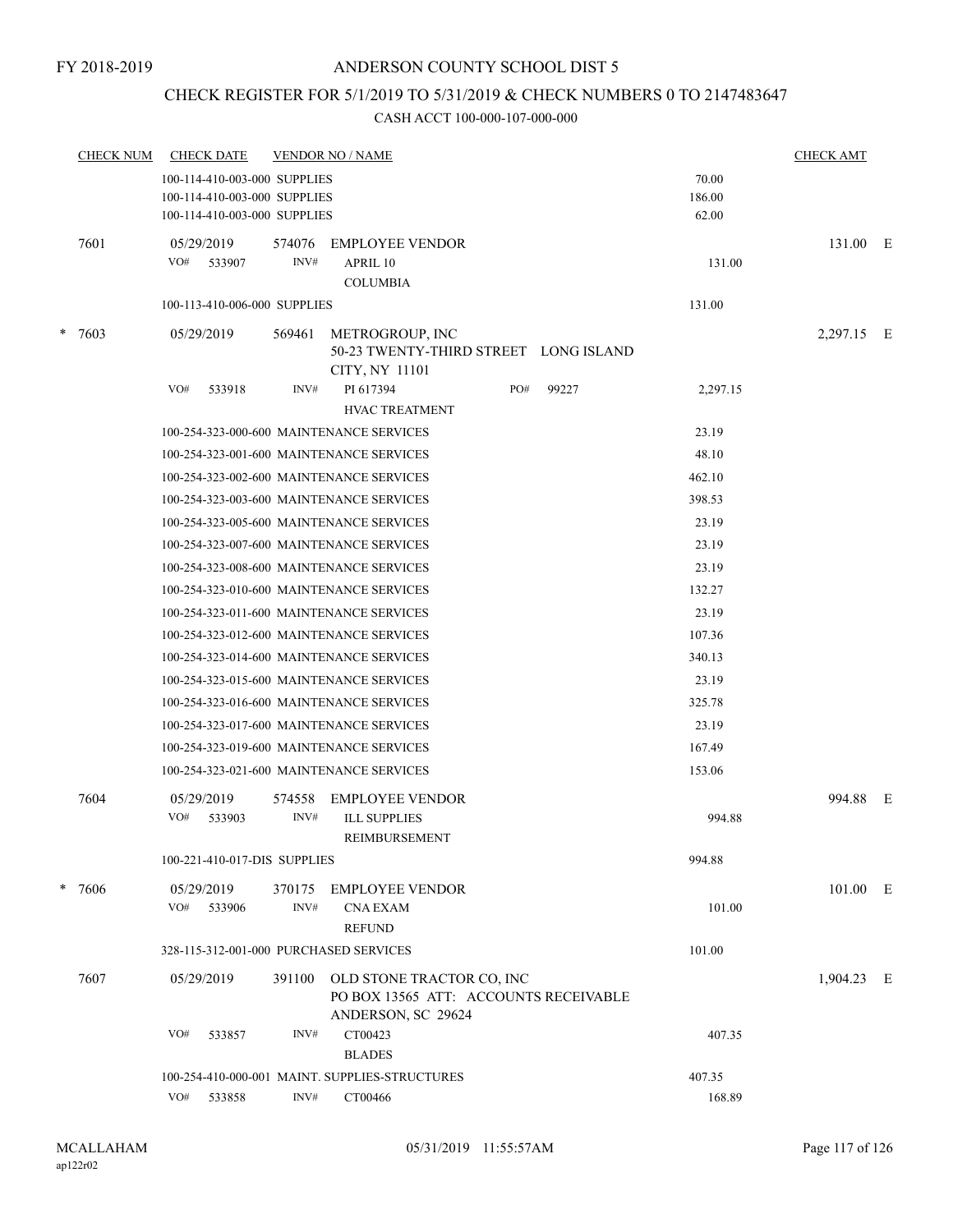FY 2018-2019

## ANDERSON COUNTY SCHOOL DIST 5

## CHECK REGISTER FOR 5/1/2019 TO 5/31/2019 & CHECK NUMBERS 0 TO 2147483647

| <b>CHECK NUM</b> | <b>CHECK DATE</b>                        |        | <b>VENDOR NO / NAME</b>                                                                           |          | <b>CHECK AMT</b> |  |
|------------------|------------------------------------------|--------|---------------------------------------------------------------------------------------------------|----------|------------------|--|
|                  |                                          |        | <b>REPAIR PARTS</b>                                                                               |          |                  |  |
|                  |                                          |        | 100-254-410-000-001 MAINT. SUPPLIES-STRUCTURES                                                    | 168.89   |                  |  |
|                  | VO#<br>533859                            | INV#   | CT00202                                                                                           | 356.55   |                  |  |
|                  |                                          |        | <b>REPAIR PARTS</b>                                                                               |          |                  |  |
|                  |                                          |        | 100-254-410-000-001 MAINT. SUPPLIES-STRUCTURES                                                    | 356.55   |                  |  |
|                  | VO#<br>533860                            | INV#   | CT00047                                                                                           | 147.30   |                  |  |
|                  |                                          |        | <b>REPAIR PARTS</b>                                                                               |          |                  |  |
|                  |                                          |        | 100-254-410-000-001 MAINT. SUPPLIES-STRUCTURES                                                    | 147.30   |                  |  |
|                  | VO#<br>533861                            | INV#   | 37354                                                                                             | 824.14   |                  |  |
|                  |                                          |        | OIL CHANGE                                                                                        |          |                  |  |
|                  | 100-254-323-000-001 CONTRACT SRVS        |        |                                                                                                   | 824.14   |                  |  |
| 7608             | 05/29/2019                               | 394675 | PIP PRINTING<br>1005 NORTH FANT STREET ATT: ACCOUNTS<br>RECEIVABLE ANDERSON, SC 29621             |          | 339.06 E         |  |
|                  | VO#<br>533921                            | INV#   | 98786<br><b>SOUTHWOOD</b>                                                                         | 339.06   |                  |  |
|                  |                                          |        | 721-190-660-021-411 MISCELLANEOUS EXPENSE                                                         | 339.06   |                  |  |
|                  |                                          |        |                                                                                                   |          |                  |  |
| 7609             | 05/29/2019                               | 574722 | <b>EMPLOYEE VENDOR</b>                                                                            |          | 337.52 E         |  |
|                  | VO#<br>533904                            | INV#   | <b>TOOLS</b>                                                                                      | 337.52   |                  |  |
|                  |                                          |        | REIMBURSEMENT                                                                                     |          |                  |  |
|                  |                                          |        | 309-113-410-021-000 SUPPLIES AND MATERIALS                                                        | 337.52   |                  |  |
| 7610             | 05/29/2019                               | 469775 | SEVEN OAKS DOORS & HARDWARE, INC<br>POBOX 280 ATT: ACCOUNTS RECEIVABLE<br>OAKBORO, NC 28129       |          | 2,230.95 E       |  |
|                  | VO#<br>533855                            | INV#   | 977988                                                                                            | 2,230.95 |                  |  |
|                  |                                          |        | <b>DOOR CLOSERS</b>                                                                               |          |                  |  |
|                  |                                          |        | 100-254-410-000-001 MAINT. SUPPLIES-STRUCTURES                                                    | 557.74   |                  |  |
|                  |                                          |        | 100-254-410-003-001 SUPPLIES - MAINTENANCE                                                        | 557.74   |                  |  |
|                  |                                          |        | 100-254-410-005-001 SUPPLIES - MAINTENANCE                                                        | 830.58   |                  |  |
|                  |                                          |        | 100-254-410-008-001 SUPPLIES - MAINTENANCE                                                        | 284.89   |                  |  |
| 7611             | 05/29/2019                               | 472700 | <b>SHERWIN WILLIAMS</b><br>613 NORTH MURRAY AVENUE ATT: ACCOUNTS<br>RECEIVABLE ANDERSON, SC 29625 |          | 582.33 E         |  |
|                  | VO#<br>533850                            | INV#   | 8754-5<br><b>SUPPLIES</b>                                                                         | 287.43   |                  |  |
|                  |                                          |        | 100-254-410-015-001 SUPPLIES - MAINTENANCE                                                        | 287.43   |                  |  |
|                  | VO#<br>533851                            | INV#   | 2430-7                                                                                            | 89.43    |                  |  |
|                  |                                          |        | <b>SUPPLIES</b>                                                                                   |          |                  |  |
|                  |                                          |        | 100-254-410-018-001 SUPPLIES - MAINTENANCE                                                        | 89.43    |                  |  |
|                  | VO#<br>533852                            | INV#   | 2485-1                                                                                            | 78.94    |                  |  |
|                  |                                          |        | <b>SUPPLIES</b>                                                                                   |          |                  |  |
|                  | 100-254-410-023-001 SUPPLIES-MAINTENANCE |        |                                                                                                   | 78.94    |                  |  |
|                  | VO#<br>533853                            | INV#   | 2604-7                                                                                            | 79.67    |                  |  |
|                  |                                          |        | <b>SUPPLIES</b>                                                                                   |          |                  |  |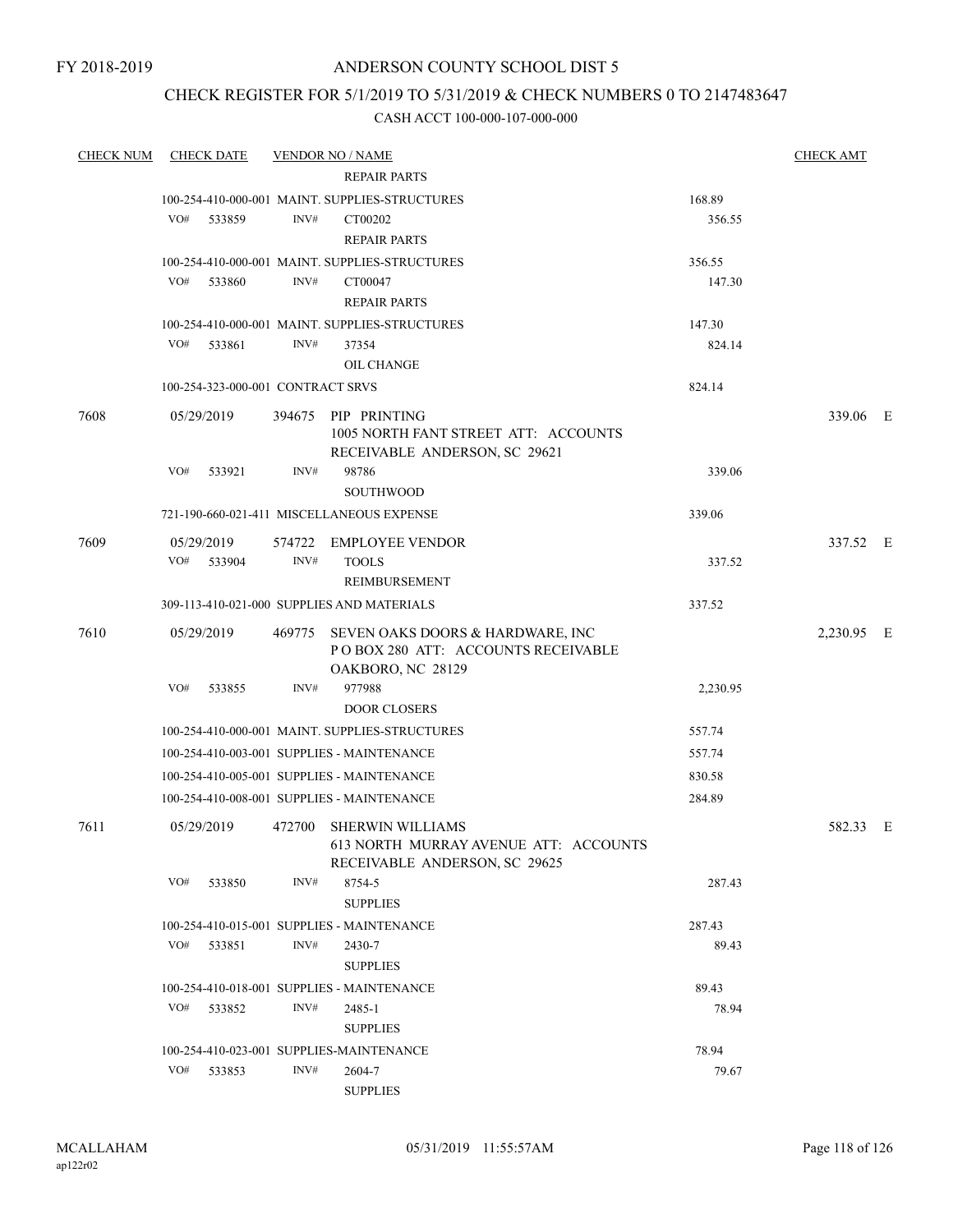## CHECK REGISTER FOR 5/1/2019 TO 5/31/2019 & CHECK NUMBERS 0 TO 2147483647

| CHECK NUM CHECK DATE |     |                              |                | <b>VENDOR NO / NAME</b>                                                                |        | <b>CHECK AMT</b> |  |
|----------------------|-----|------------------------------|----------------|----------------------------------------------------------------------------------------|--------|------------------|--|
|                      |     |                              |                | 100-254-410-003-001 SUPPLIES - MAINTENANCE                                             | 79.67  |                  |  |
|                      |     | VO# 533854                   | INV#           | 8683-6<br><b>SUPPLIES</b>                                                              | 46.86  |                  |  |
|                      |     |                              |                | 100-254-410-003-001 SUPPLIES - MAINTENANCE                                             | 46.86  |                  |  |
| 7612                 |     | 05/29/2019                   |                | 572785 EMPLOYEE VENDOR                                                                 |        | 153.15 E         |  |
|                      |     | VO# 533908                   | INV#           | APRIL 10                                                                               | 153.15 |                  |  |
|                      |     |                              |                | <b>COLUMBIA</b>                                                                        |        |                  |  |
|                      |     | 100-113-410-006-000 SUPPLIES |                |                                                                                        | 153.15 |                  |  |
| $* 7614$             |     | 05/29/2019                   | 532300         | WHITE JONES ACE HARDWARE<br>POBOX 13012 ATT: ACCOUNTS RECEIVABLE<br>ANDERSON, SC 29624 |        | 303.15 E         |  |
|                      | VO# | 533824                       | INV#           | 881998                                                                                 | 23.60  |                  |  |
|                      |     |                              |                | <b>SUPPLIES</b>                                                                        |        |                  |  |
|                      |     |                              |                | 100-254-410-000-001 MAINT. SUPPLIES-STRUCTURES                                         | 23.60  |                  |  |
|                      |     | VO# 533825                   | INV#           | 882049<br><b>SUPPLIES</b>                                                              | 19.17  |                  |  |
|                      |     |                              |                | 100-254-410-012-001 SUPPLIES - MAINTENANCE                                             | 19.17  |                  |  |
|                      | VO# | 533826                       | INV#           | 397770<br><b>SUPPLIES</b>                                                              | 12.79  |                  |  |
|                      |     |                              |                | 100-254-410-000-001 MAINT, SUPPLIES-STRUCTURES                                         | 12.79  |                  |  |
|                      |     | VO# 533827                   | INV#           | 397772<br><b>SUPPLIES</b>                                                              | 2.26   |                  |  |
|                      |     |                              |                | 100-254-410-017-400 HVAC/ELECTRICAL/PLUMBING                                           | 2.26   |                  |  |
|                      |     | VO# 533828                   | INV#           | 881783<br><b>SUPPLIES</b>                                                              | 30.40  |                  |  |
|                      |     |                              |                | 100-254-410-003-400 HVAC/ELECTRICAL/PLUMBING                                           | 30.40  |                  |  |
|                      |     | VO# 533829                   | INV#           | 882114<br><b>SUPPLIES</b>                                                              | 48.49  |                  |  |
|                      |     |                              |                | 100-254-410-000-001 MAINT, SUPPLIES-STRUCTURES                                         | 48.49  |                  |  |
|                      |     | VO# 533830                   | INV#           | 397879<br><b>SUPPLIES</b>                                                              | 27.80  |                  |  |
|                      |     |                              |                | 100-254-410-009-400 HVAC/ELECTRICAL/PLUMBING                                           | 27.80  |                  |  |
|                      | VO# | 533831                       | $\text{INV}\#$ | 397916<br><b>SUPPLIES</b>                                                              | 7.48   |                  |  |
|                      |     |                              |                | 100-254-410-009-400 HVAC/ELECTRICAL/PLUMBING                                           | 7.48   |                  |  |
|                      |     | VO# 533832                   | INV#           | 397833<br><b>SUPPLIES</b>                                                              | 5.65   |                  |  |
|                      |     |                              |                | 100-254-410-003-400 HVAC/ELECTRICAL/PLUMBING                                           | 5.65   |                  |  |
|                      | VO# | 533833                       | INV#           | 881960<br><b>SUPPLIES</b>                                                              | 2.94   |                  |  |
|                      |     |                              |                | 100-254-410-021-400 HVAC/ELECTRICAL/PLUMBING                                           | 2.94   |                  |  |
|                      | VO# | 533834                       | INV#           | 397938<br><b>SUPPLIES</b>                                                              | 28.77  |                  |  |
|                      |     |                              |                | 100-254-410-017-400 HVAC/ELECTRICAL/PLUMBING                                           | 28.77  |                  |  |
|                      |     | VO# 533835                   | INV#           | 881999                                                                                 | 7.68   |                  |  |
|                      |     |                              |                |                                                                                        |        |                  |  |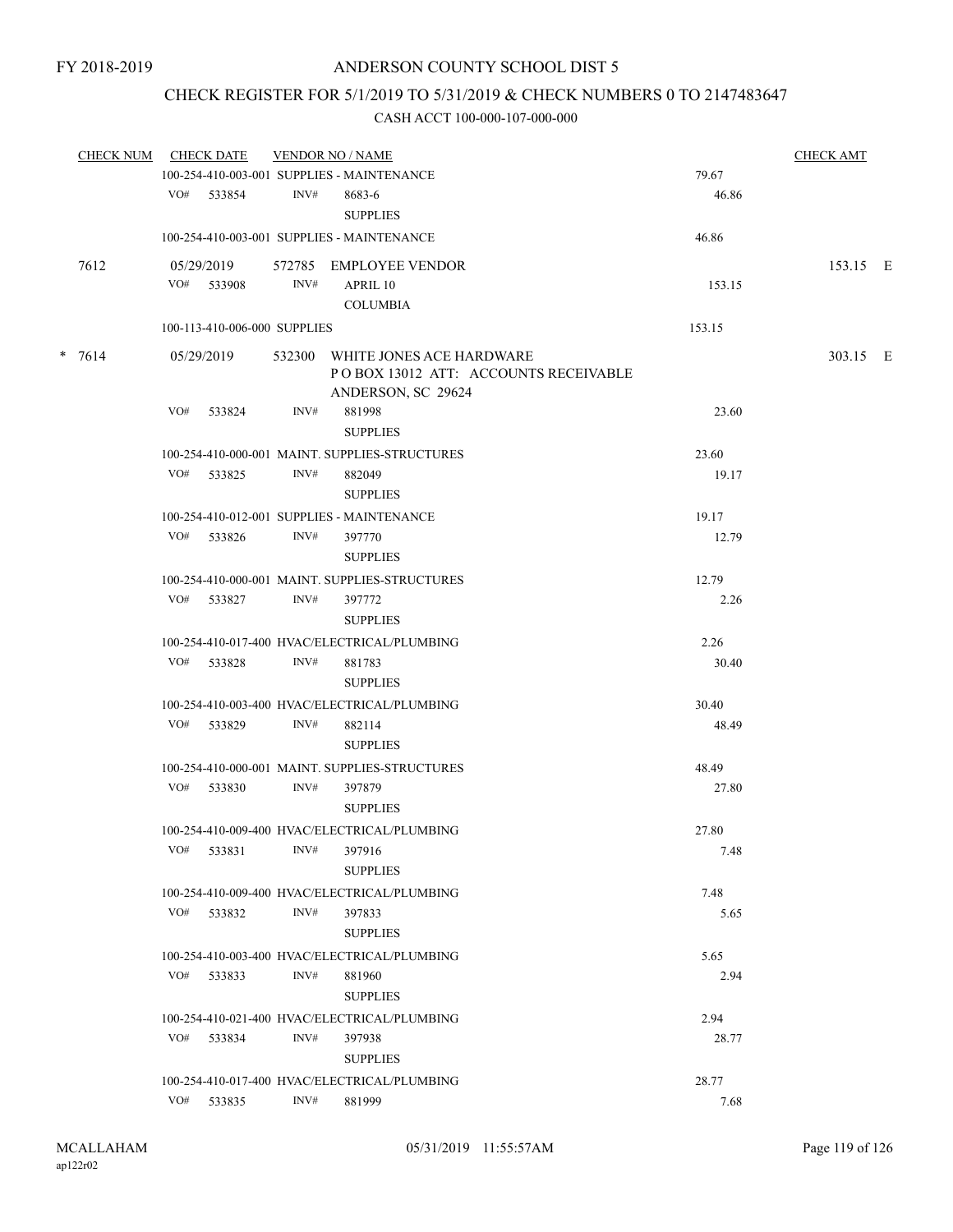FY 2018-2019

## ANDERSON COUNTY SCHOOL DIST 5

## CHECK REGISTER FOR 5/1/2019 TO 5/31/2019 & CHECK NUMBERS 0 TO 2147483647

| <b>CHECK NUM</b> |            | <b>CHECK DATE</b>                           |        | <b>VENDOR NO / NAME</b>                                                   |     |       |          | <b>CHECK AMT</b> |  |
|------------------|------------|---------------------------------------------|--------|---------------------------------------------------------------------------|-----|-------|----------|------------------|--|
|                  |            |                                             |        | <b>SUPPLIES</b>                                                           |     |       |          |                  |  |
|                  |            |                                             |        | 100-254-410-019-400 HVAC/ELECTRICAL/PLUMBING                              |     |       | 7.68     |                  |  |
|                  | VO#        | 533836                                      | INV#   | 882077                                                                    |     |       | 33.21    |                  |  |
|                  |            |                                             |        | <b>SUPPLIES</b>                                                           |     |       |          |                  |  |
|                  |            | VO# 533837                                  | INV#   | 100-254-410-000-001 MAINT. SUPPLIES-STRUCTURES                            |     |       | 33.21    |                  |  |
|                  |            |                                             |        | 882076<br><b>SUPPLIES</b>                                                 |     |       | 15.22    |                  |  |
|                  |            |                                             |        |                                                                           |     |       | 15.22    |                  |  |
|                  | VO#        | 100-254-410-000-400 HVAC SUPPLIES<br>533838 | INV#   | 882073                                                                    |     |       | 37.69    |                  |  |
|                  |            |                                             |        | <b>SUPPLIES</b>                                                           |     |       |          |                  |  |
|                  |            | 100-254-410-000-400 HVAC SUPPLIES           |        |                                                                           |     |       | 37.69    |                  |  |
|                  |            |                                             |        |                                                                           |     |       |          |                  |  |
| $* 7617$         | 05/31/2019 |                                             |        | 575425 EMPLOYEE VENDOR                                                    |     |       |          | 133.68 E         |  |
|                  |            | VO# 534085                                  | INV#   | REIMBURSEMENT                                                             |     |       | 133.68   |                  |  |
|                  |            |                                             |        | PERSONAL FINANCE EVENT                                                    |     |       |          |                  |  |
|                  |            |                                             |        | 701-271-660-001-838 FBLA-AOF-TRIPS EXPENSE                                |     |       | 133.68   |                  |  |
| 7618             | 05/31/2019 |                                             |        | 575507 EMPLOYEE VENDOR                                                    |     |       |          | 123.39 E         |  |
|                  |            | VO# 534090                                  | INV#   | REIMBURSEMENT                                                             |     |       | 123.39   |                  |  |
|                  |            |                                             |        | <b>BOOKS</b>                                                              |     |       |          |                  |  |
|                  |            | 100-112-410-012-000 SUPPLIES                |        |                                                                           |     |       | 123.39   |                  |  |
| $* 7621$         | 05/31/2019 |                                             |        | 155900 CAROLINA BIOLOGICAL SUPPLY                                         |     |       |          | 4,646.35 E       |  |
|                  |            |                                             |        | POBOX 60232 ATT: ACCOUNTS RECEIVABLE                                      |     |       |          |                  |  |
|                  |            |                                             |        | CHARLOTTE, NC 28260-0232                                                  |     |       |          |                  |  |
|                  | VO#        | 533944                                      | INV#   | 50691569                                                                  | PO# | 10756 | 853.11   |                  |  |
|                  |            |                                             |        | <b>STREAM KIT</b>                                                         |     |       |          |                  |  |
|                  |            |                                             |        | 100-114-410-002-INQ INQUIRY BASED LEARNING                                |     |       | 853.11   |                  |  |
|                  |            | VO# 533945                                  | INV#   | 50686098                                                                  | PO# | 10735 | 1,831.38 |                  |  |
|                  |            |                                             |        | <b>SUPPLIES</b>                                                           |     |       |          |                  |  |
|                  |            | VO# 533946                                  | INV#   | 326-113-410-000-000 SCIENCE KITS SUPPLIES                                 | PO# |       | 1,831.38 |                  |  |
|                  |            |                                             |        | 50702015<br>50690224                                                      |     | 10752 | 1,636.90 |                  |  |
|                  |            |                                             |        | 326-113-410-000-000 SCIENCE KITS SUPPLIES                                 |     |       | 1,595.17 |                  |  |
|                  |            |                                             |        | 326-113-410-000-000 SCIENCE KITS SUPPLIES                                 |     |       | 41.73    |                  |  |
|                  | VO#        | 533947                                      | INV#   | 50696888                                                                  |     |       | 324.96   |                  |  |
|                  |            |                                             |        | 50695142                                                                  |     |       |          |                  |  |
|                  |            |                                             |        | 100-114-410-002-SCI SCIENCE MATERIALS                                     |     |       | 132.41   |                  |  |
|                  |            |                                             |        | 100-114-410-002-VEN SUPPLY-ADDT'L FOR LOST VENDING                        |     |       | 192.55   |                  |  |
|                  |            |                                             |        |                                                                           |     |       |          |                  |  |
| 7622             | 05/31/2019 |                                             | 565615 | COMMUNICATION SERVICE CENTER, INC<br>PO BOX 4118 ATT: ACCOUNTS RECEIVABLE |     |       |          | 3,466.80 E       |  |
|                  |            |                                             |        | GREENVILLE, SC 29608                                                      |     |       |          |                  |  |
|                  | VO#        | 533954                                      | INV#   | 6629                                                                      | PO# | 10352 | 3,466.80 |                  |  |
|                  |            |                                             |        | <b>RADIOS</b>                                                             |     |       |          |                  |  |
|                  |            | 100-233-410-014-RAD RADIOS                  |        |                                                                           |     |       | 3,466.80 |                  |  |
|                  |            |                                             |        |                                                                           |     |       |          |                  |  |
| $* 7624$         | 05/31/2019 |                                             |        | 572517 CROWN AWARDS<br>9 SKYLINE DRIVE HAWTHORNE, NY 10532                |     |       |          | 627.34 E         |  |
|                  |            |                                             |        |                                                                           |     |       |          |                  |  |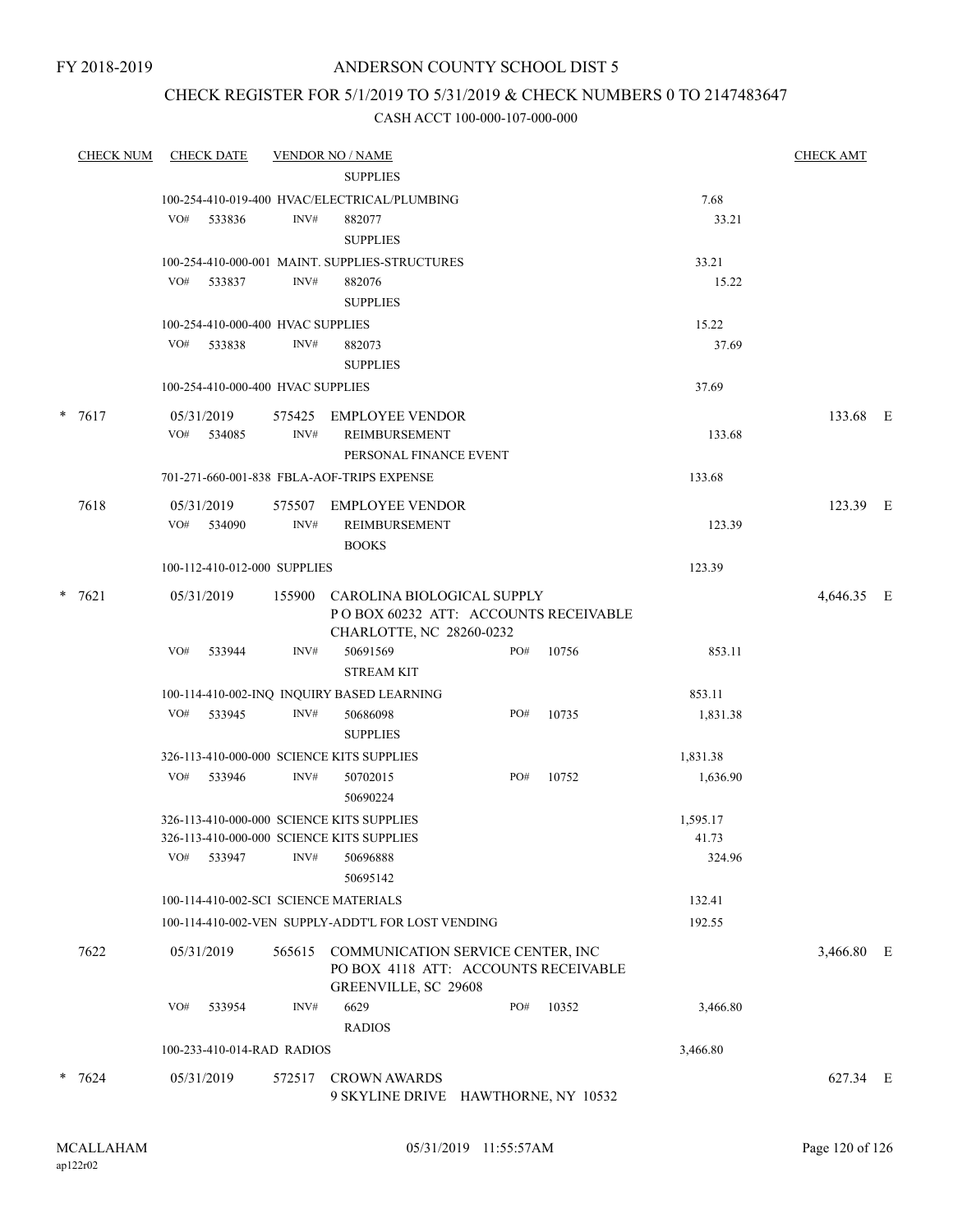## CHECK REGISTER FOR 5/1/2019 TO 5/31/2019 & CHECK NUMBERS 0 TO 2147483647

|  | <b>CHECK NUM</b> |                   | <b>CHECK DATE</b> |                                 | <b>VENDOR NO / NAME</b>                                                                             |     |                                            |           | <b>CHECK AMT</b> |  |
|--|------------------|-------------------|-------------------|---------------------------------|-----------------------------------------------------------------------------------------------------|-----|--------------------------------------------|-----------|------------------|--|
|  |                  | VO#               | 533955            | INV#                            | 34051432<br>CUST #57651766                                                                          |     |                                            | 380.47    |                  |  |
|  |                  |                   |                   | 708-271-660-008-228 ART EXPENSE |                                                                                                     |     |                                            | 118.52    |                  |  |
|  |                  |                   |                   |                                 | 708-271-660-008-317 FIELD DAY EXPENSE                                                               |     |                                            | 118.53    |                  |  |
|  |                  |                   |                   |                                 | 708-271-660-008-335 CHORUS CLUB EXPENSE                                                             |     |                                            | 143.42    |                  |  |
|  |                  | VO#               | 533956            | INV#                            | 34033222                                                                                            |     |                                            | 246.87    |                  |  |
|  |                  |                   |                   |                                 | CUST #89704024                                                                                      |     |                                            |           |                  |  |
|  |                  |                   |                   |                                 | 713-271-660-013-310 RUNNING CLUB EXPENSE                                                            |     |                                            | 246.87    |                  |  |
|  | $* 7626$         | 05/31/2019        |                   |                                 | 574847 EMPLOYEE VENDOR                                                                              |     |                                            |           | 101.31 E         |  |
|  |                  | VO#               | 534059            | INV#                            | REIMBURSEMENT                                                                                       |     |                                            | 101.31    |                  |  |
|  |                  |                   |                   |                                 | <b>CLASSROOM SUPPLIES</b>                                                                           |     |                                            |           |                  |  |
|  |                  |                   |                   |                                 | 720-271-660-020-606 DRAMA CLUB EXPENSE                                                              |     |                                            | 101.31    |                  |  |
|  | 7627             | 05/31/2019        |                   | 198800                          | DELTA EDUCATION<br>RECEIVABLE CHICAGO, IL 60693-0326                                                |     | 32656 COLLECTION CENTER DR ATT: ACCOUNTS   |           | 550.27 E         |  |
|  |                  | VO#               | 533960            | INV#                            | 202501655871<br>CUST #267420                                                                        | PO# | 10753                                      | 550.27    |                  |  |
|  |                  |                   |                   |                                 | 326-113-410-000-000 SCIENCE KITS SUPPLIES                                                           |     |                                            | 550.27    |                  |  |
|  | 7628             | 05/31/2019        |                   | 202600                          | <b>DILLARD'S SPORTS CENTER</b><br>708 WHITEHALL ROAD ATT: ACCOUNTS<br>RECEIVABLE ANDERSON, SC 29625 |     |                                            |           | 876.33 E         |  |
|  |                  | VO#               | 534014            | INV#                            | 101558<br><b>SHIRTS</b>                                                                             |     |                                            | 876.33    |                  |  |
|  |                  |                   |                   |                                 | 706-271-660-006-602 BETA CLUB EXPENSE                                                               |     |                                            | 876.33    |                  |  |
|  | 7629             | 05/31/2019        |                   | 574547                          | EDGENUITY INC.<br>DEPT LA 24561 PASADENA, CA 91185-4561                                             |     |                                            |           | $40,700.00$ E    |  |
|  |                  | VO#               | 533962            | INV#                            | 133537<br><b>SOFTWARE</b>                                                                           | PO# | 10831                                      | 40,700.00 |                  |  |
|  |                  |                   |                   |                                 | 338-221-445-000-EAR TECHNOLOGY SUPPLIES                                                             |     |                                            | 40,700.00 |                  |  |
|  | 7630             | 05/31/2019        |                   | 235550                          | FLINN SCIENTIFIC INC<br>PO BOX 71721 ATT: ACCOUNTS RECEIVABLE                                       |     |                                            |           | 488.41 E         |  |
|  |                  | VO#               | 533963            | INV#                            | CHICAGO, IL 60694-1721<br>2344181<br>CUST #65118                                                    |     |                                            | 488.41    |                  |  |
|  |                  |                   |                   |                                 | 100-114-410-002-SCI SCIENCE MATERIALS                                                               |     |                                            | 488.41    |                  |  |
|  | 7631             | 05/31/2019        |                   | 569871                          | FOLLETT SCHOOL SOLUTIONS, INC<br>91826 COLLECTION CENTER DRIVE ATT:                                 |     | ACCOUNTS RECEIVABLE CHICAGO, IL 60693-0918 |           | 139.36 E         |  |
|  |                  | VO#               | 533964            | INV#                            | 489052<br><b>CALHOUN</b>                                                                            | PO# | 10805                                      | 139.36    |                  |  |
|  |                  |                   |                   | 100-222-410-014-000 SUPPLIES    |                                                                                                     |     |                                            | 139.36    |                  |  |
|  | 7632             | 05/31/2019<br>VO# | 534131            | 575994<br>INV#                  | <b>EMPLOYEE VENDOR</b><br>REIMBURSEMENT<br><b>EOY PARTY</b>                                         |     |                                            | 277.01    | 277.01 E         |  |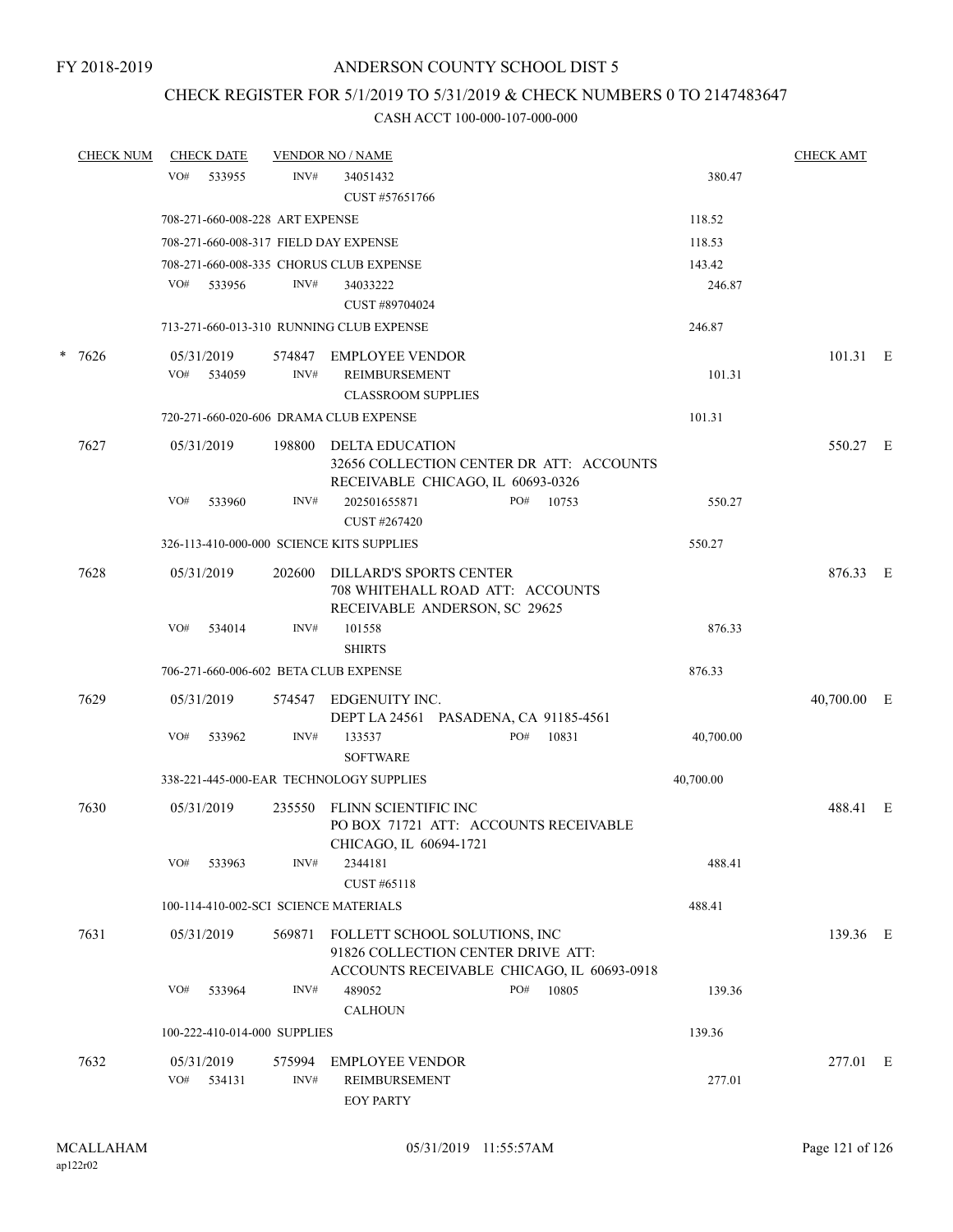## CHECK REGISTER FOR 5/1/2019 TO 5/31/2019 & CHECK NUMBERS 0 TO 2147483647

| <b>CHECK NUM</b> | <b>CHECK DATE</b>                      |                | <b>VENDOR NO / NAME</b>                                                                                 |     |       |          | <b>CHECK AMT</b> |   |
|------------------|----------------------------------------|----------------|---------------------------------------------------------------------------------------------------------|-----|-------|----------|------------------|---|
|                  |                                        |                | 708-271-660-008-351 FIELD TRIPS GRADE 1 EXPENSE                                                         |     |       | 277.01   |                  |   |
| 7633             | 05/31/2019                             | 237555         | <b>FORMS &amp; SUPPLY</b><br>POBOX 563953 ATT: ACCOUNTS RECEIVABLE<br>CHARLOTTE, NC 28256               |     |       |          | 1,035.45 E       |   |
|                  | VO#<br>533965                          | INV#           | 5038414<br><b>SUPPLIES</b>                                                                              |     |       | 327.56   |                  |   |
|                  | 100-112-410-011-000 SUPPLIES           |                |                                                                                                         |     |       | 327.56   |                  |   |
|                  | VO#<br>533966                          | INV#           | 5033885<br><b>SUPPLIES</b>                                                                              | PO# | 10779 | 341.95   |                  |   |
|                  | 201-112-410-019-000 Supplies           |                |                                                                                                         |     |       | 341.95   |                  |   |
|                  | VO#<br>534025                          | INV#           | 5041439<br><b>SUPPLIES</b>                                                                              | PO# | 10810 | 365.94   |                  |   |
|                  |                                        |                | 100-111-410-008-000 SUPPLIES AND MATERIALS                                                              |     |       | 365.94   |                  |   |
| 7634             | 05/31/2019                             | 565398         | <b>EMPLOYEE VENDOR</b>                                                                                  |     |       |          | 121.39 E         |   |
|                  | VO#<br>534089                          | INV#           | REIMBURSEMENT<br><b>BISCUITS</b>                                                                        |     |       | 121.39   |                  |   |
|                  |                                        |                | 100-221-410-006-000 SUPPLIES AND MATERIALS                                                              |     |       | 121.39   |                  |   |
| 7635             | 05/31/2019<br>VO#<br>534083            | 574915<br>INV# | <b>EMPLOYEE VENDOR</b><br>REIMBURSEMENT                                                                 |     |       | 143.10   | 143.10 E         |   |
|                  |                                        |                | <b>STORAGE BOXES</b>                                                                                    |     |       |          |                  |   |
|                  |                                        |                | 701-271-660-001-823 COSMETOLOGY EXPENSE                                                                 |     |       | 143.10   |                  |   |
| 7636             | 05/31/2019<br>VO#<br>534052            | 564815<br>INV# | <b>EMPLOYEE VENDOR</b><br><b>REIMBURSMEENT</b><br>PE & NOWELL                                           |     |       | 1,075.93 | 1,075.93 E       |   |
|                  | 100-113-410-021-OPE PE SUPPLIES        |                |                                                                                                         |     |       | 1,001.03 |                  |   |
|                  | 721-190-660-021-429 FACULTY EXPENSE    |                |                                                                                                         |     |       | 74.90    |                  |   |
| 7637             | 05/31/2019<br>VO#<br>534019            | 575111<br>INV# | <b>EMPLOYEE VENDOR</b><br>REIMBURSEMENT<br><b>MOTHER-SON EVENT</b>                                      |     |       | 109.86   | 109.86 E         |   |
|                  |                                        |                | 715-271-660-015-201 MISCELLANEOUS EXPENSE                                                               |     |       | 109.86   |                  |   |
| 7638             | 05/31/2019<br>VO#<br>534094            | INV#           | 575009 EMPLOYEE VENDOR<br>REIMBURSEMENT<br>PIZZA                                                        |     |       | 37.01    | 286.01           | E |
|                  | 203-127-410-001-000 SUPPLIES-LD/DD/OHI |                |                                                                                                         |     |       | 37.01    |                  |   |
|                  | VO#<br>534095                          | INV#           | <b>REIMBURSEMENT</b><br><b>SOFTWARE</b>                                                                 |     |       | 249.00   |                  |   |
|                  | 203-127-410-001-000 SUPPLIES-LD/DD/OHI |                |                                                                                                         |     |       | 249.00   |                  |   |
| 7639             | 05/31/2019                             |                | 272800 HOUSE OF TROPHIES<br>616 NORTH MURRAY AVENUE ATT: ACCOUNTS<br>RECEIVABLE ANDERSON, SC 29625-4311 |     |       |          | 199.56 E         |   |
|                  | VO#<br>534065                          | INV#           | 32396<br><b>MIDWAY</b>                                                                                  |     |       | 199.56   |                  |   |
|                  |                                        |                | 717-190-660-017-244 SCHOOL/CLASS DONATIONS EXPENSE                                                      |     |       | 199.56   |                  |   |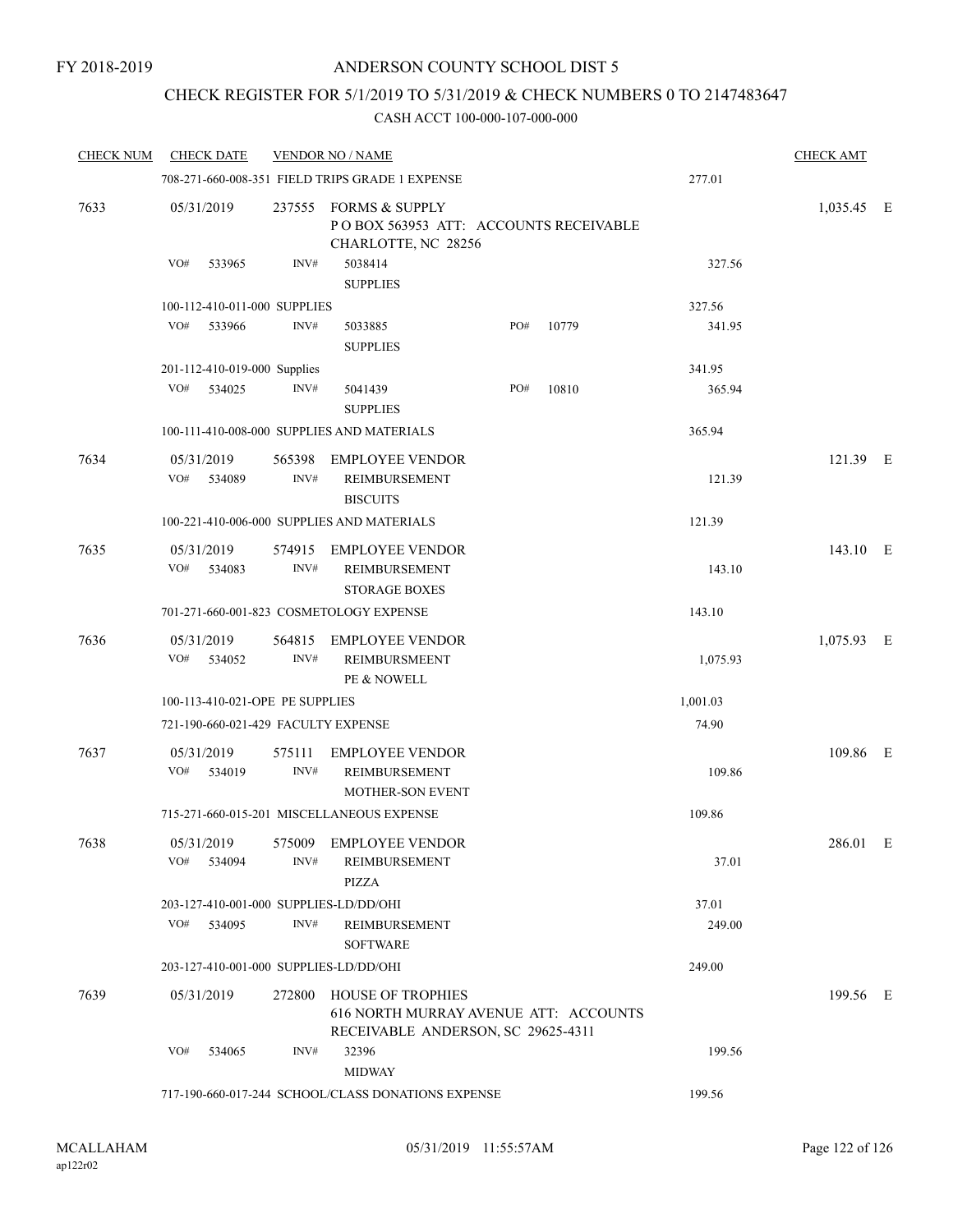## CHECK REGISTER FOR 5/1/2019 TO 5/31/2019 & CHECK NUMBERS 0 TO 2147483647

|      | <b>CHECK NUM</b> | <b>CHECK DATE</b>                     |                | <b>VENDOR NO / NAME</b>                                                                                  |                                                                                    |                  |             |  |  |
|------|------------------|---------------------------------------|----------------|----------------------------------------------------------------------------------------------------------|------------------------------------------------------------------------------------|------------------|-------------|--|--|
| 7640 |                  | 05/31/2019                            | 570161         | IXL LEARNING                                                                                             | 777 MARINERS ISLAND BLVD SUITE 600 ATT:<br>ACCOUNTS RECEIVABLE SAN MATEO, CA 94404 |                  | 35,650.00 E |  |  |
|      |                  | VO#<br>533970                         | INV#           | S348695<br><b>LICENSE</b>                                                                                | PO#<br>10823                                                                       | 35,650.00        |             |  |  |
|      |                  |                                       |                | 338-221-445-000-EAR TECHNOLOGY SUPPLIES                                                                  |                                                                                    | 35,650.00        |             |  |  |
|      | $* 7642$         | 05/31/2019                            |                | 575524 EMPLOYEE VENDOR                                                                                   |                                                                                    |                  | 491.74 E    |  |  |
|      |                  | VO# 534066                            | INV#           | REIMBURSEMENT<br><b>WALMART</b>                                                                          |                                                                                    | 491.74           |             |  |  |
|      |                  | 712-271-660-012-317 FIELD DAY EXPENSE |                |                                                                                                          |                                                                                    | 491.74           |             |  |  |
|      | 7643             | 05/31/2019                            | 300176         | JOSTENS INC<br>RECEIVABLE CHICAGO, IL 60673                                                              | 21336 NETWORK PLACE ATT: ACCOUNTS                                                  |                  | 3,783.64 E  |  |  |
|      |                  | VO#<br>533972                         | INV#           | <b>TL HANNA</b><br>CUST #1043017                                                                         |                                                                                    | 1,478.64         |             |  |  |
|      |                  |                                       |                | 100-114-410-002-VEN SUPPLY-ADDT'L FOR LOST VENDING<br>100-114-410-002-VEN SUPPLY-ADDT'L FOR LOST VENDING |                                                                                    | 1,476.74<br>1.90 |             |  |  |
|      |                  | VO#<br>533973                         | INV#           | JOB #43090<br><b>HOMELAND PARK</b>                                                                       |                                                                                    | 2,305.00         |             |  |  |
|      |                  | 711-271-660-011-240 YEARBOOK EXPENSE  |                |                                                                                                          |                                                                                    | 2,305.00         |             |  |  |
|      | 7644             | 05/31/2019                            | 563608         | JW PEPPER & SON, INC<br><b>EXTON, PA 19341</b>                                                           | POBOX 642 ATT: ACCOUNTS RECEIVABLE                                                 |                  | 474.87 E    |  |  |
|      |                  | VO#<br>534068                         | INV#           | 141249585<br><b>MUSIC</b>                                                                                |                                                                                    | 26.99            |             |  |  |
|      |                  | 717-190-660-017-220 MUSIC EXPENSE     |                |                                                                                                          |                                                                                    | 26.99            |             |  |  |
|      |                  | VO#<br>534069                         | INV#           | 134382289<br><b>MUSIC</b>                                                                                |                                                                                    | 70.99            |             |  |  |
|      |                  | 720-271-660-020-601 BAND CLUB EXPENSE |                |                                                                                                          |                                                                                    | 70.99            |             |  |  |
|      |                  | VO#<br>534071                         | INV#           | 15A78629<br><b>GLENVEIW</b>                                                                              |                                                                                    | 376.89           |             |  |  |
|      |                  |                                       |                | 100-113-410-020-COB CHORUS, ORCHESTRA & BAND                                                             |                                                                                    | 319.70           |             |  |  |
|      |                  |                                       |                | 720-271-660-020-604 CHORUS CLUB EXPENSE                                                                  |                                                                                    | 57.19            |             |  |  |
|      | $* 7649$         | 05/31/2019<br>VO#<br>534092           | 574557<br>INV# | <b>EMPLOYEE VENDOR</b><br>REIMBURSEMENT<br><b>ILL SUPPLIES</b>                                           |                                                                                    | 135.01           | 135.01 E    |  |  |
|      |                  | 100-221-410-007-DIS SUPPLIES          |                |                                                                                                          |                                                                                    | 135.01           |             |  |  |
|      | * 7655           | 05/31/2019                            | 572183         | <b>EMPLOYEE VENDOR</b>                                                                                   |                                                                                    |                  | 173.29 E    |  |  |
|      |                  | VO#<br>534078                         | INV#           | REIMBURSEMENT<br><b>SUPPLIES</b>                                                                         |                                                                                    | 173.29           |             |  |  |
|      |                  |                                       |                | 100-221-410-000-SNA MEETING SNACKS/SUPPLIES                                                              |                                                                                    | 173.29           |             |  |  |
|      | 7656             | 05/31/2019<br>VO# 534035              | 574722<br>INV# | <b>EMPLOYEE VENDOR</b><br>REIMBURSEMENT                                                                  |                                                                                    | 103.66           | 103.66 E    |  |  |
|      |                  |                                       |                |                                                                                                          |                                                                                    |                  |             |  |  |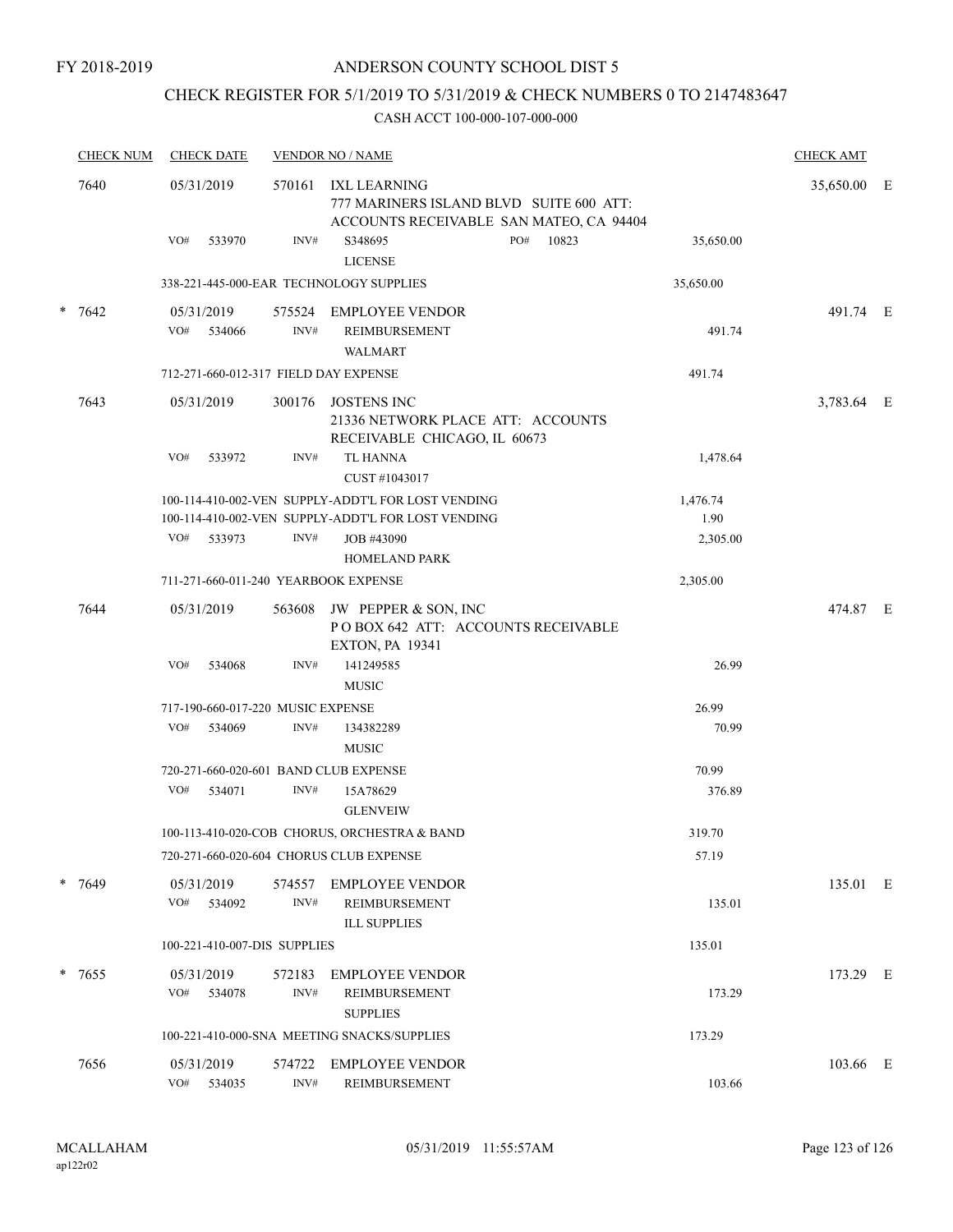## CHECK REGISTER FOR 5/1/2019 TO 5/31/2019 & CHECK NUMBERS 0 TO 2147483647

| <b>CHECK NUM</b> |      |                                   | <b>CHECK DATE</b> |                                   | <b>VENDOR NO / NAME</b>                                                                                             |  |     |       |          | <b>CHECK AMT</b> |  |
|------------------|------|-----------------------------------|-------------------|-----------------------------------|---------------------------------------------------------------------------------------------------------------------|--|-----|-------|----------|------------------|--|
|                  |      |                                   |                   |                                   | <b>STEAM DAY MATERIALS</b>                                                                                          |  |     |       |          |                  |  |
|                  |      |                                   |                   | 817-113-410-021-000 SUPPLIES      |                                                                                                                     |  |     |       | 103.66   |                  |  |
|                  | 7657 |                                   | 05/31/2019        | 570443                            | PROJECT LEAD THE WAY<br>3939 PRIORITY WAY SOUTH DRIVE SUITE 400<br>INDIANAPOLIS, IN 46240                           |  |     |       |          | 1,320.00 E       |  |
|                  |      | VO#                               | 533992            | INV#                              | 153513,163208                                                                                                       |  |     |       | 1,320.00 |                  |  |
|                  |      |                                   |                   |                                   | <b>CAREER CAMPUS</b>                                                                                                |  |     |       |          |                  |  |
|                  |      |                                   |                   |                                   | 207-224-333-001-004 TRIPS AND CONFERENCES                                                                           |  |     |       | 1,265.00 |                  |  |
|                  |      |                                   |                   |                                   | 329-115-410-001-000 SUPPLIES-STATE EQUIPMENT                                                                        |  |     |       | 55.00    |                  |  |
|                  | 7658 |                                   | 05/31/2019        | 426200                            | <b>QUILL CORPORATION</b><br>POBOX 37600 ATT: ACCOUNTS RECEIVABLE<br>PHILADELPHIA, PA 19101-0600                     |  |     |       |          | 145.36 E         |  |
|                  |      | VO#                               | 534016            | INV#                              | 7399465<br>7414742                                                                                                  |  |     |       | 145.36   |                  |  |
|                  |      |                                   |                   |                                   | 721-190-660-021-411 MISCELLANEOUS EXPENSE                                                                           |  |     |       | 145.36   |                  |  |
| *                | 7661 |                                   | 05/31/2019        | 570955                            | RIDDELL/ ALL AMERICAN SPORTS<br>PO BOX 71914 CHICAGO, IL 60694-1914                                                 |  |     |       |          | 3,546.56 E       |  |
|                  |      | VO#                               | 533994            | INV#                              | 950895418<br><b>ROBERT ANDERSON</b>                                                                                 |  |     |       | 3,546.56 |                  |  |
|                  |      |                                   |                   |                                   | 706-271-660-006-674 FOOTBALL EXPENSE                                                                                |  |     |       | 3,546.56 |                  |  |
|                  | 7662 |                                   | 05/31/2019        | 440950                            | ROCHESTER 100 INC<br>POBOX 92801 ATT: ACCOUNTS RECEIVABLE<br>ROCHESTER, NY 14692                                    |  |     |       |          | 742.50 E         |  |
|                  |      | VO#                               | 533995            | INV#                              | 11241<br><b>CALHOUN ELEM</b>                                                                                        |  |     |       | 742.50   |                  |  |
|                  |      |                                   |                   |                                   | 714-271-660-014-201 MISCELLANEOUS EXPENSE                                                                           |  |     |       | 742.50   |                  |  |
|                  | 7663 |                                   | 05/31/2019        | 564392                            | SCHOLASTIC READING CLUB<br>PO BOX 7504 JEFFERSON CITY, MO 65102                                                     |  |     |       |          | 3,214.00 E       |  |
|                  |      | VO#                               | 534000            | INV#                              | NORTH POINTE<br>CUST #1661406577                                                                                    |  | PO# | 10795 | 3,214.00 |                  |  |
|                  |      |                                   |                   |                                   | 100-112-410-013-RPL REPLACEMENT SUPPLIES                                                                            |  |     |       | 3,214.00 |                  |  |
|                  | 7666 |                                   | 05/31/2019        |                                   | 463000 SCHOLASTIC INC/SCHOLASTIC MAGAZINES<br>PO BOX 3725 ATT: ACCOUNTS RECEIVABLE<br>JEFFERSON CITY, MO 65102-3725 |  |     |       |          | 9,920.09 E       |  |
|                  |      | VO#                               | 533999            | INV#                              | 19278510<br><b>ACCT 4230068</b>                                                                                     |  | PO# | 10574 | 9,920.09 |                  |  |
|                  |      | 201-188-410-000-000 SUPPLIES- PAT |                   |                                   |                                                                                                                     |  |     |       | 9,101.00 |                  |  |
|                  |      |                                   |                   | 201-188-410-000-000 SUPPLIES- PAT |                                                                                                                     |  |     |       | 819.09   |                  |  |
|                  | 7667 |                                   | 05/31/2019        | 570099                            | SCHOOL SPECIALTY, INC.<br>32656 COLLECTION CENTER DR. ATT:<br>ACCOUNTS RECEIVABLE CHICAGO, IL 60693-0656            |  |     |       |          | 4,664.40 E       |  |
|                  |      | VO#                               | 534001            | INV#                              | 208122867752<br>CUST #267420                                                                                        |  | PO# | 10757 | 3,533.57 |                  |  |
|                  |      |                                   |                   | 397-112-410-010-000 SUPPLIES      |                                                                                                                     |  |     |       | 3,533.57 |                  |  |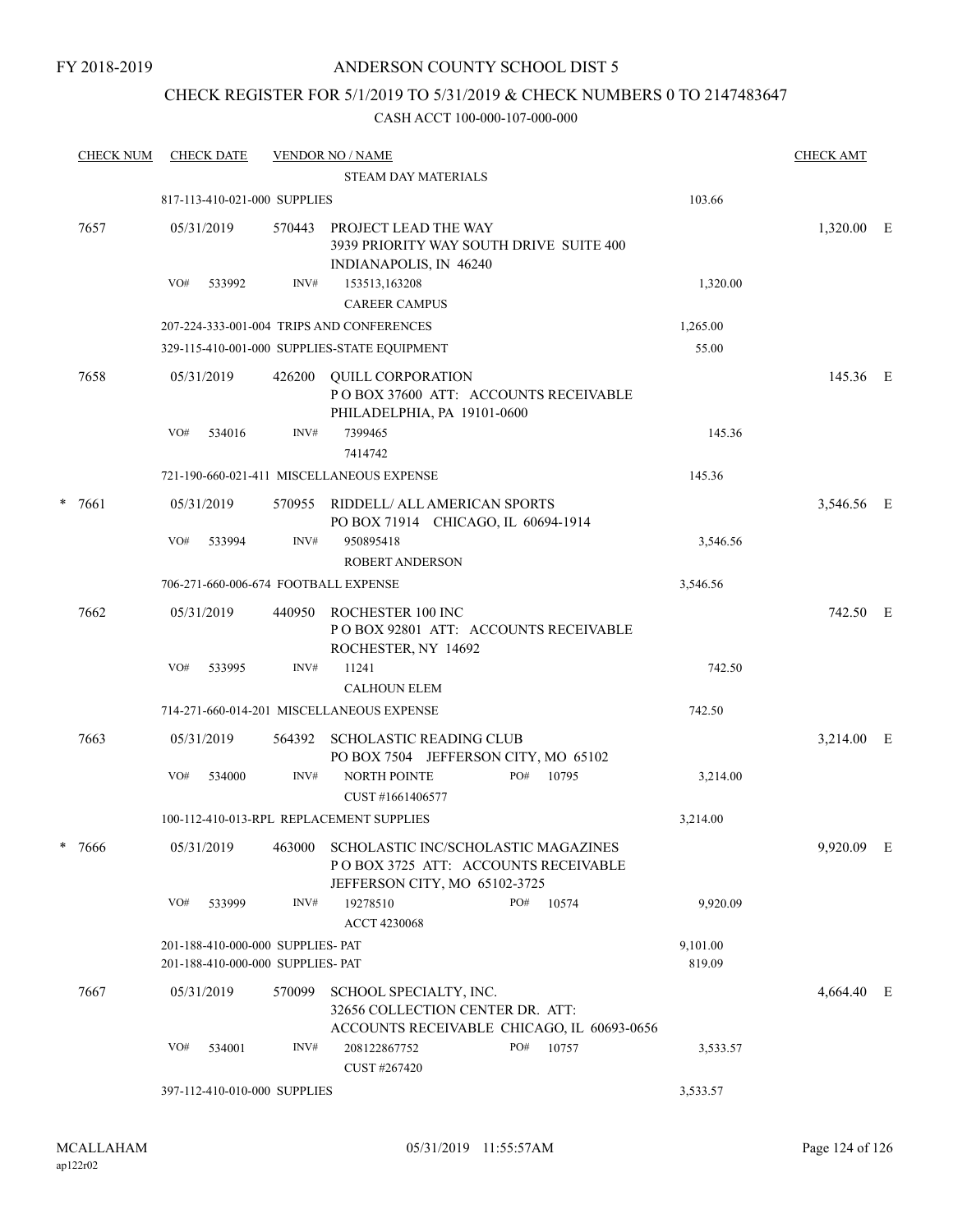## CHECK REGISTER FOR 5/1/2019 TO 5/31/2019 & CHECK NUMBERS 0 TO 2147483647

| <b>CHECK NUM</b> |                   | <b>CHECK DATE</b> |                | <b>VENDOR NO / NAME</b>                                                                                |     |       |          | <b>CHECK AMT</b> |  |
|------------------|-------------------|-------------------|----------------|--------------------------------------------------------------------------------------------------------|-----|-------|----------|------------------|--|
|                  | VO#               | 534026            | INV#           | 208122897594<br><b>SUPPLIES</b>                                                                        | PO# | 10817 | 1,130.83 |                  |  |
|                  |                   |                   |                | 100-113-410-008-000 SUPPLIES AND MATERIALS                                                             |     |       | 1,130.83 |                  |  |
| 7668             | 05/31/2019        |                   | 470900         | <b>SHAR PRODUCTS COMPANY</b><br>2465 S. INDUSTRIAL HWY ATT: ACCOUNTS<br>RECEIVABLE ANN ARBOR, MI 48104 |     |       |          | 204.64 E         |  |
|                  | VO#               | 534058            | INV#           | 1834679<br><b>SUPPLIES</b>                                                                             |     |       | 204.64   |                  |  |
|                  |                   |                   |                | 720-271-660-020-616 STRINGS/ ORCHESTRA EXPENSE                                                         |     |       | 204.64   |                  |  |
| * 7670           | 05/31/2019<br>VO# | 534097            | 571825<br>INV# | <b>EMPLOYEE VENDOR</b><br>REIMBURSEMENT                                                                |     |       | 39.42    | 319.30 E         |  |
|                  |                   |                   |                | PARENT ENGAGEMENT                                                                                      |     |       |          |                  |  |
|                  |                   |                   |                | 201-188-410-014-000 SUPPLIES- PARENTING                                                                |     |       | 39.42    |                  |  |
|                  |                   | VO# 534098        | INV#           | REIMBURSEMENT<br>PARENT ENGAGEMENT                                                                     |     |       | 255.66   |                  |  |
|                  |                   |                   |                | 201-188-410-014-000 SUPPLIES- PARENTING                                                                |     |       | 255.66   |                  |  |
|                  | VO#               | 534100            | INV#           | <b>REIMBURSEMENT</b><br>PARENT ENGAGEMENT                                                              |     |       | 24.22    |                  |  |
|                  |                   |                   |                | 201-188-410-014-000 SUPPLIES- PARENTING                                                                |     |       | 24.22    |                  |  |
| 7671             | 05/31/2019        |                   | 568718         | THE READING WAREHOUSE<br>POBOX 41328 ATT: ACCOUNTS RECEIVABLE<br>NORTH CHARLESTON, SC 29423            |     |       |          | 133.03 E         |  |
|                  | VO#               | 534096            | INV#           | 193230<br><b>SUPPLIES</b>                                                                              | PO# | 10652 | 29.59    |                  |  |
|                  |                   |                   |                | 358-221-410-000-000 SUPPLIES AND MATERIALS                                                             |     |       | 29.59    |                  |  |
|                  | VO#               | 534099            | INV#           | 192478<br><b>SUPPLIES</b>                                                                              | PO# | 10551 | 103.44   |                  |  |
|                  |                   |                   |                | 100-221-410-000-000 SUPPLIES AND MATERIALS                                                             |     |       | 103.44   |                  |  |
| 7672             | 05/31/2019        |                   | 532300         | WHITE JONES ACE HARDWARE<br>POBOX 13012 ATT: ACCOUNTS RECEIVABLE<br>ANDERSON, SC 29624                 |     |       |          | 300.74 E         |  |
|                  |                   | VO# 534113        | INV#           | 397816<br><b>SUPPLIES</b>                                                                              |     |       | 5.90     |                  |  |
|                  |                   |                   |                | 600-256-323-013-000 REPAIRS TO EQUIPMENT                                                               |     |       | 5.90     |                  |  |
|                  | VO#               | 534114            | INV#           | 398046<br><b>SUPPLIES</b>                                                                              | PO# | 10793 | 294.84   |                  |  |
|                  |                   |                   |                | 100-000-170-000-000 WAREHOUSE INVENTORY                                                                |     |       | 294.84   |                  |  |
| $* 7674$         | 05/31/2019        |                   | 574537         | <b>EMPLOYEE VENDOR</b>                                                                                 |     |       |          | 420.29 E         |  |
|                  | VO#               | 534122            | INV#           | 05/28/19<br><b>ATLANTA</b>                                                                             |     |       | 420.29   |                  |  |
|                  |                   |                   |                | 100-233-333-000-000 TRIPS AND CONFERENCES                                                              |     |       | 420.29   |                  |  |
| * 7676           | 05/31/2019        |                   | 537175         | <b>EMPLOYEE VENDOR</b>                                                                                 |     |       |          | 295.00 E         |  |
|                  | VO#               | 534002            | INV#           | <b>REIMBURSEMENT</b><br>PIZZA                                                                          |     |       | 295.00   |                  |  |